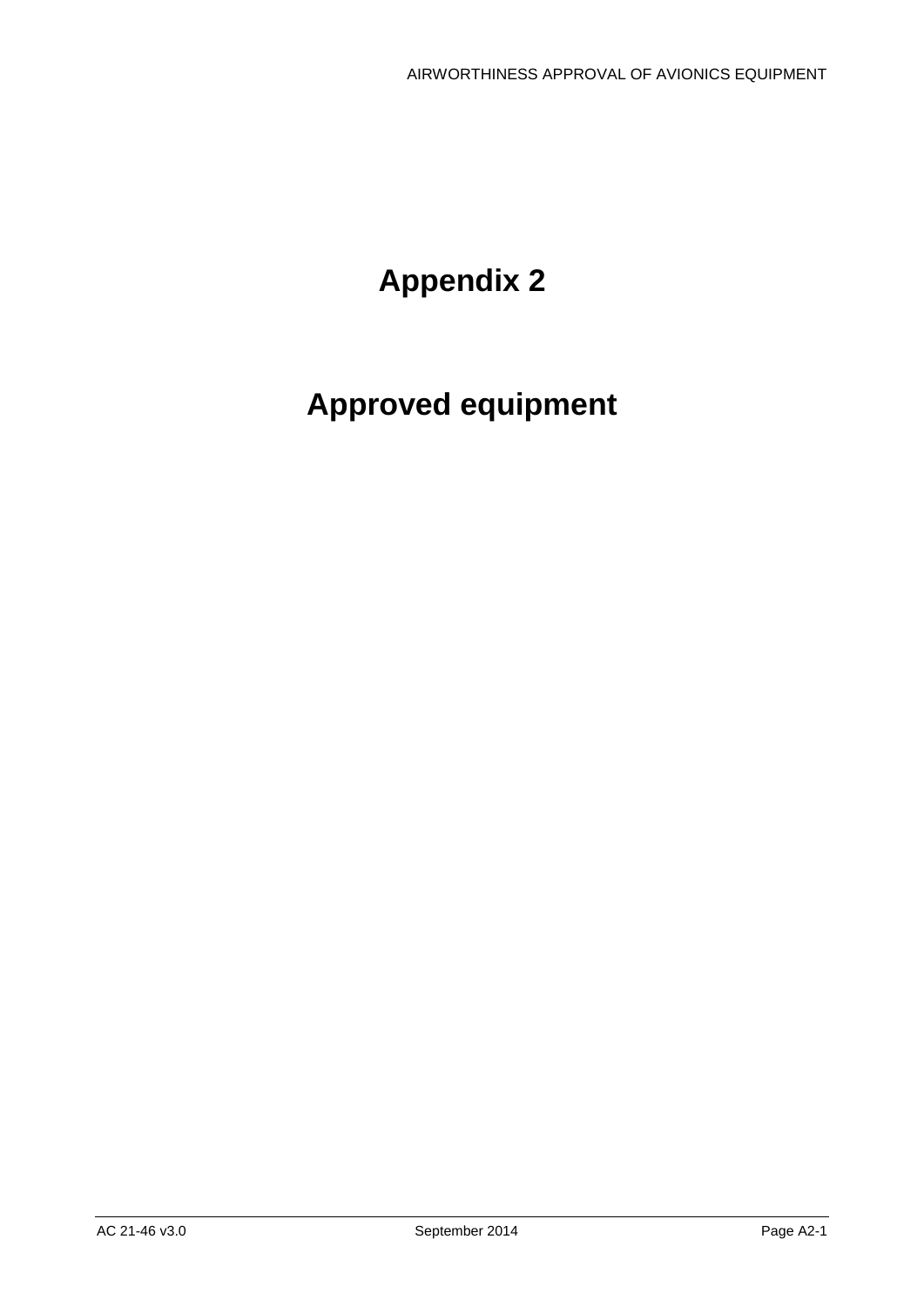#### **Commonwealth of Australia Department of Aviation Airborne Radio Equipment Classification Publication**

#### **1. Introduction**

with aircraft operations shall be a type approved by the Secretary of the Department of Aviation. This publication lists radio equipment which is approved for use in Australian registered aircraft, and assigns operational and environmental classifications to each approved item. 1.1 - Air Naviation Regulations require that airborne radio equipment used in connection

1.2 - The symbol used in the classification are described herein and will assist the user in assessing the suitability of equipment for a particular operation and installation. Air Navigation Order 103.21 deals fully with the subject and should be consulted if more complete information is required.

1.3 - This publication does not purport to list all radio equipment which is acceptable for use on aircraft. Enquiries regarding any equipment which is not listed should be directed to the nearest Regional Office of the Department.

1.4 - This publication will be kept up to date by means of an amendment service when classifications are amended, and new equipment is added. Holders who wish to receive amendments must make formal request to: -

> Secretary, Department of Aviation, P.O. Box 367, Canberra City A.C.T. 2601

#### AUSTRALIA

#### Attention: A.W.E.E.

1.5 - Holders are requested to advise any change of address.

1.6 - Holders who have applied for amendments prior to the release of this issue of Publication 50 need not apply again.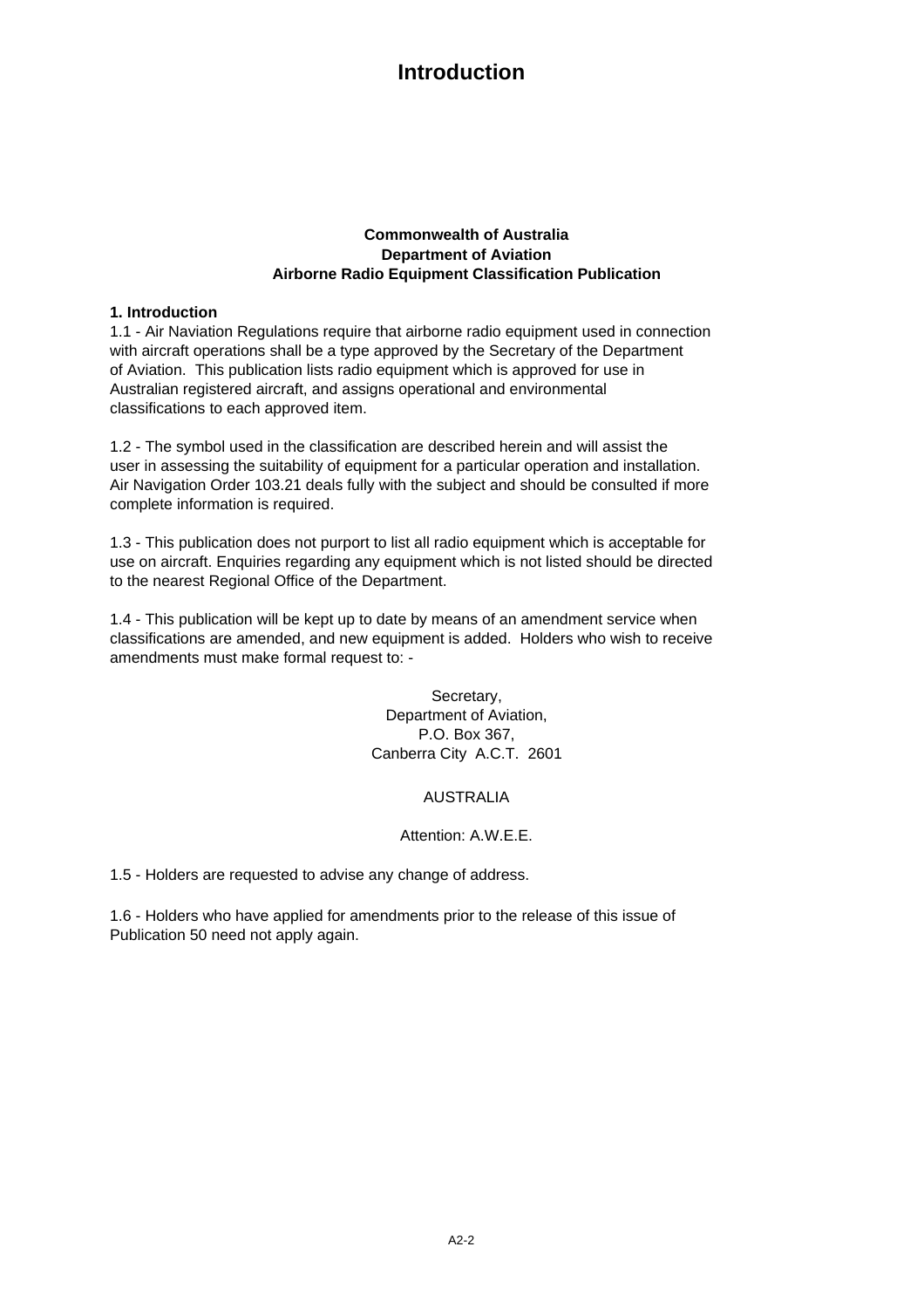#### **2. Equipment Classifications**

consists of an environmental rating which indicates the limiting climatic and vibration conditions that may be imposed on the equipment. 2.1 - Equipment is classified to indicate conditions and limiations of its use. A for a type of operation, and places an altitude limitation on the equipment. It also "classification" consists of an operational rating based on the suitability of the equipment



#### **2.2 - Operational Rating**

The first symbol indicates the type of operation for which the performance characteristics of the equipment are suitable.

- I . . .Instrument Flight Rules (IFR)
- L . . . Limited Instrument Flight Rules (LIFR)

*Note: LIFR was abolished on 3 May 1990. Aircraft equipped to LIFR on that date were allowed to operate under the IFR provided they continued to be maintained to IFR standards.*

 V . . . Visual Flight Rules (VFR), and includes operation under Night Visual Meteorological Conditions. (NVMC)

I ratings include L and V ratings, and L ratings include V ratings within environmental limitations.

The second two symbols multiplied by 1000 indicates the maximum altitude in feet for which the performance characteristics are suitable.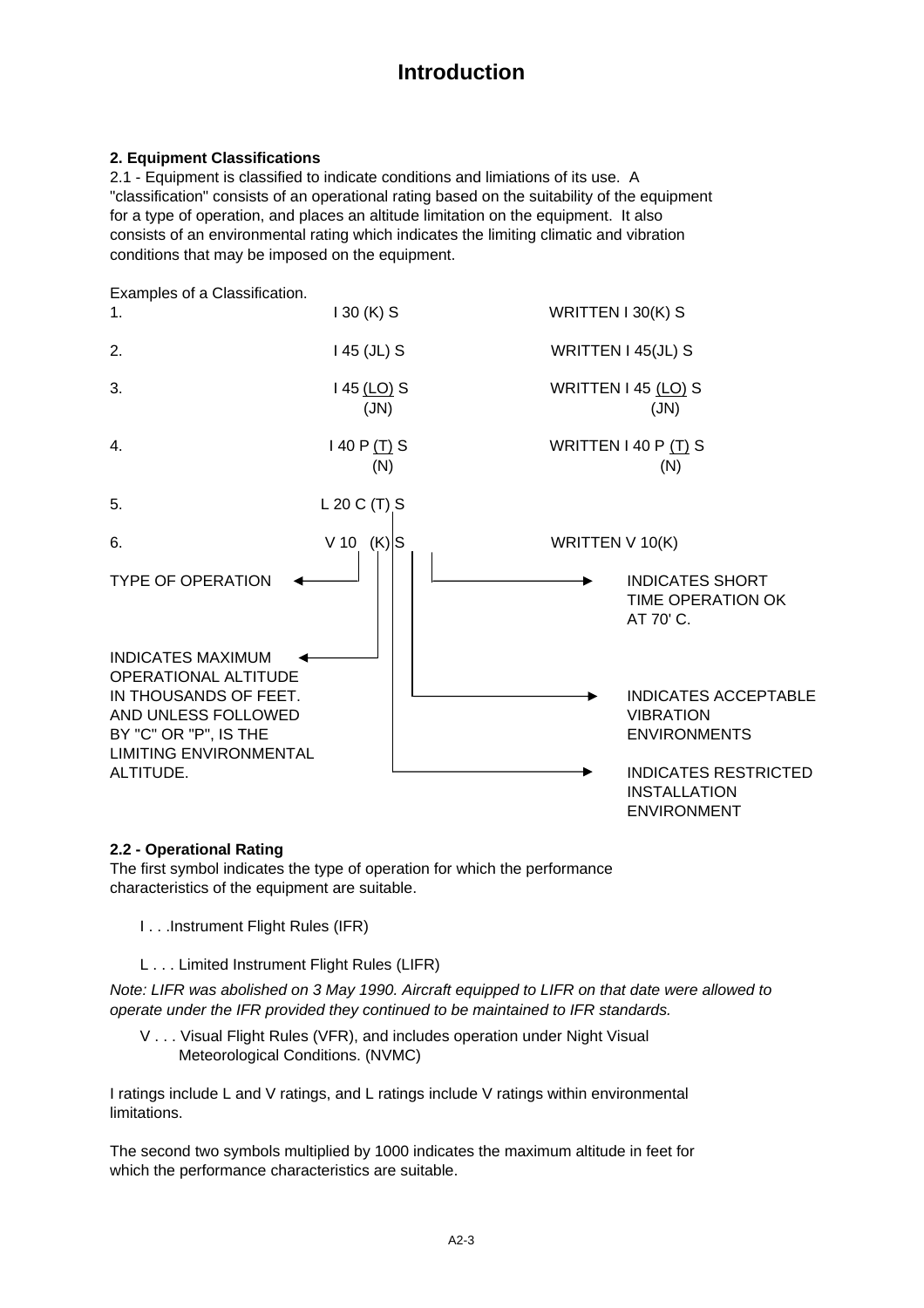#### **2.3 Environmental Rating**

2.3.1 - Climatic Environment Rating

The second two symbols of the classification, unless followed by the letter "C" or "P" also indicates the limiting altitude environment and corresponding temperature minimas in which the equipment may be operated.

2.3.2 - The letter "C" added to a rating indicates that approval is conditional upon the equipment being installed in a location in which the termperature will not fall below -5'C. This will normally apply to equipment which is mounted in the aircraft cabin or cockpit, e.g. indicators control units and directly controlled equipment.

2.3.3 - The letter "P" added to a rating indicates that approval is conditional upon the equipment being installed in a pressurised or otherwise controlled environment in which the pressure is not less than that equivalent to 15,000 feet, and the temperature range is within the limits if -15'C. and +55'C.

- Note. The maximum altitude rating for equipment which has a "P" rating only, but is installed in a non-pressurised aircraft, or in a non-pressurised area is 15,000 feet. However, equipment may have a dual classification, e.g. I30(J)S/I40P(J)S, and in this case, the I30 rating takes precedence over the 15,000 feet limitation.
- Note. Only in recent years have manufacturers sought both a pressurised and non-pressurised rating. The usual rating was non-pressurised. Throughout this publication, where a rating of I45 and above has been granted, a "P" rating of 40,000 feet may be assumed unless stated otherwise.

#### **2.4 - Vibration Ratings**

2.4.1 - The letter/s which are enclosed in brackets express the vibration characteristics to which equipment has been subjected without detriment by the manufacturerers. It also represents the maximum degree and type of vibration which should exist at the location where equipment is intended to be installed. The letters and vibration characteristics used are identical to those described by the Radio Technical Commission for Aeronautics (RTCA) in their Document No. DO-138.

2.4.2 - Two letters within brackets (see example 2) indicate suitability of the equipment in environments which are different, but not necessarily of different severity.

2.4.3 - Equipment may be qualified for a rating without shockmounts and another when shockmounted. The differentiation is shown at example 4 where the rating for equipment without shockmounts is above the line, and that with shockmounts is below the line. The example at 3 illustrates a dual rating for equipment both with an without shockmounts.

2.4.4 - Vibration ratings have been categorized by aircraft types and locations therein at appendix 1, and vibration characteristics of each rating are listed at appendix 2.

2.4.5 - Equipment may be installed in accordance with appendix 1, or in locations where vibration characteristics within the relevant rating have been demonstrated.

2.4.6 - Additional "severe vibration" ratings G, H and I, which are not related to particular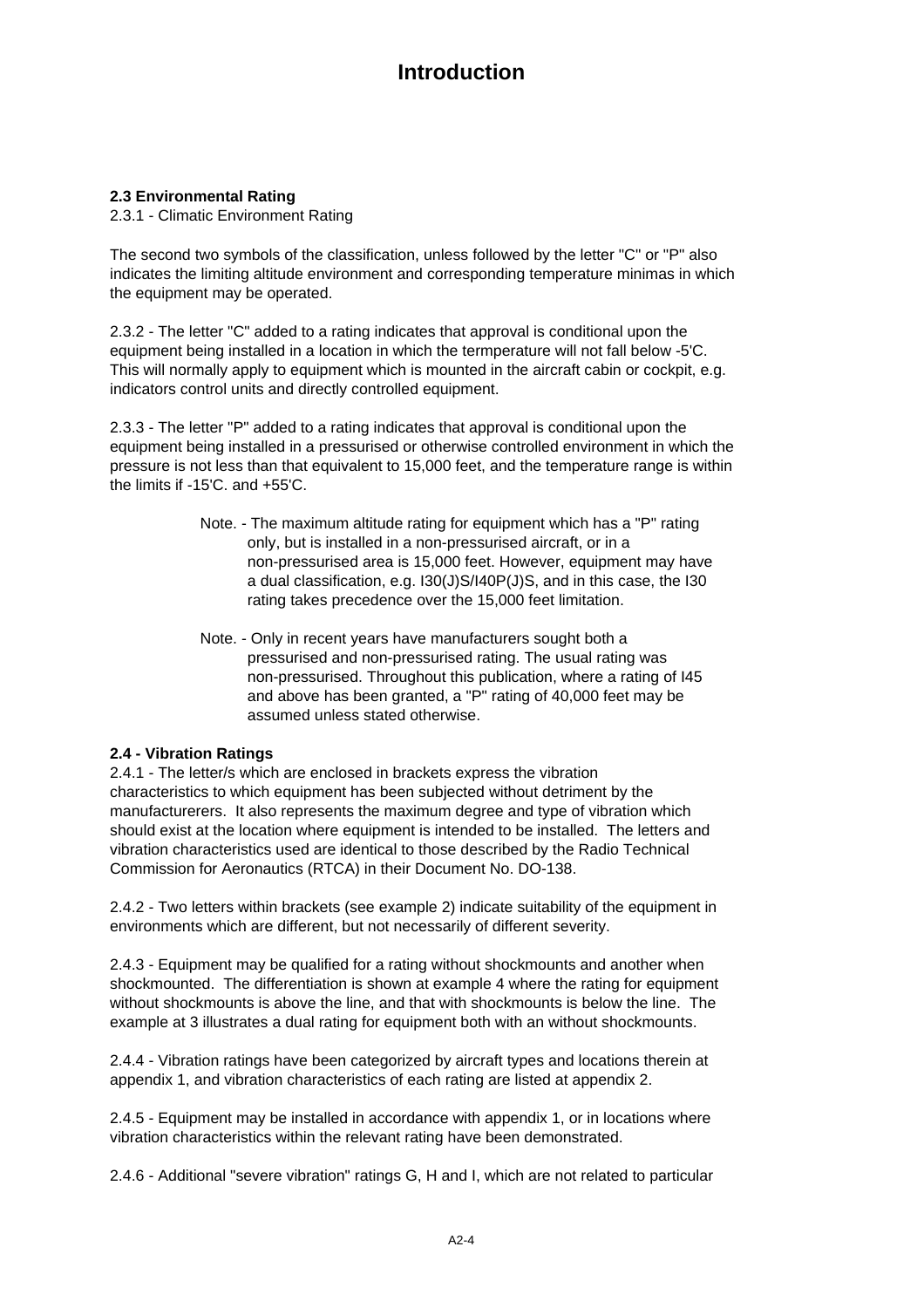aircraft types or location therein are also used. Information regarding test procedures for these ratings is contained in Air Navigation Order 103.21.

> Note. - Although vibration tests are not specified for equipment which is approved for VFR operations only (operational rating "V), a vibration rating, based on an assessment of equipment capability or manufacturers recommendations is given for such equipment. This vibration rating should be treated as advisory, rather than a firm limitation.

#### **2.5 Short Time High Temperature Rating**

2.5.1 - The letter "S" following the bracketed vibration rating indicates that the equipment will perform satisfactorily for at least 30 minutes in an area where the ambient temperature is as high as 70'C.

> Note: - This temperature will be reached frequently when aircraft are parked in direct sunlight for an extended period. Some transistorized equipment which does not have an "S" rating may be expected to be non-operative at 70'C.

2.5.2 - For equipment which does not have an "S" rating and the likely operation of the aircraft is such that ambient temperature at the radio equipment may reach 70'C, it may be necessary to provide a supply of cooling air to the equipment prior to the commencement of take-off.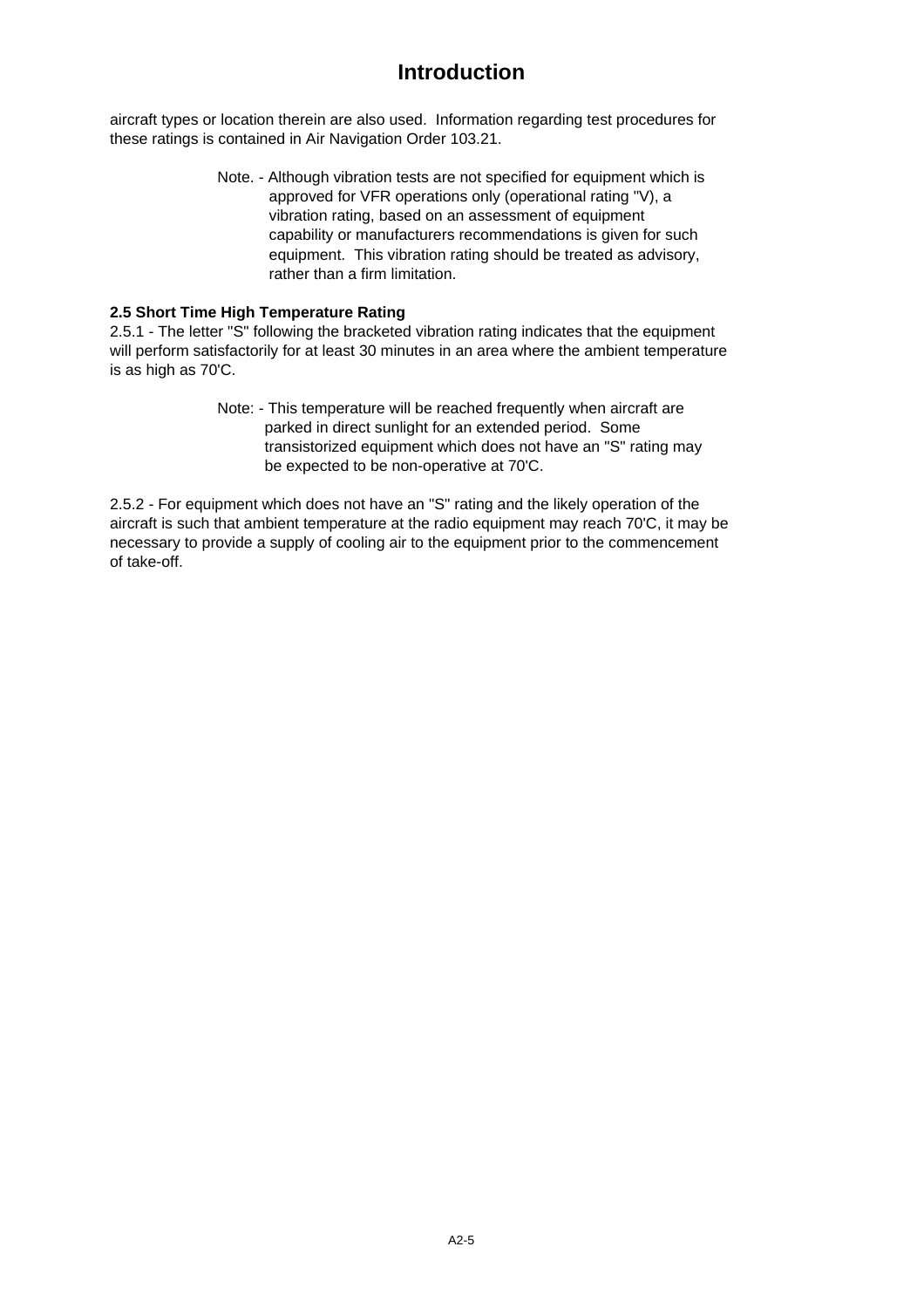### **Appendix 1**

### Categorization of aircraft vibration characteristics by aircraft types and locations there-in. 1.

| <b>Aircraft Description</b>                                                                | Instrument<br>Panels<br>(Vibration<br>Protected or<br>Otherwise)<br>and Isolated<br>Racks | Fuselage<br>Mounted<br>Equipment<br>Racks | Fuselage<br>Mounted | Engine<br>Nacelles and<br><b>Mounts</b> | Wings<br>Empennage<br>and Wheel<br>Wells |
|--------------------------------------------------------------------------------------------|-------------------------------------------------------------------------------------------|-------------------------------------------|---------------------|-----------------------------------------|------------------------------------------|
| Piston and Turbine Engine<br>Rotary Wing Aircraft.                                         | P                                                                                         | N                                         | N                   | V                                       | V                                        |
| <b>Turbine Engine Fixed Wing</b><br>Aircraft 2.                                            | K                                                                                         | O                                         | J                   | R                                       | S                                        |
| Piston Engine Fixed Wing Air-<br>craft. Heavy Multi-Engine<br><b>Type(over 12,500 lbs)</b> | M                                                                                         | Μ                                         |                     |                                         |                                          |
| Piston Engine Fixed Wing<br>Aircraft. Light Multi-Engine<br>Type. (under 12,500 lbs)       | M                                                                                         | M                                         | M                   |                                         |                                          |
| Piston Engine Fixed Wing<br>Aircraft Light Single Engine<br>Type (under12,500 lbs)         | M                                                                                         | Μ                                         | M                   | M                                       | M                                        |

1. The difficulty in reading a vibrating display, when the total excursion exceeds 0.02 inches will not be regarded as a disqualifying factor.

2. Supersonic, subsonic, turbo-prop and turbo-jet aircraft.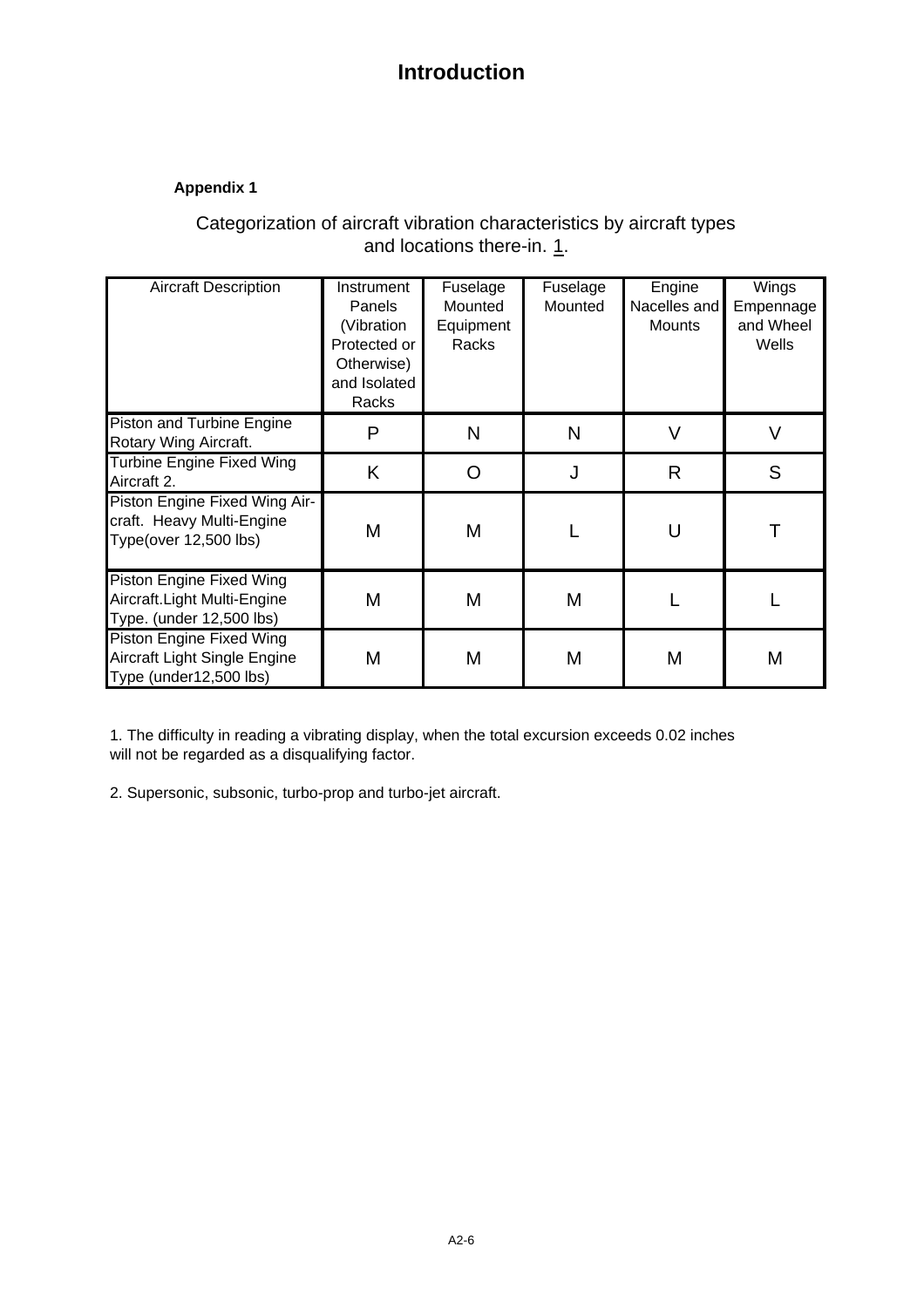### **Appendix 2**

Vibration Characteristics of Categories in Table

- Category J Constant total excursion of .020" from 5 to 2000 Hertz with a maximum acceleration of 3G.
- Category K Constant total excursion of .010" from 5 to 2000 Hertz with a maximum acceleration of 0.25G.
- Category L Constant total excursion of .020" from 5 to 55 Hertz with a maximum acceleration of 3G.
- Category M Constant total excursion of .010" from 5 to 55 Hertz with a maximum acceleration of 1.5G.
- Category N Constant total excursion of 0.10" from 5 to 55 Hertz, with a maximum acceleration of 1.0G. Constant acceleration of 1.0G from 55 to 2000 Hertz.
- Category O Constant total excursion of 0.10"from 5 to 55 Hertz with a maximum acceleration of 1.5G: and a constant acceleration of 0.25G from 55 to 2000 Hertz.
- Category P Constant total excursion of 0.10" from 5 to 55 Hertz with a maximum acceleration of .025G from 55 to 2000 Hertz.
- Category R Constant total excursion of .030" from 5 to 350 Hertz with a maximum acceleration of 5G. Constant total excursion of .0008" from 350 to 2000 Hertz with a maximum acceleration of 10G.
- Category S Constant total excursion of .036" from 5 to 2000 Hertz with a maximum acceleration of 10G.
- Category T Constant total excursion of .036" from 50 to 500 Hertz with a maximum acceleration of 10G.
- Category U Constant total excursion of .10" from 5 to 150 Hertz with a maximum acceleration of 20G.
- Category V Constant total excursion of .400" from 5 to 200 Hertz with a maximum acceleration of 2G.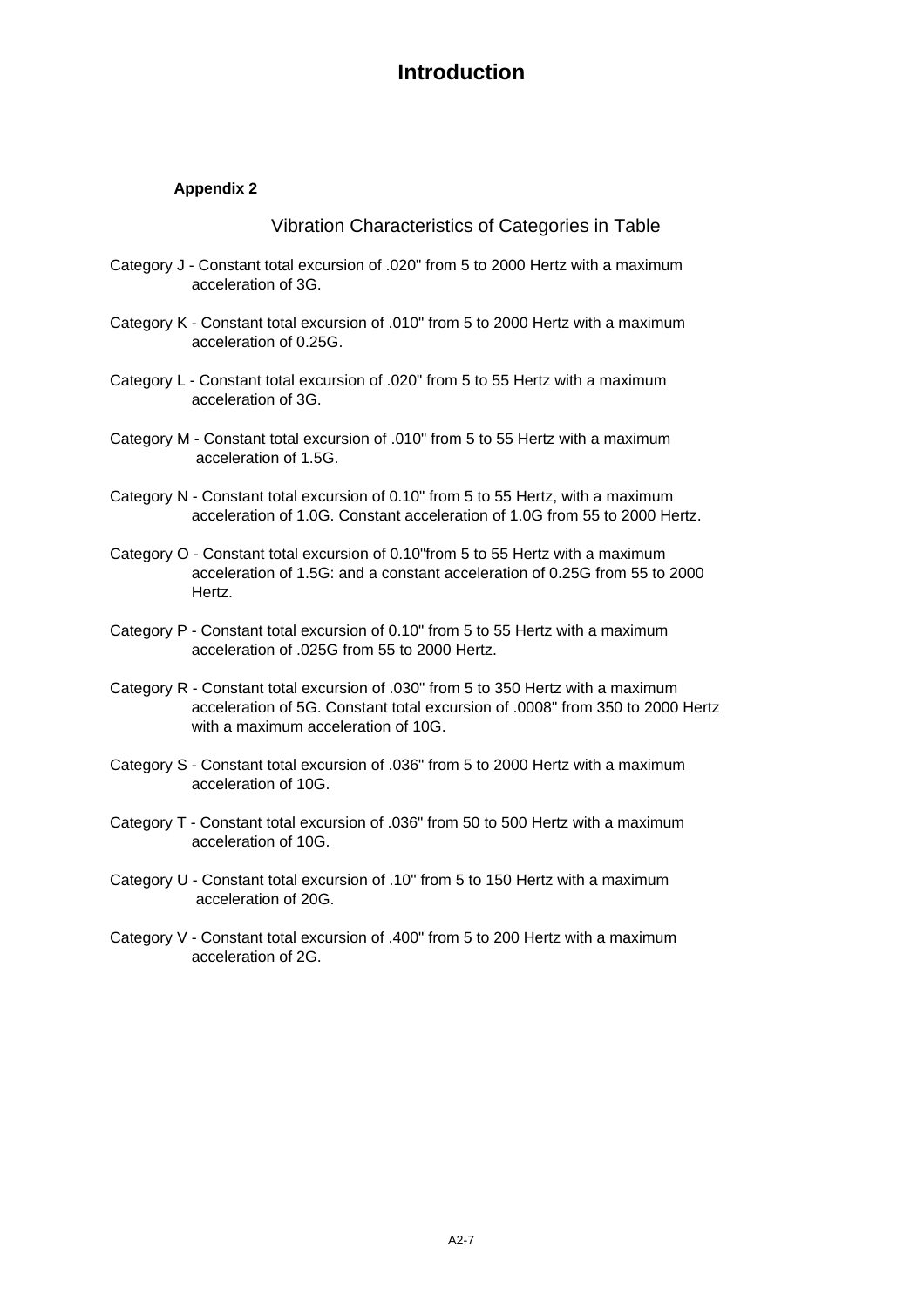| Manufacturer                        | <b>Unit Designation</b> | <b>Description</b> | <b>Unit Components</b> | <b>Classification</b> | <b>Notes</b>                                                                                                             |
|-------------------------------------|-------------------------|--------------------|------------------------|-----------------------|--------------------------------------------------------------------------------------------------------------------------|
|                                     |                         |                    |                        |                       |                                                                                                                          |
| <b>ARC (Aircraft Radio</b><br>Corp) |                         |                    |                        |                       |                                                                                                                          |
|                                     | 106-A                   |                    |                        |                       |                                                                                                                          |
|                                     | Cessna 800              | Transponder        | <b>RT-106A</b>         | $130(L)$ S            | For transponders having Serial No.<br>275 onwards. Those prior to 275 are<br>not approved                                |
|                                     | Modes A & C             | Control            | $C-106A/B$             | $130(M)$ S            |                                                                                                                          |
|                                     |                         | Antenna            | A-109A                 | $130(J)$ S            |                                                                                                                          |
|                                     |                         |                    |                        |                       |                                                                                                                          |
|                                     | 359A                    |                    |                        |                       |                                                                                                                          |
|                                     | Cessna 300              | Transponder        | <b>RT-359A</b>         | I 15(P)/I 20P(P)      |                                                                                                                          |
|                                     | Modes A & C             | Antenna            | A-109A                 | $130(J)$ S            |                                                                                                                          |
|                                     |                         |                    |                        |                       |                                                                                                                          |
|                                     | 360A                    |                    |                        |                       |                                                                                                                          |
|                                     |                         | Transponder        | <b>RT-360A</b>         | 15/I 35C/I 40P(KMP) S |                                                                                                                          |
|                                     | (Comant)                | Antenna            | $CI-105$               | I 50(JLN) S           |                                                                                                                          |
|                                     | (Bendix)                | Antenna            | AT-662A                | $130(N)$ S            |                                                                                                                          |
|                                     |                         |                    |                        |                       |                                                                                                                          |
|                                     | 459A                    |                    |                        |                       |                                                                                                                          |
|                                     |                         | Transponder        | <b>RT-459A</b>         | 140P(P)               |                                                                                                                          |
|                                     | Modes A & C             | Antenna            | A-109A                 | $135(J)$ S            |                                                                                                                          |
|                                     |                         |                    |                        |                       |                                                                                                                          |
|                                     | 506A                    |                    |                        |                       |                                                                                                                          |
|                                     | Cessna 400              | Transponder        | <b>RT-506A</b>         | $130(L)$ S            | A - 14 volt models prior to 501 and<br>28 volt models prior to 1467 are not<br>approved.                                 |
|                                     |                         |                    |                        |                       | B - Add note to Aircraft Flight Manual<br>Supplement stating "LOW SENS"<br>position on the control should not be<br>used |
|                                     |                         |                    |                        |                       |                                                                                                                          |
|                                     | 859A                    |                    |                        |                       |                                                                                                                          |
|                                     |                         | Transponder        | <b>RT-859A</b>         | $115()$ / $140P(P)$   |                                                                                                                          |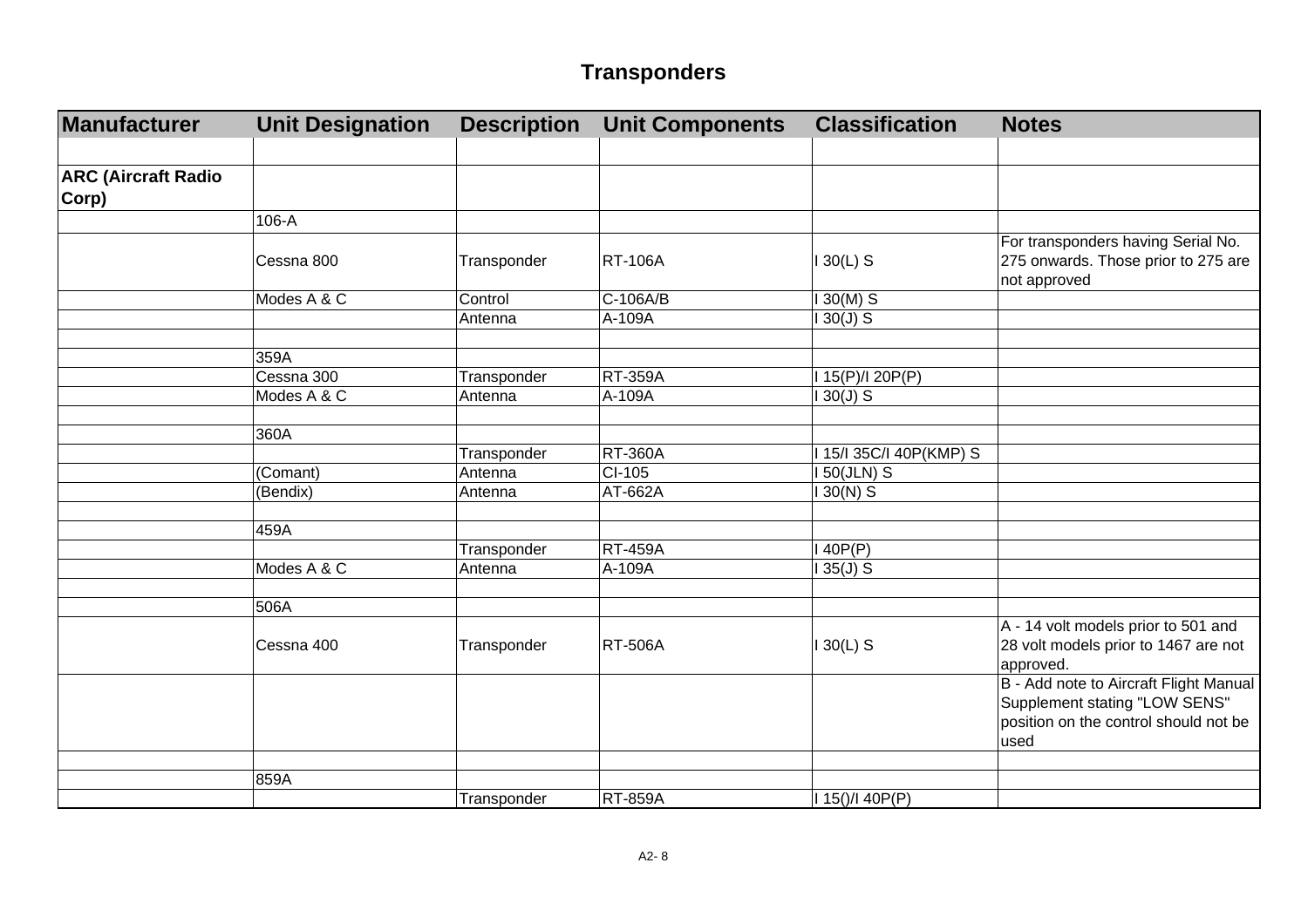| Manufacturer                              | <b>Unit Designation</b> | <b>Description</b> | <b>Unit Components</b> | <b>Classification</b>   | <b>Notes</b>                                                           |
|-------------------------------------------|-------------------------|--------------------|------------------------|-------------------------|------------------------------------------------------------------------|
|                                           | Modes A & C             | Antenna            | A-109A                 | $135(J)$ S              |                                                                        |
|                                           |                         |                    |                        |                         |                                                                        |
|                                           | 1060A                   |                    |                        |                         |                                                                        |
|                                           | Modes A & C             | Transponder        | <b>RT-106A</b>         | 1 15/1 35C/I 40P(KMP) S |                                                                        |
|                                           |                         |                    |                        |                         |                                                                        |
| <b>Becker Flugfunkwerk</b><br><b>GMBH</b> |                         |                    |                        |                         |                                                                        |
|                                           | <b>ATC 2000</b>         |                    |                        |                         |                                                                        |
|                                           |                         | Receiver           | <b>ATC 2000</b>        | I 15/I 35C/I 40P(MN) S  |                                                                        |
|                                           |                         | Antenna            | <b>ANT 2000</b>        | I 50(MN) S              |                                                                        |
|                                           |                         |                    |                        |                         |                                                                        |
| <b>Bendix Avionics</b>                    |                         |                    |                        |                         |                                                                        |
|                                           | <b>RPT-600</b>          |                    |                        |                         |                                                                        |
|                                           |                         | Transponder        | TR-601A/B              | $130(M)$ S              |                                                                        |
|                                           |                         | Control            | <b>CN-602A/B</b>       | $130(M)$ S              |                                                                        |
|                                           |                         | Antenna            | AT-604A                | $30(M)$ S               |                                                                        |
|                                           |                         |                    |                        |                         |                                                                        |
|                                           | <b>TPR-610</b>          |                    |                        |                         |                                                                        |
|                                           | Modes A and C           | Transponder        | TR-611A/B/C/D          | 120C(P)                 |                                                                        |
|                                           |                         |                    |                        |                         |                                                                        |
|                                           | <b>TPR-640</b>          |                    |                        |                         |                                                                        |
|                                           | (Trophy Line)           | Transponder        | TR-641A)               | I30P(MP)/               |                                                                        |
|                                           | Modes A & C             | Transponder        | TR-641B)               | 120C(MP)                |                                                                        |
|                                           |                         |                    |                        |                         |                                                                        |
|                                           | <b>TPR-660</b>          |                    |                        |                         |                                                                        |
|                                           | Modes A & C             | Transponder        | <b>TR-661A</b>         | $130(N)$ S              | Classification applies to units P/N's<br>4000526-6101 and 4000526-6103 |
|                                           | Mode B                  | Transponder        | <b>TR-661A</b>         | $115(N)$ S              | Classification applies to units P/N's<br>4000526-6102 and 4000526-6104 |
|                                           | <b>CAPABILITY</b>       | Antenna            | AT-662A                | $130(N)$ S              |                                                                        |
|                                           |                         |                    |                        |                         |                                                                        |
|                                           | <b>TPR-710</b>          |                    |                        |                         |                                                                        |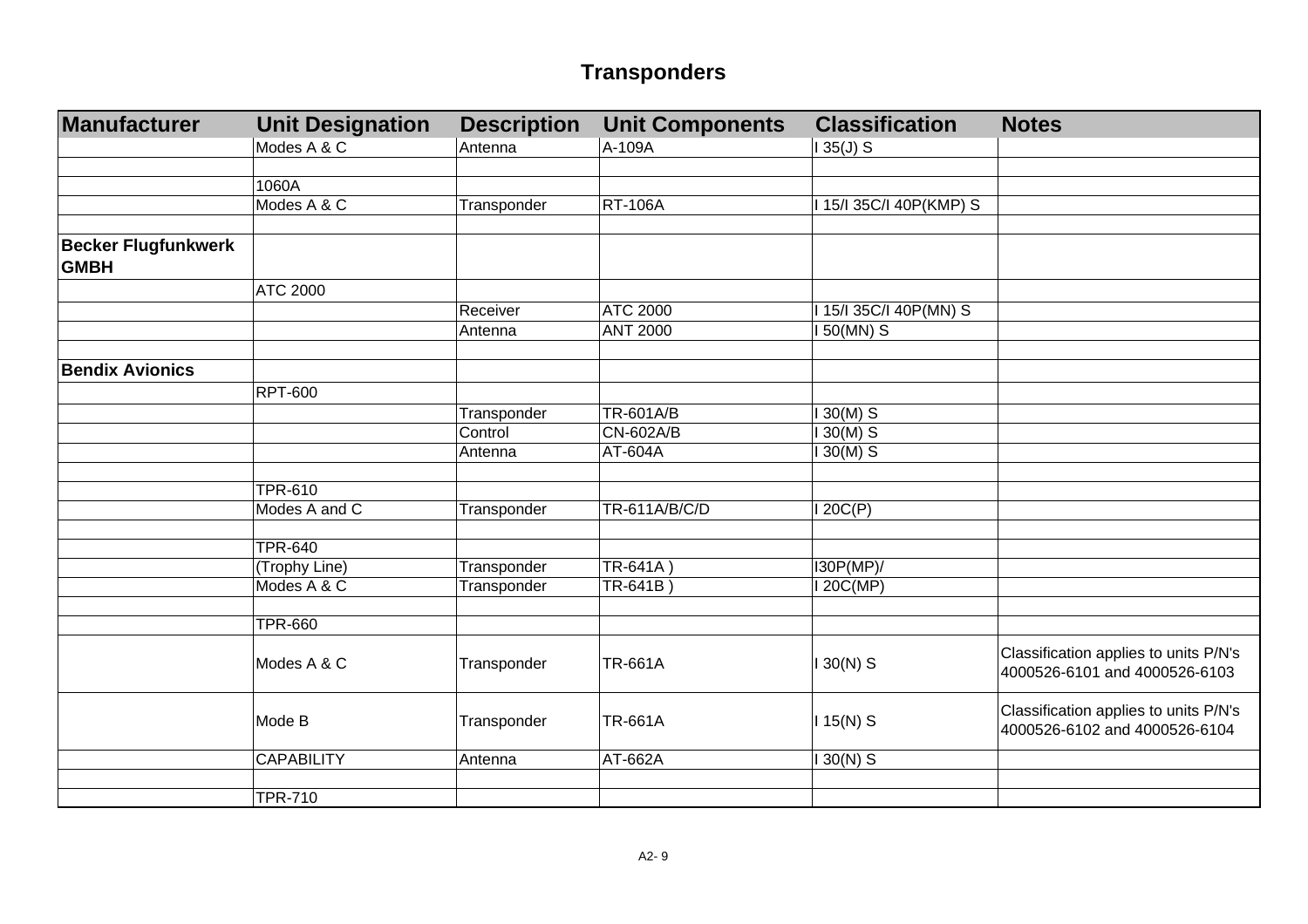| Manufacturer            | <b>Unit Designation</b> | <b>Description</b>     | <b>Unit Components</b> | <b>Classification</b> | <b>Notes</b> |
|-------------------------|-------------------------|------------------------|------------------------|-----------------------|--------------|
|                         |                         | Transponder            | TPR-710()              | I 50(JN) S            |              |
|                         |                         | Control                | <b>DTP-712</b>         | 15/150C(KP) S         |              |
|                         |                         |                        |                        |                       |              |
|                         | <b>TPR-720</b>          |                        |                        |                       |              |
|                         | (S)                     | Transponder            | <b>TPR-720</b>         | <b>150(JN)S</b>       |              |
|                         |                         |                        |                        |                       |              |
|                         | <b>TPR-2060</b>         |                        |                        |                       |              |
|                         |                         | Transponder            | <b>TPR-2061A</b>       | $30(N)$ S             |              |
|                         |                         | Antenna                | AT-2062A               | $30(N)$ S             |              |
|                         |                         |                        |                        |                       |              |
|                         | <b>TRA-61</b>           |                        |                        |                       |              |
|                         |                         | Transponder            | TRA-61()               | 35/I 40P(X) S         |              |
|                         |                         |                        |                        | (J)                   |              |
|                         |                         | Shockmount             | <b>MSA-61</b>          | $50(J)$ S             |              |
|                         |                         | Control                | CAN-61 A/C/D           | $150(J)$ S            |              |
|                         |                         | Antenna                | ANA-39/61()            | $150(J)$ S            |              |
|                         |                         |                        |                        |                       |              |
|                         | TRA-63A                 |                        |                        |                       |              |
|                         | Modes A, B and C        | Transponder            | <b>TRA-63A)</b>        | 45(0) S/I 40P(0) S    |              |
|                         |                         |                        |                        | (J)<br>(J)            |              |
|                         |                         | Control                | CAN-63A                | 45(0) S/I 40P(0) S    |              |
|                         |                         |                        |                        | (J)<br>(J)            |              |
|                         |                         | Antenna                | ANA-29/61A)            | 45(0) S/I 40P(0) S    |              |
|                         |                         |                        |                        | (J)<br>(J)            |              |
|                         | <b>TRS-42</b>           |                        |                        |                       |              |
|                         |                         | Transponder            | TR-421A/B              | 150(MNO) S            |              |
|                         |                         | <b>Control Display</b> | CD-422A/B              | 15/150C(KMP) S        |              |
|                         |                         |                        |                        |                       |              |
| <b>Collins Avionics</b> |                         |                        |                        |                       |              |
|                         | 621A-3                  |                        |                        |                       |              |
|                         | Modes A, B and C        | Transponder            | 621A-3                 | $130(J)$ S            |              |
|                         |                         | Antenna                | 237Z-1                 | $130(J)$ S            |              |
|                         |                         | Control                |                        | $30(J)$ S             |              |
|                         |                         |                        |                        |                       |              |
|                         | 621A-6 Ser              |                        |                        |                       |              |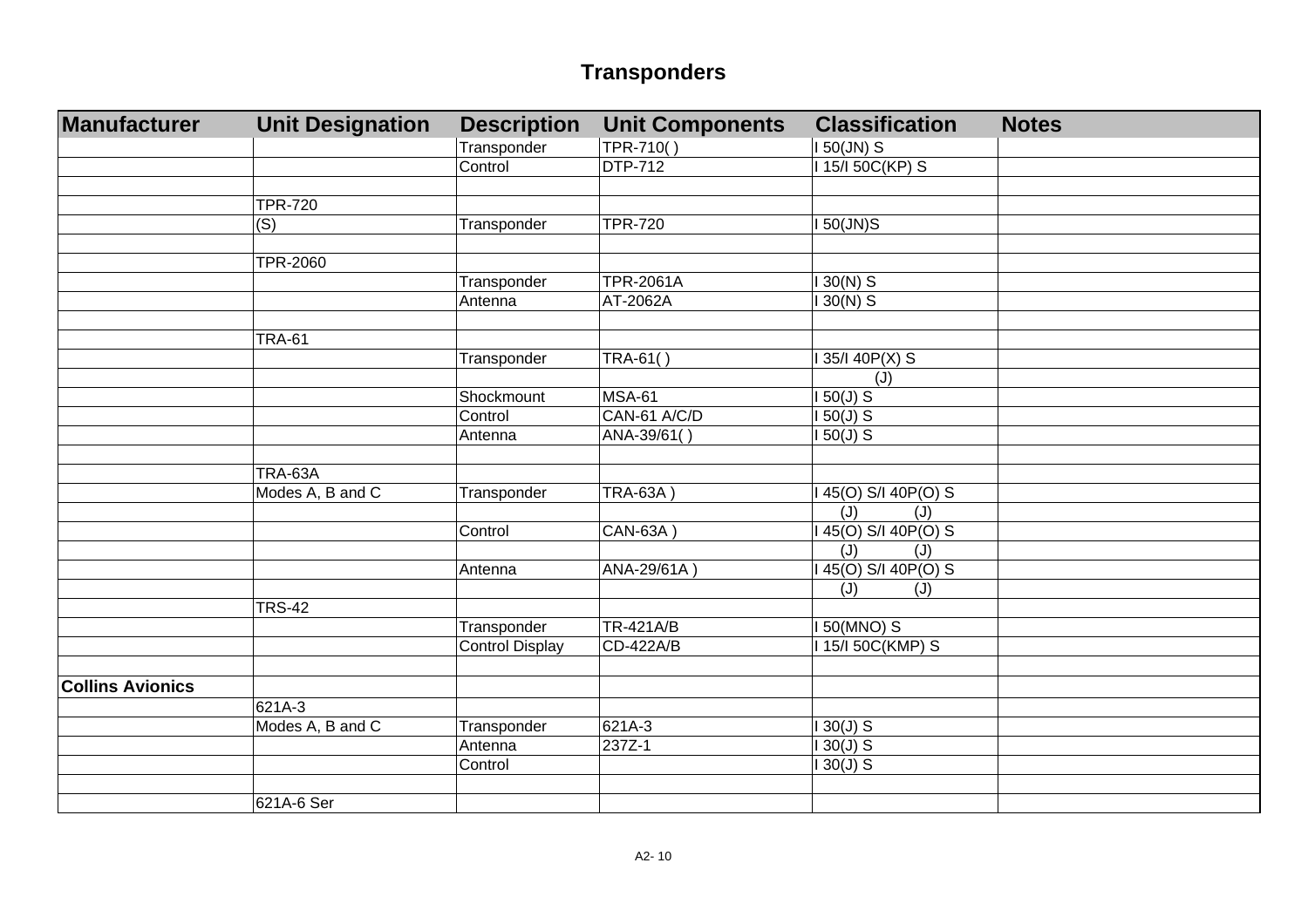| Manufacturer                  | <b>Unit Designation</b>  | <b>Description</b>    | <b>Unit Components</b> | <b>Classification</b>   | <b>Notes</b>                                                                                                                                                    |
|-------------------------------|--------------------------|-----------------------|------------------------|-------------------------|-----------------------------------------------------------------------------------------------------------------------------------------------------------------|
|                               | Modes A, B and C         | Transponder           | 621A-6)                | I 45(LO) S/             |                                                                                                                                                                 |
|                               |                          | Transponder           | $621A-6a$              | (JN)                    |                                                                                                                                                                 |
|                               |                          | Antenna               | 237Z-1)                | I 40P(LO) S/            |                                                                                                                                                                 |
|                               |                          |                       |                        |                         |                                                                                                                                                                 |
|                               | <b>TDR-90</b>            |                       |                        |                         |                                                                                                                                                                 |
|                               |                          | Transponder           | <b>TDR-90)</b>         | I 45(JN) S/             |                                                                                                                                                                 |
|                               |                          |                       |                        | (G)                     |                                                                                                                                                                 |
|                               |                          | Control               | 613L-3)                | I 40P(JN) S             | A note is required in the Radio<br>Section of the aircraft Flight Manual<br>Supplement stating that "LOW<br>SENS" position on the control should<br>not be used |
|                               |                          |                       |                        | (G)                     |                                                                                                                                                                 |
|                               |                          | Antenna               | 237Z-1)                | $145(J)$ S              |                                                                                                                                                                 |
|                               |                          | Control               | $CTL-( )$              | I 15/I 35C/I 40P(KMP) S |                                                                                                                                                                 |
|                               |                          | <b>Tuning Adaptor</b> | <b>CAD-870G</b>        | I 50 (JN)S              |                                                                                                                                                                 |
|                               |                          |                       |                        |                         |                                                                                                                                                                 |
|                               | <b>TDR-950</b>           |                       |                        |                         |                                                                                                                                                                 |
|                               | Modes A and C or B and C | Transponder           | TDR-950/950L           | 130(P)/140P(P)          |                                                                                                                                                                 |
|                               |                          |                       |                        |                         |                                                                                                                                                                 |
| <b>Cossor Electronics Ltd</b> |                          |                       |                        |                         |                                                                                                                                                                 |
|                               | SSR1600                  |                       |                        |                         |                                                                                                                                                                 |
|                               |                          | Transponder           | SSR1600                | 140(J)                  |                                                                                                                                                                 |
|                               |                          | Controller            | <b>SSR1601</b>         | 140(J)                  |                                                                                                                                                                 |
|                               |                          | Antenna               | OMNI-100B              | 140(J)                  |                                                                                                                                                                 |
|                               | SSR2100                  |                       |                        |                         |                                                                                                                                                                 |
|                               | Modes A, B and C         | Transponder           | SSR2100                | 120(L)/140P(L)          |                                                                                                                                                                 |
|                               |                          | Control               | SSR2101                | 120(L)/140P(L)          |                                                                                                                                                                 |
|                               | <b>SSR2700</b>           |                       |                        |                         |                                                                                                                                                                 |
|                               | Modes A and C            | Transponder           | <b>SSR2700</b>         | I 20/I 30P(N) S         |                                                                                                                                                                 |
|                               |                          |                       |                        |                         |                                                                                                                                                                 |
| <b>EDO-AIRE</b>               |                          |                       |                        |                         |                                                                                                                                                                 |
|                               | RT-667                   |                       |                        |                         |                                                                                                                                                                 |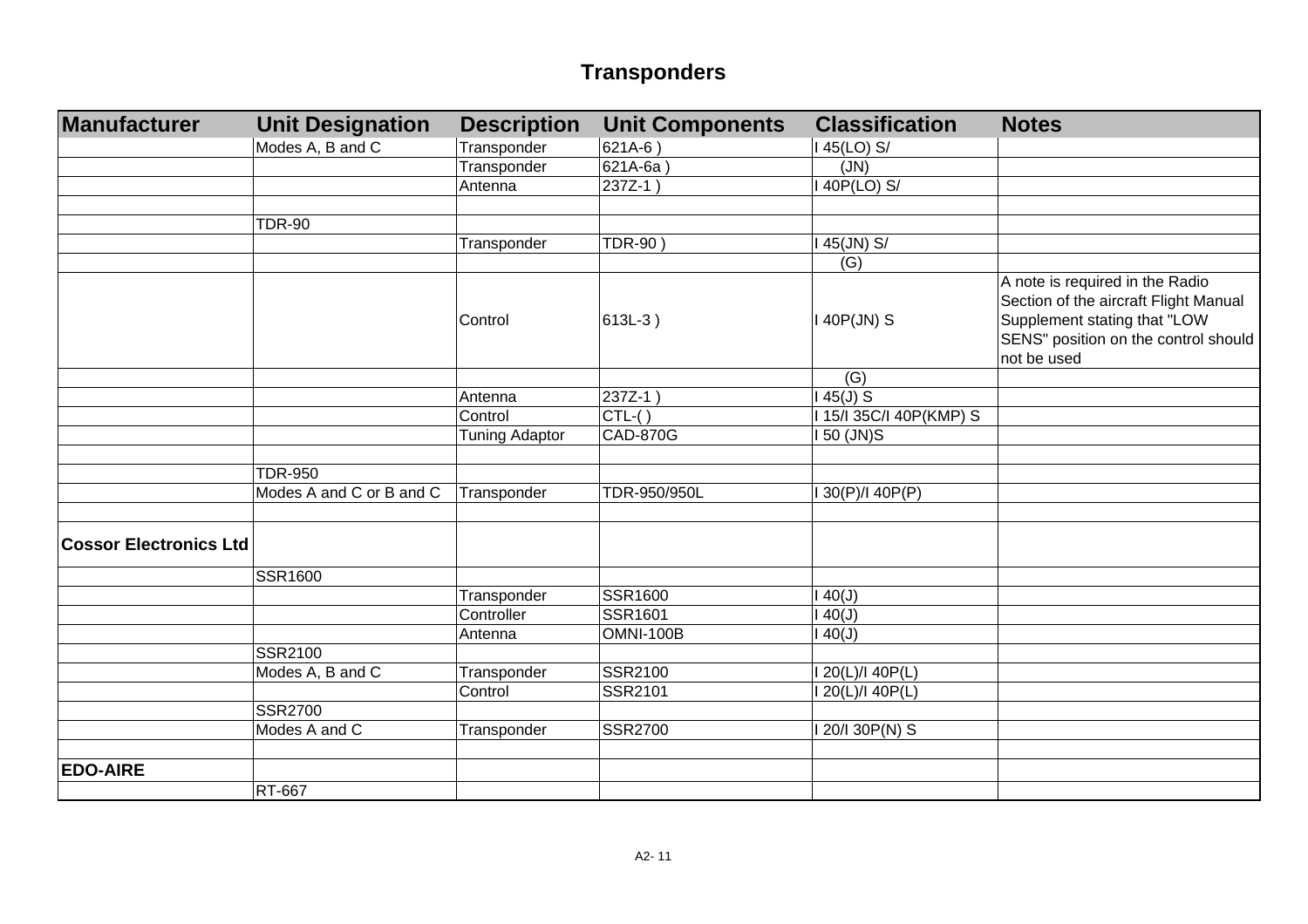| Manufacturer            | <b>Unit Designation</b> | <b>Description</b>     | <b>Unit Components</b> | <b>Classification</b>        | <b>Notes</b>     |
|-------------------------|-------------------------|------------------------|------------------------|------------------------------|------------------|
|                         |                         | Transponder            | <b>RT-667</b>          | I 30C(P)/I 40P(P)            |                  |
|                         |                         | Transponder            | $RT-667(A)$            | I 30C(P)/I 40P(P)            |                  |
|                         |                         | Power Supply           | <b>PS-667</b>          | I 30C(P)/I 40P(P)            |                  |
|                         |                         | Antenna                |                        |                              |                  |
|                         | <b>RT-777</b>           |                        |                        |                              |                  |
|                         |                         | Transponder            | <b>RT-777</b>          | I 15(P)/ 40P(P)              |                  |
|                         |                         | Power Supply           | <b>PS-667</b>          | $\overline{115(P)}$ / 40P(P) |                  |
|                         |                         |                        |                        |                              |                  |
| <b>General Aviation</b> |                         |                        |                        |                              |                  |
| <b>Electronics</b>      |                         |                        |                        |                              |                  |
|                         | <b>BETA/5000</b>        |                        |                        |                              |                  |
|                         |                         | Transponder            | <b>BETA/5000</b>       | 140P(P)                      |                  |
|                         |                         | Antenna                | LAMBDA/1000            | 40(N)                        |                  |
|                         |                         | <b>Power Converter</b> | PSI/1                  | 140P(N)                      |                  |
|                         |                         |                        |                        |                              |                  |
| <b>King Radio</b>       |                         |                        |                        |                              |                  |
| <b>Corporation</b>      |                         |                        |                        |                              |                  |
|                         | <b>KT-75</b>            |                        |                        |                              |                  |
|                         | Modes A and C           | Transponder            | <b>KT-75</b>           | I 20C(K)/I 30P(K)            |                  |
|                         |                         | Transponder            | KT-75R                 | I 20C(T)/I 30P(T)            |                  |
|                         |                         | Control                | <b>KFS-575</b>         | I 20C(K)/I 30P(K)            |                  |
|                         |                         | Antenna                | <b>KA-28</b>           | 130(J)                       |                  |
|                         | KT-76 Series            |                        |                        |                              |                  |
|                         | Cessna CC-316A          | Transponder            | <b>KT-76</b>           | I 20C(P)/I 40P(P)            | Modes A and C    |
|                         |                         | Transponder            | <b>KT-76A</b>          | I 30C(P)/I 40P(P)            | Modes A and C    |
|                         |                         | Transponder            | <b>KT-76B</b>          | I 20C(P)/I 40P(P)            | Modes A, B and C |
|                         |                         | Antenna                | <b>KA-48</b>           | 130(N)                       |                  |
|                         | KT-78 Series            |                        |                        |                              |                  |
|                         | Modes A and C           | Transponder            | <b>KT-78</b>           | 120C(P)                      |                  |
|                         |                         | Transponder            | <b>KT-78A</b>          | 115(P)                       |                  |
|                         | Cessna CC-317A          | Antenna                | <b>KA-48</b>           | 130(N)                       |                  |
|                         | KT-79 Series            |                        |                        |                              |                  |
|                         | Modes A and C           | Transponder            | <b>KT-79</b>           | I 15/I 40P/I 50C(KMP) S      |                  |
|                         |                         | Antenna                | <b>KT-60</b>           | $150$ (JN) S                 |                  |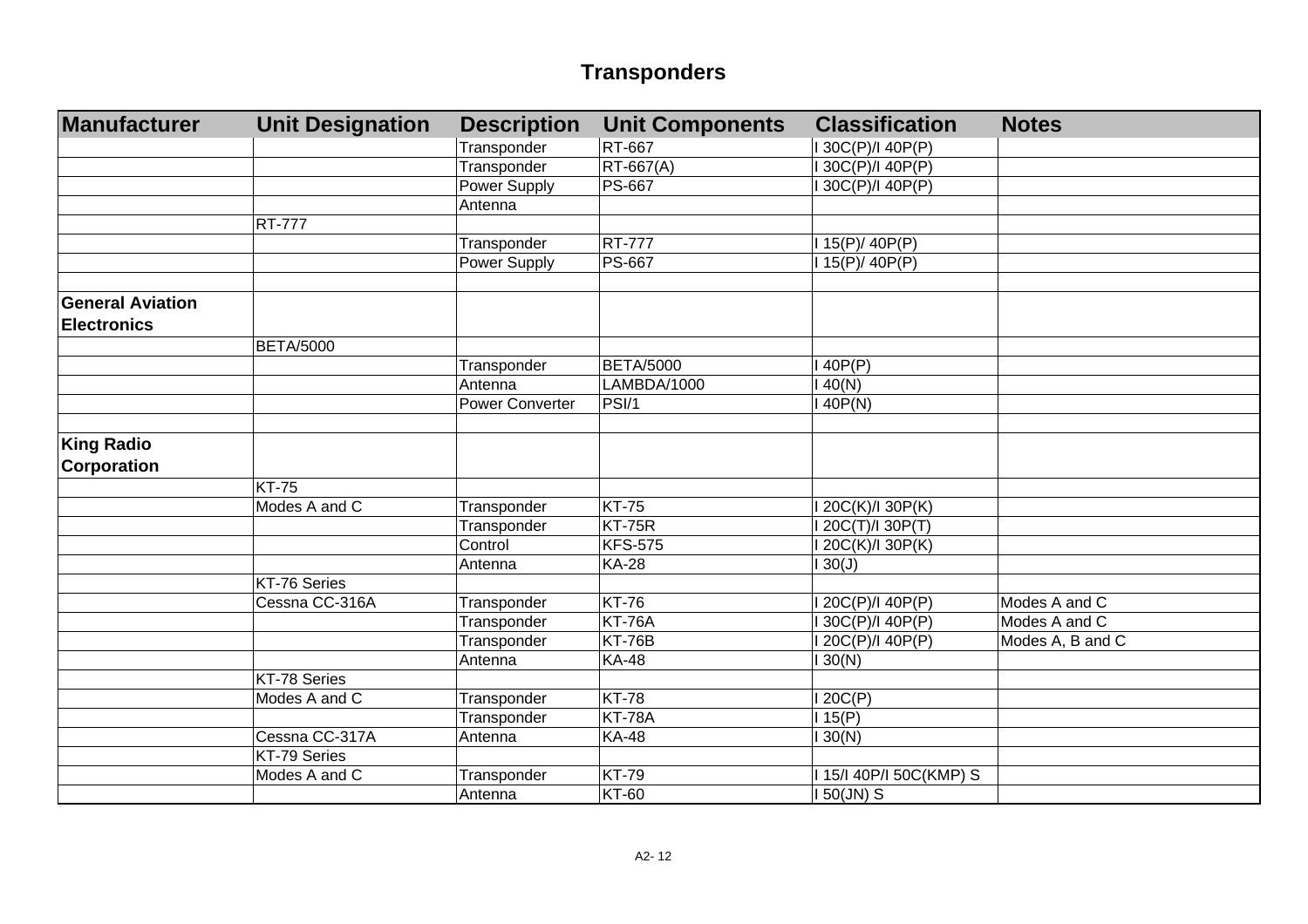| Manufacturer          | <b>Unit Designation</b> | <b>Description</b> | <b>Unit Components</b> | <b>Classification</b>    | <b>Notes</b>                                                                                                                                |
|-----------------------|-------------------------|--------------------|------------------------|--------------------------|---------------------------------------------------------------------------------------------------------------------------------------------|
|                       | KXP-750/750A            |                    |                        |                          |                                                                                                                                             |
|                       | Modes A and C           | Transponder        | <b>KXP-750A</b>        | 30(N) S/I 40P(N)         |                                                                                                                                             |
|                       |                         | Control            | <b>KFS-570A</b>        | 30(T) S/I 40P(T)         |                                                                                                                                             |
|                       |                         | Antenna            | <b>KA-27</b>           | $30(N)$ S                |                                                                                                                                             |
|                       |                         | Duplexer           | KA-19/29               | 30(N) Si/I 40P(N)        |                                                                                                                                             |
|                       |                         | Altimeter          | <b>KRA-580</b>         |                          | Compatible equipment                                                                                                                        |
|                       |                         | Altimeter          | <b>KRA-585</b>         |                          | Compatible equipment                                                                                                                        |
|                       | <b>KXP-755</b>          |                    |                        |                          |                                                                                                                                             |
|                       |                         | Transponder        | <b>KXP-755</b>         | $45(J)$ S                |                                                                                                                                             |
|                       |                         | Control            | <b>KFS-570B</b>        | $45(J)$ S                |                                                                                                                                             |
|                       |                         | Control            | <b>KCU-578</b>         | 15(P)/140P(P)            |                                                                                                                                             |
|                       |                         | Antenna            | <b>KA-53</b>           | 45(J) S                  |                                                                                                                                             |
|                       | <b>KXP-756</b>          |                    |                        |                          |                                                                                                                                             |
|                       |                         | Transponder        | <b>KXP-756</b>         | 170(MNO) S               |                                                                                                                                             |
|                       |                         | Control            | <b>KFS-576</b>         | 1 15/1 40P/I 50C (KMP) S |                                                                                                                                             |
|                       |                         | Antenna            | KA-60                  | $150(J)$ S               |                                                                                                                                             |
|                       | <b>KXP 7500</b>         |                    |                        |                          |                                                                                                                                             |
|                       |                         | Transponder        | <b>KXP-7500</b>        | 130/140P(LO) S           |                                                                                                                                             |
|                       |                         |                    |                        |                          |                                                                                                                                             |
| <b>Narco Avionics</b> |                         |                    |                        |                          |                                                                                                                                             |
|                       | AT6-A                   |                    |                        |                          |                                                                                                                                             |
|                       | (Flight Guard)          | Transponder        | P/N 01107-101          | $120(J)$ S               | Chassis numbered CN 169A1 and<br>later, or CN 169B and later are<br>approved. Chassis numbered prior to<br>CN 169A1 or CN 169B not approved |
|                       | Modes A and C           | Control            | P/N 01106-101          | $20(T)$ S                |                                                                                                                                             |
|                       |                         | Antenna            | UDA-3                  | $130(N)$ S               |                                                                                                                                             |
|                       | AT 50                   |                    |                        |                          |                                                                                                                                             |
|                       | Modes A and C           | Transponder        | AT 50                  | 120C(K)                  |                                                                                                                                             |
|                       |                         | Antenna            | AT 50                  | 30(J)                    |                                                                                                                                             |
|                       | <b>AT 50A</b>           |                    |                        |                          |                                                                                                                                             |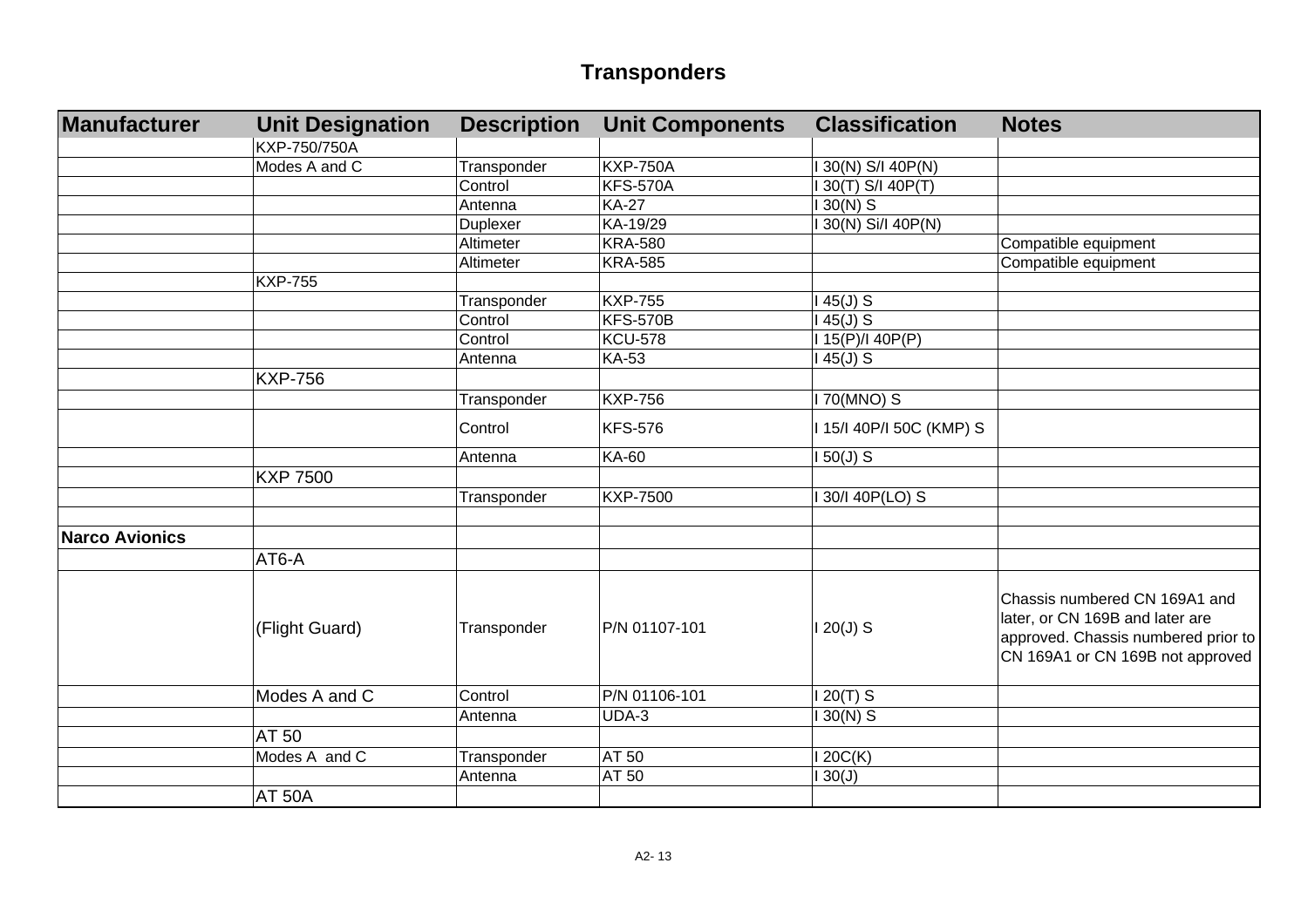| Manufacturer  | <b>Unit Designation</b> | <b>Description</b> | <b>Unit Components</b> | <b>Classification</b>   | <b>Notes</b>                                                                                                                                                          |
|---------------|-------------------------|--------------------|------------------------|-------------------------|-----------------------------------------------------------------------------------------------------------------------------------------------------------------------|
|               | Modes A and C           | Transponder        | <b>AT 50A</b>          | 130P(K) S/I 20C(K) S    |                                                                                                                                                                       |
|               |                         | Antenna            | <b>AT 50A</b>          | 130(J)                  |                                                                                                                                                                       |
|               | <b>AT 150 TSO</b>       |                    |                        |                         |                                                                                                                                                                       |
|               |                         | Transponder        | <b>AT 150 TSO</b>      | 30C (P)/I 30P(P)        |                                                                                                                                                                       |
|               |                         | Converter          | <b>MP 10</b>           | 130(NL) S/I 40P(NL) S   |                                                                                                                                                                       |
|               |                         | Antenna            | A 150                  | 130(J)                  |                                                                                                                                                                       |
|               | UAT-1                   |                    |                        |                         |                                                                                                                                                                       |
|               |                         | Transponder        | UAT-1                  | $130(N)$ S              | A) A note is required in the Radio<br>Section of the aircraft Flight Manual<br>stating that "The LOW SENS position<br>on the function selector should not be<br>used" |
|               |                         |                    |                        |                         | B) When on shockmount. On<br>hardmount, rating is I 30(J) S                                                                                                           |
|               |                         | Control            | UTC-1                  | $130(N)$ S              |                                                                                                                                                                       |
|               |                         | Control            | UTC-2                  | $130(N)$ S              |                                                                                                                                                                       |
|               |                         | Antenna            | UDA-3                  | $130(N)$ S              |                                                                                                                                                                       |
|               |                         |                    |                        |                         |                                                                                                                                                                       |
| <b>RADAIR</b> |                         |                    |                        |                         |                                                                                                                                                                       |
|               | RADAIR 250              |                    |                        |                         |                                                                                                                                                                       |
|               | Models A and C          | Transponder        |                        | 250   30(J) S/I 40P(JN) |                                                                                                                                                                       |
|               |                         | Antenna            | CI 101                 | $130(J)$ S              |                                                                                                                                                                       |
|               |                         |                    |                        |                         |                                                                                                                                                                       |
| R.C.A.        |                         |                    |                        |                         |                                                                                                                                                                       |
|               | <b>AVQ-65</b>           |                    |                        |                         |                                                                                                                                                                       |
|               | Modes A, B and C        | Transponder        | MI-592019              | $130(N)$ S              | A note is required in the Radio<br>Section of the aircraft Flight Manual<br>Supplement stating that "the LOW<br>SENS position on the control should<br>not be used"   |
|               |                         | Transponder        | MI-592062              | $130(N)$ S              |                                                                                                                                                                       |
|               |                         | Control            | MI-592031              | $30(N)$ S               |                                                                                                                                                                       |
|               |                         | Control            | MI-592031-1            | $30(N)$ S               |                                                                                                                                                                       |
|               |                         | Antenna            | MI-591089-1            | $130(N)$ S              |                                                                                                                                                                       |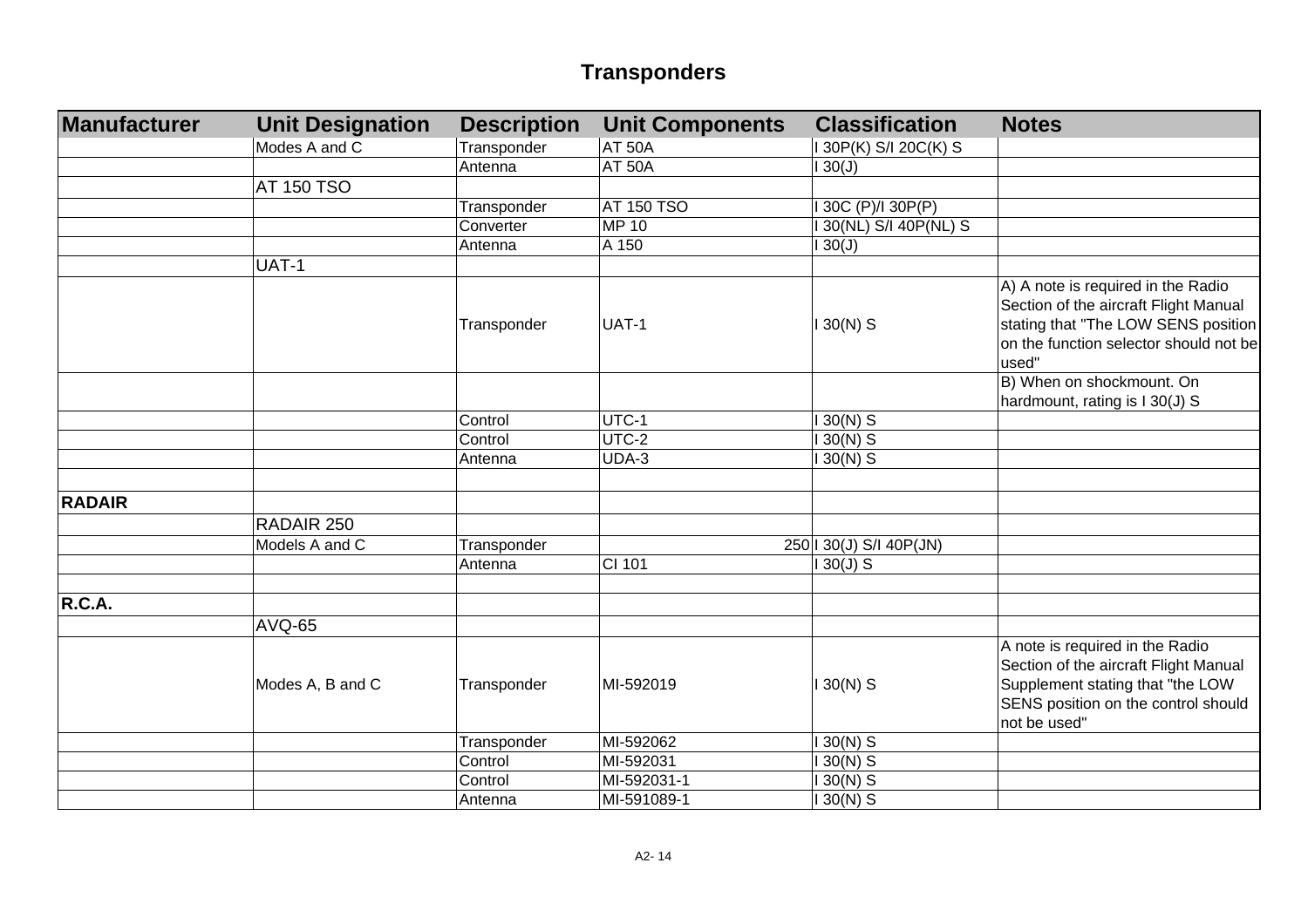| Manufacturer                 | <b>Unit Designation</b> | <b>Description</b> | <b>Unit Components</b> | <b>Classification</b> | <b>Notes</b>                                                                                                                                                        |
|------------------------------|-------------------------|--------------------|------------------------|-----------------------|---------------------------------------------------------------------------------------------------------------------------------------------------------------------|
|                              |                         | Shockmount         | MI-592028              |                       |                                                                                                                                                                     |
|                              |                         | Shockmount         | MI-592059              |                       |                                                                                                                                                                     |
|                              | <b>AVQ-95</b>           |                    |                        |                       |                                                                                                                                                                     |
|                              | Modes A and C           | Transponder        | MI-585019              | $145(J)$ S            |                                                                                                                                                                     |
|                              |                         | Control            | MI-585020              | $145(J)$ S            |                                                                                                                                                                     |
|                              |                         | Antenna            | MI-591089-1            | $145(J)$ S            |                                                                                                                                                                     |
|                              |                         |                    |                        |                       |                                                                                                                                                                     |
| <b>Sperry Flight Systems</b> |                         |                    |                        |                       |                                                                                                                                                                     |
|                              | <b>TP-114B</b>          |                    |                        |                       |                                                                                                                                                                     |
|                              | Modes A and C           | Transponder        | 1014B                  | $45(J)$ S             |                                                                                                                                                                     |
|                              |                         |                    |                        | (N)                   |                                                                                                                                                                     |
|                              |                         | Control            |                        | 97707   45(J) S       |                                                                                                                                                                     |
|                              |                         | Antenna            |                        | 247813   45(J) S      |                                                                                                                                                                     |
| <b>Terra Corporation</b>     |                         |                    |                        |                       |                                                                                                                                                                     |
|                              | <b>TRT 250</b>          |                    |                        |                       |                                                                                                                                                                     |
|                              | Modes A and C           | Transponder        | <b>TRT 250</b>         | I 15/I 50C(KMP)S      |                                                                                                                                                                     |
|                              |                         |                    |                        |                       |                                                                                                                                                                     |
| <b>Wilcox Electric</b>       |                         |                    |                        |                       |                                                                                                                                                                     |
|                              | 814B                    |                    |                        |                       |                                                                                                                                                                     |
|                              | Modes A and C           | Transponder        | 814B                   | 140P(N)               | A note is required in the Radio<br>Section of the aircraft Flight Manual<br>Supplement stating that "The LOW<br>SENS" position on the control should<br>not be used |
|                              |                         | Control            | 97644-100              | 140P(N)               |                                                                                                                                                                     |
|                              |                         | Antenna            |                        | 97403   40(N)         |                                                                                                                                                                     |
|                              |                         | Rack               | 88372-100              |                       |                                                                                                                                                                     |
|                              |                         | Alt Sensor         | 97646-100              |                       |                                                                                                                                                                     |
|                              | 1014A                   |                    |                        |                       |                                                                                                                                                                     |
|                              | Modes A and C           | Transponder        | 1014A                  |                       |                                                                                                                                                                     |
|                              |                         | Control            | 97707-                 | $45(J)$ S             |                                                                                                                                                                     |
|                              |                         |                    |                        | (N)                   |                                                                                                                                                                     |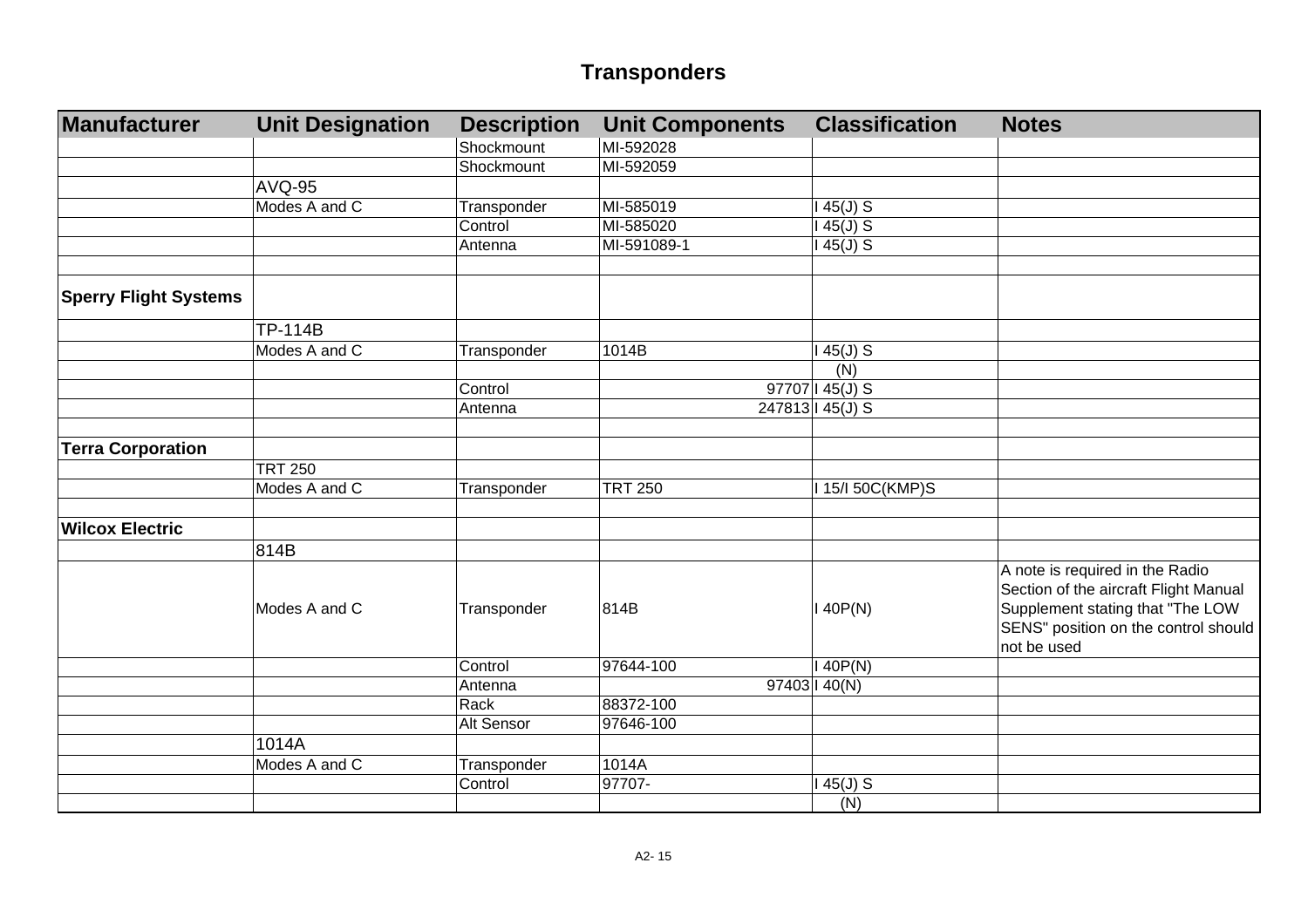| <b>Manufacturer</b> | <b>Unit Designation</b> |              | <b>Description Unit Components</b> | <b>Classification</b><br><b>Notes</b> |
|---------------------|-------------------------|--------------|------------------------------------|---------------------------------------|
|                     |                         | Dual Adaptor | 1080                               |                                       |
|                     |                         | Antenna      | 247813                             |                                       |
|                     | 1014B                   |              |                                    |                                       |
|                     | Modes A and C           | Transponder  | 1014B<br>l 45(J) S                 |                                       |
|                     |                         |              | (N)                                |                                       |
|                     |                         | Antenna      | 247813   45(J) S                   |                                       |
|                     |                         | Control      | 97707 145(J) S                     |                                       |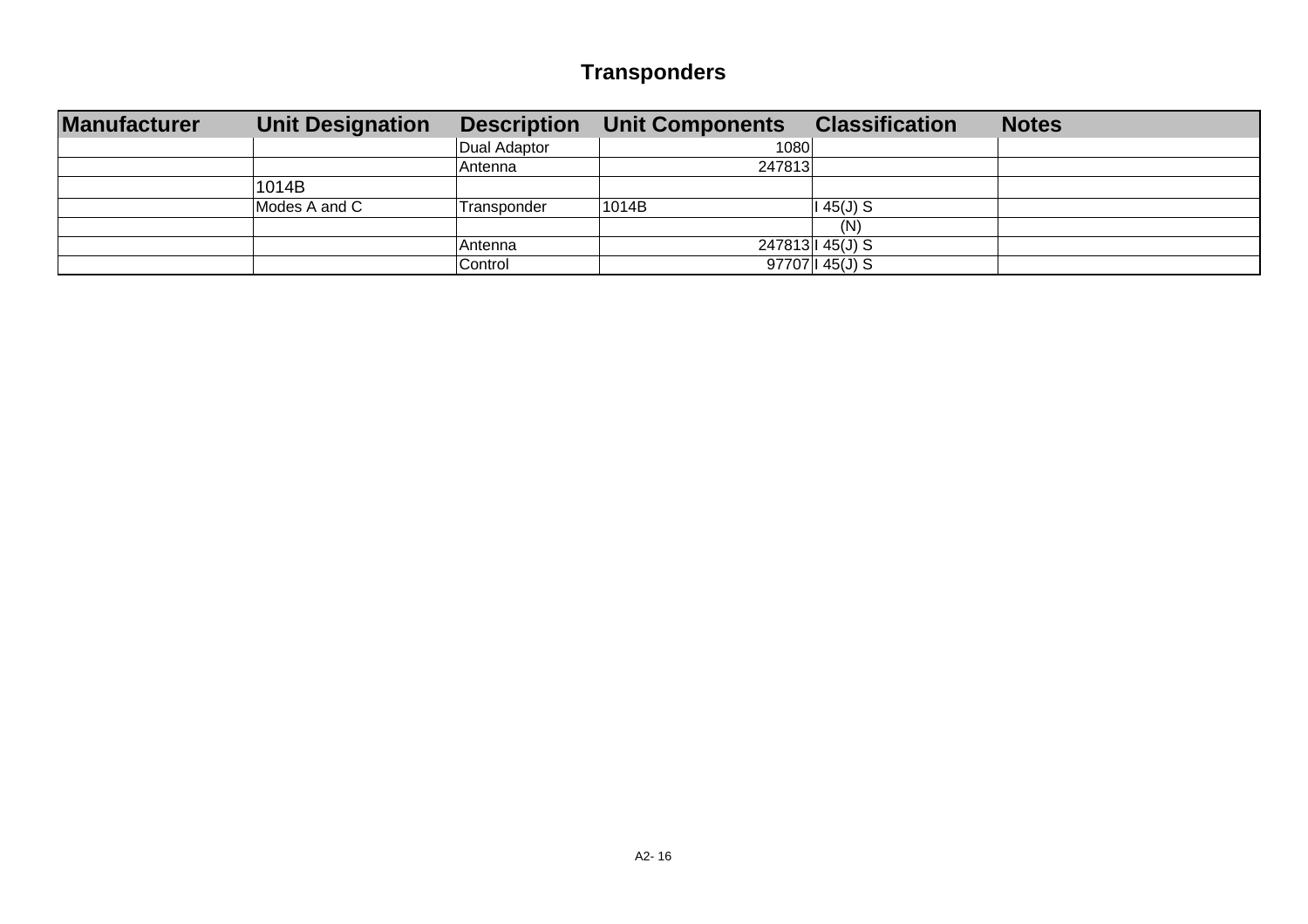| Manufacturer                 | <b>Unit Designation</b> | <b>Description</b>   | <b>Unit Components</b> | <b>Classification</b> | <b>Notes</b> |
|------------------------------|-------------------------|----------------------|------------------------|-----------------------|--------------|
|                              |                         |                      |                        |                       |              |
| <b>AIRCOM (Airborne</b>      |                         |                      |                        |                       |              |
| Communication                |                         |                      |                        |                       |              |
| Service)                     |                         |                      |                        |                       |              |
|                              | Aircom                  |                      |                        |                       |              |
|                              | <b>ICA 1-14</b>         | Intercom Amp         | <b>ICA 1-14</b>        | $V$ 10(L)             |              |
|                              | Aircom 1B-14            | Intercom Amp         | <b>ICA 1B-14</b>       | $V$ 10(L)             |              |
|                              |                         |                      |                        |                       |              |
| <b>Alpha Electronics</b>     |                         |                      |                        |                       |              |
|                              | TTSA 4/4                |                      |                        |                       |              |
|                              |                         | Speaker Amp          | TTSA 4/4               | $V$ 10(L)             |              |
|                              |                         |                      |                        |                       |              |
| <b>ARC (Aircraft Radio</b>   |                         |                      |                        |                       |              |
| and Control)                 |                         |                      |                        |                       |              |
| (formerly Aircraft           |                         |                      |                        |                       |              |
| <b>Radio Corporation)</b>    | $F-11A$                 | <b>Isolation Amp</b> | $F-11A$                | 130P(T)               |              |
|                              | F-16A                   | Audio Amp            | F-16A                  | $40(T)$ S             |              |
|                              | $F-17A$                 | Speaker Amp          | $F-17A$                | $130(T)$ S            |              |
|                              | F-18A                   | <b>Isolation Amp</b> | F-18A                  | $30(T)$ S             |              |
|                              | F-19 Series             | <b>Isolation Amp</b> | F-19A/B                | $30(T)$ S             |              |
|                              |                         |                      |                        |                       |              |
| <b>Amalgamated Wireless</b>  |                         |                      |                        |                       |              |
| <b>A/sia Ltd</b>             |                         |                      |                        |                       |              |
|                              | <b>ACA/ACS Series</b>   |                      |                        |                       |              |
|                              |                         | Selector Box         | ACA-1A, 1B, 1C         | 30(L)                 |              |
|                              |                         | <b>Station Box</b>   | ACS-1, -1A/D           | 120(L)                |              |
|                              |                         | Amplifier            | ACG-1                  | 120(L)                |              |
|                              |                         | <b>Isolation Amp</b> | ACA-2                  | 120(L)                |              |
|                              |                         | Amspeaker            | ACS-2/2A               | 120(L)                |              |
|                              |                         |                      |                        |                       |              |
| <b>Baker Electronics Inc</b> |                         |                      |                        |                       |              |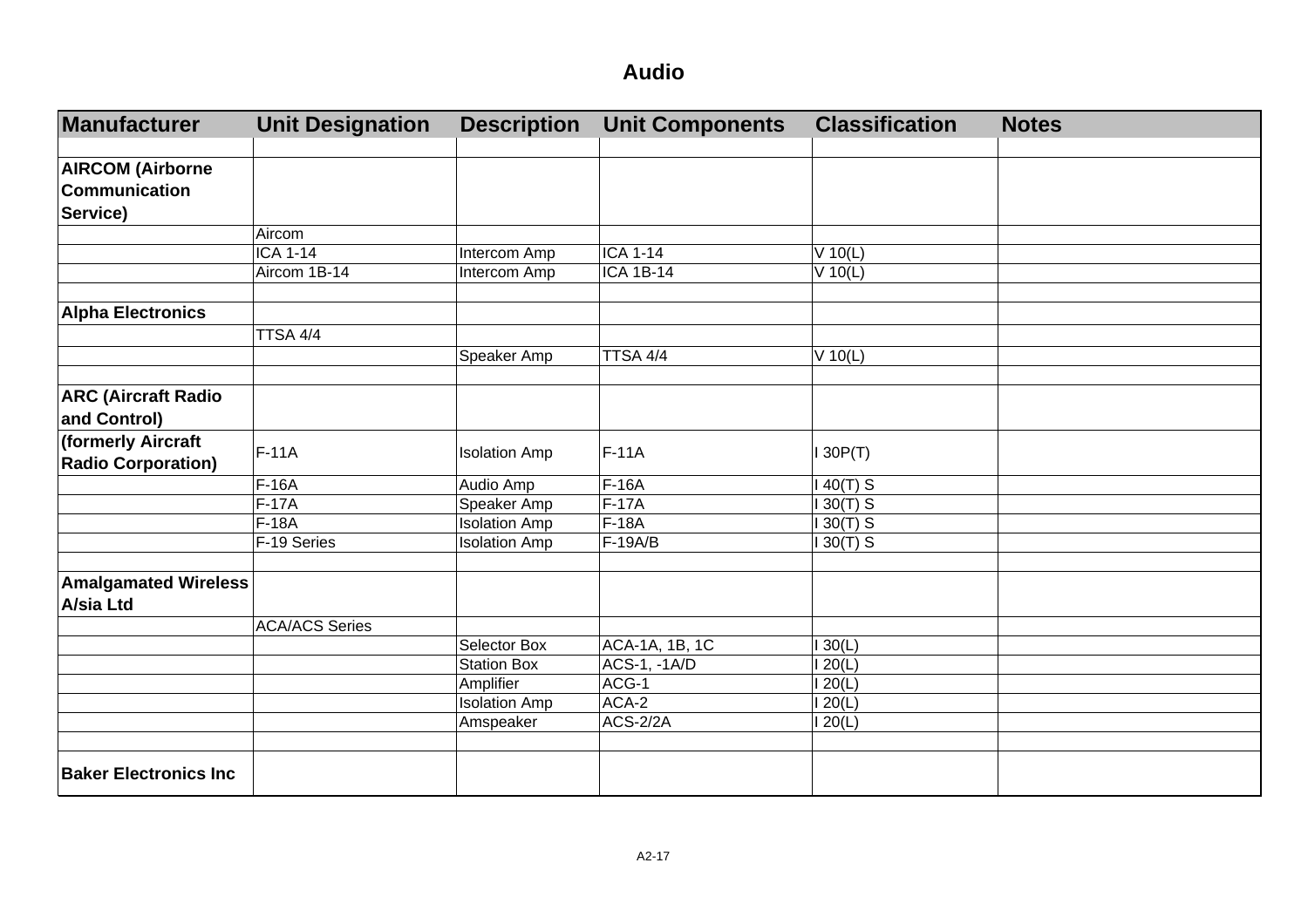| Manufacturer                               | <b>Unit Designation</b> | <b>Description</b>   | <b>Unit Components</b> | <b>Classification</b> | <b>Notes</b>                                              |
|--------------------------------------------|-------------------------|----------------------|------------------------|-----------------------|-----------------------------------------------------------|
|                                            | M1035-()                |                      |                        |                       |                                                           |
|                                            |                         | Audio System         | M1035-()               | 1 15/1 40P(S) S       |                                                           |
|                                            | M1045-()                |                      |                        |                       |                                                           |
|                                            |                         | Audio System         | M1045-()               | 1 15/1 40P(S) S       |                                                           |
|                                            | M1050                   |                      |                        |                       |                                                           |
|                                            |                         | PA/Chime Amp         | M1050                  | 35C/I 40P(K) S        |                                                           |
|                                            | M1052-()                |                      |                        |                       |                                                           |
|                                            |                         | Interphone Amp       | M1052-()               | 1 15/1 40P(S) S       |                                                           |
|                                            |                         |                      |                        |                       |                                                           |
| <b>Becker Flugfunkwerke</b><br><b>GMBH</b> |                         |                      |                        |                       |                                                           |
|                                            | $AL-3$                  | Audio Cont/Intcom    | $AL-3$                 | $V$ 10()              |                                                           |
|                                            | AS 3100                 | Audio Sel./Intcom    | AS 3100                | 115/150C(MN)S         |                                                           |
|                                            |                         |                      |                        |                       |                                                           |
| <b>Bendix Avionics</b>                     |                         |                      |                        |                       |                                                           |
|                                            | <b>ACS-45</b>           | Audio Control        | <b>AS-451A/B</b>       | 15/I 50C(KMP) S       |                                                           |
|                                            | <b>AMA-11A</b>          | Interphone Amp       | AMA-11A                | $130(T)$ S            |                                                           |
|                                            | <b>ASA-31</b>           | Audio Sel/Amp        | ASA-31A/B              | $30(T)$ S             |                                                           |
|                                            | AS-248A                 | Audio Sel/Panel      | AS-248A                | 120(K)                | For IFR operations, carriage of a<br>headset is mandatory |
|                                            | AS-905A                 | Audio Sel/Panel      | AS-905A                | 120(K)                |                                                           |
|                                            | AS-2015A                | Audio Sel/Panel      | AS-2015A               | 135(MN) S             |                                                           |
|                                            | <b>LA-17BT</b>          | Audio Amp            | <b>LA-17BT</b>         | $130(T)$ S            |                                                           |
|                                            |                         | 102 Audio Amp        | 102A/B                 | $130(T)$ S            |                                                           |
| S G Brown Com Ltd                          |                         |                      |                        |                       |                                                           |
|                                            | B691                    | <b>Station Box</b>   | B691                   | 25/I 35C(K) S         |                                                           |
|                                            |                         |                      |                        |                       |                                                           |
| <b>Collins Avionics</b>                    |                         |                      |                        |                       |                                                           |
|                                            | 346A-1                  | <b>Isolation Amp</b> | 346A-1                 | $40(T)$ S             |                                                           |
|                                            | 346B-1                  | <b>Isolation Amp</b> | 346B-1                 | $140(T)$ S            |                                                           |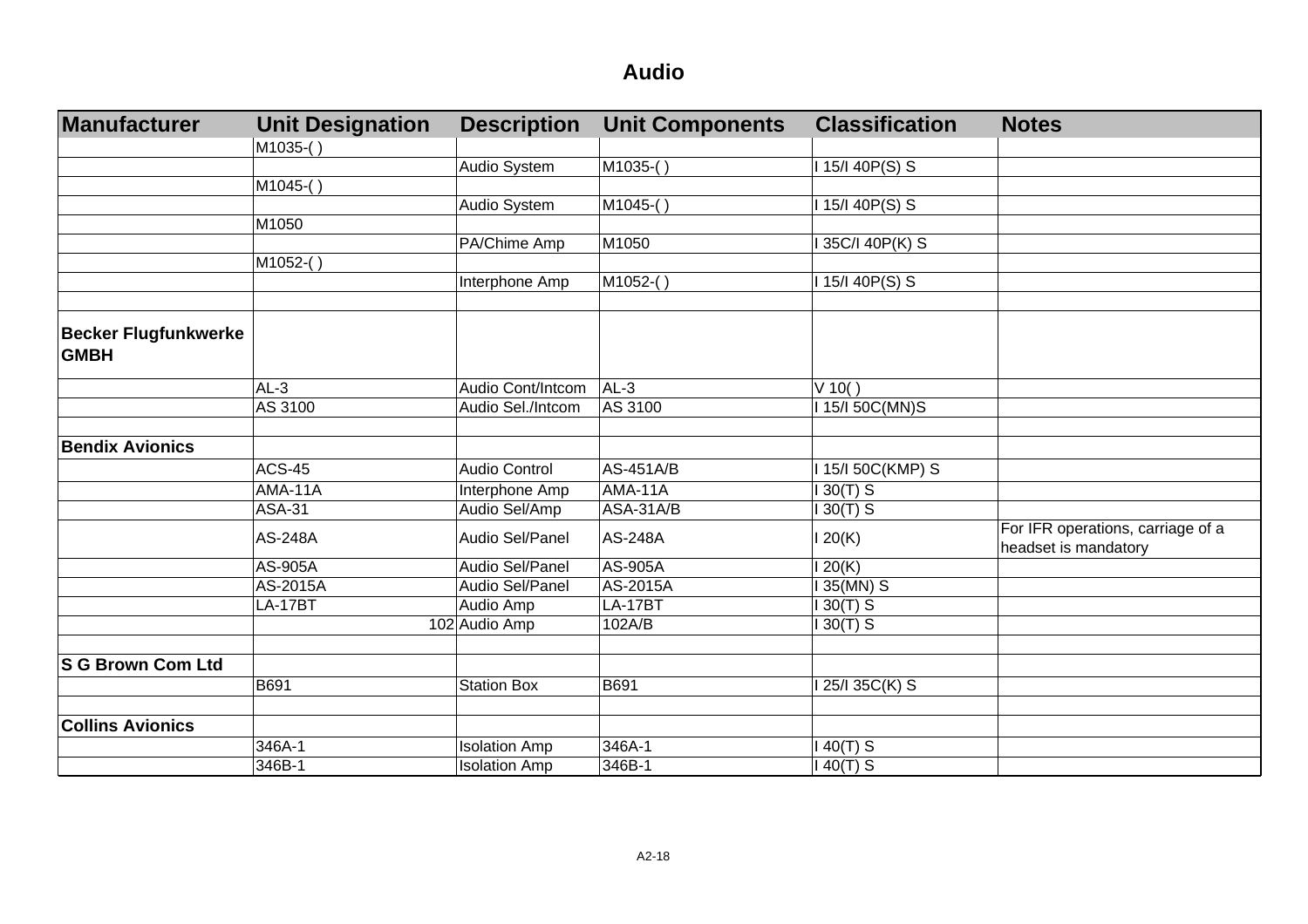| <b>Manufacturer</b>     | <b>Unit Designation</b> | <b>Description</b>              | <b>Unit Components</b> | <b>Classification</b> | <b>Notes</b> |
|-------------------------|-------------------------|---------------------------------|------------------------|-----------------------|--------------|
|                         | 346B-3                  | Audio Control<br>Centre         | 346B-3                 | 145(T) S              |              |
|                         | 346D-1                  | P A Amplifier                   | 346D-1/A/b             | $45(T)$ S             |              |
|                         | $346D-2()$              | P A Amplifier                   | 346D-2()               | 50(JN) S              |              |
|                         | 356C-1/2/4              | <b>Isolation Amp</b>            | 356C-1/2/4             | 145(T) S              |              |
|                         | 356C-5                  | Audio Compensator 356C-5        |                        | 145(T) S              |              |
|                         | 356D-1                  | Speaker Amp                     | 356D-1                 | $145(T)$ S            |              |
|                         | 356F-1/2/3              | Speaker Amp                     | 356F-1/2/3             | $145(T)$ S            |              |
|                         | 387C-4                  | Audio Control                   | 387C-4                 | $145(T)$ S            |              |
|                         | AMR-350/350H            | Audio/Marker                    | AMR-350/350H           | I 30C(P)/I 40P(P)     |              |
|                         | AUD-250/250H            | <b>Audio Panel</b>              | AUD-250/250H           | I 30C(P)/I 40P(P)     |              |
|                         | <b>AUD-251H</b>         | <b>Audio Panel</b>              | <b>AUD-251H</b>        | I 15(P)/I 40P(P)      |              |
|                         | <b>ICS-101</b>          | Intercom                        | <b>ICS-101</b>         | $150(T)$ S            |              |
|                         | <b>PAU-700</b>          | P A Amplifier                   | <b>PAU-700</b>         | $150$ (JN) S          |              |
|                         |                         |                                 |                        |                       |              |
| <b>EDO-AIRE</b>         |                         |                                 |                        |                       |              |
|                         | A-550                   |                                 |                        |                       |              |
|                         |                         | Audio Amp &<br>Selector         | A-550                  | $V$ 15(P)             |              |
|                         | AM-550                  | Audio Amp,<br>Selector & Marker | AM-550                 | $V$ 15(P)             |              |
|                         | AMP-660                 | Audio Amp,<br>Selector & Marker | AM-660                 | 115(P)                |              |
|                         |                         |                                 |                        |                       |              |
| David Clark Co          |                         |                                 |                        |                       |              |
|                         | <b>ISOCOM</b>           | Intercom Vox                    | <b>ISOCOM</b>          | $V$ 15(K)             |              |
|                         |                         |                                 |                        |                       |              |
| <b>Electrodelta Inc</b> |                         |                                 |                        |                       |              |
|                         | AA-108                  | Control & Amp                   | AA-108                 | 130C(K)               |              |
|                         | ASP-310                 | Control Panel &<br>Amplifier    | ASP-310                | 130C(K)               |              |
|                         |                         |                                 |                        |                       |              |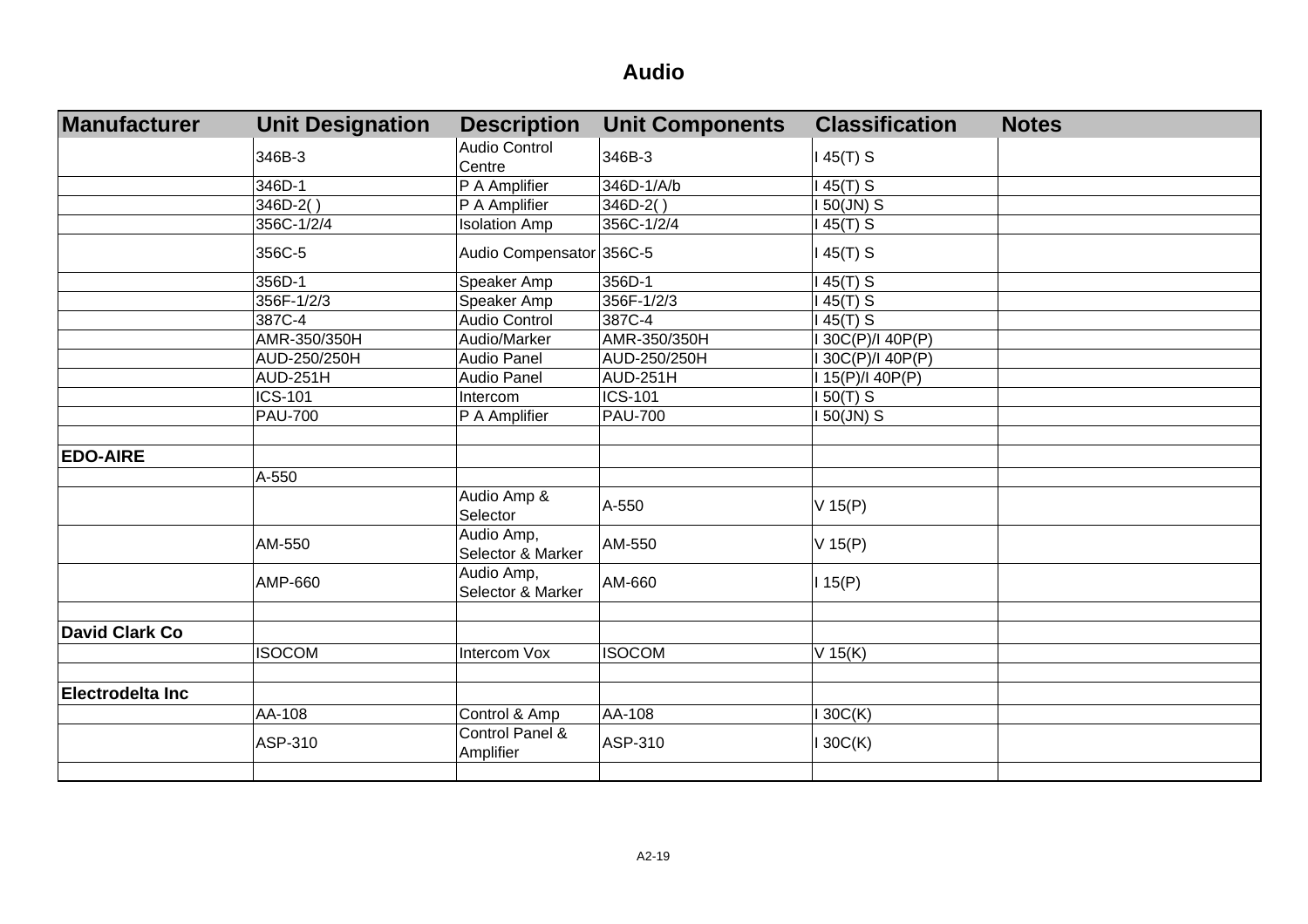| <b>Manufacturer</b>          | <b>Unit Designation</b> | <b>Description</b>                    | <b>Unit Components</b> | <b>Classification</b> | <b>Notes</b> |
|------------------------------|-------------------------|---------------------------------------|------------------------|-----------------------|--------------|
| <b>Gables Engineering</b>    |                         |                                       |                        |                       |              |
| <b>Inc</b>                   |                         |                                       |                        |                       |              |
|                              | G-515BA                 | Cockpit Amp &<br>Speaker              | G-515BA                | I 40P(K)/I 15(K)      |              |
|                              | G-610-11                | Intercom Amp                          | G-610-11               | 40P(K)/I 15(K)        |              |
|                              | G-708-11                | Interphone Amp                        | G-708-1                | 40P(K)/I 15(K)        |              |
|                              | G-725                   | Microphone Amp                        | G-725                  | 40P(K)/I 15(K)        |              |
|                              | G-1435                  | $P$ A Amp                             | G-1435                 | I 40P(K)/I 15(K)      |              |
|                              | G-2389E                 | Audio Cont Panel                      | G-2389E                | I 40P(K)/I 15(K)      |              |
|                              |                         |                                       |                        |                       |              |
| <b>GEM Radio (Milano)</b>    |                         |                                       |                        |                       |              |
|                              | AG-06-1                 | I/Com & Audio                         | AG-06-1()              | 120(K) S              |              |
|                              |                         |                                       |                        |                       |              |
| <b>Genave (General</b>       |                         |                                       |                        |                       |              |
| <b>Aviation Electronics)</b> |                         |                                       |                        |                       |              |
|                              | <b>TAU/80</b>           | Audio Amplifier                       | <b>TAU/80</b>          | $V$ 10(K)             |              |
|                              | <b>TAU/81</b>           | Audio Amplifier                       | <b>TAU/81</b>          | $V$ 10(K)             |              |
|                              | <b>TAU/100</b>          | Audio Control                         | TAU/100                | $V$ 10(K)             |              |
|                              |                         |                                       |                        |                       |              |
| <b>King Radio</b>            |                         |                                       |                        |                       |              |
| <b>Corporation</b>           |                         |                                       |                        |                       |              |
|                              | <b>KA-10</b>            | <b>Isolation Amp</b>                  | <b>KA-10</b>           | $V$ 10(K)             |              |
|                              | <b>KA-11</b>            | <b>Isolation Amp</b>                  | <b>KA-11</b>           | $V$ 10(K)             |              |
|                              | <b>KA-25</b>            | <b>Isolation Amp</b>                  | <b>KA-25</b>           | 20(J) S/I 30P(J) S    |              |
|                              | <b>KA-25A</b>           | <b>Isolation &amp; Speaker</b><br>Amp | <b>KA-25A</b>          |                       |              |
|                              | KA-119                  | Audio Cont Panel                      | KA-119                 | 115(P) 140P(P)        |              |
|                              | KA-134                  | Audio Cont Panel                      | <b>KA-134</b>          | 150(MP) S             |              |
|                              | <b>KAA-445</b>          | Audio Control                         | <b>KAA-445</b>         | 145(T) S              |              |
|                              |                         | <b>Audio Control</b><br>System        | <b>KAA-455</b>         | $140(N)$ S            |              |
|                              | KMA-12 Series           | Audio Amp/Marker   KMA-12, -12B       |                        | $V$ 10(K)             |              |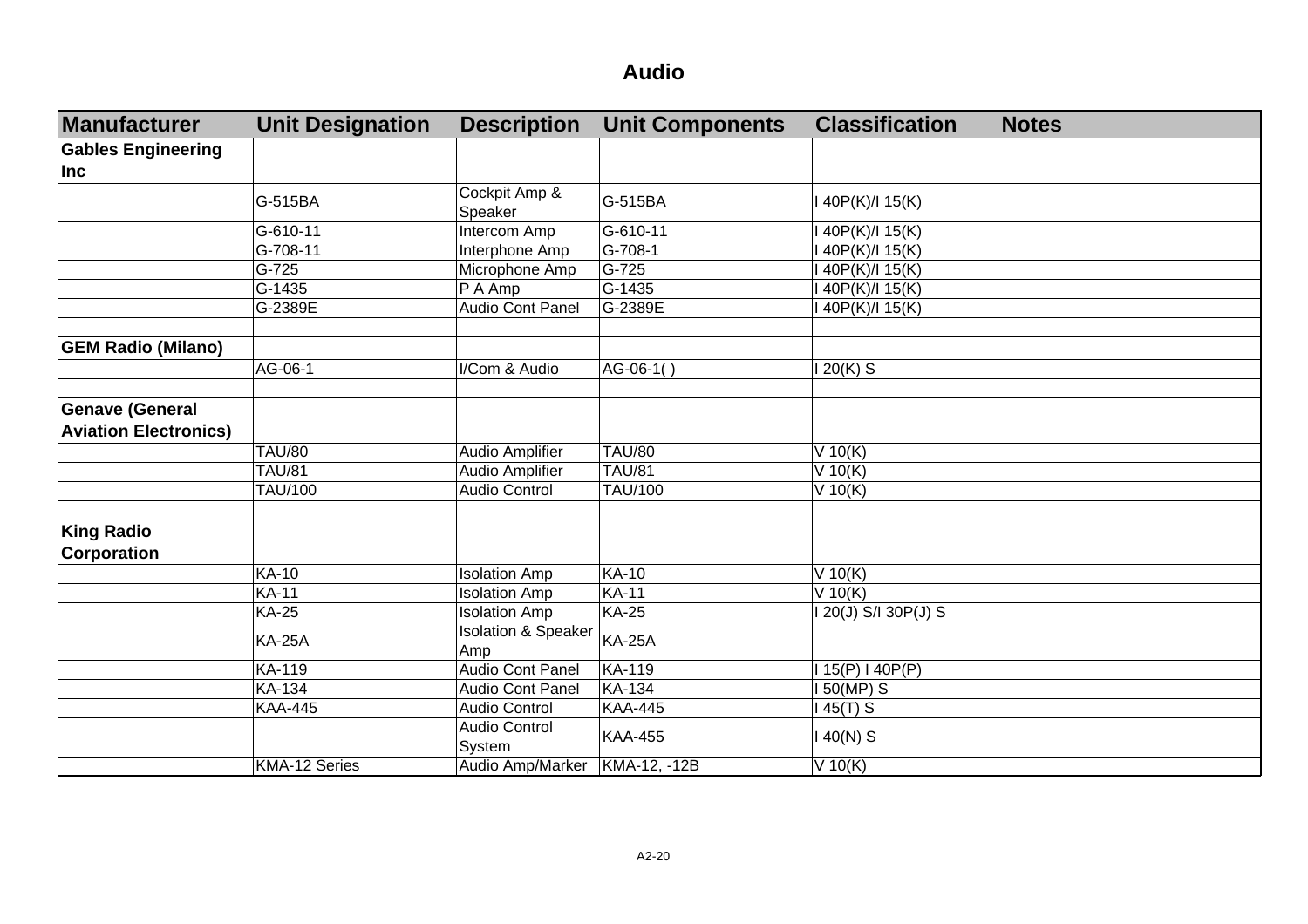| Manufacturer           | <b>Unit Designation</b> | <b>Description</b>             | <b>Unit Components</b> | <b>Classification</b><br><b>Notes</b> |
|------------------------|-------------------------|--------------------------------|------------------------|---------------------------------------|
|                        | KMA-20 Series           | Audio Control<br>Marker        | <b>KMA-20</b>          | 25C(K)/l 40P(K)                       |
|                        |                         | Audio Control<br>Marker        | KMA-20-01              | 25C(K)/I 40P(K)                       |
|                        |                         | Audio Control<br>Marker        | KMA-20-02              | 125C(K)/140P(K)                       |
|                        |                         | Audio Control<br>Marker        | KMA-20-03              | 125C(K)/I 40P(K)                      |
|                        |                         | Audio Control<br>Marker        | KMA-20-04              | 25C(K)/I 40P(K)                       |
|                        |                         | Audio Control<br>Marker        | KMA-20-05              | 125C(K)/I 40P(K)                      |
|                        |                         | <b>Audio Control</b><br>Marker | KMA-20-06              | 25C(K)/I 40P(K)                       |
|                        |                         | <b>Audio Control</b><br>Marker | KMA-20-07              | 25C(K)/I 40P(K)                       |
|                        |                         | Audio Control<br>Marker        | KMA-20-08              | 125C(K)/I 40P(K)                      |
|                        |                         | Audio Control<br>Marker        | KMA-20-09              | 25C(K)/I 40P(K)                       |
|                        |                         | <b>Audio Control</b><br>Marker | KMA-20-10              | 25C(K)/I 40P(K)                       |
|                        |                         | Audio Control<br>Marker        | KMA-20-11              | I 25C(K)/I 40P(K)                     |
|                        | <b>KMA-24 Series</b>    | Audio Amp/Marker               | <b>KMA-24</b>          | I 15/I 40P/I 50C (KMP) S              |
|                        |                         | Audio Cont/Amp                 | KMA-24H                | I 15/I 40P/I 50C (KMP) S              |
|                        |                         |                                |                        |                                       |
| <b>Marconi Company</b> |                         |                                |                        |                                       |
|                        | AD 1540                 |                                |                        |                                       |
|                        |                         | Audio Panel                    | AD 1540                | $40(K)$ S                             |
|                        |                         |                                |                        |                                       |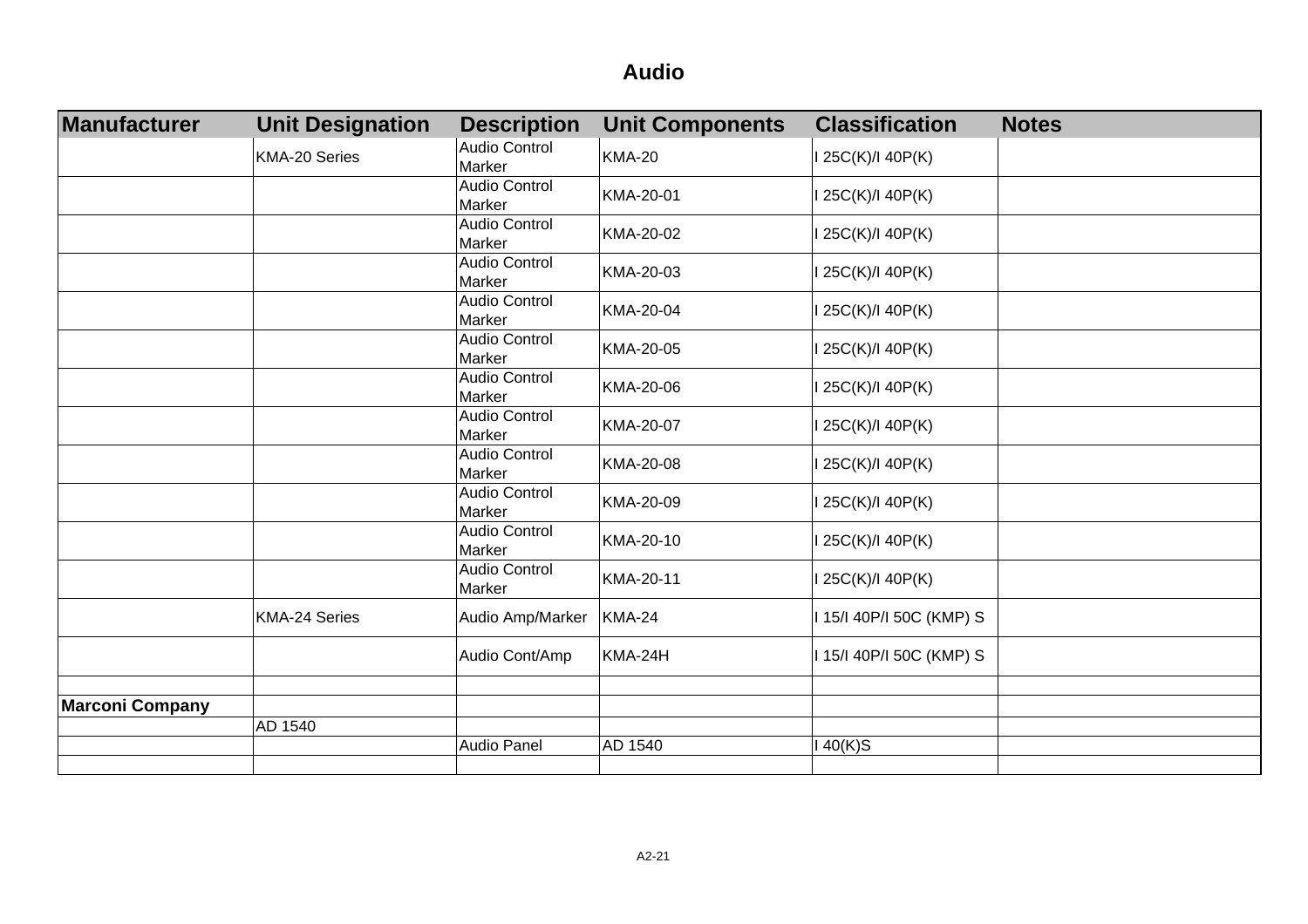| Manufacturer          | <b>Unit Designation</b> | <b>Description</b>      | <b>Unit Components</b> | <b>Classification</b> | <b>Notes</b>                                                                                                                                                                                              |
|-----------------------|-------------------------|-------------------------|------------------------|-----------------------|-----------------------------------------------------------------------------------------------------------------------------------------------------------------------------------------------------------|
| Multitech Internation |                         |                         |                        |                       |                                                                                                                                                                                                           |
| Corp (Airmarc)        |                         |                         |                        |                       |                                                                                                                                                                                                           |
|                       |                         | 108 Isolation AMP       |                        | 108 V 10(M)S          |                                                                                                                                                                                                           |
|                       |                         | 188 Avionics Cont Panel |                        | 188 V 10(M)S          |                                                                                                                                                                                                           |
|                       |                         | 288 Cont Panel/Marker   |                        | 288 V 10(M)S          | Marker receiver is not approved for<br>any IFR operation                                                                                                                                                  |
| <b>Narco Avionics</b> |                         |                         |                        |                       |                                                                                                                                                                                                           |
|                       | CP25 Series             | Audio Control           | <b>CP25</b>            | V 20(K)S              | A single CP25/25A installation does<br>not meet the requirements of Air<br>Navigation Order Section 108.34<br>paragraph 11.1 unless an emergency<br>audio system is provided                              |
|                       |                         |                         | CP <sub>25</sub> A     | V 20(K)S              | A single CP25/25A installation does<br>not meet the requirements of Air<br>Navigation Order Section 108.34<br>paragraph 11.1 unless an emergency<br>audio system is provided                              |
|                       |                         |                         | CP <sub>25</sub> B     | V 20(K)S              |                                                                                                                                                                                                           |
|                       |                         |                         | CP <sub>25</sub> C     | V 20(K)S              |                                                                                                                                                                                                           |
|                       | CP-125                  | Audio Panel             | CP-125                 | I 30C(P)S/I 40P(P)S   | For a single CP-125 installation, the<br>LO LEVEL AUDIO at pins 1 and 2 of<br>J1A must be available to the pilot in<br>order to meet the requirements of Air<br>Navigation Order 108.34 paragraph<br>11.1 |
|                       | CP-126                  | <b>Audio Panel</b>      | CP-126                 | 30C(P) S/I 40P(P) S   |                                                                                                                                                                                                           |
|                       | CP-127                  | Audio Panel             | CP-127                 | 30C(P) S/I 40P(P) S   |                                                                                                                                                                                                           |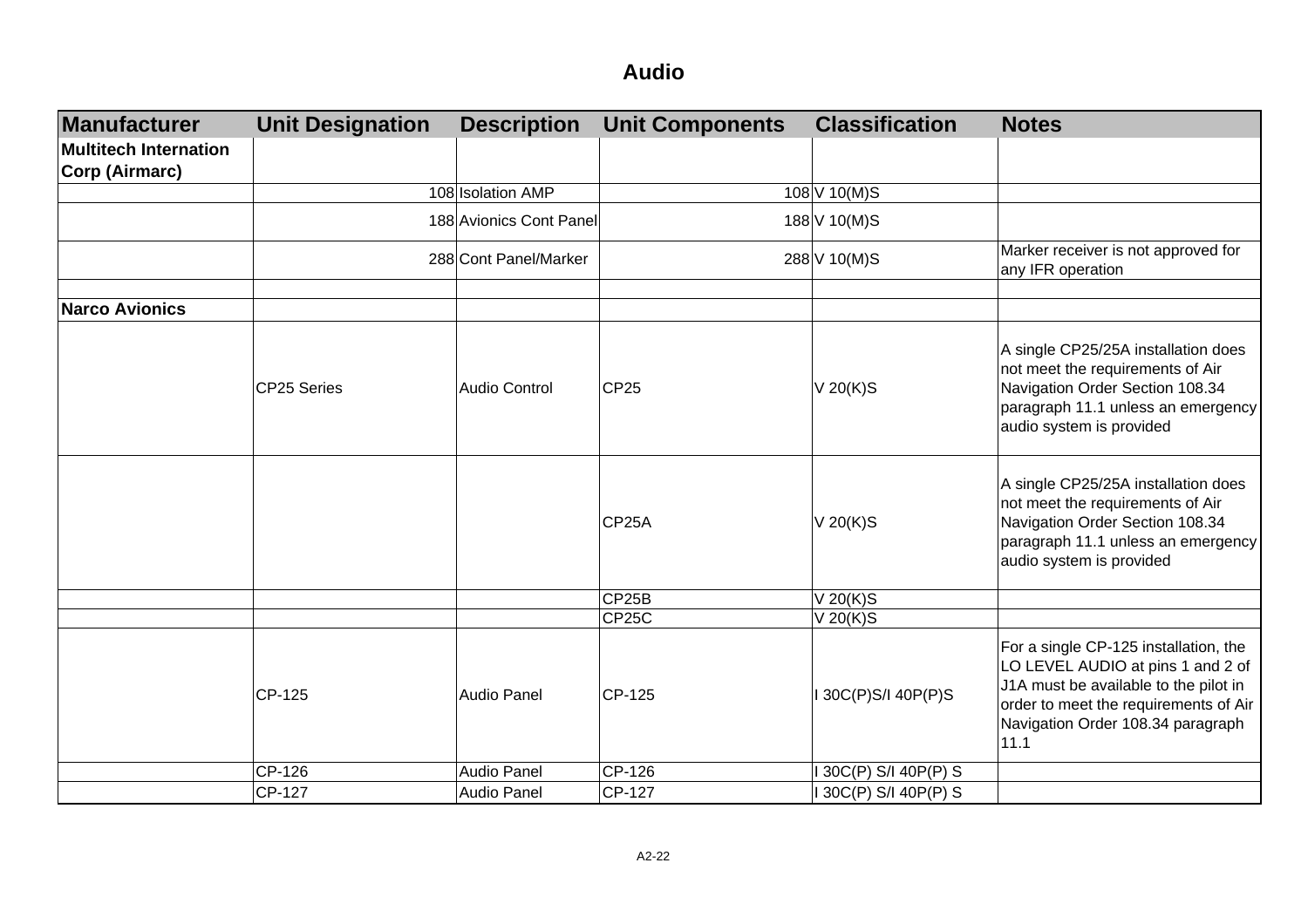| <b>Manufacturer</b>                            | <b>Unit Designation</b> | <b>Description</b> | <b>Unit Components</b>    | <b>Classification</b>     | <b>Notes</b> |
|------------------------------------------------|-------------------------|--------------------|---------------------------|---------------------------|--------------|
|                                                | CP-135 TSO              | Audio Panel        | CP-135 TSO                | I 15, I 35C, I 40P(PKM) S |              |
|                                                | CP-136 TSO              | <b>Audio Panel</b> | CP-136 TSO                | I 15, I 35C, I 40P(PKM) S |              |
|                                                | CP-136T TSO             | Audio Panel        | CP-136T TSO               | I 15, I 35C, I 40P(PKM) S |              |
|                                                | VP22 System             | Control Unit       | <b>VP-22A</b>             | I 45(J) S/I 40P(J) S      |              |
|                                                |                         | Control Unit       | <b>VP-22B1</b>            | I 45(J) S/I 40P(J) S      |              |
|                                                |                         | Control/Isol Amp   | <b>VP-22B2</b>            | I 45(J) S/I 40P(J) S      |              |
|                                                |                         | Speaker Amp        | <b>VP-22C</b>             | I 45(J) S/I 40P(J) S      |              |
| <b>Sperry Flight</b><br>Systems/R.C.A          |                         |                    |                           |                           |              |
|                                                | AVA-310                 | Audio System       | MI-592181-1/5, 5A, 5B, 5C | $130(N)$ S                |              |
|                                                | <b>SMA-90</b>           | Audio Amp/Marker   | F-490A                    | 115/150C(KMP) S           |              |
|                                                |                         |                    |                           |                           |              |
| <b>Rexair (Rex Aviation</b><br><b>Pty Ltd)</b> |                         |                    |                           |                           |              |
|                                                | <b>ACS Series</b>       | Speaker Amp        | ACS-1A/1D                 | $V$ 10(L)                 |              |
|                                                |                         | Speaker Amp        | <b>ACS-2/2A</b>           | $V$ 10(L)                 |              |
|                                                | <b>AIS Series</b>       | Aud Isol/Selector  | AIS-3                     | $V$ 10(L)                 |              |
|                                                |                         | Aud Isol/Selector  | AIS-3A/D                  | $V$ 10(L)                 |              |
|                                                | <b>RA</b> Series        | Aud Isol/Selector  | RA-154/2                  | $V$ 10(L)                 |              |
|                                                |                         | Selector           | <b>RA-554</b>             | $V$ 10(L)                 |              |
|                                                |                         |                    |                           |                           |              |
| <b>Sigtronics Corp</b>                         |                         |                    |                           |                           |              |
|                                                |                         | Intercom           | SPA/SPE/SPO/SRE           | $V$ 10(K) S               |              |
|                                                |                         |                    |                           |                           |              |
| <b>Tramm Corporation</b>                       |                         |                    |                           |                           |              |
|                                                | A-100B Series           | Power Amplifier    | A-100B/28/500             | $145(J)$ S                |              |
|                                                |                         | Power Amplifier    | A-100B/12/500             | $145(J)$ S                |              |
|                                                |                         | Power Amplifier    | SA-100B/28/500            | $145(J)$ S                |              |
|                                                | A-140                   | Power Amplifier    | A-140                     | $45(J)$ S                 |              |
|                                                | A-160                   | Power Amplifier    | A-160                     |                           |              |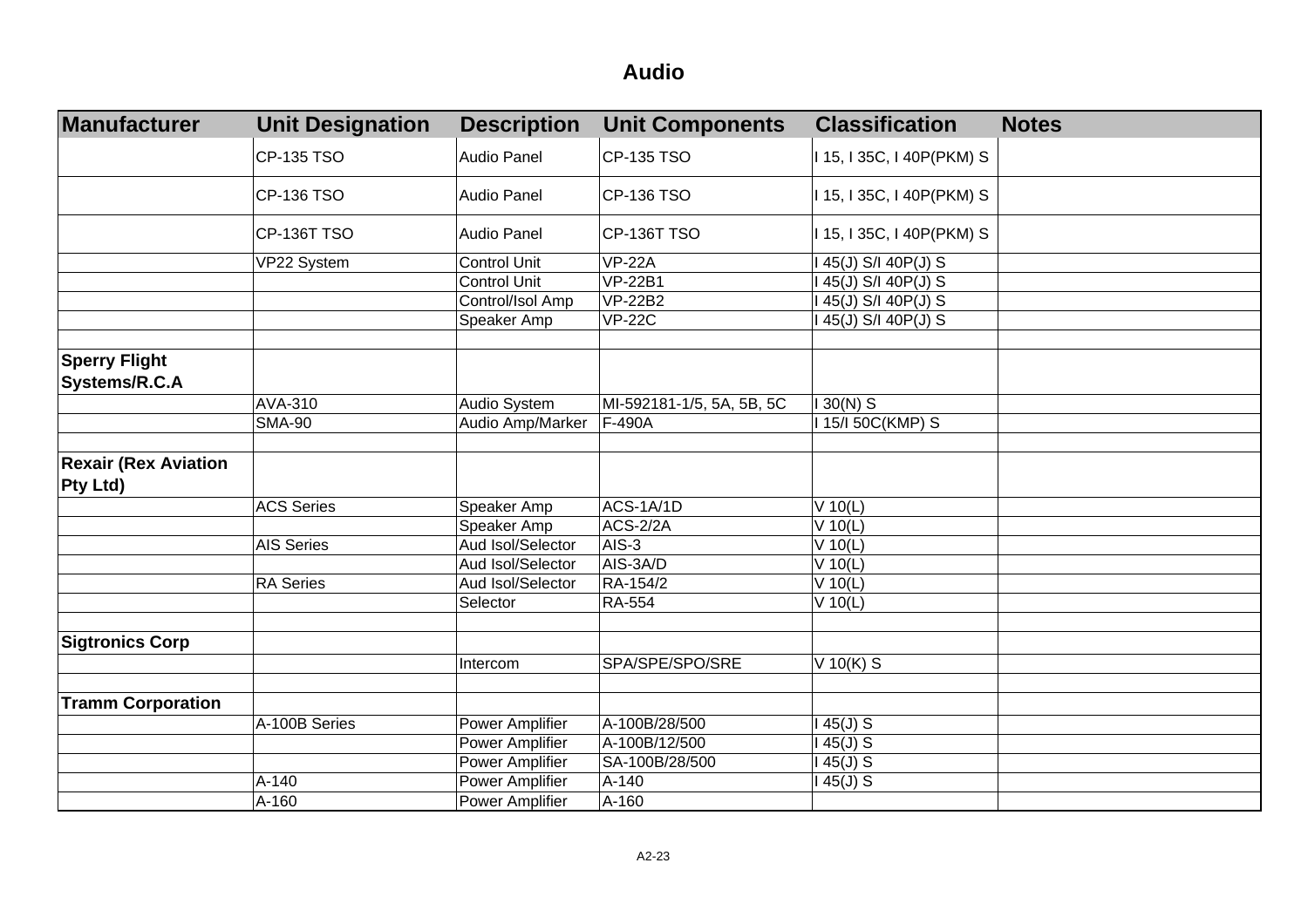| <b>Manufacturer</b> | <b>Unit Designation</b> | <b>Description</b> | <b>Unit Components</b> | <b>Classification</b> | <b>Notes</b> |
|---------------------|-------------------------|--------------------|------------------------|-----------------------|--------------|
|                     | A-280                   | Power Amplifier    | A-280                  | $145(J)$ S            |              |
|                     | A-650                   | Power Amplifier    | A-650                  | $145(J)$ S            |              |
|                     | <b>CIA-260</b>          | Comp Isol Amp      | <b>CIA-260</b>         | $145(J)$ S            |              |
|                     | CIA-360                 | Comp Isol Amp      | <b>CIA-360</b>         | $145(J)$ S            |              |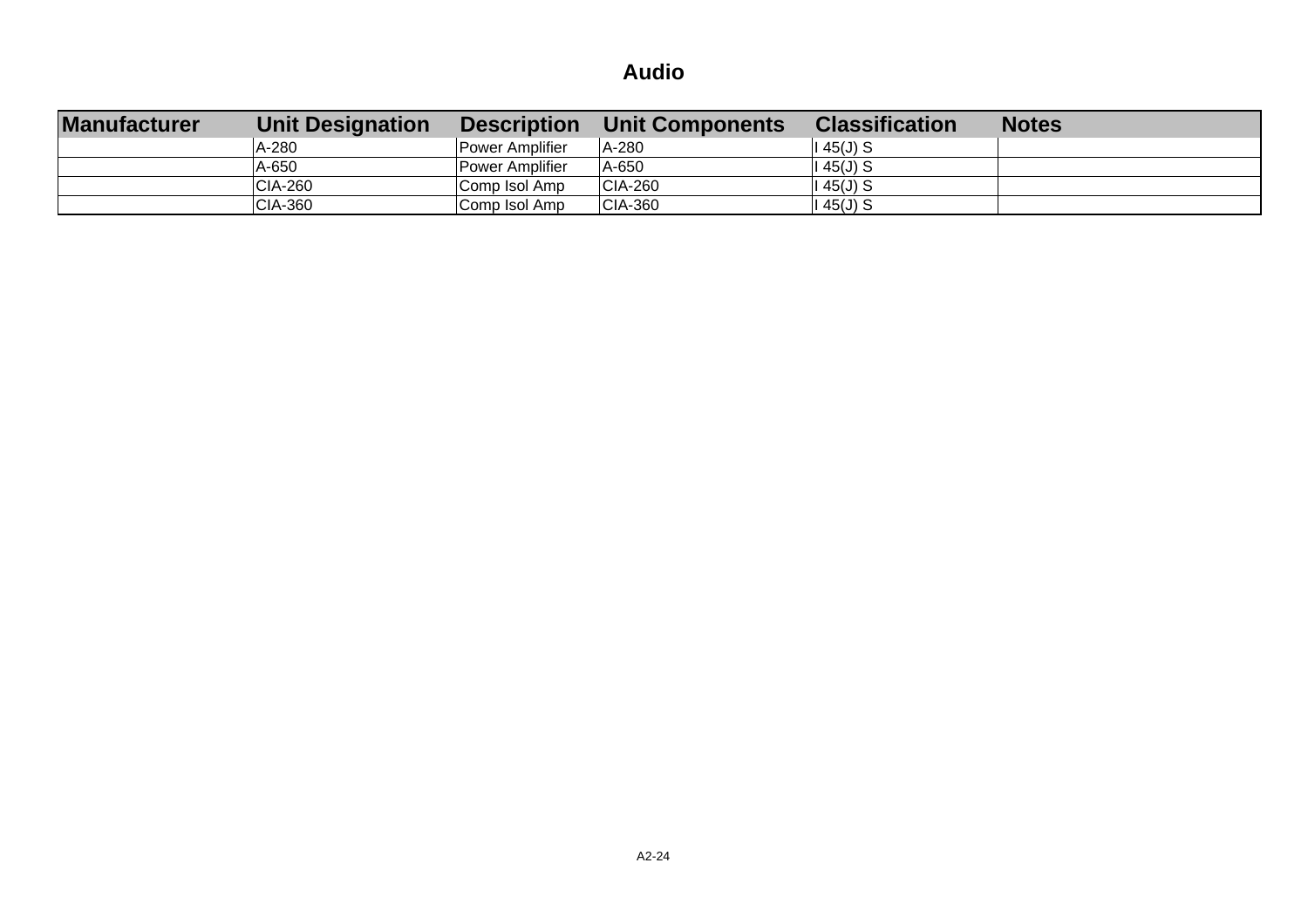| Manufacturer               | <b>Unit Designation</b> | <b>Description</b> | <b>Unit Components</b> | <b>Classification</b> | <b>Notes</b> |
|----------------------------|-------------------------|--------------------|------------------------|-----------------------|--------------|
|                            |                         |                    |                        |                       |              |
| <b>ARC (Aircraft Radio</b> |                         |                    |                        |                       |              |
| and Control)               |                         |                    |                        |                       |              |
| ((formerly Aircraft        |                         |                    |                        |                       |              |
| <b>Radio Corporation)</b>  |                         |                    |                        |                       |              |
|                            | 21A                     | Receiver           | <b>R-30A</b>           | $145(T)$ S            |              |
|                            |                         | Loop               | $L-11$                 | $145(T)$ S            |              |
|                            |                         | Control            | $C-59A$                | $145(T)$ S            |              |
|                            |                         | Indicator          | $IN-12, -1$            | 145C(K) S             |              |
|                            |                         | Indicator          | $IN-13$                | 145C(K) S             |              |
|                            |                         | Indicator          | $IN-13A$               | 45C(K) S              |              |
|                            |                         | <b>Power Unit</b>  | $P-14A$                | $145(T)$ S            |              |
|                            |                         | <b>Power Unit</b>  | <b>DV-14A</b>          | 145(T) S              |              |
|                            |                         | Mounting           | M-26                   |                       |              |
|                            |                         | Mounting           | M-26A                  |                       |              |
|                            |                         | Mounting           | $M-28$                 |                       |              |
|                            |                         | Mounting           | <b>M-28A</b>           |                       |              |
|                            |                         |                    |                        |                       |              |
|                            | 21B                     |                    |                        |                       |              |
|                            | (Cessna 800)            | Receiver           | <b>R-30B</b>           | $145(N)$ S            |              |
|                            |                         | Mount              | $M-26A$                |                       |              |
|                            |                         | Dynavert           | <b>DV-14A</b>          | $145(N)$ S            |              |
|                            |                         | Mount              | $M-28A$                |                       |              |
|                            |                         | Control            | $C-59A$                | $145(N)$ S            |              |
|                            |                         | Control            | $CC-14A$               | $145(N)$ S            |              |
|                            |                         | Control            | $CC-15A$               | $145(N)$ S            |              |
|                            |                         | Gonio-Ind          | $IN-21B$               | 145C(K) S             |              |
|                            |                         | Gonio-Ind          | <b>IN-21C</b>          | 145C(K) S             |              |
|                            |                         | Loop               | $L-40B$                | 145(K) S              |              |
|                            |                         |                    |                        |                       |              |
|                            |                         | 40 Receiver        | <b>RC-40A</b>          | $V$ 10(K)             |              |
|                            |                         | Loop               | $L-40A$                | $V$ 10(L)             |              |
|                            |                         | Indicator          | $IN-12-1$              | $V$ 10(K)             |              |
|                            |                         |                    |                        |                       |              |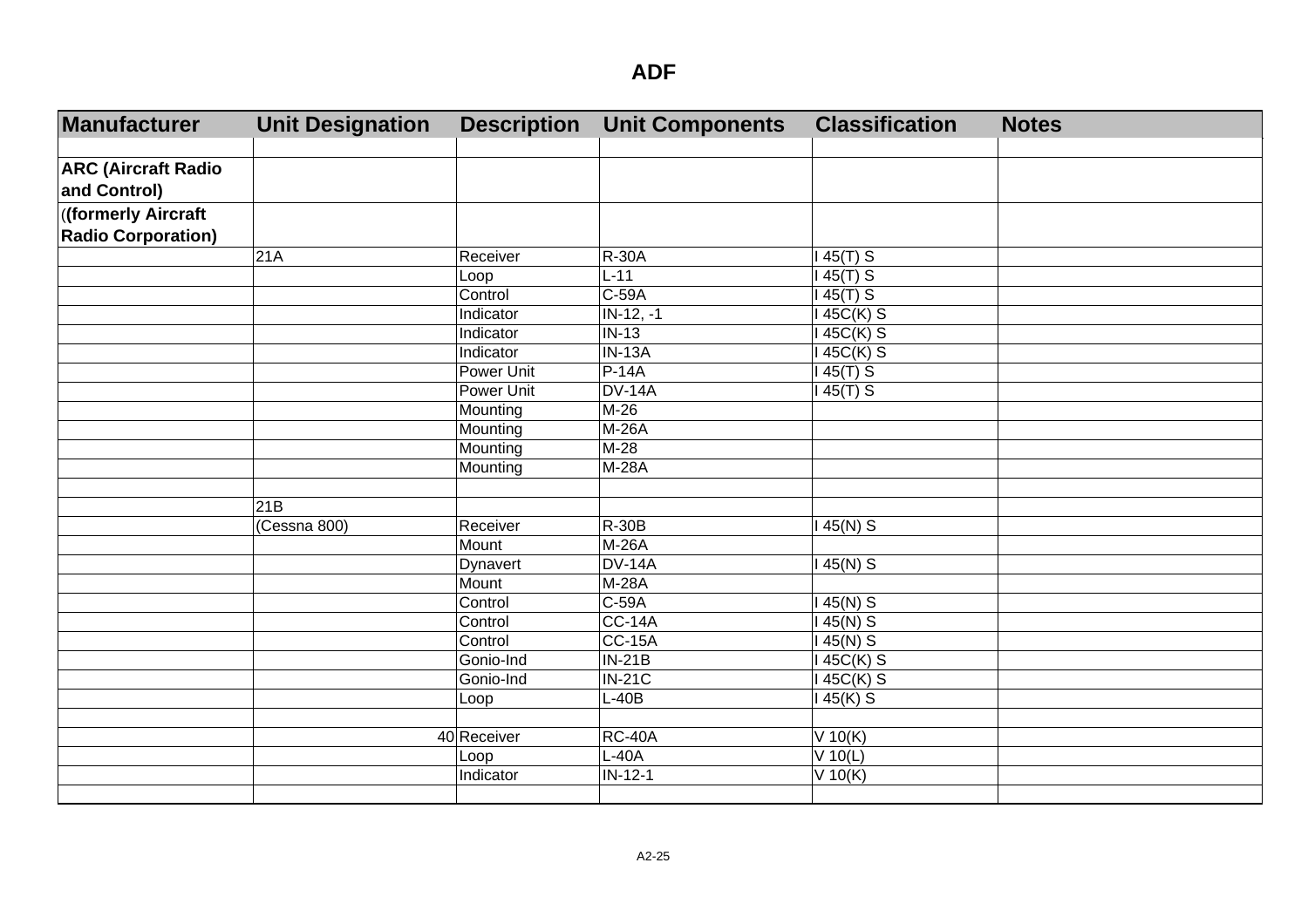| Manufacturer | <b>Unit Designation</b> | <b>Description</b>      | <b>Unit Components</b> | <b>Classification</b> | <b>Notes</b>                                                    |
|--------------|-------------------------|-------------------------|------------------------|-----------------------|-----------------------------------------------------------------|
|              | 40B                     |                         |                        |                       |                                                                 |
|              | (Mil Spec AN/ARN-73)    | Receiver                | $RC-40B$               | 45(N) S               |                                                                 |
|              |                         | <b>Control Receiver</b> | <b>RA-40B</b>          | $45(N)$ S             |                                                                 |
|              |                         | Accessory Loop          | $L-40B$                | 45(N) S               |                                                                 |
|              |                         | Indicator               | $IN-12-1$              | 145C(K) S             |                                                                 |
|              |                         | Indicator               | IN-13A-1               | 45C(K) S              |                                                                 |
|              |                         | Mount                   | M-55A                  |                       |                                                                 |
|              |                         |                         |                        |                       |                                                                 |
|              | 318A                    |                         |                        |                       |                                                                 |
|              |                         | Receiver                | R-318A                 | $130P(T)$ S           | When installed on appropriate                                   |
|              |                         |                         |                        |                       | mounts and filter 27873 fitted                                  |
|              |                         | Loop                    | L11                    | $130(T)$ S            |                                                                 |
|              |                         | Power Unit              | <b>DV-14A</b>          | 130P(T) S             | When installed on appropriate<br>mounts and filter 27873 fitted |
|              |                         | Indicator               | $IN-12$                | 145C(K)S              |                                                                 |
|              |                         | Indicator               | $IN-12-1$              | 45C(K)S               |                                                                 |
|              |                         | Indicator               | $IN-13-A$              | 45C(K)S               |                                                                 |
|              |                         | Indicator               | <b>IN-318A</b>         | 30P(K) S              |                                                                 |
|              |                         | Mount                   | M 301 A                |                       |                                                                 |
|              |                         | Mount                   | M 302 A                |                       |                                                                 |
|              |                         | Mount                   | M-28A                  |                       |                                                                 |
|              |                         | Filter                  |                        | 27873 130P(T) S       |                                                                 |
|              |                         | Power Unit              | $P-14A$                | 30P(T) S              |                                                                 |
|              |                         |                         |                        |                       |                                                                 |
|              | 318 G                   |                         |                        |                       |                                                                 |
|              | (Cessna ADF-500)        | Receiver                | R-318G                 | 130P(T) S             | When installed on appropriate<br>mounts                         |
|              |                         | Receiver                | R-318G-1               | 130P(T) S             | When installed on appropriate<br>mounts                         |
|              |                         | Receiver                | R-318G-2               | 130P(T) S             |                                                                 |
|              |                         | Dynaverter              | <b>DV-318A</b>         | $130P(T)$ S           | When installed on appropriate<br>mounts                         |
|              |                         | Gonio-Ind               | $IN-21B$               | 130P(K) S             |                                                                 |
|              |                         | Gonio-Ind               | $IN-21C$               | 30P(K) S              |                                                                 |
|              |                         | Loop                    | L-318G                 | $30(T)$ S             |                                                                 |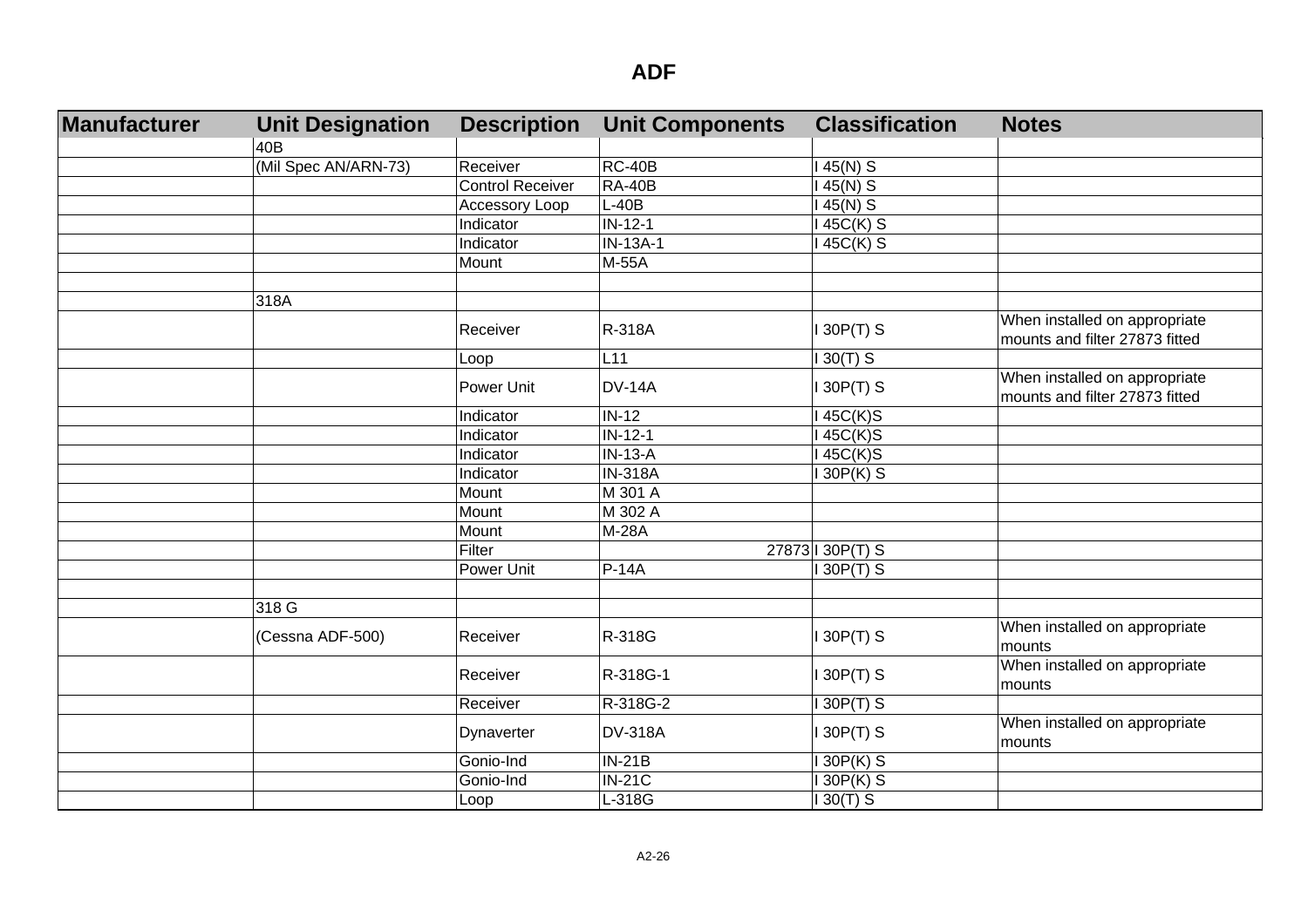| <b>Manufacturer</b> | <b>Unit Designation</b> | <b>Description</b>    | <b>Unit Components</b> | <b>Classification</b> | <b>Notes</b>                                                 |
|---------------------|-------------------------|-----------------------|------------------------|-----------------------|--------------------------------------------------------------|
|                     |                         | Mount                 | M-28                   |                       |                                                              |
|                     |                         | Mount                 | $M-28A$                |                       |                                                              |
|                     |                         | Mount                 | M-301G                 |                       |                                                              |
|                     |                         | Mount                 | M-302G                 |                       |                                                              |
|                     |                         | Mount                 | M-303G                 |                       |                                                              |
|                     |                         | Mount                 | M-304G                 |                       |                                                              |
|                     |                         | Mount                 | M-306G                 |                       |                                                              |
|                     |                         | Mount                 | M-306H                 |                       |                                                              |
| <b>ARC Avionics</b> |                         |                       |                        |                       |                                                              |
|                     | 324A                    | Receiver              | R-324A                 | $130(K)$ S            | When installed on mount                                      |
|                     |                         | Gonio-Ind             | IN-324A/B              | $130(K)$ S            |                                                              |
|                     |                         | Gonio-Ind             | <b>IN-324C</b>         | $130(K)$ S            |                                                              |
|                     |                         | Loop                  | $L-521B$               | $130(T)$ S            | Identical to L-324A and acceptable as<br>part of 324A System |
|                     |                         | Mount                 | P/N 35209              |                       |                                                              |
|                     |                         |                       |                        |                       |                                                              |
|                     |                         | 346                   |                        |                       |                                                              |
|                     | CC-407A                 | Receiver              | R-346A                 | 140P(K)               |                                                              |
|                     |                         | <b>Accessory Unit</b> | <b>RA-346A/B</b>       | $145(N)$ S            |                                                              |
|                     |                         | <b>Accessory Unit</b> | <b>RA-446A</b>         | I 40P(K)/I 45C(K)     |                                                              |
|                     |                         | Gonio-Indicator       | IN-346A/B/C/D          | I 40P(K)/I 45C(K)     |                                                              |
|                     |                         | Loop                  | L-346A                 | $130(N)$ S            |                                                              |
|                     |                         |                       |                        |                       |                                                              |
|                     |                         | 446 Receiver          | <b>R-446A</b>          | 115(K)/140P(K)        |                                                              |
|                     |                         | <b>Access Unit</b>    | <b>RA-446A</b>         | I 40P(K)/I 45C(K)     |                                                              |
|                     |                         | Gonio-Ind             | IN-346A/B/C/D          | I 40P(K)/I 45C(K)     |                                                              |
|                     |                         | Loop                  | L-346A                 | $145(N)$ S            |                                                              |
|                     |                         |                       |                        |                       |                                                              |
|                     | 501-A                   | Receiver              | R-501A                 | $V$ 10(K)             |                                                              |
|                     |                         | Loop                  | L-501A                 | V 10(L)               |                                                              |
|                     |                         | Indicator             | $N-501A$               | V 10(L)               |                                                              |
|                     |                         | Amplifier             | F-501A                 | V 10(L)               |                                                              |
|                     | 521-A                   | Receiver              | R-521A/A-1             | V 10(K)               |                                                              |
|                     |                         |                       |                        |                       |                                                              |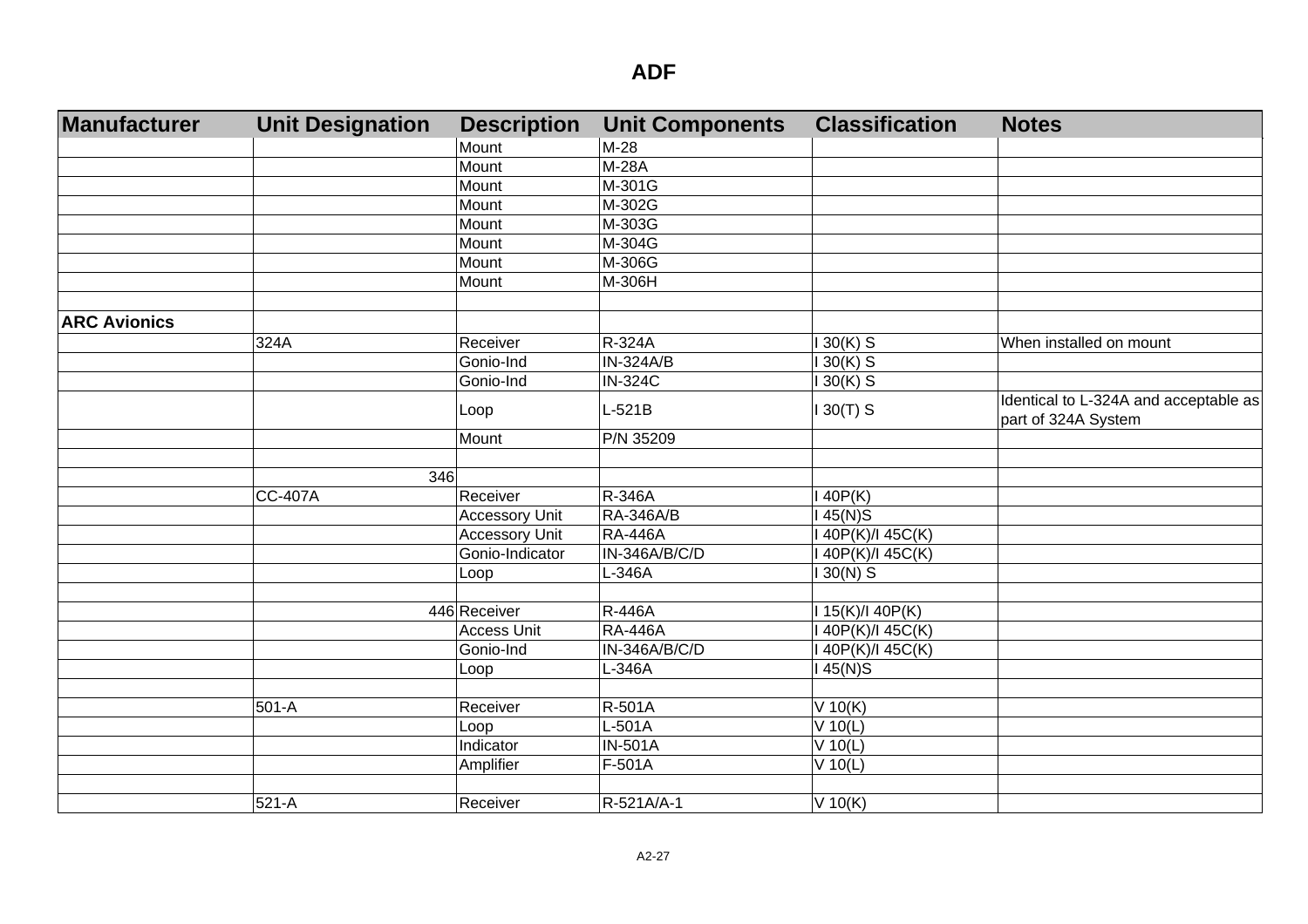| Manufacturer | <b>Unit Designation</b> | <b>Description</b>           | <b>Unit Components</b> | <b>Classification</b> | <b>Notes</b> |
|--------------|-------------------------|------------------------------|------------------------|-----------------------|--------------|
|              |                         | Indicator                    | <b>IN-521A</b>         | $V$ 10(K)             |              |
|              |                         | Loop                         | $L-521A$               | $V$ 20(L) S           |              |
|              |                         |                              |                        |                       |              |
|              | 521-B                   |                              |                        |                       |              |
|              | (Cessna 300)            | Receiver                     | R-521B/B-1/E           | L 20(K)S              |              |
|              |                         | Indicator                    | <b>IN-501A</b>         | L 20(K)S              |              |
|              |                         | Indicator                    | <b>IN-521B</b>         | $L 20(K)$ S           |              |
|              |                         | Loop                         | $L-521B$               | $L$ 20(T)S            |              |
|              |                         |                              |                        |                       |              |
|              | 546                     |                              |                        |                       |              |
|              | Cessna 300              | Receiver                     | R-546A                 | L 20C(K)S             |              |
|              | CC-314A or              | Receiver                     | R-546E                 | 1 20(K) S/I 40P(K)    |              |
|              | $CC-314E$               | Indicator                    | <b>IN-546A</b>         | 1 20(K) S/I 40P(K)    |              |
|              |                         | Loop                         | L-346A                 | $130(J)$ S            |              |
|              |                         | RMI                          | <b>IN-1004A</b>        | L 15(KM)              |              |
|              |                         |                              |                        |                       |              |
|              | 846A                    | Receiver                     | R-846A)                | 45(N) S/I 40P(N)      |              |
|              |                         | Control                      | $C-846A)$              | 45(N) S/I 40P(N)      |              |
|              |                         | Gonio-Ind                    | IN-346A/B/C/D          | 40P(K)/I 45C(K)       |              |
|              |                         | Loop                         | L-346A                 | 45(N) S               |              |
|              |                         | Loop                         | L-846A                 | $45(N)$ S             |              |
|              |                         | Receiver Accessory RA-446A   |                        | 40P(K)/I 45C(K)       |              |
|              |                         | Receiver Accessory RA-346A/B |                        | 145(N) S              |              |
|              |                         | Receiver Accessory RA-846A   |                        | 145(L) S/I 40P(L)     |              |
|              |                         |                              |                        |                       |              |
|              | 1046A                   | Receiver                     | 846A                   | 45(N) S/I 40P(N)      |              |
|              |                         | Control                      | C-1046A                | 45C(K)/I 40P(K)       |              |
|              |                         | Power Supply                 | P-1000A                | $45(J)$ S             |              |
|              |                         | Receiver Accessory RA-846A   |                        | 45(N) S/I 40P(N)      |              |
|              |                         | Gonio Indic                  | IN-346A/B/C/D          | 45C(K)/I 40P(K)       |              |
|              |                         | Indicator                    | $IN-12-1$              | $\sqrt{45}C(K)$ S     |              |
|              |                         |                              |                        |                       |              |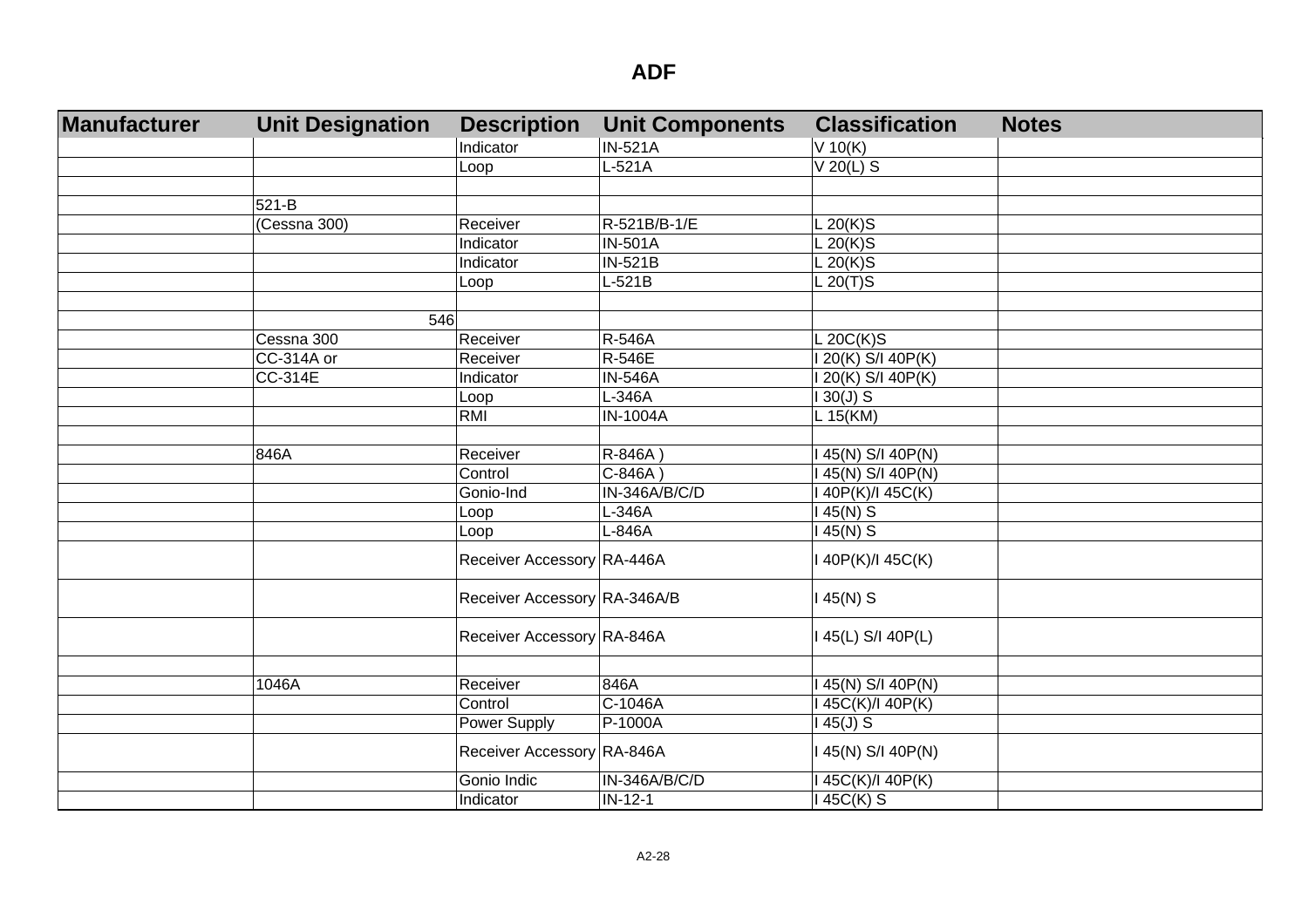| Manufacturer                               | <b>Unit Designation</b> | <b>Description</b> | <b>Unit Components</b> | <b>Classification</b>  | <b>Notes</b>                  |
|--------------------------------------------|-------------------------|--------------------|------------------------|------------------------|-------------------------------|
|                                            |                         | Loop               | L346A                  | $145(N)$ S             |                               |
|                                            |                         | Loop               | L846A                  | $145(N)$ S             |                               |
|                                            |                         | Control            | C-1046B                | I 15/I 50C(KMP) S      |                               |
|                                            |                         |                    |                        |                        |                               |
| <b>Becker Flugfunkwerke</b><br><b>GmbH</b> |                         |                    |                        |                        |                               |
|                                            | ADF 2000                | Receiver           | AD 2050                | I 45C(JN) S            |                               |
|                                            |                         | Indicator          | ID 2050                | $145C(P)$ S            |                               |
|                                            |                         | RMI-Adaptor        | AC 2060                | I 30(JN) S/I 45C(JN) S |                               |
|                                            |                         | Loop Modulator     | M 2050                 | I 45(JN) S             |                               |
|                                            |                         | Loop Antenna       | L 2050                 | I 45(JN) S             |                               |
|                                            |                         | Voltage Reg        | <b>VR 2050</b>         | I 45(JN) S             |                               |
|                                            |                         | Receiver           | AD-2070                | I 15/I 45C(NM)         |                               |
|                                            |                         | Conv/Indic         | ID-2070                | I 15/I 45C(P)          |                               |
|                                            |                         | Antenna            | ANT-2070               | 145(NM) S              |                               |
|                                            |                         | Voltage Conv       | VR-2070                | I 15/I 45C(NM)         |                               |
|                                            |                         | <b>RMI Conv</b>    | AC-2080                | 145(NM) S              |                               |
|                                            |                         | <b>RMI Conv</b>    | AC-2081                | 145(NM) S              |                               |
|                                            |                         |                    |                        |                        |                               |
| <b>Bendix Avionics</b>                     |                         |                    |                        |                        |                               |
|                                            | ADF-T-12B               | Receiver           | 201A/B                 | $V$ 20 $C(K)$          |                               |
|                                            |                         | Receiver           | 201A-1                 | L 20C(T)               | With external tuning meter    |
|                                            |                         | Receiver           | 201A-1                 | $V$ 20 $C(K)$          | Without external tuning meter |
|                                            |                         | Receiver           | 201B-1                 | L 20C(T)               |                               |
|                                            |                         | Servo Ind          | 551A                   | L 20C(T) S             | Units S/N 9006 and above      |
|                                            |                         | Servo Ind          | 551A                   | V 20C(K)               | Units S/N below 9006          |
|                                            |                         | Servo Ind          | 551A-1                 | L 20C(T) S             |                               |
|                                            |                         | Dual Indicator     | 551C                   | $I$ 30C(T) S           |                               |
|                                            |                         | Gonio-Synch        | 551B                   | L 20C(T) S             |                               |
|                                            |                         | Loop               | 2321E                  | $L$ 20C(T) S           |                               |
|                                            |                         |                    |                        |                        |                               |
|                                            | ADF-T-12C               | Receiver           | 201C/D                 | L 20C(T) S             |                               |
|                                            |                         | Gonio-Synch        | 551B                   | L 20C(T) S             |                               |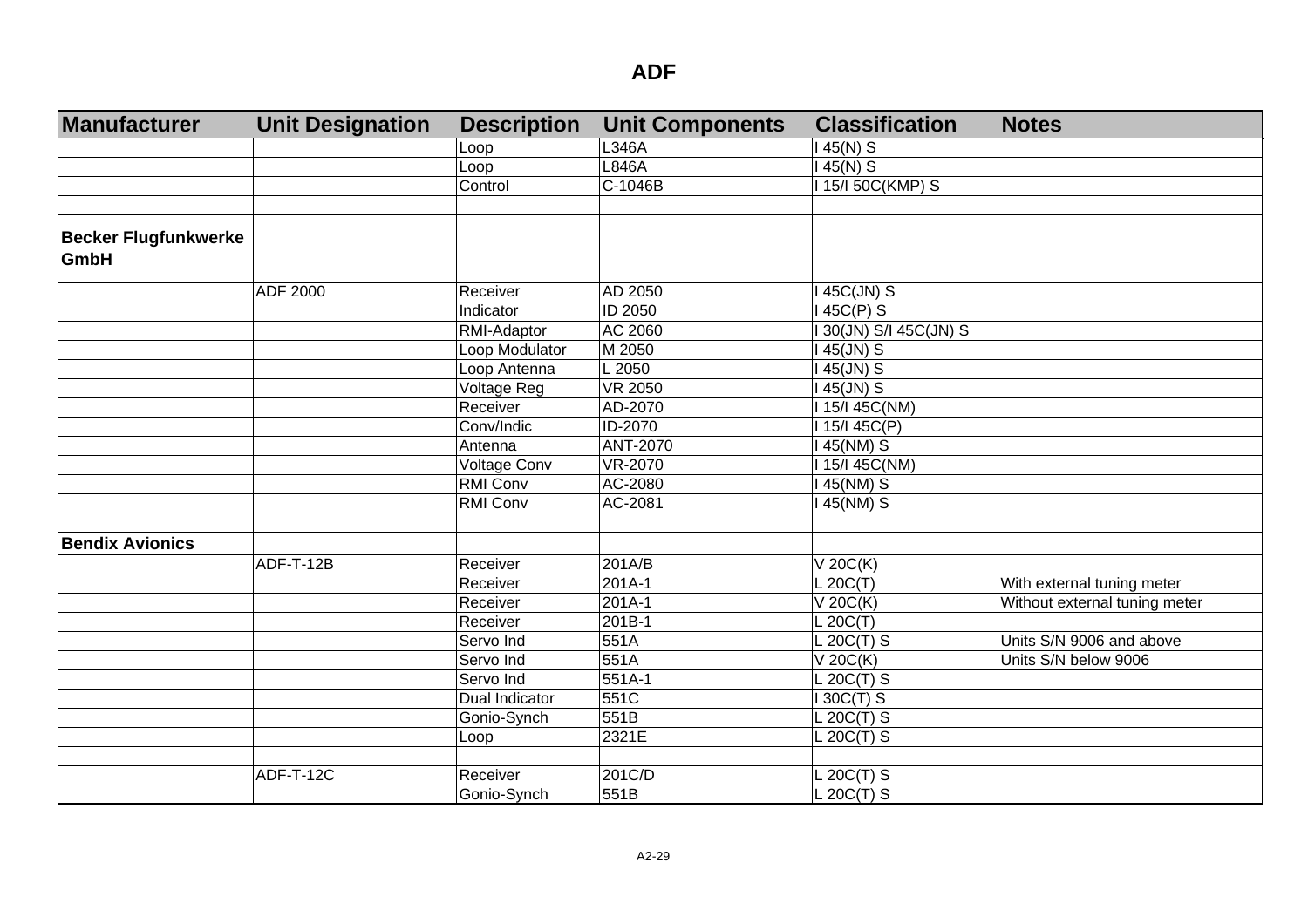| Manufacturer | <b>Unit Designation</b> | <b>Description</b> | <b>Unit Components</b> | <b>Classification</b> | <b>Notes</b>            |
|--------------|-------------------------|--------------------|------------------------|-----------------------|-------------------------|
|              |                         | Servo-Ind          | 551E                   | $L$ 20C(K) S          |                         |
|              |                         | Loop               | 2321E                  | $L 20C(T)$ S          |                         |
|              |                         | Servo-Ind          | 551A                   | $L 20C(K)$ S          | Unit S/N 9006 and above |
|              |                         | Indicator          | 551C                   | 130C(T) S             |                         |
|              |                         | Indicator          | 551RL                  | $L 20C(K)$ S          |                         |
|              |                         | Servo-Ind          | 551A                   | V 20C(K)              | Unit S/N to 9005        |
|              |                         | Amplifier          | 102A/B                 | 120C(T)               |                         |
|              |                         |                    |                        |                       |                         |
|              | ADF-T-12D               | Receiver           | 201F                   | $L$ 20C(K)            |                         |
|              |                         | Servo Amp-Ind      | 551A/B/E/RL            | $L20C(T)$ S           |                         |
|              |                         | Dual Synch Ind     | 551C                   | 130C(T) S             |                         |
|              |                         | Loop               | 2321E                  | $L 20(T)$ S           |                         |
|              |                         | Amplifier          | 102A/B                 | $120(T)$ S            |                         |
|              |                         |                    |                        |                       |                         |
|              | <b>ADF-72</b>           | Tuner              | CAN-72A                | 30P(T) S              |                         |
|              |                         | Amplifier          | DFA-72A                | $130P(T)$ S           |                         |
|              |                         | Loop               | LPA-72A                | $130(T)$ S            |                         |
|              |                         | Gonio-Ind          | GMA-72A                | 30P(T) S              |                         |
|              |                         | Ant Coupler        | CUA-72A                | $130P(T)$ S           |                         |
|              |                         |                    |                        |                       |                         |
|              | <b>ADF-73</b>           | Receiver           | <b>DFA-73A)</b>        | $145(N)$ S            |                         |
|              |                         | Control            | CAN-73())              | $145(N)$ S            |                         |
|              |                         | Coupler            | CUA-73A () )           | $145(N)$ S            |                         |
|              |                         | Stretcher          | LSA-73A())             | $145(N)$ S            |                         |
|              |                         | Corrector          | $QCA-73()$             | $45(N)$ S             |                         |
|              |                         | RMI                | <b>MN-72G</b>          | 145(K) S              |                         |
|              |                         |                    |                        |                       |                         |
|              | ADF-2070                | Receiver           | DF-2071A               | 35C(MOP) S            |                         |
|              |                         | <b>Indicator</b>   | IN-2072A/B             | 35C(MOP) S            |                         |
|              |                         | Antenna            | AT-2073A/B             | 135(JN) S             |                         |
|              |                         | Amplifier          | AM-2073A/B             | 135(JN) S             |                         |
|              |                         |                    |                        |                       |                         |
|              | <b>DFA-70</b>           | Receiver           | DFA-70A/-1             | 145(T) S              |                         |
|              |                         | Controls           | CAN-70A/B/C            | $145(T)$ S            |                         |
|              |                         | Loop               | LPA-70B/C              | 145(T) S              |                         |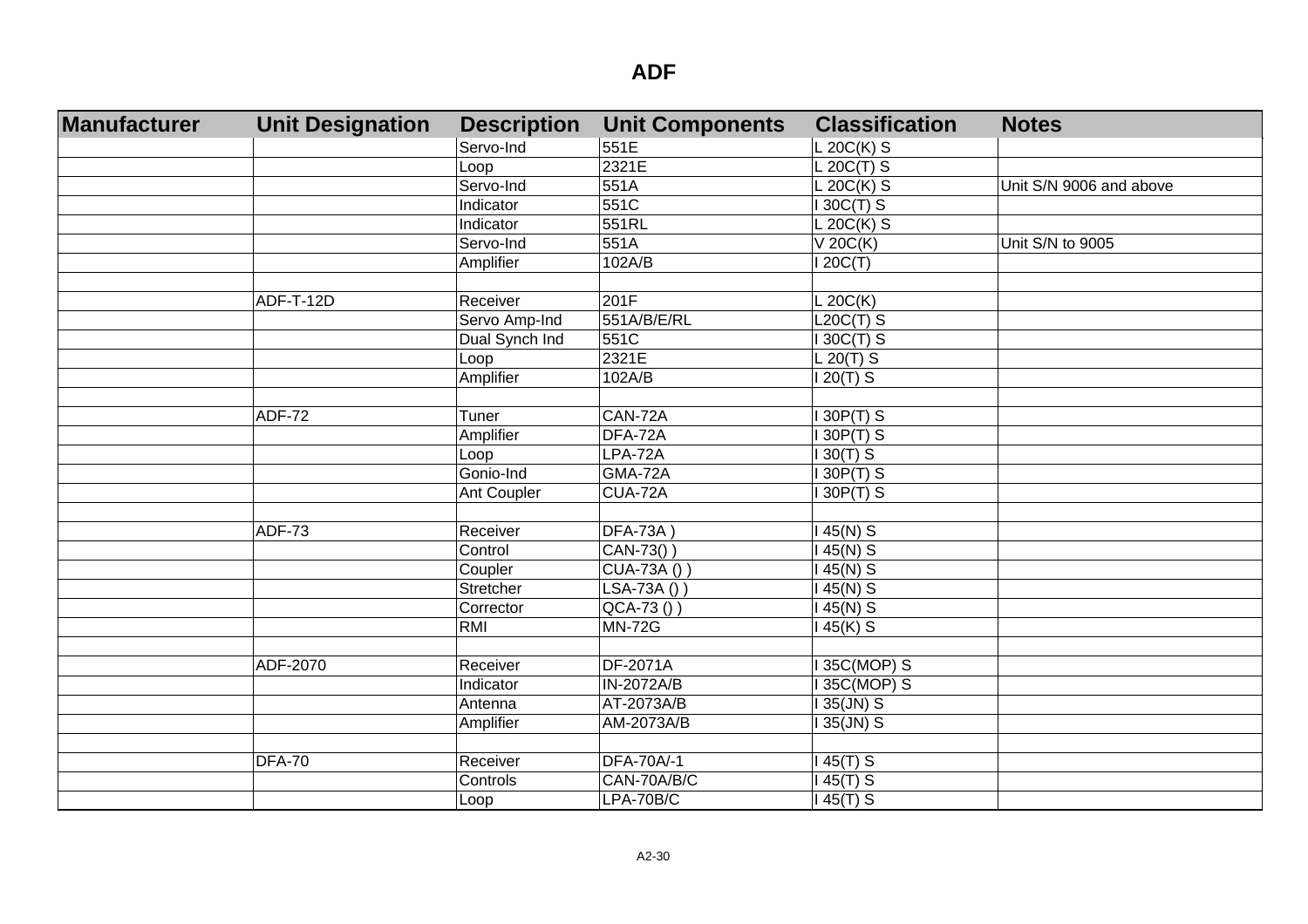| Manufacturer            | <b>Unit Designation</b> | <b>Description</b>     | <b>Unit Components</b> | <b>Classification</b> | <b>Notes</b> |
|-------------------------|-------------------------|------------------------|------------------------|-----------------------|--------------|
|                         |                         | Loop                   | MN-60()                | $145(T)$ S            |              |
|                         |                         | Indicator              | <b>MN-58C</b>          | $45(T)$ S             |              |
|                         |                         | Indicator              | <b>MN-72F/G</b>        | $45(T)$ S             |              |
|                         |                         |                        |                        |                       |              |
|                         | DFA-74                  | Receiver               | <b>DFA-74)</b>         |                       |              |
|                         |                         | Coupler                | CMA-73)                |                       |              |
|                         |                         | Coupler                | CUA-73A, D             | 45(KM) S/I 40P(KM) S  |              |
|                         |                         |                        |                        | (JN)<br>(JN)          |              |
|                         |                         | Stretcher              | LSA-73)                |                       |              |
|                         |                         | Loop                   | $LPA-73$ )             |                       |              |
|                         |                         | Corrector              | $QCA-73A-G$            |                       |              |
|                         |                         | RMI                    | <b>MN-72G</b>          | 145(KM) S/I 40P(KM) S |              |
|                         |                         |                        |                        |                       |              |
|                         | DFA-72                  | Receiver               | <b>DFA-75</b>          | $150(J)$ S            |              |
|                         |                         | Antenna                | ANA-75B                | $150(J)$ S            |              |
|                         |                         |                        |                        |                       |              |
|                         | DFS-43                  | Receiver               | <b>DF-431A/B</b>       | $150(MNO)$ S          |              |
|                         |                         | <b>Control Display</b> | CD-432A/B              | 115/150C(KMP) S       |              |
|                         |                         | Antenna                | AT-435A                | 150(JN) S             |              |
|                         |                         |                        |                        |                       |              |
|                         | $NA-1$                  | Receiver               | <b>MN-62A</b>          | $120(L)$ S            |              |
|                         |                         | <b>Control Unit</b>    | <b>MN-63A</b>          | $120(L)$ S            |              |
|                         |                         | Loop                   | MN-36C/60A             | $120(L)$ S            |              |
|                         |                         | Indicator              | MN-37B/42C/44B         | $120(K)$ S            |              |
|                         |                         | Indicator              | <b>MN-58A</b>          | $120(K)$ S            |              |
|                         |                         |                        |                        |                       |              |
|                         | <b>SCR-269</b>          |                        |                        |                       |              |
|                         | Series                  | Receiver               | <b>BC-433A/C</b>       | 120(L)                |              |
|                         |                         | Loop                   | $LP-21A$               | 120(L)                |              |
|                         |                         | <b>Control Box</b>     | <b>BC-434A</b>         | 120(L)                |              |
|                         |                         | Indicator              | $I-81A/82A$            | 120(K)                |              |
|                         |                         |                        |                        |                       |              |
| <b>Collins Avionics</b> |                         |                        |                        |                       |              |
|                         | ADF-60                  | Receiver               | ADF-60A/60B            | 45(JN) S/I 40P(JN)    |              |
|                         |                         | Loop                   | ANT-60/60A/60B         | 145(JN) S             |              |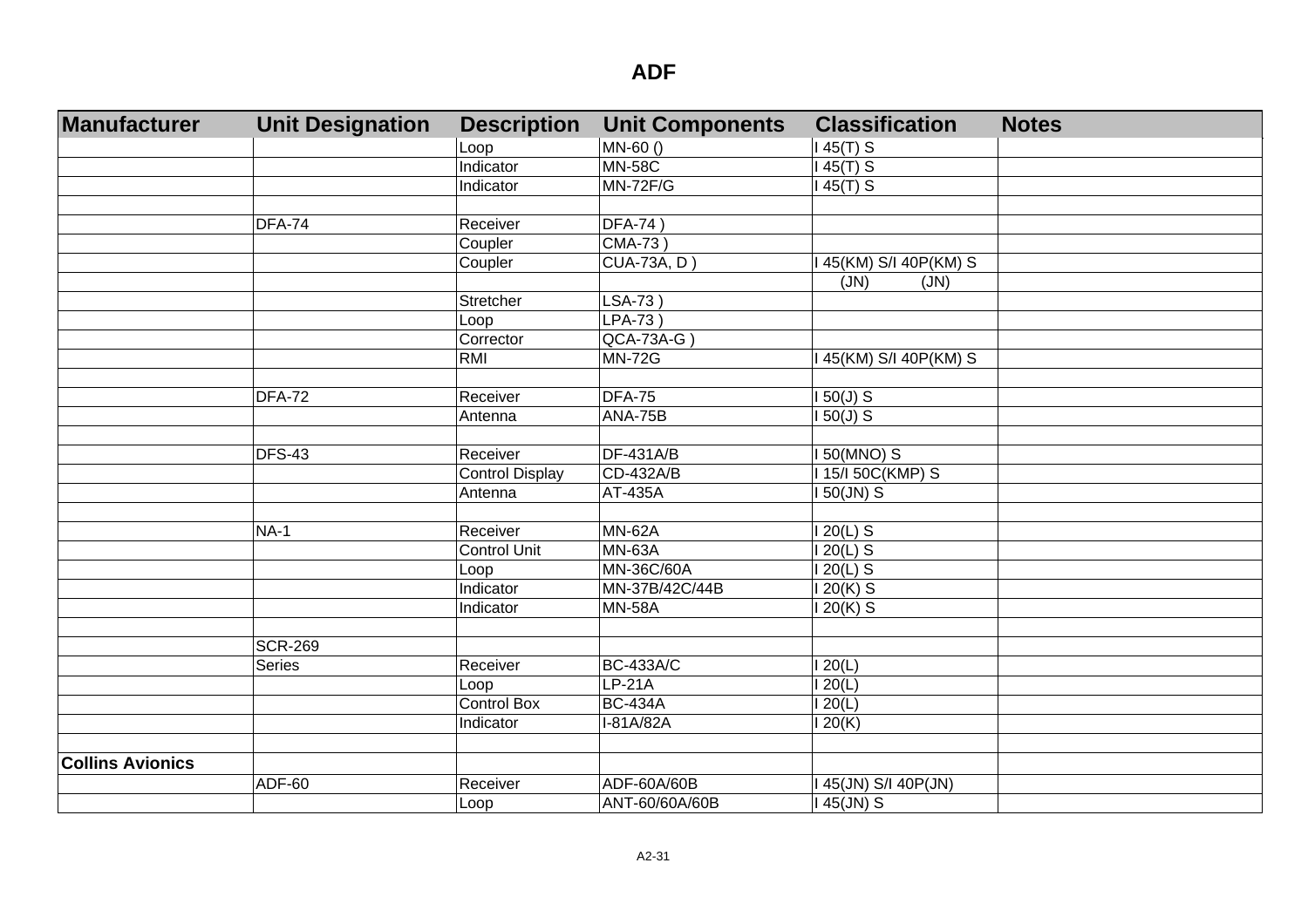| Manufacturer         | <b>Unit Designation</b> | <b>Description</b>     | <b>Unit Components</b> | <b>Classification</b>   | <b>Notes</b> |
|----------------------|-------------------------|------------------------|------------------------|-------------------------|--------------|
|                      |                         | <b>RMI</b>             | <b>RMI-36</b>          | 115/140P(P) S           |              |
|                      |                         | Indicator              | <b>RMI-30</b>          | 115/140P(P) S           |              |
|                      |                         | Indicator              | CTL-60/61              | <b>150C(PKM) S</b>      |              |
|                      |                         | Indicator              | <b>BDI-36</b>          | 1 15/1 40P(P) S         |              |
|                      |                         | Control                | $CTL-()$               | I 15/I 35C/I 40P(KMP) S |              |
|                      |                         | <b>Control Adapter</b> | CAD-62                 | 115/150C / (JN) S       |              |
|                      |                         |                        |                        |                         |              |
|                      | <b>ADF 462</b>          | Receiver               | <b>ADF 462</b>         | 50(JN)S                 |              |
|                      |                         | Antenna                | <b>ANT 462A/B</b>      | 150(JN)S                |              |
|                      |                         |                        |                        |                         |              |
|                      | ADF-650/650A            | Receiver               | RCR-650/650A           | 130C(P) S/I 40P(P) S    |              |
|                      |                         | Indicator              | IND-650/650A           | 30C(P) S/I 40P(P) S     |              |
|                      |                         | Antenna                | ANT-650/650A           | 45(JN) S                |              |
|                      |                         | R.M.I Adapter          | ADA-650()              | $20(N)$ S               |              |
|                      |                         |                        |                        |                         |              |
|                      | <b>ADF-700</b>          | Receiver               | ADF-700                | 150(JN) S               |              |
|                      |                         | Antenna                | DFA-701A/B/C/D         | 150(JN) S               |              |
|                      |                         | Control                | <b>DFP-712/A</b>       | 115/150C(KP) S          |              |
|                      |                         | Control                | <b>DFP-713/A</b>       | 115/150C(KP) S          |              |
|                      |                         |                        |                        |                         |              |
|                      | <b>DF-201</b>           | Receiver               | $51Y-1$                | 30P(T) S                |              |
|                      |                         | Control                | 614L-1/2/3             | 30P(T) S                |              |
|                      |                         | Loop                   | 137A-1                 | $30(T)$ S               |              |
|                      |                         | P/S                    | 516A-1/B-1             | 30P(T) S                |              |
|                      |                         |                        |                        |                         |              |
|                      | <b>DF-202</b>           | Receiver               | 51Y-3                  | 30P(T) S                |              |
|                      |                         | Control                | 614L-1/1B/2/4/5        | 30P(T) S                |              |
|                      |                         | Control                | 614L-6/7/7A            | 30P(T) S                |              |
|                      |                         | Loop                   | 137A-1/2               | $130(T)$ S              |              |
|                      |                         | Coupler                | 179J-1/1A/2/2A/3/4     | 30P(T) S                |              |
|                      |                         |                        |                        |                         |              |
| <b>Collins Radio</b> |                         |                        |                        |                         |              |
| <b>Company</b>       |                         |                        |                        |                         |              |
|                      | <b>DF-203</b>           | Receiver               | $51Y-4)$               | $145(J)$ S              |              |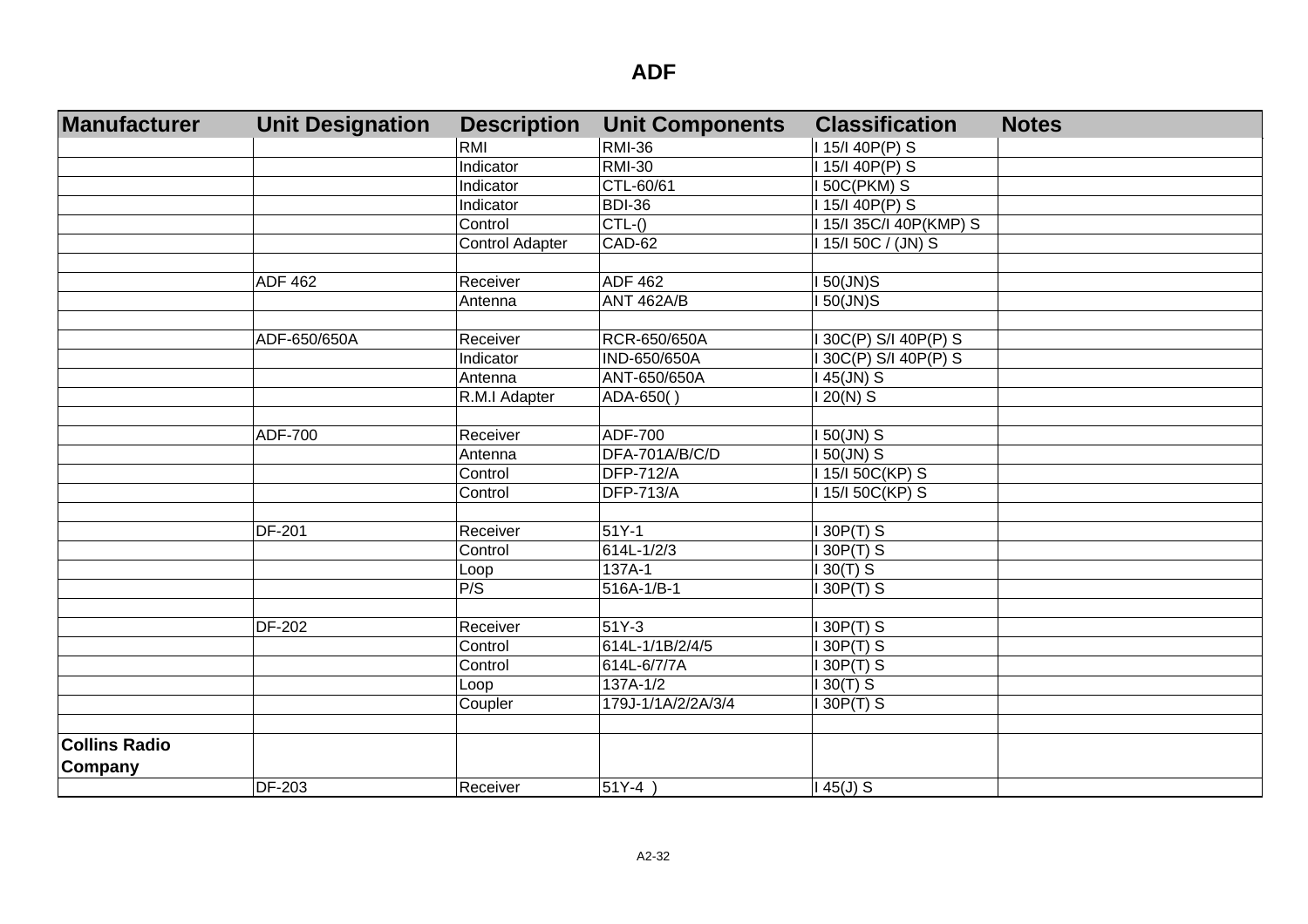| Manufacturer | <b>Unit Designation</b> | <b>Description</b> | <b>Unit Components</b> | <b>Classification</b>   | <b>Notes</b> |
|--------------|-------------------------|--------------------|------------------------|-------------------------|--------------|
|              |                         | Control            | 614L-8)                | $145(J)$ S              |              |
|              |                         | Loop               | 137A-4/5/6             | $145(J)$ S              |              |
|              |                         | <b>Quad Corr</b>   | $582A/B-()$            | $145(J)$ S              |              |
|              |                         | Coupler            | 179J-5/6/7             | $145(J)$ S              |              |
|              |                         | Mount              | 390R-6A                |                         |              |
|              |                         | Shockmount         | 390D-11                |                         |              |
|              |                         |                    |                        |                         |              |
|              | <b>DF-206</b>           | Receiver           | 51Y-7/7A               | 45(JN) S/I 40P(JN)      |              |
|              |                         |                    |                        | (G)<br>(G)              |              |
|              |                         | Control            | $614L - 11/-12$        | 145(JN) S/I 40P(JN)     |              |
|              |                         |                    |                        | (G)<br>(G)              |              |
|              |                         | Control            | 614L-13                | 45(JN) S/I 40P(JN)      |              |
|              |                         |                    |                        | (G)<br>(G)              |              |
|              |                         | Antenna            | 437M-2                 | 45(JN) S/I 40P(JN)      |              |
|              |                         |                    |                        | (G)<br>(G)              |              |
|              |                         | Loop               | 137A-4/4A              | 45(JN) S/I 40P(JN)      |              |
|              |                         |                    |                        | $\overline{(G)}$<br>(G) |              |
|              |                         | Loop               | 137A-5/5A              | 45(JN) S/I 40P(JN)      |              |
|              |                         |                    |                        | $\overline{(G)}$<br>(G) |              |
|              |                         | Loop               | 137A/6/6A/6B           | 45(JN) S/I 40P(JN)      |              |
|              |                         |                    |                        | $\overline{(G)}$<br>(G) |              |
|              |                         | Loop               | 137A-6C/D              | 45(JN) S/I 40P(JN)      |              |
|              |                         |                    |                        | (G)<br>(G)              |              |
|              |                         | Loop               | 137A-11                | 45(JN) S/I 40P(JN)      |              |
|              |                         |                    |                        | (G)<br>(G)              |              |
|              |                         | Sense Ant Coup     | 179J-7/8/8A/8B/12/13   | 145(JN) S/I 40P(JN)     |              |
|              |                         |                    |                        | (G)<br>(G)              |              |
|              |                         | Sense Ant Coup     | 179J-5                 | 45(JN) S/I 40P(JN)      |              |
|              |                         |                    |                        | (G)<br>(G)              |              |
|              |                         | Sense Ant Coup     | 179J-6A                | 145(JN) S/I 40P(JN)     |              |
|              |                         |                    |                        | (G)<br>(G)              |              |
|              |                         | Q.E Corr           | $582A-()$              | 45(JN) S/I 40P(JN)      |              |
|              |                         |                    |                        | (G)<br>(G)              |              |
|              |                         | Q.E Corr           | $582C-()$              | 145(JN) S/I 40P(JN)     |              |
|              |                         |                    |                        | (G)<br>(G)              |              |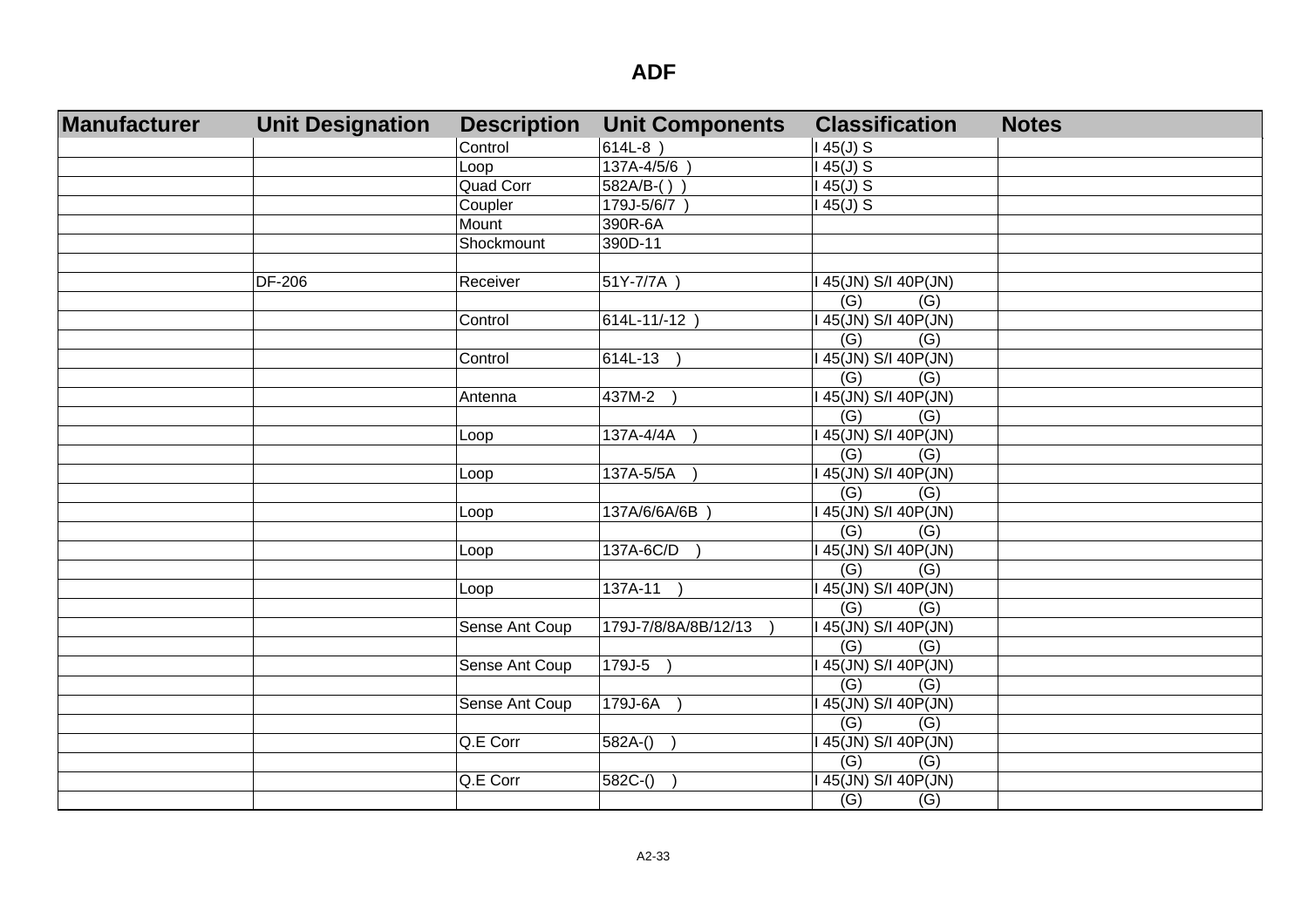| Manufacturer         | <b>Unit Designation</b> | <b>Description</b>      | <b>Unit Components</b> | <b>Classification</b> | <b>Notes</b>   |
|----------------------|-------------------------|-------------------------|------------------------|-----------------------|----------------|
|                      |                         | R.M.1                   | 332C-4, -8             |                       |                |
|                      |                         | Shockmount              | 390D-11/11A            |                       |                |
|                      |                         | Mount                   | 390R-6A                |                       |                |
|                      |                         |                         |                        |                       |                |
| <b>Dare Inc</b>      |                         |                         |                        |                       |                |
|                      | DADF-1A                 | Receiver                | R-DADF-1A              | 45(T) S               |                |
|                      |                         | Control                 | C/DADF-1A              | $45(T)$ S             |                |
|                      |                         | <b>Control Kit</b>      | CK/DADF-1              | $45(T)$ S             |                |
|                      |                         | Loop                    | $DL-1A$                | $45(T)$ S             |                |
|                      |                         | Indicator               | $DNI-3$                | 145(K) S              |                |
|                      |                         | Indicator               | $DNI-4$                | $45(K)$ S             |                |
|                      |                         | Mount                   | M/DADF-1               |                       |                |
|                      |                         |                         |                        |                       |                |
| <b>Edo-Aire</b>      |                         |                         |                        |                       |                |
|                      | R-556 Series            | Receiver                | R-556E                 | V 20C(KM)             |                |
|                      |                         | Receiver                | <b>R-556F</b>          | L 20C(KM)             |                |
|                      |                         | Loop                    | AT-556                 | $L 20$ (JM)           |                |
|                      |                         | Sense Ant               | AT-556S                | $L$ 20(JM)            |                |
| H.T Instruments Inc  |                         |                         |                        |                       |                |
|                      | <b>ACCU-TUNE</b>        |                         | <b>ACCU-TUNE</b>       |                       |                |
|                      |                         | <b>Tuning Indicator</b> |                        |                       | Auxiliary only |
| <b>Kett Avionics</b> |                         |                         |                        |                       |                |
|                      | Polaris Series          | Polaris B               |                        |                       |                |
|                      |                         | Polaris S               |                        | V 10(K)               |                |
|                      |                         | Polaris S-70            |                        | $\overline{V}$ 10(K)  |                |
|                      |                         | Polaris X               |                        | V 10(K)               |                |
|                      |                         |                         |                        |                       |                |
| <b>King Radio</b>    |                         |                         |                        |                       |                |
| <b>Corporation</b>   |                         |                         |                        |                       |                |
|                      | <b>KCU 578</b>          | <b>Control Unit</b>     | <b>KCU 578</b>         | 115(P)/140P(P)        |                |
|                      | <b>KCU 582</b>          | <b>Control Unit</b>     | <b>KCU 582</b>         |                       |                |
|                      |                         |                         |                        | I 15(P)/I 40P(P)      |                |
|                      |                         |                         |                        |                       |                |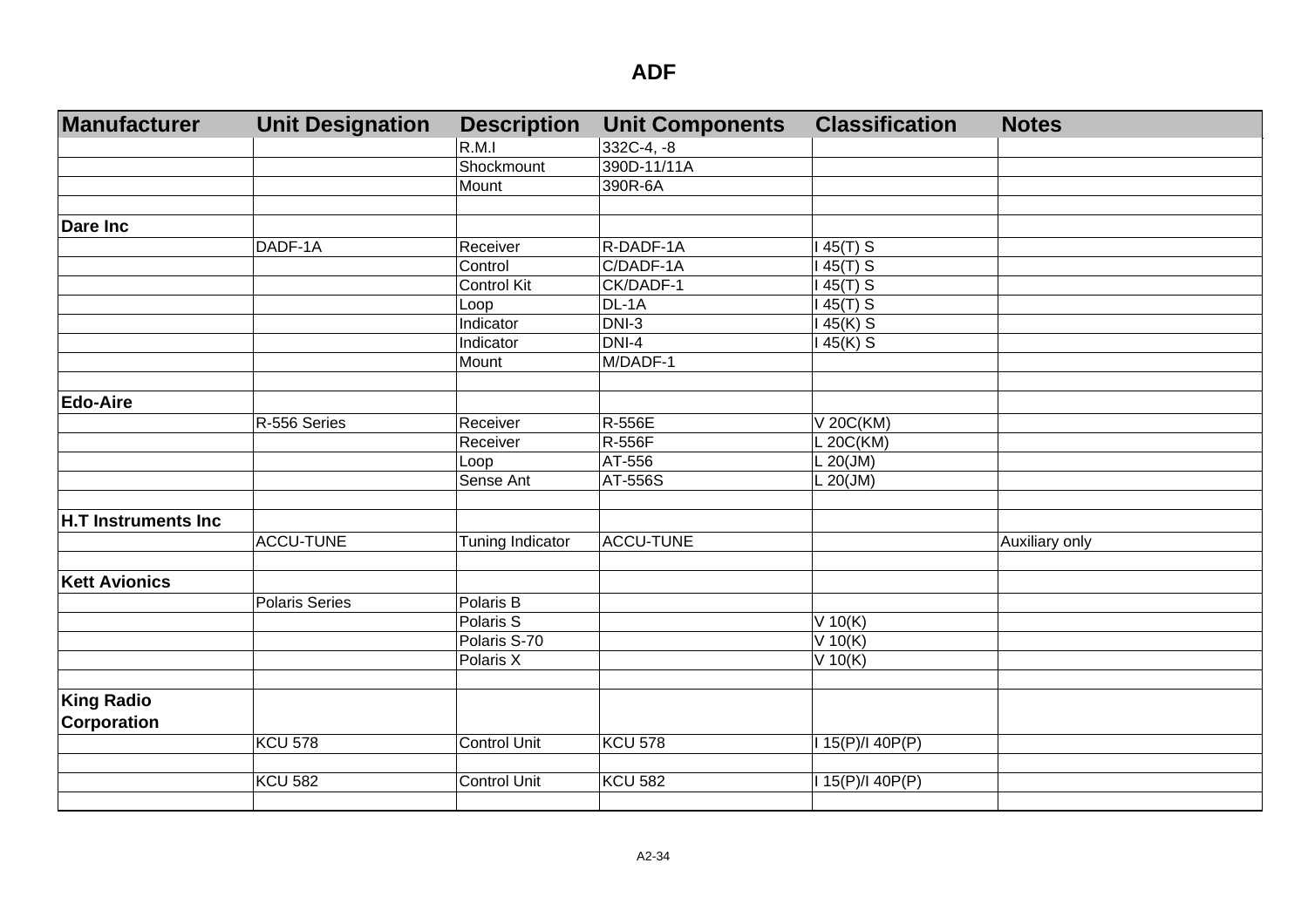| Manufacturer | <b>Unit Designation</b> | <b>Description</b>   | <b>Unit Components</b> | <b>Classification</b>   | <b>Notes</b>                                                         |
|--------------|-------------------------|----------------------|------------------------|-------------------------|----------------------------------------------------------------------|
|              | <b>KDF-800</b>          | Receiver             | <b>KDF-800</b>         | $130(J)$ S              |                                                                      |
|              |                         | Control              | <b>KFS-580</b>         | $130(J)$ S              |                                                                      |
|              |                         | Control              | <b>KFS-585</b>         | $30(J)$ S               |                                                                      |
|              |                         | <b>Indicator</b>     | <b>KNI-580</b>         | 45(K) S                 |                                                                      |
|              |                         | Indicator            | <b>KNI-585</b>         | 145(K) S                |                                                                      |
|              |                         | Loop                 | <b>KA-36</b>           | $130(J)$ S              |                                                                      |
|              |                         |                      |                        |                         |                                                                      |
|              | <b>KDF-805</b>          | Receiver             | <b>KDF-805</b>         | $145(J)$ S              |                                                                      |
|              |                         | Control              | <b>KCU 578</b>         | I 15(P)/I 40P(P)        |                                                                      |
|              |                         | Control              | <b>KCU 582</b>         | I 15(P)/I 40P(P)        |                                                                      |
|              |                         | Control              | <b>KFS 580B</b>        | $145(P)$ S              |                                                                      |
|              |                         | Control              | <b>KFS 585B</b>        | $145(P)$ S              |                                                                      |
|              |                         | RMI (Manual)         | <b>KNI-580</b>         | $145(K)$ S              |                                                                      |
|              |                         | RMI                  | <b>KNI-581</b>         | I 15(P)/I 40P(P)        |                                                                      |
|              |                         | RMI (Slaved)         | <b>KNI-585</b>         | $145(K)$ S              |                                                                      |
|              |                         | Loop                 | <b>KA-36</b>           | $145(J)$ S              |                                                                      |
|              |                         | Loop                 | <b>KA-42B</b>          | $145(L)$ S              |                                                                      |
|              |                         | <b>Matching Assy</b> | KA-135                 | $145(J)$ S              |                                                                      |
|              |                         |                      |                        |                         |                                                                      |
|              | <b>KDF-806</b>          | Receiver             | <b>KDF-806</b>         | 50(MNO) S               |                                                                      |
|              |                         | Control              | <b>KFS-586</b>         | 115/150C(KMP)           |                                                                      |
|              |                         | Antenna              | <b>KA-44B</b>          | <b>150(JLN) S</b>       |                                                                      |
|              |                         | RMI Indic            | KI-229                 | I 15/I 35C/I 40P(KMP) S |                                                                      |
|              |                         | RMI Indic            | <b>KNI-582</b>         | 115/150C(KMP) S         |                                                                      |
|              |                         |                      |                        |                         |                                                                      |
|              | KDF-8000                | Receiver             | KDF-8000, -01          | $130(J)$ S              |                                                                      |
|              |                         | Control              | <b>KFS-5800</b>        | $130(J)$ S              |                                                                      |
|              |                         | Loop                 | <b>KA-36</b>           | $130(J)$ S              |                                                                      |
|              |                         |                      |                        |                         |                                                                      |
|              | KI-226                  | RMI                  | KI-226                 | I 20(M)/I 30C(M)        |                                                                      |
|              |                         |                      |                        |                         |                                                                      |
|              | <b>KR-80</b>            | Receiver             | <b>KR-80</b>           | V 20C(K) S              | ADF installations without KA-18 kit<br>incorporated                  |
|              |                         | Receiver             | <b>KR-80</b>           | $L$ 10(K) S             | Receivers with Serial No 2200 and<br>below, with KA-18 Kit installed |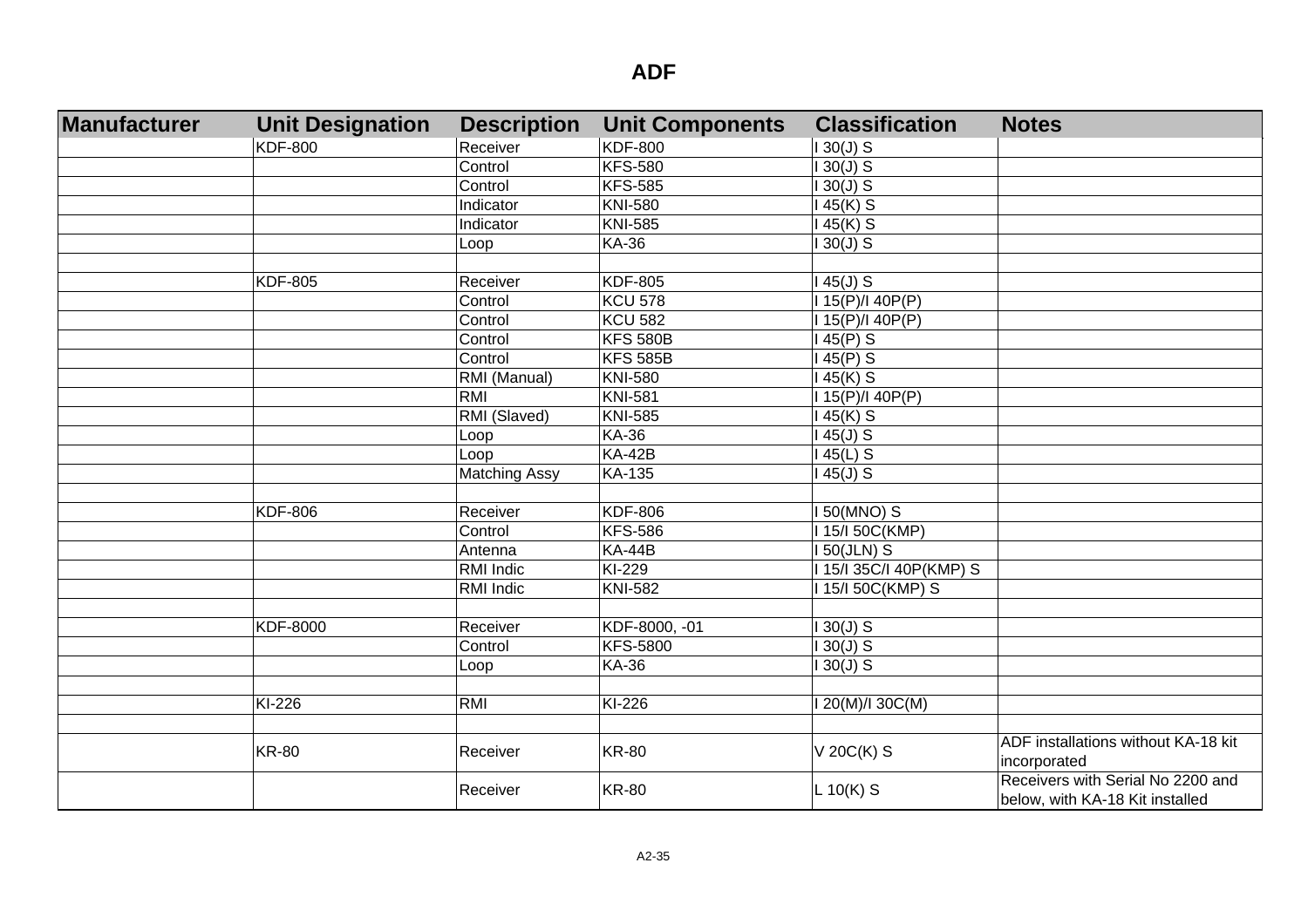| Manufacturer | <b>Unit Designation</b> | <b>Description</b>  | <b>Unit Components</b> | <b>Classification</b> | <b>Notes</b>                                                                                                                                                                                                                                              |
|--------------|-------------------------|---------------------|------------------------|-----------------------|-----------------------------------------------------------------------------------------------------------------------------------------------------------------------------------------------------------------------------------------------------------|
|              |                         | Receiver            | <b>KR-80</b>           | $L$ 20C(K) S          | 1. Receivers with Serial No above<br>2200 with KA-18 Kit installed,<br>and 2. Receivers with Serial No 2200<br>and below,<br>with S/B KR-80 export 1 is<br>incorporated and KA-18 Kit is<br>installed                                                     |
|              |                         | Loop                |                        | L 20(M) S             |                                                                                                                                                                                                                                                           |
|              |                         | <b>BFO-Tune Kit</b> | <b>KA-18</b>           | $L 20C(K)$ S          |                                                                                                                                                                                                                                                           |
|              | <b>KR-85</b>            | Receiver            | <b>KR-85</b>           | 25C(K)/I 40P(K)       |                                                                                                                                                                                                                                                           |
|              |                         | Indicator           | KI-225                 | 25C(K)/I 40P(K)       |                                                                                                                                                                                                                                                           |
|              |                         | Indicator           | KI-225-01              | 25C(K)/I 40P(K)       |                                                                                                                                                                                                                                                           |
|              |                         | Dual Synch Ind      | 551C                   | 25C(T)S               |                                                                                                                                                                                                                                                           |
|              |                         | Loop                | <b>KA-42</b>           | $45(L)$ S             |                                                                                                                                                                                                                                                           |
|              |                         | Loop                | <b>KA-42A</b>          | $45(L)$ S             |                                                                                                                                                                                                                                                           |
|              |                         | Loop                | <b>KA-42B</b>          | $145(L)$ S            | A) IFR classification when loop is<br>associated with KR-85 system,<br>otherwise L classification. B) Use of<br>this loop is NOT<br>recommended in aircraft equipped<br>with 200 MHz DME<br>because of likely severe interference<br>to the ADF system(s) |
|              |                         |                     |                        |                       |                                                                                                                                                                                                                                                           |
|              | <b>KR-86</b>            | Receiver            | <b>KR-86</b>           | L 15(M)/L 20C(M)      |                                                                                                                                                                                                                                                           |
|              |                         | Loop                | <b>KA-42</b>           | $40(L)$ S             |                                                                                                                                                                                                                                                           |
|              |                         | Loop                | <b>KA-42A</b>          | $40(L)$ S             |                                                                                                                                                                                                                                                           |
|              |                         | Loop                | <b>KA-42B</b>          | L 20(L)               | Use of this loop is NOT<br>recommended in aircraft<br>equipped with 200 HMz DME<br>because of likely<br>severe interference to the ADF<br>system(s)                                                                                                       |
|              |                         | Whip Antenna        | <b>KA-17</b>           |                       | Optional item                                                                                                                                                                                                                                             |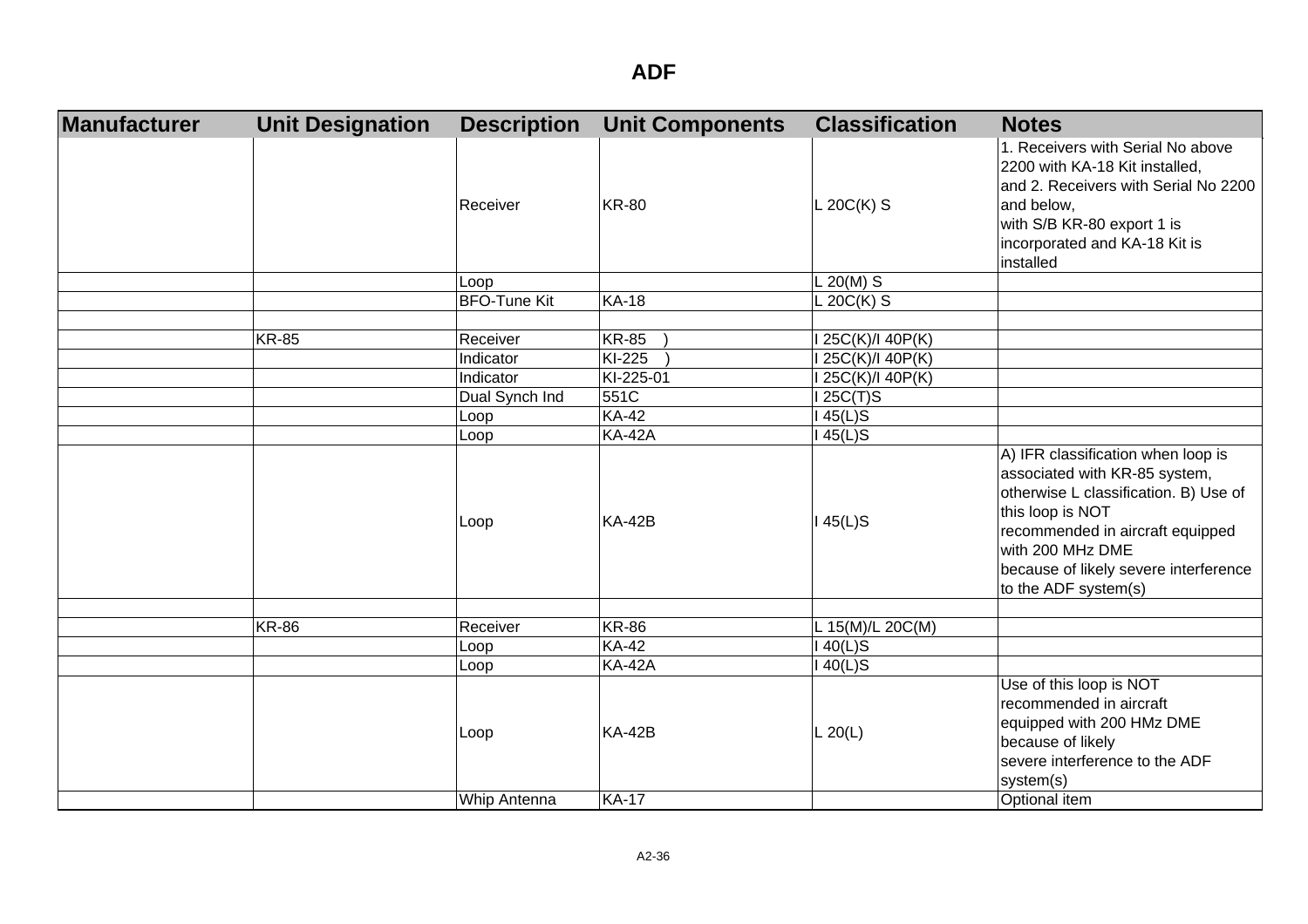| Manufacturer | <b>Unit Designation</b> | <b>Description</b>   | <b>Unit Components</b> | <b>Classification</b>    | <b>Notes</b>                                                         |
|--------------|-------------------------|----------------------|------------------------|--------------------------|----------------------------------------------------------------------|
|              |                         |                      |                        |                          |                                                                      |
|              | <b>KR-87</b>            | Receiver             | <b>KR-87</b>           | I 15/I 50X/I 40P(KMP)S   |                                                                      |
|              |                         | Loop                 | <b>KA-44</b>           | <b>150(JLN) S</b>        |                                                                      |
|              |                         | Indicator            | KI-227                 | I 15/I 50C/I 40P(KMP) S  |                                                                      |
|              |                         | Indicator            | KI-228                 | 115/150C/I 40P(KMP) S    |                                                                      |
|              |                         |                      |                        |                          |                                                                      |
|              | <b>KDF-805</b>          | Receiver             | <b>KDF-805</b>         | $45(J)$ S                |                                                                      |
|              |                         | Control              | <b>KCU 578</b>         | 15(P)/140P(P)            |                                                                      |
|              |                         | Control              | <b>KCU 582</b>         | I 15(P)/I 40P(P)         |                                                                      |
|              |                         | Control              | <b>KFS 580B</b>        | $45(P)$ S                |                                                                      |
|              |                         | Control              | <b>KFS 585B</b>        | $45(P)$ S                |                                                                      |
|              |                         | RMI (Manual)         | <b>KNI-580</b>         | 45(K) S                  |                                                                      |
|              |                         | RMI                  | <b>KNI-581</b>         | I 15(P)/I 40P(P)         |                                                                      |
|              |                         | RMI (Slaved)         | <b>KNI-585</b>         | 145(K) S                 |                                                                      |
|              |                         | Loop                 | <b>KA-36</b>           | $45(J)$ S                |                                                                      |
|              |                         | Loop                 | <b>KA-42B</b>          | $45(L)$ S                |                                                                      |
|              |                         | <b>Matching Assy</b> | KA-135                 | $45(J)$ S                |                                                                      |
|              |                         |                      |                        |                          |                                                                      |
|              | <b>KDF-8000</b>         | Receiver             | KDF-8000, -01          | $30(J)$ S                |                                                                      |
|              |                         | Control              | <b>KFS-5800</b>        | $30(J)$ S                |                                                                      |
|              |                         | Loop                 | <b>KA-36</b>           | $30(J)$ S                |                                                                      |
|              | KI-226                  | RMI                  | KI-226                 | 20(M)/I 30C(M)           |                                                                      |
|              |                         |                      |                        |                          |                                                                      |
|              | KI-229                  | RMI ADF/VOR          | KI-229                 | 15/135C/I 40P(KMP) S     |                                                                      |
|              |                         |                      |                        |                          |                                                                      |
|              | <b>KNI-582</b>          | RMI ADV/VOR          | <b>KNI-582</b>         | I 15/I 35/C/I 40P(KMP) S |                                                                      |
|              |                         |                      |                        |                          |                                                                      |
|              | <b>KR-80</b>            | Receiver             | <b>KR-80</b>           | V 20C(K) S               | ADF installations without KA-18 kit<br>incorporated                  |
|              |                         | Receiver             | <b>KR-80</b>           | $L 10(K)$ S              | Receivers with Serial No 2200 and<br>below, with KA-18 Kit installed |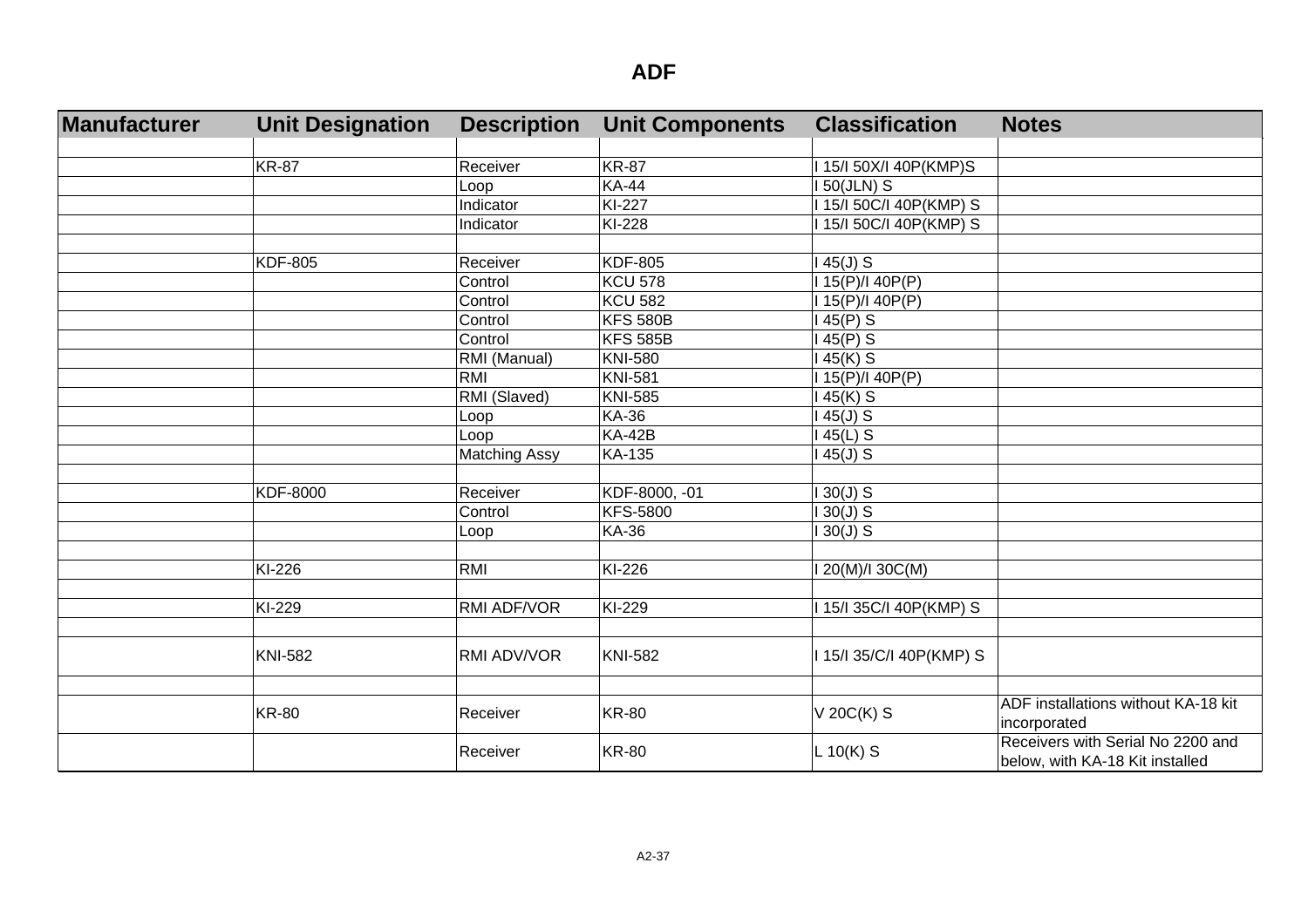| Manufacturer | <b>Unit Designation</b> | <b>Description</b>  | <b>Unit Components</b> | <b>Classification</b> | <b>Notes</b>                                                                                                                                                                                                                                              |
|--------------|-------------------------|---------------------|------------------------|-----------------------|-----------------------------------------------------------------------------------------------------------------------------------------------------------------------------------------------------------------------------------------------------------|
|              |                         | Receiver            | <b>KR-80</b>           | $L 20C(K)$ S          | 1. Receivers with Serial No above<br>2200 with KA-18 Kit installed<br>and, 2. Receivers with Serial No 2200<br>and below,<br>with S/B KR-80 export 1 is<br>incorporated, and KA-18 Kit is<br>installed                                                    |
|              |                         | Loop                |                        | $L 20(M)$ S           |                                                                                                                                                                                                                                                           |
|              |                         | <b>BFO-Tune Kit</b> | <b>KA-18</b>           | $L 20C(K)$ S          |                                                                                                                                                                                                                                                           |
|              | <b>KR-85</b>            | Receiver            | <b>KR-85</b>           | 25C(K)/I 40P(K)       |                                                                                                                                                                                                                                                           |
|              |                         | Indicator           | KI-225                 | 25C(K)/I 40P(K)       |                                                                                                                                                                                                                                                           |
|              |                         | Indicator           | KI-225-01              | 25C(K)/I 40P(K)       |                                                                                                                                                                                                                                                           |
|              |                         | Dual Synch Ind      | 551C                   | 125C(T)S              |                                                                                                                                                                                                                                                           |
|              |                         | Loop                | <b>KA-42</b>           | 45(L) S               |                                                                                                                                                                                                                                                           |
|              |                         | Loop                | <b>KA-42A</b>          | 45(L)S                |                                                                                                                                                                                                                                                           |
|              |                         | Loop                | <b>KA-42B</b>          | $145(L)$ S            | A) IFR classification when loop is<br>associated with KR-85 system,<br>otherwise L classification and B) Use<br>of this loop is NOT recommended<br>in aircraft equipped with 200 MHz<br>DME because of likely severe<br>interference to the ADF system(s) |
|              | <b>KR-86</b>            | Receiver            | <b>KR-86</b>           | L 15(M)/L 20C(M)      |                                                                                                                                                                                                                                                           |
|              |                         | Loop                | <b>KA-42</b>           | $40(L)$ S             |                                                                                                                                                                                                                                                           |
|              |                         | Loop                | <b>KA-42A</b>          | $140(L)$ S            |                                                                                                                                                                                                                                                           |
|              |                         | Loop                | <b>KA-42B</b>          | L 20(L)               | Use of this loop is NOT<br>recommended in aircraft equipped<br>with<br>200 HMz DME because of likely<br>severe interference to the ADF<br>system(s)                                                                                                       |
|              |                         | Whip Antenna        | <b>KA-17</b>           |                       | Optional item                                                                                                                                                                                                                                             |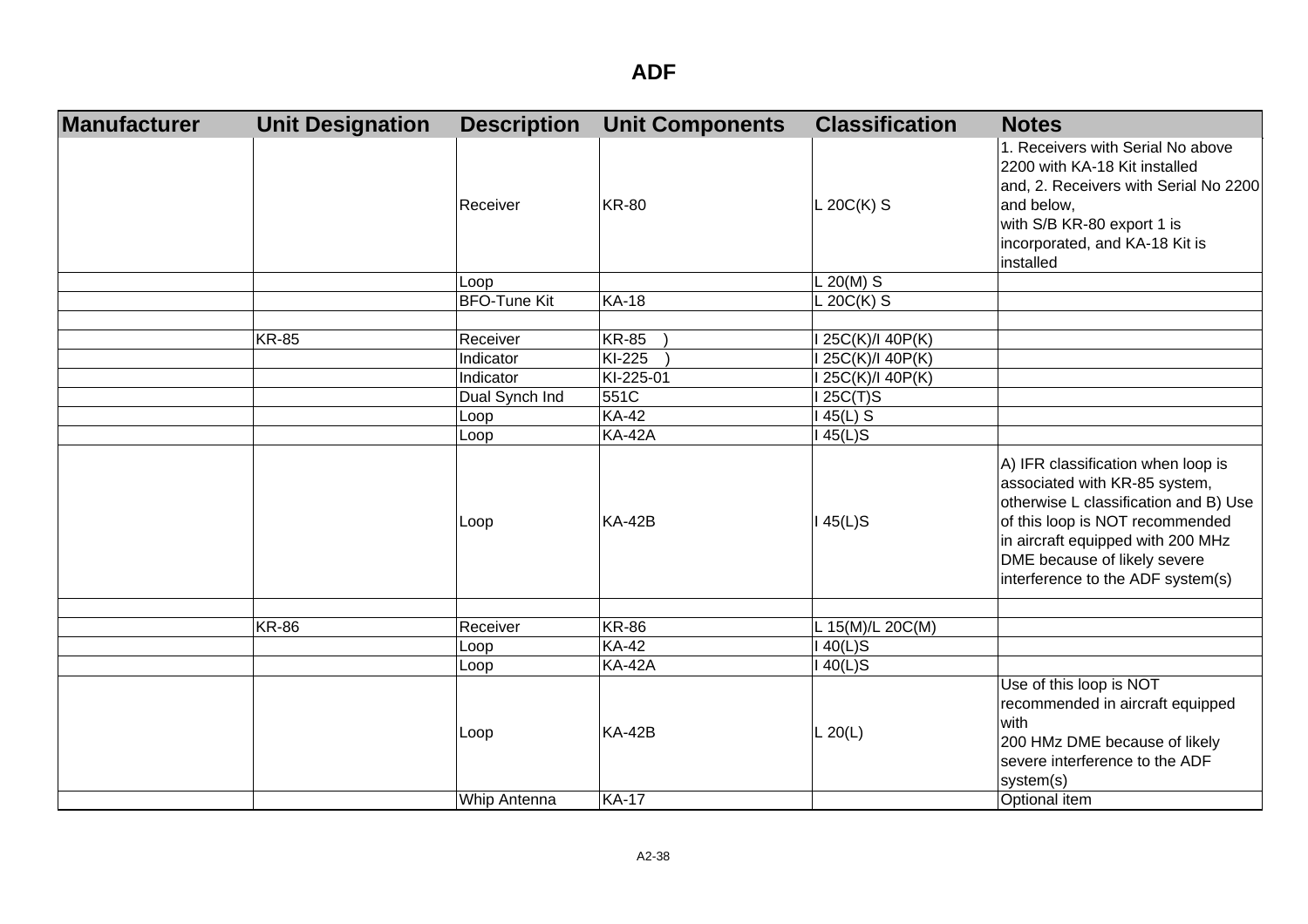| Manufacturer    | <b>Unit Designation</b> | <b>Description</b> | <b>Unit Components</b> | <b>Classification</b>   | <b>Notes</b> |
|-----------------|-------------------------|--------------------|------------------------|-------------------------|--------------|
|                 |                         |                    |                        |                         |              |
|                 | <b>KR-87</b>            | Receiver           | <b>KR-87</b>           | I 15/I 50C/I 40P(KMP) S |              |
|                 |                         | Loop               | <b>KA-44</b>           | <b>150(JLN) S</b>       |              |
|                 |                         | Indicator          | KI-227                 | 1 15/1 50C/I 40P(KMP) S |              |
|                 |                         | Indicator          | KI-228                 | 15/150C/I 40P(KMP) S    |              |
|                 |                         |                    |                        |                         |              |
| <b>Lear Inc</b> |                         |                    |                        |                         |              |
|                 | <b>ADF-12</b>           | ADF-12C            |                        | $V$ 10(K)               |              |
|                 |                         | ADF-12D Series     |                        | $V$ 10(K)               |              |
|                 | ADF-12E                 |                    |                        |                         |              |
|                 | Series                  | Tuner              | 2303C                  | $V$ 10(K)               |              |
|                 |                         | Tuner              | 2303D                  | $V$ 10(K)               |              |
|                 |                         | Amplifier          | 5515C                  | $V$ 10(L)               | $12E - 2$    |
|                 |                         | Amplifier          | 5515D                  | $V$ 10(L)               | $12E - 2$    |
|                 |                         | Amplifier          | 5515E                  | $V$ 10(L)               | $12E - 3$    |
|                 |                         | Amplifier          | 5515F                  | $V$ 10(L)               | $12E - 3$    |
|                 |                         | Amplifier          | 5515G                  | $V$ 10(L)               | $12E - 4$    |
|                 |                         | Amplifier          | 5515H                  | $V$ 10(L)               | $12E - 4$    |
|                 |                         | Amplifier          | 5515J                  | $V$ 10(L)               | $12E - 5$    |
|                 |                         | Amplifier          | 5515K                  | $V$ 10(L)               | $12E - 5$    |
|                 |                         | Loop (Rot)         |                        | 2320 V 10(L)            |              |
|                 |                         | Loop (Fixed)       | 2321A                  | $V$ 10(L)               |              |
|                 |                         | Loop (Fixed)       | 2321D                  | $V$ 10(L)               |              |
|                 |                         | Indicator          |                        | 2330 V 10(L)            |              |
|                 |                         | Indicator          | P/N 97401              | $V$ 10(L)               |              |
|                 |                         | Indicator          | P/N 1042               | $V$ 10(L)               |              |
|                 |                         | Gonio-Ind          | 4084A                  | $V$ 10(L)               |              |
|                 |                         | Gonio-Ind          | 4084F                  | $V$ 10(L)               |              |
|                 |                         |                    |                        |                         |              |
|                 | <b>ADF-14</b>           | Tuner              | 2300-                  | 110(L)                  |              |
|                 |                         | Amplifier          | 5500-                  | 110(L)                  |              |
|                 |                         | Loop               |                        | 2320   10(L)            |              |
|                 |                         | Indicator          | 2330-                  | 10(K)                   |              |
|                 |                         |                    |                        |                         |              |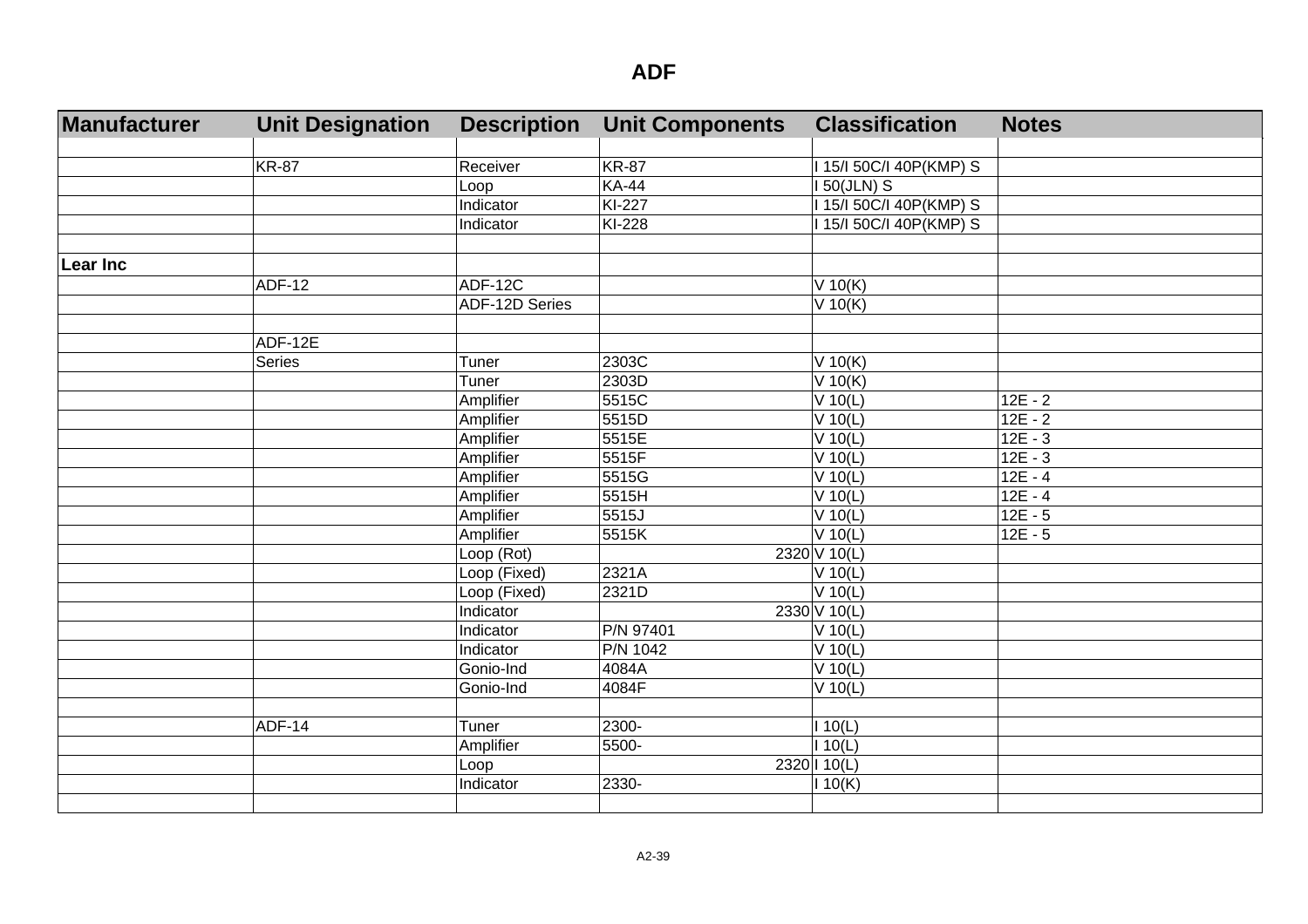| Manufacturer           | <b>Unit Designation</b> | <b>Description</b> | <b>Unit Components</b> | <b>Classification</b> | <b>Notes</b> |
|------------------------|-------------------------|--------------------|------------------------|-----------------------|--------------|
|                        | ADF-14C                 |                    |                        | 110(L)                |              |
|                        |                         |                    |                        |                       |              |
|                        | ADF-14D                 |                    |                        | 110(L)                |              |
|                        |                         |                    |                        |                       |              |
| <b>Marconi Company</b> |                         |                    |                        |                       |              |
|                        | AD 360                  | Receiver           | 6407                   | $45(J)$ S             |              |
|                        |                         | Control            | 6409, -A               | 45(J) S               |              |
|                        |                         | Loop               | 6410                   | $145(J)$ S            |              |
|                        |                         | Loop               | 6410A                  | $145(J)$ S            |              |
|                        |                         | Q.E - Loop Eq      | <b>XSA-3966</b>        | 45(J) S               |              |
|                        |                         | Sense Eq           | XSA-3967               | $145(J)$ S            |              |
|                        |                         | Sense Eq           | 4176                   | $145(J)$ S            |              |
|                        |                         | <b>R. M. L</b>     | 4637                   | $145(J)$ S            |              |
|                        |                         |                    |                        |                       |              |
|                        | AD 370                  | Receiver           | AA-3701                | 150(N) S              |              |
|                        |                         | Control            | AA-3702-1              | I 50(N) S             |              |
|                        |                         | Control            | AA-3702-2              | $150(N)$ S            |              |
|                        |                         | Loop               | AA-3703                | 150(N) S              |              |
|                        |                         | Loop               | AA-3704                | 150(N) S              |              |
|                        |                         | Loop               | AA-3705                | 150(N) S              |              |
|                        |                         | Loop               | AA-3708                | 150(N) S              |              |
|                        |                         | Q. E & Loop E. Q   | A31-2289-01            | 150(N) S              |              |
|                        |                         | Q. E & Loop E. Q   | A31-3409-01            | $150(N)$ S            |              |
|                        |                         | Sense Cable E. Q   | A31-2288-01            | $150(N)$ S            |              |
|                        |                         | Sense Match        | A31-2287-01            | $150(N)$ S            |              |
|                        |                         | Sense Match        | A31-3329-01            | $150(N)$ S            |              |
|                        |                         | Susceptiform       | A31-2286-01            | $150(N)$ S            |              |
|                        |                         | C/O Switch         | AA-3706-1              | 150(N) S              |              |
|                        |                         |                    |                        |                       |              |
|                        | AD 7092                 | Receiver           | AD-7092                | 45(T) S               |              |
|                        |                         | Loop               | 1264                   | 45(T) S               |              |
|                        |                         | Whip Aer           | 137                    | 145(T) S              |              |
|                        |                         | Aer Trans          | 922                    | $145(T)$ S            |              |
|                        |                         | Indicator          | 1272                   | $145(T)$ S            |              |
|                        |                         | Control            | 933                    | $145(T)$ S            |              |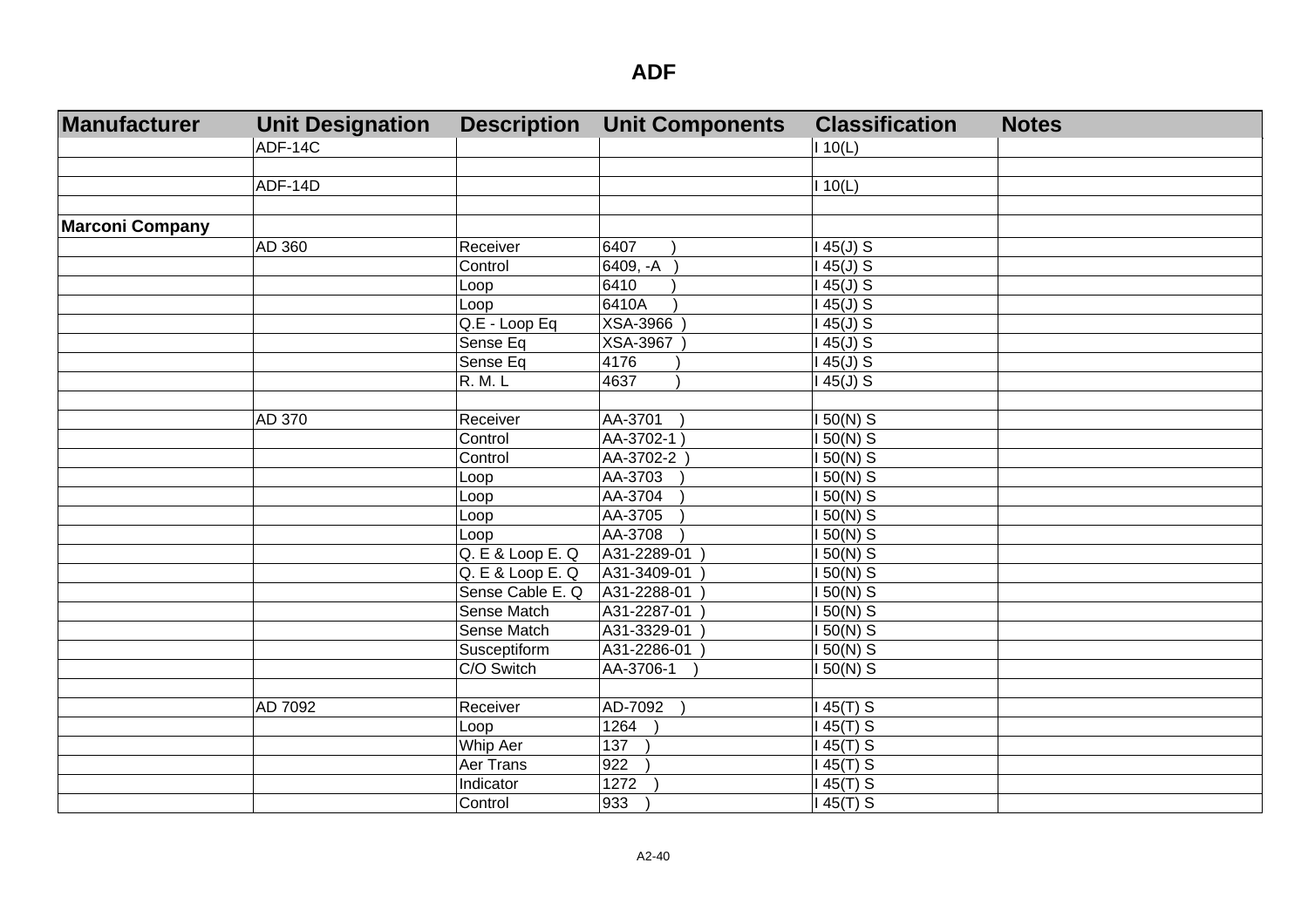| Manufacturer             | <b>Unit Designation</b> | <b>Description</b> | <b>Unit Components</b> | <b>Classification</b> | <b>Notes</b> |
|--------------------------|-------------------------|--------------------|------------------------|-----------------------|--------------|
|                          |                         | Control            | 1273                   | 145(T) S              |              |
|                          |                         | V/R Filter         | 949                    | 145(T) S              |              |
|                          |                         | Housing            | 1268                   | $145(T)$ S            |              |
|                          |                         | Control            | 1263                   | 45(T) S               |              |
|                          |                         |                    |                        |                       |              |
|                          | <b>AD 722</b>           | R. F Unit          | A 8281                 | 145(T)                |              |
|                          |                         | I. F Unit          | A 8282                 | 45(T)                 |              |
|                          |                         | Control            |                        | 8283 145(T)           |              |
|                          |                         | Indicator          |                        | 8721   45(K)          |              |
|                          |                         | Q. E Corr          |                        | 145(T)                |              |
|                          |                         | Loop               |                        | 8280   45(T)          |              |
|                          |                         | Indicator          |                        | 8722   45(K)          |              |
|                          |                         | <b>Bearing Rep</b> | 8720 and               |                       |              |
|                          |                         | Indicator          |                        | 9551   45(K)          |              |
|                          |                         | Mount              | 8288                   |                       |              |
|                          |                         |                    |                        |                       |              |
| <b>Canadian Marconi</b>  |                         |                    |                        |                       |              |
| Company                  |                         |                    |                        |                       |              |
|                          | <b>CMA-301</b>          | Receiver           | <b>CMA-301</b>         | 130P(T) S             |              |
|                          |                         | P/S                |                        | 736 1 30 P(T) S       |              |
|                          |                         | P/S                |                        | 737 1 30 P(T) S       |              |
|                          |                         | P/S                | 726A                   | I 30P(T) S            |              |
|                          |                         | Control            |                        | 715 130 P(T) S        |              |
|                          |                         | Control            |                        | 709 130 P(T) S        |              |
|                          |                         | Loop               | 710A                   | $130(T)$ S            |              |
|                          |                         | Loop               | 710B                   | $130(T)$ S            |              |
|                          |                         | Indicator          |                        | $713$   30P(K) S      |              |
|                          |                         | Indicator          |                        | $714$   30P(K) S      |              |
|                          |                         | Coupler            | 712 Series             | $130P(T)$ S           |              |
|                          |                         | Mount              | 717                    |                       |              |
|                          |                         | Mount              | 707                    |                       |              |
|                          |                         |                    |                        |                       |              |
| <b>Motorola Aviation</b> |                         |                    |                        |                       |              |
| <b>Electronics Inc</b>   |                         |                    |                        |                       |              |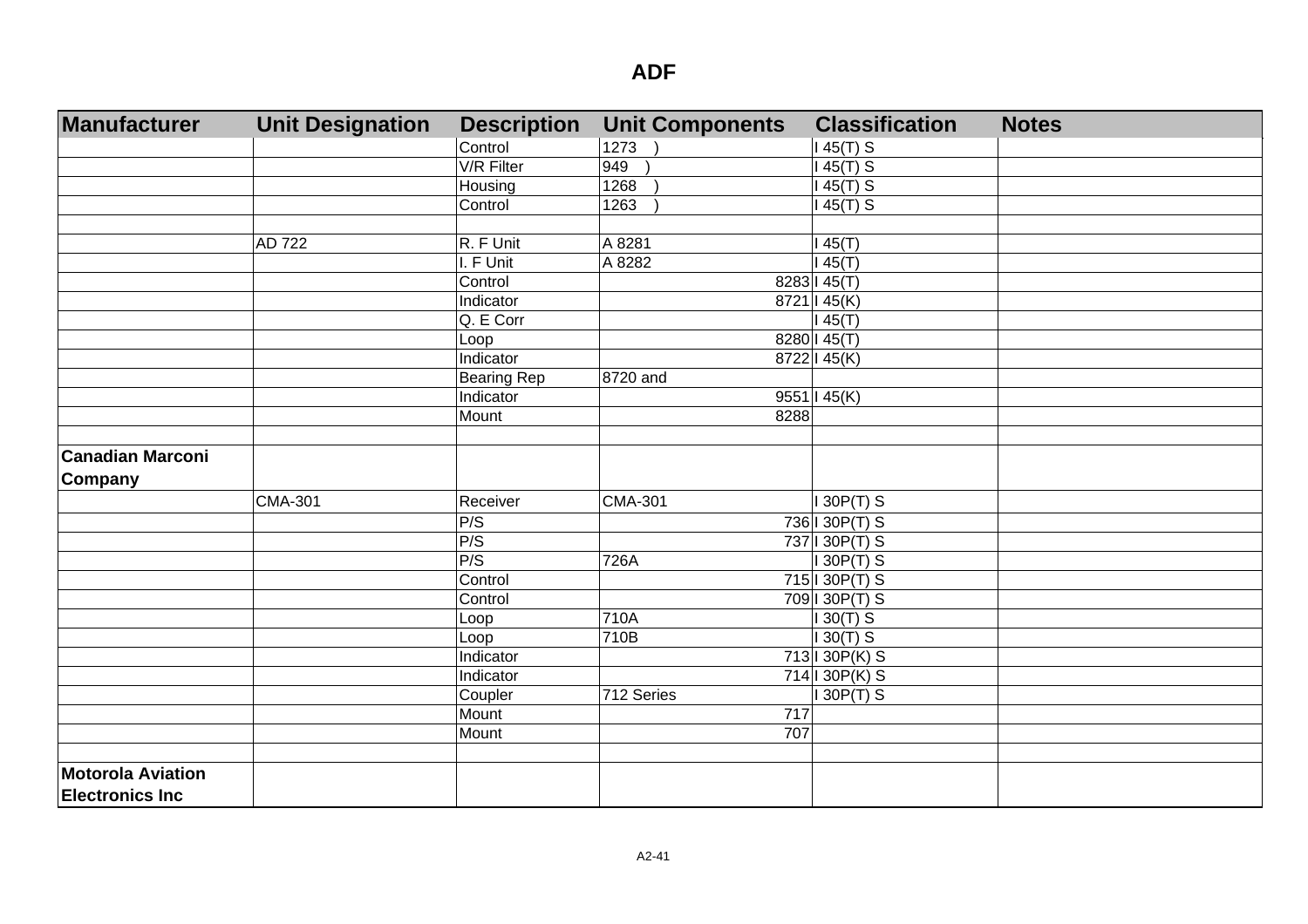| <b>Manufacturer</b>   | <b>Unit Designation</b> | <b>Description</b>  | <b>Unit Components</b> | <b>Classification</b> | <b>Notes</b>                       |
|-----------------------|-------------------------|---------------------|------------------------|-----------------------|------------------------------------|
|                       | <b>ADF-T-12</b>         | Receiver            | 5614A/B/C/D            | 115(L)                |                                    |
|                       |                         | Servo-Amp           |                        | 5534   15(L)          |                                    |
|                       |                         | Gonio Ind           |                        | 4086   15(K)          |                                    |
|                       |                         | Loop                | 2321E                  | 15(L)                 |                                    |
|                       |                         | <b>Tuning Meter</b> | P/N S20001-01          | 115(L)                |                                    |
|                       |                         |                     |                        |                       |                                    |
|                       | ADF-T-12B               | Receiver            | 201A                   | $V$ 10(K)             |                                    |
|                       |                         | Receiver            | 201B                   | $V$ 10(K)             |                                    |
|                       |                         | Servo Amp-Ind       | 551A                   | $V$ 10(K)             |                                    |
|                       |                         | Loop                | 2321E                  | $V$ 10(T)             |                                    |
|                       |                         | Amp-Audio           | 102A                   | $V$ 10(T)             |                                    |
|                       |                         |                     |                        |                       |                                    |
|                       | ADF-100                 | Tuner               | 5602-A, B, C, D        | V 20(K)               |                                    |
|                       |                         | Indicator           |                        | 710601 V 20(K)        |                                    |
|                       |                         | Loop                |                        | 2320 V 20(L)          |                                    |
|                       |                         | Control             |                        | 5456 V 20(K)          |                                    |
|                       |                         |                     |                        |                       |                                    |
| <b>Narco Avionics</b> |                         |                     |                        |                       |                                    |
|                       | <b>ADF-29</b>           | Receiver            |                        | V 10(K)               |                                    |
|                       |                         | Loop                |                        | $V$ 10(L)             |                                    |
|                       |                         |                     |                        |                       |                                    |
|                       | ADF-31                  | Receiver            | <b>ADF-31</b>          | V 10(K)               |                                    |
|                       |                         | Loop                |                        | $V$ 10(L)             |                                    |
|                       |                         |                     |                        |                       |                                    |
|                       | ADF-31A                 | Receiver            | ADF-31AB               | 20C(K) S              |                                    |
|                       |                         | Receiver            | ADF-31AM               | $20C(K)$ S            | Marker not approved                |
|                       |                         | Loop                |                        | 20(L) S               |                                    |
|                       |                         | Regulator           |                        | 20C(K) S              |                                    |
|                       |                         |                     |                        |                       |                                    |
|                       | ADF-140                 |                     |                        |                       |                                    |
|                       | <b>TSO CLASS B</b>      | Receiver            | <b>ADF 140</b>         | 120C(P) S             | Those receivers with "CLASS B" on  |
|                       |                         |                     |                        |                       | label quality for I classification |
|                       |                         | Indicator           | <b>ADF 101</b>         | V 10(P) S             | Units serial 19,000 and above,     |
|                       |                         |                     |                        |                       | classification is I 15/I 30C(P) s  |
|                       |                         | Dual Ind            | <b>ID 100</b>          | $\sqrt{10(P)}$ S      |                                    |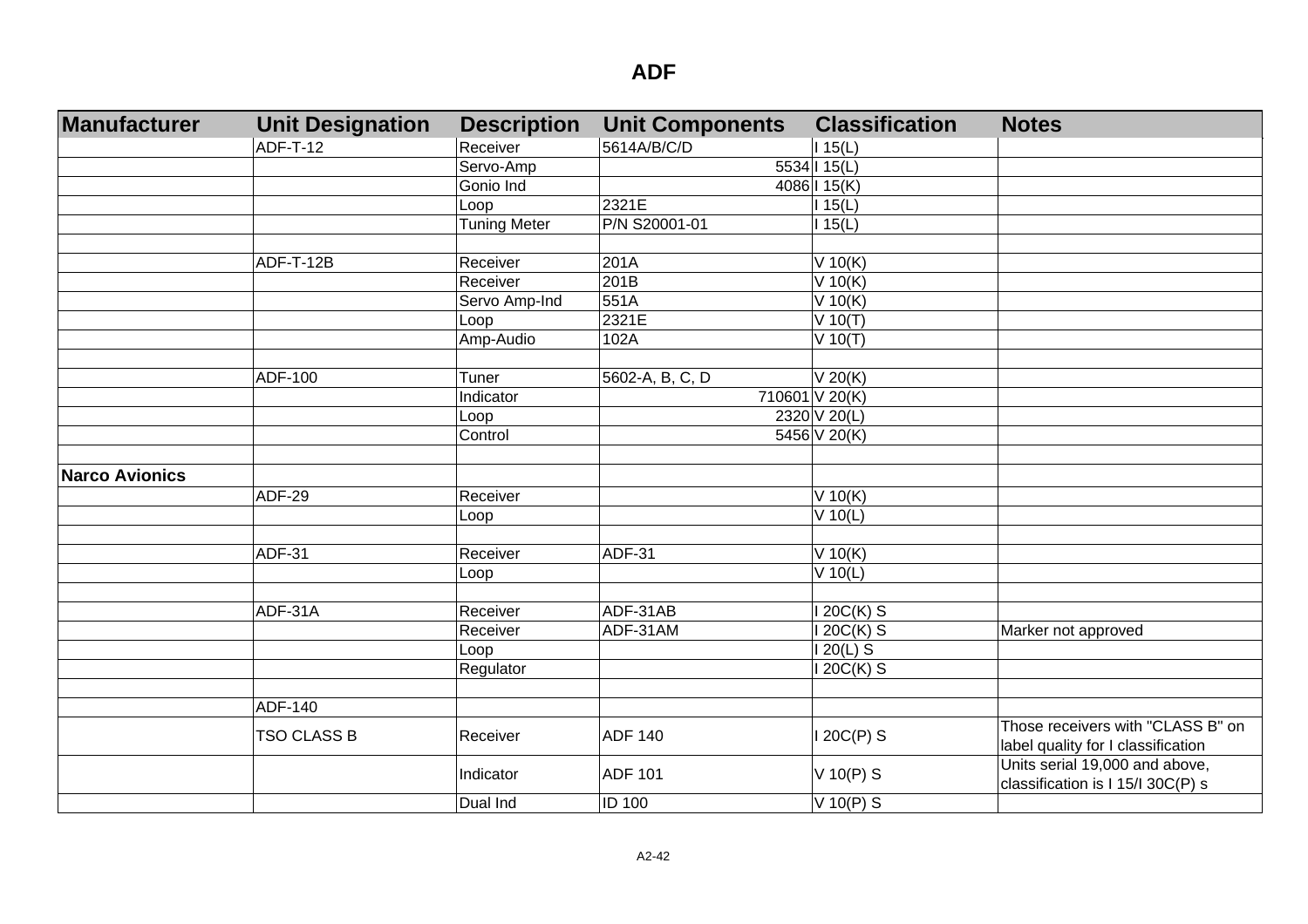| Manufacturer | <b>Unit Designation</b> | <b>Description</b> | <b>Unit Components</b> | <b>Classification</b>                              | <b>Notes</b>                                                                                                                                           |
|--------------|-------------------------|--------------------|------------------------|----------------------------------------------------|--------------------------------------------------------------------------------------------------------------------------------------------------------|
|              |                         | RMI Ind            | <b>RMI 101</b>         | $V$ 10(P) S                                        |                                                                                                                                                        |
|              |                         | Converter          | <b>CV 100</b>          | $V$ 10(P) S                                        |                                                                                                                                                        |
|              |                         | Loop               | P/N 71650-0104         | $130$ (JN) S                                       |                                                                                                                                                        |
|              |                         |                    |                        |                                                    |                                                                                                                                                        |
|              | ADF-140                 |                    |                        |                                                    |                                                                                                                                                        |
|              | <b>TSO CLASS A</b>      | Receiver           | ADF-140                | I 15/I 30C(P) S                                    | Only those units with "CLASS A" on<br>label qualify for I classification                                                                               |
|              |                         | Indicator          | ADF-101                | $V$ 10(P) S                                        | A) Only those units with "CLASS A"<br>on label qualify for I classification.<br>B) Units serial 19,000 and above,<br>classification is I 15/I 30C(P) S |
|              |                         | Ant Coupl Adapt    | ADF-140                | $130$ (JN) S                                       | Only those units with "CLASS A" on<br>label qualify for I classification                                                                               |
|              |                         | Loop Antenna       | ADF-140                | I 30(JN) S                                         | Only those units with "CLASS A" on<br>label qualify for I classification                                                                               |
|              |                         |                    |                        |                                                    |                                                                                                                                                        |
|              | <b>ADF 141 TSO</b>      | Receiver           | <b>ADF 141</b>         | I 15/I 30C(P) S                                    |                                                                                                                                                        |
|              |                         | Antenna            | <b>ADF 141</b>         | $130$ (JN) S                                       |                                                                                                                                                        |
|              |                         | Indicator          | <b>ADF 101</b>         | I 15/I 30C(P) S                                    | Airworthiness Directive AD/RAD/40<br>applies to units below serial 19,000                                                                              |
|              |                         | RMI Indic          | <b>RMI 101</b>         | $V$ 10(P) S                                        |                                                                                                                                                        |
|              |                         | Sense Ant / Coup   | <b>ADF 141</b>         | $135(J)$ S                                         |                                                                                                                                                        |
|              |                         |                    |                        |                                                    |                                                                                                                                                        |
|              | <b>PDF-35</b>           | Receiver           |                        | $V$ 20C(L) S                                       |                                                                                                                                                        |
|              |                         | Indicator          |                        | V 20C(K) S                                         |                                                                                                                                                        |
|              |                         | Loop               |                        | $V$ 20(T) $S$                                      |                                                                                                                                                        |
|              |                         | Voltage Conv       | MP-10                  | I 30(JN) S/I 40P(N) S                              | <b>Optional Equipment</b>                                                                                                                              |
|              |                         | RMI                |                        | $V$ 20 $C(K)$ S                                    |                                                                                                                                                        |
|              | ADF-841                 | Receiver           | ADF-841                |                                                    |                                                                                                                                                        |
|              |                         | Indicator          | ID-841                 | I 15/I 35C/I 40P(KMP) S<br>I 15/I 35C/I 40P(KMP) S |                                                                                                                                                        |
|              |                         |                    | <b>NA-841</b>          | 135(JLN) S                                         |                                                                                                                                                        |
|              |                         | Loop Antenna       |                        |                                                    |                                                                                                                                                        |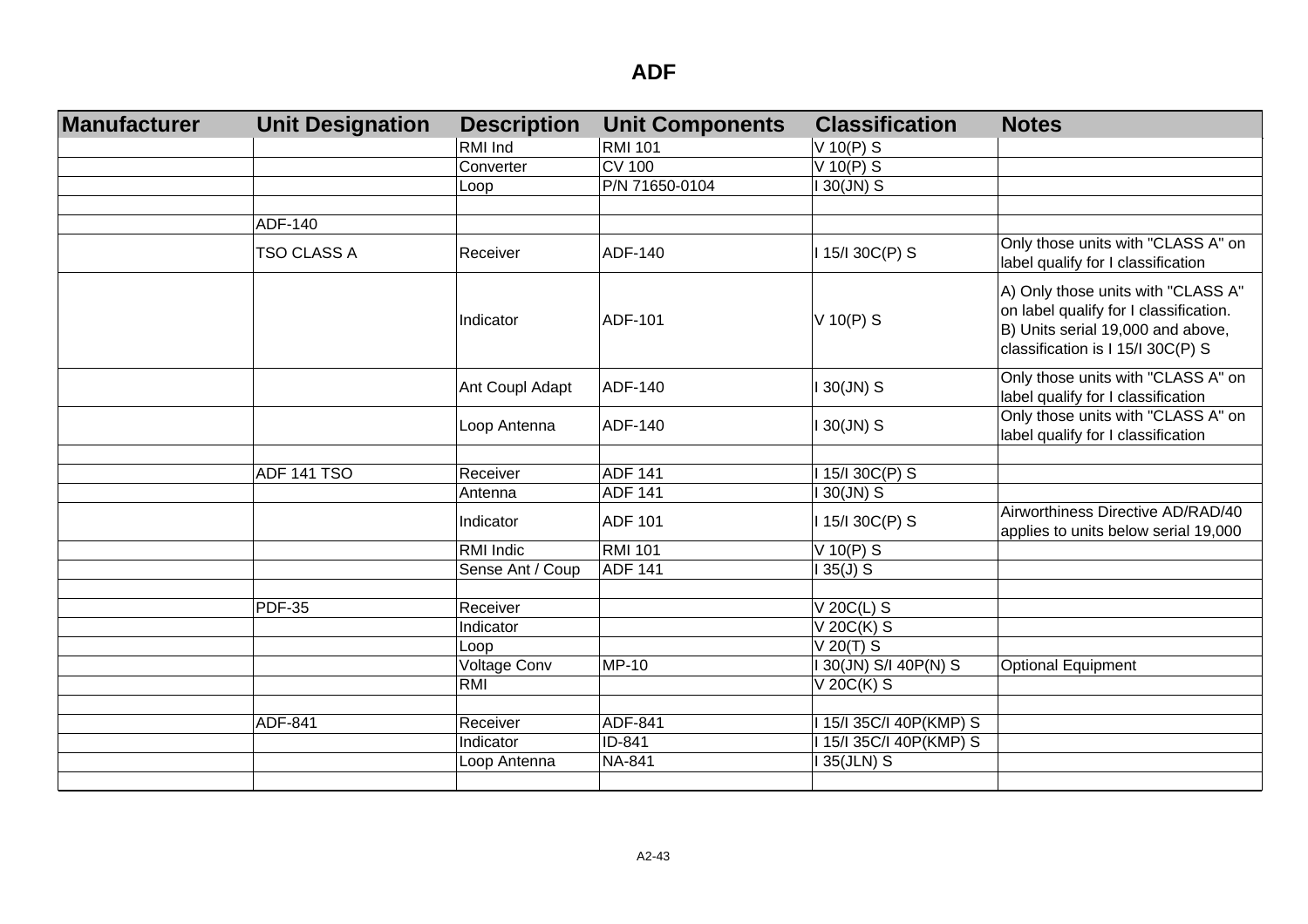| Manufacturer                          | <b>Unit Designation</b> | <b>Description</b> | <b>Unit Components</b> | <b>Classification</b> | <b>Notes</b> |
|---------------------------------------|-------------------------|--------------------|------------------------|-----------------------|--------------|
| <b>Sperry Flight</b><br>Systems/R.C.A |                         |                    |                        |                       |              |
|                                       | <b>AVI-200</b>          | ADF-RMI            | MI-58500, -1           | $30(K)$ S             |              |
|                                       |                         |                    | MI-58500, -2, -3       | $30(K)$ S             |              |
|                                       |                         |                    |                        |                       |              |
|                                       | AVI-201                 | ADF-RMI            | MI-58501, -1, -2       | $30(K)$ S             |              |
|                                       |                         |                    |                        |                       |              |
|                                       | AVI-202                 | ADF-RMI            | MI-58502, -1, -2       | 30(K) S               |              |
|                                       | AVI-203                 | ADF-RMI            |                        | 30(K) S               |              |
|                                       |                         |                    |                        |                       |              |
|                                       |                         | 701 Receiver       |                        | 130(M)                |              |
|                                       |                         | Loop               |                        | 47869   30(J)         |              |
|                                       |                         | Control            |                        | 97141   30(K)         |              |
|                                       |                         | Indicator          |                        | 97293 1 30(K)         |              |
|                                       |                         |                    |                        |                       |              |
| <b>TERRA Corporation</b>              |                         |                    |                        |                       |              |
| <b>Albuquerque NM USA</b>             |                         |                    |                        |                       |              |
|                                       | <b>TDF 100</b>          | Antenna            | <b>TA 10</b>           |                       |              |
|                                       |                         | Indicator          | <b>TDI 10</b>          |                       |              |
|                                       |                         | Receiver/Control   | <b>TDF 100</b>         | V                     |              |
|                                       |                         |                    |                        |                       |              |
|                                       | <b>TDF 100D</b>         | Antenna            | <b>TA 10</b>           |                       |              |
|                                       |                         | Indicator          | <b>TDI 10</b>          |                       |              |
|                                       |                         | Receiver/Control   | <b>TDF 100D</b>        | V                     |              |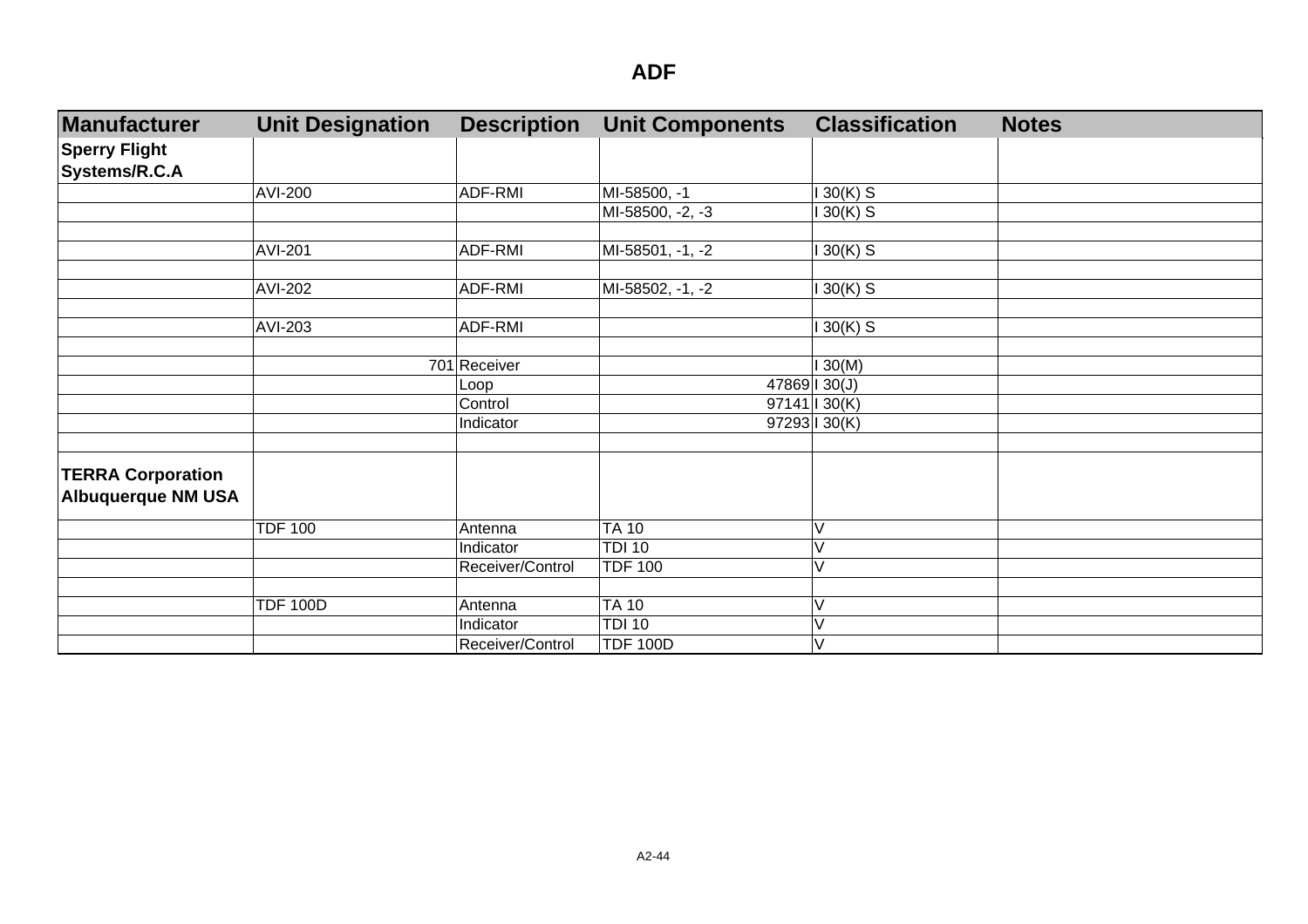| Manufacturer               | <b>Unit Designation</b> | <b>Description</b> | <b>Unit Components</b> | <b>Classification</b> | <b>Notes</b>                                                                                                      |
|----------------------------|-------------------------|--------------------|------------------------|-----------------------|-------------------------------------------------------------------------------------------------------------------|
|                            |                         |                    |                        |                       |                                                                                                                   |
| <b>ARC (Aircraft Radio</b> |                         |                    |                        |                       |                                                                                                                   |
| and Control)               |                         |                    |                        |                       |                                                                                                                   |
|                            | 476A                    |                    |                        |                       |                                                                                                                   |
|                            | 400 Series              | Receiver / Trans   | <b>RTA-476A</b>        | $130(J)$ S            |                                                                                                                   |
|                            |                         | Control            | C-530A                 | I 20(K)/I 40P(K)      |                                                                                                                   |
|                            |                         | Antenna            | A-119A                 | $130(N)$ S            |                                                                                                                   |
|                            |                         | Multiplexer        | <b>MU-876A</b>         | $130(J)$ S            |                                                                                                                   |
|                            |                         |                    |                        |                       |                                                                                                                   |
|                            | 477A                    | Receiver / Trans   | <b>RTA-477A</b>        | I 50(OM) S            |                                                                                                                   |
|                            |                         | Control / Indic    | C-477A                 | <b>150C(KM) S</b>     |                                                                                                                   |
|                            |                         | Antenna            | CI-105-3               | <b>150(JLN) S</b>     |                                                                                                                   |
|                            |                         |                    |                        |                       |                                                                                                                   |
|                            | 876A                    | Receiver / Trans   | <b>RTA-876A</b>        | $145(J)$ S            | Classification applicable only to<br>TSO'd components,<br>identified by "TSO-C66a" on the<br>component name-plate |
|                            |                         | Control            | C-876A                 | 115(K)/140P(K)        | Classification applicable only to<br>TSO'd components,<br>identified by "TSO-C66a" on the<br>component name-plate |
|                            |                         | Antenna            | A-119A                 | $130(J)$ S            |                                                                                                                   |
|                            |                         |                    |                        |                       |                                                                                                                   |
|                            | 1077A/B                 |                    |                        |                       |                                                                                                                   |
|                            | (1000 Series)           | Receiver / Trans   | <b>RTA-1077A/B</b>     | $150(OM)$ S           |                                                                                                                   |
|                            |                         | Control / Indic    | C-1077A/B              | 50C(KM) S             |                                                                                                                   |
|                            |                         |                    |                        |                       |                                                                                                                   |
| <b>Bendix Avionics</b>     |                         |                    |                        |                       |                                                                                                                   |
|                            | DME-2030                | Receiver / Trans   | <b>DM-2031A</b>        | 135(MN) S             |                                                                                                                   |
|                            |                         | Indicator          | IN-2032A               | 135(MOP) S            |                                                                                                                   |
|                            |                         | Antenna            | AT-2033A               | $135$ (JN) S          |                                                                                                                   |
|                            |                         | Dual Nav Adapt     | AD-2034A               | 135(MN) S             |                                                                                                                   |
|                            |                         |                    |                        |                       |                                                                                                                   |
|                            | DMS-44A                 | Transceiver        | <b>DM-441A</b>         | I 50(MNO) S           |                                                                                                                   |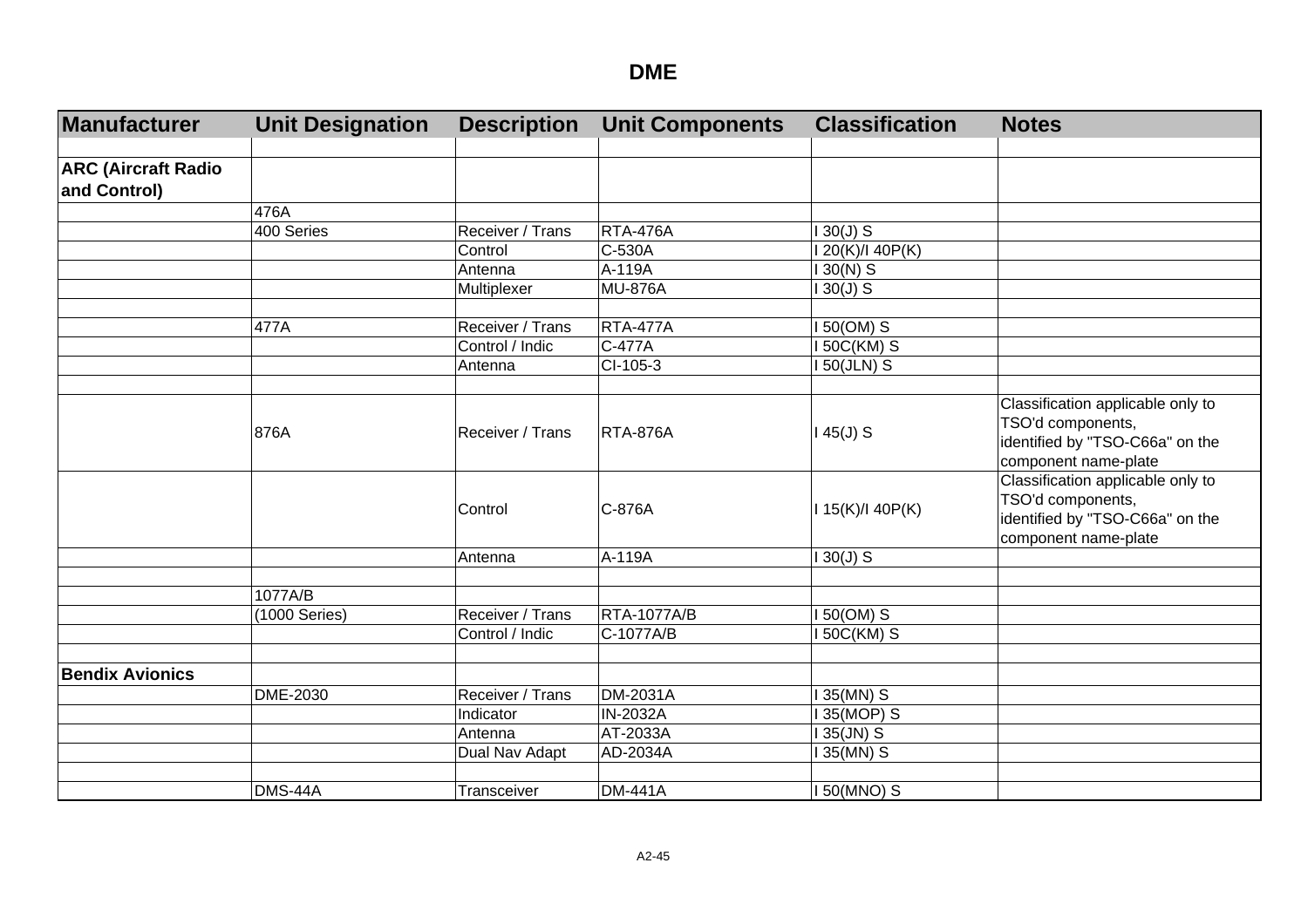| Manufacturer            | <b>Unit Designation</b> | <b>Description</b> | <b>Unit Components</b> | <b>Classification</b> | <b>Notes</b> |
|-------------------------|-------------------------|--------------------|------------------------|-----------------------|--------------|
|                         |                         | Transceiver        | <b>DM-441B</b>         | <b>150(MNO)</b>       |              |
|                         |                         | Selector Display   | <b>SD-442A/B</b>       | 15/150C(KMP) S        |              |
|                         |                         |                    |                        |                       |              |
| <b>Collins Avionics</b> | 860E-3                  | <b>Rec Trans</b>   | 860E-3                 | 20/I 40P(J) S         |              |
|                         |                         |                    |                        | (N)                   |              |
|                         |                         | Control            | 313N-3D/4D             | $45(N)$ S             |              |
|                         |                         | <b>Dist Indic</b>  | 339F-8B                | 20/140P(K) S          |              |
|                         |                         | Antenna            | 237Z-1                 | 145(N) S              |              |
|                         |                         | Dist Indic         | 339F-18()              | 120/140P(KP)          |              |
|                         |                         |                    |                        |                       |              |
|                         | 860E-4, -4A, -5         | Receiver / Trans   | 860E-4/4A/5            | $50(J)$ S             |              |
|                         |                         | Control            | $313N-2D, -3D, -4D$    | $50(J)$ S             |              |
|                         |                         | Dist Ind           | 339F-8B                | 120/140P(K)           |              |
|                         |                         | Antenna            | 237Z-1                 | $45(J)$ S             |              |
|                         |                         |                    |                        |                       |              |
|                         | <b>DME-40</b>           | Receiver / Trans   | <b>DME-40</b>          | 45(JN) S              |              |
|                         |                         | Indicator          | 339F-12                | 40P(P)                |              |
|                         |                         | Control            | 313N-4D                | 45P(JN) S             |              |
|                         |                         | Antenna            | 237Z-1                 | 45(JN) S              |              |
|                         |                         | Indicator          | IND-40/41              | 40P(KMP)              |              |
|                         | (Sierra Corp)           | D to S Adaptor     | 899S-1                 | 50(JN) S              |              |
|                         |                         |                    |                        | (G)                   |              |
|                         |                         |                    |                        |                       |              |
|                         | <b>DME-42</b>           | <b>Rec Trans</b>   | <b>DME-42</b>          | 50(JN) S              |              |
|                         |                         | Indicator          | $IND-42()$             | 15/135C/140P(KMP) S   |              |
|                         |                         | Control            | $CTL-( )$              | 15/135C/140P(KMP) S   |              |
|                         |                         |                    |                        |                       |              |
|                         | <b>DME-442</b>          | <b>Rec Trans</b>   | <b>DME-442</b>         | I 50(JN) S            |              |
|                         | <b>DME-451</b>          | Receiver / Trans   | <b>TCR-451</b>         |                       |              |
|                         |                         |                    |                        | 130140P(N) S          |              |
|                         |                         | Indicator          | IND-450/450C/451       | 30/I 40P(P) S         |              |
|                         |                         | Antenna            | <b>ANT-451</b>         | $145(N)$ S            |              |
|                         |                         |                    |                        |                       |              |
|                         | <b>DME-700</b>          | Receiver / Trans   | <b>DME-700</b>         | 50(JN) S              |              |
|                         |                         |                    |                        |                       |              |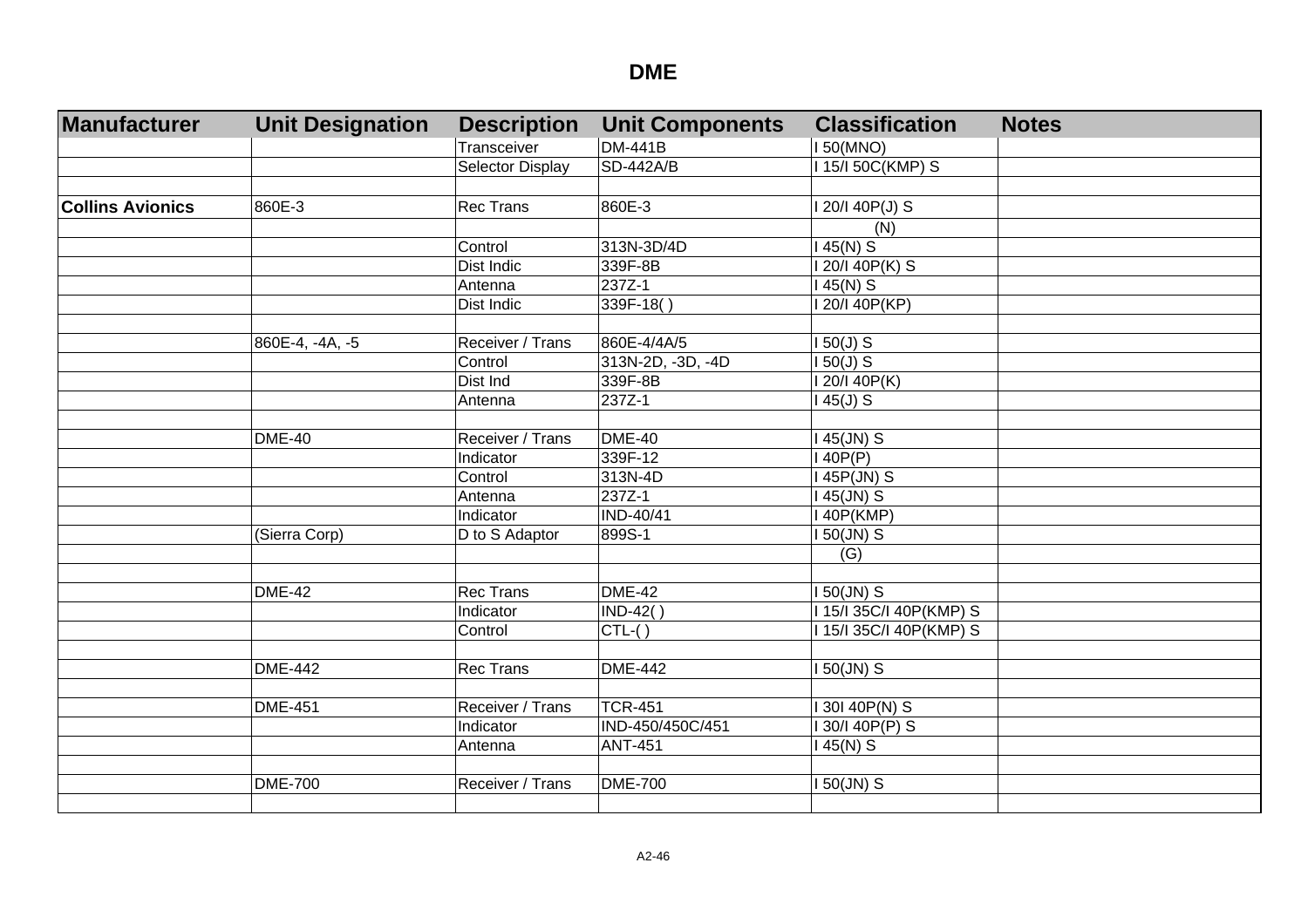| Manufacturer                            | <b>Unit Designation</b> | <b>Description</b>   | <b>Unit Components</b> | <b>Classification</b> | <b>Notes</b> |
|-----------------------------------------|-------------------------|----------------------|------------------------|-----------------------|--------------|
| <b>Edo-Aire International</b>           |                         |                      |                        |                       |              |
|                                         | RT-888                  | Receiver / Trans     | <b>RT 888</b>          | $130(J)$ S            |              |
|                                         |                         | Control / Ind        | <b>CD 888A</b>         | 125(P)                |              |
|                                         |                         |                      |                        |                       |              |
| <b>King Radio</b><br><b>Corporation</b> |                         |                      |                        |                       |              |
|                                         | KDM 700/700A            | Interrogator         | KDM-700/700A           | 140P(P)               |              |
|                                         |                         | <b>DME</b> Indic     | <b>KDI 570</b>         | 140P(K)               |              |
|                                         |                         | RNAV Comp.           | <b>KNC 610</b>         | 140P(P)               |              |
|                                         |                         | Code Converter       | <b>KA47</b>            | 140P(P)               |              |
|                                         |                         |                      |                        |                       |              |
|                                         | KDM 705 Series          | Interrogator         | <b>KDM 705</b>         | $45(J)$ S             |              |
|                                         |                         | Interrogator         | <b>KDM 705A</b>        | $145(J)$ S            |              |
|                                         |                         | Indicator            | <b>KDI 570</b>         | 145(P)S               |              |
|                                         |                         | Indicator            | <b>KDI 571</b>         | 140P(P)               |              |
|                                         |                         | Antenna              | <b>KA32</b>            | 145(J)S               |              |
|                                         |                         |                      |                        |                       |              |
|                                         | KDM 706/706A            | Interrogator         | KDM 706/706A           | <b>150(MNO)S</b>      |              |
|                                         |                         | Digit. Adapter       | <b>KDA 689</b>         | <b>150(MNO)S</b>      |              |
|                                         |                         | D to A Conv.         | <b>KDA 699</b>         | <b>150(MNO)S</b>      |              |
|                                         |                         | <b>ARINC Adatper</b> | <b>KDA 1120</b>        | <b>150(MNO)S</b>      |              |
|                                         |                         | DME/GS S to P        | <b>KA 120</b>          | <b>150(MNO)S</b>      |              |
|                                         |                         | Conv.                |                        |                       |              |
|                                         |                         |                      |                        |                       |              |
|                                         | KDM 7000/7000A/7000B    | Interrogator         | KDM 7000/7000A         | I 30(J)S/I 40P(J)     |              |
|                                         |                         | Interrogator         | <b>KDM 7000B</b>       | I 30(J)S/I 45C(J)S    |              |
|                                         |                         | Indicator            | <b>KDI 5700</b>        | I 15(K)/I 40P(K)      |              |
|                                         |                         | Indicator            | KDI 5710               | I 45(J)S/I 40P(J)     |              |
|                                         |                         | Sync. Driver         |                        | 499   45(J)S          |              |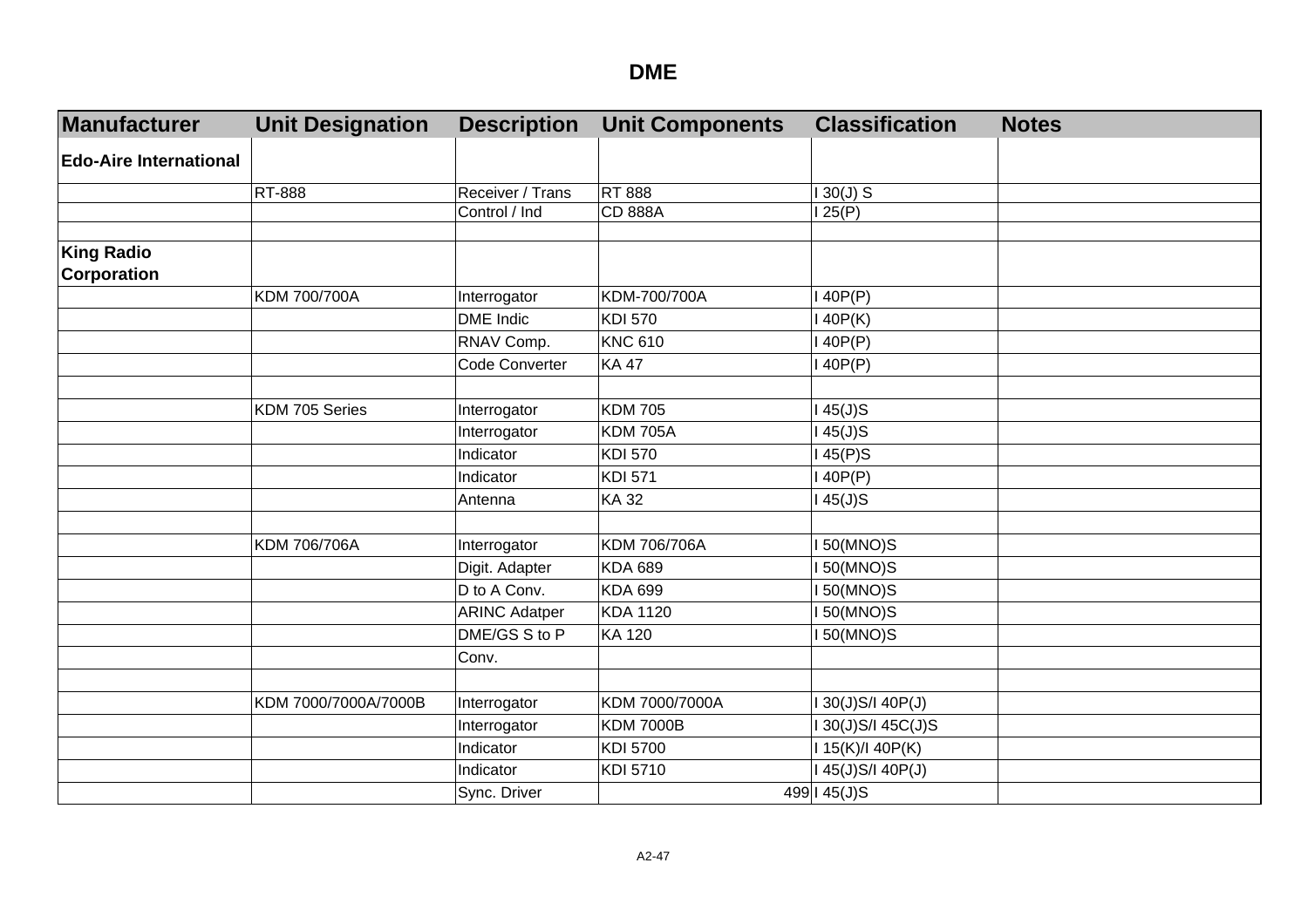| Manufacturer | <b>Unit Designation</b> | <b>Description</b>        | <b>Unit Components</b> | <b>Classification</b>              | <b>Notes</b>          |
|--------------|-------------------------|---------------------------|------------------------|------------------------------------|-----------------------|
|              |                         |                           |                        |                                    |                       |
|              | <b>KN 60C</b>           | Interrogator              | <b>KN 60C</b>          | V 10(K)                            |                       |
|              |                         | Antenna                   | <b>KA41</b>            | $130(J)$ S                         |                       |
|              |                         |                           |                        |                                    |                       |
|              | <b>KN61</b>             | Interrogator              | <b>KN 61</b>           | $L$ 15(M)                          |                       |
|              |                         | Indicator                 | KI 261                 | L 15(K)                            |                       |
|              |                         | Indicator                 | KI 267                 | I 15(P)S/I 40P(P) S                |                       |
|              |                         | Freq. Sel                 | <b>KFS 562</b>         | L 15(M)                            |                       |
|              |                         | Antenna                   | <b>KA66</b>            | $L$ 15(M)                          |                       |
|              |                         | Altitude Hold.            | <b>KA 122</b>          | L 15(M)                            | <b>Optional Items</b> |
|              |                         | Code Transl.              | <b>KA 121</b>          | L 15(M)                            | <b>Optional Items</b> |
|              |                         |                           |                        |                                    |                       |
|              | <b>KN-62A</b>           | Interrogator              | <b>KN-62A</b>          | I 15/I 20C/I 40P(KMP)S             |                       |
|              |                         | Interrogator              | <b>KN-62</b>           | V 15(KMP)S                         |                       |
|              |                         |                           |                        |                                    |                       |
|              | KN-63                   | Interrogator              | <b>KN-63</b>           | 50/I 40P(MN) S                     |                       |
|              |                         | Indicator                 | KDI-572/573            | 150(KMP) S                         |                       |
|              |                         | Indicator                 | <b>KDI-573B</b>        | 115/150C(KMP) S                    |                       |
|              |                         |                           |                        |                                    |                       |
|              | <b>KN-64</b>            | Interrogator              | <b>KN-64</b>           | V 10(KMP)S                         |                       |
|              | <b>KN-65</b>            | Interrogator              | <b>KN-65</b>           | $130(J)$ S                         |                       |
|              |                         | Indicator                 | KI-265                 | 25C(K)/I 40P(K)                    |                       |
|              |                         | Indicator                 | KI-267                 | I 15(P) S/I 40P(P) S               |                       |
|              |                         | Code T-Lator              | <b>KA-43</b>           | $130(J)$ S                         |                       |
|              |                         | Antenna                   | <b>KA-41</b>           | $130(J)$ S                         |                       |
|              |                         |                           |                        |                                    |                       |
|              | <b>KN-65A</b>           | Interrogator<br>Indicator | <b>KN-65A</b>          | $130(J)$ S                         |                       |
|              |                         | Indicator                 | KI-266<br>KI-267       | I 20C(K)/I 40P(K)                  |                       |
|              |                         | Antenna                   | <b>KA-41</b>           | I 15(P) S/I 40P(P) S<br>$130(J)$ S |                       |
|              |                         |                           |                        |                                    |                       |
|              |                         |                           |                        |                                    |                       |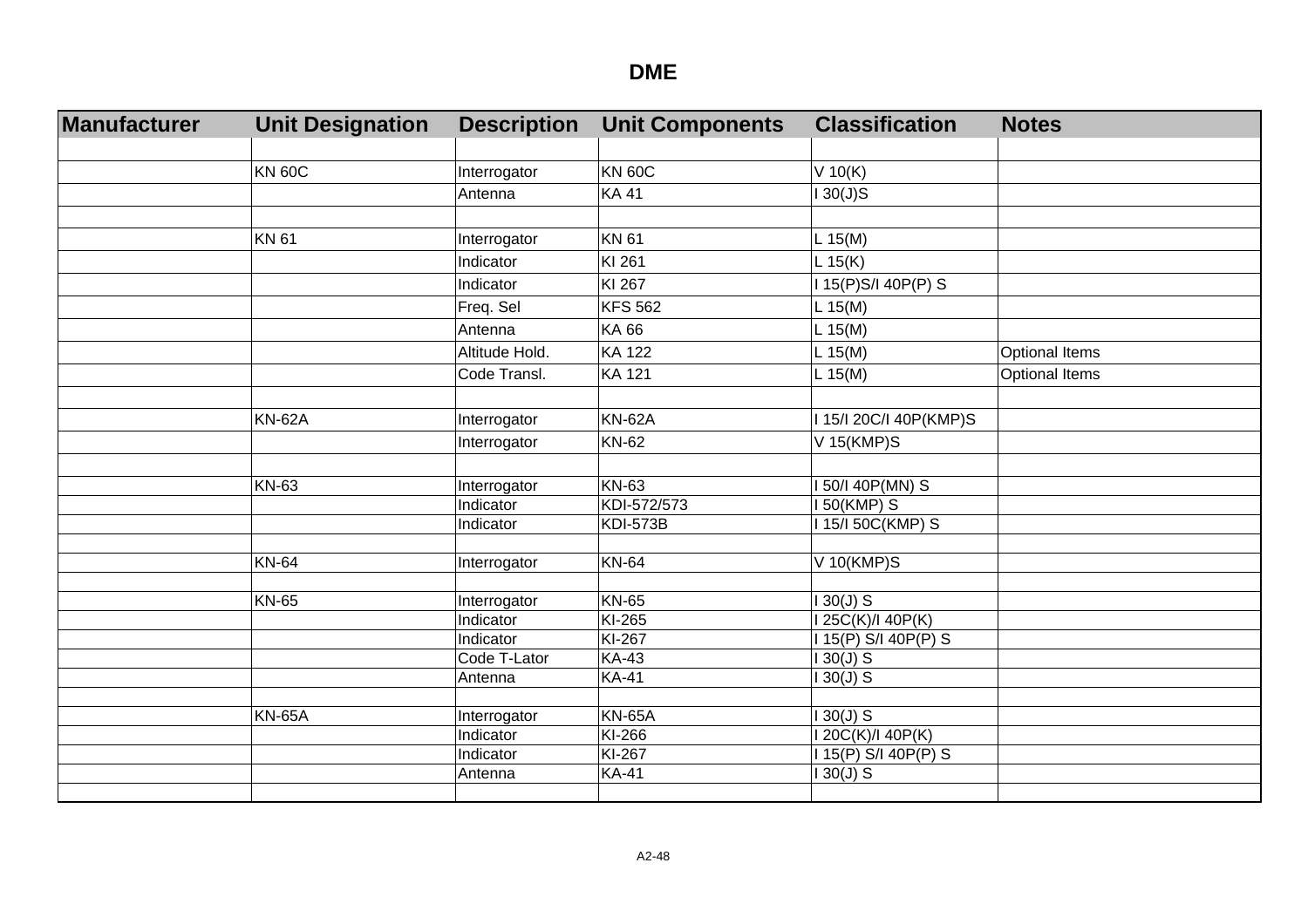| Manufacturer          | <b>Unit Designation</b> | <b>Description</b>  | <b>Unit Components</b> | <b>Classification</b> | <b>Notes</b> |
|-----------------------|-------------------------|---------------------|------------------------|-----------------------|--------------|
|                       | <b>KNS-80</b>           | Interrogator        | <b>KNS-80</b>          | V 10(KMP)S            |              |
|                       |                         |                     |                        |                       |              |
| <b>Narco Avionics</b> |                         |                     |                        |                       |              |
|                       | <b>DME 190</b>          | Interrogator        | <b>DME-190</b>         | $V$ 20C(M) S          |              |
|                       |                         | Antenna             | UDA-3                  | $30(L)$ S             |              |
|                       |                         |                     |                        |                       |              |
|                       | DME 190 TSO             | Interrogator        | DME 190 TSO            | 130C(P) S/I 40P(P) S  |              |
|                       |                         | Antenna             | UDA-3                  | $30(L)$ S             |              |
|                       |                         |                     |                        |                       |              |
|                       | <b>DME 195</b>          | Interrog / Receiver | <b>DME 195</b>         | 30(N) S/I 40P(N) S    |              |
|                       |                         | Indicator           | <b>DME 195</b>         | 15(P)/140P(P)         |              |
|                       |                         | Antenna             | UDA-3                  | $30(L)$ S             |              |
|                       |                         |                     |                        |                       |              |
|                       | <b>DME 890</b>          | Interrogator        | <b>DME 890</b>         | $V$ 10(P)             |              |
|                       |                         |                     |                        |                       |              |
|                       | <b>IDME 891</b>         | Interrogator        | <b>IDME 891</b>        | V 10(KMP)             |              |
|                       |                         |                     |                        |                       |              |
|                       | <b>IDME 895</b>         | Interrogator        | <b>IDME 895</b>        | V 20(KMP)S            |              |
|                       |                         |                     |                        |                       |              |
|                       | UDI-2A                  |                     |                        |                       |              |
|                       | <b>Series</b>           | Interrogator        | UDI-2A/2AR/2ARD        | $115(L)$ S            |              |
|                       |                         | Range Pwr Unit      | RP-9, 9A, 9AD          | $15(L)$ S             |              |
|                       |                         | Distance Inc        | UDM/3A                 | $15(K)$ S             |              |
|                       |                         | Digit Dist Ind      | UDD-1                  | 15C(K)                |              |
|                       |                         | Speed Indic         | $GSI-1$                | $115(K)$ S            |              |
|                       |                         | <b>Channel Sel</b>  | $UDC-3$                | $115(K)$ S            |              |
|                       |                         | Antenna             | UDA-3A                 | $130(L)$ S            |              |
|                       |                         |                     |                        |                       |              |
|                       | $UDI-4$                 | Interrogator        | $UDI-4$                | $V$ 10(K)             |              |
|                       |                         | Antenna             | $UDA-3$                | $130(L)$ S            |              |
|                       |                         |                     |                        |                       |              |
| <b>Sperry Flight</b>  |                         |                     |                        |                       |              |
| Systems/R.C.A         |                         |                     |                        |                       |              |
|                       | <b>AVQ-75</b>           | Interrogator        | MI-591083              | 45(J)                 |              |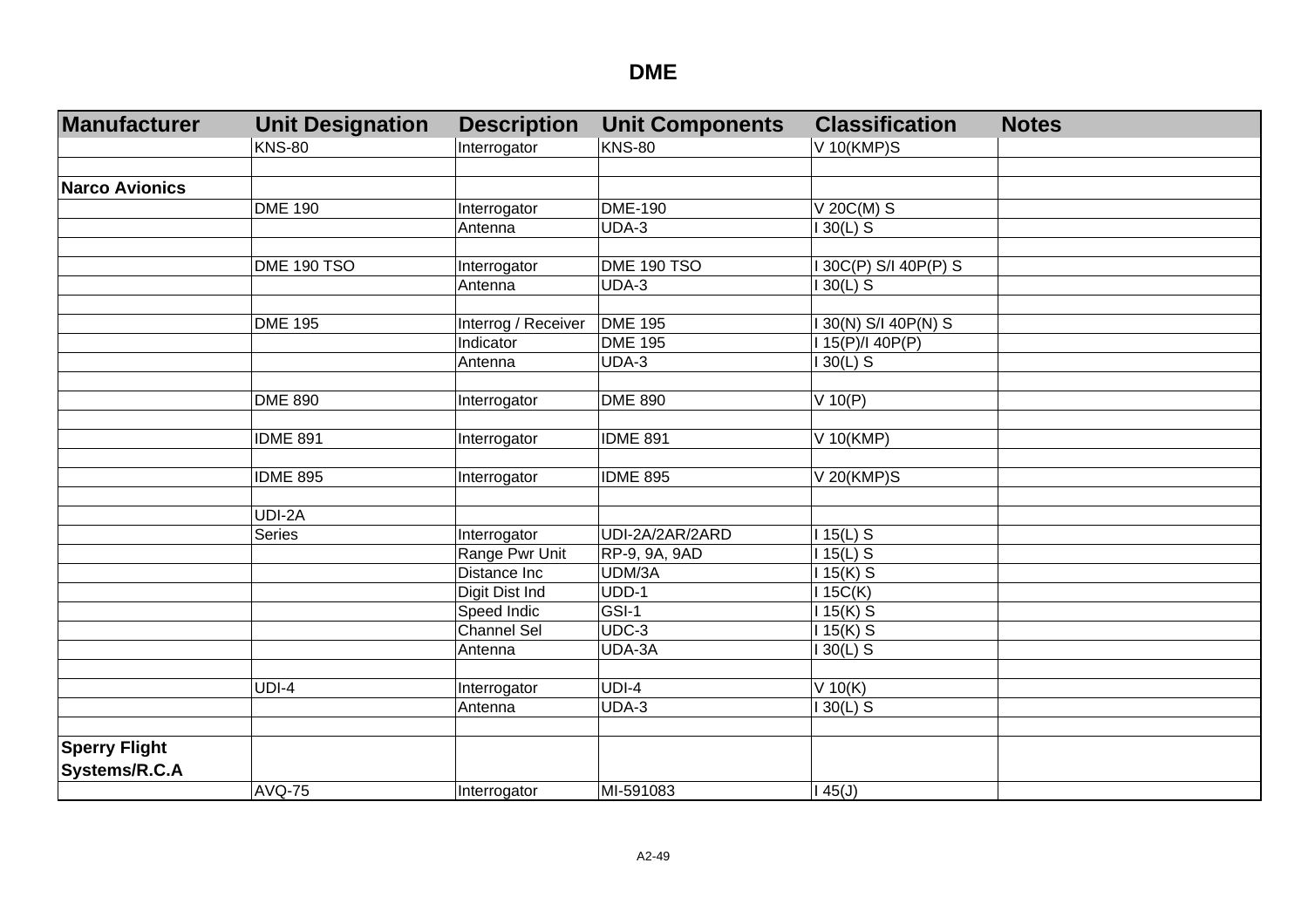| Manufacturer | <b>Unit Designation</b> | <b>Description</b>   | <b>Unit Components</b> | <b>Classification</b> | <b>Notes</b> |
|--------------|-------------------------|----------------------|------------------------|-----------------------|--------------|
|              |                         | Interrogator         | MI-591083-1            | 145(J)                |              |
|              |                         | Indicator            | MI-591085              | l 45(J)               |              |
|              |                         | Indicator            | MI-591084-1/-5         | 45(J)                 |              |
|              |                         | Indicator            | MI-591085-1/-11        | 145(N) S              |              |
|              |                         | Antenna              | MI-591089              | 145(N) S              |              |
|              |                         |                      |                        |                       |              |
|              | <b>AVQ-85</b>           | Interrogator         | MI-585015, -1          | 145(N) S              |              |
|              |                         | Dist Indicator       | MI-585016, -1, -2      | 45(P) S               |              |
|              |                         | <b>DGS</b> Indicator | MI-585017, -1/-8       | 145(P) S              |              |
|              |                         | Dig/Synchro Conv     | MI-585048              | 145(N) S              |              |
|              |                         | Antenna              | MI-591089, -1          |                       |              |
|              |                         |                      |                        |                       |              |
|              | Primus-10               | Interrogator         | MI-585101              | 45(JN) S              |              |
|              |                         | Dist / Gnd-Spd Ind   | MI-585102              | 45(JN) S              |              |
|              |                         | Dist / Gnd-Spd Ind   | MI-585107              | 145(JN) S             |              |
|              |                         | Antenna              | MI-591089-1            | 145(N) S              |              |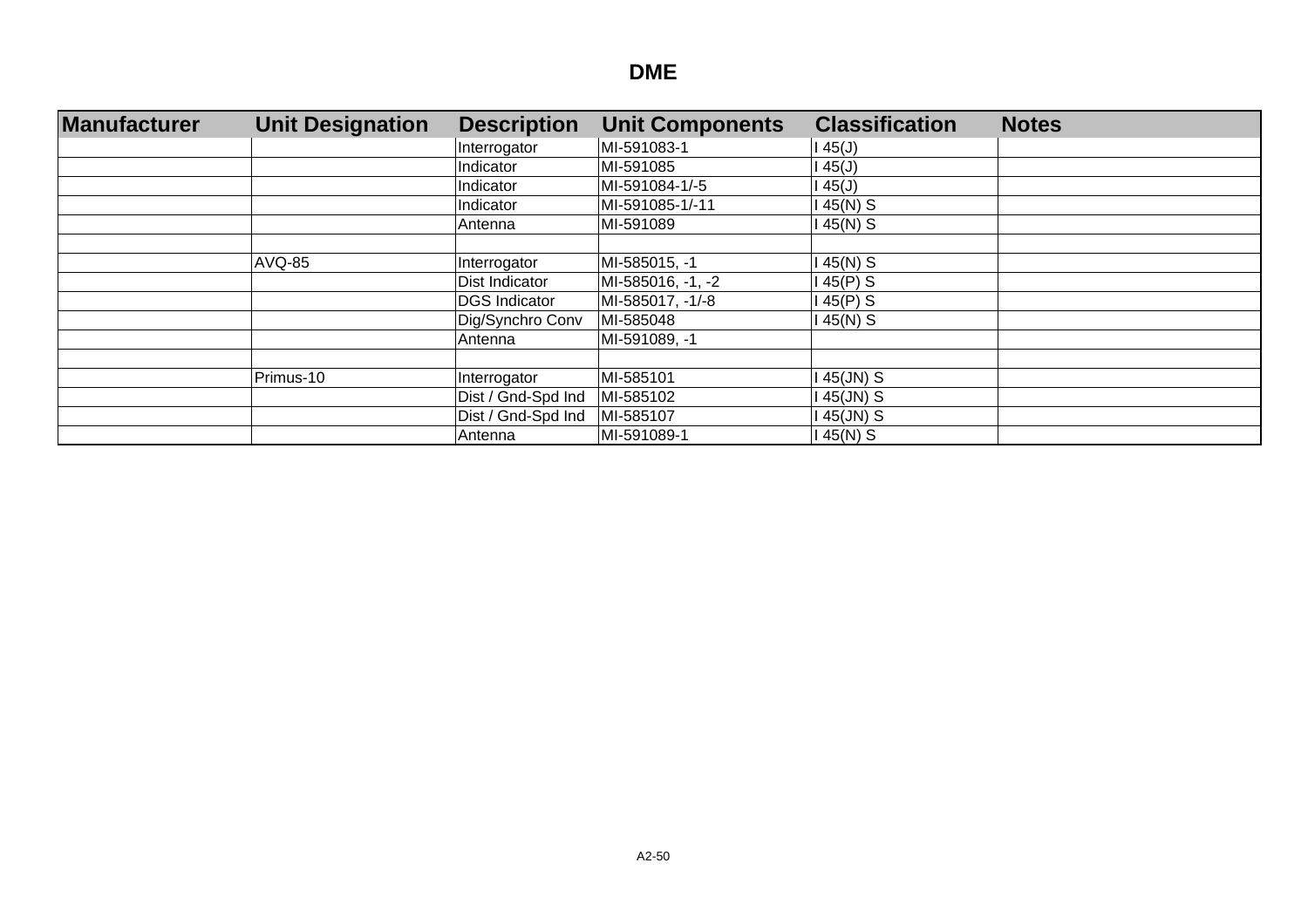# **Doppler**

| Manufacturer                            | <b>Unit Designation</b> | <b>Description</b>    | <b>Unit Components</b> | <b>Classification</b> | <b>Notes</b>                |
|-----------------------------------------|-------------------------|-----------------------|------------------------|-----------------------|-----------------------------|
|                                         |                         |                       |                        |                       |                             |
| <b>Bendix Avionics</b>                  |                         |                       |                        |                       |                             |
|                                         | <b>DRA-12</b>           | <b>Trans-Recvr</b>    | RTA-12(-)              | 145(L)                |                             |
|                                         |                         | Indicator             | $INA-12B(-)$           | 145(K)                |                             |
|                                         |                         | Control               | CNA-12A(-)             | 145(L)                |                             |
|                                         |                         | <b>Freq Tracker</b>   | DRA-12C(-)             | 145(L)                |                             |
|                                         |                         | Nav Computer          | CPA-24B(-)             | 145(L)                |                             |
|                                         |                         | <b>Computer Cont</b>  | CNA-24A(-)             | 145(L)                |                             |
|                                         |                         | <b>Computer Cont</b>  | CNA-24B(-)             | 145(L)                |                             |
|                                         |                         | Antenna               | ANA-12A(-)             |                       |                             |
| <b>The Decca Navigator</b>              |                         |                       |                        |                       |                             |
| Co                                      |                         |                       |                        |                       |                             |
|                                         | 71/72                   | Groundspeed &         |                        | 9308 1 20/1 50 P(J)   |                             |
|                                         |                         | <b>Driftmeter</b>     |                        |                       |                             |
|                                         |                         | <b>Control Unit</b>   | 9304A                  |                       |                             |
|                                         |                         | Computer              | 1770B/F                |                       |                             |
|                                         |                         | <b>Digital Disp</b>   | 9748B/F                |                       |                             |
|                                         |                         | Controller            |                        |                       |                             |
|                                         |                         | Computer              | 1770B/F                |                       |                             |
|                                         |                         | Antenna               | 9305/9307              | 50(N) S               |                             |
|                                         |                         | Display Head          |                        | 961                   |                             |
|                                         |                         | Control & Display     | 1784                   |                       |                             |
|                                         |                         | Computer              | T9447                  | $150P(N)$ S           |                             |
|                                         |                         |                       |                        |                       |                             |
| G.P.I (General<br><b>Precision Inc)</b> |                         |                       |                        |                       |                             |
|                                         | RADAN 500               | <b>Trans Receiver</b> | <b>RTR-300-1</b>       | $150(J)$ S            | When mounted on shockmounts |
|                                         |                         | <b>Freq Tracker</b>   | RFT-200-1              | 130(J) S/I 50P(J) S   | When mounted on shockmounts |
|                                         |                         | Indicator             | RIN-500-1-A            | 1 30(J) S/I 50P(J) S  | When vibration isolated     |
|                                         |                         | Indicator             | <b>RIN-502-1-A</b>     | I 30(J) S/I 50P(J) S  | When vibration isolated     |
|                                         |                         | <b>Control Panel</b>  | RCP-400-1              | 1 30(J) S/I 50P(J) S  |                             |
|                                         |                         | Antenna               | RAS-100-1              | $150(J)$ S            | No shockmounts required     |
|                                         |                         | Mount                 | <b>RTM</b>             |                       |                             |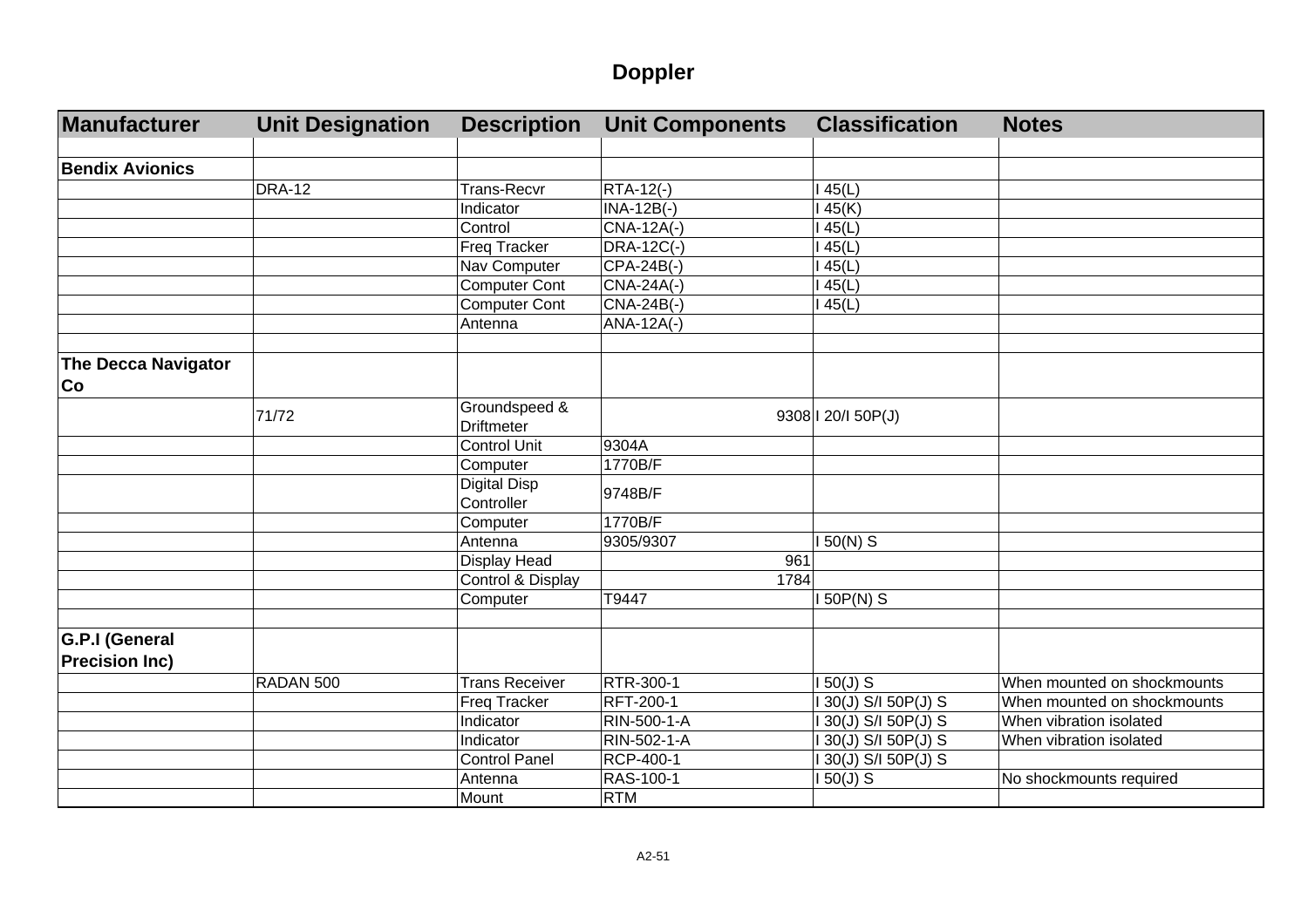# **Doppler**

| <b>Manufacturer</b> | <b>Unit Designation</b> | <b>Description</b> | <b>Unit Components</b> | <b>Classification</b> | <b>Notes</b> |
|---------------------|-------------------------|--------------------|------------------------|-----------------------|--------------|
| <b>Marconi Co</b>   |                         |                    |                        |                       |              |
|                     | AD 560                  | Trans-Recvr        | AA 5602-1              | 150(N) S              |              |
|                     |                         | Tracker            | AA 5603-1/6            | $150(N)$ S            |              |
|                     |                         | Computer           | AA 5660-1/2            | I 50P(J)/I 30C(J) S   |              |
|                     |                         | Display Unit       | AA 5607-1/3            | I 50P(J)/I 30C(J) S   |              |
|                     |                         | Gnd Sp & Drift Ind | AA 5604-1              | I 50P(J)/I 30C(J) S   |              |
|                     |                         | Tot Dst Fln Ind    | AA 5605-1/2            | I 50P(J)/I 30C(J) S   |              |
|                     |                         | Switch Unit        | AA 5637-1/2            | 150(N) S              |              |
|                     |                         | Switch w/guide     | AA 5638-1/2            | 150(N) S              |              |
|                     |                         | A/P coupling Unit  | AA 5648-1              | I 50(N) S             |              |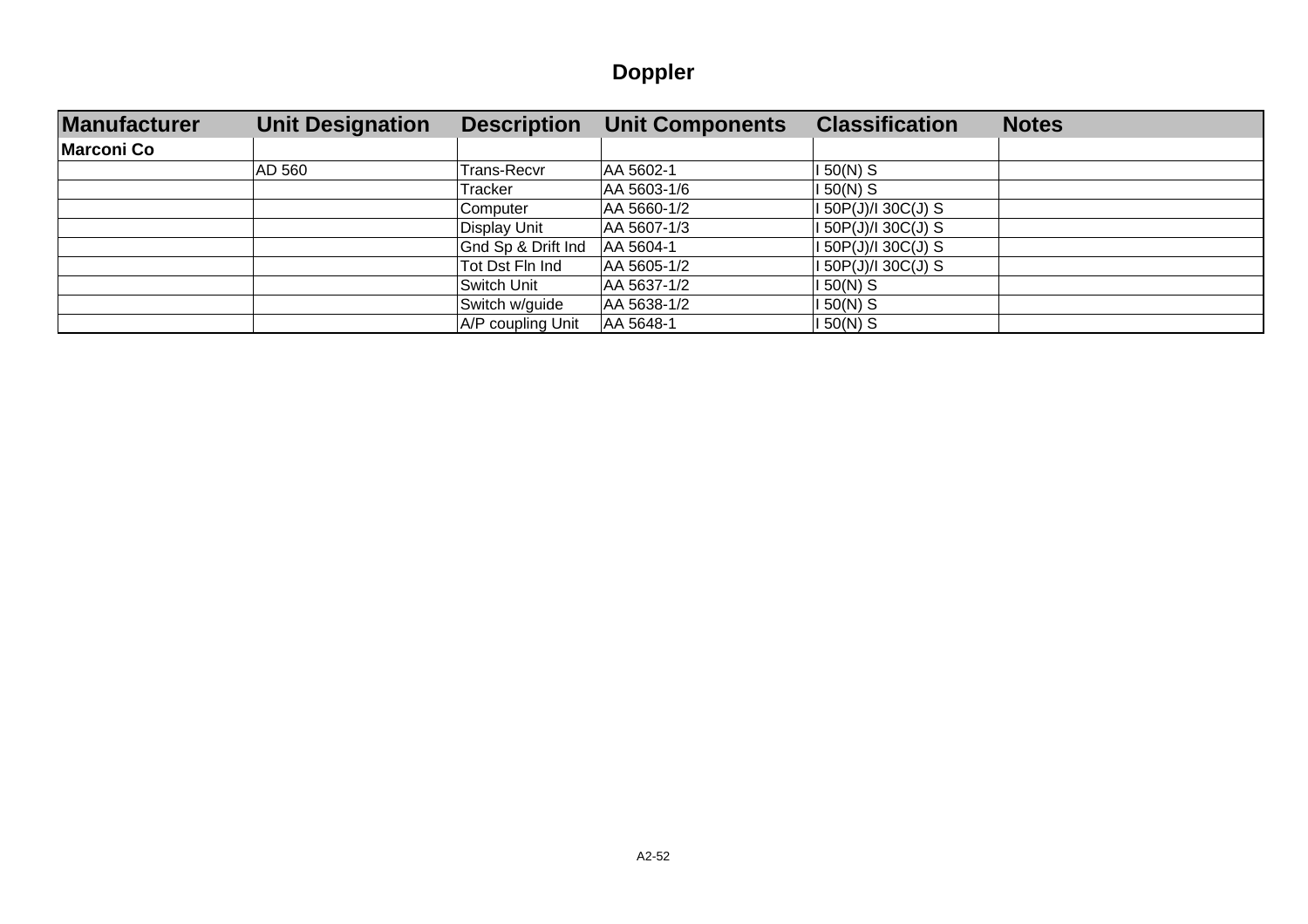| Manufacturer                                    | <b>Unit Designation</b> | <b>Description</b> | <b>Unit Components</b> | <b>Classification</b> | <b>Notes</b>                                                                      |
|-------------------------------------------------|-------------------------|--------------------|------------------------|-----------------------|-----------------------------------------------------------------------------------|
| <b>Amalgamated Wireless</b>                     |                         |                    |                        |                       |                                                                                   |
| <b>A/Asia Ltd</b>                               |                         |                    |                        |                       |                                                                                   |
|                                                 | AD-706                  | Receiver           | AD-706                 | 120(L)                |                                                                                   |
|                                                 |                         |                    |                        |                       |                                                                                   |
| <b>ARC (Aircraft Radio</b><br>and Control)      |                         |                    |                        |                       |                                                                                   |
| (formerly Aircraft<br><b>Radio Corporation)</b> | <b>R-31A</b>            | Receiver           | <b>R-31A</b>           | $145(T)$ S            |                                                                                   |
|                                                 |                         | Mount              | $M-41A$                |                       |                                                                                   |
|                                                 |                         | Control            | C-69A                  | $145(T)$ S            |                                                                                   |
|                                                 |                         | Control            | C-88A                  | $145(T)$ S            |                                                                                   |
|                                                 |                         | Control            | <b>CC-12A</b>          | $145(T)$ S            |                                                                                   |
|                                                 |                         |                    |                        |                       |                                                                                   |
|                                                 | R-319 Series            | Receiver           | R-319A                 | 130P(T)S              | Subject to compliance with Air<br><b>Navigation Orders</b><br>Part 107 DCA/RAD/16 |
|                                                 |                         | Receiver           | R-319G                 | $I$ 30P(T)S           | Subject to compliance with Air<br><b>Navigation Orders</b><br>Part 107 DCA/RAD/16 |
|                                                 |                         |                    |                        |                       |                                                                                   |
|                                                 | R-443A                  | Receiver           | R-443A                 | $130(L)$ S            |                                                                                   |
|                                                 |                         |                    |                        | (N)                   |                                                                                   |
|                                                 |                         | Mount              |                        | 36280                 |                                                                                   |
|                                                 |                         | Mount              |                        | 36450                 |                                                                                   |
|                                                 |                         |                    |                        |                       |                                                                                   |
|                                                 | R-443B                  | Receiver           | R-443B                 | I 30(M)S/I 40P(M)     |                                                                                   |
|                                                 |                         |                    |                        | (J)<br>(J)            |                                                                                   |
|                                                 |                         | Mount              |                        | 36450                 |                                                                                   |
|                                                 |                         | Mount              |                        | 36280                 |                                                                                   |
|                                                 |                         | Control            | C-841A                 |                       |                                                                                   |
|                                                 |                         | Antenna            | A-326A                 | $145(N)$ S            | <b>Optional Equipment</b>                                                         |
|                                                 |                         | Indicator          | <b>IN-525A</b>         |                       | <b>Optional Equipment</b>                                                         |
|                                                 |                         | Indicator          | IN-443A, B             |                       | <b>Optional Equipment</b>                                                         |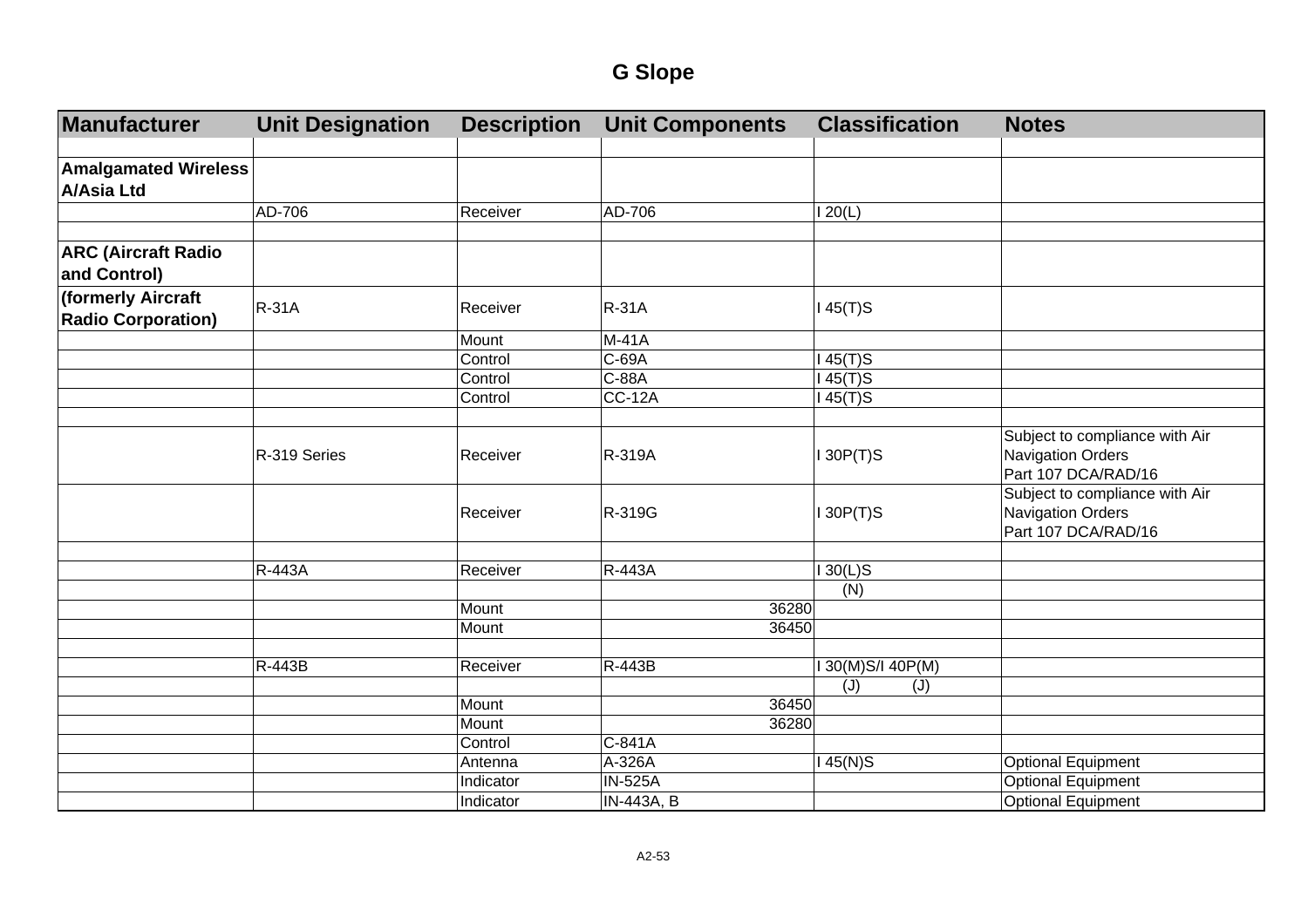| Manufacturer           | <b>Unit Designation</b> | <b>Description</b> | <b>Unit Components</b> | <b>Classification</b> | <b>Notes</b>                                                                                                     |
|------------------------|-------------------------|--------------------|------------------------|-----------------------|------------------------------------------------------------------------------------------------------------------|
|                        |                         | Indicator          | <b>IN-41A</b>          |                       | <b>Optional Equipment</b>                                                                                        |
|                        |                         |                    |                        |                       |                                                                                                                  |
|                        | R-543B                  | Receiver           | R-543B                 | $130(L)$ S            |                                                                                                                  |
|                        |                         |                    |                        | (N)                   |                                                                                                                  |
|                        |                         | Mount              | 36280                  |                       |                                                                                                                  |
|                        |                         | Mount              | 34650                  |                       |                                                                                                                  |
|                        |                         | Indicator          | <b>IN-525A</b>         |                       | <b>Optional Equipment</b>                                                                                        |
|                        |                         | Indicator          | <b>IN-543A</b>         |                       | <b>Optional Equipment</b>                                                                                        |
|                        |                         |                    |                        |                       |                                                                                                                  |
|                        | R-843A                  | Receiver           | R-843A                 | I 45(M)S/I 40P(M)     |                                                                                                                  |
|                        |                         |                    |                        | (J)<br>(J)            |                                                                                                                  |
|                        |                         | Mount-Rigid        | 36450                  |                       |                                                                                                                  |
|                        |                         | Mount-vib Isol     | 36280                  |                       |                                                                                                                  |
|                        |                         | Antenna            | A-326A                 | $145(N)$ S            | <b>Optional Equipment</b>                                                                                        |
|                        |                         |                    |                        |                       |                                                                                                                  |
|                        | R-1043A                 | Receiver           | R-1043A                | $145(M)$ S            |                                                                                                                  |
|                        |                         | Indicator          | <b>IN-41A</b>          | I 45C(K)/I 40P(K)     |                                                                                                                  |
|                        |                         | Indicator          | <b>IN-41D</b>          | 145C(K)/140P(K)       |                                                                                                                  |
|                        |                         | Mount              | P/N 46314              |                       |                                                                                                                  |
|                        |                         |                    |                        |                       |                                                                                                                  |
| <b>Bendix Avionics</b> |                         |                    |                        |                       |                                                                                                                  |
|                        | CN-2011                 | Receiver           | Part of CN-2011        | I 30C(MOP)S           | Only Part Nos ending in -3014, -3016,<br>$-3018,$<br>-3020, -3022, -3024 have the glide<br>slope receiver option |
|                        |                         |                    |                        |                       |                                                                                                                  |
|                        | CN-2012                 | Receiver           | Part of CN-2012        | I 30C(MOP)S           | Only Part Nos ending in -3004 have<br>the glide slope receiver option                                            |
|                        |                         |                    |                        |                       | Only Part Nos -3002, -3004 have the                                                                              |
|                        | CN-2013                 | Receiver           | Part of CN 2013        | I 30C(MOP)S           | glide slope receiver option                                                                                      |
|                        | <b>GM-247A</b>          | Receiver           | <b>GM-247A</b>         | 120(J)S               |                                                                                                                  |
|                        |                         |                    |                        |                       |                                                                                                                  |
|                        | GSA-8A-1                | Receiver           | GSA-8A-1               | $130(T)$ S            |                                                                                                                  |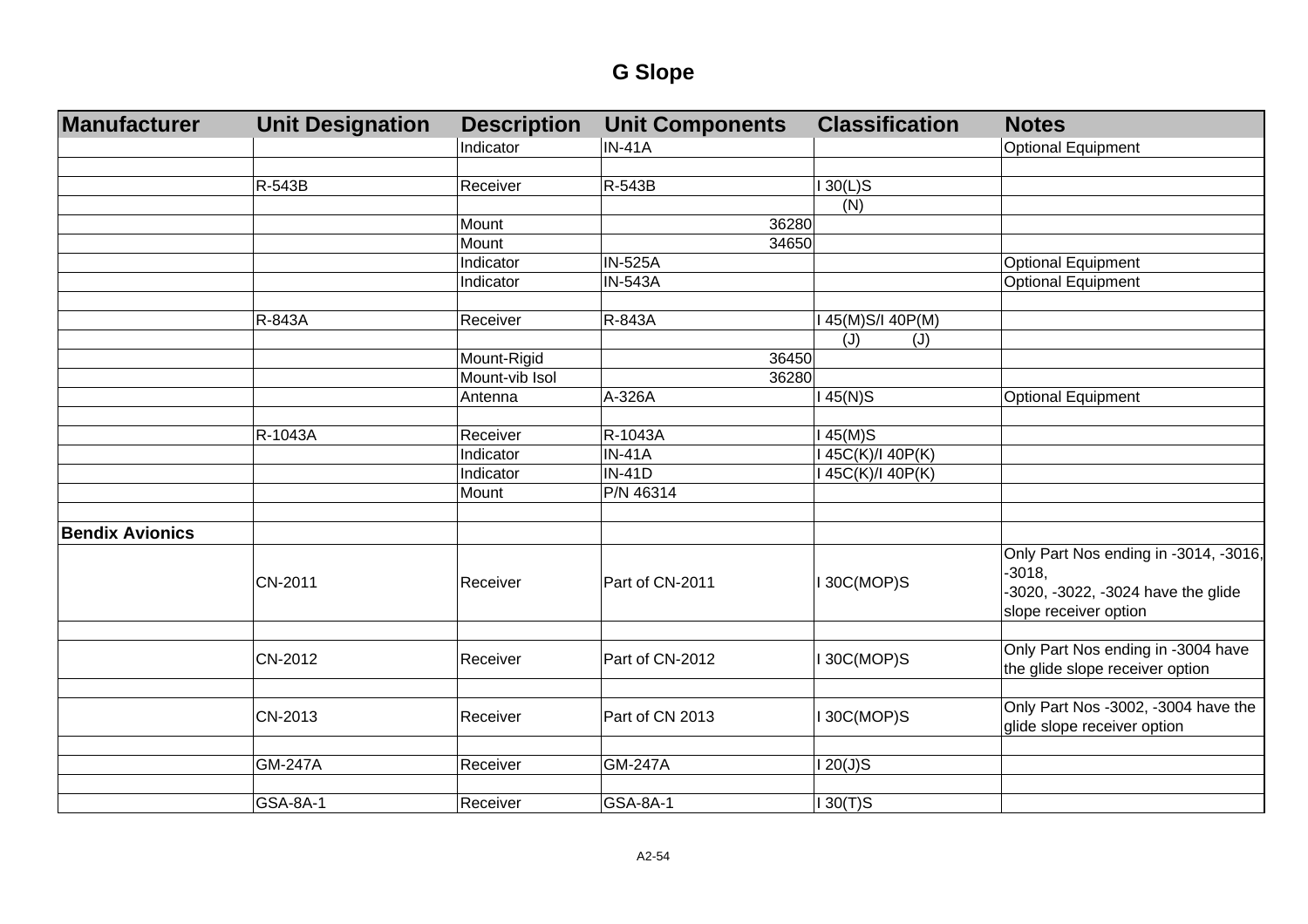| Manufacturer            | <b>Unit Designation</b> | <b>Description</b> | <b>Unit Components</b> | <b>Classification</b> | <b>Notes</b>   |
|-------------------------|-------------------------|--------------------|------------------------|-----------------------|----------------|
|                         |                         | Indicator          | <b>MN-97</b>           | $130(T)$ S            |                |
|                         |                         | Indicator          | $INA-21-A$             | $130(T)$ S            |                |
|                         |                         | Mount              | MTA-8A                 |                       |                |
|                         |                         | Mount              | MTA-8B                 |                       |                |
|                         |                         | Mount              | MTA-7D                 |                       |                |
|                         |                         |                    |                        |                       |                |
|                         | <b>GSA-25B</b>          | Receiver           | <b>GSA-25B</b>         | $145(N)$ S            |                |
|                         |                         | Mount              | <b>MSA-25B</b>         |                       |                |
|                         |                         |                    |                        |                       |                |
|                         | RIA-32A                 | Receiver           | <b>RIA-32A</b>         | I 45(O)S/I 40P(O)     |                |
|                         |                         |                    |                        | (J)<br>(J)            |                |
|                         |                         |                    |                        |                       |                |
|                         | 203A/B                  |                    |                        |                       |                |
|                         | (Part of M-450 NAV-COM  | Receiver           | 203A                   | $V$ 10(L)             |                |
|                         | System)                 |                    |                        |                       |                |
|                         |                         | Receiver           | 203B                   | $V$ 10(L)             |                |
| <b>Collins Radio Co</b> |                         |                    |                        |                       |                |
|                         | $51V-2$                 | Receiver           | $51V-2$                | $130P(T)$ S           |                |
|                         |                         |                    |                        |                       |                |
|                         | $51V-3$                 | Receiver           | $51V-3$                | $130P(T)$ S           |                |
|                         |                         | Mount              | 390D-3                 |                       |                |
|                         |                         | Mount              | 390F-1                 |                       |                |
|                         |                         | Mount              | 390F-2/3               |                       |                |
|                         |                         | Antenna            | 37P-4                  |                       | Optional items |
|                         |                         | Antenna            | 37P-5                  |                       | Optional items |
|                         |                         | Indicator          | $ID-48$                |                       |                |
|                         |                         |                    |                        |                       |                |
|                         | 51V-4                   | Receiver           | 51V-4                  | $145(T)$ S            |                |
|                         |                         | Shockmount         | 390R-2                 |                       |                |
|                         |                         | Mount              | 390U-2                 |                       |                |
|                         |                         | Antenna            | 37P-4                  |                       | Optional items |
|                         |                         | Antenna            | 37P-5                  |                       | Optional items |
|                         |                         |                    |                        |                       |                |
|                         | 51V-5                   | Receiver           | $51V-5$                | $145(J)$ S            |                |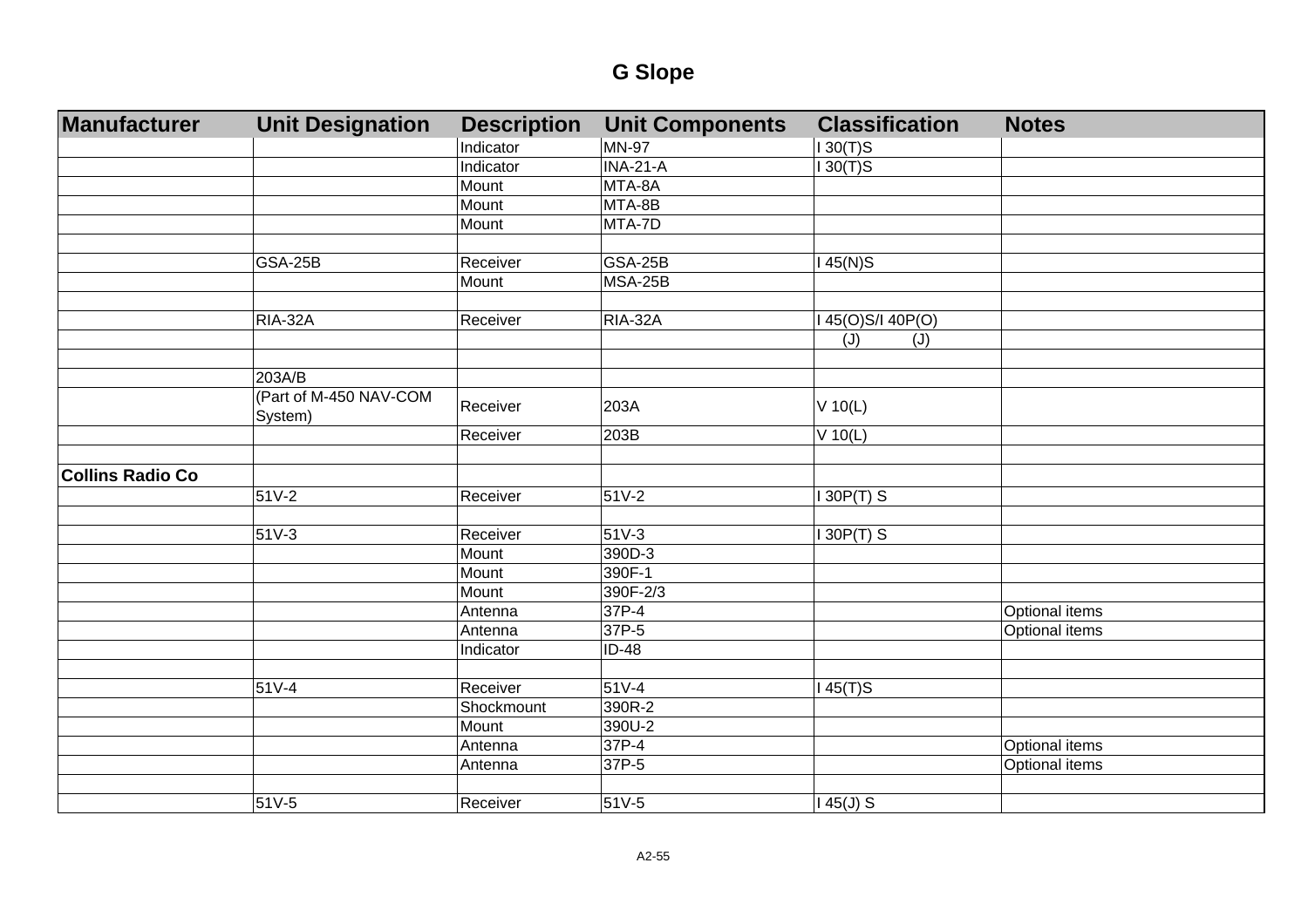| Manufacturer            | <b>Unit Designation</b> | <b>Description</b> | <b>Unit Components</b> | <b>Classification</b>    | <b>Notes</b>                          |
|-------------------------|-------------------------|--------------------|------------------------|--------------------------|---------------------------------------|
|                         |                         | Antenna            | 37P-4                  |                          | Optional item                         |
|                         |                         | Indicator          | 331H-3G                |                          |                                       |
|                         |                         |                    |                        |                          |                                       |
|                         | 51RV-1                  | Receiver           | 51V-4B                 | $145(T)$ S               |                                       |
|                         |                         |                    |                        | (J)                      |                                       |
|                         |                         |                    |                        |                          |                                       |
|                         | 51RV-2B                 | Receiver           | 51RV-2B                | 45(J) S/I 40P(J)         |                                       |
|                         |                         | Shockmount         | 390Y-1                 | (N)<br>(N)               |                                       |
|                         |                         |                    |                        |                          |                                       |
| <b>Collins Avionics</b> | GLS-350                 | Receiver           | GLS-350                |                          |                                       |
|                         |                         | Receiver           | <b>GLS-350E</b>        | 130C(N) S<br>$130C(N)$ S |                                       |
|                         |                         |                    | <b>IND-351</b>         | I 30C(P)/I 40P(P)        |                                       |
|                         |                         | Indicator          |                        |                          |                                       |
|                         |                         | Indicator          | <b>IND-351C</b>        | I 30C(P)/I 40P(P)        |                                       |
|                         | <b>ILS-70</b>           | Receiver           | <b>ILS-70</b>          | $45(J)$ S                |                                       |
|                         |                         |                    |                        | (G)                      |                                       |
|                         |                         | Antenna            | 37P-4/5                |                          | Optional item                         |
|                         |                         |                    |                        |                          |                                       |
|                         | <b>ILS-700</b>          | Receiver           | <b>ILS-700</b>         | $150$ (JN) S             |                                       |
|                         |                         |                    |                        |                          |                                       |
|                         |                         |                    |                        |                          | Only Receivers with Part Nos ending - |
|                         | <b>VIR-30</b>           | Receiver           | VIR-30 )               | $145$ (JN) S             | 001                                   |
|                         |                         |                    |                        |                          | and -002 have glide slope receiver    |
|                         |                         |                    |                        |                          | incorporated                          |
|                         |                         | Control            | 313N-4D                | (G)                      |                                       |
|                         |                         |                    |                        |                          |                                       |
|                         |                         |                    |                        |                          | Receivers with Part Nos ending in     |
|                         | <b>VIR-31A</b>          | Receiver           | <b>VIR-31A</b>         | $145$ (JN) S             | 011                                   |
|                         |                         |                    |                        |                          | and 012 have a glide slope receiver   |
|                         |                         | Control            | 313N-4B                |                          | incorporated                          |
|                         |                         | Indicator          | 332C-8                 | $145$ (JN) S             |                                       |
|                         |                         |                    |                        |                          |                                       |
|                         |                         |                    |                        |                          |                                       |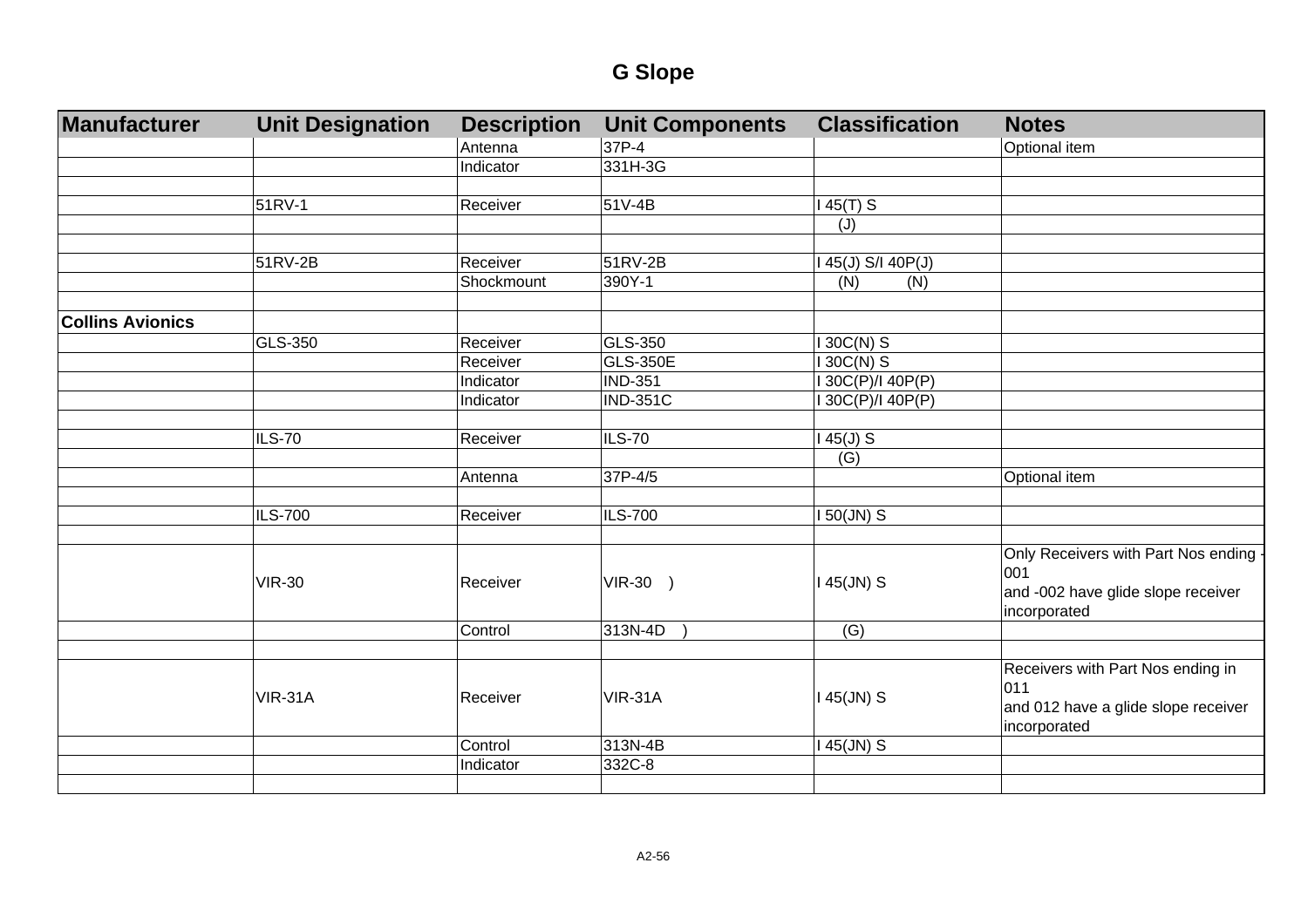| Manufacturer       | <b>Unit Designation</b> | <b>Description</b> | <b>Unit Components</b> | <b>Classification</b> | <b>Notes</b>                                                                   |
|--------------------|-------------------------|--------------------|------------------------|-----------------------|--------------------------------------------------------------------------------|
| <b>Dare Inc</b>    |                         |                    |                        |                       |                                                                                |
|                    | <b>DGS-20</b>           | Receiver           | <b>DGS-20</b>          | 30P(T) S              |                                                                                |
|                    |                         | Receiver           | DGS-20A                | 30P(T) S              |                                                                                |
|                    |                         | Shockmount         | M/GS-1                 |                       |                                                                                |
|                    |                         | Shockmount         | M/MBGS-2               |                       |                                                                                |
|                    |                         | Control            | CG-20                  | $30P(T)$ S            |                                                                                |
|                    |                         |                    |                        |                       |                                                                                |
| <b>Edo-Aire</b>    |                         |                    |                        |                       |                                                                                |
|                    | R-544                   | Receiver           | R-554                  | $V$ 15(P)             |                                                                                |
|                    |                         |                    |                        |                       |                                                                                |
|                    | R-664                   | Receiver           | R-664                  | 15(P)/I 40P(P)        |                                                                                |
|                    |                         | Indicator          | CID-664                | 15(P)/140P(P)         |                                                                                |
|                    |                         |                    |                        |                       |                                                                                |
| <b>King Radio</b>  |                         |                    |                        |                       |                                                                                |
| <b>Corporation</b> |                         |                    |                        |                       |                                                                                |
|                    | <b>KGM-690</b>          |                    |                        |                       |                                                                                |
|                    | (Gold crown Cessna 800) | Receiver           | <b>KGS-680</b>         | 145(N) S              | Unit comprises KMR-670 marker<br>receiver<br>and KGS-680 G/S Rx in single case |
|                    |                         | Rack               | KPN-071-4004           |                       |                                                                                |
|                    |                         | <b>Indicator</b>   | KNI-500/500L           |                       |                                                                                |
|                    |                         | Indicator          | KNI-510                |                       |                                                                                |
|                    |                         |                    |                        |                       |                                                                                |
|                    | <b>KGM-691</b>          |                    |                        |                       |                                                                                |
|                    | (Gold Crown)            | Receiver           | <b>KGS-681</b>         | $45(T)$ S             |                                                                                |
|                    |                         | Control            | <b>KFS-560</b>         | 45(N) S               |                                                                                |
|                    |                         |                    |                        |                       |                                                                                |
|                    | <b>KGS-681</b>          |                    |                        |                       |                                                                                |
|                    | (Gold Crown)            | Receiver           | <b>KGS 681</b>         | $45(T)$ S             |                                                                                |
|                    |                         | Control            | <b>KFS 560</b>         | 45(N) S               |                                                                                |
|                    |                         |                    |                        |                       |                                                                                |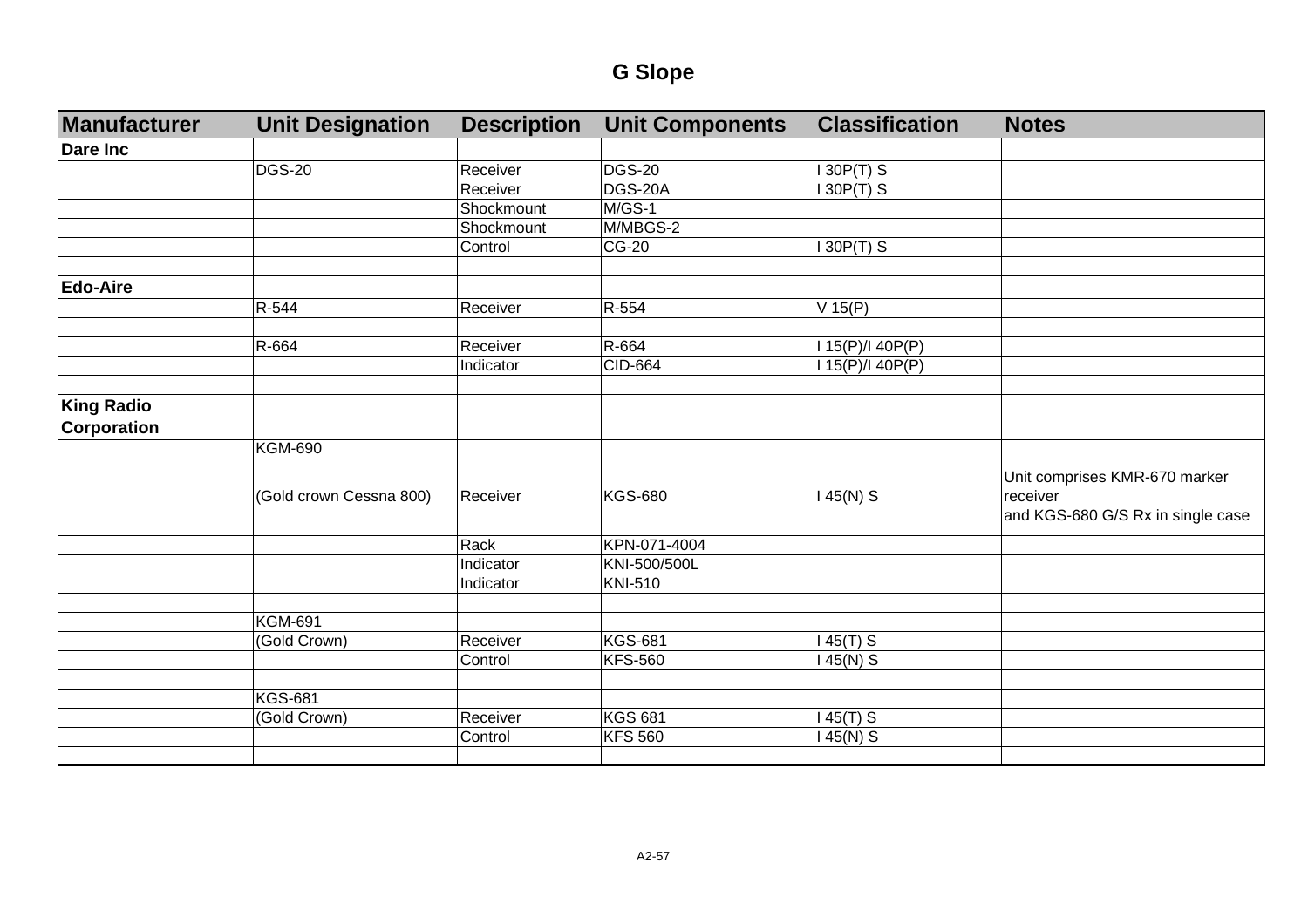| Manufacturer | <b>Unit Designation</b> | <b>Description</b> | <b>Unit Components</b> | <b>Classification</b> | <b>Notes</b>                                                           |
|--------------|-------------------------|--------------------|------------------------|-----------------------|------------------------------------------------------------------------|
|              |                         |                    |                        |                       | This classification refers to the Glide<br>Slope                       |
|              | KI-211 Series           | Conv-ind/G.S Rx    | KI-211                 | $V$ 20 $C(K)$         | receiver section of this equipment.                                    |
|              |                         |                    |                        |                       | The Glide Slope receiver is not                                        |
|              |                         |                    |                        |                       | approved for any IFR operations                                        |
|              |                         |                    | <b>KI-211A</b>         | $V$ 20 $C(K)$         |                                                                        |
|              |                         |                    | <b>KI-211B</b>         | $V$ 20 $C(K)$         |                                                                        |
|              |                         |                    | <b>KI-211C</b>         | $V$ 20 $C(K)$         |                                                                        |
|              |                         |                    |                        |                       |                                                                        |
|              |                         |                    |                        |                       | This classification refers to the Glide                                |
|              | KI-212                  | Ind/G.S Rx         | KI-212                 |                       | Slope                                                                  |
|              |                         |                    |                        | V20C(K)               | receiver section of this equipment.<br>The Glide Slope receiver is not |
|              |                         |                    |                        |                       | approved for any IFR operation                                         |
|              |                         |                    |                        |                       |                                                                        |
|              |                         |                    |                        |                       | This classification refers to the Glide                                |
|              |                         |                    |                        |                       | Slope                                                                  |
|              | KI-213                  | Ing/G.S Rx         | KI-213                 | V15(M)                | receiver section of this equipment.                                    |
|              |                         |                    |                        |                       | The Glide Slope receiver is not                                        |
|              |                         |                    |                        |                       | approved for any IFR operation                                         |
|              |                         |                    |                        |                       |                                                                        |
|              |                         |                    |                        |                       | This classification refers to the Glide                                |
|              |                         |                    |                        |                       | Slope                                                                  |
|              | KI-214                  | Conv-Ind/GS Rx     | KI-214                 | $V$ 15(M)             | receiver section of this equipment.                                    |
|              |                         |                    |                        |                       | The Glide Slope receiver is not<br>approved for any IFR operation      |
|              |                         |                    |                        |                       |                                                                        |
|              | <b>KN-70</b>            | Receiver           | <b>KN-70</b>           | I 20(N)S/I 40P(N)     |                                                                        |
|              |                         |                    |                        |                       |                                                                        |
|              | <b>KN-73</b>            | Receiver           | <b>KN-73</b>           | I 20(N)S/I 40P(N)     |                                                                        |
|              |                         |                    |                        |                       |                                                                        |
|              | <b>KN-75</b>            | Receiver           | <b>KN-75</b>           | I 30(JN)S             |                                                                        |
|              |                         |                    |                        |                       |                                                                        |
|              | <b>KNR 615</b>          | Receiver           | <b>KNR-615</b>         | I 40P(JN)/I 45(JN)S   |                                                                        |
|              |                         |                    |                        |                       |                                                                        |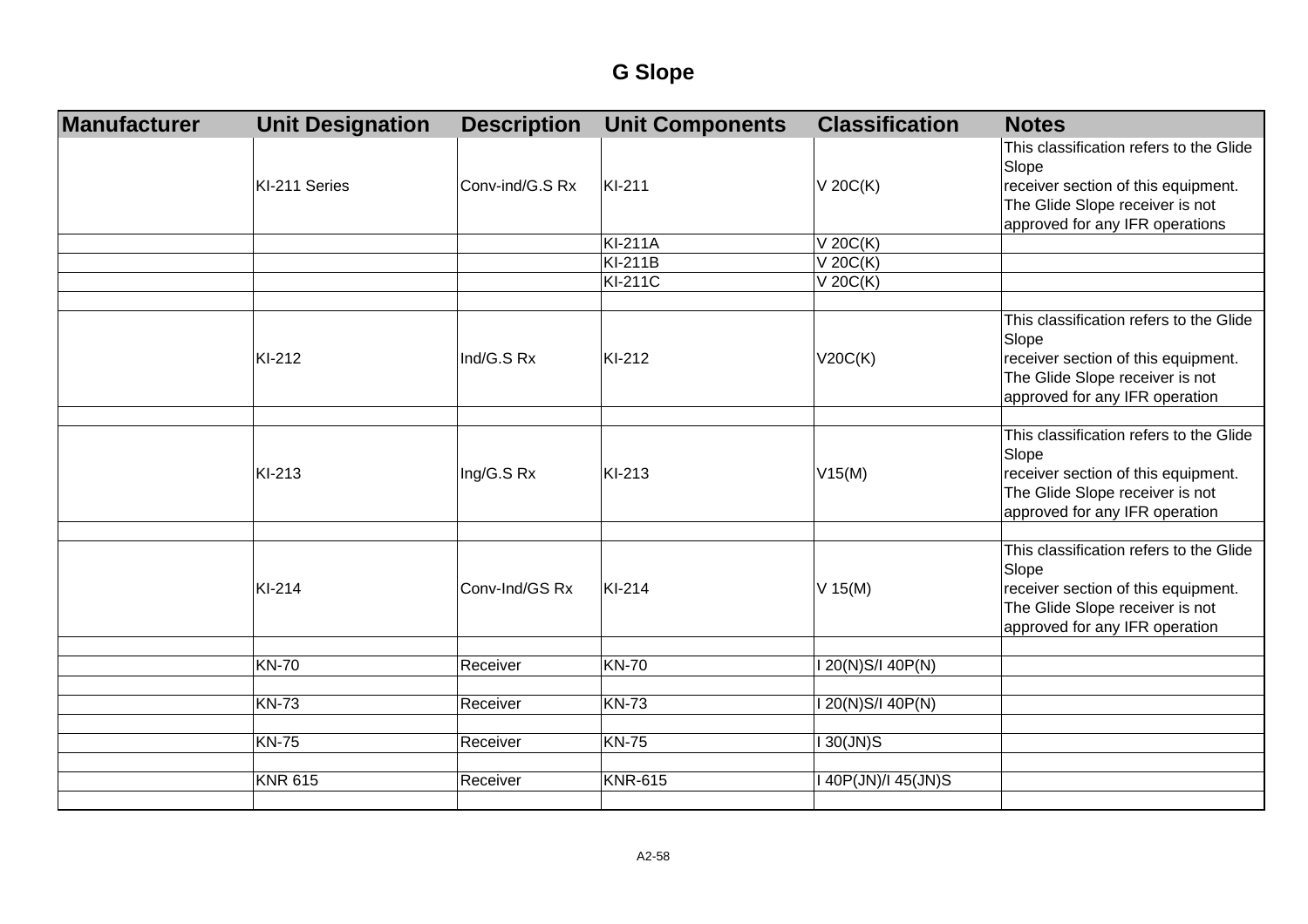| Manufacturer          | <b>Unit Designation</b> | <b>Description</b> | <b>Unit Components</b> | <b>Classification</b>   | <b>Notes</b>                                                |
|-----------------------|-------------------------|--------------------|------------------------|-------------------------|-------------------------------------------------------------|
|                       | <b>KNR 630</b>          | Receiver           | <b>KNR 630</b>         | I 40P(JN)/I 45(JN)S     |                                                             |
|                       |                         |                    |                        |                         |                                                             |
|                       | <b>KNR 631</b>          | Receiver           | <b>KNR 631</b>         | 140P(JN)/145(JN)S       |                                                             |
|                       |                         |                    |                        |                         |                                                             |
|                       | <b>KNR 665</b>          | Receiver           | <b>KNR 665</b>         | I 40P(JN)/I 45(JN)S     |                                                             |
|                       |                         |                    |                        |                         |                                                             |
| <b>Marconi Co</b>     |                         |                    |                        |                         |                                                             |
|                       |                         | 6404 Receiver      |                        | 6404   45(T) S          |                                                             |
|                       |                         |                    |                        |                         |                                                             |
| <b>Narco Avionics</b> |                         |                    |                        |                         |                                                             |
|                       | <b>NAV 122 TSO</b>      | Receiver           | Part of NAV 122 TSO    | 115, I 35C, I 40P(PKM)S |                                                             |
|                       |                         |                    |                        |                         |                                                             |
|                       | <b>NAV 124 TSO</b>      | Receiver           | Part of NAV 124 TSO    | V 15(PKM)S              | Glide Slope receiver NOT approved<br>for any IFR operations |
|                       |                         |                    |                        |                         |                                                             |
|                       | UGR-1                   | Receiver           | UGR-1                  | 130P(T) S               |                                                             |
|                       |                         | Shockmount         | P/N 55206-102          |                         |                                                             |
|                       |                         | Control            | UGS-1                  | $130P(T)$ S             |                                                             |
|                       |                         | Indicator          | $CS-5$                 | 130P(K)S                |                                                             |
|                       |                         | Indicator          | $ID-5$                 | 130P(K)S                |                                                             |
|                       |                         | Indicator          | VOA-5                  | $V$ 10(K)               |                                                             |
|                       |                         |                    |                        |                         |                                                             |
|                       | UGR-1A                  | Receiver           | UGE-1A                 | $I$ 30P(T)S             |                                                             |
|                       |                         | Shockmount         | P/N 55269-102          |                         |                                                             |
|                       |                         | Control            | UGS-1A                 | 130P(T)S                |                                                             |
|                       |                         | Indicator          | $CS-5$                 | 130P(K)S                |                                                             |
|                       |                         | Indicator          | $ID-5$                 | 130P(K)S                |                                                             |
|                       |                         | Indicator          | VOA-5                  | $V$ 10(K)               |                                                             |
|                       |                         |                    |                        |                         |                                                             |
|                       | UGR-2                   | Receiver           | UGR-2                  | 30(L)S/I 40P(L)         |                                                             |
|                       |                         |                    |                        | (N)<br>(N)              |                                                             |
|                       |                         | Conv -Ind          | VOA-9                  | I 40P(K)/I 20(K)S       |                                                             |
|                       |                         | Control            | UGS-1A                 | I 40P(N)/I 30(N)S       |                                                             |
|                       |                         | Antenna            | UGA-1                  |                         |                                                             |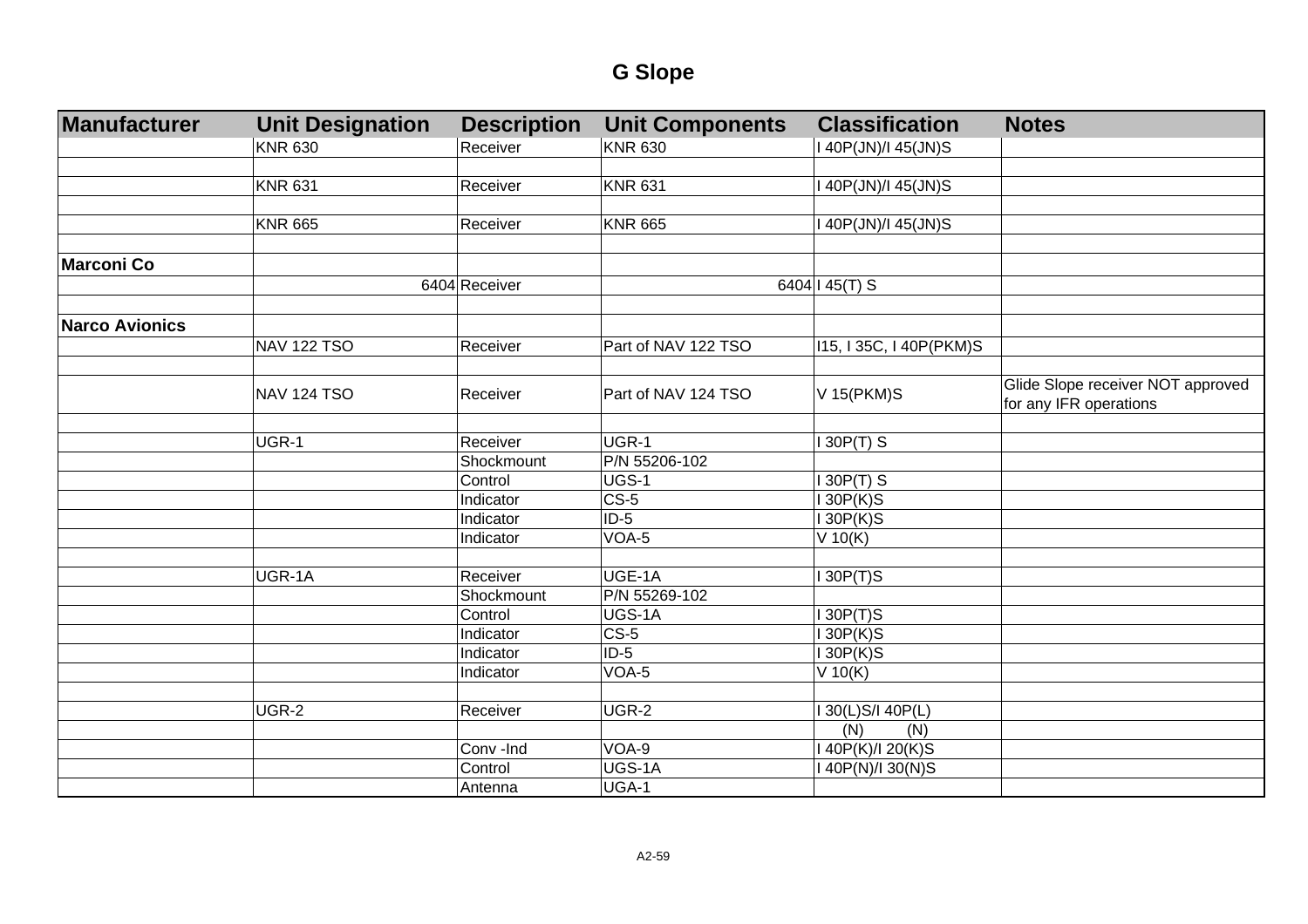| Manufacturer                 | <b>Unit Designation</b> | <b>Description</b>                     | <b>Unit Components</b> | <b>Classification</b> | <b>Notes</b>                                          |
|------------------------------|-------------------------|----------------------------------------|------------------------|-----------------------|-------------------------------------------------------|
|                              |                         |                                        |                        |                       |                                                       |
|                              | UGR-2A                  | Receiver                               | UGR-2A/2A(2/5)         | I 30(L)S/I 40P(L)     |                                                       |
|                              |                         |                                        |                        | (N)<br>(N)            |                                                       |
|                              |                         |                                        |                        |                       |                                                       |
|                              | UGR-3                   | Receiver                               | UGR-3                  | $V$ 10(K)             | The receiver is not approved for any<br>IFR operation |
| Radair                       |                         |                                        |                        |                       |                                                       |
|                              | Radair 240              | Conv-Ind/GS Rx                         |                        | 240 V 20C(M)          | The receiver is not approved for any<br>IFR operation |
|                              |                         |                                        |                        |                       |                                                       |
| <b>R. C. A</b>               |                         |                                        |                        |                       |                                                       |
|                              | AVN-210 Series          | Receiver AVN-210   MI-592100-1, -3, -4 |                        | $130(K)$ S            |                                                       |
|                              |                         | Receiver AVN-210A MI-585072-1/-7       |                        | $130(K)$ S            | 40 Channel receiver                                   |
|                              |                         | Receiver AVN-214                       | MI-592178-1            | $130(K)$ S            |                                                       |
|                              |                         | Antenna                                | MI-592127              | 145(N)S               | Optional items                                        |
|                              |                         | Antenna                                | MI-592129              | $145(N)$ S            | Optional items                                        |
|                              |                         | <b>Crossover &amp; Dual</b><br>Coupler | MI-592131              | $145(N)$ S            | Optional items                                        |
|                              |                         |                                        |                        |                       |                                                       |
|                              | AVN-220 Series          | Receiver AVN-220                       | MI-585031, -1, -2      | $130(K)$ S            |                                                       |
|                              |                         | Receiver AVN-220A MI-585073, -1/-3     |                        | $130(K)$ S            | 40 Channel receiver                                   |
|                              |                         | Antenna                                | MI-592127              | 145(N)S               | Optional items                                        |
|                              |                         | Antenna                                | MI-592129              | $145(N)$ S            | Optional items                                        |
|                              |                         | Crossover & Dual<br>Coupler            | MI-592131              | 145(N)S               | Optional items                                        |
|                              |                         |                                        |                        |                       |                                                       |
| <b>Sperry Flight Systems</b> |                         |                                        |                        |                       |                                                       |
|                              | GS-100A                 | Receiver                               | GS-100A                | $145(J)$ S            |                                                       |
|                              |                         |                                        |                        | (G)                   |                                                       |
|                              | <b>GS-100B</b>          | Receiver                               | <b>GS-100B</b>         | $145(J)$ S            |                                                       |
|                              |                         |                                        |                        | (G)                   |                                                       |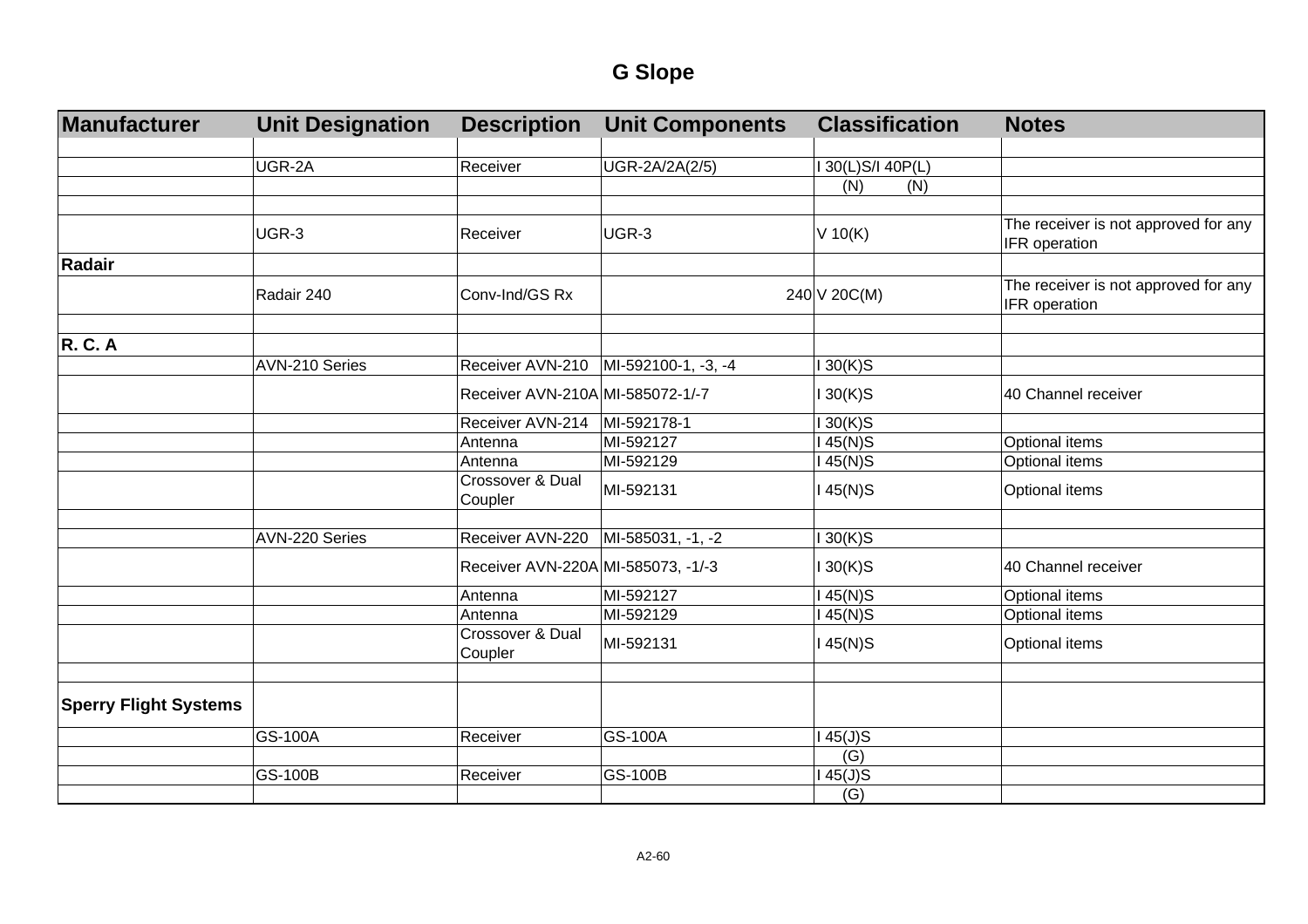| Manufacturer           | <b>Unit Designation</b> | <b>Description</b> | <b>Unit Components</b> | <b>Classification</b> | <b>Notes</b> |
|------------------------|-------------------------|--------------------|------------------------|-----------------------|--------------|
|                        |                         |                    |                        |                       |              |
| <b>Wilcox Electric</b> |                         |                    |                        |                       |              |
|                        | 800 Series              | Receiver           | 800A                   | $45(J)$ S             |              |
|                        |                         | Receiver           | 800B                   | 145(J)S               |              |
|                        |                         |                    |                        |                       |              |
|                        | 1000A                   | Receiver           | 1000A                  | $45(N)$ S             |              |
|                        |                         | Control            | 098085-0100            | 145(N)S               |              |
|                        |                         | Antenna            | 247925-0001            | 45(N)S                |              |
|                        |                         | Mount              | 088417-0003            |                       |              |
|                        |                         |                    |                        |                       |              |
|                        | 1000B                   | Receiver           | 1000B                  | 45(N)S                |              |
|                        |                         | Control            | 098085-0100            | 145(N)S               |              |
|                        |                         | Antenna            | 247925-0001            | 145(N)S               |              |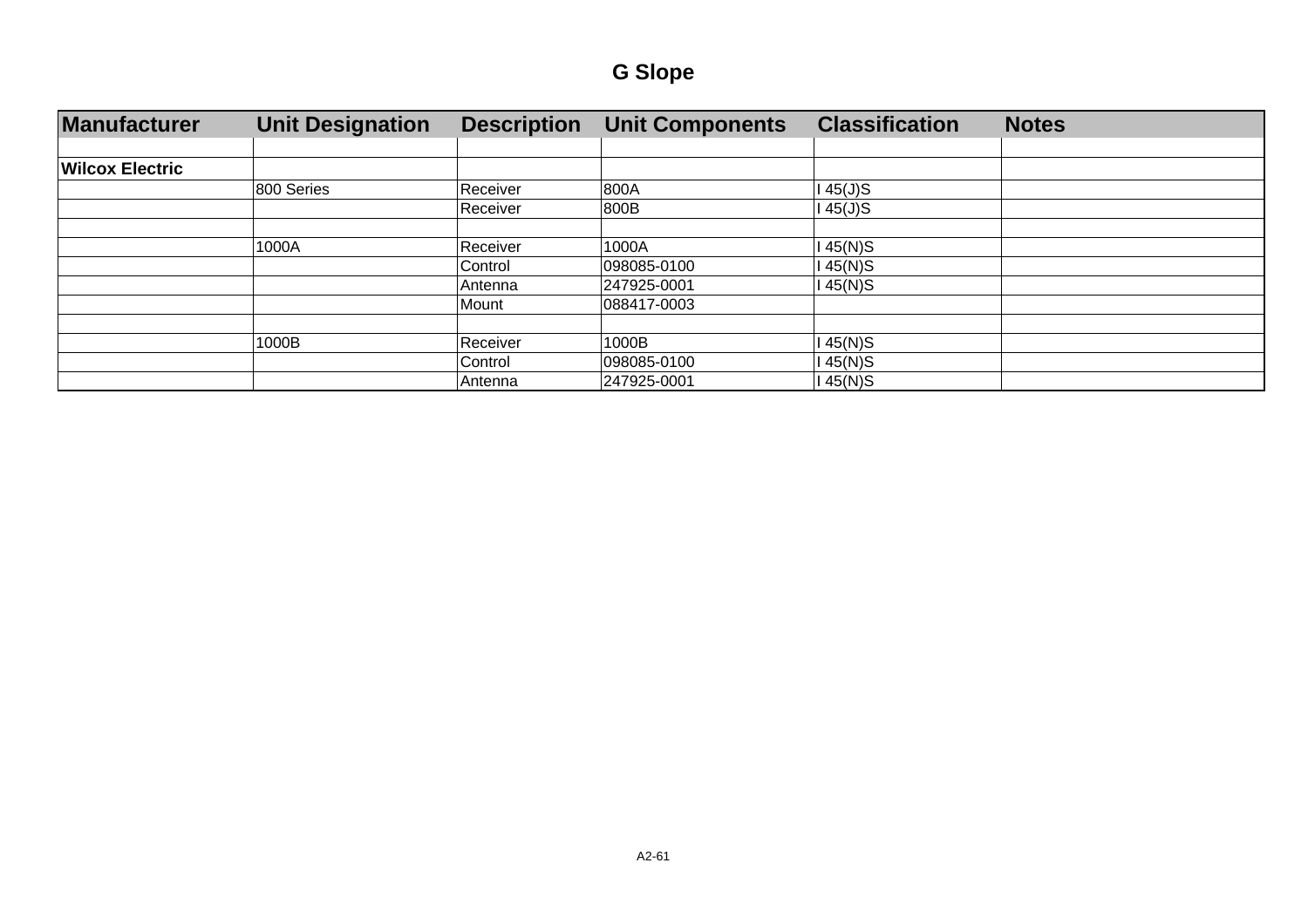| Manufacturer            | <b>Unit Designation</b> | <b>Description</b>  | <b>Unit Components</b> | <b>Classification</b> | <b>Notes</b>                                                                                                                                                                                                      |
|-------------------------|-------------------------|---------------------|------------------------|-----------------------|-------------------------------------------------------------------------------------------------------------------------------------------------------------------------------------------------------------------|
|                         |                         |                     |                        |                       |                                                                                                                                                                                                                   |
| <b>Associated Aero</b>  |                         |                     |                        |                       |                                                                                                                                                                                                                   |
| <b>Enterprises Ltd</b>  |                         |                     |                        |                       |                                                                                                                                                                                                                   |
|                         | SSB 10/100              | Transceiver         | SSB 10/100             | $V$ 10(M)             |                                                                                                                                                                                                                   |
|                         |                         |                     |                        |                       |                                                                                                                                                                                                                   |
| <b>Barrett Air</b>      |                         |                     |                        |                       |                                                                                                                                                                                                                   |
|                         | F.24                    | Transceiver         | F.24A/B                | L 20C(PN) S           |                                                                                                                                                                                                                   |
|                         |                         | Antenna Coupler     | F.24T                  | L 20(PN) S            |                                                                                                                                                                                                                   |
|                         |                         |                     |                        |                       |                                                                                                                                                                                                                   |
| <b>Brelonix Inc</b>     | <b>SAM-100</b>          | Transceiver         | <b>SAM-100</b>         | L 10(M)               | Installation must be in accordance<br>with cabling diagram of Section II,<br>Page 14, 8.12.71, or the Standard<br>Configuration Section I Page 5,<br>Revision 14.3.77 only, of the SAM-<br>100 Instruction Manual |
|                         |                         |                     |                        |                       |                                                                                                                                                                                                                   |
| <b>Codan Pty Ltd</b>    |                         |                     |                        |                       |                                                                                                                                                                                                                   |
|                         | HF-1000                 | Transceiver         | 1001/2                 | V 20C(MN) S           |                                                                                                                                                                                                                   |
|                         |                         | <b>Control Head</b> | 1101/2                 | V 20C(MN) S           |                                                                                                                                                                                                                   |
|                         |                         | Ant Tuner           |                        | 1201 V 20C(MN) S      |                                                                                                                                                                                                                   |
|                         |                         |                     |                        |                       |                                                                                                                                                                                                                   |
|                         | HF-2000                 | Transceiver         | 2001/2/3/4             | <b>130(MNO) S</b>     |                                                                                                                                                                                                                   |
|                         |                         | <b>Control Head</b> | 2101/2/3/4             | I 30(MNO) S           |                                                                                                                                                                                                                   |
|                         |                         | Ant Tuner           | 2201/2                 | 30(MNO) S             |                                                                                                                                                                                                                   |
|                         |                         |                     |                        |                       |                                                                                                                                                                                                                   |
| <b>Collins Avionics</b> |                         |                     |                        |                       |                                                                                                                                                                                                                   |
|                         | 618T Series             | Transceiver         | $618T-()$              | 140P(T) S             | When mounted on appropriate<br>Shockmount                                                                                                                                                                         |
|                         |                         | Control             | 714E-2/3/3B/3D         | 40P(T) S              |                                                                                                                                                                                                                   |
|                         |                         | Control             | 714E-6/6A              | 140P(T) S             |                                                                                                                                                                                                                   |
|                         |                         | Power Supply        | 516H-1                 | $140P(T)$ S           |                                                                                                                                                                                                                   |
|                         |                         | Inverter            | 488A-2                 | 140P(T) S             |                                                                                                                                                                                                                   |
|                         |                         | Ant. Coupler        | 490T-1/1A              | $130(N)$ S            | When mounted on appropriate<br>Shockmount                                                                                                                                                                         |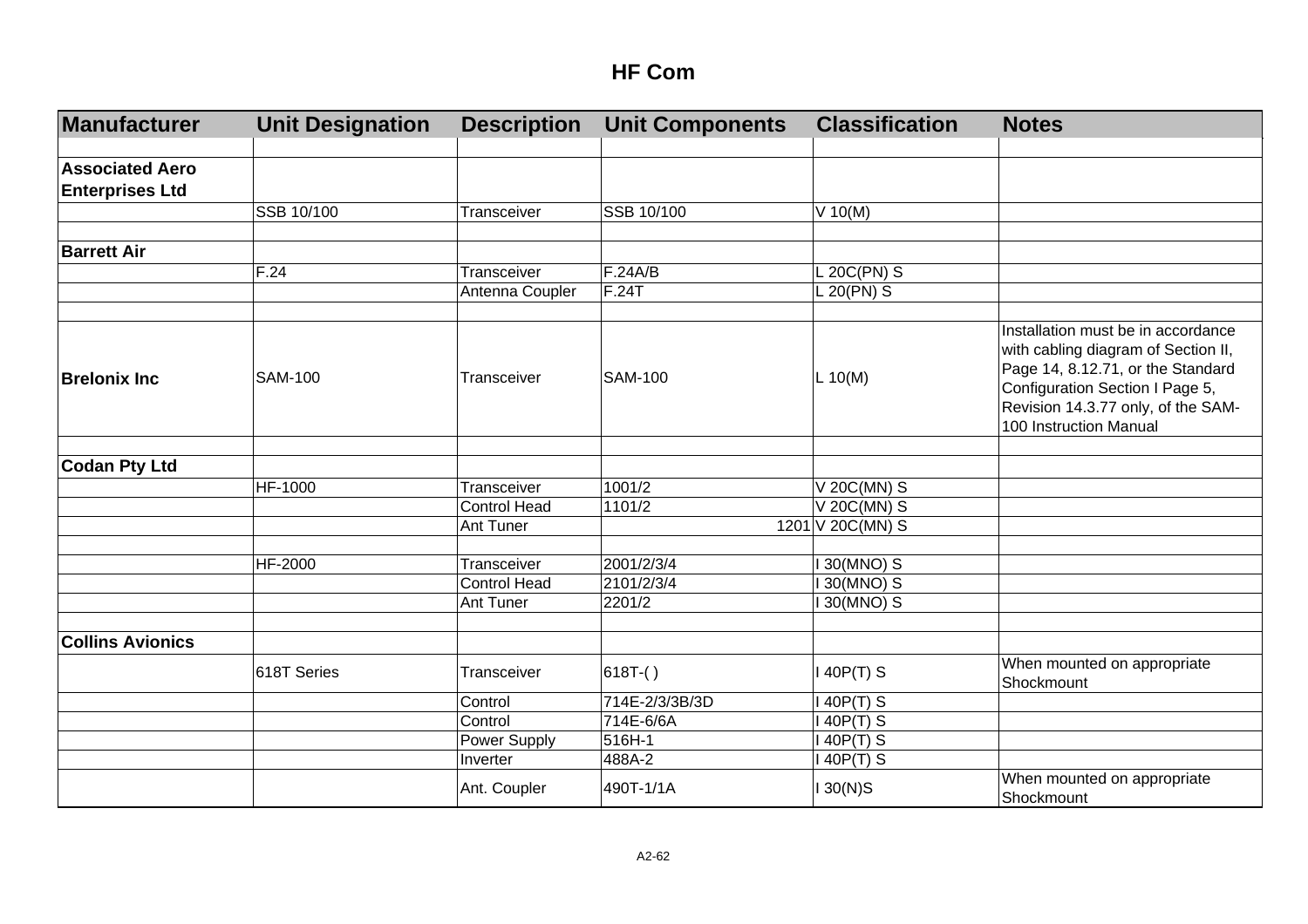| Manufacturer | <b>Unit Designation</b> | <b>Description</b>      | <b>Unit Components</b> | <b>Classification</b>         | <b>Notes</b>        |
|--------------|-------------------------|-------------------------|------------------------|-------------------------------|---------------------|
|              |                         |                         |                        |                               |                     |
|              | 628T Series             | Transceiver             | 628T-1                 | I 35/I 40P(JN) S              |                     |
|              |                         | Adapter                 | 999W-1/1A              | 35/I 40P(JN) S                |                     |
|              |                         | Transceiver             | 628T-2/2A/3/3A         | I 50(JN) S                    |                     |
|              |                         | Adapter                 | 999W-2/2A/3/3A         | I 50(JN) S                    |                     |
|              |                         | Ant Coupler             | 490S-1                 | I 50(MO) S                    |                     |
|              |                         |                         |                        |                               |                     |
|              | 718U-3                  | Receiver-Exciter        | 671U-2                 | 145(PM) S                     |                     |
|              |                         | Power Amplifier         | 548S-3                 | <b>30(JN) S</b>               |                     |
|              |                         |                         |                        | (SG)                          |                     |
|              |                         |                         |                        |                               |                     |
|              | 718U-4                  | <b>Receiver Exciter</b> | 671U-4/4A              | I 30(JN) S                    |                     |
|              |                         | Control                 | 514A/-1A/-3/4/5        | $130(P)$ S                    |                     |
|              |                         | <b>Power Amplifier</b>  | 548T-1                 | I 30(JN) S                    |                     |
|              |                         | Power Supply            | 636W-1/X-2             | I 30(JN) S                    |                     |
|              |                         |                         |                        |                               |                     |
|              | 718U-5                  | <b>Receiver Exciter</b> | 671U-4A                | $145$ (JN)                    |                     |
|              |                         |                         |                        | (SG)                          |                     |
|              |                         | Pwr Amp/Coupler         | 548S-3                 | 130(JN)                       |                     |
|              |                         |                         |                        | (SG)                          |                     |
|              |                         | Pwr Amp/Coupler         | 548S-5                 | $45$ (JN)                     | Must be pressurised |
|              |                         |                         |                        | (SG)                          |                     |
|              |                         | Control                 | 514A-3/4/5             | 45(PN)                        |                     |
|              |                         |                         |                        |                               |                     |
|              | <b>HF-190</b>           | Rec/Trans               | 728U-2                 | 150(DR)S                      |                     |
|              |                         | Ant. Coupler            | 490A-1/-2              | 150(O)S                       |                     |
|              |                         | Ant. Coupler            | 490S-4                 | 150(DR)S                      |                     |
|              |                         | Control                 | 514A-8                 | I 15/I 50C(KMP)S              |                     |
|              | (Gables)                | Control                 | G6934()                | I 15/I 50C(KMP)S              |                     |
|              |                         |                         |                        |                               |                     |
|              | HF-200/220              | <b>Rec Exciter</b>      | TCR-200/220            | I 25/I 35C(MN) S              |                     |
|              |                         | Power Amp               | <b>PWR-200</b>         | $\overline{125}$ /I 35C(MN) S |                     |
|              |                         | Chan Control            | CTL-200/201/201A/220   | I 25/I 35C(MN) S              |                     |
|              |                         | Ant Coupler             | AAC-200/220            | 135(MN) S                     |                     |
|              |                         | <b>Ant Coupler</b>      | AAC-200P-220P          | I 50(MN) S                    |                     |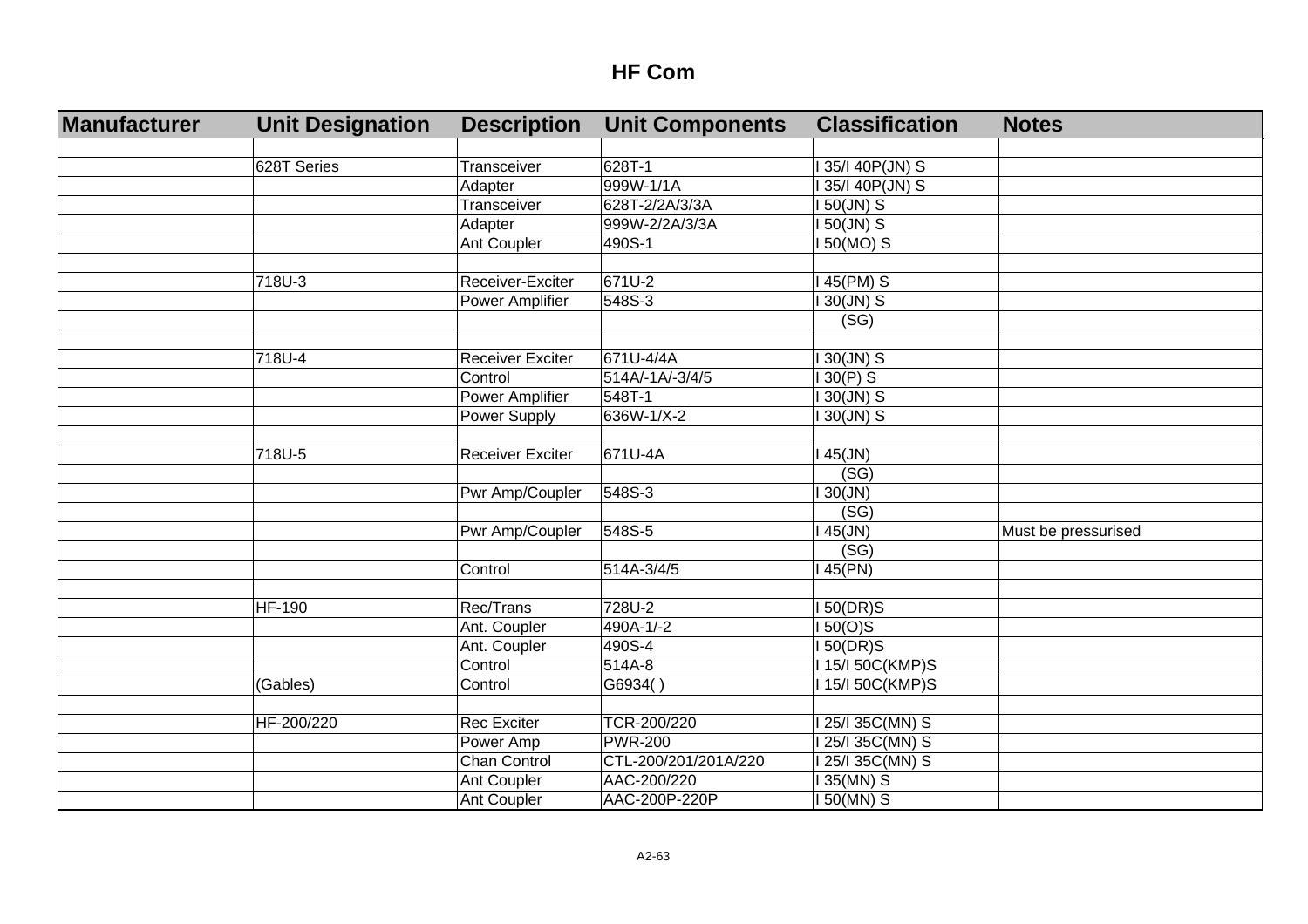| Manufacturer       | <b>Unit Designation</b> | <b>Description</b>        | <b>Unit Components</b> | <b>Classification</b>   | <b>Notes</b> |
|--------------------|-------------------------|---------------------------|------------------------|-------------------------|--------------|
|                    |                         | Probe/Coupler             | <b>PAC-200</b>         | $135(V)$ S              |              |
|                    |                         |                           |                        |                         |              |
|                    | HF-230                  | <b>Rec Exciter</b>        | <b>TCR-230</b>         | 150(MN) S               |              |
|                    |                         | Power Amp                 | <b>PWR-230</b>         | 150(MN) S               |              |
|                    |                         | Chan Control              | $CTL-()$               | I 15/I 35C/I 40P(KMP) S |              |
|                    |                         |                           |                        |                         |              |
|                    | <b>HFS-700</b>          | Transceiver               | <b>HFS-700</b>         | $150$ (JN) S            |              |
|                    |                         | Control                   | <b>HFP-712</b>         | I 15/I 50C(KP) S        |              |
|                    |                         |                           |                        |                         |              |
|                    | HF-9000                 | Transceiver               | HF 9030                | $150(0)$ S              |              |
|                    |                         |                           |                        | (MNS)                   |              |
|                    |                         | Mount                     | <b>MT 9030A</b>        | 50(MNS)S                |              |
|                    |                         | Control                   | HF 9010                | 150(MNS)S               |              |
|                    |                         | Ant. Coupler              | HF 9041                | 150 (O) S               |              |
|                    |                         |                           |                        | (MNS)                   |              |
|                    |                         | Mount                     | MT 9042A               | <b>150(MNS)S</b>        |              |
|                    |                         |                           |                        |                         |              |
| <b>King Radio</b>  |                         |                           |                        |                         |              |
| <b>Corporation</b> |                         |                           |                        |                         |              |
|                    | <b>KHF 950</b>          | <b>Receiver Exciter</b>   | <b>KTR 953</b>         | I 50(MNO) S             |              |
|                    |                         | Power Amp/Coupler KAC 952 |                        | I 50(JLN) S             |              |
|                    |                         | <b>HF Control</b>         | <b>KCU 951</b>         | <b>I 50C(KMP) S</b>     |              |
|                    |                         |                           |                        |                         |              |
|                    | <b>KHF 990</b>          | Transceiver               | <b>KTR 993</b>         | 150(JMNO) S             |              |
|                    |                         | Control                   | <b>KFS 594</b>         | 50C(KMP) S              |              |
|                    |                         | Probe/Antenna<br>Coupler  | <b>KAC 992</b>         | I 50(JLMNV) S           |              |
|                    |                         |                           |                        |                         |              |
| <b>Pantronics</b>  |                         |                           |                        |                         |              |
| <b>Corporation</b> |                         |                           |                        |                         |              |
|                    | <b>SB-10</b>            | Transceiver               | <b>SB-10</b>           | L 10(M)                 |              |
|                    |                         | Control                   | SB10-CH                | L 10(M)                 |              |
|                    |                         | Ant Load Unit             | SB10-14/-28            | $L$ 10(M)               |              |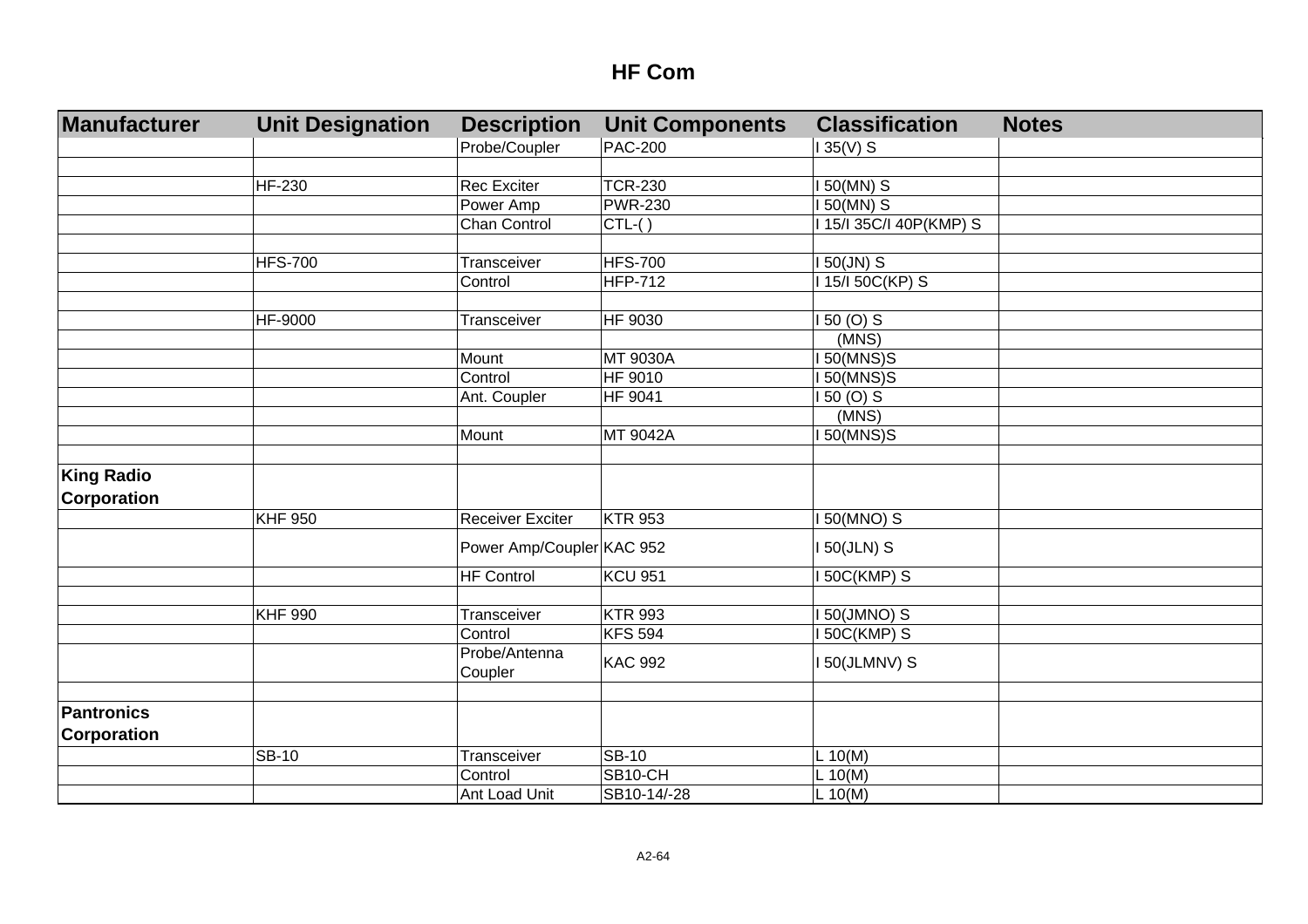| Manufacturer              | <b>Unit Designation</b> | <b>Description</b>    | <b>Unit Components</b> | <b>Classification</b> | <b>Notes</b>                        |
|---------------------------|-------------------------|-----------------------|------------------------|-----------------------|-------------------------------------|
|                           |                         |                       |                        |                       |                                     |
| <b>Sunair Electronics</b> |                         |                       |                        |                       |                                     |
|                           | <b>ASB-60</b>           |                       |                        |                       | Airworthiness Directive DCA / RAD / |
|                           |                         |                       |                        |                       | 30 applies                          |
|                           |                         | Receiver/Exciter      | <b>RE600</b>           | 45(N) S               |                                     |
|                           |                         | $P.A - P.S$           | PA 1010A               | $45(N)$ S             |                                     |
|                           |                         | <b>Aerial Coupler</b> | CU-106/600             | 45(N) S               | Optional, but recommended           |
|                           |                         |                       |                        |                       |                                     |
|                           | ASB-100                 |                       |                        |                       | Airworthiness Directive DCA / RAD / |
|                           |                         |                       |                        |                       | 29 applies                          |
|                           |                         | Receiver/Exciter      | RE-1000                | $120(N)$ S            |                                     |
|                           |                         | $P.A - P.S$           | PA-1010                | 20(N) S               |                                     |
|                           |                         | Control               | <b>SCU-10</b>          | $20(N)$ S             |                                     |
|                           |                         | <b>Aerial Coupler</b> | CU-1000/1400           | $20(J)$ S             | Optional, but recommended           |
|                           |                         |                       |                        |                       |                                     |
|                           |                         |                       |                        |                       | Airworthiness Directive DCA / RAD / |
|                           | <b>ASB-100A</b>         |                       |                        |                       | 29 applies                          |
|                           |                         | Receiver/Exciter      | RE-1000                | 20(N) S               |                                     |
|                           |                         | $P. A - P. S$         | PA-1010A               | 20(N) S               |                                     |
|                           |                         | Control               | <b>SCU-110</b>         | 20(N) S               |                                     |
|                           |                         | <b>Aerial Coupler</b> | CU-1000/1400           | $20(J)$ S             | Optional, but recommended           |
|                           |                         |                       |                        |                       |                                     |
|                           |                         |                       |                        |                       | Airworthiness Directive DCA / RAD / |
|                           | ASB-125                 |                       |                        |                       | 30 applies                          |
|                           |                         | Receiver/Exciter      | RE-1200                | 45(N) S               |                                     |
|                           |                         | P.A/P.S               | PA-1010A               | 45(N) S               |                                     |
|                           |                         | <b>Aerial Coupler</b> | <b>CU-110</b>          | 45(N) S               |                                     |
|                           |                         | <b>Aerial Coupler</b> | <b>CU-1000</b>         | $20(N)$ S             | Optional, but recommended           |
|                           |                         |                       |                        |                       |                                     |
|                           |                         |                       |                        |                       | Airworthiness Directive DCA / RAD / |
|                           | ASB-130                 |                       |                        |                       | 31 applies                          |
|                           |                         | Receiver/Exciter      | RE-1300                | 45(N) S               |                                     |
|                           |                         | $P. A - P. S$         | PA-1010B               | 45(N) S               |                                     |
|                           |                         | Control               | <b>SCU-13</b>          | 45(K) S               |                                     |
|                           |                         | Control               | MCU-13                 | 45(K) S               |                                     |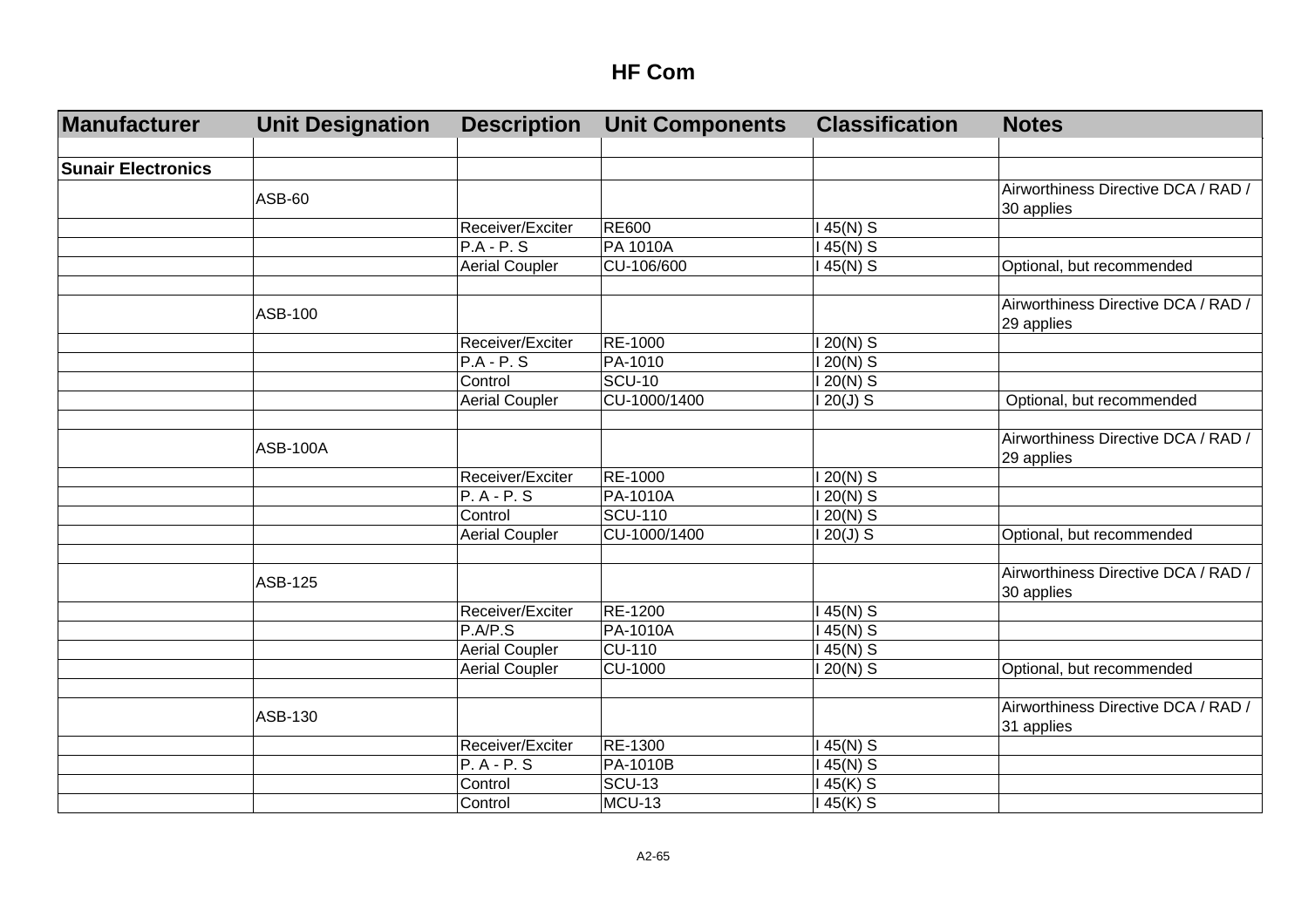| <b>Manufacturer</b> | <b>Unit Designation</b> | <b>Description</b>    | <b>Unit Components</b> | <b>Classification</b> | <b>Notes</b>                                      |
|---------------------|-------------------------|-----------------------|------------------------|-----------------------|---------------------------------------------------|
|                     |                         | <b>Aerial Coupler</b> | <b>CU-110</b>          | 145(N) S              | Optional, but recommended                         |
|                     |                         | <b>Aerial Coupler</b> | <b>SAC-69</b>          | 45(N) S               | Optional, but recommended                         |
|                     |                         |                       |                        |                       |                                                   |
|                     | ASB-320                 |                       |                        |                       |                                                   |
|                     |                         | Transceiver           |                        | 320   45(N) S         | Airworthiness Directive DCA / RAD /<br>34 applies |
|                     |                         | Control               | <b>MCU-20</b>          | 45(K) S               |                                                   |
|                     |                         | <b>Aerial Coupler</b> | <b>CU-2200</b>         | $45(J)$ S             | Optional, but recommended                         |
|                     |                         | <b>Aerial Coupler</b> | <b>SAC-69</b>          | $30(N)$ S             | Optional, but recommended                         |
|                     |                         |                       |                        |                       |                                                   |
|                     | ASB-500                 |                       |                        |                       |                                                   |
|                     |                         | Transceiver           | RT-510                 | $30(N)$ S             |                                                   |
|                     |                         | <b>Control Head</b>   | <b>SCU-55</b>          | $30(K)$ S             |                                                   |
|                     |                         | Ant Coupler           | ACU-150A / 150B        | $30(N)$ S             |                                                   |
|                     |                         | Ant Coupler           | <b>ACU-150D</b>        | $35(N)$ S             |                                                   |
|                     |                         |                       |                        |                       |                                                   |
|                     | ASB-850                 |                       |                        |                       |                                                   |
|                     |                         | Recvr-Exciter         | <b>RE-800</b>          | 30/I 35P(N) S         |                                                   |
|                     |                         | <b>AMP Coupler</b>    | <b>ACU-810</b>         | 30/I 35P(N) S         |                                                   |
|                     |                         | Control               | <b>SCU-80</b>          | 30/I 35P(K) S         |                                                   |
|                     |                         |                       |                        |                       |                                                   |
|                     | <b>CU-105</b>           | <b>Aerial Coupler</b> | CU-105/1/A             | 45(N) S               |                                                   |
|                     | <b>CU-106</b>           | <b>Aerial Coupler</b> | <b>CU-106</b>          | 45(N) S               |                                                   |
|                     | <b>CU-110</b>           | <b>Aerial Coupler</b> | <b>CU-110</b>          | 45(N) S               |                                                   |
|                     | <b>CU-500</b>           | <b>Aerial Coupler</b> | <b>CU-500/A</b>        | $120(J)$ S            |                                                   |
|                     | <b>CU-600</b>           | <b>Aerial Coupler</b> | <b>CU-600</b>          | $120(J)$ S            |                                                   |
|                     | <b>CU-1000</b>          | <b>Aerial Coupler</b> | <b>CU-1000</b>         | $120(J)$ S            |                                                   |
|                     | <b>CU-1400</b>          | <b>Aerial Coupler</b> | CU-1400/M              | $120(J)$ S            |                                                   |
|                     | <b>CU-2200</b>          | <b>Aerial Coupler</b> | <b>CU-2200</b>         | $45(J)$ S             |                                                   |
|                     | <b>SAC-69</b>           | <b>Aerial Coupler</b> | <b>SAC-69</b>          | $130(N)$ S            | Mount 99405 must be used                          |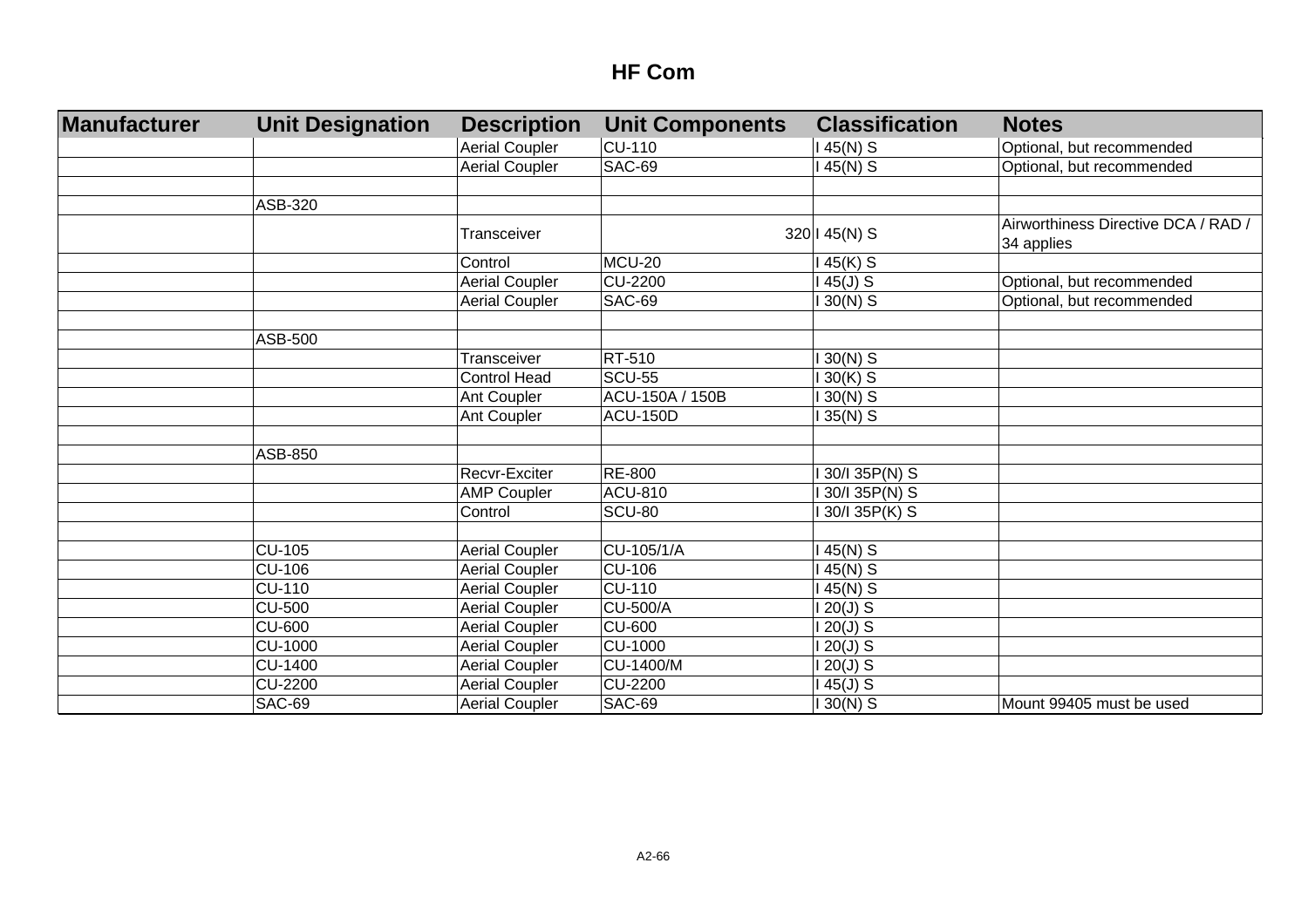| Manufacturer              | <b>Unit Designation</b> | <b>Description</b> | <b>Unit Components</b> | <b>Classification</b> | <b>Notes</b>  |
|---------------------------|-------------------------|--------------------|------------------------|-----------------------|---------------|
|                           |                         |                    |                        |                       |               |
| <b>AWA (Amalgamated</b>   |                         |                    |                        |                       |               |
| <b>Wireless A/Sia Ltd</b> |                         |                    |                        |                       |               |
|                           | AD-708                  |                    |                        |                       |               |
|                           |                         | Receiver           | AD-708                 | 120(L)                |               |
|                           |                         |                    |                        |                       |               |
|                           | $VAN-2$                 |                    |                        |                       |               |
|                           |                         | Receiver           | VAN-2                  | 110(T)                |               |
|                           |                         | <b>Indicator</b>   | $VIN-2$                | 110(K)                |               |
|                           |                         | Antenna            | $VIN-2$                | 110(J)                |               |
|                           |                         |                    |                        |                       |               |
| <b>ARC Avionics</b>       |                         |                    |                        |                       |               |
|                           | 402A                    |                    |                        |                       |               |
|                           |                         | Receiver           | R-402A                 | I 30(M) S/I 40P(M)    |               |
|                           |                         | Lights             | 31232                  |                       |               |
|                           |                         |                    |                        |                       |               |
|                           | 502 Series              |                    |                        |                       |               |
|                           | (Cessna 300)            | Receiver           | R-502 A                | $V$ 10(K)             |               |
|                           |                         | Receiver           | R-502 B                | $V$ 10(K)             |               |
|                           |                         | Antenna            | A-24 A                 |                       | Optional item |
|                           |                         |                    |                        |                       |               |
|                           | $R-33A$                 |                    |                        |                       |               |
|                           | (Cessna 800)            | Receiver           | R-33 A                 | $145(T)$ S            |               |
|                           |                         | Mount              | $M-41B$                |                       |               |
|                           |                         | Control            | C-83A                  | $145(T)$ S            | Optional Item |
|                           |                         | Antenna            | A-24 A                 |                       |               |
|                           |                         |                    |                        |                       |               |
|                           | R-402B                  |                    |                        |                       |               |
|                           |                         | Receiver           | R-402B                 | $150(MNO)$ S          |               |
|                           |                         |                    |                        |                       |               |
| <b>Bendix Avionics</b>    |                         |                    |                        |                       |               |
|                           | 204A                    |                    |                        |                       |               |
|                           |                         | Receiver           | 204A                   | $\overline{V}$ 10(L)  |               |
|                           |                         | Three Lamp Kit     | 2V019-0                | V 10(K)               |               |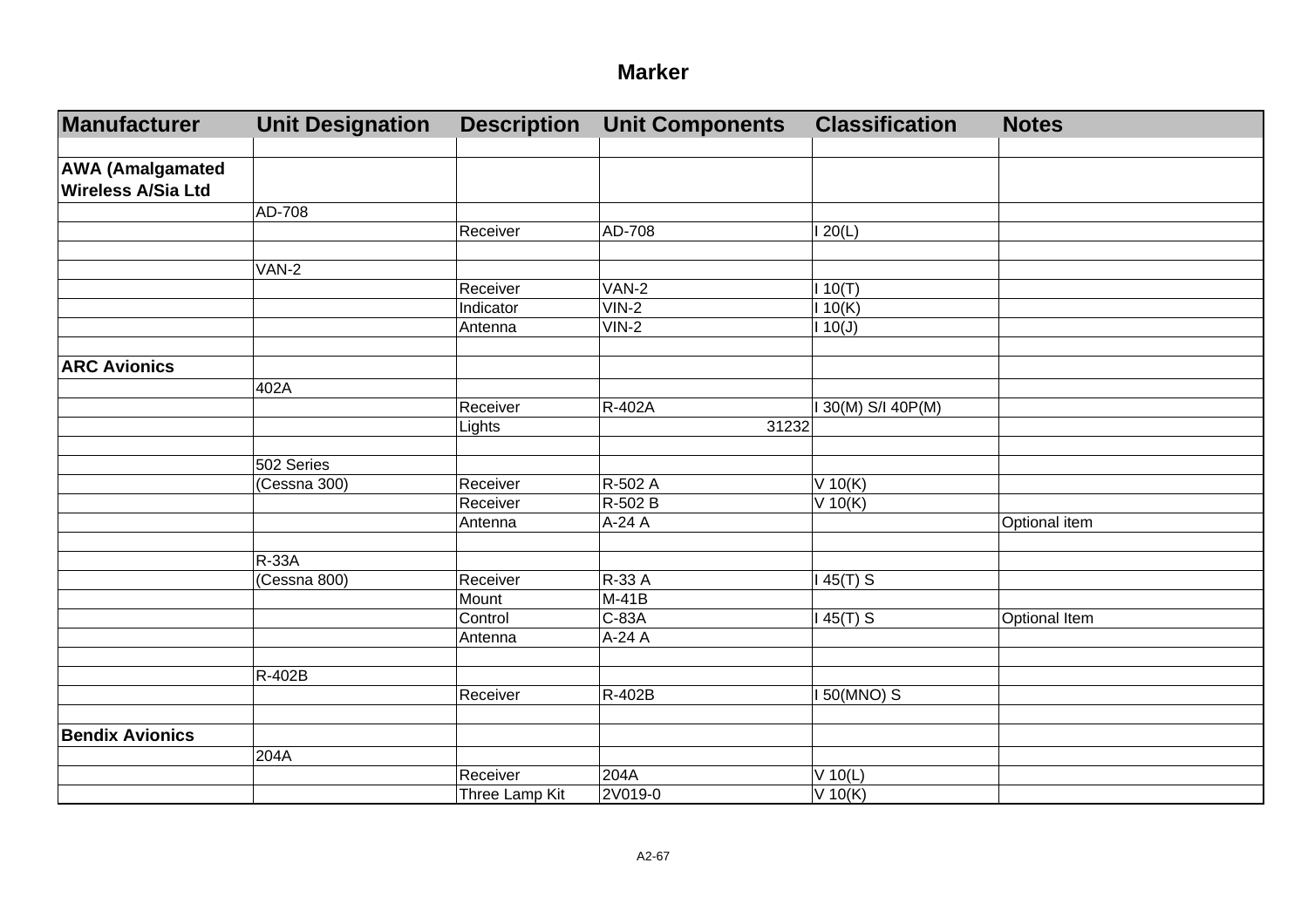| Manufacturer | <b>Unit Designation</b> | <b>Description</b> | <b>Unit Components</b> | <b>Classification</b> | <b>Notes</b>                                                                                           |
|--------------|-------------------------|--------------------|------------------------|-----------------------|--------------------------------------------------------------------------------------------------------|
|              |                         |                    |                        |                       |                                                                                                        |
|              | CN-2011                 |                    |                        |                       |                                                                                                        |
|              |                         | Receiver           | Part of CN-2011        | I 35C(MOP) S          | Only Part Nos ending in -3015, -3016,<br>-3019, -3020, -3023, -3024 have the<br>Marker Receiver option |
|              | CN-2012                 |                    |                        |                       |                                                                                                        |
|              |                         | Receiver           | Part of CN-2012        | I 35C(MOP) S          | Only Part Nos ending in -3003, -3004<br>have the Marker Receiver option                                |
|              | CN-2013                 |                    |                        |                       |                                                                                                        |
|              |                         | Receiver           | Part of CN-2013        | I 35C(MOP) S          | Only Part Nos ending in -3303, -3304<br>have the Marker Receiver option                                |
|              |                         |                    |                        |                       |                                                                                                        |
|              | <b>GM-247A</b>          |                    |                        |                       |                                                                                                        |
|              |                         | Receiver           | <b>GM-247A</b>         | $120(J)$ S            |                                                                                                        |
|              | MKA-23A                 |                    |                        |                       |                                                                                                        |
|              |                         | Receiver           | MKA-23A                | 130P(T) S             |                                                                                                        |
|              |                         | Mount              | MTA-23A                |                       |                                                                                                        |
|              |                         | VOR-ILS Mkr Ind    | INA-21A                | $130P(K)$ S           |                                                                                                        |
|              |                         | Mkr Ind            | $IN-5A$                | $130P(K)$ S           |                                                                                                        |
|              |                         | Mkr Ind            | $IN-5B$                | 130P(K) S             |                                                                                                        |
|              | MKA-28 Series           |                    |                        |                       |                                                                                                        |
|              |                         | Receiver           | MKA-28A                | $145(N)$ S            |                                                                                                        |
|              |                         | Receiver           | <b>MKA-28C</b>         | $145(N)$ S            |                                                                                                        |
|              |                         | Receiver           | MKA-28D                | $145(N)$ S            |                                                                                                        |
|              |                         |                    |                        |                       |                                                                                                        |
|              | MKA-7A Series           |                    |                        |                       |                                                                                                        |
|              |                         | Receiver           | MKA-7A                 | $130(T)$ S            |                                                                                                        |
|              |                         | Receiver           | <b>MKA-7A-1</b>        | $130(T)$ S            |                                                                                                        |
|              |                         |                    |                        |                       |                                                                                                        |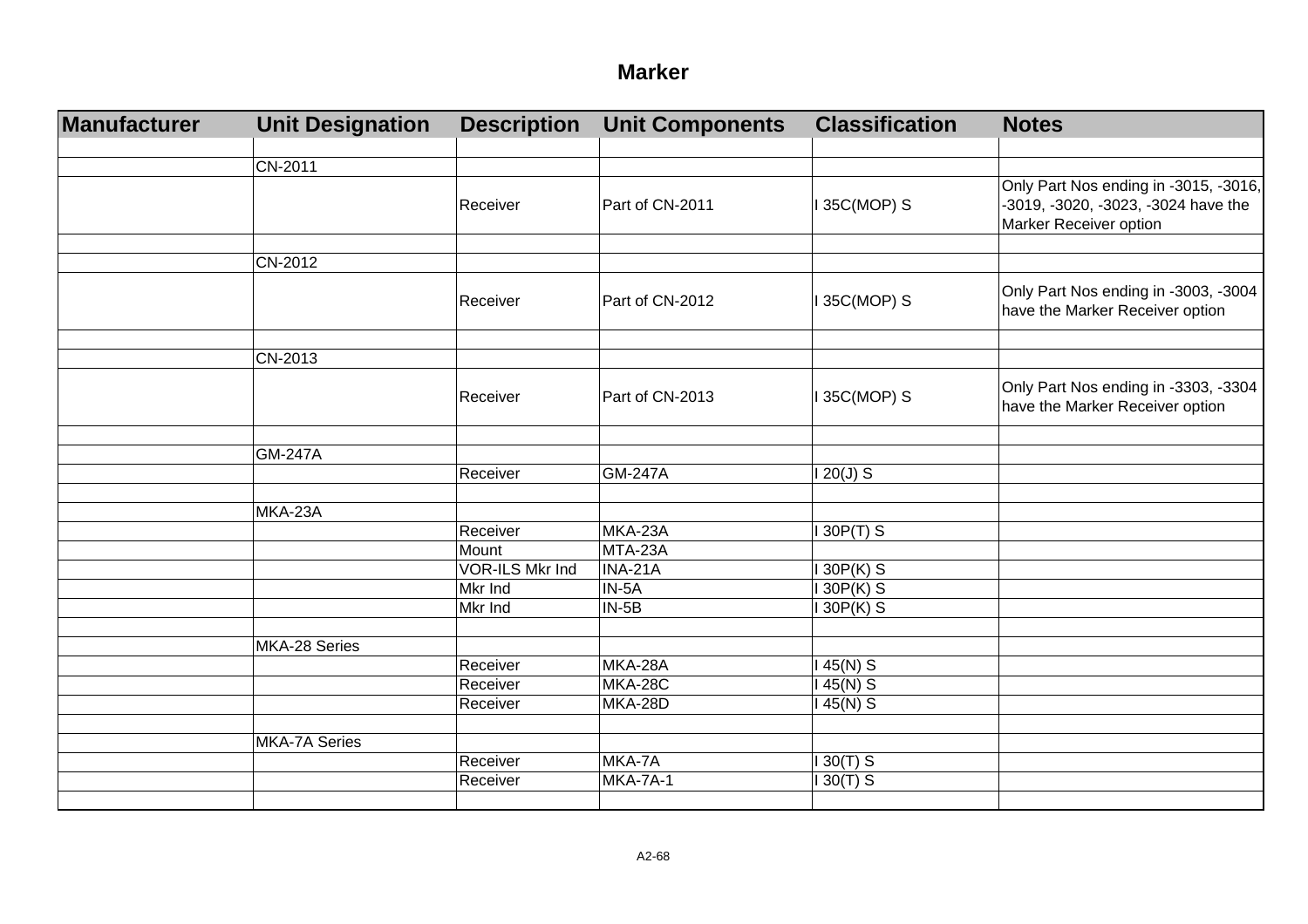| Manufacturer         | <b>Unit Designation</b> | <b>Description</b>   | <b>Unit Components</b> | <b>Classification</b> | <b>Notes</b>              |
|----------------------|-------------------------|----------------------|------------------------|-----------------------|---------------------------|
| <b>Collins Radio</b> |                         |                      |                        |                       |                           |
| <b>Company</b>       |                         |                      |                        |                       |                           |
|                      | $51Z-1$                 |                      |                        |                       |                           |
|                      |                         | Receiver             | 51Z-1                  | $I$ 30P(T) S          |                           |
|                      |                         | Mount                | 350B-1                 |                       |                           |
|                      |                         | Indicator            | 327A-1                 | 130P(K) S             |                           |
|                      |                         | Antenna              | $37X-1$                |                       | Optional item             |
|                      |                         |                      |                        |                       |                           |
|                      | $51Z-2()$               |                      |                        |                       |                           |
|                      |                         | Receiver             | 51Z-2/2A               | $130P(T)$ S           |                           |
|                      |                         | Mount                | 390A/B                 |                       |                           |
|                      |                         | Indicator            | 327A-1                 | $130P(K)$ S           | Optional Equipment        |
|                      |                         | Antenna              | $37X-1$                |                       |                           |
|                      |                         | Mount                | 390D-2                 |                       |                           |
|                      |                         | Indicator            | 327A-2                 | 130P(K) S             |                           |
|                      |                         |                      |                        |                       |                           |
|                      | $51Z-3$                 |                      |                        |                       |                           |
|                      |                         | Receiver             | 51Z-3                  | $I$ 30P(T) S          |                           |
|                      |                         | Antenna              | 37X-2                  |                       | <b>Optional Equipment</b> |
|                      |                         |                      |                        |                       |                           |
|                      | 51Z-4                   |                      |                        |                       |                           |
|                      |                         | Receiver             | $51Z-4$                | $145(T)$ S            |                           |
|                      |                         | Mount                | 390R-1                 |                       |                           |
|                      |                         | Antenna              | $37X-2$                |                       | <b>Optional Item</b>      |
|                      |                         |                      |                        |                       |                           |
|                      | 51Z-6                   |                      |                        |                       |                           |
|                      |                         | Receiver             | 51Z-6                  | $145(N)$ S            |                           |
|                      |                         | Antenna              | $37X-2$                |                       | <b>Optional Item</b>      |
|                      |                         |                      |                        |                       |                           |
|                      | AMR-350/350H            |                      |                        |                       |                           |
|                      |                         | Audio/Marker         | AMR-350/350H           | I 30C(P)/I 40P(P)     |                           |
|                      |                         | Marker Lights        | <b>MKL-350</b>         | I 30C(P)/I 40P(P)     |                           |
|                      |                         | <b>Marker Lights</b> | <b>MKL-351</b>         | I 30C(P)/I 40P(P)     |                           |
|                      |                         |                      |                        |                       |                           |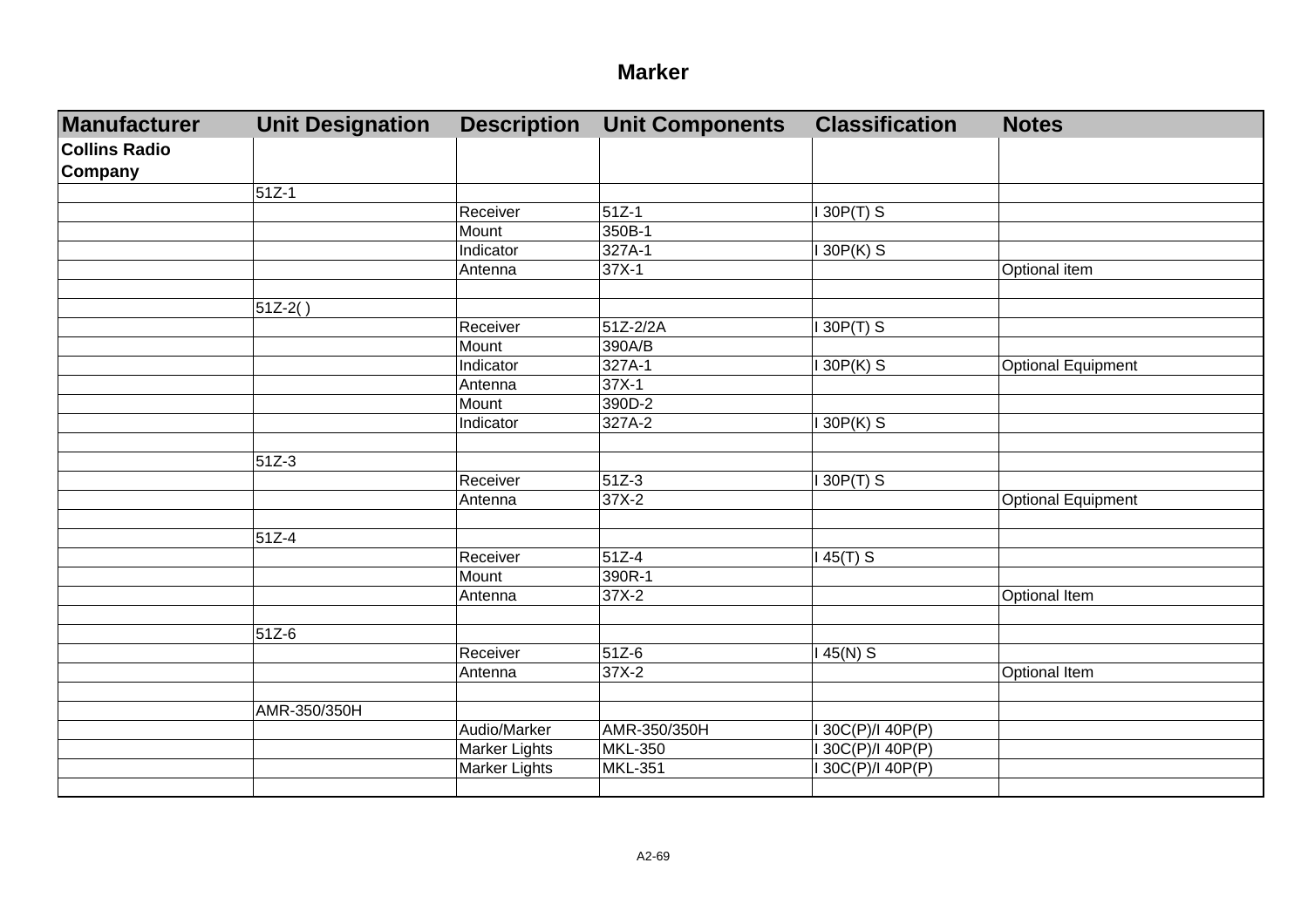| Manufacturer    | <b>Unit Designation</b> | <b>Description</b>  | <b>Unit Components</b> | <b>Classification</b> | <b>Notes</b>                            |
|-----------------|-------------------------|---------------------|------------------------|-----------------------|-----------------------------------------|
|                 | <b>MKR-350</b>          |                     |                        |                       |                                         |
|                 |                         | <b>Marker Recvr</b> | <b>MKR-350</b>         | 130C(P)/140P(P)       |                                         |
|                 |                         | Marker Lights       | <b>MKL-350</b>         | 130C(P)/140P(P)       |                                         |
|                 |                         | Marker Lights       | <b>MKL-351</b>         | 30C(P)/I 40P(P)       |                                         |
|                 |                         |                     |                        |                       |                                         |
|                 | <b>VIR-30</b>           |                     |                        |                       |                                         |
|                 |                         |                     |                        |                       | Only receivers with Part No ending in - |
|                 |                         | Receiver            | <b>VIR-30A</b>         | 45(JN) S/I 40P(JN)    | 001 and -003 have marker receiver       |
|                 |                         |                     |                        |                       | incorporated                            |
|                 |                         |                     |                        | (G)<br>(G)            |                                         |
|                 |                         |                     |                        |                       | Only receivers with Part No ending in - |
|                 |                         | Receiver            | <b>VIR-30M</b>         | 145(JN) S/I 40P(JN)   | 001 and -003 have marker receiver       |
|                 |                         |                     |                        |                       | incorporated                            |
|                 |                         |                     |                        | (G)<br>(G)            |                                         |
|                 |                         |                     |                        |                       |                                         |
|                 |                         |                     |                        |                       | Only receivers with Part No ending in - |
|                 | <b>VIR-31A</b>          | Receiver            | <b>VIR-31A</b>         | 145(JN) S/I 40P(JN) S | 001 and -003 have marker receiver       |
|                 |                         |                     |                        |                       | incorporated                            |
|                 |                         |                     |                        |                       |                                         |
| <b>Dare Inc</b> |                         |                     |                        |                       |                                         |
|                 | $DM-3$                  |                     |                        |                       |                                         |
|                 |                         | Receiver            | $DM-3$                 | $130P(T)$ S           |                                         |
|                 |                         | Mount               | $M/MB-1$               |                       |                                         |
|                 |                         | Mount               | M/MBGS-2               |                       |                                         |
|                 |                         | Ind Kit             | 3LS                    | 30P(T) S              |                                         |
|                 |                         |                     |                        |                       |                                         |
|                 | SSM-1                   |                     |                        |                       |                                         |
|                 |                         | Receiver            | SSM-1                  | $45(J)$ S             |                                         |
|                 |                         |                     |                        | (N)                   |                                         |
|                 |                         | Mount               | M/SSM-1                |                       |                                         |
|                 |                         | Mount               | P/N 200024-31          |                       |                                         |
|                 |                         |                     |                        |                       |                                         |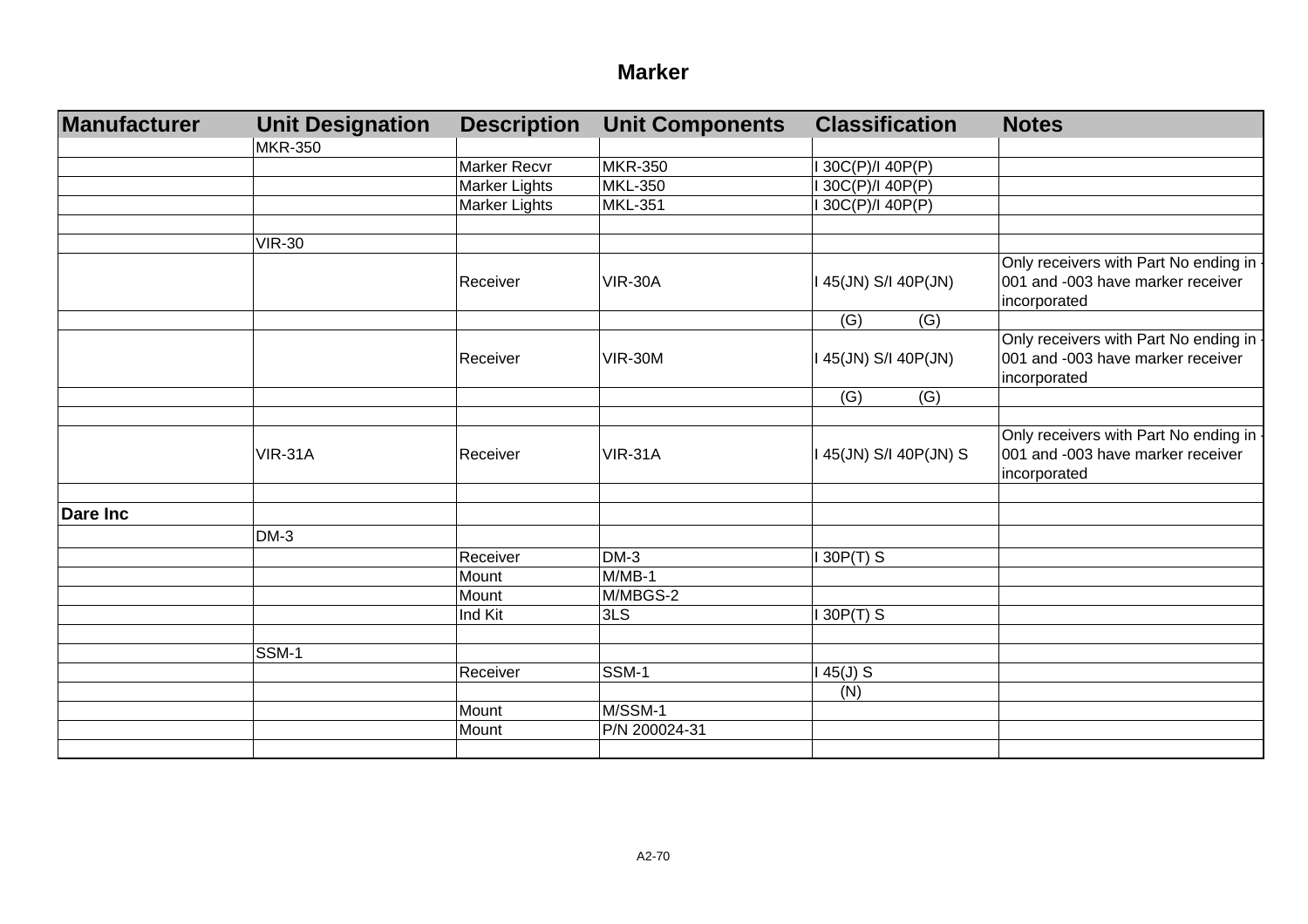| <b>Manufacturer</b>                                   | <b>Unit Designation</b>                      | <b>Description</b>                     | <b>Unit Components</b> | <b>Classification</b> | <b>Notes</b>                                                                                   |
|-------------------------------------------------------|----------------------------------------------|----------------------------------------|------------------------|-----------------------|------------------------------------------------------------------------------------------------|
| <b>Genave (General</b><br><b>Aviation Electronics</b> |                                              |                                        |                        |                       |                                                                                                |
| $ Inc\rangle$                                         |                                              |                                        |                        |                       |                                                                                                |
|                                                       | DELTA 202                                    |                                        |                        |                       |                                                                                                |
|                                                       |                                              | Receiver                               | Delta 202              | $V$ 10(K)             |                                                                                                |
| <b>Edo-Aire</b>                                       |                                              |                                        |                        |                       |                                                                                                |
|                                                       | AM-550                                       |                                        |                        |                       |                                                                                                |
|                                                       |                                              | Receiver & Aud<br>Amp & Sel            | AM-550                 | $V$ 15(P)             |                                                                                                |
|                                                       |                                              |                                        |                        |                       |                                                                                                |
|                                                       | AM-660                                       | <b>MKR Recvr Aud</b><br>Amp & Selector | AM-660                 | 115(P)                |                                                                                                |
|                                                       |                                              |                                        |                        |                       |                                                                                                |
| <b>King Radio Corp</b>                                |                                              |                                        |                        |                       |                                                                                                |
|                                                       | <b>KGM-690</b>                               |                                        |                        |                       |                                                                                                |
|                                                       | (Goldcrown Series also<br>Cessna 800 Series) | Receiver                               | <b>KMR-670</b>         | $145(N)$ S            | Unit comprises KMR-670 Receiver<br>and KGS-680 20 Chan, glide slope<br>receiver in single case |
|                                                       |                                              | Rack                                   | KPN-71-4004            |                       |                                                                                                |
|                                                       |                                              | Indicator                              | <b>KNI-500L</b>        | $145(K)$ S            | Optional marker indicator                                                                      |
|                                                       |                                              |                                        |                        |                       |                                                                                                |
|                                                       | <b>KGM-691</b>                               | Receiver                               | <b>KMR-670</b>         | $145(T)$ S            | Unit is comprised of KGS-681 G/S.<br>Receiver and KMR-670 marker<br>receiver in single case    |
|                                                       |                                              |                                        |                        |                       |                                                                                                |
|                                                       | <b>KMA-12</b>                                | Receiver                               | <b>KMA-12</b>          |                       |                                                                                                |
|                                                       |                                              |                                        |                        | $V$ 10(K)             |                                                                                                |
|                                                       | <b>KMA-20</b>                                |                                        |                        |                       |                                                                                                |
|                                                       |                                              | Receiver                               | <b>KMA-20</b>          | I 25C(K)/I 40P(K)     |                                                                                                |
|                                                       |                                              | Receiver                               | KMA-20-03              | I 25C(K)/I 40P(K)     |                                                                                                |
|                                                       |                                              | Receiver                               | KMA-20-04              | I 25C(K)/I 40P(K)     |                                                                                                |
|                                                       |                                              |                                        |                        |                       |                                                                                                |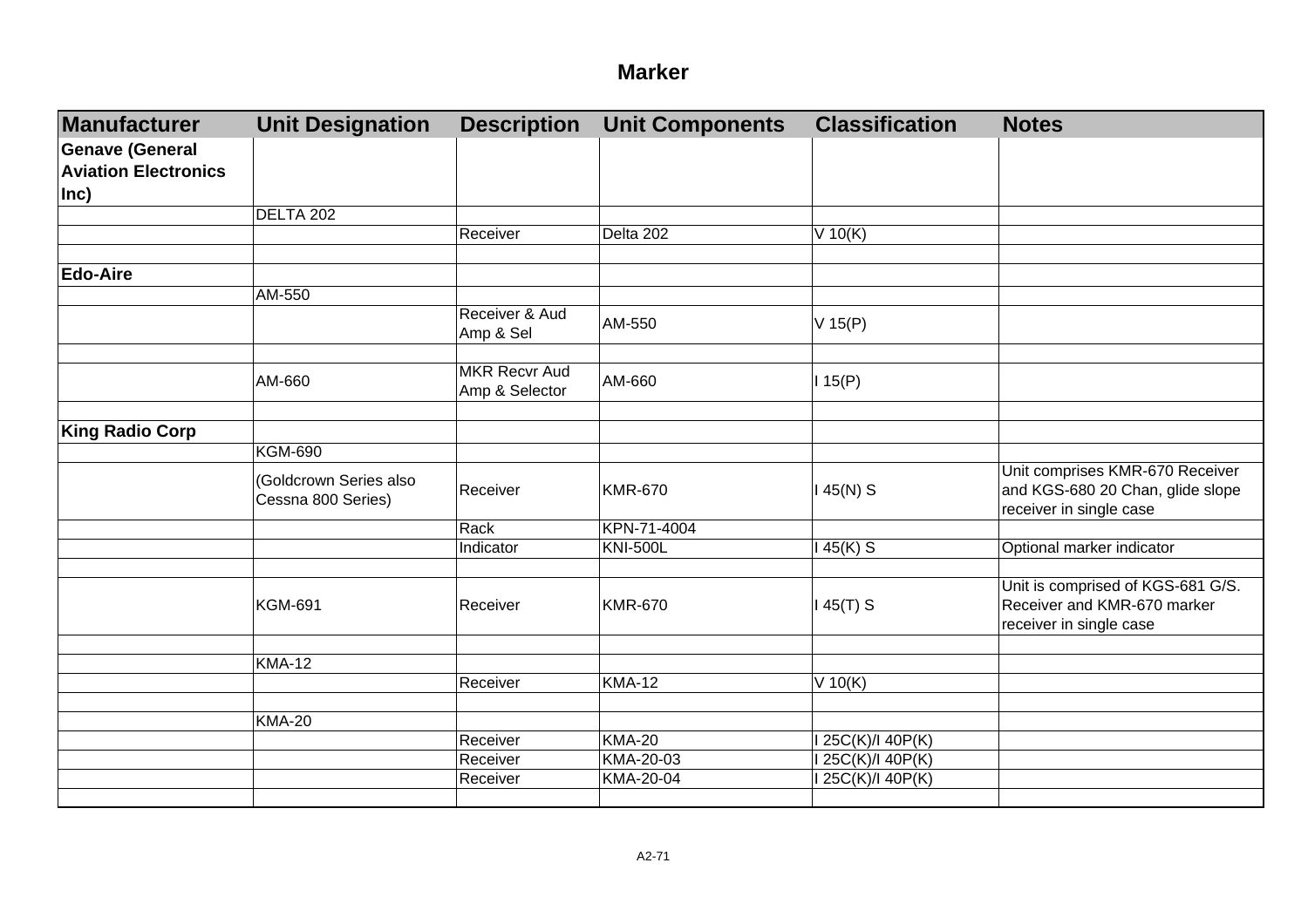| <b>Manufacturer</b>   | <b>Unit Designation</b> | <b>Description</b>                | <b>Unit Components</b> | <b>Classification</b> | <b>Notes</b> |
|-----------------------|-------------------------|-----------------------------------|------------------------|-----------------------|--------------|
|                       | <b>KMA-24</b>           |                                   |                        |                       |              |
|                       |                         | Receiver & Aud Isol KMA-24<br>Amp |                        | I 50C/I 40P(KMP) S    |              |
|                       |                         |                                   |                        |                       |              |
|                       | <b>KMR-675</b>          |                                   |                        |                       |              |
|                       |                         | Receiver                          | KM-675                 | I 45(JN)S/I 40P(JN)   |              |
|                       |                         | Lights                            | <b>KA-35</b>           | 145(JN)S              |              |
|                       |                         | Lights                            | <b>KA-40</b>           | 140(K)                |              |
|                       |                         | Antenna                           | <b>KA-23</b>           | $145$ (JN)            |              |
|                       | <b>KR-20</b>            |                                   |                        |                       |              |
|                       |                         | Receiver                          | <b>KR-20</b>           | $V$ 10(T)             |              |
|                       |                         | Lamp Unit                         |                        | $V$ 10(T)             |              |
|                       |                         |                                   |                        |                       |              |
|                       | <b>KR-21</b>            | Receiver                          | <b>KR-21</b>           | 115(K)/140P(K)        |              |
|                       |                         |                                   |                        |                       |              |
|                       | <b>KR-22</b>            |                                   |                        |                       |              |
|                       |                         | Receiver                          | <b>KR-22</b>           | $V$ 10(K)S            |              |
|                       |                         | <b>Annunciator Panel</b>          | <b>KA-285</b>          | $V$ 10(K)S            |              |
| <b>Lear Inc</b>       |                         |                                   |                        |                       |              |
|                       | 2200                    |                                   |                        |                       |              |
|                       |                         | Receiver                          |                        | 2200   20(L)          |              |
|                       |                         |                                   |                        |                       |              |
|                       | 5608                    |                                   |                        |                       |              |
|                       |                         | Receiver                          |                        | 5608 130P(T)S         |              |
|                       |                         |                                   |                        |                       |              |
| <b>Marconi Co</b>     |                         |                                   |                        |                       |              |
|                       | AA 6403                 |                                   |                        |                       |              |
|                       |                         | Receiver                          | AA 6403                | $145(J)$ S            |              |
| <b>Narco Avionics</b> |                         |                                   |                        |                       |              |
|                       | CP 135 TSO              |                                   |                        |                       |              |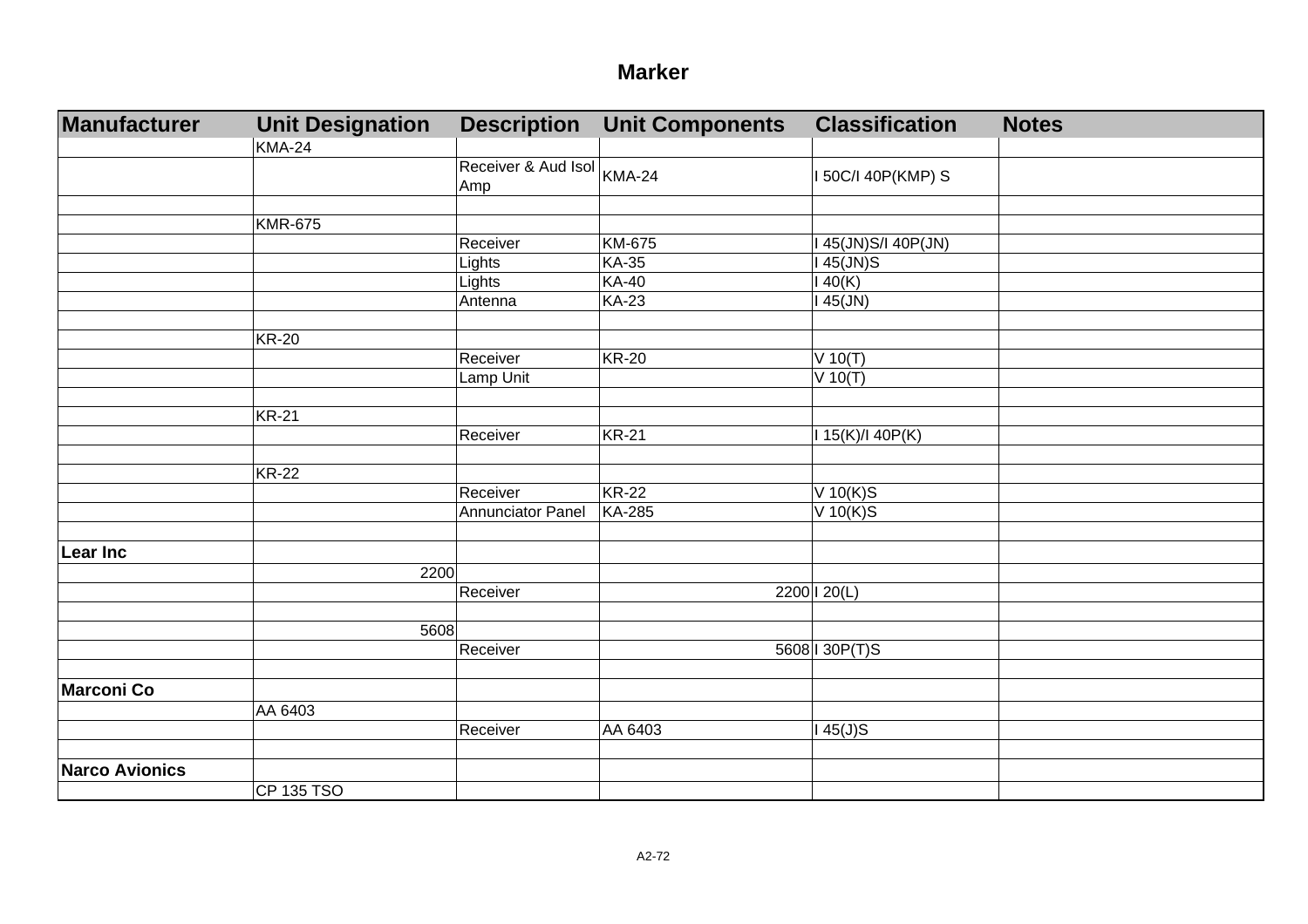#### **Marker**

| <b>Manufacturer</b> | <b>Unit Designation</b> | <b>Description</b>         | <b>Unit Components</b> | <b>Classification</b>     | <b>Notes</b> |
|---------------------|-------------------------|----------------------------|------------------------|---------------------------|--------------|
|                     |                         | Receiver                   | Option in CP 135 TSO   | I 15, I 35C, I 40P(PKM) S |              |
|                     |                         |                            |                        |                           |              |
|                     | <b>CP 136 TSO</b>       |                            |                        |                           |              |
|                     |                         | Receiver                   | Option in CP 136 TSO   | I 15, I 35C, I 40P(PKM) S |              |
|                     | CP-136T-TSO             |                            |                        |                           |              |
|                     |                         | Receiver & Aud Isol<br>Amp | CP-136T-TSO            | I 15, I 35C, I 40P(PKM) S |              |
|                     |                         |                            |                        |                           |              |
|                     | MBT-()                  |                            |                        |                           |              |
|                     |                         | Receiver                   | MBT-12                 | $V$ 10(K)                 |              |
|                     |                         | Receiver                   | MBT-R                  | $V$ 10(K)                 |              |
|                     |                         | Receiver                   | <b>MBT-24</b>          | $V$ 10(K)                 |              |
|                     |                         |                            |                        |                           |              |
|                     | <b>MKR-101</b>          |                            |                        |                           |              |
|                     |                         | Receiver                   | <b>MKR-101</b>         | 30(JN) S/I 40P(JN) S      |              |
|                     |                         | Receiver                   | <b>MKR-101R</b>        | 30(JN) S/I 40P(JN) S      |              |
|                     |                         | Receiver                   | <b>MKR-101PL</b>       | 30(JN) S/I 40P(JN) S      |              |
|                     | NAV 122 TSO Series      |                            |                        |                           |              |
|                     |                         | Receiver                   | Part of NAV 122 TSO    | I 15, I 35C, I 40P(PKM) S |              |
|                     |                         |                            |                        |                           |              |
|                     |                         | Receiver                   | Part of NAV 122A TSO   | I 15, I 35C, I 40P(PKM) S |              |
|                     |                         |                            |                        |                           |              |
|                     | <b>NAV 124 TSO</b>      |                            |                        |                           |              |
|                     |                         | Receiver                   | Part of NAV 124 TSO    | I 15, I 35C. I 40P(PKM) S |              |
|                     |                         |                            |                        |                           |              |
| Piper               |                         |                            |                        |                           |              |
|                     | $PM-1$                  |                            |                        |                           |              |
|                     |                         | Receiver                   | <b>PM-1</b>            | $V$ 10(K)                 |              |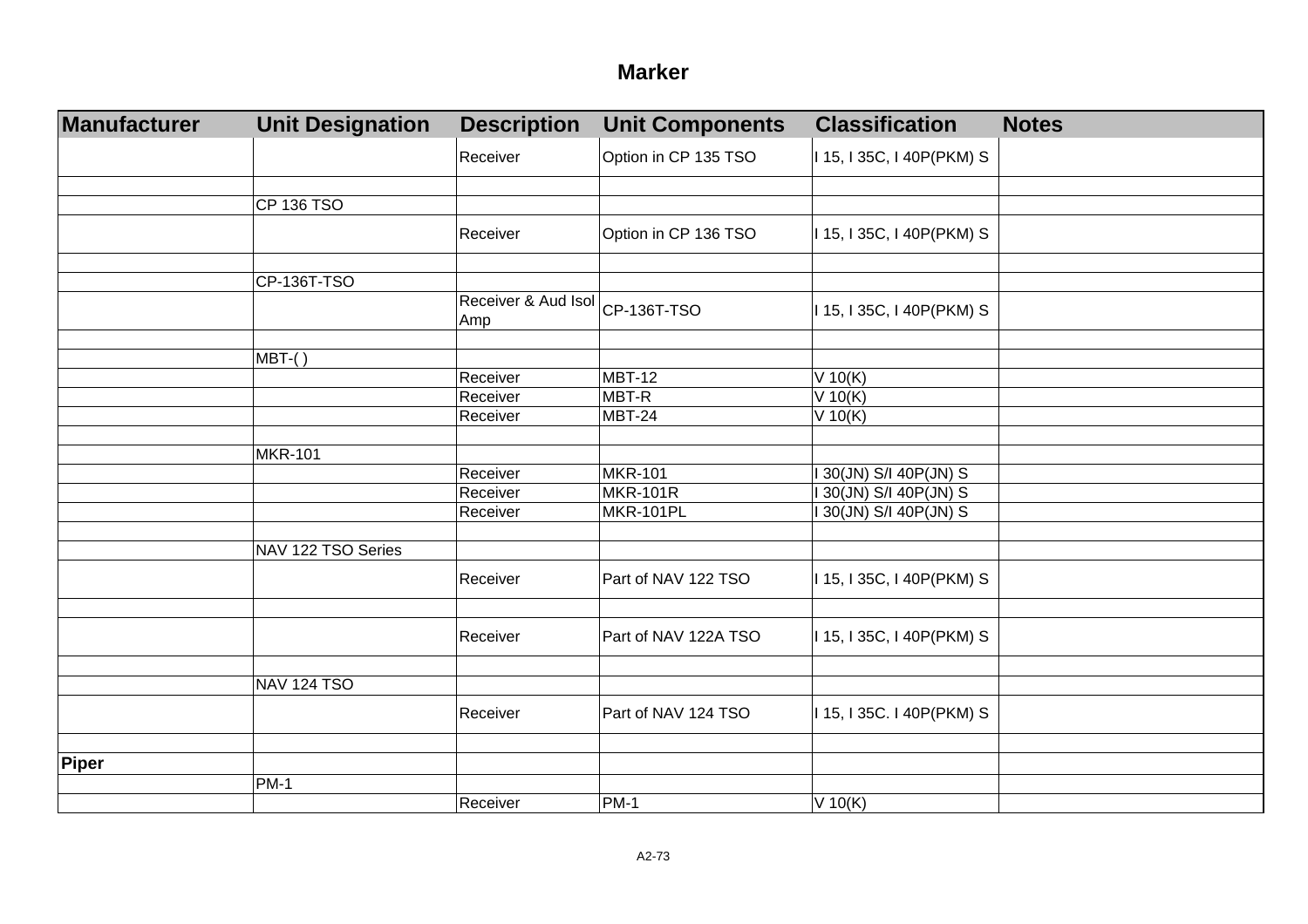#### **Marker**

| <b>Manufacturer</b>  | <b>Unit Designation</b> | <b>Description</b>                   | <b>Unit Components</b>                 | <b>Classification</b> | <b>Notes</b>          |
|----------------------|-------------------------|--------------------------------------|----------------------------------------|-----------------------|-----------------------|
|                      |                         |                                      |                                        |                       |                       |
| <b>Sperry Flight</b> |                         |                                      |                                        |                       |                       |
| <b>Systems/R C A</b> |                         |                                      |                                        |                       |                       |
|                      | AVN-210                 |                                      |                                        |                       |                       |
|                      |                         |                                      | Receiver AVN-210   MI-592100, -1/-4,-6 | $130(K)$ S            |                       |
|                      |                         | Receiver AVN-210A MI-585072,-1/-7    |                                        | $130(K)$ S            |                       |
|                      |                         | Receiver AVN-212                     | MI-592177, -1                          | $130(K)$ S            |                       |
|                      |                         | Receiver AVN-214                     | MI-592178, -1                          | 1 30(K) S             |                       |
|                      |                         | Marker Lamp Assy                     | MI-592132                              | $130(K)$ S            | <b>Optional Items</b> |
|                      |                         | Antenna                              | MI-592130                              | $145(N)$ S            | Optional Items        |
|                      |                         |                                      |                                        |                       |                       |
|                      | AVN-220/220A            |                                      |                                        |                       |                       |
|                      | <b>Series</b>           | Receiver AVN-220   MI-585031, -1, -2 |                                        | $130(K)$ S            |                       |
|                      |                         | Receiver AVN-220A MI-585073, -1/-3   |                                        | $130(K)$ S            |                       |
|                      |                         | Marker Lamp Assy MI-592132           |                                        | $130(K)$ S            | <b>Optional Items</b> |
|                      |                         | Antenna                              | MI-592130                              | $145(N)$ S            | Optional Items        |
|                      |                         |                                      |                                        |                       |                       |
|                      | <b>GS-100B</b>          | Receiver                             | <b>GS-100B</b>                         | 145(J) S              |                       |
|                      |                         |                                      |                                        | (G)                   |                       |
|                      |                         |                                      |                                        |                       |                       |
|                      | <b>SMA-90</b>           | Receiver/Aud Amp   F-490A            |                                        | 1 15/I 50C(KMP) S     |                       |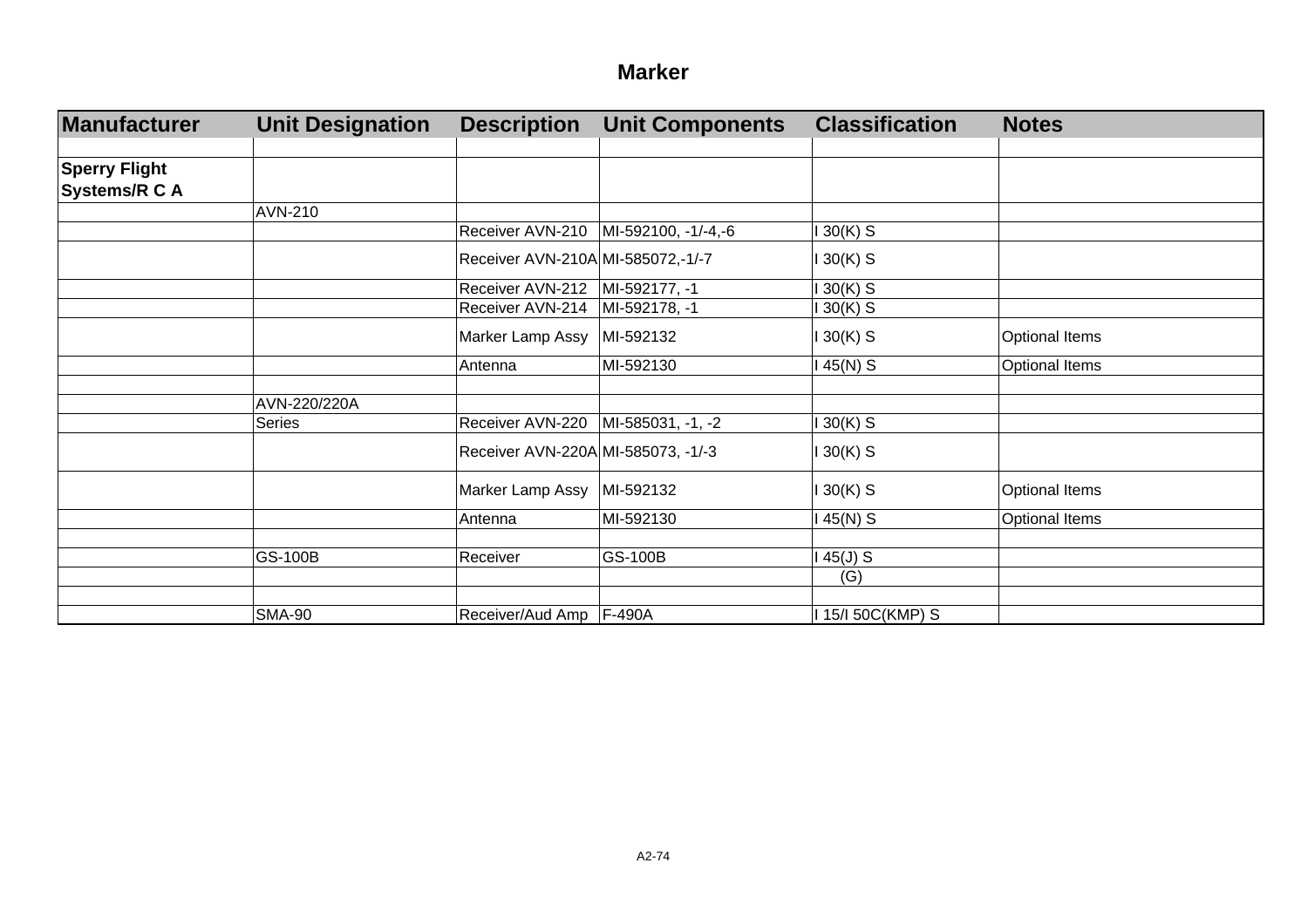| Manufacturer                 | <b>Unit Designation</b> | <b>Description</b> | <b>Unit Components</b> | <b>Classification</b> | <b>Notes</b> |
|------------------------------|-------------------------|--------------------|------------------------|-----------------------|--------------|
|                              |                         |                    |                        |                       |              |
| <b>Sperry Flight Systems</b> |                         |                    |                        |                       |              |
|                              | STARS AA-100            |                    |                        |                       |              |
|                              |                         | Recvr/Trans        | RT-100                 | $V$ 15(J)             |              |
|                              |                         | Indicator          | <b>RA-100</b>          | $V$ 15(K)             |              |
|                              |                         | Antenna            | AT-100                 | $V$ 15(K)             |              |
|                              |                         |                    |                        |                       |              |
|                              | STARS AA-200            |                    |                        |                       |              |
|                              |                         | <b>Trans Rec</b>   | <b>RT-220</b>          | $45(N)$ S             |              |
|                              |                         | <b>Trans Rec</b>   | RT-221                 | $45(N)$ S             |              |
|                              |                         | Antenna            | AT-220                 | $145(N)$ S            |              |
|                              |                         | Antenna            | AT-221                 | $145(N)$ S            |              |
|                              |                         | Antenna            | AT-222                 | 140P(K)S              |              |
|                              |                         | Indicator          | <b>RA-210</b>          | 140P(K)S              |              |
|                              |                         | Indicator          | <b>RA-220</b>          | 140P(K)S              |              |
|                              |                         | Indicator          | RA-230                 |                       |              |
|                              |                         |                    |                        |                       |              |
|                              | STARS AA-210            |                    |                        |                       |              |
|                              |                         | Recvr/Trans        | RT-220                 | 145(N)S               |              |
|                              |                         | Recvr/Trans        | RT-221                 | $145(N)$ S            | Optional     |
|                              |                         | Indicator          | RA-210                 | I 15(K)/I 40P(K)      |              |
|                              |                         | Antenna            | AT-220                 | $145(N)$ S            |              |
|                              |                         | Antenna            | AT-221                 | 45(N)S                | Optional     |
|                              |                         | Antenna            | AT-222                 | 145(N)S               | Optional     |
|                              |                         |                    |                        |                       |              |
|                              | STARS AA-215            |                    |                        |                       |              |
|                              |                         | <b>Recvr/Trans</b> | RT-220                 | $145(N)$ S            |              |
|                              |                         | Recvr/Trans        | RT-221                 | $145(N)$ S            | Optional     |
|                              |                         | Indicator          | <b>RA-215</b>          | I 15(K)/I 40P(K)      |              |
|                              |                         | Antenna            | AT-220                 | $145(N)$ S            |              |
|                              |                         | Antenna            | AT-221                 | 145(N) S              | Optional     |
|                              |                         | Antenna            | AT-222                 | $145(N)$ S            | Optional     |
|                              |                         | Antenna            | AT-224                 | $145(N)$ S            | Optional     |
|                              |                         |                    |                        |                       |              |
|                              | STARS AA-220            |                    |                        |                       |              |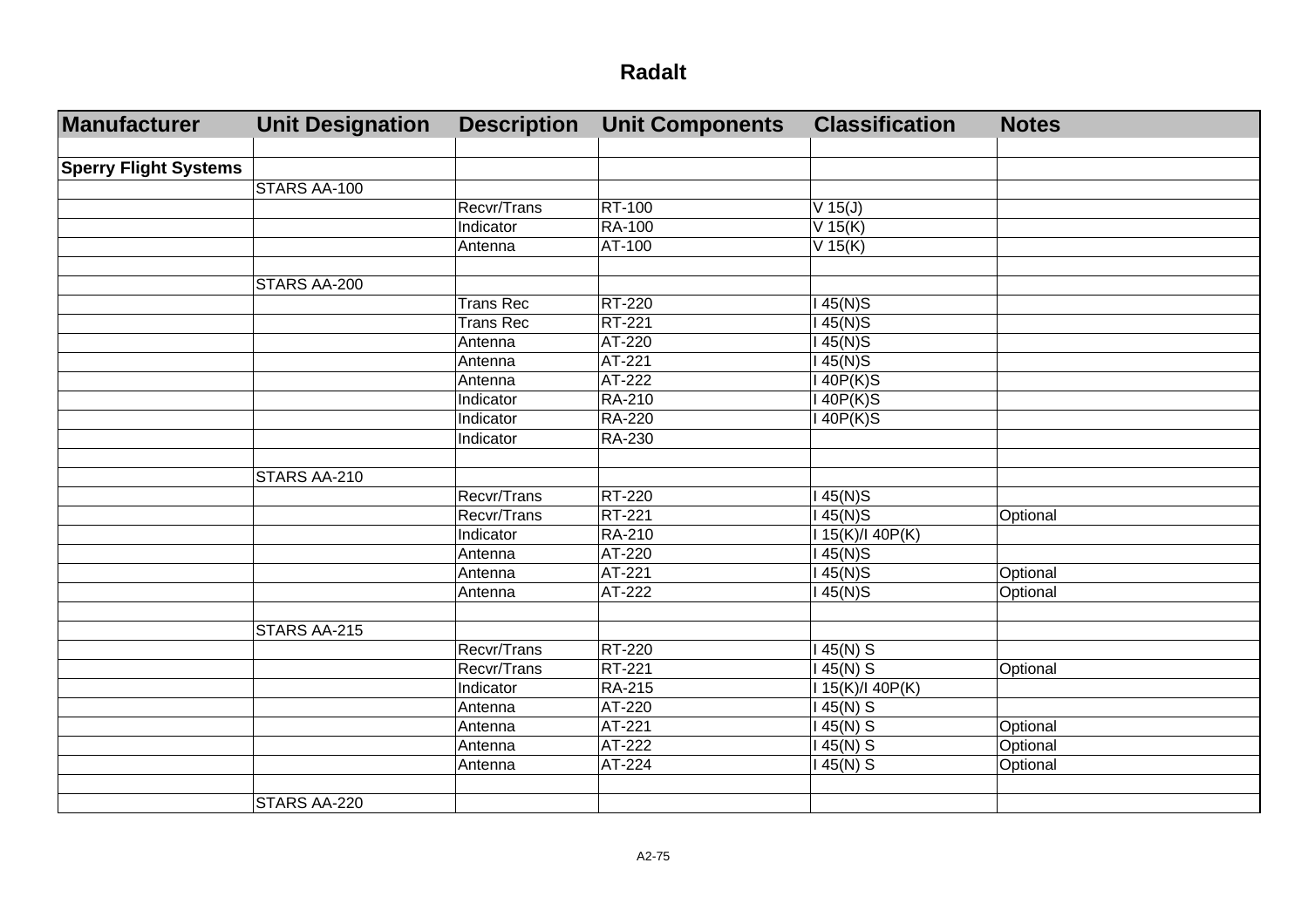| Manufacturer | <b>Unit Designation</b>                                    | <b>Description</b> | <b>Unit Components</b> | <b>Classification</b> | <b>Notes</b> |
|--------------|------------------------------------------------------------|--------------------|------------------------|-----------------------|--------------|
|              |                                                            | Recvr/Trans        | RT-220                 | 145(N)S               |              |
|              |                                                            | Recvr/Trans        | RT-221                 | $145(N)$ S            | Optional     |
|              |                                                            | Indicator          | <b>RA-220</b>          | I 15(K)/I 40P(K)      |              |
|              |                                                            | Antenna            | AT-220                 | $145(N)$ S            |              |
|              |                                                            |                    |                        |                       |              |
|              | AA-221                                                     |                    |                        |                       |              |
|              |                                                            | Recvr/Trans        | <b>RT-221</b>          | $145(N)$ S            |              |
|              |                                                            | Indicator          | <b>RA-215</b>          | 115(K)/140P(K)        |              |
|              |                                                            | Antenna            | AT-220                 | $145(N)$ S            |              |
|              |                                                            | Antenna            | AT-221/222/224         | $145(N)$ S            |              |
|              |                                                            |                    |                        |                       |              |
|              | AA-230                                                     |                    |                        |                       |              |
|              |                                                            | <b>Recvr/Trans</b> | <b>RT-220</b>          | $145(N)$ S            |              |
|              |                                                            | Indicator          | <b>RA-230</b>          | 115(K)/140P(K)        |              |
|              |                                                            | Antenna            | AT-220                 | $145(N)$ S            |              |
|              |                                                            |                    |                        |                       |              |
|              | AA-235                                                     |                    |                        |                       |              |
|              |                                                            | Recvr/Trans        | <b>RT-220</b>          | $145(N)$ S            |              |
|              |                                                            | Indicator          | <b>RA-235</b>          | I 15(K)/I 40P(K)      |              |
|              |                                                            | Antenna            | AT-220/221/222         | $145(N)$ S            |              |
|              |                                                            |                    |                        |                       |              |
|              | AA-300                                                     |                    |                        |                       |              |
|              |                                                            | Recvr/Trans        | RT-300                 | 150(JN) S             |              |
|              |                                                            |                    |                        | $\overline{(S)}$      |              |
|              |                                                            | Indicator          | RA-315/335             | 115/150C(KMP) S       |              |
|              |                                                            | Antenna            | AT-220/223/300         | 150(N) S              |              |
|              |                                                            |                    |                        |                       |              |
|              | TRT (Telecommunications Radioelectriques et Telephoniques) |                    |                        |                       |              |
|              | <b>AHV5-011A</b>                                           |                    |                        |                       |              |
|              |                                                            | T/R Unit           | AHV5-011A              | I 20(J)S/I 40P(J)S    |              |
|              |                                                            | Indicator          | AHV5-121, -2, -3, -4   | I 20(K)/I 40P(K)      |              |
|              |                                                            | Indicator          | AHV5-221               | 120(K)/140P(K)        |              |
|              |                                                            | Antenna            | AHV5-401               | $145(J)$ S            |              |
|              |                                                            | Antenna            | AHV5-501, -1           | $\overline{145(J)}S$  |              |
|              |                                                            |                    |                        |                       |              |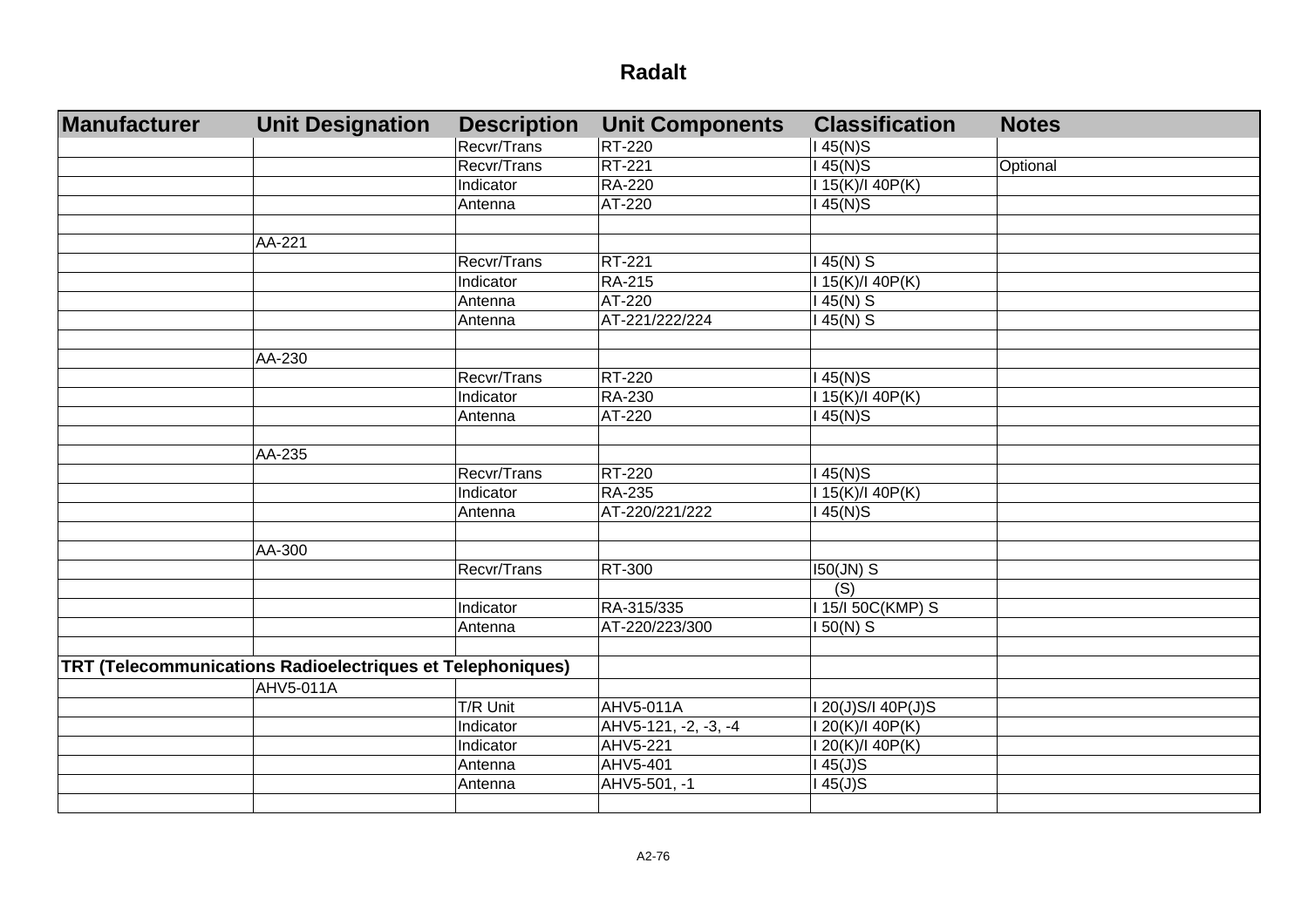| Manufacturer            | <b>Unit Designation</b> | <b>Description</b> | <b>Unit Components</b> | <b>Classification</b> | <b>Notes</b> |
|-------------------------|-------------------------|--------------------|------------------------|-----------------------|--------------|
|                         | AHV-8                   | Transceiver        | ERT-011/111()          | I 20/I 40P(JM)S       |              |
|                         |                         | Indicator          | <b>IND-021</b>         | I 20/I 40P(P)S        |              |
|                         |                         | Antenna            | AHV6-123               | 150(M)S               |              |
|                         |                         | Antenna            | ANT-124/133            | $150(M)$ S            |              |
|                         |                         |                    |                        |                       |              |
|                         | AHV-530A                |                    |                        |                       |              |
|                         |                         | Transceiver        | <b>ERT-530A</b>        | I 15/I 40P(J) S       |              |
|                         |                         | Indicator          | <b>IND-231A</b>        | I 15/I 40P(N) S       |              |
|                         |                         | Indicator          | <b>IND-521</b>         | I 20/I 40P(N) S       |              |
|                         |                         |                    |                        |                       |              |
|                         | 506                     |                    |                        |                       |              |
|                         |                         | <b>Trans Rec</b>   |                        | $516$   40P(N) S      |              |
|                         |                         | Indicators         | 552A/B                 | $140P(K)$ S           |              |
|                         |                         | Antennas           | 530A/B                 | $145(N)$ S            |              |
| <b>Bendix Avionics</b>  |                         |                    |                        |                       |              |
|                         | <b>ALA-51</b>           |                    |                        |                       |              |
|                         |                         | Trans-Rec          | ALA-51A                | $145(N)$ S            |              |
|                         |                         | Antennas           | ANA-51A/C/D            | $145(N)$ S            |              |
|                         |                         | Indicator          | INA-51A/B/D            | $130(K)$ S            |              |
|                         |                         | Indicator          | <b>INA-51V</b>         | $130(K)$ S            |              |
|                         |                         |                    |                        |                       |              |
| <b>Collins Avionics</b> |                         |                    |                        |                       |              |
|                         | 860F-4                  |                    |                        |                       |              |
|                         |                         | Trans-Rec          | 860F-4                 | $150$ (JN) S          |              |
|                         |                         | <b>Indicator</b>   | DRI-55()               | 115/135C/140P(KMP) S  |              |
|                         |                         |                    |                        |                       |              |
|                         | AL-101                  |                    |                        |                       |              |
|                         |                         | Trans-Rec          | 860F-1                 | 145(J) S/140P(J)      |              |
|                         |                         | Antennas           | 437X-1/A/B             | $145(N)$ S            |              |
|                         |                         | Indicator          | 339H-1                 | 140P(P)               |              |
|                         |                         | Indicators         | 339H-1A/B/C            | 140P(P)               |              |
|                         |                         | Indicator          | 339H-2/3               | 140P(P)               |              |
|                         |                         | Indicator          | 339H-5                 | 115/140P(MO) S        |              |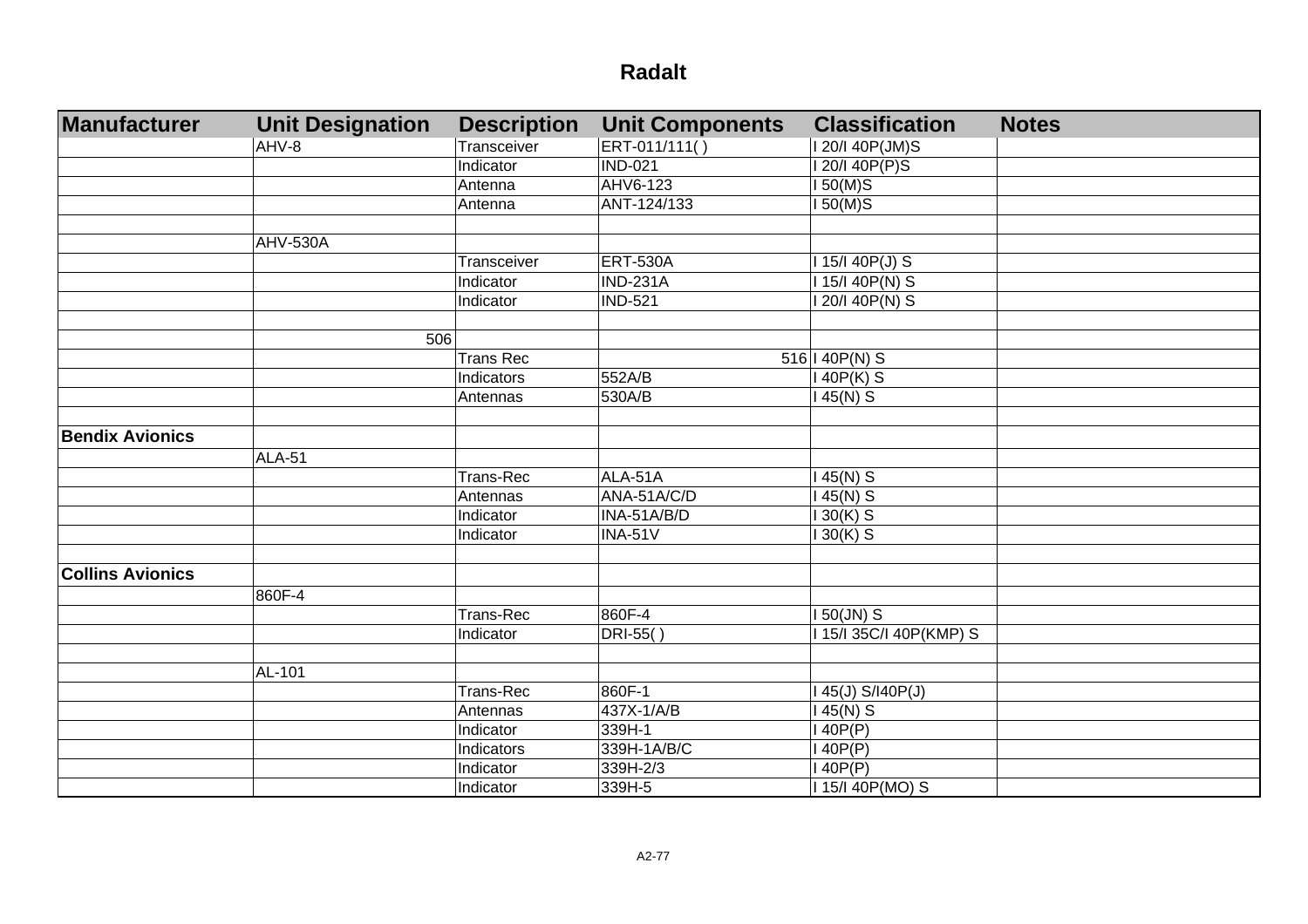| Manufacturer                      | <b>Unit Designation</b> | <b>Description</b>     | <b>Unit Components</b> | <b>Classification</b>  | <b>Notes</b> |
|-----------------------------------|-------------------------|------------------------|------------------------|------------------------|--------------|
|                                   |                         | Indicator              | 339H-6                 | I 15/I 20C/I 40P(K) S  |              |
|                                   |                         |                        |                        |                        |              |
|                                   | <b>ALT-50</b>           |                        |                        |                        |              |
|                                   |                         | Trans-Rec              | 860F-2                 | I 45(JN) S/I 40P(JN) S |              |
|                                   |                         | Antennas               | 437X-I/A/B             | $145(N)$ S             |              |
|                                   |                         | Indicator              | 339H-2/3               | 140P(P)                |              |
|                                   |                         |                        |                        |                        |              |
|                                   | ALT-50A                 |                        |                        |                        |              |
|                                   |                         | Trans-Rec              | ALT-50A                | I 45(JN) S/I 40P(JN) S |              |
|                                   |                         | Indicator              | 339H-4/4A              | 140P(P)                |              |
|                                   |                         | Antenna                | 437X-1, -1A, -1B       | $145(N)$ S             |              |
|                                   |                         |                        |                        |                        |              |
|                                   | ALT-55                  |                        |                        |                        |              |
|                                   |                         | Recivr/Trans           | ALT-55B                | I 45(JN) S/I 40P(JN)   |              |
|                                   |                         | Indicator              | <b>ALI-55/A</b>        | I 15(P)/I 40P(P)       |              |
|                                   |                         | Indicator              | <b>DRI-55</b>          | I 15/I 35C/I 40P(KMP S |              |
|                                   |                         | Antenna                | 437X-1, -1A, -1B       | $145(N)$ S             |              |
|                                   |                         |                        |                        |                        |              |
|                                   | <b>LRA-700</b>          |                        |                        |                        |              |
|                                   |                         | Recvr/Trans            | <b>LRA-700</b>         | $150$ (JN) S           |              |
|                                   |                         | Indicator              | <b>RAI-742</b>         | 115/120C/I 40P(K) S    |              |
|                                   |                         |                        |                        |                        |              |
| <b>Japan Aviation Electronics</b> |                         |                        |                        |                        |              |
|                                   | <b>JRA-100</b>          |                        |                        |                        |              |
|                                   |                         | <b>Recvr-Trans Ant</b> | <b>JRTA-100</b>        | I 50(JN) S             |              |
|                                   |                         | Indicator              | JID-106                | I 15/I 50C(KMP) S      |              |
|                                   |                         | Indicator              | JID-107                | 115/150C(KMP) S        |              |
|                                   |                         |                        |                        |                        |              |
| <b>King Radio Corp</b>            |                         |                        |                        |                        |              |
|                                   | <b>KRA-10/10A</b>       |                        |                        |                        |              |
|                                   |                         | <b>Recvr-Trans</b>     | <b>KRA-10/10A</b>      | $V 20(M)$ S            |              |
|                                   |                         | Indicator              | KI-250                 | $V$ 20(K) S            |              |
|                                   |                         | Antenna                | <b>KA-131</b>          | $V$ 20(L) S            |              |
|                                   |                         | Converter              | <b>KA-133</b>          | $V$ 20(M) S            |              |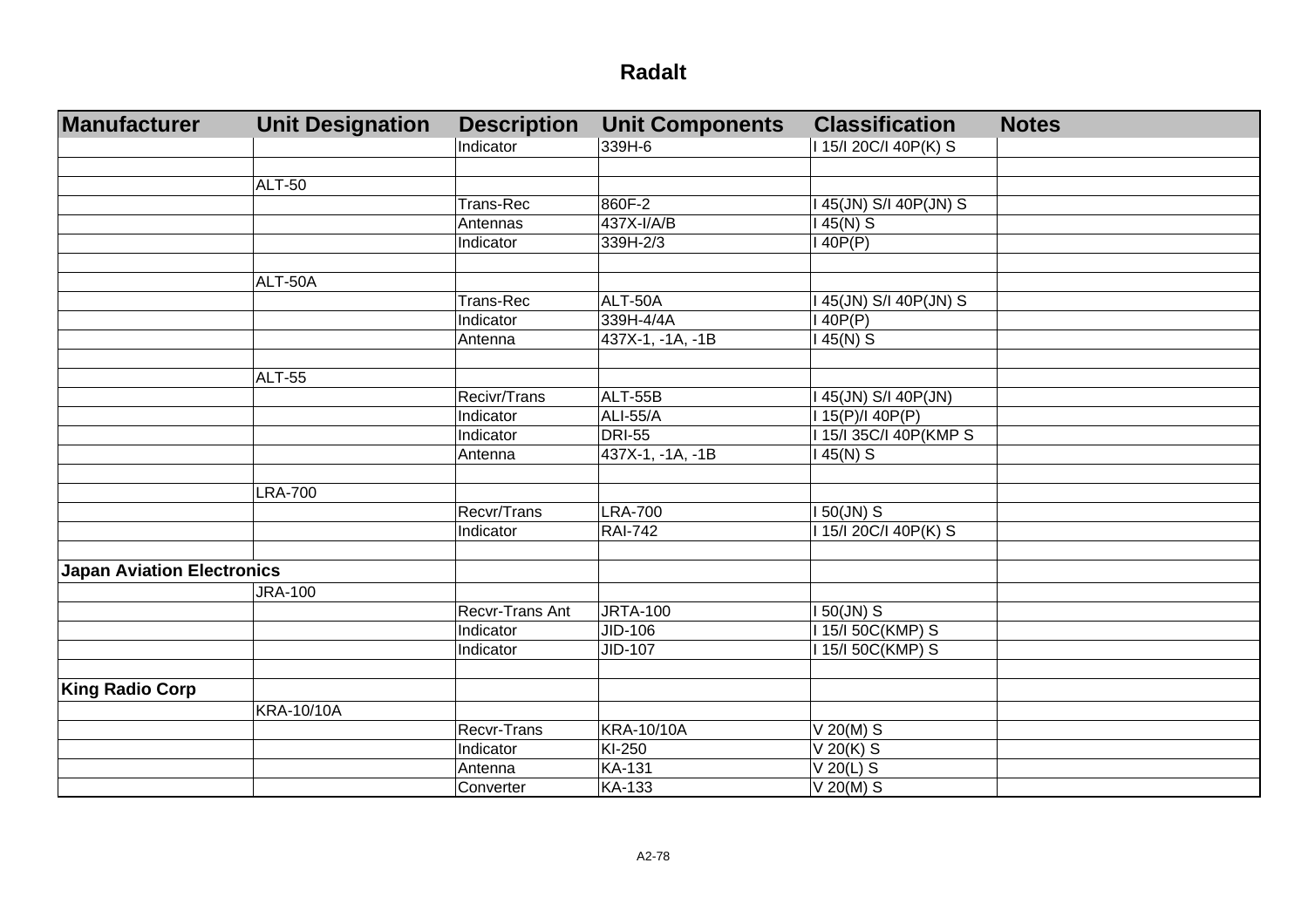| <b>Manufacturer</b> | <b>Unit Designation</b> | <b>Description</b> | Unit Components | <b>Classification</b>          | <b>Notes</b> |
|---------------------|-------------------------|--------------------|-----------------|--------------------------------|--------------|
|                     |                         |                    |                 |                                |              |
|                     | KRA 405                 |                    |                 |                                |              |
|                     |                         | Recvr-Trans        | KRA 405         | $\vert$ I 45(JN) S/I 40P(JN) S |              |
|                     |                         | Indicator          | KNI 415         | $ I\ 40P(P)\ S/I\ 15(P)\ S$    |              |
|                     |                         | Indicator          | KNI 416         | $ I\ 40P(P)\ S/I\ 15(P)\ S$    |              |
|                     |                         | lAntenna           | <b>KA 54</b>    | 145(N) S                       |              |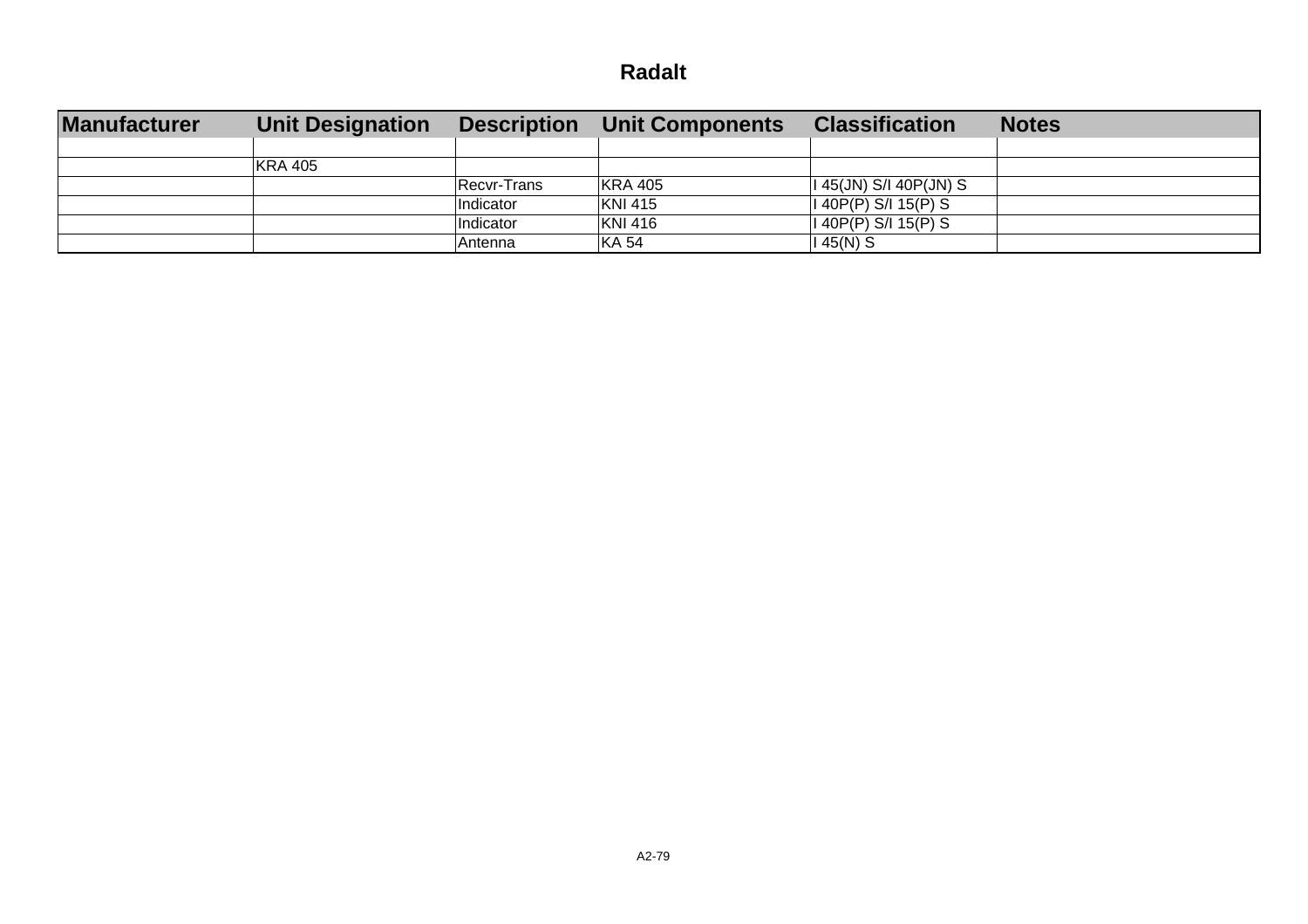| Manufacturer                             | <b>Unit Designation</b> | <b>Description</b>    | <b>Unit Components</b> | <b>Classification</b> | <b>Notes</b>          |
|------------------------------------------|-------------------------|-----------------------|------------------------|-----------------------|-----------------------|
|                                          |                         |                       |                        |                       |                       |
| <b>Aircom (Airborne</b>                  |                         |                       |                        |                       |                       |
| Communication                            |                         |                       |                        |                       |                       |
| Service)                                 |                         |                       |                        |                       |                       |
|                                          | LVC-3 Series            |                       |                        |                       |                       |
|                                          |                         | Transceiver           | $LVC-3A-()$            | $V$ 10(K)             |                       |
|                                          |                         | Transceiver           | $LVC-3B-()$            | V 10(K)               |                       |
|                                          |                         | Transceiver           | $LVC-3C-()$            | V 10(K)               |                       |
|                                          |                         | P. U/Modular          | LPM-3A-14              | $V$ 10(L)             |                       |
|                                          |                         | P. U/Modular          | <b>LPM-3A-28</b>       | $V$ 10(L)             |                       |
|                                          |                         | P. U/Modular          | $LPM-3B-14$            | $V$ 10(L)             |                       |
|                                          |                         | P. U/Modular          | LPM-3B-28              | $V$ 10(L)             |                       |
|                                          |                         |                       |                        |                       |                       |
|                                          | <b>LVC-4 Series</b>     |                       |                        |                       |                       |
|                                          |                         | Transceiver           | LVC-4-14               | $V$ 10(K)             |                       |
|                                          |                         | Transceiver           | $LVC-4-28$             | $V$ 10(K)             |                       |
|                                          |                         |                       |                        |                       |                       |
| <b>ARC (Aircraft Radio</b>               |                         |                       |                        |                       |                       |
| and Control)                             |                         |                       |                        |                       |                       |
| (formerly Aircraft Radio<br>Corporation) | 131A                    |                       |                        |                       |                       |
|                                          | (Cessna 800)            | Transceiver           | <b>RT-131A</b>         | $45(N)$ S             |                       |
|                                          |                         | <b>Accessory Unit</b> | <b>RTA-131B</b>        | $45(N)$ S             |                       |
|                                          |                         | Control               | $C-131A$               | 145(N) S              |                       |
|                                          |                         | Mounting              | 36450                  |                       |                       |
|                                          |                         | Mounting              | 36280                  |                       |                       |
|                                          |                         | Mounting              | 34980                  |                       |                       |
|                                          |                         | Mounting              | 36320                  |                       |                       |
|                                          |                         | Antenna               | A-25D                  |                       | Optional Items        |
|                                          |                         | Antenna               | A-29C                  |                       | <b>Optional Items</b> |
|                                          |                         |                       |                        |                       |                       |
|                                          | 131B                    |                       |                        |                       |                       |
|                                          |                         | Transceiver           | <b>RT-131A</b>         | 45(N) S               |                       |
|                                          |                         | <b>Accessory Unit</b> | <b>RTA-131B</b>        | 145(N) S              |                       |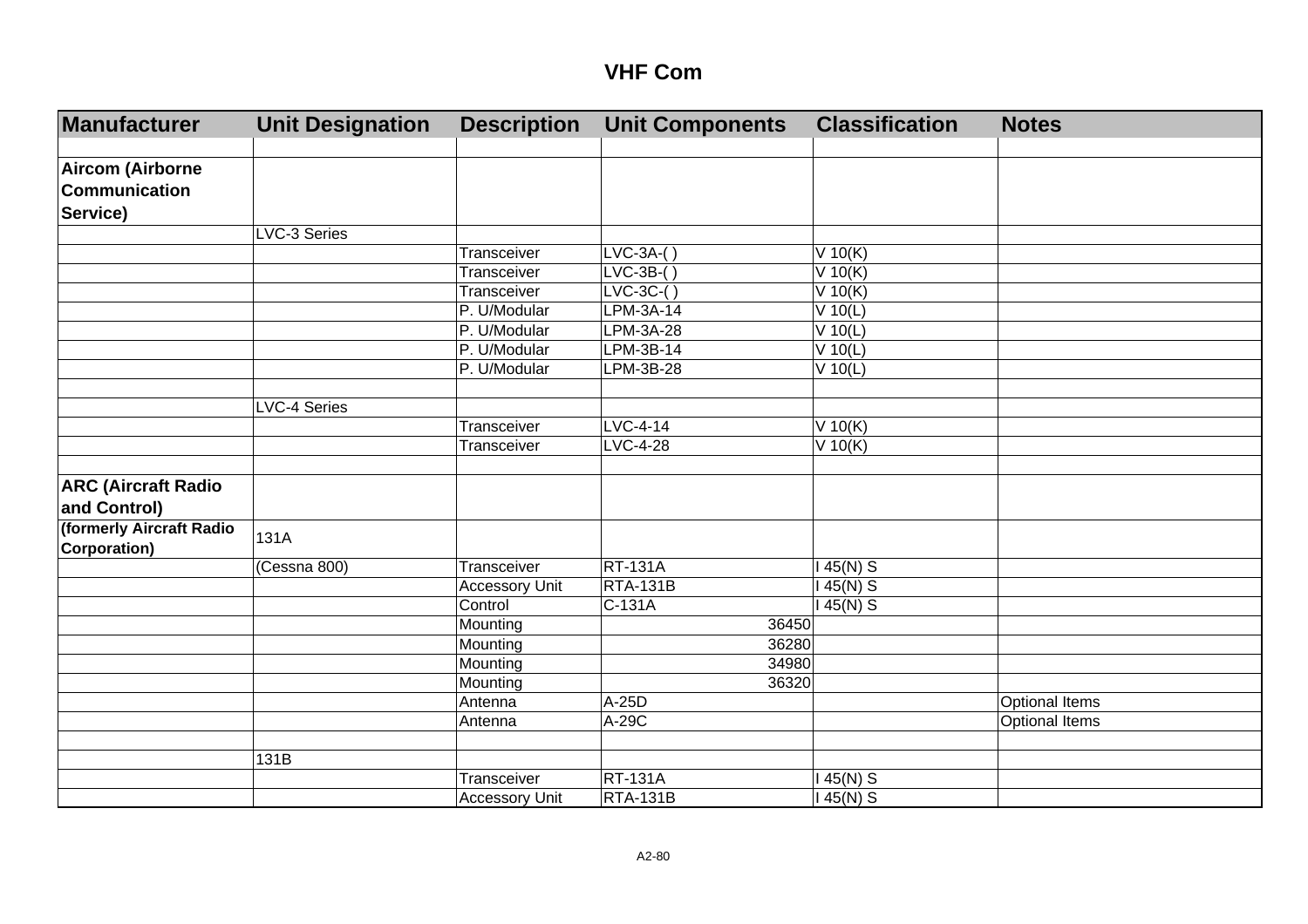| Manufacturer | <b>Unit Designation</b> | <b>Description</b>  | <b>Unit Components</b> | <b>Classification</b> | <b>Notes</b>                                |
|--------------|-------------------------|---------------------|------------------------|-----------------------|---------------------------------------------|
|              |                         | <b>Control Unit</b> | C-131A                 | $145(N)$ S            |                                             |
|              |                         |                     |                        |                       |                                             |
|              | 210 System              |                     |                        |                       |                                             |
|              |                         | Transceiver         | <b>RT-11A</b>          | $145(T)$ S            | When installed on appropriate<br>Shockmount |
|              |                         | Shockmount          | $M-31A$                |                       |                                             |
|              |                         | Power Unit          | P-15A                  | $145(T)$ S            | When installed on appropriate<br>Shockmount |
|              |                         | Shockmount          | M-32A                  |                       |                                             |
|              |                         | <b>Control Unit</b> | $C-67A/E$              | $145(T)$ S            |                                             |
|              |                         | Power Unit          | <b>DV-15A</b>          | $145(T)$ S            | When installed on appropriate<br>Shockmount |
|              |                         | Control             | C-100A                 | $145(T)$ S            |                                             |
|              |                         |                     |                        |                       |                                             |
|              | 270 System              |                     |                        |                       |                                             |
|              |                         | Transmitter         | $T-27A$                | $45(T)$ S             |                                             |
|              |                         | Receiver            | <b>R-38A</b>           | $45(T)$ S             |                                             |
|              |                         | <b>Control Unit</b> | $C-100A$               | $45(T)$ S             |                                             |
|              |                         | Antenna             | $A-25A$                |                       | <b>Optional Items</b>                       |
|              |                         | Antenna             | $A-15$                 |                       | <b>Optional Items</b>                       |
|              |                         | <b>Control Unit</b> | $C-82A$                | $145(T)$ S            |                                             |
|              |                         | Control Unit        | $\overline{CC}$ -10A   | $145(T)$ S            |                                             |
|              |                         | Shockmount          | <b>M41A</b>            |                       |                                             |
|              |                         |                     |                        |                       |                                             |
|              | 280 System              |                     |                        |                       |                                             |
|              |                         | Transmitter         | $T-25C$                | $120(T)$ S            |                                             |
|              |                         | Transmitter         | $T-25A$                | $120(T)$ S            |                                             |
|              |                         | Receiver            | <b>R-38A</b>           | 145(T) S              |                                             |
|              |                         | <b>Control Unit</b> | C-100A                 | 145(T) S              |                                             |
|              |                         | Antenna             | $A-25A$                |                       | <b>Optional Items</b>                       |
|              |                         | Antenna             | $A-15$                 |                       | <b>Optional Items</b>                       |
|              |                         | Mounting            | M-41A                  |                       |                                             |
|              |                         | Mounting            | M-42A                  |                       |                                             |
|              |                         | Mounting            | M-43A                  |                       |                                             |
|              |                         | Mounting            | M-44A                  |                       |                                             |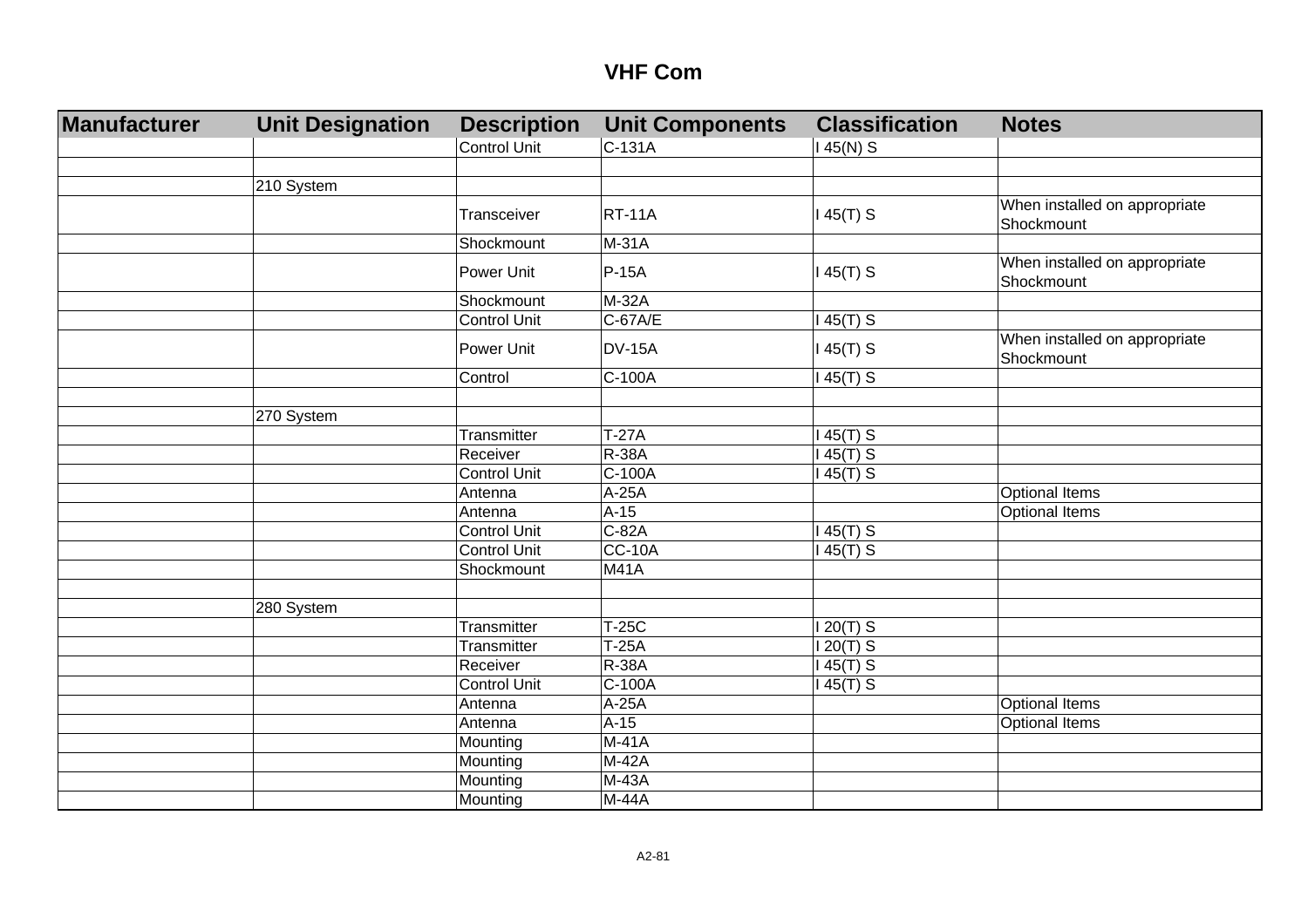| Manufacturer | <b>Unit Designation</b> | <b>Description</b>    | <b>Unit Components</b> | <b>Classification</b> | <b>Notes</b>                                                                              |
|--------------|-------------------------|-----------------------|------------------------|-----------------------|-------------------------------------------------------------------------------------------|
|              |                         |                       |                        |                       |                                                                                           |
|              | 302 Series              |                       |                        |                       |                                                                                           |
|              |                         | Transceiver           | <b>RT-302A</b>         | $120(T)$ S            |                                                                                           |
|              |                         | Transceiver           | <b>RT-302H</b>         | $120(T)$ S            | Approval conditional on deactivation<br>of transmitter on frequencies below<br>118.00 MHz |
|              |                         | Transceiver           | RT-302G                | $120(T)$ S            |                                                                                           |
|              |                         | Mounting              | M-301A                 |                       |                                                                                           |
|              |                         | Mounting              | M-302A                 |                       |                                                                                           |
|              |                         | Mounting              | M-303A                 |                       |                                                                                           |
|              |                         | Mounting              | M-304A                 |                       |                                                                                           |
|              |                         | Dynaverter            | <b>DV-302A</b>         | $120(T)$ S            |                                                                                           |
|              |                         | Dynaverter            | <b>DV-302B</b>         | $120(T)$ S            |                                                                                           |
|              |                         | Mounting              | M-301G                 |                       |                                                                                           |
|              |                         | Mounting              | M-302G                 |                       |                                                                                           |
|              |                         | Mounting              | M-306H                 |                       |                                                                                           |
|              |                         | Mounting              | M-335A                 |                       |                                                                                           |
|              |                         |                       |                        |                       |                                                                                           |
|              | 331A                    |                       |                        |                       |                                                                                           |
|              |                         | Transceiver           | <b>RT-331A</b>         | $145(K)$ S            |                                                                                           |
|              |                         | <b>Access Unit</b>    |                        | $145(L)$ S            |                                                                                           |
|              |                         |                       |                        |                       |                                                                                           |
|              | 432A                    |                       |                        |                       |                                                                                           |
|              | Cessna 400              | Transceiver           | <b>RT-432A</b>         | I 30(K) S/I 40P(K)    |                                                                                           |
|              |                         | <b>Accessory Unit</b> | <b>RTA-432A</b>        | I 30(J) S/I 40P(J)    |                                                                                           |
|              |                         | Mount                 | 36450-0000             |                       |                                                                                           |
|              |                         |                       |                        |                       |                                                                                           |
|              | 524A                    |                       |                        |                       |                                                                                           |
|              | (Cessna 300)            | Transceiver           | <b>RT-524A</b>         | $V$ 10(K)             |                                                                                           |
|              |                         | Mounting              | M-514A                 |                       |                                                                                           |
|              |                         | Antenna               | A-25D                  |                       | <b>Optional Item</b>                                                                      |
|              |                         | Antenna               | A-29A                  |                       | Optional Item                                                                             |
|              |                         |                       |                        |                       |                                                                                           |
|              | 532A                    |                       |                        |                       |                                                                                           |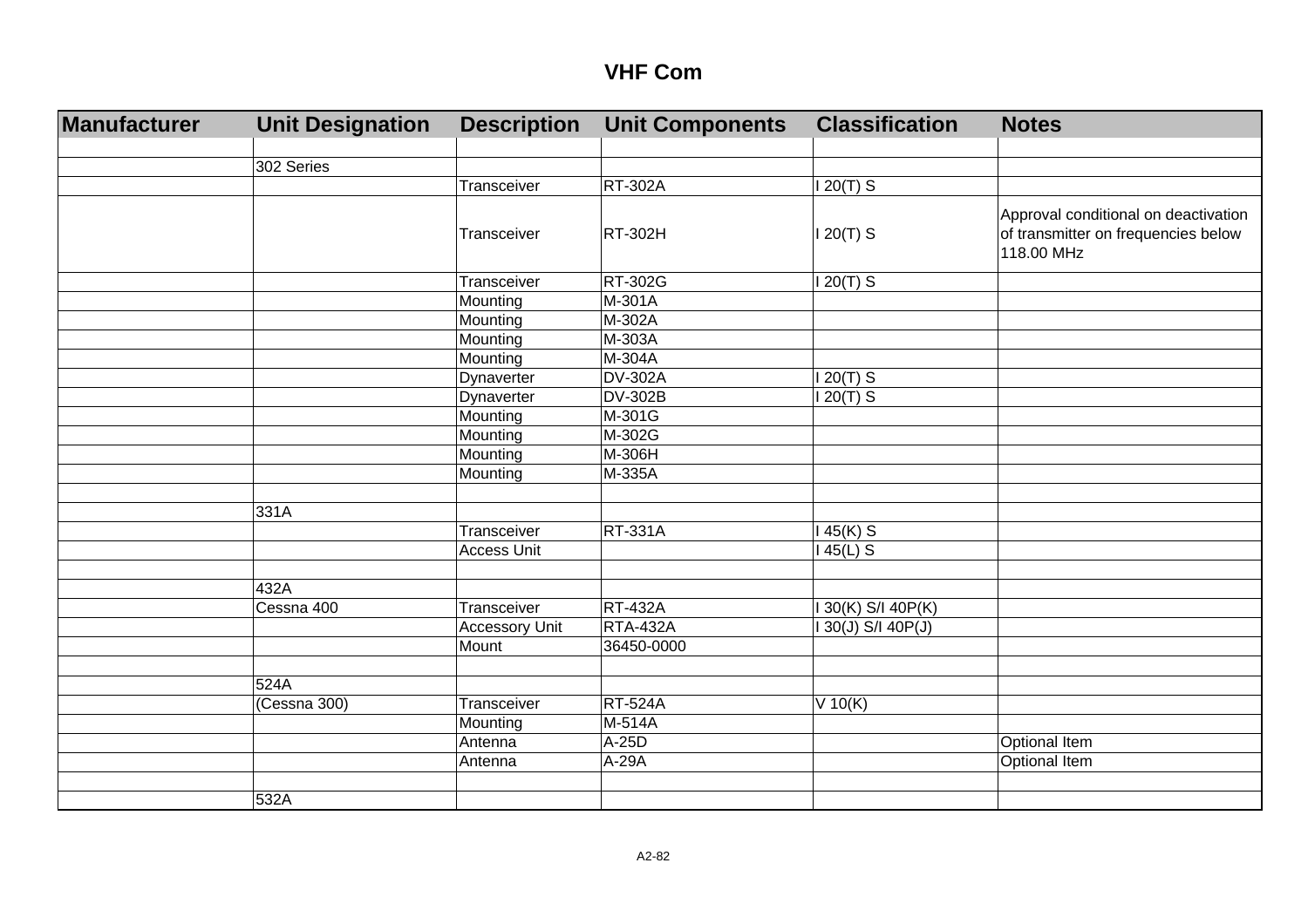| Manufacturer              | <b>Unit Designation</b> | <b>Description</b>    | <b>Unit Components</b> | <b>Classification</b> | <b>Notes</b>          |
|---------------------------|-------------------------|-----------------------|------------------------|-----------------------|-----------------------|
|                           | (Cessna 400)            | Transceiver           | <b>RT-532A</b>         | $120(K)$ S            |                       |
|                           |                         | <b>Access Unit</b>    | <b>RTA-532B</b>        | $130(J)$ S            |                       |
|                           |                         | Mounting              | <b>M532A</b>           |                       |                       |
|                           |                         | Antenna               | A-25A                  |                       | <b>Optional Items</b> |
|                           |                         | Antenna               | A-29A                  |                       | <b>Optional Items</b> |
|                           |                         | Antenna               | $A-25D$                |                       | <b>Optional Items</b> |
|                           |                         | Antenna               | A-29C                  |                       | <b>Optional Items</b> |
|                           |                         |                       |                        |                       |                       |
|                           | 532B                    |                       |                        |                       |                       |
|                           |                         | Transceiver           | <b>RT-532B</b>         | $120(K)$ S            |                       |
|                           |                         | <b>Accessory Unit</b> | <b>RTA-532B</b>        | $120(J)$ S            |                       |
|                           |                         | <b>Accessory Unit</b> | <b>RTA-532B-1</b>      | $120(J)$ S            |                       |
|                           |                         |                       |                        |                       |                       |
|                           | 831A                    |                       |                        |                       |                       |
|                           |                         | Transceiver           | <b>RT-831A</b>         | I 45(J)S/I 40P(J)     |                       |
|                           |                         | <b>Accessory Unit</b> | <b>RTA-831A</b>        | (N)<br>(N)            |                       |
|                           |                         | Control               | $C-831A$               |                       |                       |
|                           |                         | Control               | $C-831S$               | I 45(N)S/I 40P(N)     |                       |
|                           |                         | Mount                 | 36450                  |                       |                       |
|                           |                         |                       | 34980                  |                       |                       |
|                           |                         |                       | 36280                  |                       |                       |
|                           |                         |                       | 36320                  |                       |                       |
|                           |                         |                       |                        |                       |                       |
|                           | 1038A                   |                       |                        |                       |                       |
|                           | 1000 Series             | Transceiver           | <b>RT-1038A</b>        | I 40P(J)/I 45(J)S     |                       |
|                           |                         | <b>Control Unit</b>   | C-1038A                | I 40P(K)/I 45C(K)     |                       |
|                           |                         | Antenna               | A-29C                  | $45(J)$ S             |                       |
|                           |                         | Control               | C-1038B                | 115/150C(KMP) S       |                       |
|                           |                         |                       |                        |                       |                       |
| <b>Ash Ltd (Avionics</b>  |                         |                       |                        |                       |                       |
| <b>Systems (Heathrow)</b> |                         |                       |                        |                       |                       |
| Ltd)                      |                         |                       |                        |                       |                       |
|                           | <b>ASH 360</b>          |                       |                        |                       |                       |
|                           |                         | Transceiver           | <b>ASH 360</b>         | $V$ 10(M)             |                       |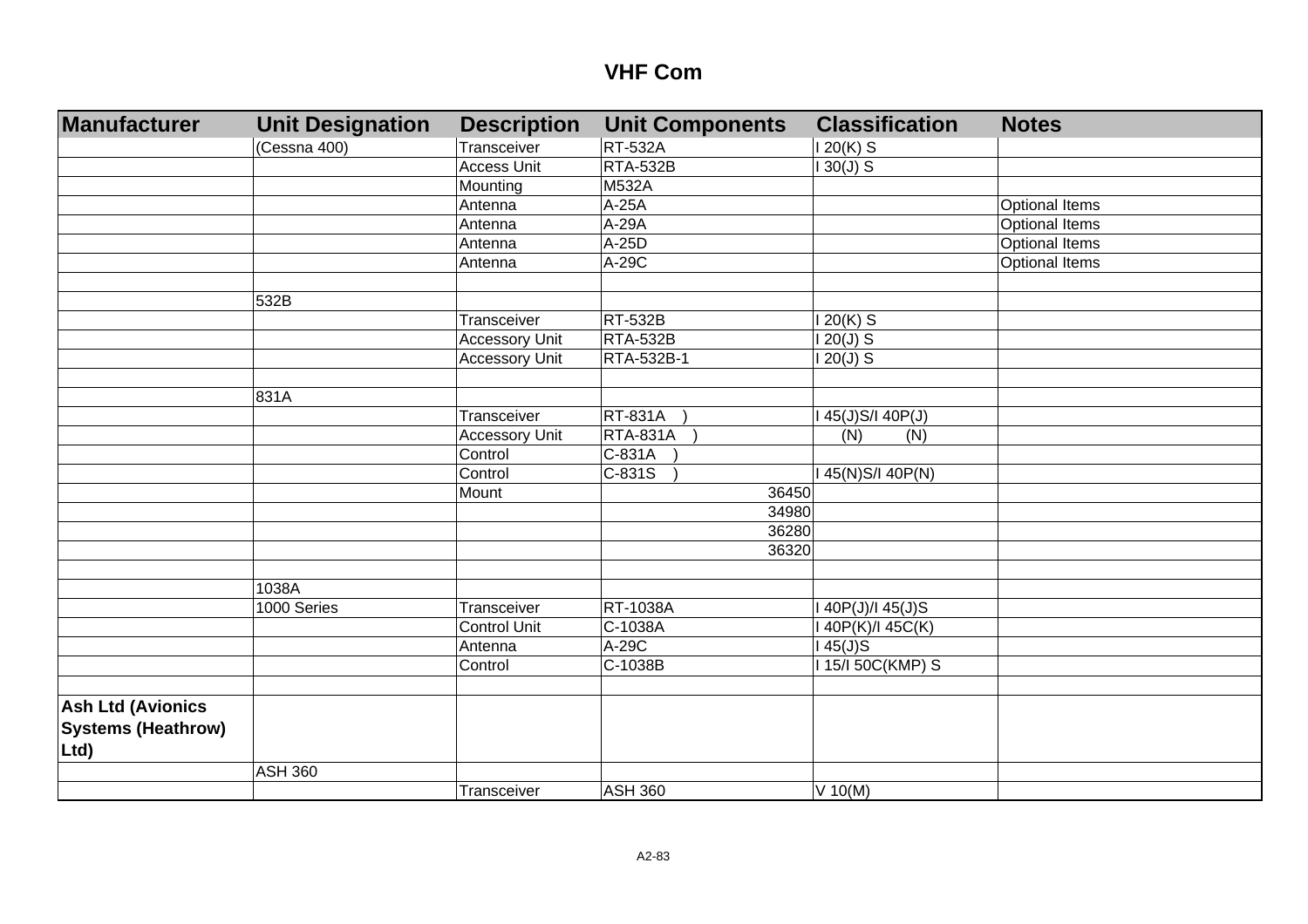| Manufacturer                                   | <b>Unit Designation</b> | <b>Description</b>  | <b>Unit Components</b> | <b>Classification</b> | <b>Notes</b>                                                                                                                                                                                                                                                       |
|------------------------------------------------|-------------------------|---------------------|------------------------|-----------------------|--------------------------------------------------------------------------------------------------------------------------------------------------------------------------------------------------------------------------------------------------------------------|
|                                                |                         |                     |                        |                       |                                                                                                                                                                                                                                                                    |
| <b>AWA (Amalgamated</b>                        |                         |                     |                        |                       |                                                                                                                                                                                                                                                                    |
| <b>Wireless A/sia Ltd)</b>                     |                         |                     |                        |                       |                                                                                                                                                                                                                                                                    |
|                                                | VC-10 Series            |                     |                        |                       |                                                                                                                                                                                                                                                                    |
|                                                |                         | Transceiver         | <b>VC-10D</b>          | $V$ 10(K)             | AWA modification for 20 channel<br>operation is approved                                                                                                                                                                                                           |
|                                                |                         | Transceiver         | VC-10DA                | $V$ 10(K)             | AWA modification for 20 channel<br>operation is approved                                                                                                                                                                                                           |
|                                                |                         | Transceiver         | VC-10DB                | $V$ 10(K)             | AWA modification for 20 channel<br>operation is approved                                                                                                                                                                                                           |
|                                                |                         | Transceiver         | <b>VC-10R</b>          | $V$ 10(L)             |                                                                                                                                                                                                                                                                    |
|                                                |                         | Transceiver         | $\overline{VC}$ -10RB  | $V$ 10(L)             |                                                                                                                                                                                                                                                                    |
|                                                |                         | <b>Control Unit</b> | <b>VCC-10</b>          | $V$ 10(K)             |                                                                                                                                                                                                                                                                    |
|                                                |                         | Shockmount          | GB770-2G               |                       |                                                                                                                                                                                                                                                                    |
|                                                |                         |                     |                        |                       |                                                                                                                                                                                                                                                                    |
|                                                | $VAC-2$                 |                     |                        |                       |                                                                                                                                                                                                                                                                    |
|                                                |                         | Transceiver         | $VAC-2$                | $V$ 10(L)             |                                                                                                                                                                                                                                                                    |
|                                                |                         | Control             | $\overline{VCC-2}$     | $V$ 10(K)             |                                                                                                                                                                                                                                                                    |
|                                                |                         |                     |                        |                       |                                                                                                                                                                                                                                                                    |
| <b>BEI (Bayside</b><br><b>Electronics Ltd)</b> |                         |                     |                        |                       |                                                                                                                                                                                                                                                                    |
|                                                | <b>BEI 1060A</b>        |                     |                        |                       |                                                                                                                                                                                                                                                                    |
|                                                |                         | Transceiver         | <b>BEI 1060A</b>       | $V$ 10(K)             |                                                                                                                                                                                                                                                                    |
|                                                |                         |                     |                        |                       |                                                                                                                                                                                                                                                                    |
|                                                | BEI-990-5               |                     |                        |                       |                                                                                                                                                                                                                                                                    |
|                                                | Series                  | Transceiver         | BEI-990-5              | V 10(K)               |                                                                                                                                                                                                                                                                    |
|                                                |                         |                     | BEI-990-5H             | $V$ 10(K)             |                                                                                                                                                                                                                                                                    |
|                                                |                         |                     | <b>BEI-990-5PH</b>     | $V$ 10(K)             | Only where permanent installation is<br>impractical or undesirable. The<br>equipment must be made secure<br>within the aircraft, and connected to<br>an externally installed antenna. Use<br>with the Bayside whip antenna within<br>the aircraft is not permitted |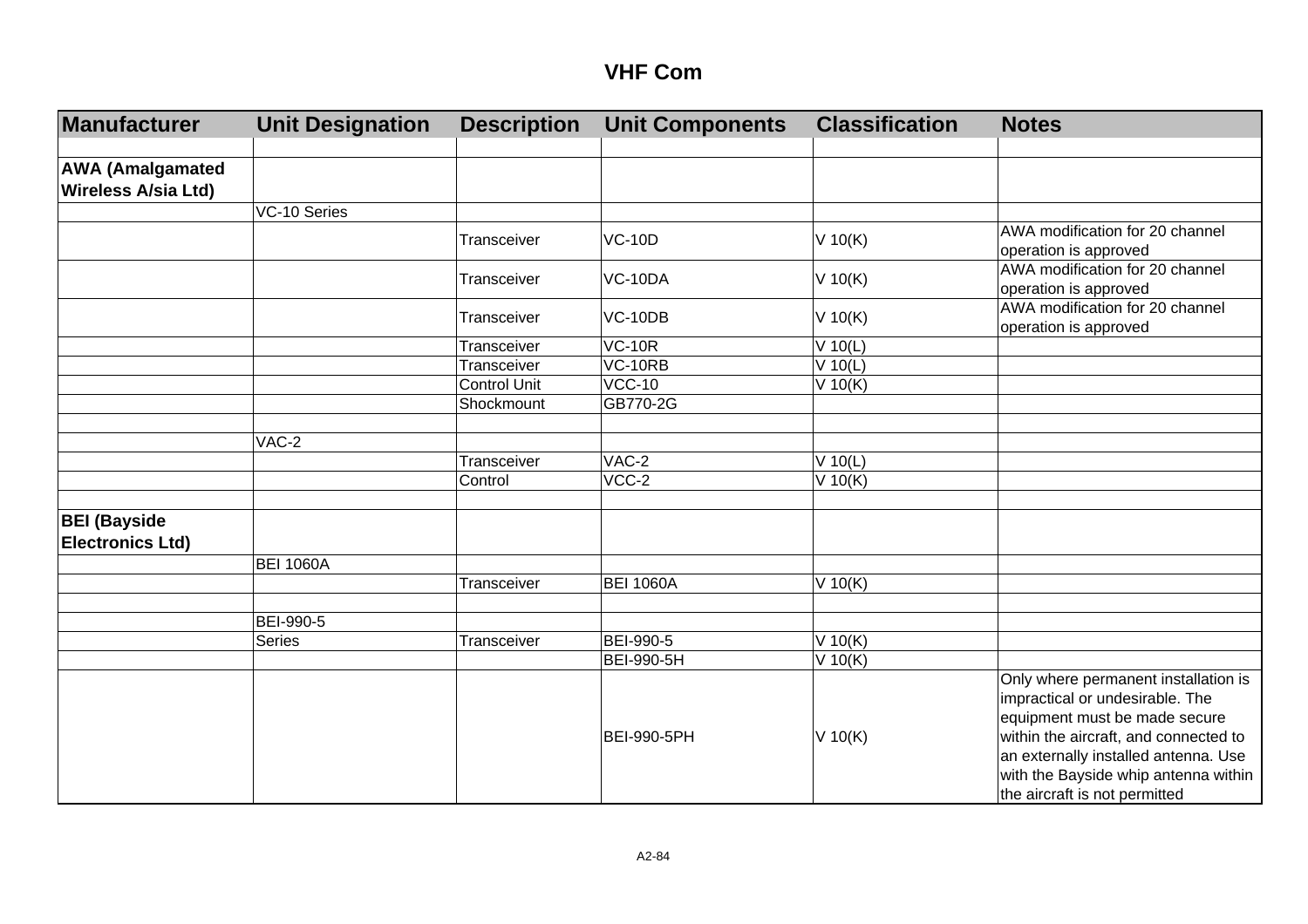| Manufacturer | <b>Unit Designation</b> | <b>Description</b> | <b>Unit Components</b> | <b>Classification</b> | <b>Notes</b>                                                                                                                                                                                                                                                                                                          |
|--------------|-------------------------|--------------------|------------------------|-----------------------|-----------------------------------------------------------------------------------------------------------------------------------------------------------------------------------------------------------------------------------------------------------------------------------------------------------------------|
|              |                         |                    | <b>BEI-990-5PH</b>     | $V$ 10(K)             | Only where permanent installation is<br>impractical or undesirable. The<br>equipment must be made secure<br>within the aircraft, and connected to<br>an externally installed antenna. Use<br>with the Bayside whip antenna within<br>the aircraft is not permitted                                                    |
|              | <b>BEI-990</b>          |                    |                        |                       |                                                                                                                                                                                                                                                                                                                       |
|              | <b>Series</b>           | Transceiver        | <b>BEI-990</b>         | $V$ 10(K)             | Airworthiness Directive DCA/RAD/25,<br>effective from 1.12.1974 applies                                                                                                                                                                                                                                               |
|              |                         | Transceiver        | <b>BEI-990E</b>        | $V$ 10(K)             | A) Approval conditional on<br>deactivation of transmitter on all<br>frequencies below 118.000 MHZ.<br>C) Airworthiness Directive<br>DCA/RAD/25, effective from<br>1.12.1974 applies                                                                                                                                   |
|              |                         | Transceiver        | <b>BEI-990H</b>        | $V$ 10(K)             | Airworthiness Directive DCA/RAD/25,<br>effective from 1.12.1974 applies                                                                                                                                                                                                                                               |
|              |                         | Transceiver        | <b>BEI-990P</b>        | $V$ 10(K)             | B) Only where permanent installation<br>impractical or undesirable. The<br>equipment must be installed in<br>F171accordance with approved<br>drawings. Use with the Bayside whip<br>antenna within<br>the aircraft is not permitted.<br>C) Airworthiness Directive<br>DCA/RAD/25, effective from<br>1.12.1974 applies |
|              |                         | Voltage Reg        | <b>BEI-990A</b>        | $V$ 10(L)             |                                                                                                                                                                                                                                                                                                                       |
|              |                         |                    |                        |                       |                                                                                                                                                                                                                                                                                                                       |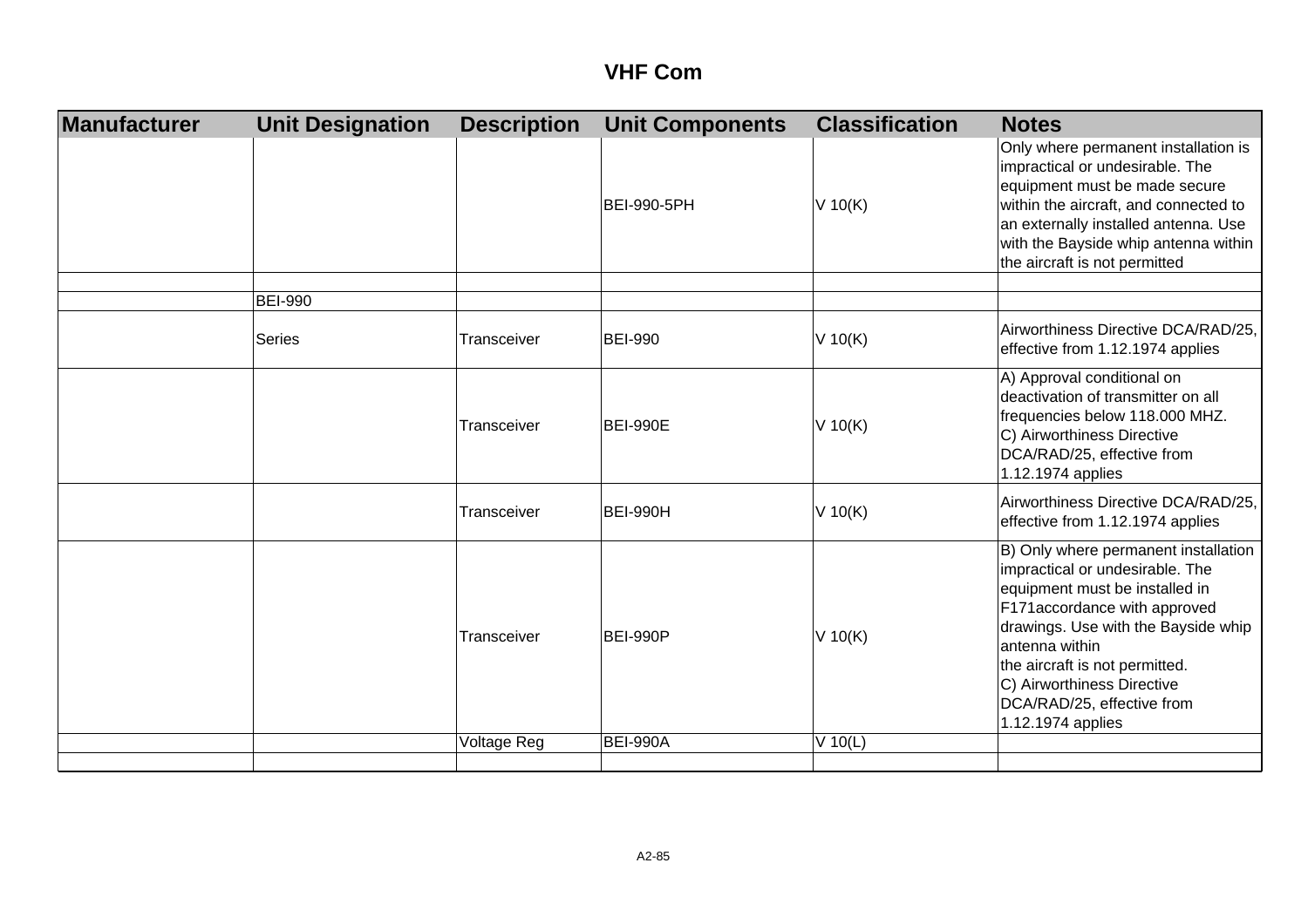| Manufacturer                               | <b>Unit Designation</b> | <b>Description</b> | <b>Unit Components</b> | <b>Classification</b> | <b>Notes</b> |
|--------------------------------------------|-------------------------|--------------------|------------------------|-----------------------|--------------|
| <b>Becker Flugfunkwerke</b><br><b>GmbH</b> |                         |                    |                        |                       |              |
|                                            | AR-380                  |                    |                        |                       |              |
|                                            |                         | Transceiver        | AR 380                 | $120(T)$ S            |              |
|                                            |                         |                    |                        |                       |              |
|                                            | AR-400                  |                    |                        |                       |              |
|                                            |                         | Transceiver        | <b>AR 400</b>          | $120(N)$ S            |              |
|                                            |                         | <b>Voltage Reg</b> | <b>VR 14/4</b>         | $120(N)$ S            |              |
|                                            |                         |                    |                        |                       |              |
|                                            | <b>AR 12M</b>           |                    |                        |                       |              |
|                                            |                         | Transceiver        | <b>AR 12M</b>          | $V$ 10(K)             |              |
|                                            |                         | P/S Amp            |                        | $V$ 10(L)             |              |
|                                            |                         |                    |                        |                       |              |
|                                            | AR 2008 Series          |                    |                        |                       |              |
|                                            |                         | Transceiver        | AR 2008                | $V$ 10(J)             |              |
|                                            |                         |                    |                        | (N)                   |              |
|                                            |                         | Transceiver        | AR 2008/25             | $V$ 10(J)             |              |
|                                            |                         |                    |                        | (N)                   |              |
|                                            |                         | Voltage Reg        | <b>VR 14/4</b>         | 130(J)S               |              |
|                                            |                         |                    |                        | (N)                   |              |
|                                            |                         |                    |                        |                       |              |
|                                            | AR 2009 Series          |                    |                        |                       |              |
|                                            |                         | Transceiver        | AR 2009                | 125C(J)/125P(J)       |              |
|                                            |                         |                    |                        | (N)<br>(N)            |              |
|                                            |                         | Transceiver        | AR 2009/25             | 125C(J)/125P(J)       |              |
|                                            |                         |                    |                        | (N)<br>(N)            |              |
|                                            |                         | Voltage Reg        | <b>VR 14/4</b>         | 130(J)S               |              |
|                                            |                         |                    |                        | (N)                   |              |
|                                            |                         |                    |                        |                       |              |
|                                            | AR 2010 Series          |                    |                        |                       |              |
|                                            |                         | Transceiver        | AR 2010                | 125C(J)S              |              |
|                                            |                         |                    |                        | (N)                   |              |
|                                            |                         | Transceiver        | AR 2010/25             | I 25C(J)S             |              |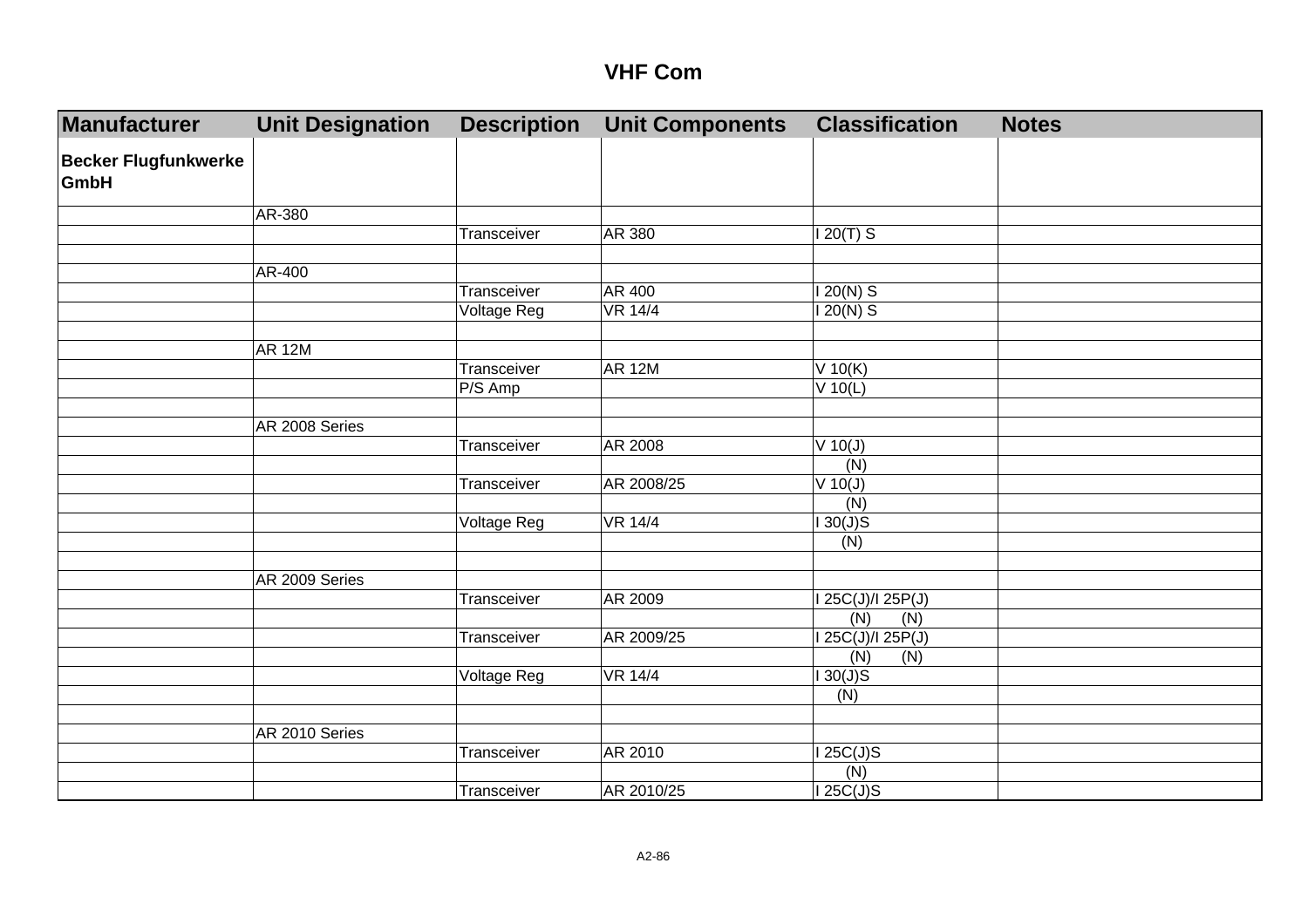| Manufacturer           | <b>Unit Designation</b> | <b>Description</b>   | <b>Unit Components</b> | <b>Classification</b> | <b>Notes</b>                         |
|------------------------|-------------------------|----------------------|------------------------|-----------------------|--------------------------------------|
|                        |                         |                      |                        | (N)                   |                                      |
|                        |                         | <b>Voltage Reg</b>   | <b>VR 14/4</b>         | $\overline{130(J)}S$  |                                      |
|                        |                         |                      |                        | (N)                   |                                      |
|                        |                         |                      |                        |                       |                                      |
|                        | AR 2011 Series          |                      |                        |                       |                                      |
|                        |                         | Transceiver          | AR 2011                | $130(J)$ S            |                                      |
|                        |                         |                      |                        | (N)                   |                                      |
|                        |                         | Transceiver          | AR 2011/25             | $130(J)$ S            |                                      |
|                        |                         |                      |                        | (N)                   |                                      |
|                        |                         | Voltage Reg          | <b>VR 14/4</b>         | 130(J)S               |                                      |
|                        |                         |                      |                        | (N)                   |                                      |
|                        |                         |                      |                        |                       |                                      |
|                        | AR 3201                 |                      |                        |                       |                                      |
|                        |                         | Transceiver          | AR 3201                | 115/150C(MNO) S       |                                      |
|                        |                         |                      |                        |                       |                                      |
| <b>Bendix Avionics</b> |                         |                      |                        |                       |                                      |
|                        | 21 Series               |                      |                        |                       |                                      |
|                        |                         | Transmitter          | TA-21A-1               | 130P(T)               |                                      |
|                        |                         | Receiver             | <b>RA-21A</b>          | 130P(T)               |                                      |
|                        |                         | Controller           | <b>CNA-21C</b>         | 130P(T)               |                                      |
|                        |                         | Controller           | CNA-21CX               | 130P(T)               |                                      |
|                        |                         | Shockmount           | MTA-21A                |                       |                                      |
|                        |                         | Shockmount           | MTA-21B                |                       |                                      |
|                        |                         | Shockmount           | MTA-21D                |                       |                                      |
|                        |                         |                      |                        |                       |                                      |
|                        | 22 Series               |                      |                        |                       |                                      |
|                        |                         |                      |                        |                       | Approval conditional on deactivation |
|                        |                         | Transmitter          | <b>TA-22B</b>          | 130P(T)               | of transmitter on all frequencies    |
|                        |                         |                      |                        |                       | below 118.00 MHz                     |
|                        |                         | Receiver             | $RA-22B$               | 130P(T)               |                                      |
|                        |                         | Control              | CNA-22YCS              | 130P(T)               |                                      |
|                        |                         |                      |                        |                       |                                      |
|                        | <b>RA-18C</b>           |                      |                        |                       |                                      |
|                        |                         | Receiver             | <b>RA-18C</b>          | $130P(T)$ S           | When mounted on mounting base        |
|                        |                         | <b>Mounting Base</b> | MR-93B                 |                       |                                      |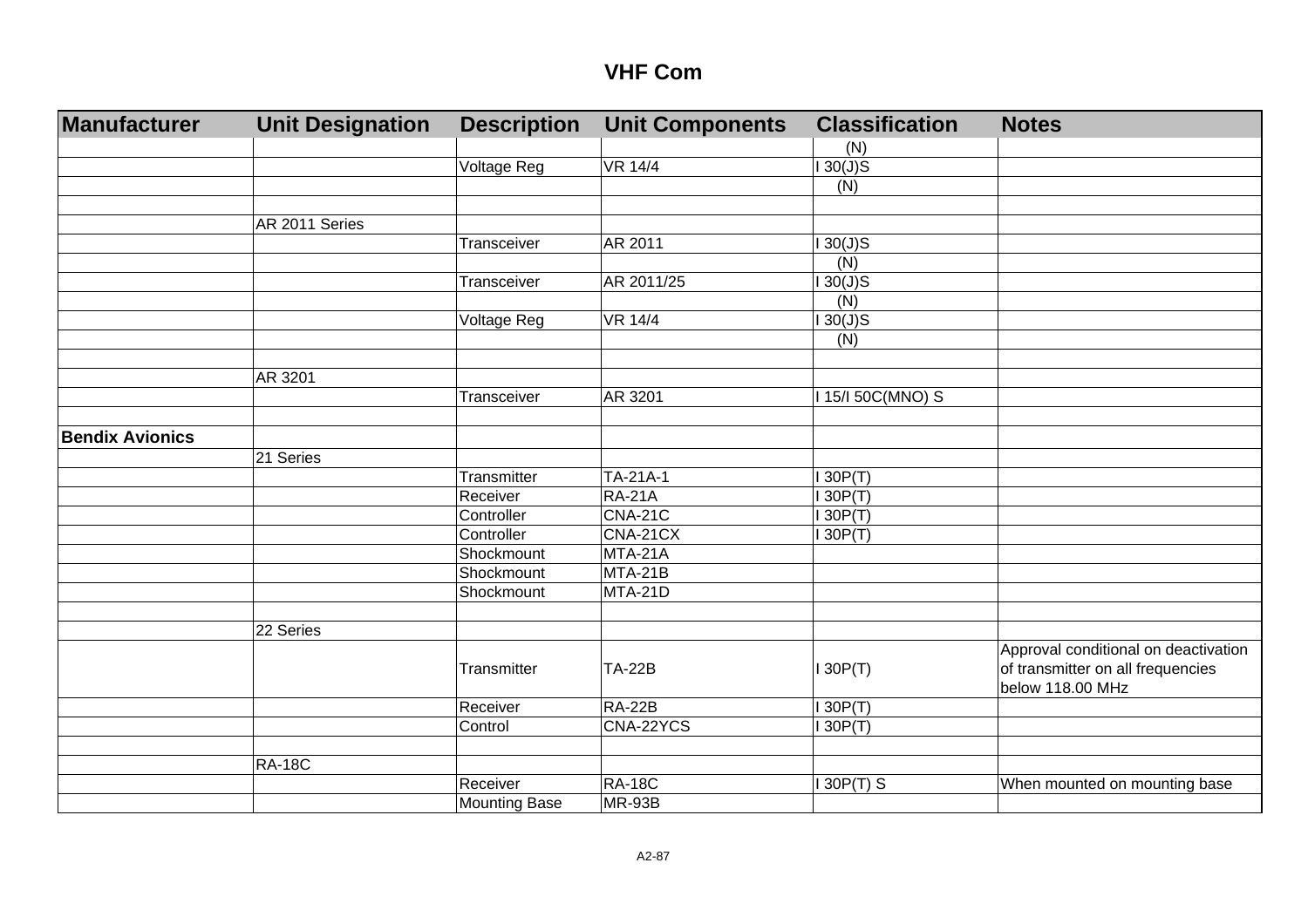| <b>Manufacturer</b> | <b>Unit Designation</b>   | <b>Description</b>  | <b>Unit Components</b> | <b>Classification</b> | <b>Notes</b>                                                                                                                                                                                                                                                       |
|---------------------|---------------------------|---------------------|------------------------|-----------------------|--------------------------------------------------------------------------------------------------------------------------------------------------------------------------------------------------------------------------------------------------------------------|
|                     |                           | Power Supply        | <b>MP-88B</b>          | 130P(T) S             |                                                                                                                                                                                                                                                                    |
|                     |                           | Power Supply        | MP-89AC                | 30P(T) S              |                                                                                                                                                                                                                                                                    |
|                     |                           | <b>Control Unit</b> | <b>SLA-18</b>          | 30P(T) S              |                                                                                                                                                                                                                                                                    |
|                     |                           | <b>Control Unit</b> | MS-258                 | 30P(T) S              |                                                                                                                                                                                                                                                                    |
|                     |                           |                     |                        |                       |                                                                                                                                                                                                                                                                    |
|                     | <b>TA-20A</b>             | Transmitter         | <b>TA-20A</b>          | 30P(T) S              | When mounted on shockmount                                                                                                                                                                                                                                         |
|                     |                           | Power Supply        | DYA-20A                | 130P(T) S             |                                                                                                                                                                                                                                                                    |
|                     |                           | Power Supply        | <b>PSA-20A</b>         | 130P(T) S             |                                                                                                                                                                                                                                                                    |
|                     |                           | Control Unit        | SLA-18()               | 130P(T) S             |                                                                                                                                                                                                                                                                    |
|                     |                           | Shockmount          | MTA-20A                |                       |                                                                                                                                                                                                                                                                    |
|                     |                           | Shockmount          | MTA-18A                |                       |                                                                                                                                                                                                                                                                    |
|                     |                           |                     |                        |                       |                                                                                                                                                                                                                                                                    |
| <b>Bendix Corp</b>  |                           |                     |                        |                       |                                                                                                                                                                                                                                                                    |
|                     | RT-221 ()                 |                     |                        |                       |                                                                                                                                                                                                                                                                    |
|                     | (Part of CNS-220A System) | Transceiver         | RT-221A-14             | L 20C(J)              |                                                                                                                                                                                                                                                                    |
|                     |                           | Transceiver         | RT-221A-28             | L 20C(J)              |                                                                                                                                                                                                                                                                    |
|                     |                           | Transceiver         | RT-221AE-14            | L 20C(J)              | Approval conditional on deactivation<br>of the transmitter on frequencies<br>below 118.00 MHz                                                                                                                                                                      |
|                     |                           | Transceiver         | RT-221AE-28            | L 20C(J)              | Approval conditional on deactivation<br>of the transmitter on frequencies<br>below 118.00 MHz                                                                                                                                                                      |
|                     |                           |                     |                        |                       |                                                                                                                                                                                                                                                                    |
|                     | RT-221                    |                     |                        |                       |                                                                                                                                                                                                                                                                    |
|                     | Part of CSN-220B System)  | Transceiver         | <b>RT-221</b>          | I 20(K) S/I 40P(K)    | A) Classification applies only to units<br>with Part No 4000195-2101, /2102,<br>/2103, /2104 (Trophy Line) B) Units<br>with Part Nos 4000195-2103, /2104<br>are required to have transmitter<br>deactivated<br>on frequencies below 118.00 MHz to<br>gain approval |
|                     |                           |                     |                        |                       |                                                                                                                                                                                                                                                                    |
|                     | <b>RT-241A</b>            |                     |                        |                       |                                                                                                                                                                                                                                                                    |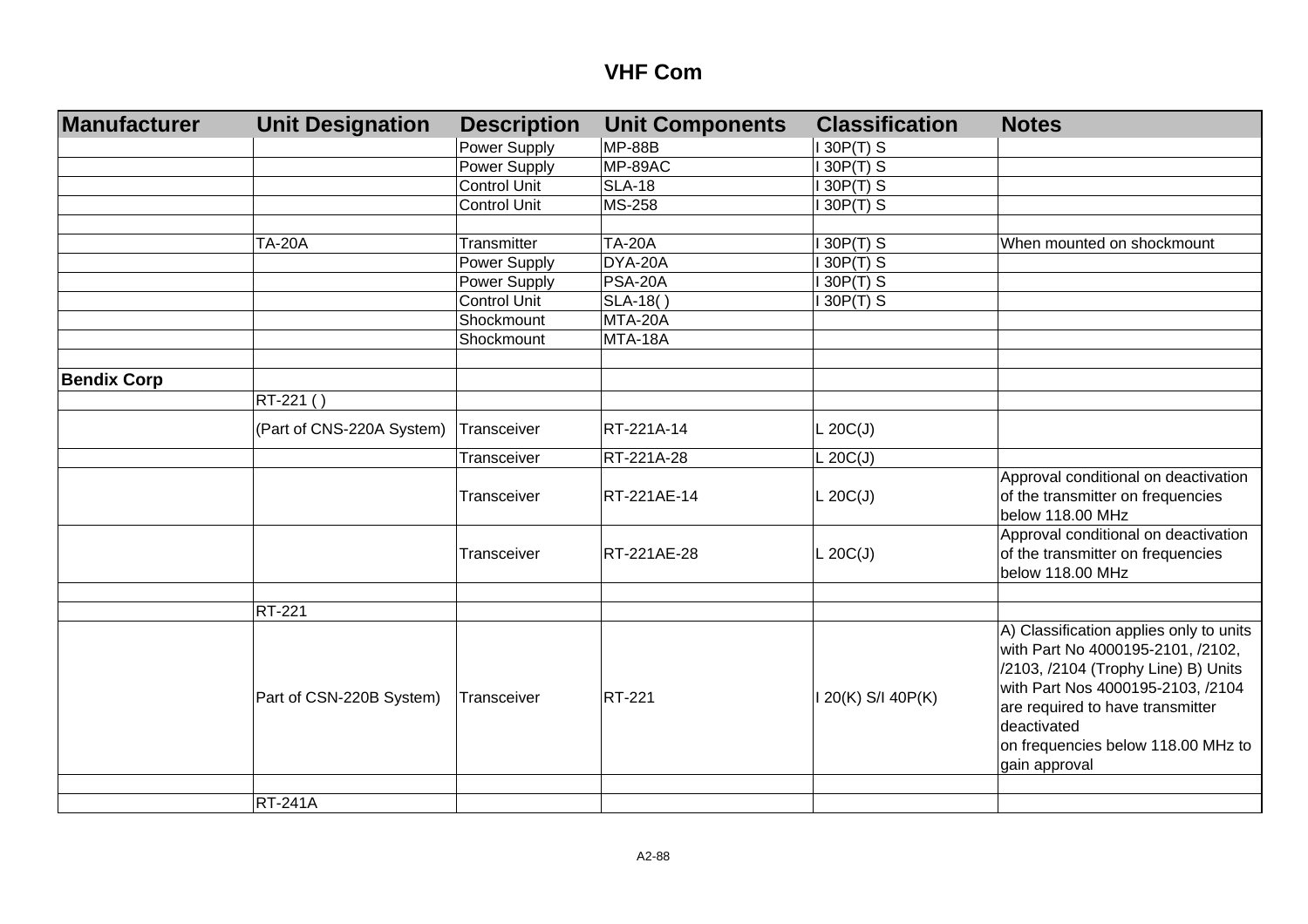| <b>Manufacturer</b> | <b>Unit Designation</b> | <b>Description</b>     | <b>Unit Components</b> | <b>Classification</b> | <b>Notes</b>                                                                                  |
|---------------------|-------------------------|------------------------|------------------------|-----------------------|-----------------------------------------------------------------------------------------------|
|                     |                         | Transceiver            | <b>RT-241A</b>         | $120(K)$ S            |                                                                                               |
|                     |                         | Transceiver            | <b>RT-241B</b>         | $120(K)$ S            |                                                                                               |
|                     |                         | Power Supply           | <b>PS-243A</b>         | 120(N) S              |                                                                                               |
|                     |                         |                        |                        |                       |                                                                                               |
|                     | <b>RTA-41</b>           |                        |                        |                       |                                                                                               |
|                     | Series                  | Transceiver            | RTA-41A                | 45(N) S               |                                                                                               |
|                     |                         | Transceiver            | RTA-41B                | $145(N)$ S            |                                                                                               |
|                     |                         | Control                | <b>CNA-23C</b>         | $145(N)$ S            |                                                                                               |
|                     |                         | Control                | CNA-23CN               | $145(N)$ S            |                                                                                               |
|                     |                         | Antenna                | ANA-22B                |                       | Optional items                                                                                |
|                     |                         |                        |                        |                       |                                                                                               |
|                     | RTA-42A                 |                        |                        |                       |                                                                                               |
|                     |                         | Transceiver            | RTA-42A                | $145(N)$ S            | Approval conditional on deactivation<br>of the transmitter on frequencies<br>below 118.00 MHz |
|                     |                         | Control                | CNA-23CN               | $145(N)$ S            |                                                                                               |
|                     |                         |                        |                        |                       |                                                                                               |
|                     | RTA-43A                 |                        |                        |                       |                                                                                               |
|                     |                         | Transceiver            | <b>RTA-43</b>          | $45(0)$ S/            |                                                                                               |
|                     |                         |                        |                        | (J)                   |                                                                                               |
|                     |                         | Control                |                        | 140P(O)               |                                                                                               |
|                     |                         |                        |                        | (J)                   |                                                                                               |
|                     |                         |                        |                        |                       |                                                                                               |
|                     | RTA-44A                 |                        |                        |                       |                                                                                               |
|                     |                         | Transceiver            | RTA-44A                | $150(J)$ S            |                                                                                               |
|                     |                         |                        |                        |                       |                                                                                               |
|                     | <b>VCS-40A</b>          |                        |                        |                       |                                                                                               |
|                     |                         | Transceiver            | <b>VC-401A/B</b>       | 50(MNO) S             |                                                                                               |
|                     |                         | <b>Control Display</b> | CD-402A/B              | 15/150C(KMP) S        |                                                                                               |
|                     |                         |                        |                        |                       |                                                                                               |
| C. F. S             |                         |                        |                        |                       |                                                                                               |
|                     | CC262                   |                        |                        |                       |                                                                                               |
|                     |                         |                        |                        |                       | Approval conditional upon                                                                     |
|                     |                         | Transceiver            | CC262                  | $V$ 10(K)             | deactivation of transmitter on all                                                            |
|                     |                         |                        |                        |                       | frequencies below 118.00 MHz                                                                  |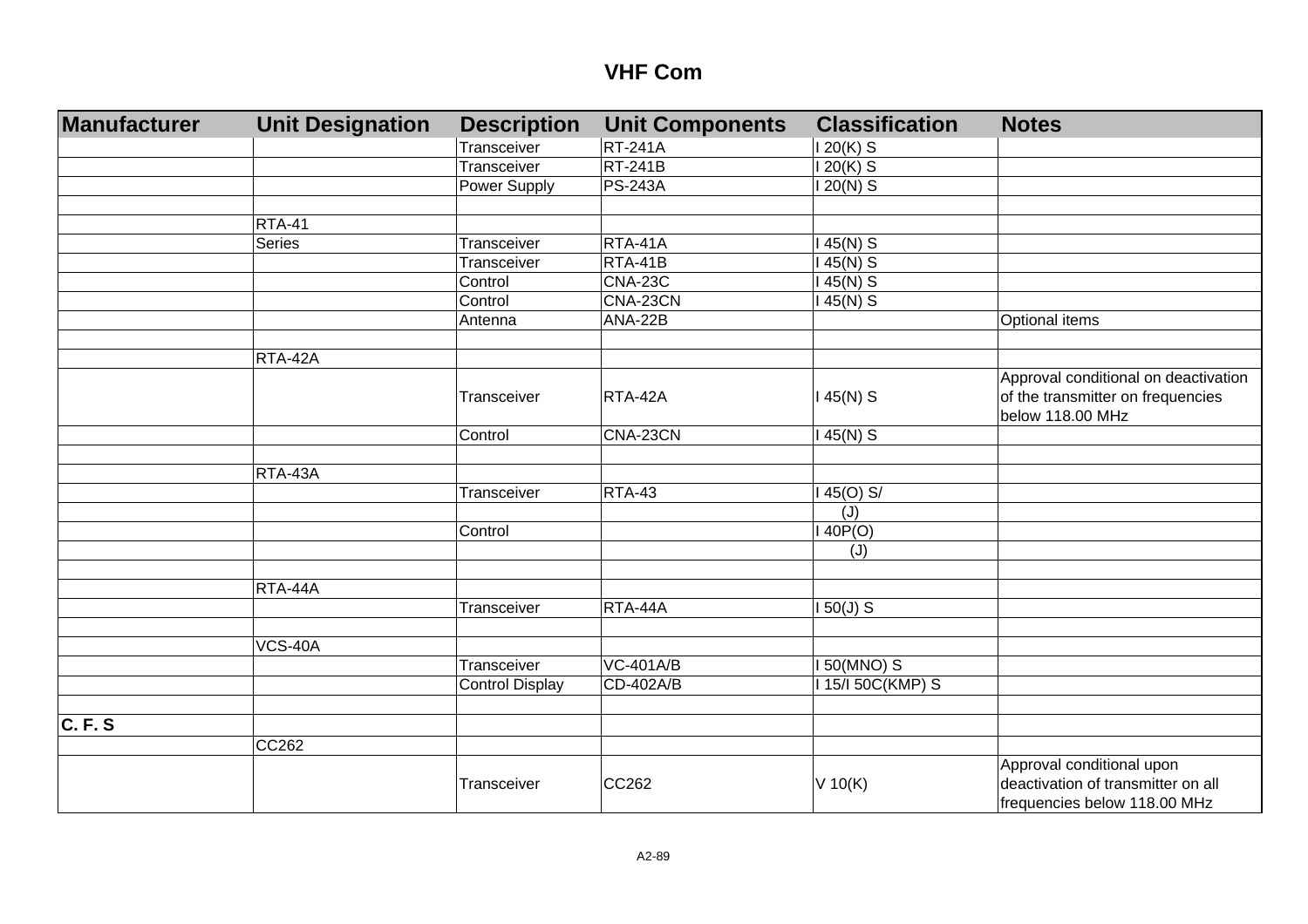| Manufacturer         | <b>Unit Designation</b> | <b>Description</b>  | <b>Unit Components</b> | <b>Classification</b> | <b>Notes</b>                 |
|----------------------|-------------------------|---------------------|------------------------|-----------------------|------------------------------|
|                      |                         |                     |                        |                       |                              |
| <b>Collins Radio</b> |                         |                     |                        |                       |                              |
| Company              |                         |                     |                        |                       |                              |
|                      | 17L4                    |                     |                        |                       |                              |
|                      |                         | Transmitter         | 17L4                   | 130P(T)               | When installed in Shockmount |
|                      |                         | <b>Power Supply</b> | 416Z-1                 | 130P(T)               |                              |
|                      |                         | Power Supply        | 516J-1                 | 130P(T)               |                              |
|                      |                         | Shockmount          | 350J-3                 |                       |                              |
|                      |                         | Freq Cont Unit      | 314Y-2                 | 130P(T)               |                              |
|                      |                         | Freq Cont Unit      | 614F-1                 | 130P(T)               |                              |
|                      |                         | Freq Cont Unit      | 614F-2                 | 130P(T)               |                              |
|                      |                         | Freq Cont Unit      | 614X-1                 | 130P(T)               |                              |
|                      |                         | Shockmount          | 350F-3                 |                       |                              |
|                      |                         |                     |                        |                       |                              |
|                      | $17L-7$                 |                     |                        |                       |                              |
|                      |                         | Transmitter         | $17L - 7$              | $130P(T)$ S           | When installed on Shockmount |
|                      |                         | Power Supply        | 516D-1                 | $130P(T)$ S           |                              |
|                      |                         | Power Supply        | 516C-1                 | $130P(T)$ S           |                              |
|                      |                         | Shockmount          | $3.90E + 00$           |                       |                              |
|                      |                         | Shockmount          | 349H-3                 |                       |                              |
|                      |                         | Control             | 614U-1/2               | $130P(T)$ S           |                              |
|                      |                         | Control             | 614F-1                 | 130P(T) S             |                              |
|                      |                         | Control             | 614F-2                 | $130P(T)$ S           |                              |
|                      |                         | Control             | 614X-1                 | $130P(T)$ S           |                              |
|                      |                         |                     |                        |                       |                              |
|                      | 17L-8 Series            |                     |                        |                       |                              |
|                      |                         | Transmitter         | $17L-8$                | $V$ 10(T) S           |                              |
|                      |                         | Transmitter         | 17L-8A                 | $V$ 10(T) S           |                              |
|                      |                         | Mod -P/S            | 427A-1                 | $V$ 10(T) S           |                              |
|                      |                         |                     |                        |                       |                              |
|                      | 618F Series             |                     |                        |                       |                              |
|                      |                         | Transceiver         | 618F-1                 | $130P(T)$ S           |                              |
|                      |                         | Transceiver         | 618F-1A                | $130P(T)$ S           |                              |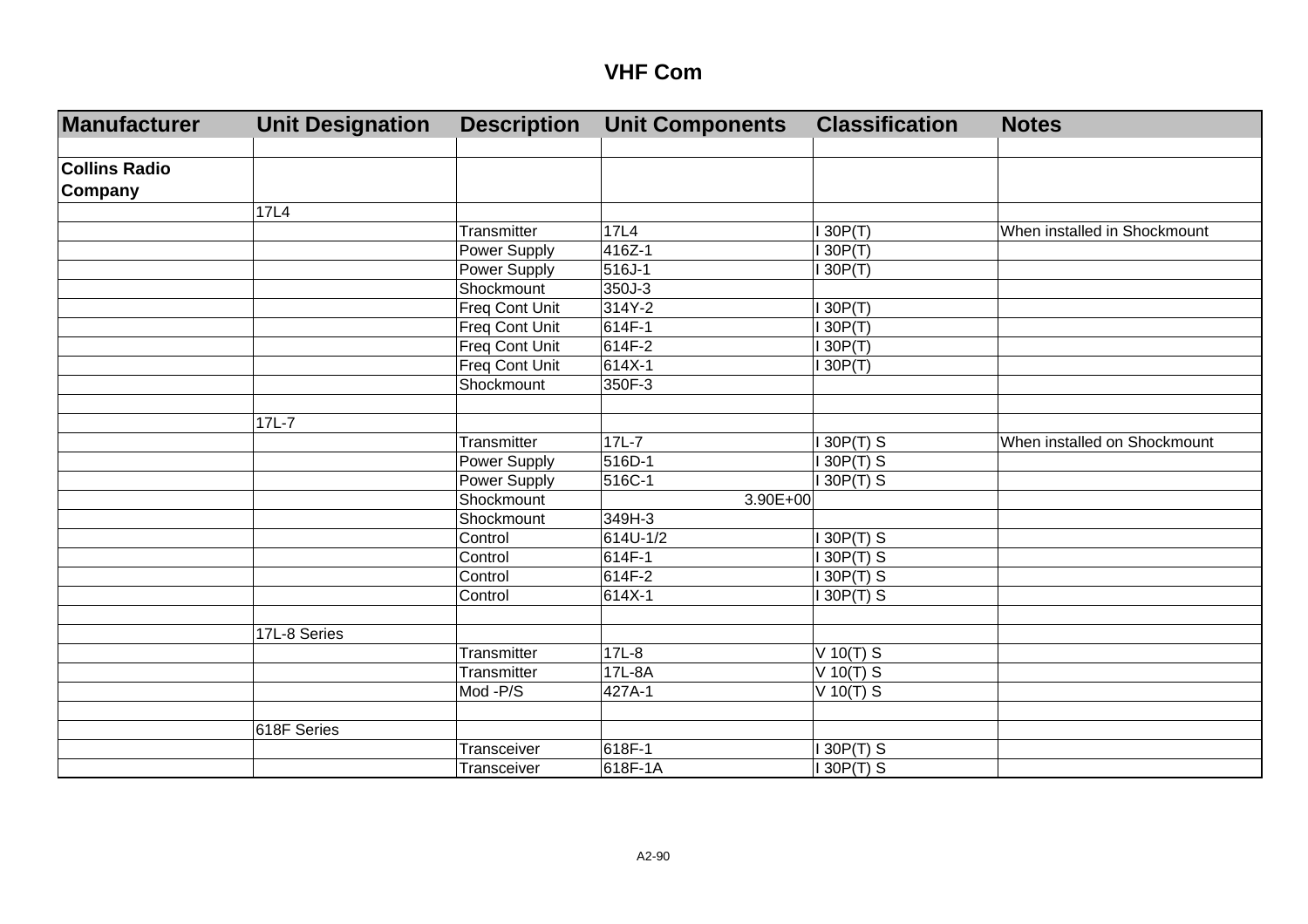| Manufacturer | <b>Unit Designation</b> | <b>Description</b> | <b>Unit Components</b> | <b>Classification</b> | <b>Notes</b>                         |
|--------------|-------------------------|--------------------|------------------------|-----------------------|--------------------------------------|
|              |                         |                    |                        |                       | Approval conditional on deactivation |
|              |                         | Transceiver        | 618F-1B                | 30P(T) S              | of transmitter on frequencies below  |
|              |                         |                    |                        |                       | 118.00 MHz                           |
|              |                         | Transceiver        | 618F-1C                | 30P(T) S              | When installed on Shockmount         |
|              |                         |                    |                        |                       | A) When installed on Shockmount.     |
|              |                         | Transceiver        | 618F-1D                |                       | B) Approval conditional on           |
|              |                         |                    |                        | 130P(T) S             | deactivation of transmitter on       |
|              |                         |                    |                        |                       | frequencies below 118.00 MHz         |
|              |                         | Mod-P/S            | 427D-1                 | 130P(T) S             | When installed on Shockmount         |
|              |                         | Control            | 314U-10A               | $130P(T)$ S           |                                      |
|              |                         | Control            | 313N-1                 | 130P(T) S             |                                      |
|              |                         | Shockmount         | 549-3896-00            |                       |                                      |
|              |                         | Shockmount         | 549-1435-00            |                       |                                      |
|              |                         |                    |                        |                       |                                      |
|              | 618M-1 Series           |                    |                        |                       |                                      |
|              |                         | Transceiver        | 618M-1                 | $145(J)$ S            | When installed on Shockmount         |
|              |                         |                    |                        |                       | A) When installed on Shockmount.     |
|              |                         |                    | 618M-1A                | $145(J)$ S            | B) Approval conditional on           |
|              |                         |                    |                        |                       | deactivation of transmitter on       |
|              |                         |                    |                        |                       | frequencies below 118.00 MHz         |
|              |                         |                    | 618M-1B                | $145(J)$ S            | When installed on Shockmount         |
|              |                         |                    |                        |                       | A) When installed on Shockmount.     |
|              |                         |                    | 618M-1C                | $145(J)$ S            | B) Approval conditional on           |
|              |                         |                    |                        |                       | deactivation of transmitter on       |
|              |                         |                    |                        |                       | frequencies below 118.00 MHz         |
|              |                         |                    |                        |                       | A) When installed on Shockmount.     |
|              |                         |                    | 618M-1D                | $145(J)$ S            | B) Approval conditional on           |
|              |                         |                    |                        |                       | deactivation of transmitter on       |
|              |                         |                    |                        |                       | frequencies below 118.00 MHz         |
|              |                         | Control            | 313N-1                 | $145(J)$ S            |                                      |
|              |                         |                    | 313N-2                 | $145(J)$ S            |                                      |
|              |                         |                    | 313N-3                 | $145(J)$ S            |                                      |
|              |                         | Shockmount         | 390Y-2/2A              |                       |                                      |
|              |                         |                    |                        |                       |                                      |
|              | 618M-2 Series           |                    |                        |                       |                                      |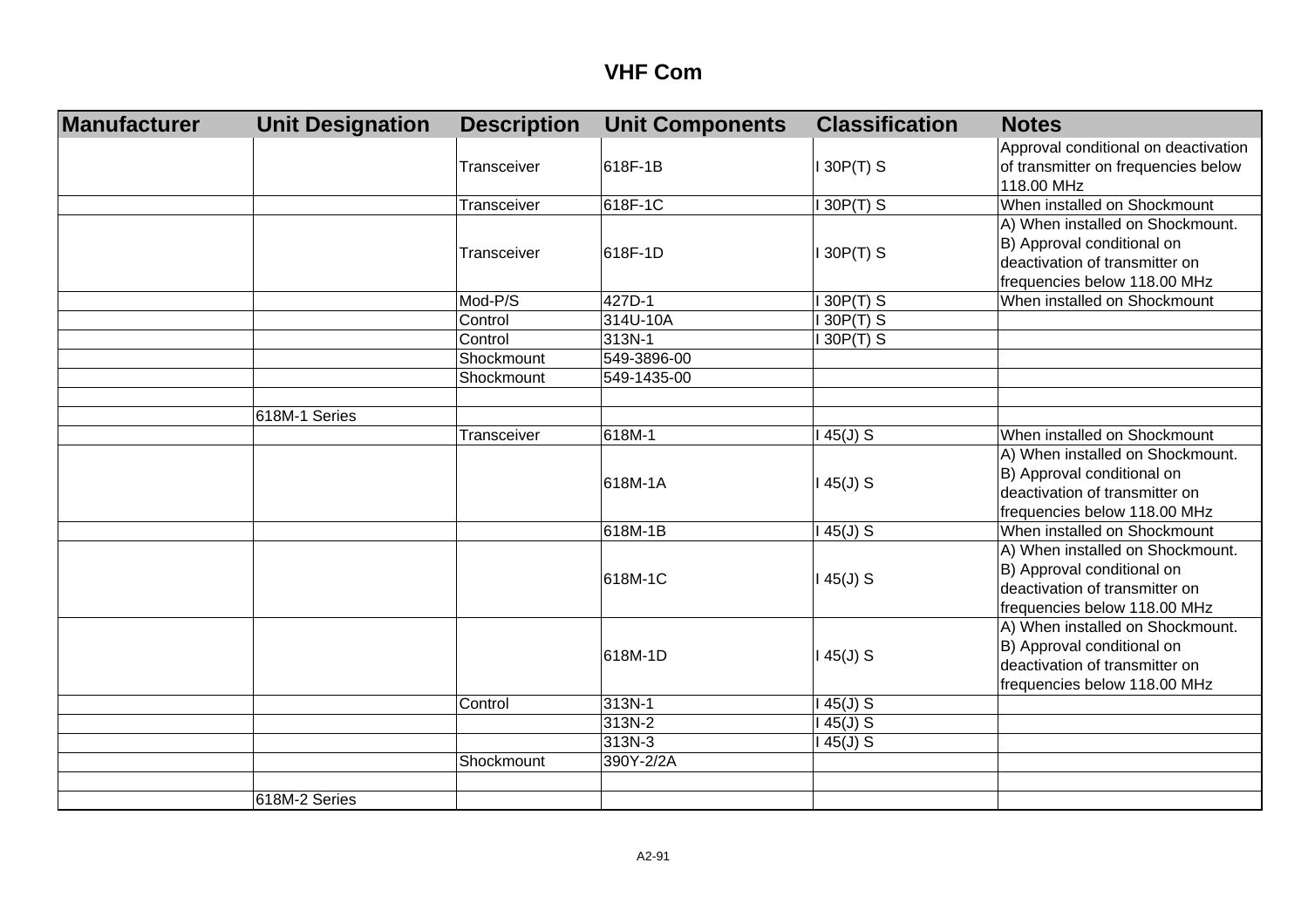| <b>Manufacturer</b>     | <b>Unit Designation</b> | <b>Description</b> | <b>Unit Components</b> | <b>Classification</b>   | <b>Notes</b>                         |
|-------------------------|-------------------------|--------------------|------------------------|-------------------------|--------------------------------------|
|                         |                         | Transceiver        | 618M-2B                | $145(N)$ S              | Installed on Shockmount              |
|                         |                         |                    |                        |                         | A) When installed on Shockmount.     |
|                         |                         |                    |                        |                         | B) Approval conditional on           |
|                         |                         | Transceiver        | 618M-2D                | $145(N)$ S              | deactivation of transmitter on       |
|                         |                         |                    |                        |                         | frequencies below 118.00 MHz         |
|                         |                         |                    |                        |                         |                                      |
|                         | 618M-3 Series           |                    |                        |                         |                                      |
|                         |                         |                    |                        |                         | Approval conditional on deactivation |
|                         |                         | Transceiver        | 618M-3 )               | I 45(JN) S/I 40P(JN) S  | of transmitter on frequencies below  |
|                         |                         |                    |                        |                         | 118.00 MHz                           |
|                         |                         |                    | 618M-3a                | (G)<br>(G)              |                                      |
|                         |                         |                    |                        |                         |                                      |
| <b>Collins Avionics</b> |                         |                    |                        |                         |                                      |
|                         | <b>VHF-20</b>           |                    |                        |                         |                                      |
|                         |                         | Transceiver        | 792-6657-001           | I 45(JN) S/             |                                      |
|                         |                         | Transceiver        | 792-6657-003           | (G)                     |                                      |
|                         |                         | Transceiver        | 792-6657-004           | I 40P(JN) S             |                                      |
|                         |                         | Control            | 313N-4A                | (G)                     |                                      |
|                         |                         | Antenna            | 37R-4                  | $145(N)$ S              |                                      |
|                         |                         | Adapter            | <b>CAD-31</b>          | I 50(JN)S               |                                      |
|                         |                         |                    |                        |                         |                                      |
|                         | <b>VHF-20A</b>          |                    |                        |                         |                                      |
|                         |                         | Transceiver        | 622-1879-001)          | I 45(JN) S/I 40P(JN)    |                                      |
|                         |                         |                    | 622-1879-022           | (G)<br>(G)              |                                      |
|                         |                         |                    |                        |                         |                                      |
|                         | <b>VHF-20B</b>          |                    |                        |                         |                                      |
|                         |                         | Transceiver        | 622-1334-001           | I 45(JN) S/I 40P(JN)    |                                      |
|                         |                         |                    | 622-1334-002           | (G)<br>(G)              |                                      |
|                         |                         |                    |                        |                         |                                      |
|                         | VHF-21/22               |                    |                        |                         |                                      |
|                         |                         | Transceiver        | VHF-21A/B              | <b>150(JN) S</b>        |                                      |
|                         |                         | Transceiver        | VHF-22A/B              | I 50(JN) S              |                                      |
|                         |                         | Control            | $CTL-( )$              | I 15/I 35C/I 40P(KMP) S |                                      |
|                         |                         |                    |                        |                         |                                      |
|                         | VHF-250 Series          |                    |                        |                         |                                      |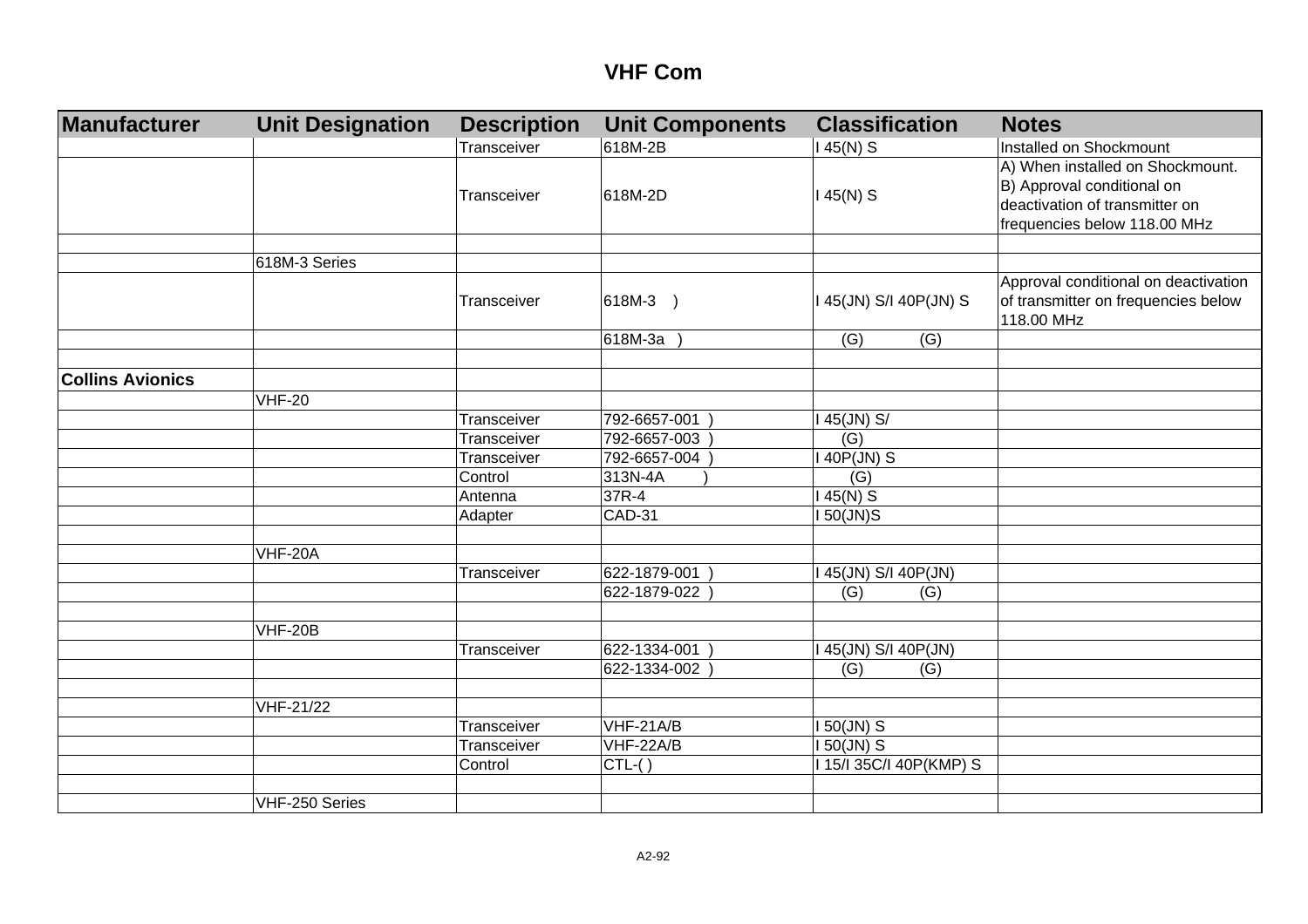| Manufacturer    | <b>Unit Designation</b> | <b>Description</b> | <b>Unit Components</b> | <b>Classification</b>   | <b>Notes</b>                     |
|-----------------|-------------------------|--------------------|------------------------|-------------------------|----------------------------------|
|                 |                         | Transceiver        | VHF-250/250S           | I 30C(P) S/I 30P(P)     |                                  |
|                 |                         | Transceiver        | <b>VHF-250E</b>        | 130C(P)/140P(P)         |                                  |
|                 |                         | Antenna            | <b>ANT-251</b>         | $145(J)$ S              |                                  |
|                 |                         | Power Conv         | <b>PWC-150</b>         | 1 20(N) S/I 30C(N) S    |                                  |
|                 |                         |                    |                        |                         |                                  |
|                 | VHF-251 Series          |                    |                        |                         |                                  |
|                 |                         | Transceiver        | VHF-251/251E           | I 30C(P)/I 30P(P)       |                                  |
|                 |                         | Transceiver        | <b>VHF-251S</b>        | 30C(P)/I 30P(P)         |                                  |
|                 |                         | Power Conv         | <b>PWC-150</b>         | 1 20(N) S/I 30C(N) S    |                                  |
|                 |                         | Antenna            | <b>ANT-251</b>         | $145(J)$ S              |                                  |
|                 |                         |                    |                        |                         |                                  |
|                 | VHF-253/253S            |                    |                        |                         |                                  |
|                 |                         | Transceiver        | VHF-253/253S           | I 15/I 35C/I 40P(KMP) S |                                  |
|                 |                         |                    |                        |                         |                                  |
|                 | <b>VHF-422</b>          | Transceiver        | <b>VHF-422A/B</b>      | $150$ (JN)S             |                                  |
|                 |                         | Control            | <b>RTU-870</b>         | I 20/I 35C/I 40P(KMP)S  |                                  |
|                 |                         |                    |                        |                         |                                  |
|                 | <b>VHF-700</b>          |                    |                        |                         |                                  |
|                 |                         | Transceiver        | <b>VHF-700</b>         | I 50(JN) S              |                                  |
|                 |                         | Control            | <b>VFP-712</b>         | I 15/I 50C(KP) S        |                                  |
|                 |                         |                    |                        |                         |                                  |
| <b>DARE Inc</b> |                         |                    |                        |                         |                                  |
|                 | <b>DTX-10</b>           |                    |                        |                         |                                  |
|                 |                         | Transceiver        | <b>DTS-10</b>          | 130P(T)S                |                                  |
|                 |                         | Control            | C/360 B2A              | 130P(T)S                |                                  |
|                 |                         | Control            | <b>C/D TX-10</b>       | 130P(T)S                |                                  |
|                 |                         |                    |                        |                         |                                  |
|                 | DTX-25 Series           |                    |                        |                         |                                  |
|                 |                         | Transmitter        | <b>DTX-25</b>          | $I$ 30 $P(T)$ S         | When installed on Shockmount     |
|                 |                         |                    |                        |                         | A) When installed on Shockmount. |
|                 |                         | Transmitter        | DTX-25E                | $I$ 30 $P(T)$ S         | B) Approval conditional on       |
|                 |                         |                    |                        |                         | deactivation of transmitter      |
|                 |                         |                    |                        |                         | frequencies below 118.00 MHz     |
|                 |                         | Control            | CD/480C-25             | $I$ 30 $P(T)$ S         |                                  |
|                 |                         | Control            | CD/25                  | $I$ 30P(T)S             |                                  |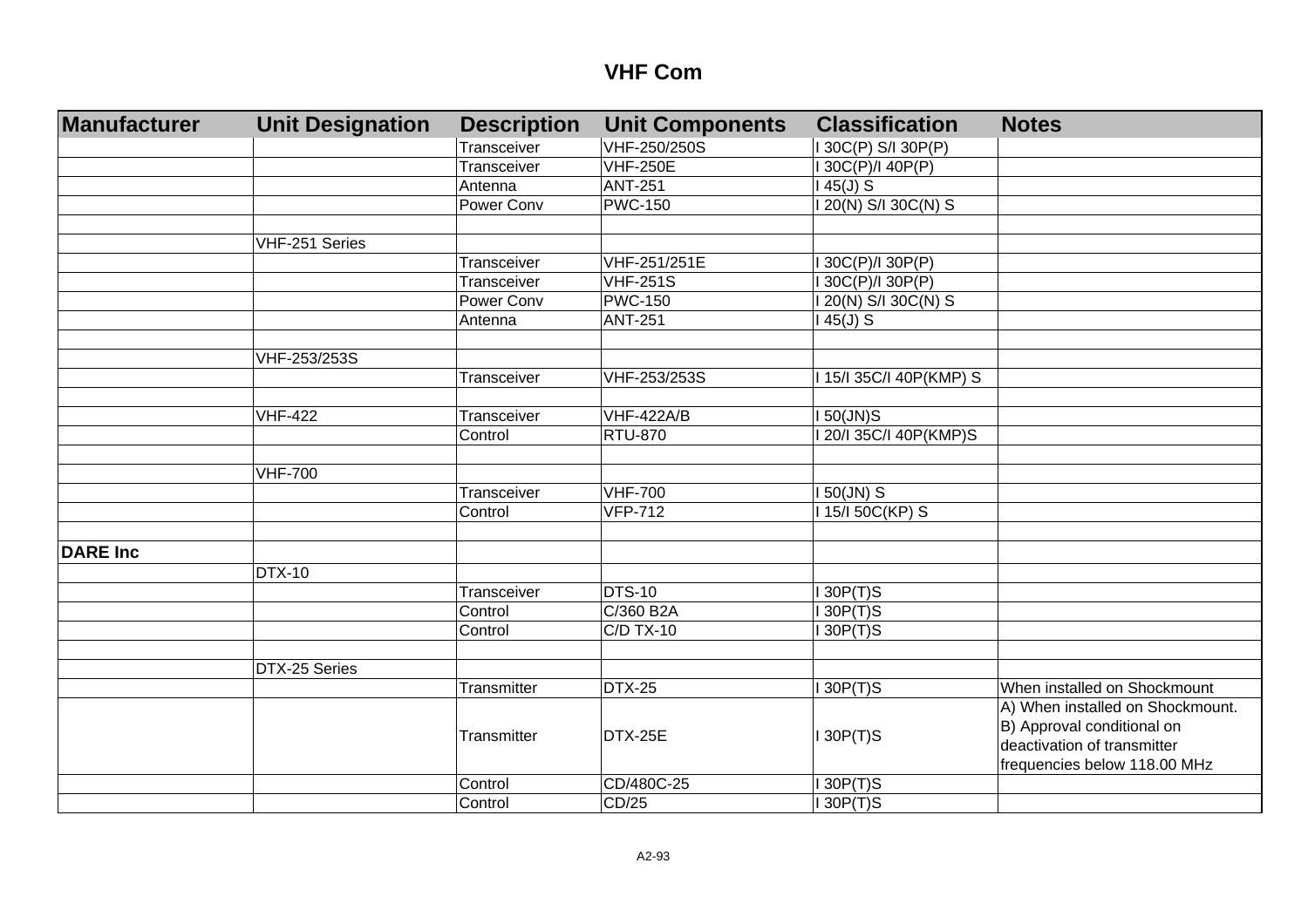| Manufacturer | <b>Unit Designation</b> | <b>Description</b> | <b>Unit Components</b> | <b>Classification</b> | <b>Notes</b>  |
|--------------|-------------------------|--------------------|------------------------|-----------------------|---------------|
|              |                         | Shockmount         | M/DTX-25               |                       |               |
|              |                         |                    |                        |                       |               |
|              | <b>DTR-360</b>          |                    |                        |                       |               |
|              |                         | Transceiver        | <b>DTR-360</b>         | 130P(T)S              |               |
|              |                         | Control            | C/360                  | 130P(T)S              |               |
|              |                         | Control            | C/360A                 | 130P(T)S              |               |
|              |                         | Shockmount         | M/360                  |                       |               |
|              |                         | Antenna            | DBA-1                  |                       | Optional Item |
|              |                         |                    |                        |                       |               |
|              | <b>DTR-360A</b>         |                    |                        |                       |               |
|              |                         | Transceiver        | <b>DTR-360A</b>        | 130P(T)S              |               |
|              |                         | Control            | $C-360A-1$             | $I$ 30P(T)S           |               |
|              |                         | Control            | $C-360-2$              | 130P(T)S              |               |
|              |                         | Control            | $C - 360 - 3$          | $I$ 30P(T)S           |               |
|              |                         | Control            | $C-360A-2$             | 130P(T)S              |               |
|              |                         | Mount              | M-360A                 |                       |               |
|              |                         |                    |                        |                       |               |
|              | DTR-360B                |                    |                        |                       |               |
|              |                         | Transceiver        | DTR-360B               | I30P(T)S              |               |
|              |                         | Control            | $C/360B-1$             | I30P(T)S              |               |
|              |                         | Control            | $C/360B-2$             | I30P(T)S              |               |
|              |                         | Control            | CD/360                 | I30P(T)S              |               |
|              |                         | Mount              | M/360A-1               |                       |               |
|              |                         | Antenna            | DBA-1                  |                       | Optional Item |
|              |                         |                    |                        |                       |               |
|              | <b>DTR-360C</b>         |                    |                        |                       |               |
|              |                         | Transceiver        | DTR-360C               | 130P(T)S              |               |
|              |                         | Control            | C/360B-1               | 130P(T)S              |               |
|              |                         | Control            | $C/360B-2$             | 130P(T)S              |               |
|              |                         | Control            | C/360B-2S              | 130P(T)S              |               |
|              |                         | Shockmount         | M/360A-1               |                       |               |
|              |                         | Antenna            | DBA-1                  |                       |               |
|              |                         |                    |                        |                       |               |
|              | DR-480 Series           |                    |                        |                       |               |
|              |                         | Receiver           | <b>DR-480</b>          | $I$ 30P(T)S           |               |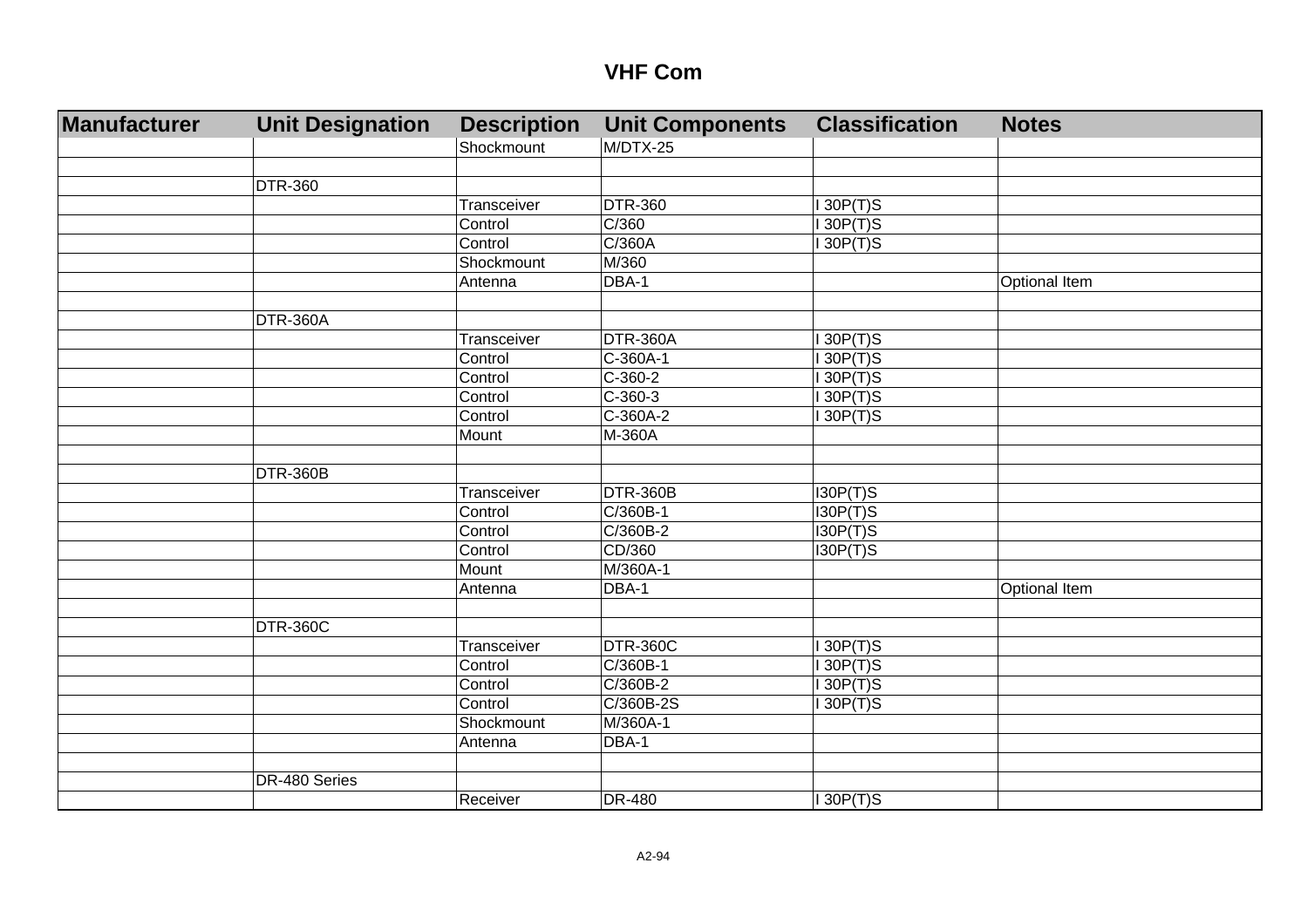| Manufacturer               | <b>Unit Designation</b> | <b>Description</b> | <b>Unit Components</b> | <b>Classification</b> | <b>Notes</b>                                                                                    |
|----------------------------|-------------------------|--------------------|------------------------|-----------------------|-------------------------------------------------------------------------------------------------|
|                            |                         | Control            | CD/480C-25             | 130P(T)S              |                                                                                                 |
|                            |                         | Shock Isol         | 120111-31              |                       |                                                                                                 |
|                            |                         | Power Conv         | <b>DPC-480</b>         | 130P(T)S              |                                                                                                 |
|                            |                         |                    |                        |                       |                                                                                                 |
|                            | SST-1                   |                    |                        |                       |                                                                                                 |
|                            |                         | Transmitter        | $SST-1$                | $120(J)$ S            |                                                                                                 |
|                            |                         | Transmitter        | $SST-1(E)$             | $120(J)$ S            | Approval conditional upon<br>deactivation of transmitter on all<br>frequencies below 118.00 MHz |
|                            |                         | Power Conv         | DPC-1                  | $120(J)$ S            |                                                                                                 |
|                            |                         |                    |                        |                       |                                                                                                 |
| <b>Dittel Avionic GMBH</b> |                         |                    |                        |                       |                                                                                                 |
|                            | ATR-720                 |                    |                        |                       |                                                                                                 |
|                            |                         | Transceiver        | ATR-720()              | $L$ 15(M) S           |                                                                                                 |
|                            |                         |                    |                        |                       |                                                                                                 |
|                            | FSG-15/16               |                    |                        |                       |                                                                                                 |
|                            |                         | Transceiver        | FSG-15/16              | $V$ 10(K) S           |                                                                                                 |
|                            |                         |                    |                        |                       |                                                                                                 |
|                            | FSG-50/60               |                    |                        |                       |                                                                                                 |
|                            |                         | Transceiver        | FSG-50/60              | I 20(MNO) S           |                                                                                                 |
|                            |                         |                    |                        |                       |                                                                                                 |
|                            | FSG-70/71M              |                    |                        |                       |                                                                                                 |
|                            |                         | Transceiver        | FSG-70/71M             | I 20(MNO) S           |                                                                                                 |
|                            |                         |                    |                        |                       |                                                                                                 |
| <b>Edo-Aire</b>            |                         |                    |                        |                       |                                                                                                 |
|                            | RT-551                  |                    |                        |                       |                                                                                                 |
|                            |                         | Transceiver        | RT-551                 | L 15(P)               |                                                                                                 |
|                            |                         | Power Conv         | <b>PS-556</b>          | L 15(P)               |                                                                                                 |
|                            |                         |                    |                        |                       |                                                                                                 |
|                            | RT-661                  |                    |                        |                       |                                                                                                 |
|                            |                         | Transceiver        | RT-661                 | 115(P)                |                                                                                                 |
|                            |                         | Power Conv         | PS-661                 | 115(P)                |                                                                                                 |
|                            |                         |                    |                        |                       |                                                                                                 |
|                            | <b>RT-771</b>           | Transceiver        | <b>RT-771</b>          | $V$ 10(K)S            |                                                                                                 |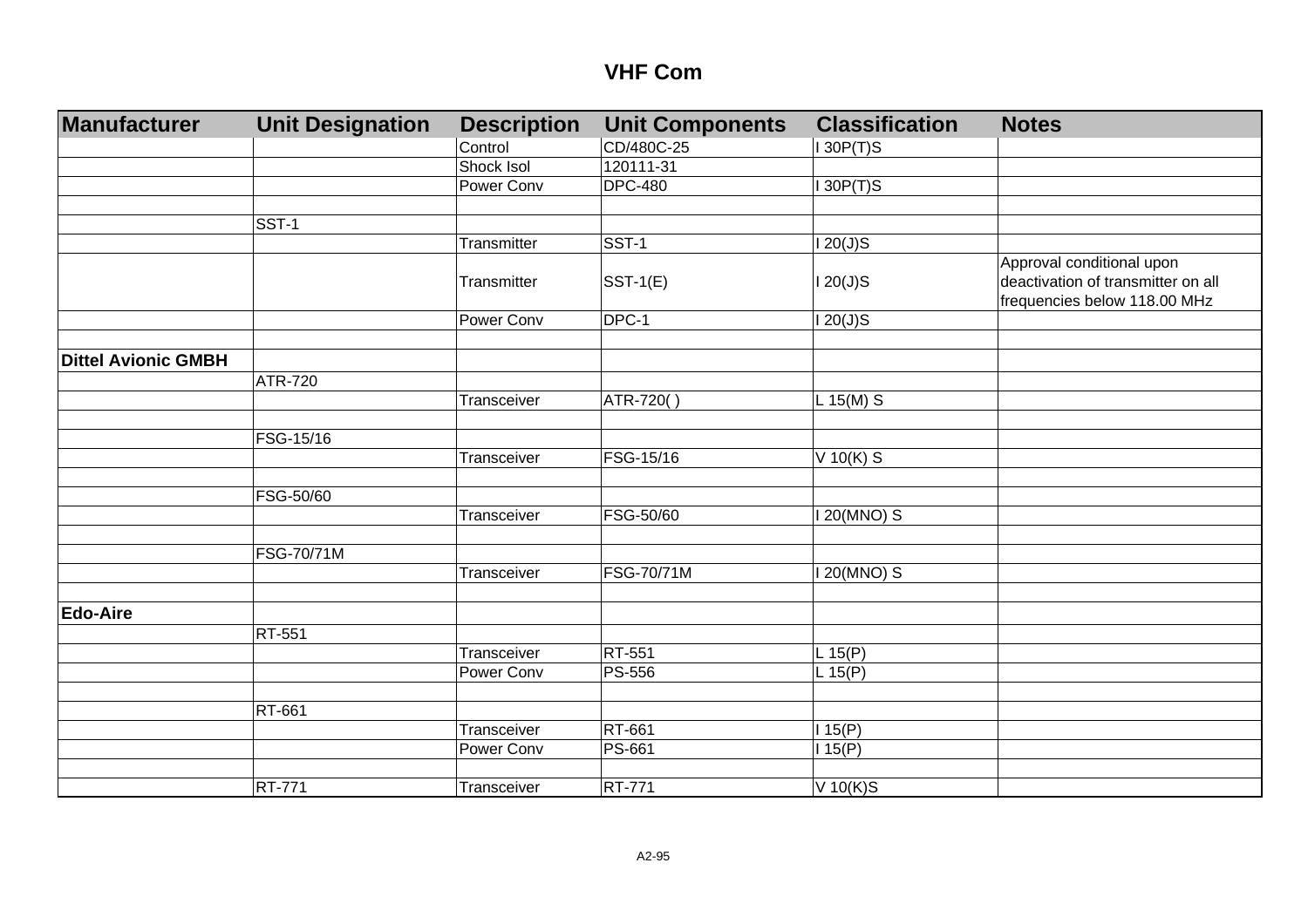| Manufacturer                                                  | <b>Unit Designation</b> | <b>Description</b> | <b>Unit Components</b> | <b>Classification</b> | <b>Notes</b>                                                            |
|---------------------------------------------------------------|-------------------------|--------------------|------------------------|-----------------------|-------------------------------------------------------------------------|
|                                                               |                         |                    |                        |                       |                                                                         |
| <b>Genave (General</b><br><b>Aviation Electronics</b><br>Inc) |                         |                    |                        |                       |                                                                         |
|                                                               | ALPHA 6                 |                    |                        |                       |                                                                         |
|                                                               |                         | Transceiver        | ALPHA <sub>6</sub>     | $V$ 10(K)             | Portable transceiver. ANO 100.37<br>specifies installation requirements |
|                                                               | ALPHA/10-10             |                    |                        |                       |                                                                         |
|                                                               |                         | Transceiver        | ALPHA/10-10            | $V$ 10(K)S            |                                                                         |
|                                                               | ALPHA 12                |                    |                        |                       |                                                                         |
|                                                               |                         | Transceiver        | ALPHA 12               | $V$ 10(K)             |                                                                         |
|                                                               | ALPHA/100               |                    |                        |                       |                                                                         |
|                                                               |                         | Transceiver        | ALPHA/100              | $V$ 10(K) S           |                                                                         |
|                                                               |                         | Transceiver        | ALPHA/100-360          | $V$ 10(K) S           |                                                                         |
|                                                               | ALPHA 720               |                    |                        |                       |                                                                         |
|                                                               |                         | Transceiver        | ALPHA 720              | $V$ 10(K)             |                                                                         |
| <b>ICOM Incorporated</b>                                      |                         |                    |                        |                       |                                                                         |
| Osaka Japan                                                   |                         |                    |                        |                       |                                                                         |
|                                                               | <b>IC-A200</b>          |                    |                        |                       |                                                                         |
|                                                               |                         | Transceiver        | IC-A200                | V                     |                                                                         |
|                                                               |                         |                    |                        |                       |                                                                         |
|                                                               |                         |                    |                        |                       |                                                                         |
| <b>King Radio Corp</b>                                        |                         |                    |                        |                       |                                                                         |
|                                                               | KTR-900 Series          | Transceiver        | <b>KTR-900</b>         |                       |                                                                         |
|                                                               |                         | Transceiver        | <b>KTR-900A</b>        | $145(J)$ S<br>45(J) S |                                                                         |
|                                                               |                         | Control            | <b>KFS-590</b>         | 45(J) S               |                                                                         |
|                                                               |                         |                    |                        |                       |                                                                         |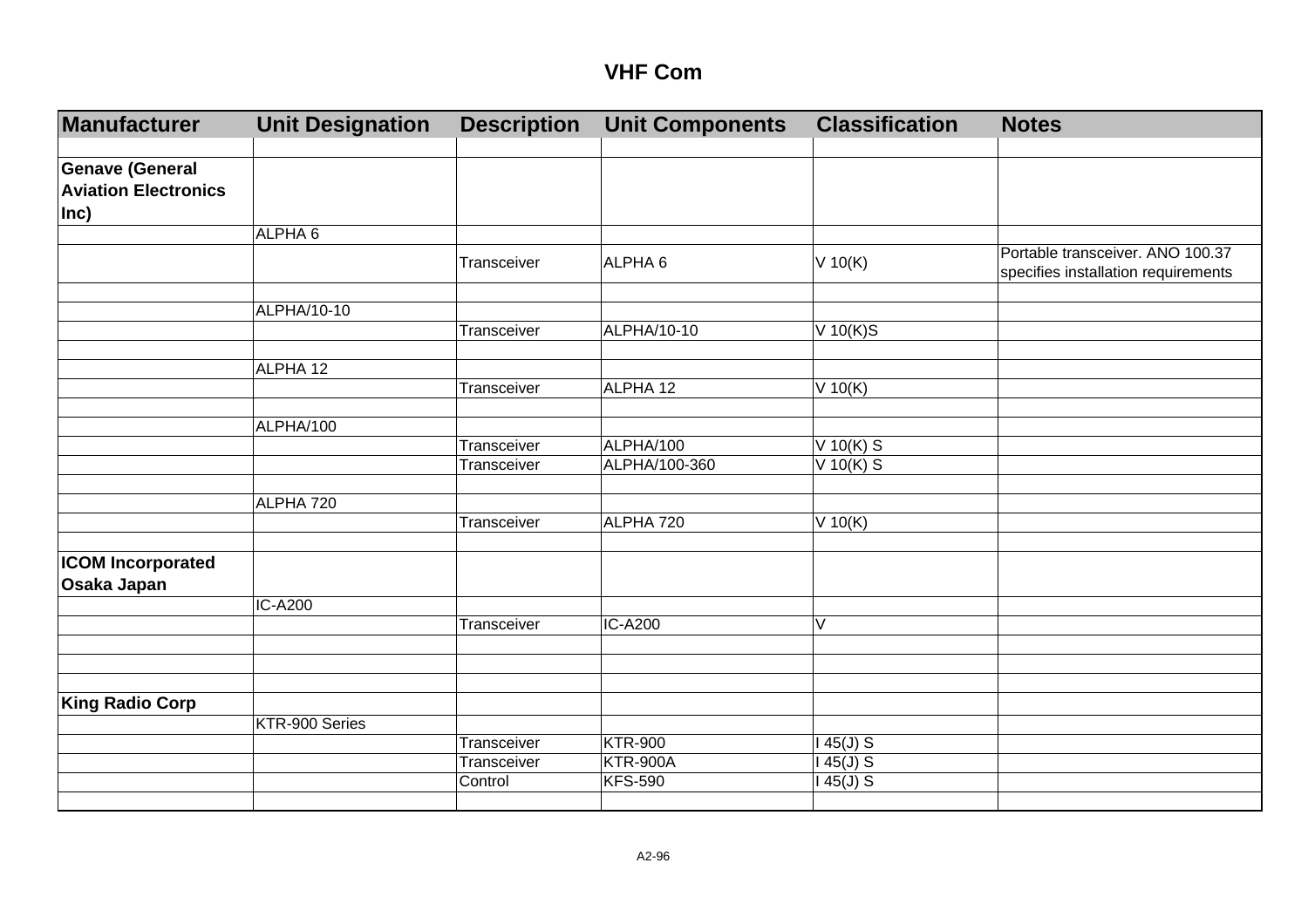| <b>Manufacturer</b> | <b>Unit Designation</b> | <b>Description</b> | <b>Unit Components</b> | <b>Classification</b> | <b>Notes</b>                         |
|---------------------|-------------------------|--------------------|------------------------|-----------------------|--------------------------------------|
|                     | KTR-905 Series          |                    |                        |                       |                                      |
|                     |                         | Transceiver        | <b>KTR-905</b>         | $145(N)$ S            |                                      |
|                     |                         | Transceiver        | <b>KTR-905E</b>        | $45(N)$ S             |                                      |
|                     |                         | Control            | <b>KFS-590B</b>        | 45(P)                 |                                      |
|                     |                         | Control            | <b>KCU-591</b>         | 115(P)/140P(P)        |                                      |
|                     |                         |                    |                        |                       |                                      |
|                     | <b>KTR-908</b>          |                    |                        |                       |                                      |
|                     |                         | Transceiver        | <b>KTR-908</b>         | I 50(MNO) S           |                                      |
|                     |                         | Control            | <b>KFS-598</b>         | I 15/I 50C(KMP) S     |                                      |
|                     |                         |                    |                        |                       |                                      |
|                     | <b>KTR-9000</b>         |                    |                        |                       |                                      |
|                     |                         | Transceiver        | <b>KTR-9000</b>        | $145(J)$ S            |                                      |
|                     |                         | Control            | <b>KFS-590</b>         | $145(J)$ S            |                                      |
|                     |                         |                    |                        |                       |                                      |
|                     | KTR-9100 Series         |                    |                        |                       |                                      |
|                     |                         | Transceiver        | KTR-9100               | $145(J)$ S            |                                      |
|                     |                         | Transceiver        | <b>KTR-9100A</b>       | $145(J)$ S            |                                      |
|                     |                         | Control            | <b>KFS-590</b>         | $145(J)$ S            |                                      |
|                     |                         | Control            | <b>KFS-590A</b>        | $145(J)$ S            |                                      |
|                     |                         |                    |                        |                       |                                      |
|                     | <b>KY-90A</b>           |                    |                        |                       |                                      |
|                     |                         | Transceiver        | <b>KY-90A</b>          | $V$ 10(K)             |                                      |
|                     |                         | Power Sup Mod      | <b>KS-501A</b>         | $V$ 10(L)             |                                      |
|                     |                         | Power Sup Mod      | <b>KS-502A</b>         | $V$ 10(L)             |                                      |
|                     |                         |                    |                        |                       |                                      |
|                     | KY-92                   |                    |                        |                       |                                      |
|                     |                         | Transceiver        | <b>KY-92</b>           | $115(P)$ S            |                                      |
|                     |                         |                    |                        |                       |                                      |
|                     | <b>KY-95</b>            |                    |                        |                       |                                      |
|                     |                         | Transceiver        | <b>KY-95E</b>          | $V$ 10(K)             |                                      |
|                     |                         |                    |                        |                       | Approval conditional deactivation of |
|                     |                         | Transceiver        | <b>KY-95E</b>          | $V$ 10(K)             | transmitter on frequencies below     |
|                     |                         |                    |                        |                       | 118.00 MHz                           |
|                     |                         | P/S-Mod            | <b>KS-501A</b>         | $V$ 10(L)             |                                      |
|                     |                         | P/S-Mod            | <b>KS-502A</b>         | $V$ 10(L)             |                                      |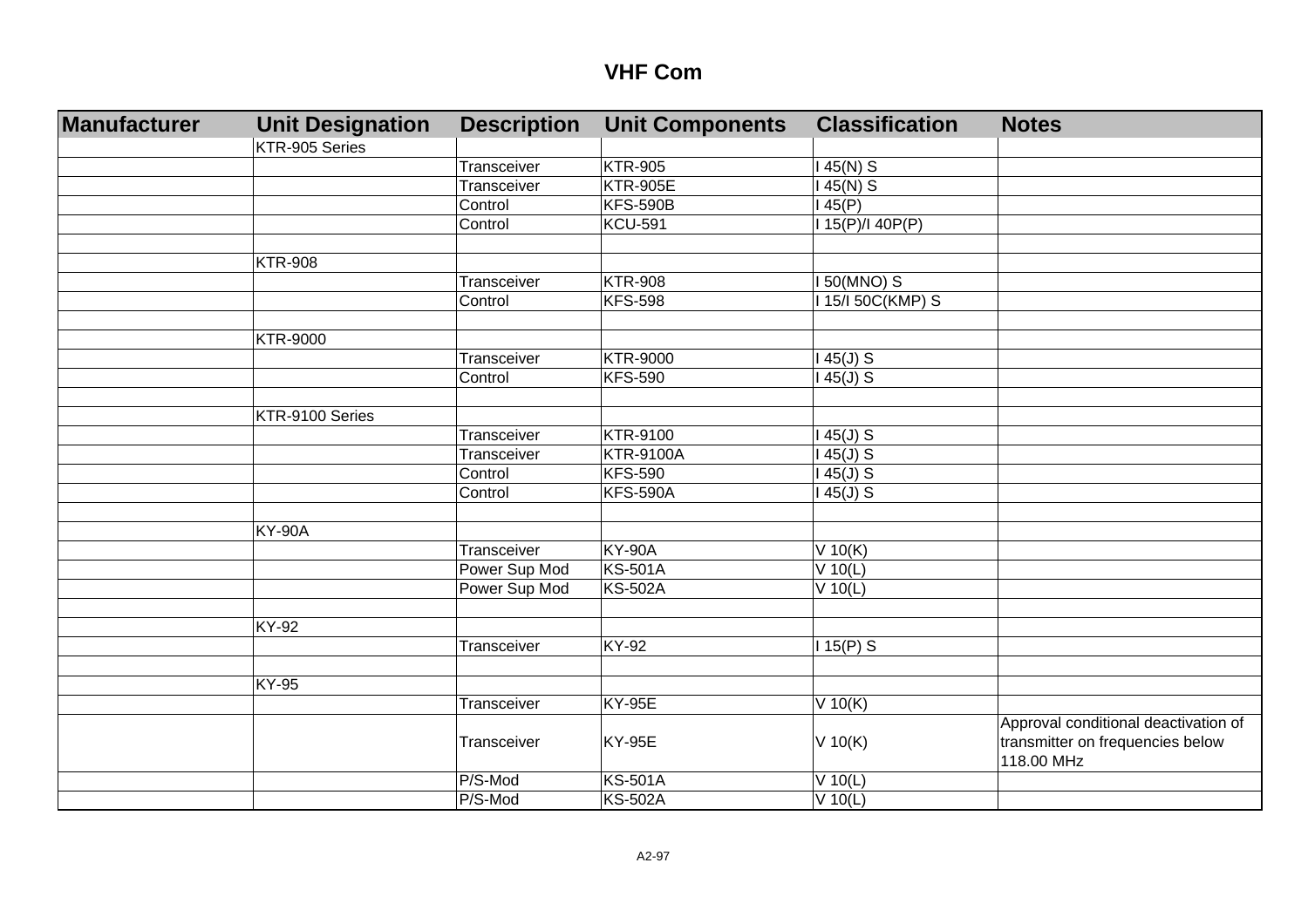| <b>Manufacturer</b>    | <b>Unit Designation</b> | <b>Description</b>            | <b>Unit Components</b> | <b>Classification</b> | <b>Notes</b>               |
|------------------------|-------------------------|-------------------------------|------------------------|-----------------------|----------------------------|
|                        |                         |                               |                        |                       |                            |
|                        | KY-96A/97A              | Transceiver                   | KY-96A/97A             | I 15/I 20C(KMP)S      |                            |
|                        |                         |                               |                        |                       |                            |
|                        | KY-195/195B/BE          |                               |                        |                       |                            |
|                        |                         | Transceiver                   | KY-195/B/BE            | 120C(K)               |                            |
|                        |                         | <b>Voltage Converter</b>      | <b>KA-39</b>           | 130(N) S/I 40P(N) S   |                            |
|                        |                         |                               |                        |                       |                            |
|                        | KY-196/196E             |                               |                        |                       |                            |
|                        |                         | Transceiver                   | KY-196/196E            | I 50(KMP) S           |                            |
|                        |                         | Transceiver                   | <b>KY-196A</b>         | I 15/I 50C(KMP)S      |                            |
|                        |                         |                               |                        |                       |                            |
|                        | KY-197/197E             |                               |                        |                       |                            |
|                        |                         | Transceiver                   | KY-197/197E            | 35/I 35P(KMP) S       |                            |
|                        |                         | Transceiver                   | <b>KY-197A</b>         | 15/135C(KMP)S         |                            |
|                        |                         |                               |                        |                       |                            |
| <b>Lear Inc</b>        |                         |                               |                        |                       |                            |
|                        | 5640                    |                               |                        |                       |                            |
|                        |                         | Transmitter                   |                        | 5640 V 10(K)          | Part of Nav Com 100 System |
|                        |                         | P/S Mod                       |                        | 2355 V 10(K)          |                            |
|                        |                         |                               |                        |                       |                            |
|                        | 5609                    |                               |                        |                       |                            |
|                        |                         | Receiver                      |                        | $5609$ V 10(K)        | Part of Nav Cam 100 System |
|                        |                         | P/S Mod                       |                        | 2355 V 10(L)          |                            |
|                        |                         | Shockmount                    |                        |                       |                            |
|                        | LVTR-36                 |                               |                        |                       |                            |
|                        |                         | Transceiver                   | 2209-A/-B              |                       |                            |
|                        |                         |                               | 2207-C/-D              | $V$ 10(L)             |                            |
|                        |                         | <b>Freq Sel</b><br>Shockmount | 97044                  | $V$ 10(K)             |                            |
|                        |                         |                               |                        |                       |                            |
|                        |                         |                               |                        |                       |                            |
| <b>Marconi Company</b> |                         |                               |                        |                       |                            |
|                        |                         |                               |                        |                       |                            |
|                        | AD 120                  |                               |                        |                       |                            |
|                        |                         | Transceiver                   | AA 1201                | 150(J)S               |                            |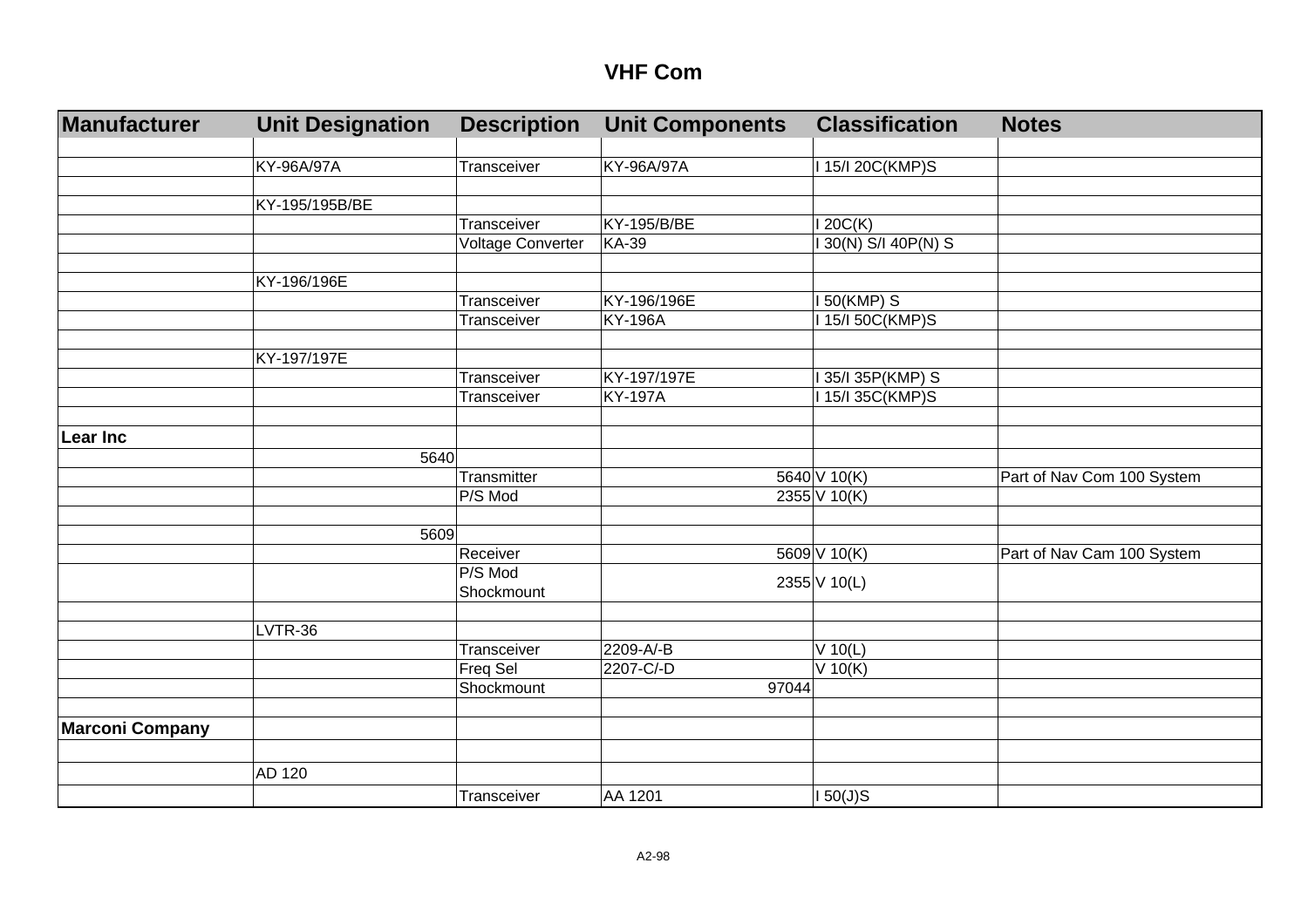| Manufacturer             | <b>Unit Designation</b> | <b>Description</b> | <b>Unit Components</b> | <b>Classification</b>  | <b>Notes</b> |
|--------------------------|-------------------------|--------------------|------------------------|------------------------|--------------|
|                          |                         | Control            | AA 1202                | $150(J)$ S             |              |
|                          |                         |                    |                        |                        |              |
|                          | AD 160                  |                    |                        |                        |              |
|                          |                         | Transceiver        |                        | 6400   $45(J)$ S       |              |
|                          |                         | Transceiver        | 6400 A                 | $145(J)$ S             |              |
|                          |                         | Receiver           |                        | 6401   45(J) S         |              |
|                          |                         |                    |                        |                        |              |
|                          | AD 170                  |                    |                        |                        |              |
|                          |                         | Transceiver        | AA 1701                | $145(J)$ S             |              |
|                          |                         | Transceiver        | AA 1703                | $145(J)$ S             |              |
|                          |                         |                    |                        |                        |              |
| <b>Motorola Aviation</b> |                         |                    |                        |                        |              |
| <b>Electronics Inc</b>   |                         |                    |                        |                        |              |
|                          | M-400 System            |                    |                        |                        |              |
|                          |                         | Transceiver        | M-400                  | $V$ 10(K)              |              |
|                          |                         | Power Supply       |                        | $V$ 10(L)              |              |
|                          |                         |                    |                        |                        |              |
| <b>Murphy Radio Ltd</b>  |                         |                    |                        |                        |              |
|                          | MR 60 Series            |                    |                        |                        |              |
|                          |                         | Transceiver        | MR60-TR41              | $V$ 10(L)              |              |
|                          |                         | Transceiver        | MR60B-TR41             | $V$ 10(L)              |              |
|                          |                         | Control            | <b>VFC-39</b>          | $V$ 10(K)              |              |
|                          |                         | Rack               | <b>MC 49</b>           |                        |              |
|                          |                         |                    |                        |                        |              |
|                          | MR 80 Series            | Transceiver        | <b>MR80-TR41</b>       |                        |              |
|                          |                         | Control            | <b>VFC-82</b>          | $V$ 10(L)<br>$V$ 10(K) |              |
|                          |                         | Rack               | MC49                   |                        |              |
|                          |                         |                    |                        |                        |              |
| <b>Narco Avionics</b>    |                         |                    |                        |                        |              |
|                          | Sapphire 1016A          |                    |                        |                        |              |
|                          | Model VSC-2             | Transmitter        | VST-1A                 | 120(T)                 |              |
|                          |                         | Receiver           | VSR-1A                 | 120(T)                 |              |
|                          |                         | Power Unit         | $VSP-2A()$             | 120(T)                 |              |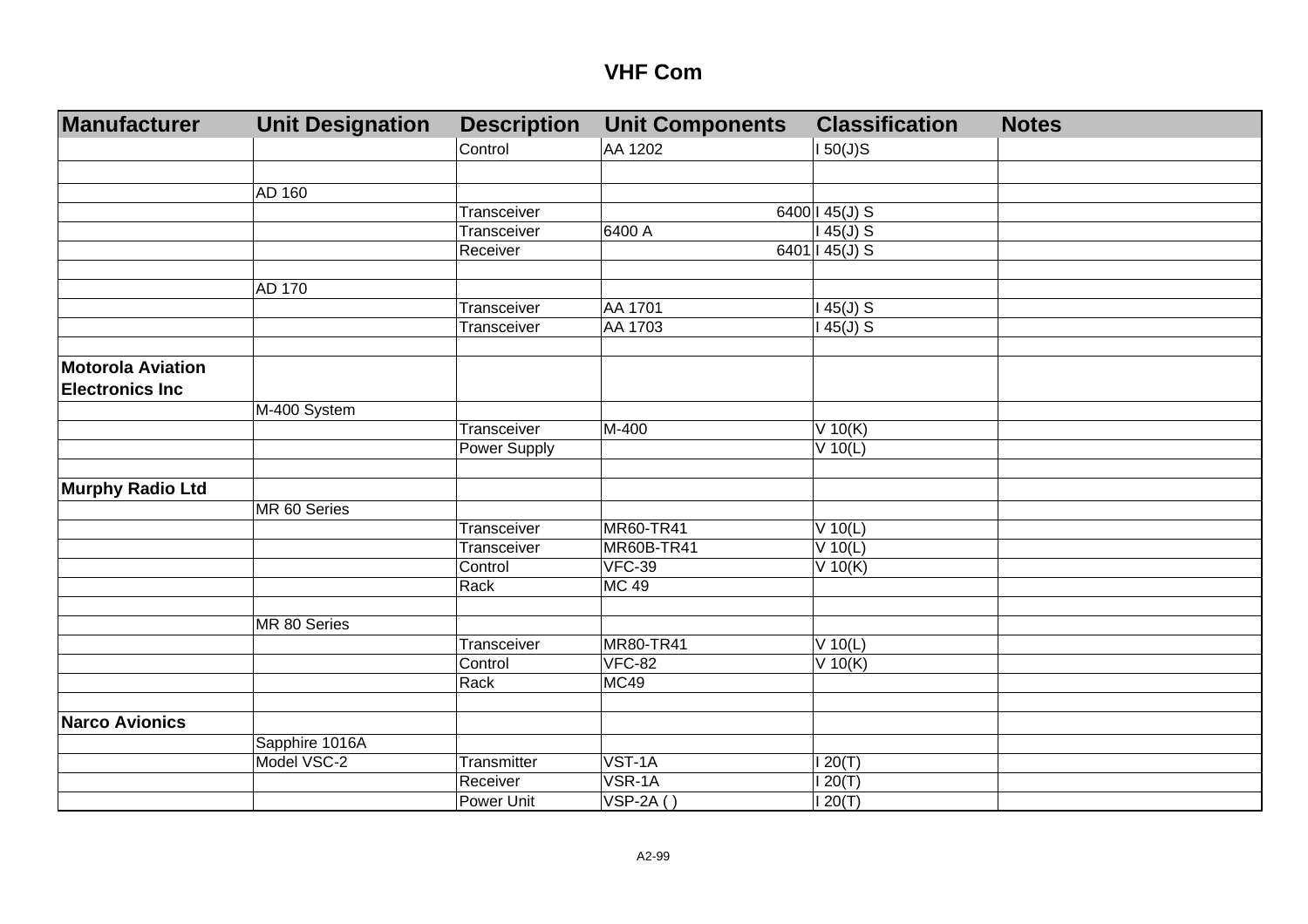| Manufacturer | <b>Unit Designation</b> | <b>Description</b>       | <b>Unit Components</b> | <b>Classification</b> | <b>Notes</b> |
|--------------|-------------------------|--------------------------|------------------------|-----------------------|--------------|
|              |                         | Shockmount               | VSS-2                  |                       |              |
|              |                         | Antenna                  | VSAC-1                 |                       |              |
|              |                         | Antenna                  | VSAN-1                 |                       |              |
|              |                         | Selector                 |                        | 61263 120(T)          |              |
|              |                         | Selector                 |                        | 61254 120(T)          |              |
|              |                         | Selector                 |                        | 61256 $120(T)$        |              |
|              |                         |                          |                        |                       |              |
|              | Sapphire 1021           |                          |                        |                       |              |
|              | Model VSRP-1            | Receiver                 | VSR-1A                 | 120(T)                |              |
|              |                         | <b>Power Supply</b>      | $VSP-2A()$             | 120(T)                |              |
|              |                         | Shockmount               | $VSS-2$                |                       |              |
|              |                         | Antenna                  | VSAC-1                 |                       |              |
|              |                         | Antenna                  | VSAN-1                 |                       |              |
|              |                         | Selector                 |                        | 61256   20(T)         |              |
|              |                         | Selector                 |                        | 61254   20(T)         |              |
|              |                         | Selector                 |                        | 61263   20(T)         |              |
|              |                         |                          |                        |                       |              |
|              | Com. 10                 |                          |                        |                       |              |
|              | (Spectrum Line)         | Transceiver              | COM <sub>10</sub>      | V 20C (M) S           |              |
|              |                         | Transceiver              | COM <sub>10</sub> A    | $V$ 20C (M) S         |              |
|              |                         | <b>Voltage Converter</b> | <b>MP-10</b>           | 130 (N) S/I 40P(N) S  |              |
|              |                         |                          |                        | (L)                   |              |
|              |                         |                          |                        |                       |              |
|              | COM <sub>11</sub>       |                          |                        |                       |              |
|              | (Spectrum Line)         | Transceiver              | COM <sub>11</sub>      | $L 20C(M)$ S          |              |
|              |                         | Transceiver              | COM 11A                | $L 20C(M)$ S          |              |
|              |                         | Transceiver              | COM 11B                | $L 20C(M)$ S          |              |
|              |                         | Voltage Converter        | P-10                   | I 30(N) S/I 40P(N) S  |              |
|              |                         |                          |                        | (L)                   |              |
|              |                         |                          |                        |                       |              |
|              | <b>COM 100</b>          |                          |                        |                       |              |
|              | (Executive Line)        | Transceiver              | <b>COM 100</b>         | 115(K)                |              |
|              |                         | Mod P/A                  | MP 100/14              | 115(K)                |              |
|              |                         | Mod P/A                  | MP 100/28              | 115(K)                |              |
|              |                         |                          |                        |                       |              |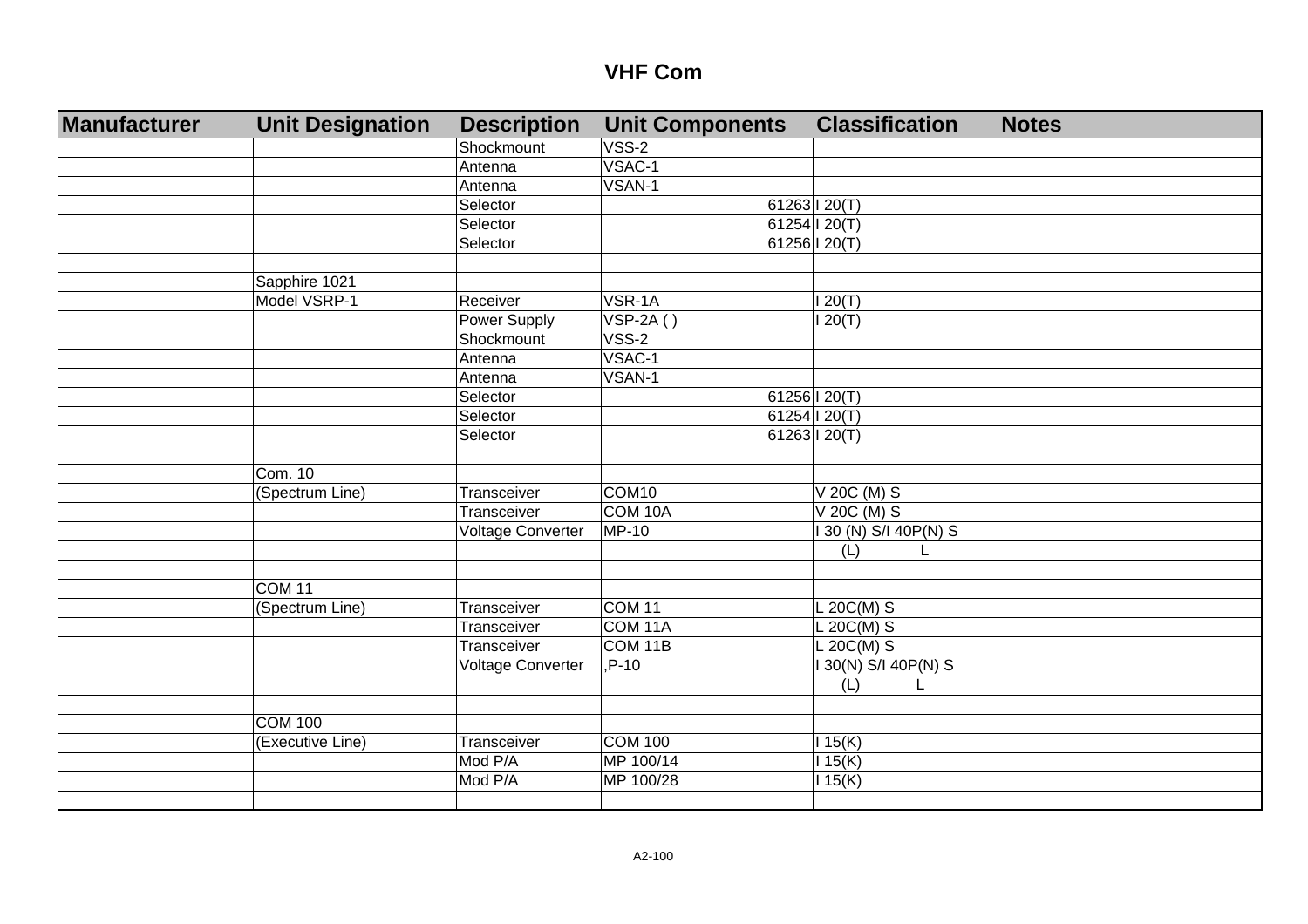| <b>Manufacturer</b> | <b>Unit Designation</b> | <b>Description</b>       | <b>Unit Components</b> | <b>Classification</b>   | <b>Notes</b>                           |
|---------------------|-------------------------|--------------------------|------------------------|-------------------------|----------------------------------------|
|                     | <b>Com 110</b>          |                          |                        |                         |                                        |
|                     | (TSO'd Spectrum Line)   | Transceiver              | <b>COM 110 TSO</b>     | V 20(P) S               |                                        |
|                     |                         | <b>Voltage Converter</b> | MP 110                 | 130(N) S/I 40P(N) S     |                                        |
|                     |                         |                          |                        | (L)<br>(L)              |                                        |
|                     |                         |                          |                        |                         |                                        |
|                     | <b>COM 111</b>          |                          |                        |                         |                                        |
|                     | (TSO'd Spectrum Line)   | Transceiver              | <b>COM 111 TSO</b>     | 120C(P)                 |                                        |
|                     |                         | Transceiver              | COM 111B TSO           | 120C(P)                 |                                        |
|                     |                         | <b>Voltage Converter</b> | MP 110                 | 130(N) S/I 40P(N) S     |                                        |
|                     |                         |                          |                        | (L)<br>(L)              |                                        |
|                     |                         |                          |                        |                         |                                        |
|                     | <b>COM 120 TSO</b>      |                          |                        |                         |                                        |
|                     |                         | Transceiver              | COM 120 TSO            | I 15/I 35C/I 40P(KMP) S |                                        |
|                     |                         | Transceiver              | COM 120/20 TSO         | 115/135C/I 40P(KMP) S   |                                        |
|                     |                         |                          |                        |                         |                                        |
|                     | COM 810/811 TSO         |                          |                        |                         |                                        |
|                     |                         | Transceiver              | COM 810/811 TSO        | I 15/I 35C/I 40P(KMP) S |                                        |
|                     |                         |                          |                        |                         |                                        |
|                     | <b>ESCORT II</b>        |                          |                        |                         |                                        |
|                     |                         | Transceiver              | <b>ESCORT II</b>       | $V$ 10(K)               |                                        |
|                     |                         |                          |                        |                         |                                        |
|                     | <b>TR 1000A</b>         |                          |                        |                         |                                        |
|                     |                         |                          |                        |                         | Installation is subject to requirments |
|                     |                         | Transceiver              | <b>TR 1000A</b>        | $V$ 10(M)               | of Air Navigation Order 100.37         |
|                     |                         |                          |                        |                         | Paragraph 3.2                          |
|                     |                         |                          |                        |                         |                                        |
| <b>Plessey Co</b>   |                         |                          |                        |                         |                                        |
|                     | PTR 61 Series           |                          |                        |                         |                                        |
|                     |                         | Transceiver              | <b>PTR-61 E</b>        | $V$ 20(L)               |                                        |
|                     |                         | Transceiver              | PTR-F                  | $V$ 20(L)               |                                        |
|                     |                         | Transceiver              | PTR-G                  | $V$ 20(L)               |                                        |
|                     |                         | Transceiver              | PTR-H                  | $V$ 20(L)               |                                        |
|                     |                         | Controller               | QDA-3532               | $V$ 20(L)               |                                        |
|                     |                         | Controller               | QDA-3533               | $V$ 20(L)               |                                        |
|                     |                         | Controller               | QDA-3508/9             | $\overline{V}$ 20(L)    |                                        |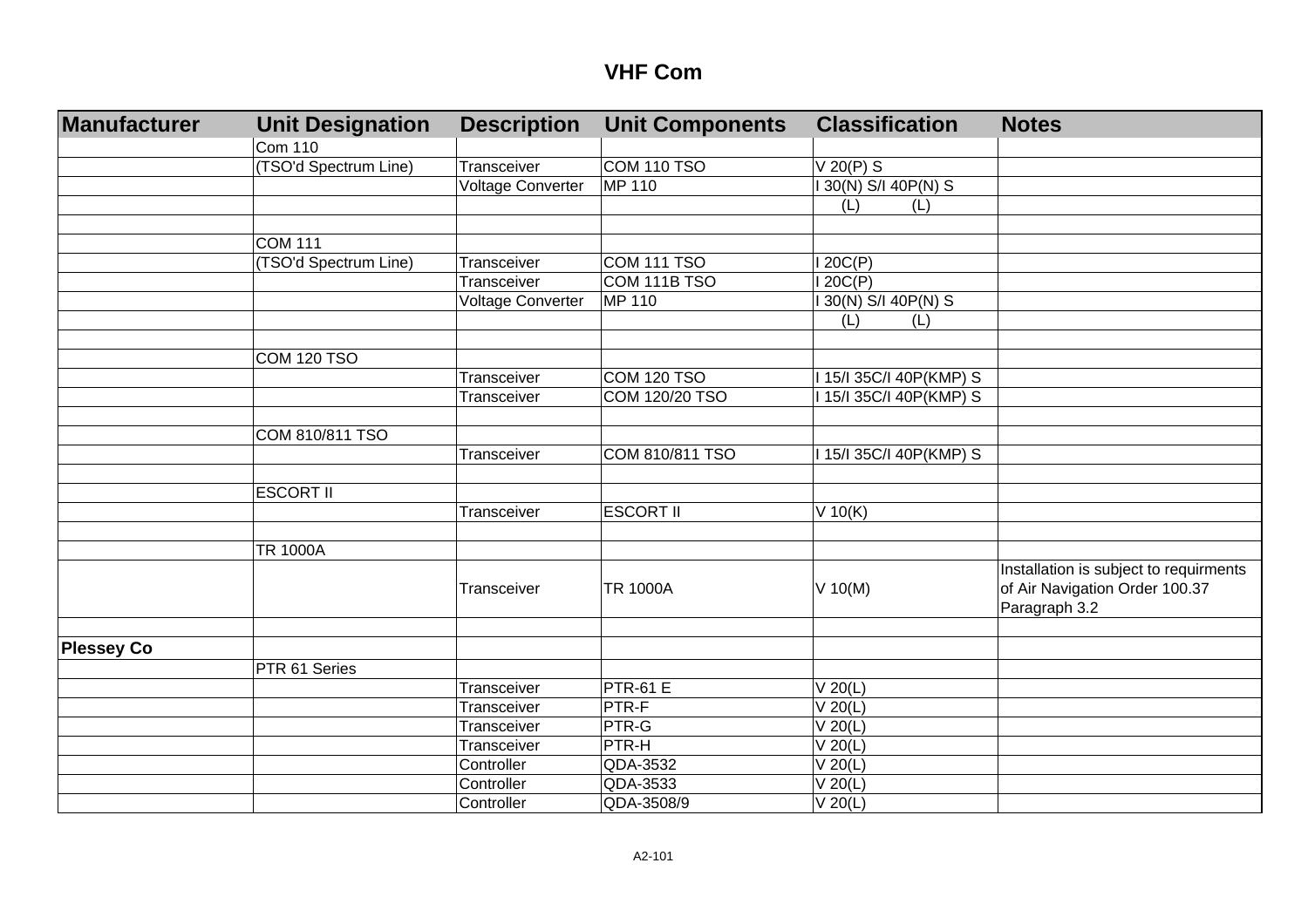| <b>Manufacturer</b> | <b>Unit Designation</b> | <b>Description</b>  | <b>Unit Components</b> | <b>Classification</b> | <b>Notes</b>          |
|---------------------|-------------------------|---------------------|------------------------|-----------------------|-----------------------|
|                     |                         |                     |                        |                       |                       |
| Radair              |                         |                     |                        |                       |                       |
|                     | RADAIR 10B              |                     |                        |                       |                       |
|                     |                         | Transceiver         | RADAIR 10B             | $V$ 15(J) S           |                       |
|                     |                         |                     |                        |                       |                       |
|                     | RADAIR 360              |                     |                        |                       |                       |
|                     |                         | Transceiver         | RADAIR 360             | $V$ 20 $C(M)$         |                       |
|                     |                         | Voltage Converter   | $RC-28$                | $V$ 20C(M)            |                       |
|                     |                         |                     |                        |                       |                       |
| R.C.A               |                         |                     |                        |                       |                       |
|                     | <b>AVC-110</b>          |                     |                        |                       |                       |
|                     |                         | Transceivers        | MI-592114,-1/-3        | $130(J)$ S            |                       |
|                     |                         | Antenna             | MI-592127              |                       | Optional Items        |
|                     |                         | Antenna             | MI-592128,-1           |                       | Optional Items        |
|                     |                         |                     |                        |                       |                       |
|                     | <b>AVC-110A</b>         |                     |                        |                       |                       |
|                     |                         | <b>Transceivers</b> | MI-525074,-1/-7        | 45(J) S               |                       |
|                     |                         | Antenna             | MI-592127              |                       | <b>Optional Items</b> |
|                     |                         | Antenna             | MI-592128,-1           |                       | Optional Items        |
|                     |                         |                     |                        |                       |                       |
|                     | <b>AVC-111</b>          |                     |                        |                       |                       |
|                     |                         | Transceiver         | MI-585044-A            | $130(J)$ S            |                       |
|                     |                         |                     |                        |                       |                       |
|                     | <b>AVC-111A</b>         |                     |                        |                       |                       |
|                     |                         | Transceiver         | MI-585044,-1/-7        | $145(J)$ S            |                       |
|                     |                         | Antenna             | MI-592127              |                       | <b>Optional Items</b> |
|                     |                         | Antenna             | MI-592128,-1           |                       | Optional Items        |
|                     |                         |                     |                        |                       |                       |
| <b>Rex Aviation</b> |                         |                     |                        |                       |                       |
|                     | <b>VTR-5 Series</b>     |                     |                        |                       |                       |
|                     |                         | Transceiver         | VTR-5R                 | $V$ 10(L)             |                       |
|                     |                         | Transceiver         | VTR-5RT                | $V$ 10(L)             |                       |
|                     |                         | Rack                | <b>RA-11</b>           |                       |                       |
|                     |                         | Control             | RA/VTR-5RT             | $V$ 10(K)             |                       |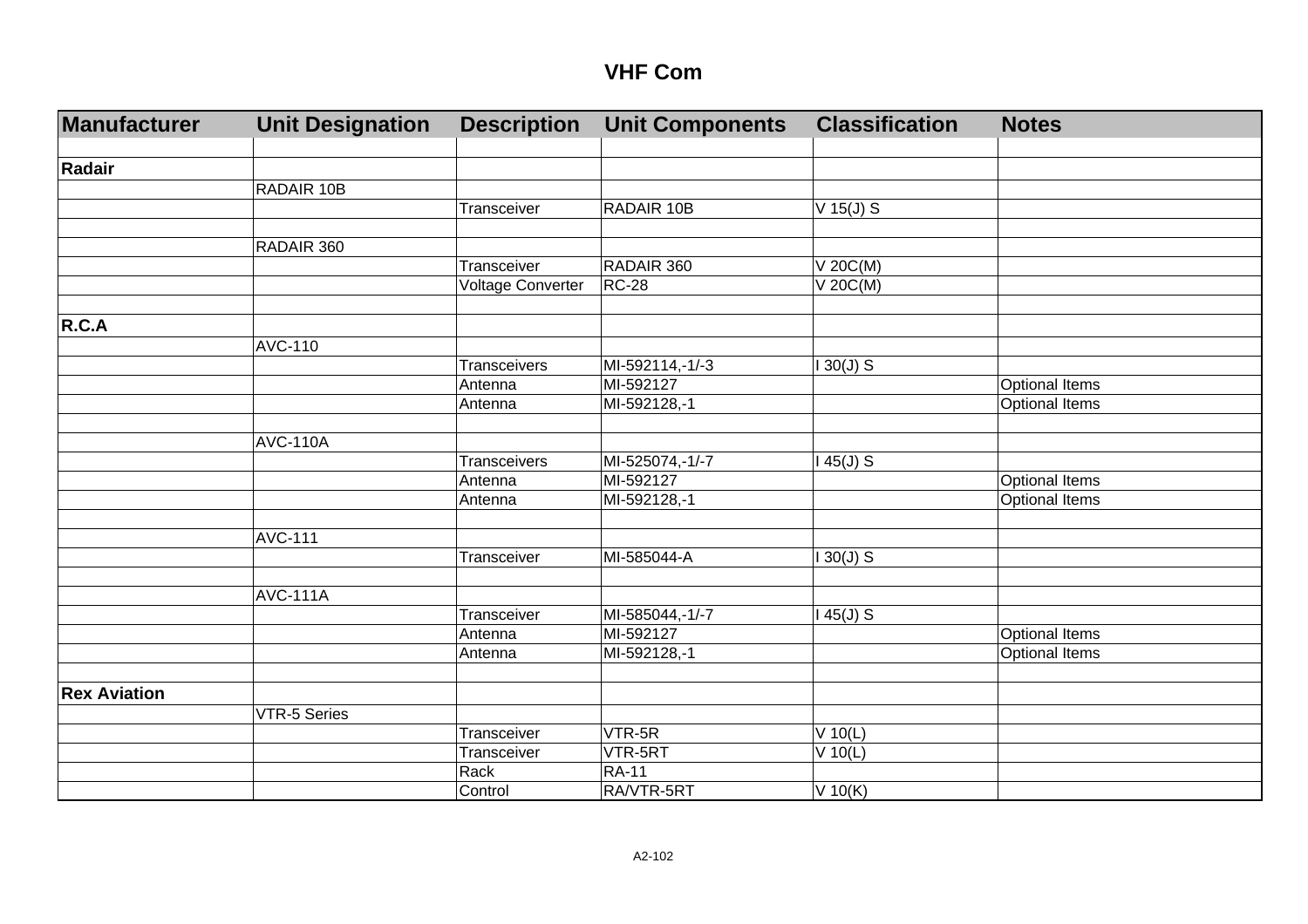| <b>Manufacturer</b>           | <b>Unit Designation</b> | <b>Description</b> | <b>Unit Components</b> | <b>Classification</b> | <b>Notes</b>                                                                                                                      |
|-------------------------------|-------------------------|--------------------|------------------------|-----------------------|-----------------------------------------------------------------------------------------------------------------------------------|
| <b>Skycom Electronics</b>     |                         |                    |                        |                       |                                                                                                                                   |
|                               | <b>SCV-10D</b>          |                    |                        |                       |                                                                                                                                   |
|                               |                         | Transceiver        | <b>SCV-10D</b>         | $V$ 10(K)             |                                                                                                                                   |
| <b>Skycrafter</b>             |                         |                    |                        |                       |                                                                                                                                   |
|                               | <b>SKY-505</b>          |                    |                        |                       |                                                                                                                                   |
|                               |                         | Transceiver        |                        | $V$ 10(K)             |                                                                                                                                   |
|                               |                         | Power Supply       |                        | $V$ 10(L)             |                                                                                                                                   |
| <b>Sperry Flight Systems</b>  |                         |                    |                        |                       |                                                                                                                                   |
|                               | <b>CT-107B</b>          |                    |                        |                       |                                                                                                                                   |
|                               |                         | Transceiver        | <b>CT-107B</b>         | $145(J)$ S            | Means must be provided to ensure<br>that the transmitter will not operate on<br>frequencies between 116.00 MHz and<br>117.975 MHz |
|                               |                         | Mount              | P/N 6088417-003        |                       |                                                                                                                                   |
| <b>Sunair Electronics Inc</b> |                         |                    |                        |                       |                                                                                                                                   |
|                               | SA-90 Series            |                    |                        |                       |                                                                                                                                   |
|                               |                         | Transceiver        | <b>SA-90</b>           | $V$ 10(L)             |                                                                                                                                   |
|                               | SA-360 Series           |                    |                        |                       |                                                                                                                                   |
|                               |                         | Transceiver        | SA-360                 | $\overline{V}$ 10(K)  |                                                                                                                                   |
|                               |                         | Transceiver        | <b>SA-360E</b>         | V 10(K)               | Approval conditional on deactivation<br>of transmitter on frequencies below<br>118.00 MHz                                         |
|                               |                         | Mod -P/S           | <b>SAV-901</b>         | $V$ 10(L)             |                                                                                                                                   |
|                               |                         | Mod-P/S            | <b>SAV-902</b>         | $V$ 10(L)             |                                                                                                                                   |
| <b>Tait Electronics Ltd</b>   |                         |                    |                        |                       |                                                                                                                                   |
|                               | T172A/25/AV             |                    |                        |                       |                                                                                                                                   |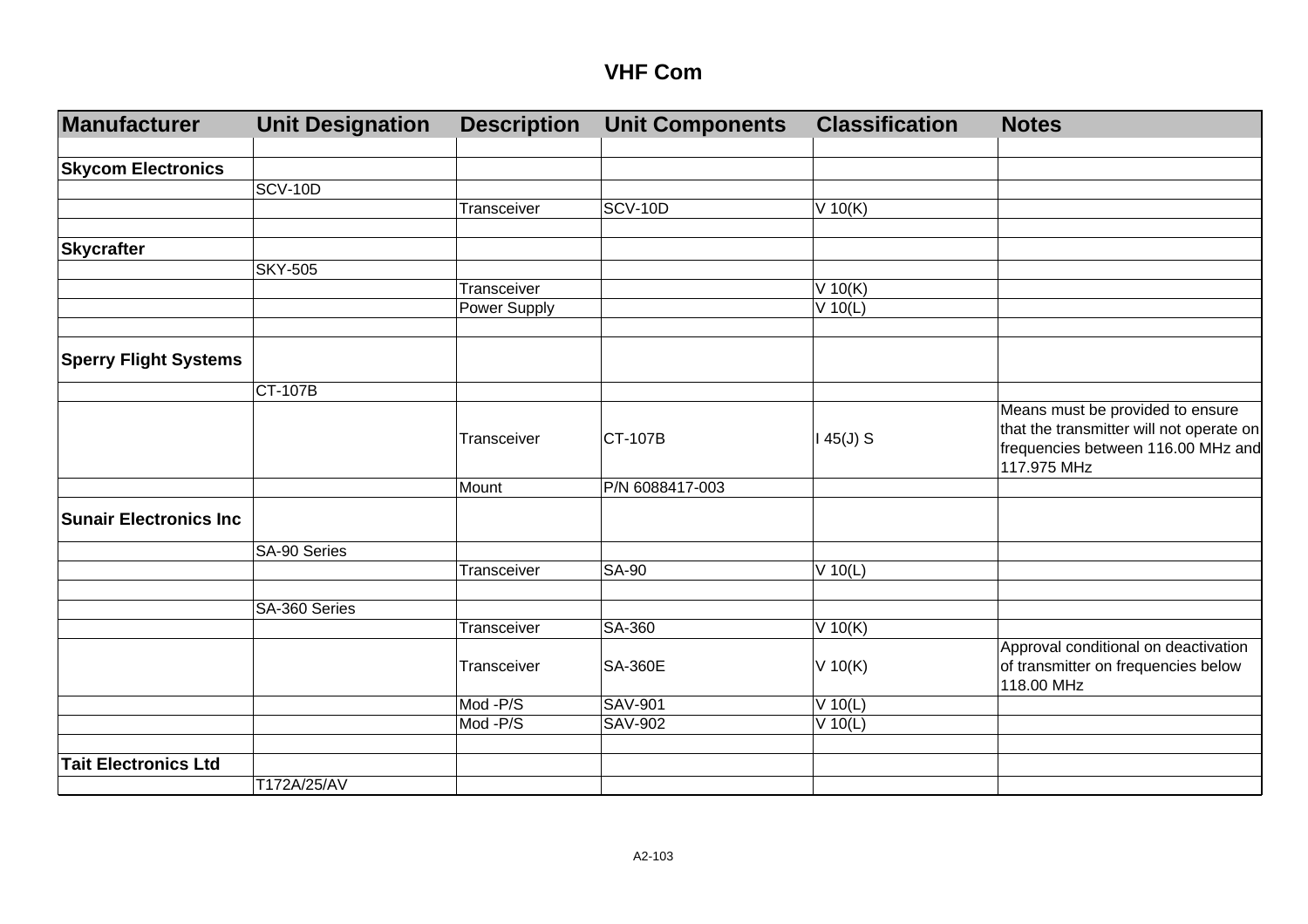| Manufacturer              | <b>Unit Designation</b> | <b>Description</b><br>Transceiver | <b>Unit Components</b><br>T172A/25/AV | <b>Classification</b><br>V 10(K) | <b>Notes</b>                                                                                                                             |
|---------------------------|-------------------------|-----------------------------------|---------------------------------------|----------------------------------|------------------------------------------------------------------------------------------------------------------------------------------|
|                           |                         |                                   |                                       |                                  |                                                                                                                                          |
|                           | T373                    |                                   |                                       |                                  |                                                                                                                                          |
|                           |                         | Transceiver                       | T373                                  | V 10(N) S                        |                                                                                                                                          |
|                           |                         |                                   |                                       |                                  |                                                                                                                                          |
| <b>Terra Corporation</b>  |                         |                                   |                                       |                                  |                                                                                                                                          |
|                           | <b>TPX 10</b>           |                                   |                                       |                                  |                                                                                                                                          |
|                           |                         | Transceiver                       | <b>TPX 10</b>                         | V 10(K)                          | A) Portable transceiver. ANO 100.37<br>specifies installation requirements.<br>B) Special conditions may apply when<br>fitted to gliders |
|                           |                         |                                   |                                       |                                  |                                                                                                                                          |
|                           | <b>TX 720</b>           | Transceiver                       | <b>TX 720</b>                         |                                  |                                                                                                                                          |
|                           |                         |                                   |                                       | V 10(K)                          |                                                                                                                                          |
|                           | <b>TX 760D</b>          |                                   |                                       |                                  |                                                                                                                                          |
|                           |                         | Transceiver                       | <b>TX 760D</b>                        | V                                |                                                                                                                                          |
| <b>TKM Incorporated</b>   |                         |                                   |                                       |                                  |                                                                                                                                          |
| Scottsdale AZ USA         |                         |                                   |                                       |                                  |                                                                                                                                          |
|                           | <b>MX-11</b>            |                                   |                                       |                                  |                                                                                                                                          |
|                           |                         | Transceiver                       | $MX-11$                               | $\vee$                           |                                                                                                                                          |
|                           |                         |                                   |                                       |                                  |                                                                                                                                          |
| <b>Wilcox Electric Co</b> |                         |                                   |                                       |                                  |                                                                                                                                          |
|                           | 705A                    |                                   |                                       |                                  |                                                                                                                                          |
|                           |                         | Transceiver                       |                                       | 30P(T) S                         |                                                                                                                                          |
|                           | 707 Series              |                                   |                                       |                                  |                                                                                                                                          |
|                           |                         | Transceiver                       |                                       | 30P(T) S                         |                                                                                                                                          |
|                           | 807 Series              |                                   |                                       |                                  |                                                                                                                                          |
|                           |                         | Transceiver                       |                                       | 145P(N) S                        |                                                                                                                                          |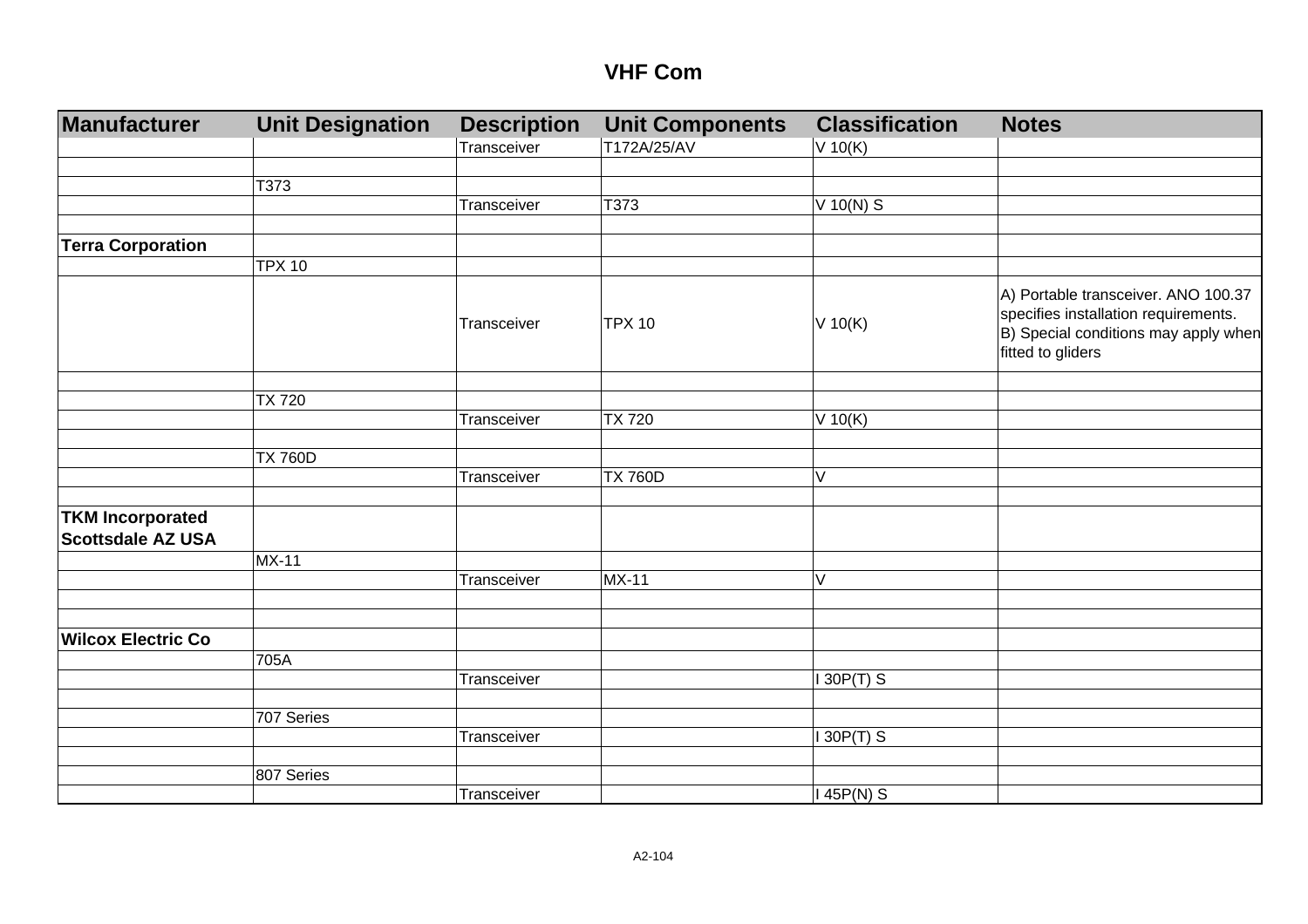| Manufacturer                 | <b>Unit Designation</b> | <b>Description</b> | <b>Unit Components</b> | <b>Classification</b> | <b>Notes</b> |
|------------------------------|-------------------------|--------------------|------------------------|-----------------------|--------------|
|                              |                         |                    |                        |                       |              |
|                              | 1007A Series            |                    |                        |                       |              |
|                              |                         | Transceiver        |                        | 45(N) S               |              |
|                              |                         |                    |                        |                       |              |
| <b>Wright Airborne</b>       |                         |                    |                        |                       |              |
| <b>Electronics</b>           |                         |                    |                        |                       |              |
|                              | Executive 60            |                    |                        |                       |              |
|                              |                         | Transceiver        | Executive 60           | V 10(K)               |              |
|                              |                         | Dynamotor          |                        | V 10(L)               |              |
|                              |                         | Transistor P/S     |                        | $V$ 10(L)             |              |
|                              |                         |                    |                        |                       |              |
|                              | Executive 90            |                    |                        |                       |              |
|                              |                         | Transceiver        | Executive 90           | V 10(K)               |              |
|                              |                         | Dynamotor          |                        | V 10(L)               |              |
|                              |                         | Transistor P/S     |                        | V 10(L)               |              |
|                              |                         |                    |                        |                       |              |
| <b>Wulfsberg Electronics</b> |                         |                    |                        |                       |              |
| <b>Inc</b>                   |                         |                    |                        |                       |              |
|                              | <b>WT-200</b>           |                    |                        |                       |              |
|                              |                         | Transceiver        | <b>WT-200</b>          | $50$ (JN) S           |              |
|                              |                         |                    |                        | (G)                   |              |
|                              |                         |                    |                        |                       |              |
|                              | WT-2000                 |                    |                        |                       |              |
|                              |                         | Transceiver        | WT-2000                | 150(JN) S             |              |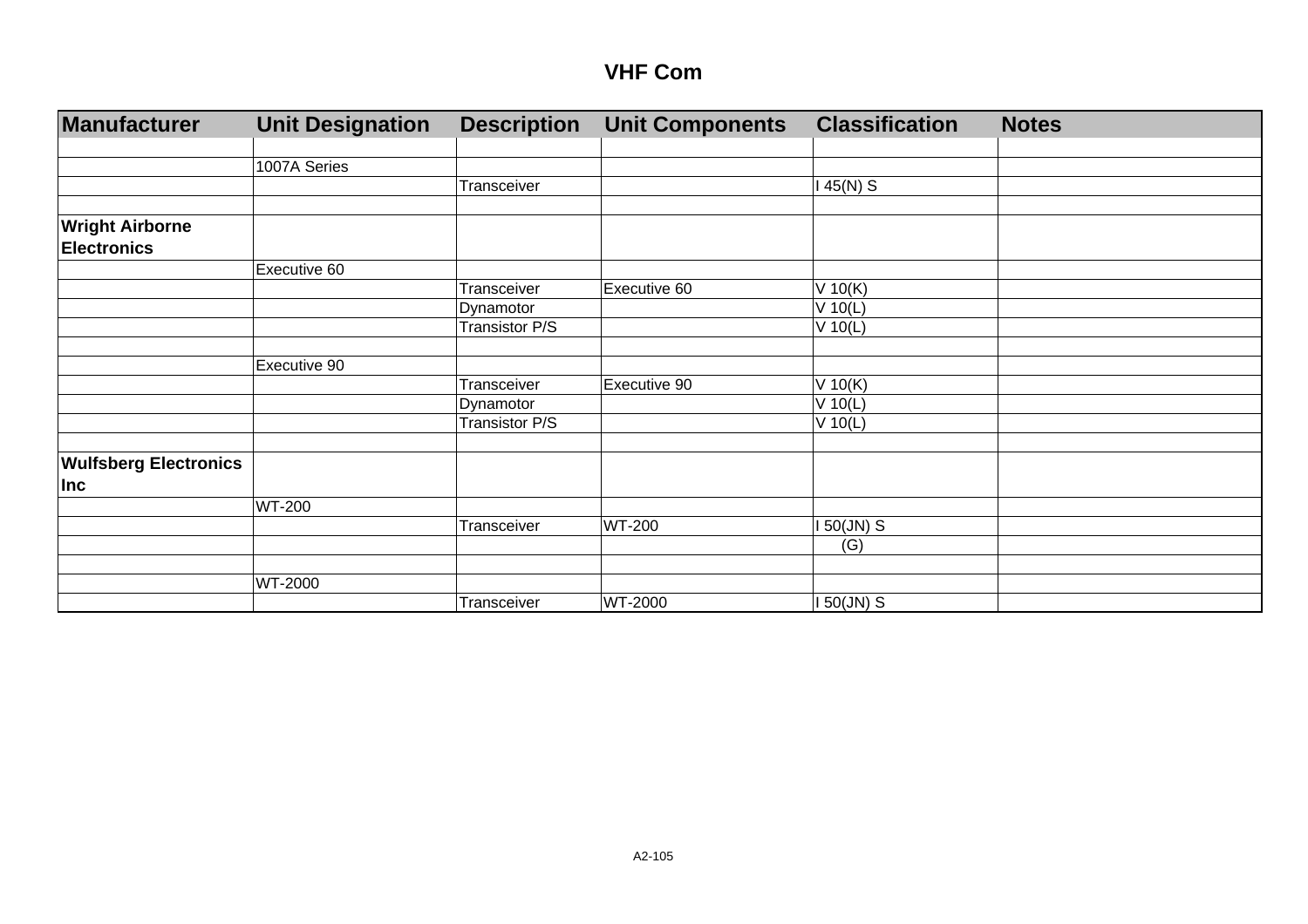| <b>VHF</b> | <b>Nav</b> |
|------------|------------|
|------------|------------|

| <b>Manufacturer</b>                                                           | <b>Unit Designation</b> | <b>Description</b> | <b>Unit Components Classification</b> |           | <b>Notes</b>               |
|-------------------------------------------------------------------------------|-------------------------|--------------------|---------------------------------------|-----------|----------------------------|
|                                                                               |                         |                    |                                       |           |                            |
| <b>ARC (Aircraft Radio</b><br>and Control) (formerly<br><b>Aircraft Radio</b> |                         |                    |                                       |           |                            |
| Corporation)                                                                  |                         |                    |                                       |           |                            |
|                                                                               | 15F Series              |                    |                                       |           |                            |
|                                                                               |                         | Receiver           | R-34                                  | $45(T)$ S | When installed on mounting |
|                                                                               |                         | Dynaverter         | <b>DV-10A</b>                         | $45(T)$ S |                            |
|                                                                               |                         | Dynaverter         | <b>DV-11A</b>                         | $45(T)$ S |                            |
|                                                                               |                         | Converter          | B-13A-1                               | $45(T)$ S |                            |
|                                                                               |                         | Rack               | $E-14$                                |           |                            |
|                                                                               |                         | Rack               | $E-14A-1$                             |           |                            |
|                                                                               |                         | Rack               | $E-15$                                |           |                            |
|                                                                               |                         | Rack               | $E-16$                                |           |                            |
|                                                                               |                         | Rack               | $E-16A-1$                             |           |                            |
|                                                                               |                         | Mounting           | $M-10$                                |           |                            |
|                                                                               |                         | Mounting           | $M-25$                                |           |                            |
|                                                                               |                         | Control            | $C-81A$                               | $45(T)$ S |                            |
|                                                                               |                         | Control            | <b>C88A</b>                           | $45(T)$ S |                            |
|                                                                               |                         | Control            | C97A                                  | $45(T)$ S |                            |
|                                                                               |                         | Antenna            | $A-13B$                               |           | Optional item              |
|                                                                               |                         | Indicator          | $IN-10$                               | $45(K)$ S |                            |
|                                                                               |                         | Indicator          | $IN-10-1, -2$                         | 45(K) S   |                            |
|                                                                               |                         |                    |                                       |           |                            |
|                                                                               | 15G Series              |                    |                                       |           |                            |
|                                                                               |                         | Receiver           | <b>R-35A</b>                          | $45(T)$ S | When installed on mounting |
|                                                                               |                         | Converter          | <b>B-15A</b>                          | $45(T)$ S |                            |
|                                                                               |                         | Indicator          | $IN-10-1$                             | $45(T)$ S |                            |
|                                                                               |                         | Control            | C-85A                                 | $45(T)$ S |                            |
|                                                                               |                         | Control            | C-101A                                | 45(T) S   |                            |
|                                                                               |                         | Mounting           | $M-41A$                               |           |                            |
|                                                                               |                         | Mounting           | $M-42A(II)$                           |           |                            |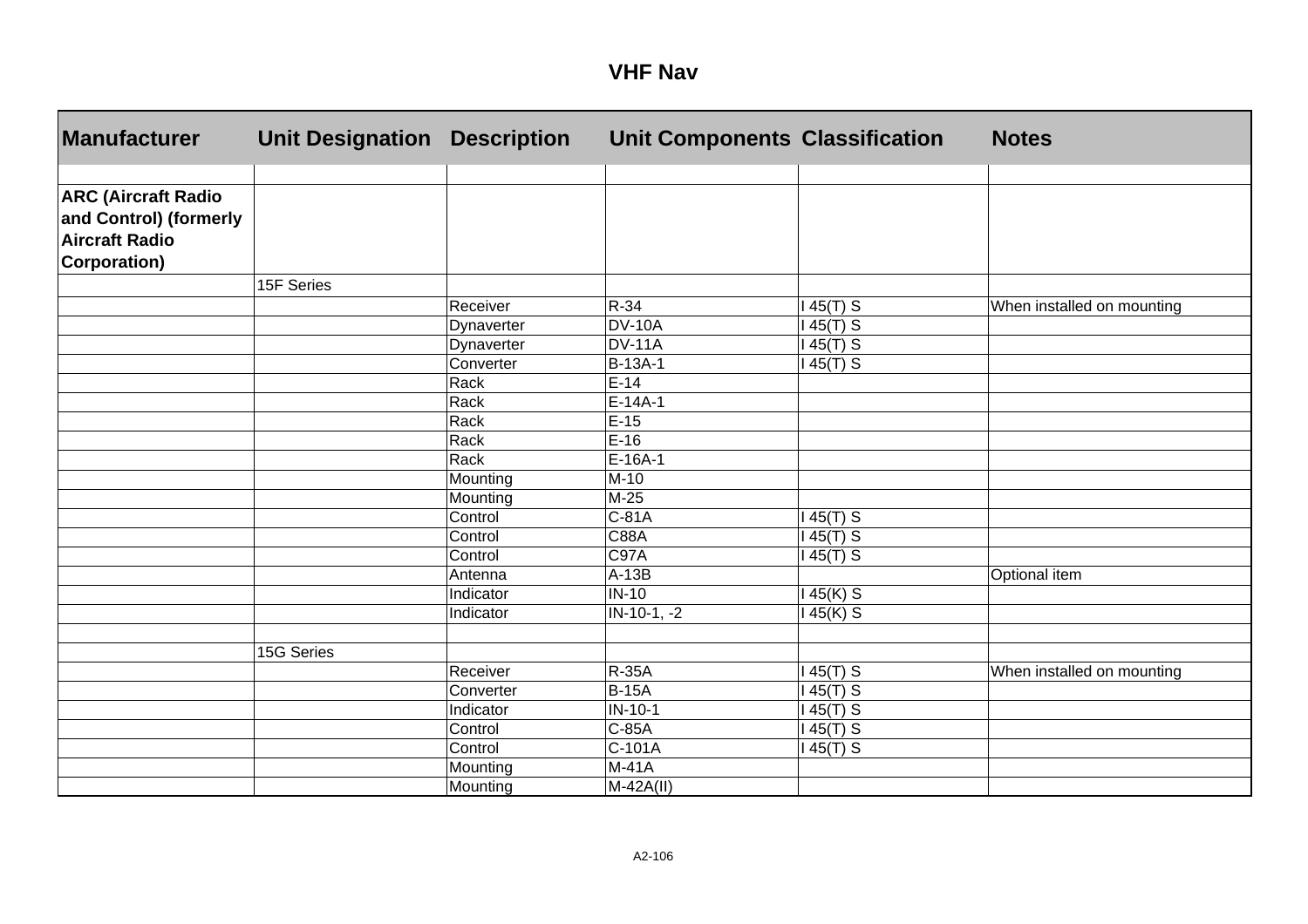| <b>Manufacturer</b> | <b>Unit Designation</b> | <b>Description</b>       | <b>Unit Components Classification</b> |                  | <b>Notes</b>                                                                                 |
|---------------------|-------------------------|--------------------------|---------------------------------------|------------------|----------------------------------------------------------------------------------------------|
|                     |                         | Antenna                  | $A-13B$                               |                  | Optional item                                                                                |
|                     |                         |                          |                                       |                  |                                                                                              |
|                     | 41A Cessna 800          |                          |                                       |                  |                                                                                              |
|                     |                         | Receiver                 | <b>R-41A</b>                          | $145(N)$ S       |                                                                                              |
|                     |                         | Mounting                 | 36450                                 |                  |                                                                                              |
|                     |                         | Converter                | <b>B-41A</b>                          | $145(N)$ S       |                                                                                              |
|                     |                         | Mounting                 | 36450                                 |                  |                                                                                              |
|                     |                         | Control                  | $C-41A$                               | $145(N)$ S       |                                                                                              |
|                     |                         | Course Ind               | <b>IN-41A</b>                         | 40P(K)/I 45C(K)  |                                                                                              |
|                     | 308C                    |                          |                                       |                  |                                                                                              |
|                     |                         | Transceiver              | <b>RT-308C</b>                        | $V$ 15(M)        |                                                                                              |
|                     |                         | Course Indicator         | $IN-514R$                             | $V$ 15(M)        |                                                                                              |
|                     |                         |                          | (P/N 31640-0000)                      |                  |                                                                                              |
|                     |                         | Course Indicator         | IN-514R-1                             | $V$ 15(M)        |                                                                                              |
|                     |                         |                          | (P/N 34360-0000)                      |                  |                                                                                              |
|                     |                         | <b>Voltage Converter</b> | P-528A                                | I 15(M)/I 40P(M) |                                                                                              |
|                     |                         |                          |                                       |                  |                                                                                              |
|                     | 317A                    |                          |                                       |                  |                                                                                              |
|                     | (Cessna Nav-Cam 500)    | Transceiver              | <b>RT-317A</b>                        | $120(T)$ S       | When units installed on respective<br>mountings.<br>Optional Marker receiver not<br>approved |
|                     |                         | Mounting                 | M-301A                                |                  |                                                                                              |
|                     |                         | Mounting                 | M-302A                                |                  |                                                                                              |
|                     |                         | Mounting                 | M-303A                                |                  |                                                                                              |
|                     |                         | Mounting                 | M-304A                                |                  |                                                                                              |
|                     |                         | Mounting                 | M-335A                                |                  |                                                                                              |
|                     |                         | Converter                | <b>B-317A</b>                         | $120(T)$ S       |                                                                                              |
|                     |                         | Dynaverter               | <b>DV-317A</b>                        | $120(T)$ S       |                                                                                              |
|                     |                         | Dynaverter               | DV-317A-1                             | $120(T)$ S       |                                                                                              |
|                     |                         | Indicator                | IN-317A-1                             | 120(K)S          |                                                                                              |
|                     |                         | Indicator                | IN-319A-1                             | $120(K)$ S       |                                                                                              |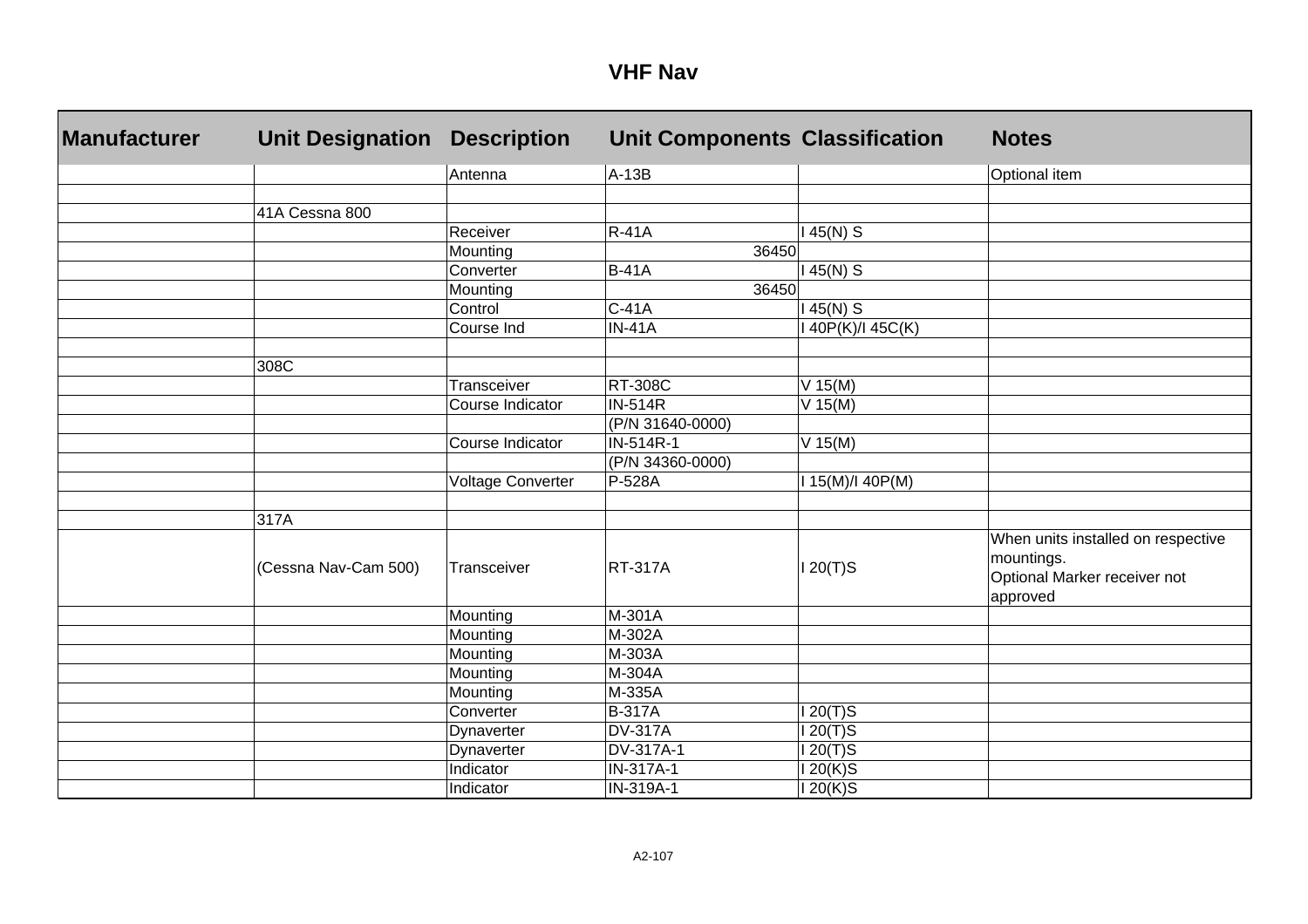#### **VHF Nav**

| <b>Manufacturer</b> | <b>Unit Designation</b> | <b>Description</b> | <b>Unit Components Classification</b> |                      | <b>Notes</b>                                 |
|---------------------|-------------------------|--------------------|---------------------------------------|----------------------|----------------------------------------------|
|                     |                         | Indicator          | <b>IN-301A</b>                        | $120(K)$ S           |                                              |
|                     |                         | Antenna (Nav)      | $A-13B$                               |                      | <b>Optional Item</b>                         |
|                     |                         |                    |                                       |                      |                                              |
|                     | 319A (Cessna 500)       |                    |                                       |                      |                                              |
|                     |                         | Receiver           | R-319A                                | 130P(T)S             | When units installed on respective<br>mounts |
|                     |                         | Mounting           | M-301A                                |                      |                                              |
|                     |                         | Mounting           | M-302A                                |                      |                                              |
|                     |                         | Mounting           | M-303A                                |                      |                                              |
|                     |                         | Mounting           | M-304A                                |                      |                                              |
|                     |                         | Mounting           | M-335A                                |                      |                                              |
|                     |                         | Converter          | <b>B-317A</b>                         | 130P(T)S             |                                              |
|                     |                         | Dynaverter         | <b>DV-319A</b>                        | 130P(T)S             |                                              |
|                     |                         | Dynaverter         | <b>DV-319B</b>                        | 130P(T)S             |                                              |
|                     |                         | Indicator          | IN-319A-1                             | 130P(T)S             |                                              |
|                     |                         | Antenna (Nav)      | $A-13B$                               |                      | Optional item                                |
|                     |                         |                    |                                       |                      |                                              |
|                     | 317G-1                  |                    |                                       |                      |                                              |
|                     |                         | Transceiver        | RT-317G-1                             | $\overline{1}20(T)S$ | When installed on mount                      |
|                     |                         | Converter          | <b>B-317A</b>                         | $120(T)$ S           | When installed on mount.                     |
|                     |                         | Dynaverter         | <b>DV-317B</b>                        | $120(T)$ S           | When installed on mount                      |
|                     |                         |                    |                                       |                      | When installed on mount.                     |
|                     |                         | Dynaverter         | DV-317B-1                             | $120(T)$ S           | Marker not approved, for any IFR             |
|                     |                         |                    |                                       |                      | operation                                    |
|                     |                         | Course Indic       | IN-317A-1                             | 20(K)S               |                                              |
|                     |                         | Mounting           | M-301G                                |                      |                                              |
|                     |                         | Mounting           | M-302G                                |                      |                                              |
|                     |                         | Mounting           | M-303G                                |                      |                                              |
|                     |                         | Mounting           | M-304G                                |                      |                                              |
|                     |                         | Mounting           | M-306G                                |                      |                                              |
|                     |                         | Mounting           | M-306H                                |                      |                                              |
|                     |                         | Mounting           | M-335A                                |                      |                                              |
|                     |                         |                    |                                       |                      |                                              |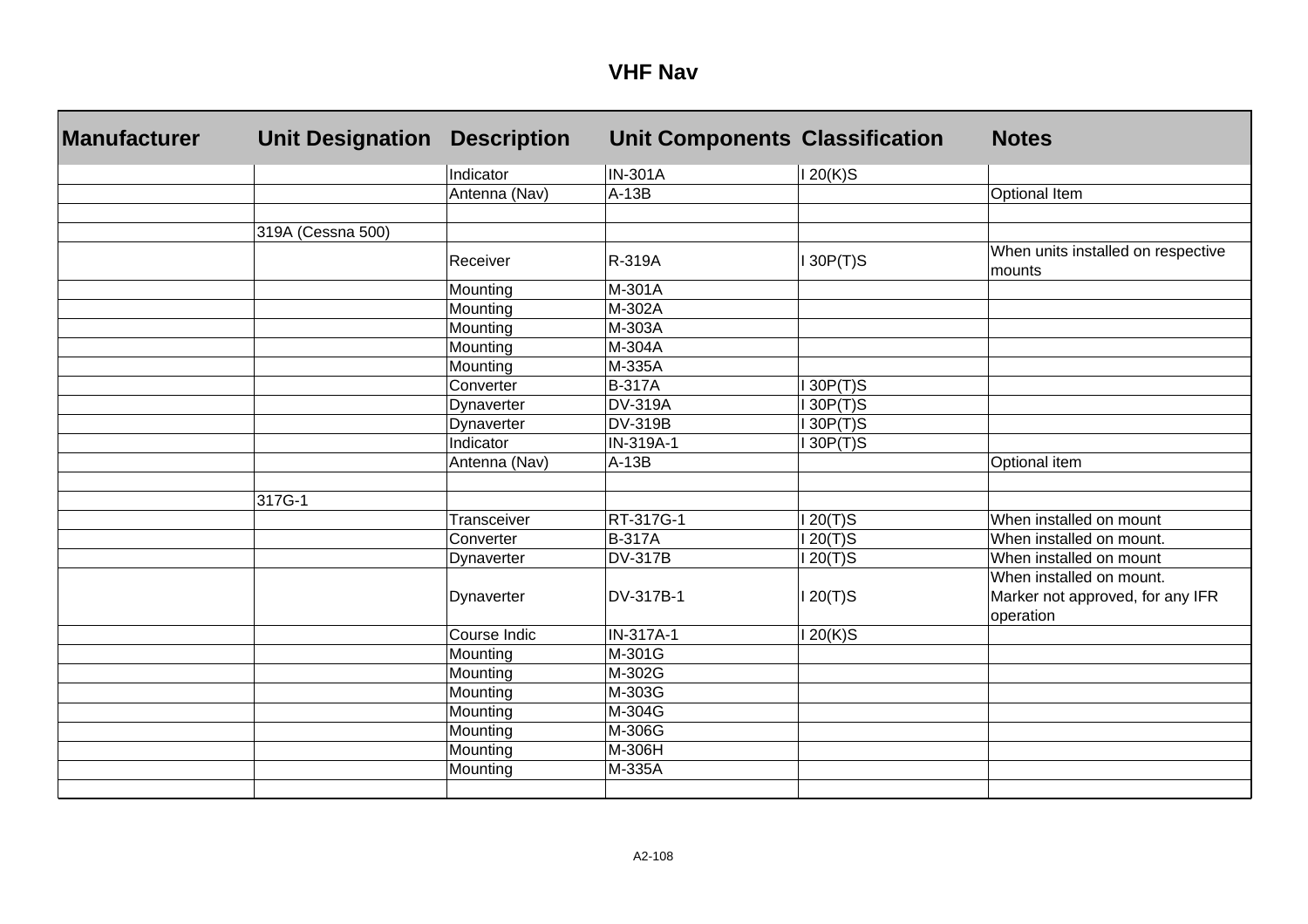| <b>Manufacturer</b> | <b>Unit Designation</b> | <b>Description</b>       | <b>Unit Components Classification</b> |                     | <b>Notes</b>                                    |
|---------------------|-------------------------|--------------------------|---------------------------------------|---------------------|-------------------------------------------------|
|                     | 319G                    |                          |                                       |                     |                                                 |
|                     |                         | Receiver                 | R-319G-1                              | $I$ 30P(T)S         | When units installed on respective<br>mountings |
|                     |                         | Mounting                 | M-306G                                |                     |                                                 |
|                     |                         | Mounting                 | M-306H                                |                     |                                                 |
|                     |                         | Mounting                 | M-335A                                |                     |                                                 |
|                     |                         | Mounting                 | M-303G                                |                     |                                                 |
|                     |                         | Converter                | <b>B-317A</b>                         | 130P(T)S            |                                                 |
|                     |                         | Dynaverter               | <b>DV-319B</b>                        | 130P(T)S            |                                                 |
|                     |                         | Indicator                | IN-319A-1                             | 130P(T)S            |                                                 |
|                     |                         | Antenna                  | $A-13B$                               |                     | Optional item                                   |
|                     |                         |                          |                                       |                     |                                                 |
|                     | 321                     |                          |                                       |                     |                                                 |
|                     |                         | Transceiver              | RT-321                                | $145(K)$ S          |                                                 |
|                     |                         | Modulator                |                                       | 145(L)S             |                                                 |
|                     |                         | Converter                |                                       | $145(L)$ S          |                                                 |
|                     |                         | Indicator                | IN-341                                | 145(K)S             |                                                 |
|                     |                         |                          |                                       |                     |                                                 |
|                     | 328 Series Cessna 300   |                          |                                       |                     |                                                 |
|                     |                         | Transceiver              | RT-328A/C/D                           | $V$ 15(M)           |                                                 |
|                     |                         | Transceiver              | <b>RT-328T</b>                        | I 20C(KM)/I 25P(KM) |                                                 |
|                     |                         | <b>Voltage Converter</b> | P-528A                                | I 15(KM)/I 40P(KM)  |                                                 |
|                     |                         | <b>Filter Assy</b>       | 41260                                 | I 15(KM)/I 40P(KM)  |                                                 |
|                     |                         | Indicator                | $IN-514R$                             | $V$ 15(M)           |                                                 |
|                     |                         |                          | P/N 31640-0000                        |                     |                                                 |
|                     |                         | Indicator                | <b>IN-514R</b>                        | I 15(M)/I 40P(M)    |                                                 |
|                     |                         |                          | P/N 31640-0001                        |                     |                                                 |
|                     |                         | Indicator                | IN-514R-1                             | $V$ 15(M)           |                                                 |
|                     |                         |                          | P/N 34360-0000                        |                     |                                                 |
|                     |                         | Indicator                | <b>IN-514B</b>                        | I 15(M)/I 40P(M)    |                                                 |
|                     |                         |                          | P/N 45010-1000                        |                     |                                                 |
|                     |                         | Indicator                | <b>IN-525A</b>                        | $V$ 15(M)           |                                                 |
|                     |                         |                          | P/N 32350-0000                        |                     |                                                 |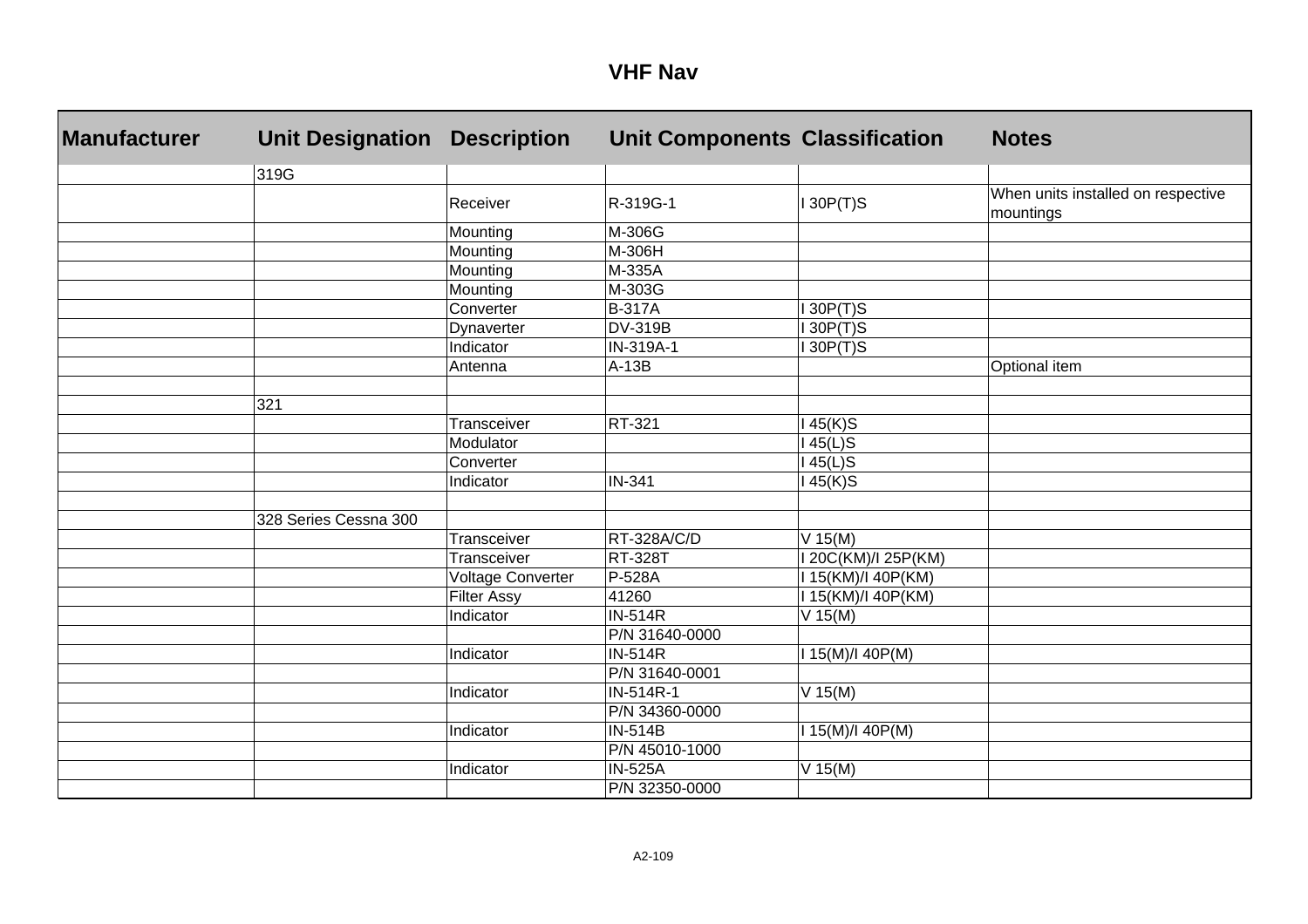| <b>Manufacturer</b> | <b>Unit Designation</b> | <b>Description</b>          | <b>Unit Components Classification</b> |                   | <b>Notes</b>                                                 |
|---------------------|-------------------------|-----------------------------|---------------------------------------|-------------------|--------------------------------------------------------------|
|                     |                         | Indicator                   | <b>IN-525A</b>                        | I 15(M)/I 40P(M)  |                                                              |
|                     |                         |                             | P/N 32350-0001                        |                   |                                                              |
|                     |                         | Indicator                   | IN-525A-1                             | $V$ 15(M)         |                                                              |
|                     |                         |                             | P/N 34370-0000                        |                   |                                                              |
|                     |                         | Indicator                   | <b>IN-525B</b>                        | I 15(M)/I 40P(M)  |                                                              |
|                     |                         |                             | P/N 45010-2000                        |                   |                                                              |
|                     |                         | Mounting                    | P/N 40550-0001                        |                   |                                                              |
|                     | 341                     |                             |                                       |                   |                                                              |
|                     |                         | Receiver                    | R-341                                 | 145(J)S/140P(J)   |                                                              |
|                     |                         | Control                     |                                       | (N)<br>(N)        |                                                              |
|                     |                         | Indicator                   | $IN-41$                               | 40P(K)/I 45C(K)   |                                                              |
|                     |                         | Indicator                   | <b>IN-341</b>                         | 140P(K)/145C(K)   |                                                              |
|                     | 385A                    |                             |                                       |                   |                                                              |
|                     |                         | Transceiver                 | <b>RT-385A</b>                        | 20C(M)            |                                                              |
|                     |                         | Course Indic                | <b>IN-385A</b>                        | 45C(M)/I 40P(M)   |                                                              |
|                     |                         | Course Indic                | <b>IN-385AC</b>                       | 145C(M)/140P(M)   |                                                              |
|                     |                         | Course Indic                | <b>IN-386A</b>                        | 45C(M)/I 40P(M)   |                                                              |
|                     |                         | Course Indic                | <b>IN-386AC</b>                       | 45C(M)/I 40P(M)   |                                                              |
|                     |                         | Course Indic                | <b>IN-485AC</b>                       | 45C(M)/I 40P(M)   |                                                              |
|                     |                         | Course Indic                | <b>IN-486AC</b>                       | 45C(M)/I 40P(M)   |                                                              |
| <b>ARC Avionics</b> |                         |                             |                                       |                   |                                                              |
|                     | 422A                    |                             |                                       |                   |                                                              |
|                     |                         | <b>Transceiver</b>          | <b>RT-432A</b>                        | 25(K) S           |                                                              |
|                     |                         | <b>Accessory Unit</b>       | <b>RTA-432A</b>                       | 130(J) S/I 40P(J) |                                                              |
|                     |                         | <b>Indicator-Converters</b> | <b>IN-422A</b>                        | 130(K) S/I 40P(K) | NOTE - 422A combines RT-432A<br>and R-442A in a common bezel |
|                     |                         |                             | <b>IN-442B</b>                        | 30(K) S/I 40P(K)  |                                                              |
|                     |                         |                             | <b>IN-443A/B</b>                      | 130(K) S/I 40P(K) |                                                              |
|                     |                         | Receiver                    | <b>R-442A</b>                         | 25(K) S           |                                                              |
|                     |                         |                             |                                       |                   |                                                              |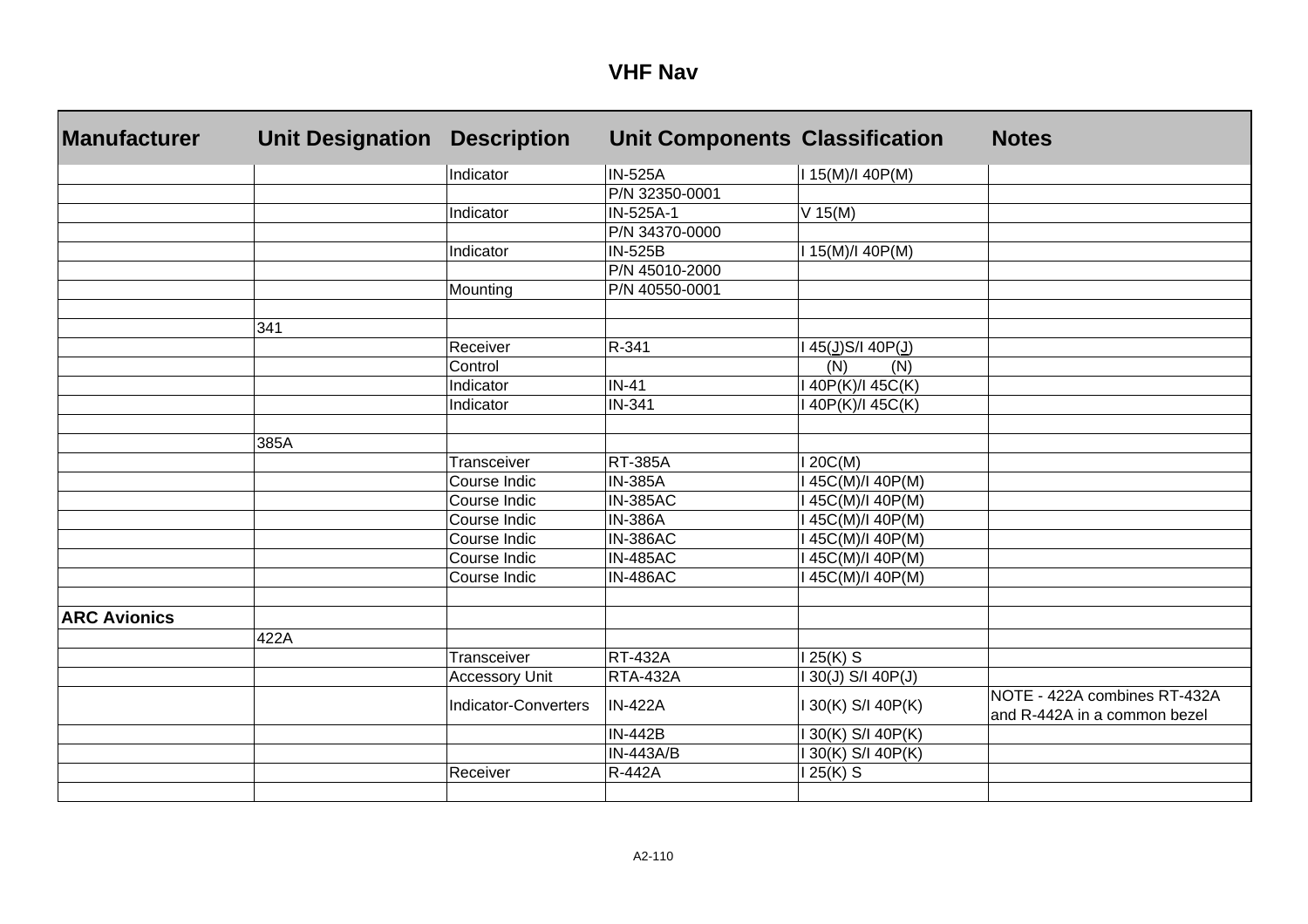| <b>Manufacturer</b> | <b>Unit Designation</b> | <b>Description</b>          | <b>Unit Components Classification</b> |                  | <b>Notes</b> |
|---------------------|-------------------------|-----------------------------|---------------------------------------|------------------|--------------|
|                     | 428A                    |                             |                                       |                  |              |
|                     |                         | Recvr-Trans                 | <b>RT-428A</b>                        | 25(M) S/I 25P(M) |              |
|                     |                         | Indic Conv                  | <b>IN-442A/B</b>                      | 30(M) S/I 40P(M) |              |
|                     |                         | <b>Indic Conv</b>           | <b>IN-443A/B</b>                      | 30(M) S/I 40P(M) |              |
|                     |                         |                             |                                       |                  |              |
|                     | 442A                    |                             |                                       |                  |              |
|                     |                         | Receiver                    | <b>R-442A</b>                         | 30(K) S/I 40P(K) |              |
|                     |                         | <b>Indicator-Converters</b> | <b>IN-442A/B</b>                      | 30(K) S/I 40P(K) |              |
|                     |                         |                             | <b>IN-443A/B</b>                      | 30(K) S/I 40P(K) |              |
|                     | 485A/485B               |                             |                                       |                  |              |
|                     |                         | Recvr-Trans                 | <b>RT-485A/B</b>                      | I 15/I 30C(M)    |              |
|                     |                         | Indicator                   | IN-385A/385AC                         | I 15/I 50C(M)    |              |
|                     |                         |                             |                                       |                  |              |
|                     | <b>B-445A</b>           |                             |                                       |                  |              |
|                     |                         | <b>VOR/LOC Conv</b>         | <b>B-445A</b>                         | 45(J) S/I 40P(J) |              |
|                     |                         |                             |                                       |                  |              |
|                     | 508                     |                             |                                       |                  |              |
|                     |                         | Transceiver                 | <b>RT-508A</b>                        | $V$ 10(K)        |              |
|                     |                         | <b>VOR Indicator</b>        | <b>IN-514R</b>                        | $V$ 10(K)        |              |
|                     |                         |                             |                                       |                  |              |
|                     | 513A                    |                             |                                       |                  |              |
|                     |                         | Transceiver                 | <b>RT-513A</b>                        | $V$ 10(K)        |              |
|                     | 514 Series              |                             |                                       |                  |              |
|                     |                         | Transceiver                 | RT-514A/R                             | $V$ 10(K)        |              |
|                     |                         | Course Ind                  | <b>IN-514R</b>                        | V 10(K)          |              |
|                     |                         |                             |                                       |                  |              |
|                     | 515R                    |                             |                                       |                  |              |
|                     |                         | Transceiver                 | RT-515R-1                             | V 10(K)          |              |
|                     |                         | Indicator                   | <b>IN-514R</b>                        | $V$ 10(K)        |              |
|                     |                         | Indicator                   | <b>IN-525A</b>                        | V 10(K)          |              |
|                     |                         |                             |                                       |                  |              |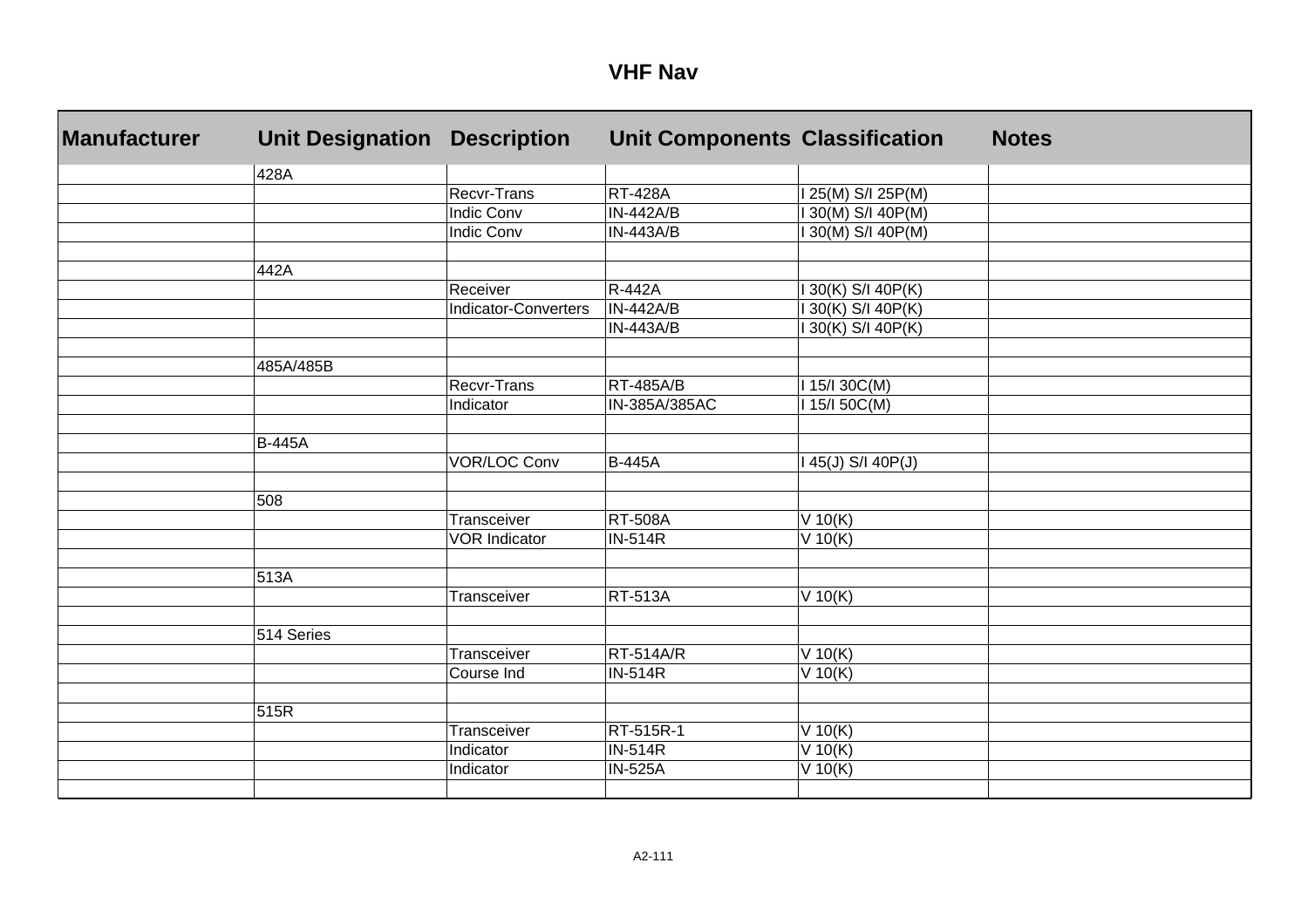| <b>Manufacturer</b> | <b>Unit Designation</b> | <b>Description</b>     | <b>Unit Components Classification</b> |                  | <b>Notes</b>                                                       |
|---------------------|-------------------------|------------------------|---------------------------------------|------------------|--------------------------------------------------------------------|
|                     | 516A (Cessna 300)       |                        |                                       |                  |                                                                    |
|                     |                         | Transceiver            | <b>RT-516A</b>                        | $V$ 10(K)        |                                                                    |
|                     |                         |                        |                                       |                  |                                                                    |
|                     | 517R (Cessna 300)       |                        |                                       |                  |                                                                    |
|                     |                         | Transceiver            | <b>RT-517R</b>                        | $V$ 10(K)        |                                                                    |
|                     |                         | Indicator              | <b>IN-514R</b>                        | $V$ 10(K)        |                                                                    |
|                     |                         |                        |                                       |                  |                                                                    |
|                     | 522A (Cessna 400)       |                        |                                       |                  |                                                                    |
|                     |                         | Transceiver            | <b>RT-522A</b>                        | $120(K)$ S       | RT-522A comprised of RT-532A and<br>R-542A with common front panel |
|                     |                         | Transceiver            | <b>RT-532A</b>                        | $120(K)$ S       |                                                                    |
|                     |                         | Ind-Converter          | $IN-543A/B$                           | $30(K)$ S        |                                                                    |
|                     |                         | <b>Access Unit</b>     | <b>RTA-532B</b>                       | $120(J)$ S       |                                                                    |
|                     |                         | Ind Converter          | <b>IN-522A</b>                        | 30(K) S          |                                                                    |
|                     |                         | Receiver               | R-542A                                | $30(K)$ S        |                                                                    |
|                     |                         | Dynaverter             | RTA-532B-1                            | $30(K)$ S        |                                                                    |
|                     |                         |                        |                                       |                  |                                                                    |
|                     | 525A                    |                        |                                       |                  |                                                                    |
|                     |                         | Receiver               | R-525A-1                              | $V$ 10(K)        |                                                                    |
|                     |                         | <b>Access Unit</b>     | RA-525A/1                             | $V$ 10(L)        |                                                                    |
|                     |                         | Indicator              | <b>IN-525A</b>                        | $V$ 10(K)        |                                                                    |
|                     |                         |                        |                                       |                  |                                                                    |
|                     | 528 Series              |                        |                                       |                  |                                                                    |
|                     |                         | Transceiver            | <b>RT-528A</b>                        | $V$ 15(M)        |                                                                    |
|                     |                         | <b>Transceiver</b>     | RT-528E/1                             | I 15(M)/I 25P(M) |                                                                    |
|                     |                         | <b>Power Converter</b> | P-528A                                | I 15(M)/I 40P(M) |                                                                    |
|                     |                         | Indicator              | IN-514R/1                             | 15(M)/I 40P(M)   |                                                                    |
|                     |                         | Indicator              | IN-525A/1                             | I 15(M)/I 40P(M) |                                                                    |
|                     |                         | Filter                 | 41260                                 | 15(M)/140P(M)    |                                                                    |
|                     |                         |                        |                                       |                  |                                                                    |
|                     | 540A Cessna 300         |                        |                                       |                  |                                                                    |
|                     |                         | Transceiver            | <b>RT-540A</b>                        | $V$ 10(K)        |                                                                    |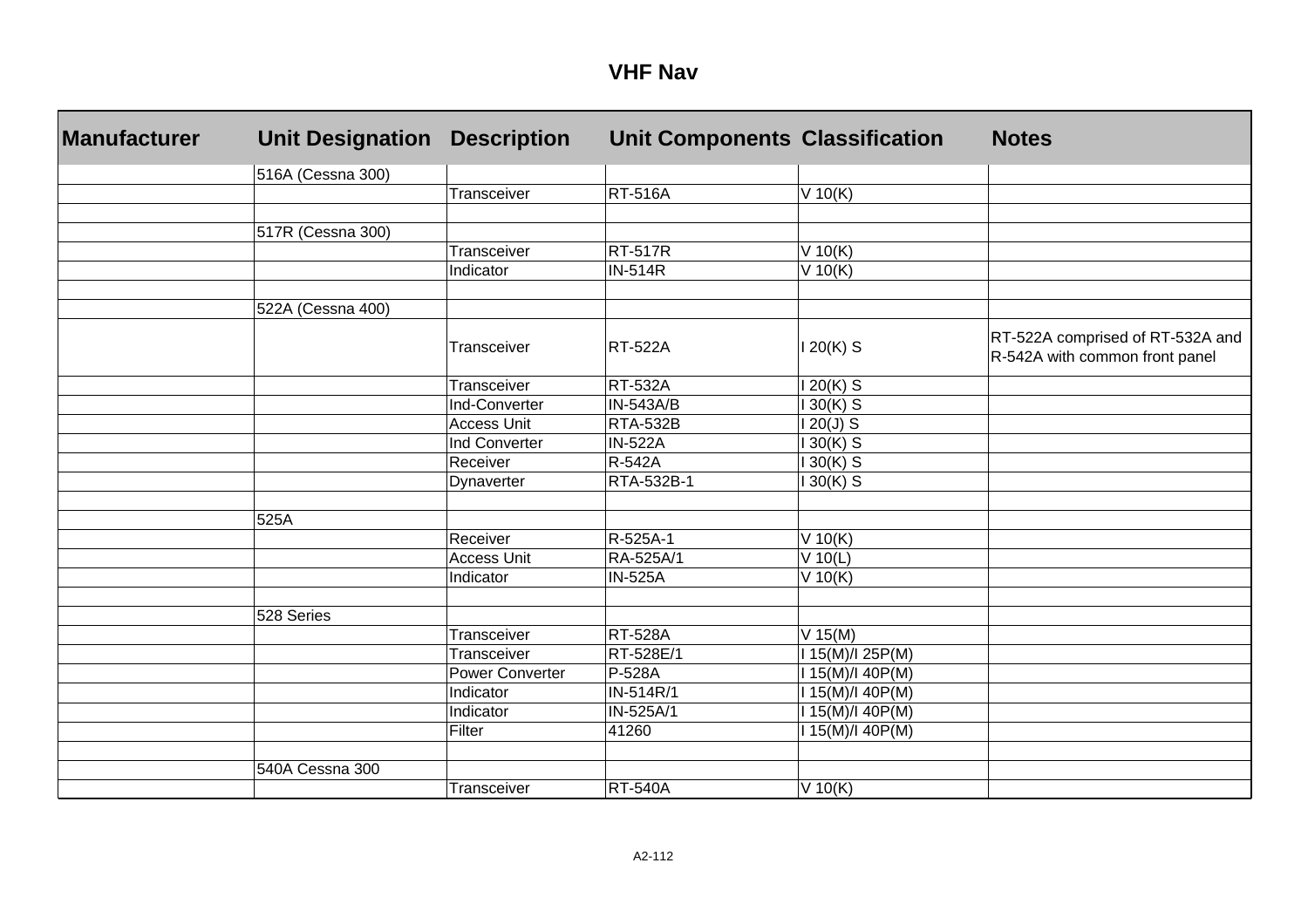| <b>Manufacturer</b> | <b>Unit Designation</b> | <b>Description</b>  | <b>Unit Components Classification</b> |                                                | <b>Notes</b>                                                                                                                 |
|---------------------|-------------------------|---------------------|---------------------------------------|------------------------------------------------|------------------------------------------------------------------------------------------------------------------------------|
|                     |                         | Indicator           | <b>IN-514R</b>                        | $V$ 10(K)                                      |                                                                                                                              |
|                     |                         | Indicator           | <b>IN-525A</b>                        | $V$ 10(K)                                      |                                                                                                                              |
|                     |                         |                     |                                       |                                                |                                                                                                                              |
|                     | 542A (Cessna 400)       |                     |                                       |                                                |                                                                                                                              |
|                     |                         | Receiver            | R-542A                                | $30(K)$ S                                      |                                                                                                                              |
|                     |                         | Ind -Conv           | <b>IN-522A</b>                        | $30(K)$ S                                      |                                                                                                                              |
|                     |                         | Ind -Conv           | <b>IN-543A</b>                        | $30(K)$ S                                      |                                                                                                                              |
|                     | 841A (Cessna 800)       |                     |                                       |                                                |                                                                                                                              |
|                     |                         | Receiver            | $R-41A$                               | 45(J) S/I 40P(J)                               |                                                                                                                              |
|                     |                         |                     |                                       | (N)<br>(N)                                     |                                                                                                                              |
|                     |                         | Converter           | <b>B-841A</b>                         | 45(J) S/I 40P(J)                               |                                                                                                                              |
|                     |                         |                     |                                       | (N)<br>(N)                                     |                                                                                                                              |
|                     |                         | <b>Control Unit</b> | C-841A                                | $45(\underline{J})$ S/I 40P( $\underline{J}$ ) |                                                                                                                              |
|                     |                         |                     |                                       | (N)<br>(N)                                     |                                                                                                                              |
|                     |                         | Course Indicator    | $IN-41A/D$                            | 45(J) S/I 40P(J)                               |                                                                                                                              |
|                     |                         |                     |                                       | (N)<br>(N)                                     |                                                                                                                              |
|                     |                         |                     |                                       |                                                |                                                                                                                              |
|                     | 1048 (1000 Series)      |                     |                                       |                                                |                                                                                                                              |
|                     |                         | Receiver            | R-1048A                               | $45(J)$ S                                      |                                                                                                                              |
|                     |                         | Receiver            | R-1048B                               | $45(J)$ S                                      |                                                                                                                              |
|                     |                         | Control             | C-1048A                               | 45C(K)/I 40P(K)                                |                                                                                                                              |
|                     |                         | Indicator           | <b>IN-1048A/AC</b>                    | 1 15/1 40P(M) S                                |                                                                                                                              |
|                     |                         | Indicator           | IN-1049A/AC                           | 15/140P(M) S                                   |                                                                                                                              |
|                     |                         | Indicators          | $IN-41A/D$                            | 145C(K)/140P(K)                                |                                                                                                                              |
|                     |                         | Indicator           | IN-442AR/BR                           | 145C(K)/140P(K)                                | Classification applicable only to<br>TSO's indicators identified by "TSO-<br>C36c" and "TSO-C40a" on indicator<br>name plate |
|                     |                         | Indicator           | IN-443AR/BR                           | I 45C(K)/I 40P(K)                              | Classification applicable only to<br>TSO's indicators identified by "TSO-<br>C36c" and "TSO-C40a" on indicator<br>name plate |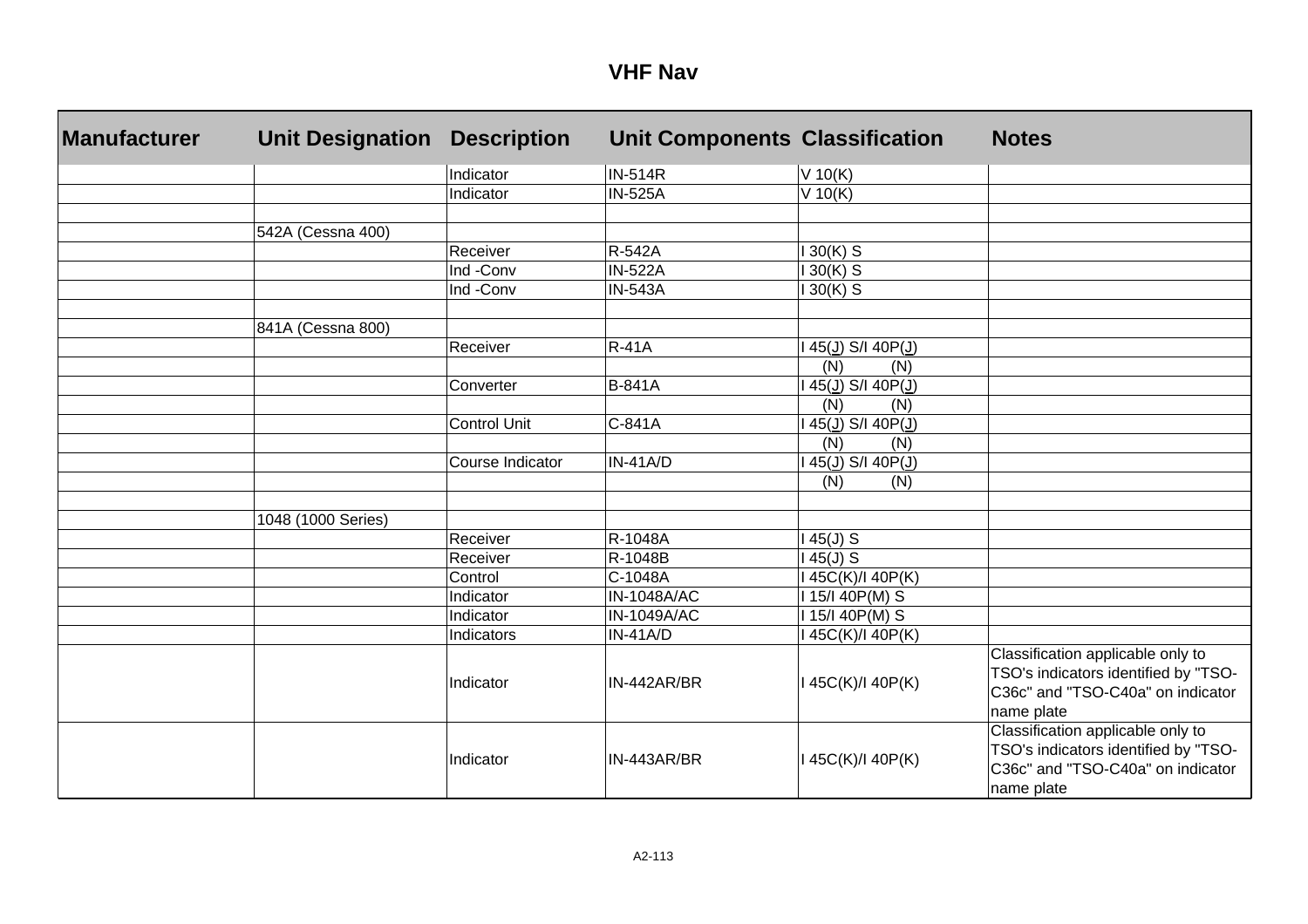| <b>Manufacturer</b>                                   | <b>Unit Designation</b> | <b>Description</b> | <b>Unit Components Classification</b> |                  | <b>Notes</b>                                                |
|-------------------------------------------------------|-------------------------|--------------------|---------------------------------------|------------------|-------------------------------------------------------------|
|                                                       |                         | Conv Indicator     | IN-380A/AC                            | I 15/I 50C(KM) S | Compatible with RTA-385A, RT-<br>485A/B and R-1048A Systems |
|                                                       |                         | Conv Indicator     | <b>IN-381A/AC</b>                     | 115/150C(KM) S   | Compatible with RTA-385A, RT-<br>485A/B and R-1048A Systems |
|                                                       |                         | Conv Indicator     | IN-480AC/481AC                        | 115/150C(KM) S   | Compatible with RTA-385A, RT-<br>485A/B and R-1048A Systems |
|                                                       |                         | Indicator          | IN-382AC/383AC                        | 115/150C(KM) S   | Compatible with RN-478A, RN-878A<br>and R-1048B Systems     |
|                                                       |                         | Indicator          | IN-482AC/483AC                        | 115/150C(KM) S   | Compatible with RN-478A, RN-878A<br>and R-1048B Systems     |
|                                                       |                         | Control            | C-1048B                               | 115/150C(KMP) S  |                                                             |
| <b>AWA (Amalgamated</b><br><b>Wireless A/sia Ltd)</b> |                         |                    |                                       |                  |                                                             |
|                                                       | AD 704                  |                    |                                       |                  |                                                             |
|                                                       |                         | Receiver           | 2635                                  | 45(L)            |                                                             |
|                                                       |                         | Control            | 3040                                  | 45(L)            |                                                             |
|                                                       |                         | Control            | 3041                                  | 45(L)            |                                                             |
|                                                       |                         | Indicator          | S 114                                 | 45(K)            |                                                             |
| <b>Becker Flugfunkwerke</b><br><b>GmbH</b>            |                         |                    |                                       |                  |                                                             |
|                                                       | <b>NR 200</b>           |                    |                                       |                  |                                                             |
|                                                       |                         | Receiver           | <b>NR 200</b>                         | L25(K)           |                                                             |
|                                                       |                         | Conv/Indic         | <b>NCI 201</b>                        | L25(K)           |                                                             |
|                                                       |                         | Conv/Indic         | <b>NCI 202</b>                        | L 25(K)          |                                                             |
| NAV 2000 Systems                                      | NAV 2020A Version       |                    |                                       |                  |                                                             |
|                                                       |                         | Nav Rx/GS          | NR 2020                               | $45(J)$ S        |                                                             |
|                                                       |                         |                    |                                       | (N)              |                                                             |
|                                                       |                         | Conv & Indic       | NI 2020                               | 145C(P) S        |                                                             |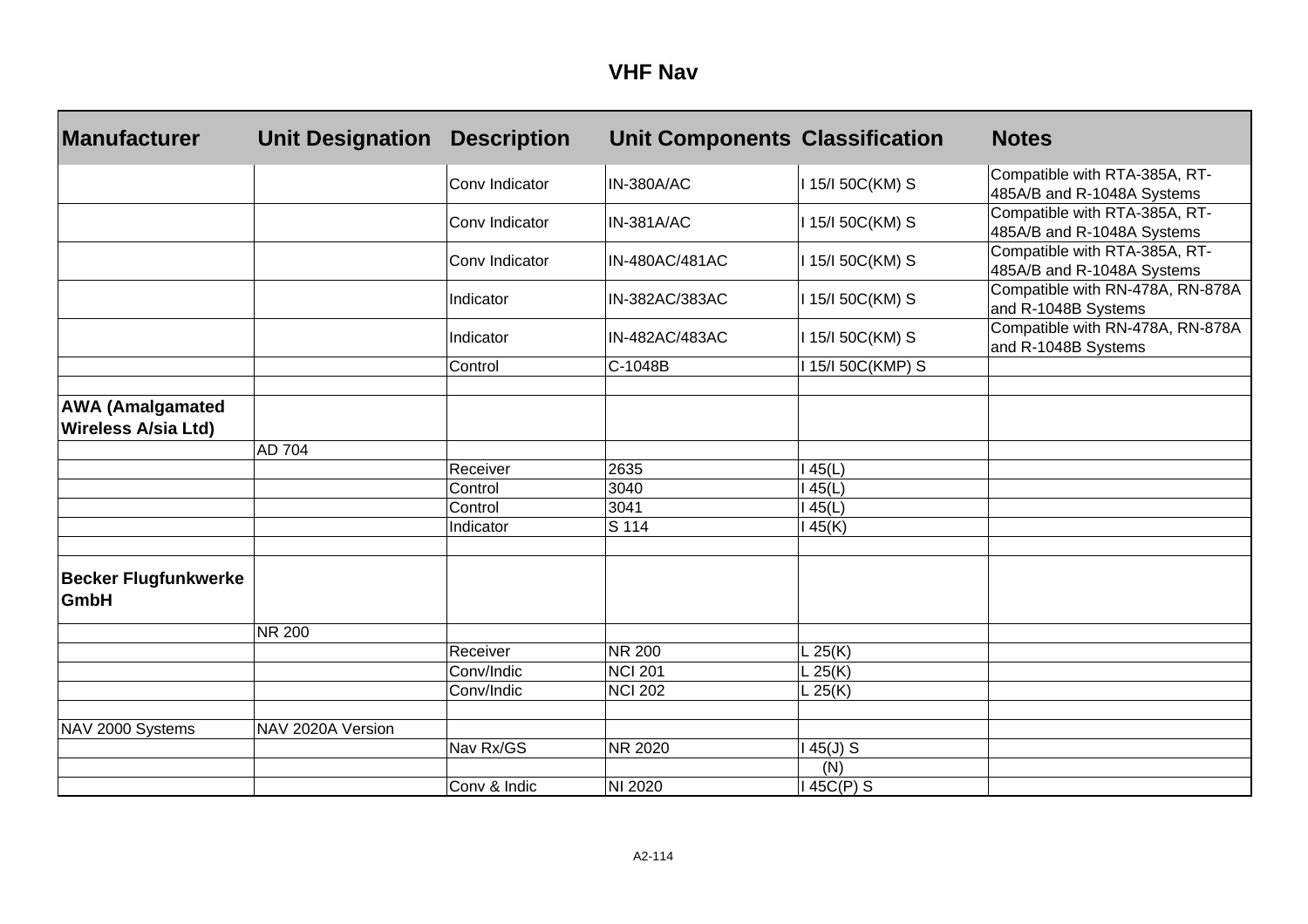| <b>Manufacturer</b> | <b>Unit Designation</b> | <b>Description</b> | Unit Components Classification |                         | <b>Notes</b> |
|---------------------|-------------------------|--------------------|--------------------------------|-------------------------|--------------|
|                     |                         |                    |                                |                         |              |
|                     | NAV 2020/40A Version    |                    |                                |                         |              |
|                     |                         | Nav Rx/GS          | NR 2020/40                     | $145C(\underline{P})$ S |              |
|                     |                         |                    |                                | (N)                     |              |
|                     |                         | Conv & Indic       | NI 2020                        | 145C(P) S               |              |
|                     | NAV 2020B Version       |                    |                                |                         |              |
|                     |                         | Nav Rx/GS          | NR 2020                        | 145C(J) S               |              |
|                     |                         |                    |                                | (N)                     |              |
|                     |                         | Conv & Indic       | NI 2021                        | $145C(P)$ S             |              |
|                     |                         |                    |                                |                         |              |
|                     | NAV 2020/40B Version    |                    |                                |                         |              |
|                     |                         | Nav Rx/GS          | NR 2020/40                     | $145C(\underline{J})$ S |              |
|                     |                         |                    |                                | (N)                     |              |
|                     |                         | Conv & Indic       | NI 2021                        | $145C(P)$ S             |              |
|                     | NAV 2029 Version        |                    |                                |                         |              |
|                     |                         | Nav Rx             | NR 2029                        | $115(\underline{J})$    |              |
|                     |                         |                    |                                | (N)                     |              |
|                     |                         | Indicator          | IN 2041                        | $120(P)$ S              |              |
|                     |                         |                    |                                |                         |              |
|                     | NAV 2030A Version       |                    |                                |                         |              |
|                     |                         | Nav Rx             | <b>NR 2030</b>                 | $145C(\underline{J})$ S |              |
|                     |                         |                    |                                | (N)                     |              |
|                     |                         | Conv & Indic       | NI 2030                        | $145C(P)$ S             |              |
|                     |                         |                    |                                |                         |              |
|                     | NAV 2030B Version       |                    |                                |                         |              |
|                     |                         |                    |                                |                         |              |
|                     |                         | Nav Rx             | NR 2030                        | 145C(J) S               |              |
|                     |                         |                    |                                | (N)                     |              |
|                     |                         | Conv & Indic       | NI 2031                        | $145C(P)$ S             |              |
|                     | NAV 2040A Version       |                    |                                |                         |              |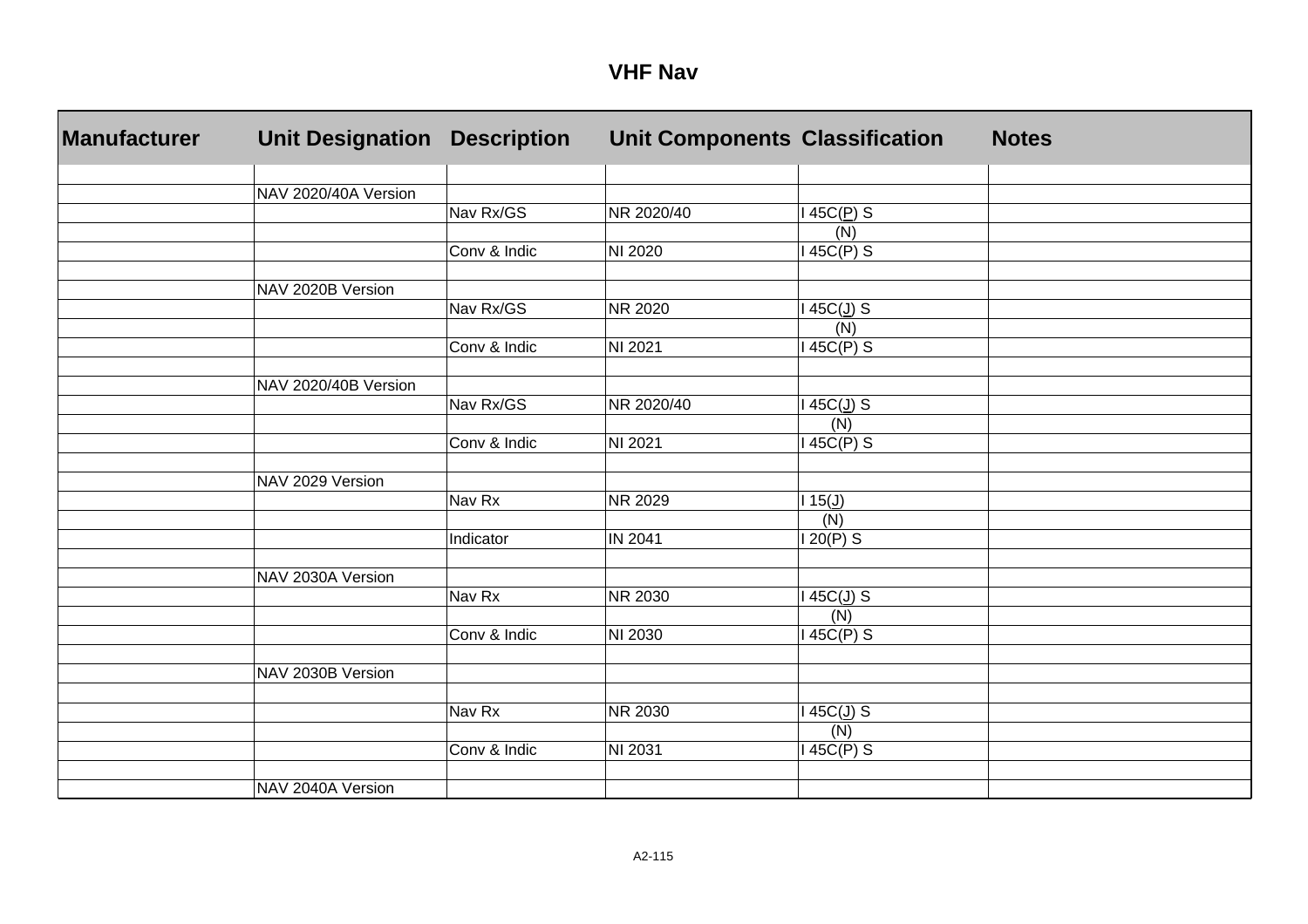| Manufacturer | <b>Unit Designation</b> | <b>Description</b> | <b>Unit Components Classification</b> |                        | <b>Notes</b> |
|--------------|-------------------------|--------------------|---------------------------------------|------------------------|--------------|
|              |                         | Nav Rx/GS          | NR 2020                               | 145C(J) S              |              |
|              |                         |                    |                                       | (N)                    |              |
|              |                         | Converter          | <b>NC 2040</b>                        | $45(\underline{J})$ S  |              |
|              |                         |                    |                                       | (N)                    |              |
|              |                         | Indicator          | IN 2040                               | 45C(P) S               |              |
|              |                         |                    |                                       |                        |              |
|              | NAV 2040/40A Version    |                    |                                       |                        |              |
|              |                         | Nav Rx/GS          | NR 2020/40                            | 45C(J) S               |              |
|              |                         |                    |                                       | (N)                    |              |
|              |                         | Converter          | <b>NC 2040</b>                        | $45C(\underline{J})$ S |              |
|              |                         |                    |                                       | (N)                    |              |
|              |                         |                    |                                       |                        |              |
|              | NAV 2040B Version       |                    |                                       |                        |              |
|              |                         | Nav Rx/GS          | <b>NR 2020</b>                        | $45(\underline{J})$ S  |              |
|              |                         |                    |                                       | (N)                    |              |
|              |                         | Converter          | <b>NC 2041</b>                        | $45(\underline{J})$ S  |              |
|              |                         |                    |                                       | (N)                    |              |
|              |                         | Indicator          | IN 2040                               | 45(P) S                |              |
|              |                         |                    |                                       |                        |              |
|              | NAV 2040/40B Version    |                    |                                       |                        |              |
|              |                         | Nav Rx/GS          | NR 2020/40                            | $45C(\underline{J})$ S |              |
|              |                         |                    |                                       | (N)                    |              |
|              |                         | Converter          | IN 2040                               | $45C(\underline{J})$ S |              |
|              |                         |                    |                                       | (N)                    |              |
|              |                         | Indicator          | IN 2040                               | $45C(P)$ S             |              |
|              |                         |                    |                                       |                        |              |
|              | <b>NAV 3300</b>         |                    |                                       |                        |              |
|              |                         | Receiver           | NR 3300/3301                          | 15/I 50C(MNO)S         |              |
|              |                         | Indicator          | IN 3300                               | 15/150C(KMP)S          |              |
|              |                         | RMI Conv.          | RM 3300                               | 150(MNO)S              |              |
|              |                         | <b>DME</b> Decoder | DC 3300                               | <b>50(MNO)S</b>        |              |
|              |                         |                    |                                       |                        |              |
|              |                         |                    |                                       |                        |              |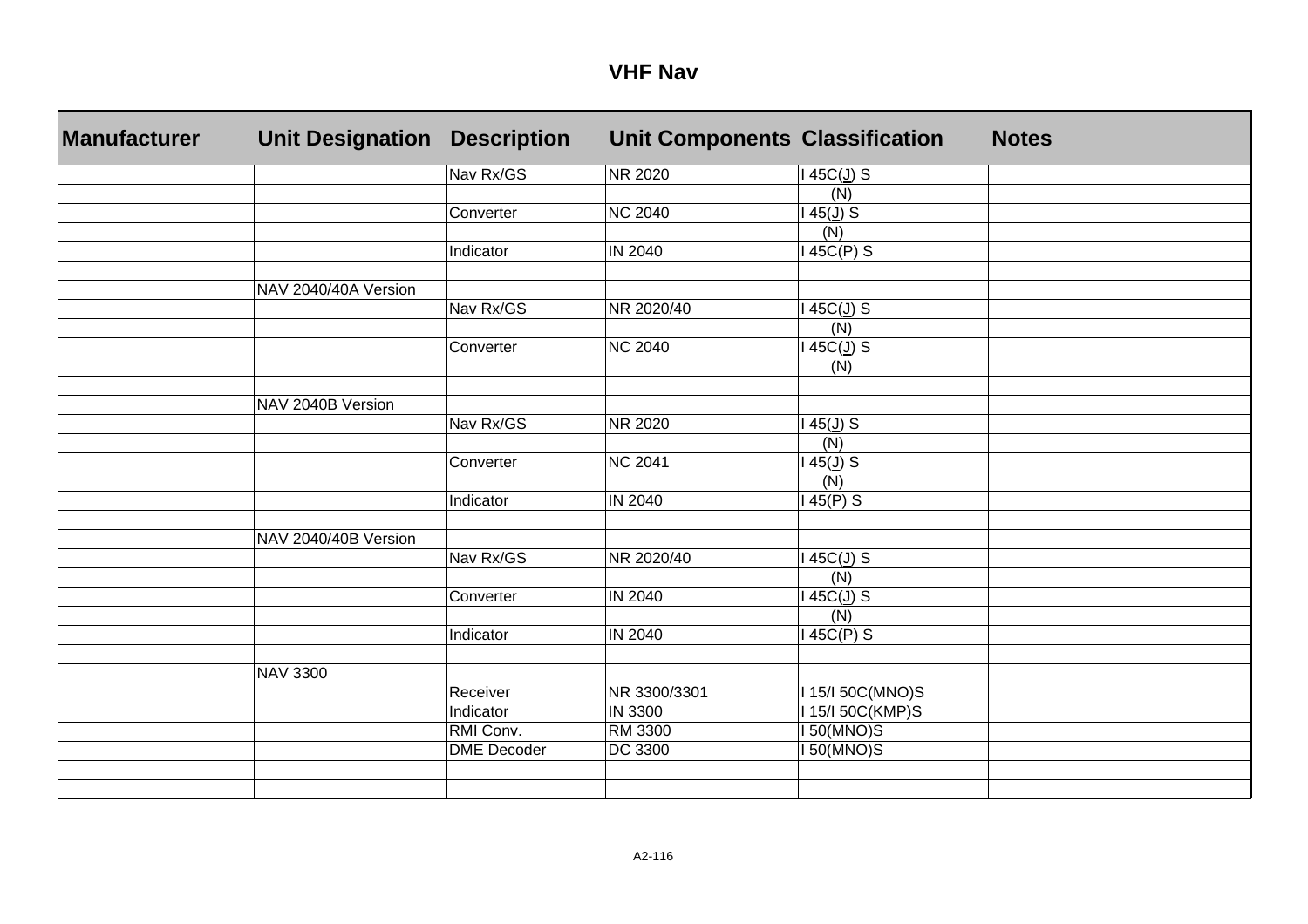| Manufacturer           | <b>Unit Designation</b> | <b>Description</b>       | <b>Unit Components Classification</b> |                         | <b>Notes</b>                                                                  |
|------------------------|-------------------------|--------------------------|---------------------------------------|-------------------------|-------------------------------------------------------------------------------|
| <b>Bendix Avionics</b> |                         |                          |                                       |                         |                                                                               |
|                        | 21 Series               |                          |                                       |                         |                                                                               |
|                        |                         | <b>Transmitter</b>       | TA-21A-1                              | $30P(T)$ S              |                                                                               |
|                        |                         | Receiver                 | <b>RA-21A</b>                         | $30P(T)$ S              |                                                                               |
|                        |                         | Nav Unit                 | <b>NVA-22A</b>                        | 30P(T) S                |                                                                               |
|                        |                         | Control                  | <b>CNA-21C</b>                        | $30P(T)$ S              |                                                                               |
|                        |                         | Control                  | CNA-21CX                              | $\overline{3}$ 30P(T) S |                                                                               |
|                        |                         | Control                  | CNA-21CN                              | 30P(T) S                |                                                                               |
|                        |                         | Control                  | <b>CNA-21N-1</b>                      | 30P(T) S                |                                                                               |
|                        | 22 Series               |                          |                                       |                         |                                                                               |
|                        |                         | Transmitter              | <b>TA-22B</b>                         | 30P(T) S                | Subject to deactivation of transmitter<br>on all frequencies below 118.00 MHz |
|                        |                         | Receiver                 | <b>RA-22B</b>                         | 30P(T) S                |                                                                               |
|                        |                         | Nav Unit                 | <b>NVA-22A</b>                        | 30P(T) S                |                                                                               |
|                        |                         | Control                  | CNA-22YCS                             | $30P(T)$ S              |                                                                               |
|                        |                         | Control                  | <b>CNA-22YSV-1</b>                    | $30P(T)$ S              |                                                                               |
|                        |                         | Control                  | <b>CNA-22N</b>                        | $30P(T)$ S              |                                                                               |
|                        | CN-2011                 |                          |                                       |                         |                                                                               |
|                        |                         | Trans/Recvrs/Aud<br>Cont | <b>CN-2011A</b>                       | 25C(MOP) S              | When PA-2018A is used rating is I<br>35C(MOP) S                               |
|                        |                         | Indicator                | IN-2014()                             | 35C(MOP) S              |                                                                               |
|                        |                         | Interface Unit           | <b>IU-2016A</b>                       | $35(MN)$ S              |                                                                               |
|                        |                         | Nav Comp Prog            | <b>NP-2041A</b>                       | 35C(MOP) S              |                                                                               |
|                        |                         | <b>VHF Power Amp</b>     | PA-2018A                              | 35(MN) S                |                                                                               |
|                        | CN-2012                 |                          |                                       |                         |                                                                               |
|                        |                         | Trans/Recvrs/Aud         | <b>CN-2012A</b>                       | 25C(MOP) S              | When PA-2018A is used rating is I<br>35C(MOP) S                               |
|                        |                         | Aud Sel Panel            | AS-2015A                              | 35(MN) S                |                                                                               |
|                        |                         | Indicator                | IN-2014()                             | 35C(MN) S               |                                                                               |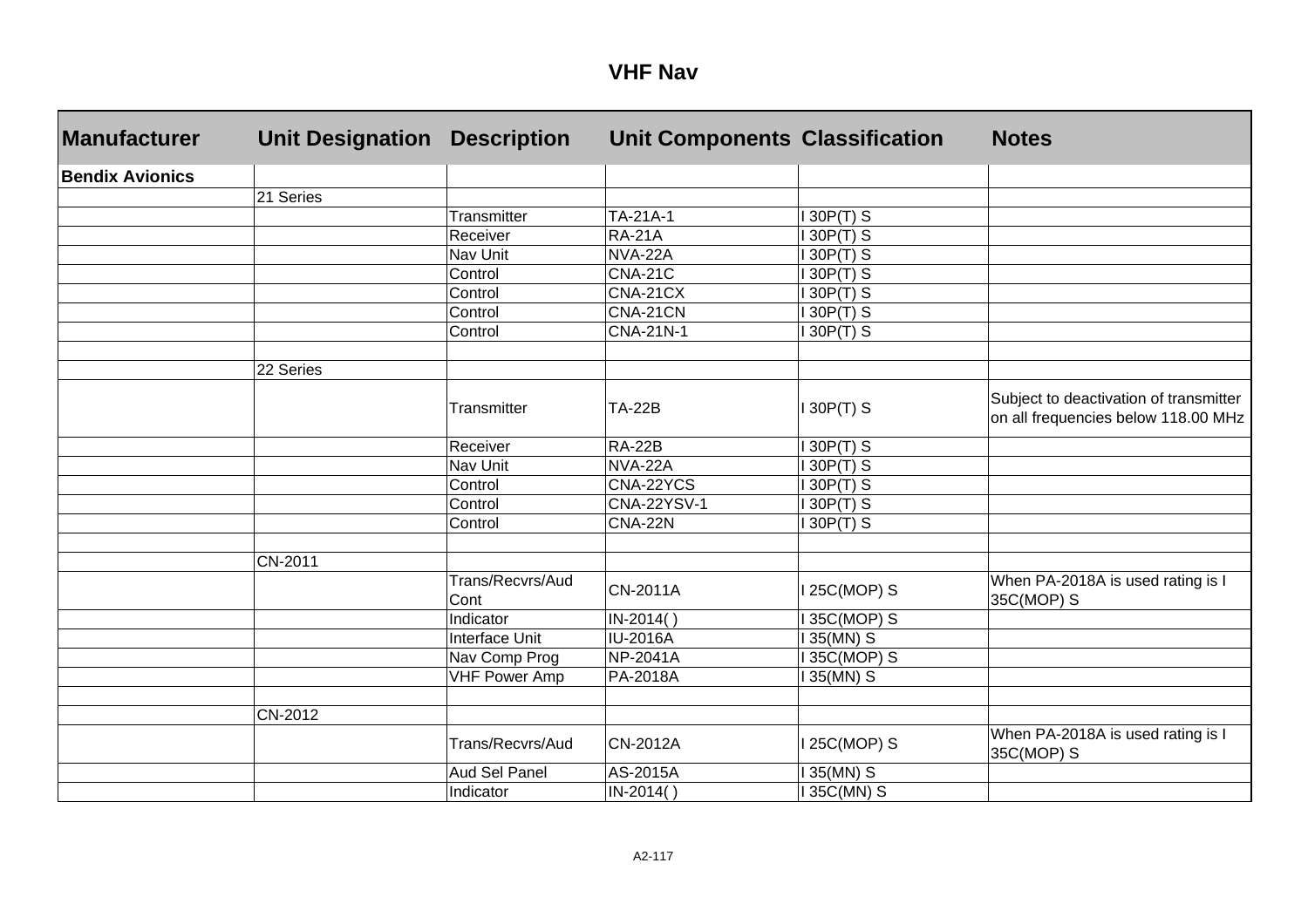| <b>Manufacturer</b> | <b>Unit Designation</b> | <b>Description</b>   | <b>Unit Components Classification</b> |                    | <b>Notes</b>                                    |
|---------------------|-------------------------|----------------------|---------------------------------------|--------------------|-------------------------------------------------|
|                     |                         | Interface Unit       | IU-2016A                              | 135(MN) S          |                                                 |
|                     |                         | <b>VHF Power Amp</b> | PA-2018A                              | 35(MN) S           |                                                 |
|                     |                         |                      |                                       |                    |                                                 |
|                     | CN-2013                 |                      |                                       |                    |                                                 |
|                     |                         | Trans/Recvrs/Aud     | <b>CN-2013A</b>                       | 25C(MOP) S         | When PA-2018A is used rating is I<br>35C(MOP) S |
|                     |                         | Aud Sel Panel        | AS-2015A                              | 35(MN) S           |                                                 |
|                     |                         | Indicator            | IN-2014()                             | 35C(MOP) S         |                                                 |
|                     |                         | Interface Unit       | <b>IU-2016A</b>                       | 35(MN) S           |                                                 |
|                     |                         | <b>VHF Power Amp</b> | PA-2018A                              | 35(MN) S           |                                                 |
|                     |                         |                      |                                       |                    |                                                 |
|                     | M-450                   |                      |                                       |                    |                                                 |
|                     |                         | Receiver             | 351A/AE/B/BE                          | V 10(L)            |                                                 |
|                     |                         | P/S Mod              | 402A/B                                | V 10(L)            |                                                 |
|                     |                         | Conv Ind             | 550C/D                                | $V$ 10(K)          |                                                 |
|                     |                         | Conv Ind             | 552A/B                                | V 10(K)            |                                                 |
|                     |                         |                      |                                       |                    |                                                 |
|                     | <b>RIA-32A</b>          |                      |                                       |                    |                                                 |
|                     |                         | Receiver             | <b>RIA-32A</b>                        | $45(0)$ S/I 40P(O) |                                                 |
|                     |                         |                      |                                       | (J)<br>(J)         |                                                 |
|                     |                         |                      |                                       |                    |                                                 |
|                     | <b>RIA-35</b>           |                      |                                       |                    |                                                 |
|                     |                         | Receiver, ILS        | <b>RIA-35A</b>                        | $150(J)$ S         |                                                 |
|                     |                         |                      |                                       |                    |                                                 |
|                     | RNA-26C                 |                      |                                       |                    |                                                 |
|                     |                         | Receiver             | <b>RNA-26C</b>                        | 45(N) S            |                                                 |
|                     |                         | Control              | CNA-23CN                              | 45(N) S            |                                                 |
|                     |                         | Control              | <b>CNA-23N</b>                        | 45(N) S            |                                                 |
|                     |                         | <b>RMI</b>           | MN-72G-1                              | 45(N) S            |                                                 |
|                     |                         |                      |                                       |                    |                                                 |
|                     | RNA-34A                 |                      |                                       |                    |                                                 |
|                     |                         | Receiver             | RNA-34A                               | 70(J) S            |                                                 |
|                     |                         |                      |                                       | $\overline{(S)}$   |                                                 |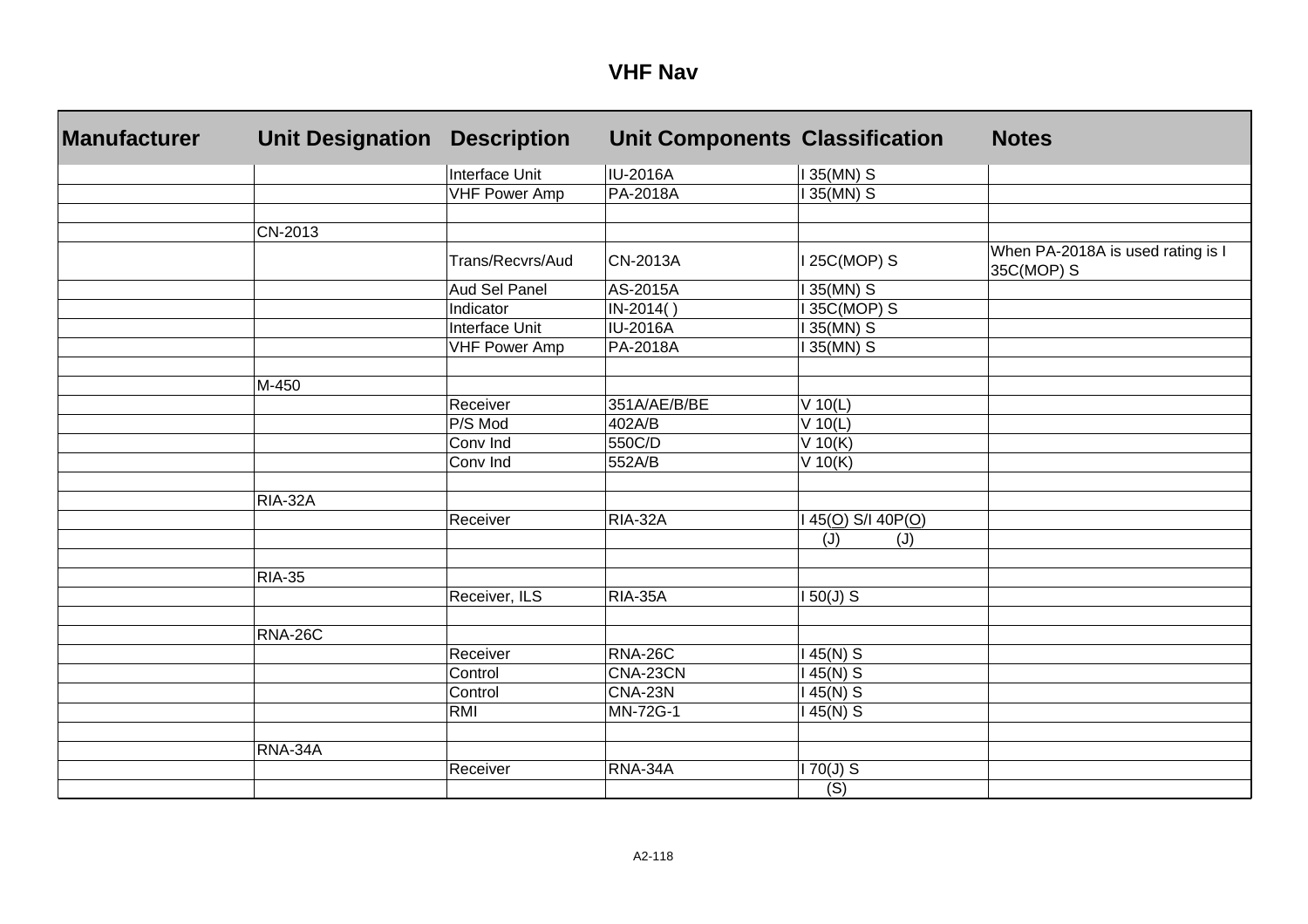| <b>Manufacturer</b> | <b>Unit Designation</b>  | <b>Description</b>  | <b>Unit Components Classification</b> |                     | <b>Notes</b>                                          |
|---------------------|--------------------------|---------------------|---------------------------------------|---------------------|-------------------------------------------------------|
|                     |                          |                     |                                       |                     |                                                       |
|                     | RN-222()                 |                     |                                       |                     |                                                       |
|                     | (Part of CNS 220 System) | Receiver            | <b>RN 222A</b>                        | L 20C(J)            |                                                       |
|                     |                          | Receiver            | <b>RN-222AE</b>                       | L 20C(J)            |                                                       |
|                     |                          | Receiver            | <b>RN-222B</b>                        | L 20C(J)            | G/S receiver is not approved for any<br>IFR operation |
|                     |                          | Receiver            | <b>RN-222BE</b>                       | L 20C(J)            | G/S receiver is not approved for any<br>IFR operation |
|                     |                          | Converter Ind       | <b>IN-223A</b>                        | L 20C(J)            |                                                       |
|                     |                          | Converter Ind       | <b>IN-224A</b>                        | L 20C(J)            |                                                       |
|                     |                          | Converter Ind       | <b>IN-225A</b>                        | $\mathsf{L}$ 20C(J) |                                                       |
|                     |                          | Converter Ind       | <b>IN-226A</b>                        | L 20C(J)            |                                                       |
|                     |                          | Converter Ind       | <b>IN-227</b>                         | L 20C(J)            |                                                       |
|                     |                          | Converter Ind       | <b>IN-225B</b>                        | L 20C(J)            |                                                       |
|                     |                          | Converter Ind       | <b>IN-226B</b>                        | $\mathsf{L}$ 20C(J) |                                                       |
|                     |                          | H.S.D Indicator     | IN-831                                |                     | Optional equipment                                    |
|                     |                          | Converter           | MN-311                                | L 20 $C(K)$         | Optional equipment                                    |
|                     | <b>RN-242A</b>           |                     |                                       |                     |                                                       |
|                     |                          | Receiver            | <b>RN-242A</b>                        | $20(J)$ S           |                                                       |
|                     |                          | VOR/LOC Ind         | <b>IN-244A</b>                        | 20(K) S             |                                                       |
|                     |                          | VOR/ILS Ind         | <b>IN-245A</b>                        | $20(K)$ S           |                                                       |
|                     |                          | Power Supply        | <b>PS-243A</b>                        | $20(J)$ S           |                                                       |
|                     |                          | <b>Director Hor</b> | DH-841                                |                     | Optional equipment                                    |
|                     |                          | Hor Situation Ind   | IN-831                                |                     | Optional equipment                                    |
|                     | <b>RVA-33</b>            |                     |                                       |                     |                                                       |
|                     |                          | Receiver            | RVA-33A                               | 45(O) S/I 40P(O)    |                                                       |
|                     |                          |                     |                                       | (J)<br>(J)          |                                                       |
|                     |                          |                     |                                       |                     |                                                       |
|                     | <b>VNS-41A</b>           |                     |                                       |                     |                                                       |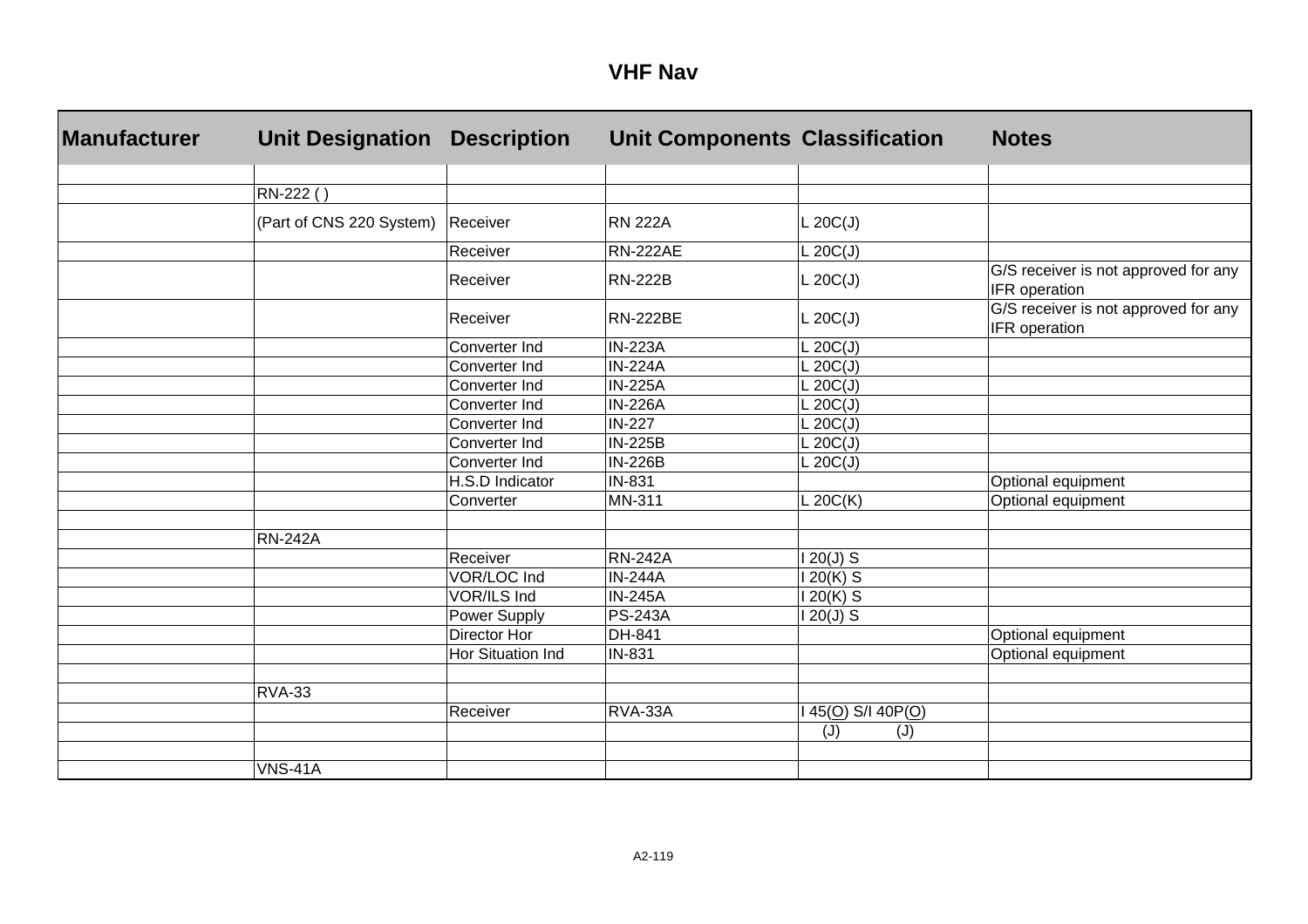| <b>Manufacturer</b>             | <b>Unit Designation</b> | <b>Description</b>          | <b>Unit Components Classification</b> |                 | <b>Notes</b> |
|---------------------------------|-------------------------|-----------------------------|---------------------------------------|-----------------|--------------|
|                                 |                         | Receiver-<br>VOR/LOC/GS/MKR | <b>VN-411A/B</b>                      | 150(MNO) S      |              |
|                                 |                         | <b>Control Display</b>      | CD-412A/B                             | 115/150C(KMP) S |              |
|                                 |                         |                             |                                       |                 |              |
| <b>Collins Radio</b><br>Company |                         |                             |                                       |                 |              |
|                                 | $51R-2$                 |                             |                                       |                 |              |
|                                 |                         | Receiver                    | $51R-2$                               | 30P(T)          |              |
|                                 |                         | O.B.S.                      | 336A-1                                | 30P(K)          |              |
|                                 |                         | O.B.S.                      | 336A-2                                | 30P(K)          |              |
|                                 |                         | Control                     | $314U-1-2$                            | 30P(T)          |              |
|                                 |                         | Control                     | 314U-5                                | 30P(T)          |              |
|                                 |                         | Access Unit                 | 351A-1                                | 30P(T)          |              |
|                                 |                         | R.M.I.                      | 332C-1                                | 30P(K)          |              |
|                                 |                         | Indicator                   | 888 Type 3                            |                 |              |
|                                 |                         | O.B.I.                      | 337A-1                                |                 |              |
|                                 |                         | O.B.I.                      | 337A-2                                |                 |              |
|                                 |                         | Servo Amp                   | 333B-1                                | 30P(T)          |              |
|                                 |                         | P/S                         | 416N-1                                | 130P(T)         |              |
|                                 |                         | P/S                         | 416N-2                                | 30P(T)          |              |
|                                 |                         | Indicator                   | ID-48/ARN                             |                 |              |
|                                 |                         | Antenna                     | 37J-                                  |                 |              |
|                                 |                         |                             |                                       |                 |              |
|                                 | 51R-3                   |                             |                                       |                 |              |
|                                 |                         | Receiver                    | 51R-3                                 | 30P(T) S        |              |
|                                 |                         | Power Unit                  | 416N-1                                | 30P(T) S        |              |
|                                 |                         | Power Unit                  | 416N-2                                | 30P(T) S        |              |
|                                 |                         | Power Unit                  | 416N-5                                | 30P(T) S        |              |
|                                 |                         | Control                     | $314U-1, -2$                          | 30P(T) S        |              |
|                                 |                         | Control                     | 314U-5                                | 30P(T) S        |              |
|                                 |                         | Control                     | 314U-8                                | 30P(T) S        |              |
|                                 |                         | <b>Accessory Frame</b>      | 351A-1                                | 30P(T) S        |              |
|                                 |                         | Power Unit                  | 416N-4                                | 30P(T) S        |              |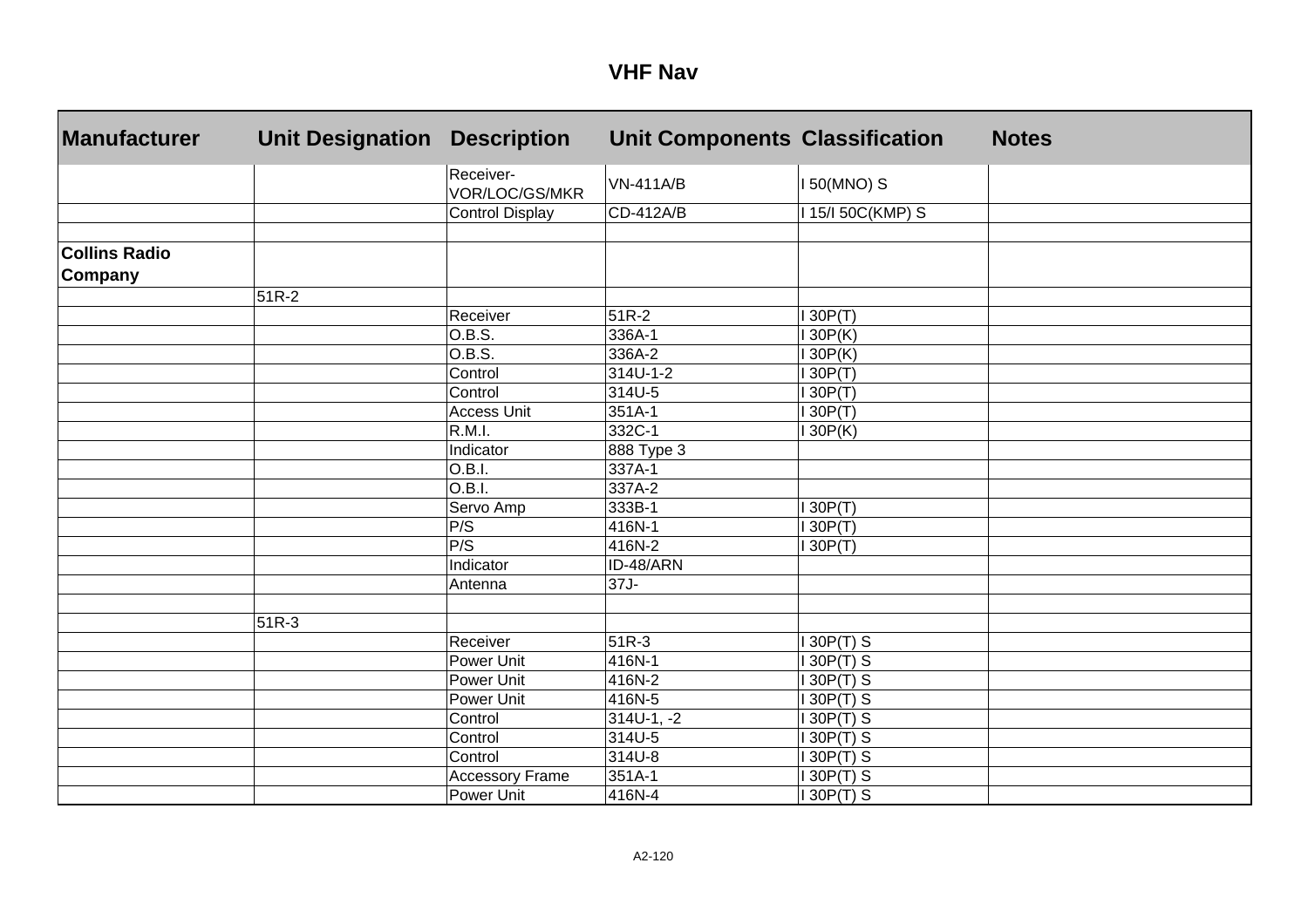| <b>Manufacturer</b> | <b>Unit Designation</b> | <b>Description</b> | <b>Unit Components Classification</b> |             | <b>Notes</b> |
|---------------------|-------------------------|--------------------|---------------------------------------|-------------|--------------|
|                     |                         | Deviation Ind      | $ID-48$                               |             |              |
|                     |                         | 0.B.S.             | 336A-2                                | $130P(K)$ S |              |
|                     |                         | O.B.I.             | 337A-2                                |             |              |
|                     |                         | Servo Amp          | $33B-1/3$                             |             |              |
|                     |                         | R.M.I.             | 332C-1                                |             |              |
|                     |                         | Shockmount         | 350E-1/2                              |             |              |
|                     |                         | Shockmount         | 350G-1/-2/-3                          |             |              |
|                     |                         | Shockmount         | 350K-1                                |             |              |
|                     |                         | Shockmount         | 350F-1/-2                             |             |              |
|                     |                         | Antenna            | $37J-2$                               |             |              |
|                     |                         | Antenna            | 37J-3                                 |             |              |
|                     |                         |                    |                                       |             |              |
|                     | 51R-4/4A                |                    |                                       |             |              |
|                     |                         | Receiver           | 51R-4                                 | 30P(T) S    |              |
|                     |                         | Receiver           | 51R-4A                                | 30P(T) S    |              |
|                     |                         | Shockmount         | 349D-3A                               |             |              |
|                     |                         | Control            | 310U-10                               | 130P(T) S   |              |
|                     |                         | Control            | 614U-3                                | 130P(T) S   |              |
|                     |                         | Control            | 614U-4                                | 130P(T) S   |              |
|                     |                         | Control            | 614U-7                                | 130P(T) S   |              |
|                     |                         | Control            | 614U-8                                | 130P(T) S   |              |
|                     |                         | Com Ant            | 37R-1                                 |             |              |
|                     |                         | Com Ant            | 37R-2                                 |             |              |
|                     |                         | Omni Ant           | $27J-2$                               |             |              |
|                     |                         | Omni Com           | $137X-1$                              |             |              |
|                     |                         | Mount              | 390D-3A                               |             |              |
|                     |                         |                    |                                       |             |              |
|                     | 51R-7 Series            |                    |                                       |             |              |
|                     |                         | Receiver           | 51R-7                                 | $145(T)$ S  |              |
|                     |                         | Receiver           | 51R-7A                                | $145(T)$ S  |              |
|                     |                         | Control            | 313N-1                                | $145(T)$ S  |              |
|                     |                         | Control            | 313N-2                                | 145(T) S    |              |
|                     |                         | Control            | 313N-2D                               | $145(T)$ S  |              |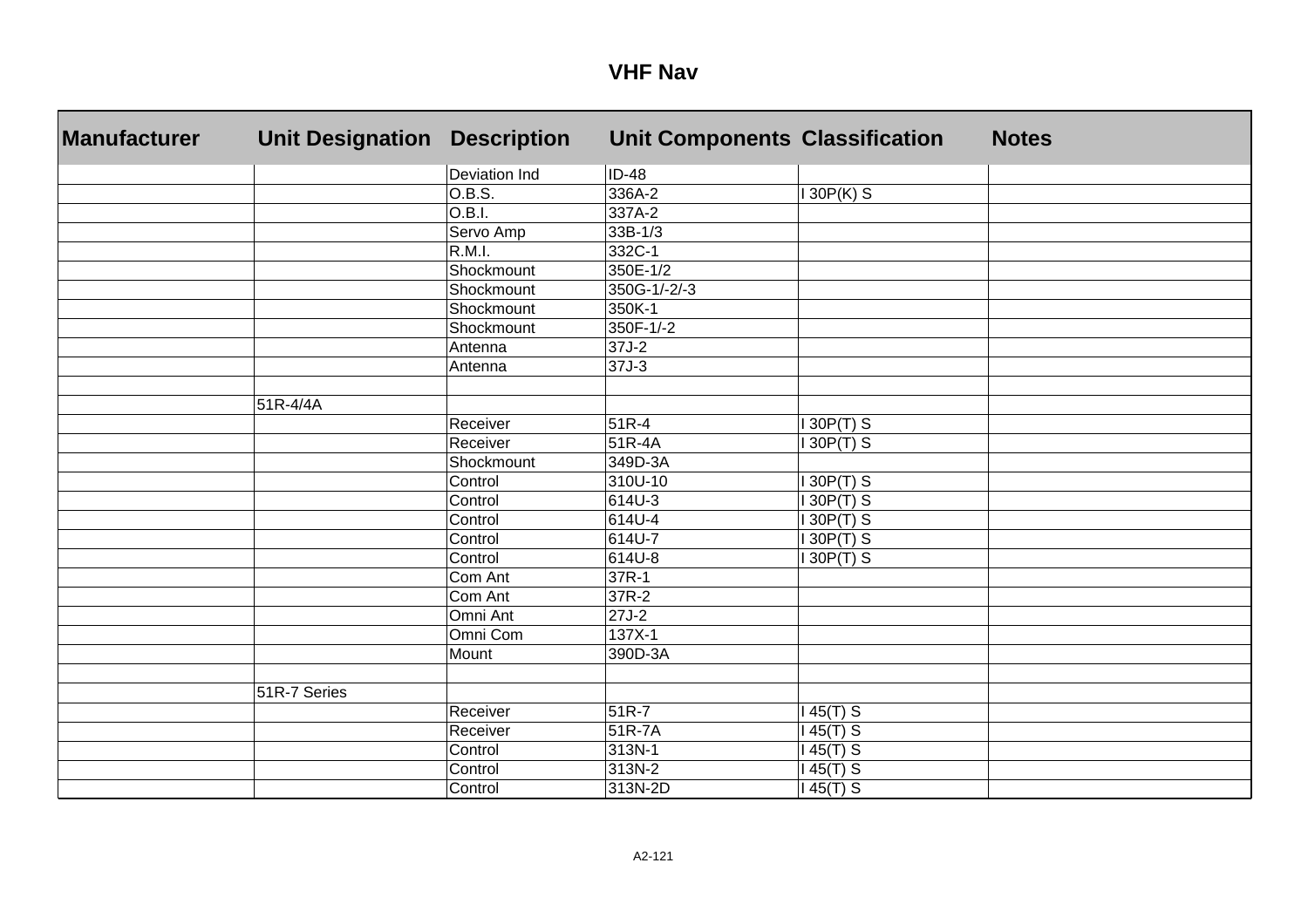| <b>Manufacturer</b> | <b>Unit Designation</b> | <b>Description</b> | <b>Unit Components Classification</b> |                           | <b>Notes</b>          |
|---------------------|-------------------------|--------------------|---------------------------------------|---------------------------|-----------------------|
|                     |                         | Control            | 313N-3                                | $145(T)$ S                |                       |
|                     |                         | Control            | 313N-3D                               | $45(T)$ S                 |                       |
|                     |                         | Course Sel Ind     | 331H-3G                               | $145(K)$ S                |                       |
|                     |                         | Vib Isol           | 200-1942.00                           |                           |                       |
|                     |                         |                    |                                       |                           |                       |
|                     | 51R-8 Series            |                    |                                       |                           |                       |
|                     |                         | Receiver           | $51R-8$                               | $45(T)$ S                 |                       |
|                     |                         | Receiver           | 51R-8A                                | $45(T)$ S                 |                       |
|                     |                         | Receiver           | 51R-8B                                | $45(T)$ S                 |                       |
|                     |                         | Control            | 313N-1                                | $45(T)$ S                 |                       |
|                     |                         | Control            | 313N-2                                | $45(T)$ S                 |                       |
|                     |                         | Control            | 313N-2D                               | $45(T)$ S                 |                       |
|                     |                         | Control            | 313N-3                                | $145(T)$ S                |                       |
|                     |                         | Control            | 313N-3D                               | $45(T)$ S                 |                       |
|                     |                         | Control            | 313N-4C                               | 45(T) S                   |                       |
|                     |                         | Course Indic       | 331A-39                               |                           | Part of PN-101 System |
|                     |                         | Course Sel Indic   | 331H-3G                               | 45(K) S                   |                       |
|                     |                         | R.M.I.             | 332C-4                                |                           |                       |
|                     |                         | Auto Vor Inst      | 344F-2                                | 45(K) S                   |                       |
|                     |                         | Vib Isol           | 200-1942-00                           |                           |                       |
|                     |                         |                    |                                       |                           |                       |
|                     | 51R-10()                |                    |                                       |                           |                       |
|                     |                         | Receiver           | 51R-10()                              | 150(JN) S                 |                       |
|                     |                         |                    |                                       | $\overline{(\mathsf{S})}$ |                       |
|                     |                         |                    |                                       |                           |                       |
|                     | 51RV-1                  |                    |                                       |                           |                       |
|                     |                         | Receiver           | 51X-4                                 | $45(T)$ S                 |                       |
|                     |                         | Receiver           | 51V-4B                                | $45(T)$ S                 |                       |
|                     |                         | Inst Unit (Man)    | 344A-2                                | $45(T)$ S                 |                       |
|                     |                         | Inst Unit (Auto)   | 344F-1                                | $45(T)$ S                 |                       |
|                     |                         | Control            | 313N-3                                | $145(T)$ S                |                       |
|                     |                         | App Hor Ind        | 329-4B                                |                           | Optional equipment    |
|                     |                         | Course Ind         | 313A-4A                               |                           | Optional equipment    |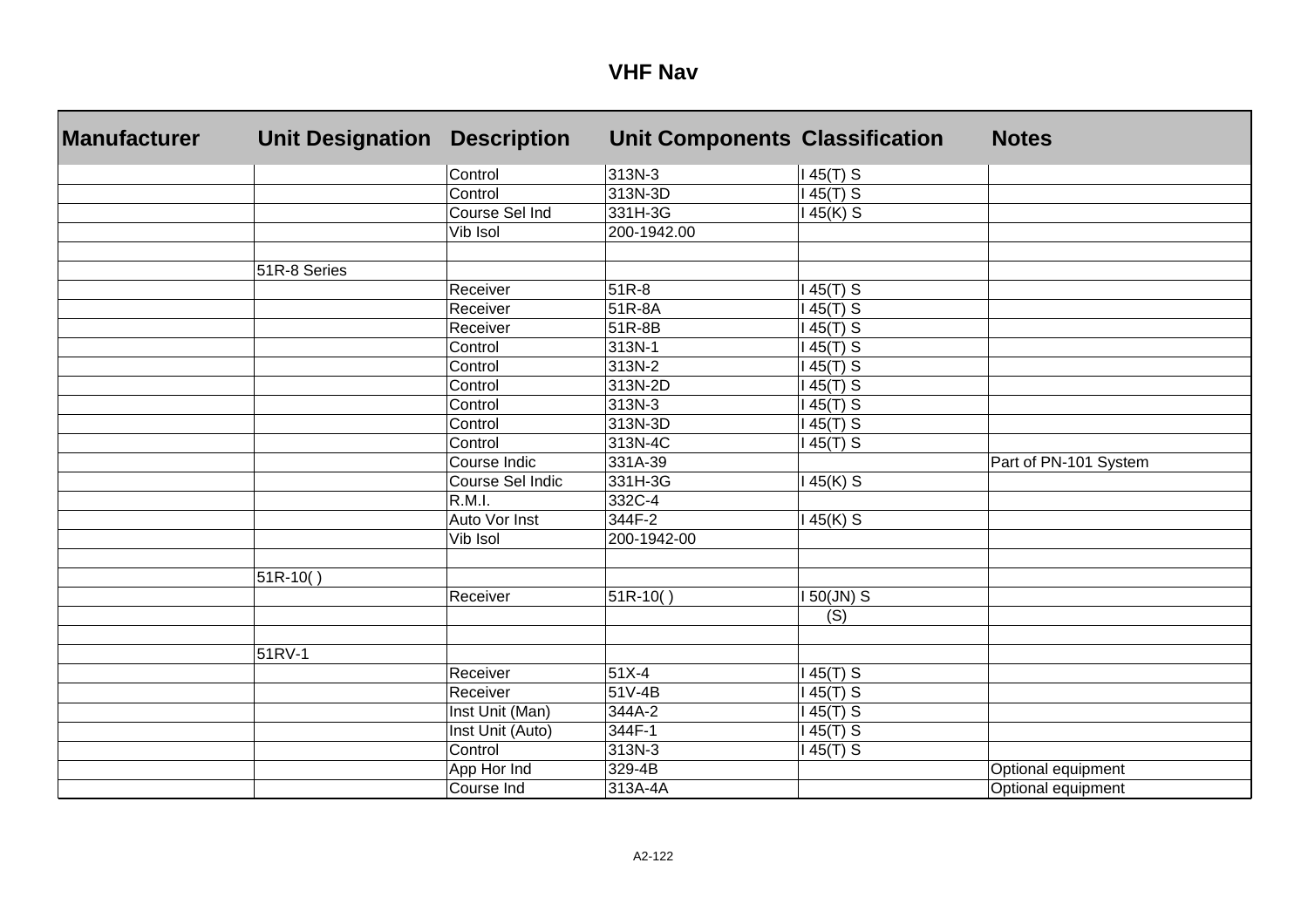| <b>Manufacturer</b>     | <b>Unit Designation</b> | <b>Description</b>  | <b>Unit Components Classification</b> |                                   | <b>Notes</b> |
|-------------------------|-------------------------|---------------------|---------------------------------------|-----------------------------------|--------------|
|                         |                         | Shockmount          | 390Y-1                                |                                   |              |
|                         |                         |                     |                                       |                                   |              |
|                         | 51RV-2B                 |                     |                                       |                                   |              |
|                         |                         | Receiver            | 51RV-2B                               | 145(J) S/I 40P(J)                 |              |
|                         |                         |                     |                                       | (N)<br>(N)                        |              |
|                         |                         |                     | 313N                                  | 145(J) S/I 40P(J)                 |              |
|                         |                         |                     |                                       | (N)<br>(N)                        |              |
|                         | $51RV-4()$              | Receiver            | $51RV-4()$                            | $150(\underline{JN})\overline{S}$ |              |
|                         |                         |                     |                                       | (S)                               |              |
|                         |                         |                     |                                       |                                   |              |
|                         | 51X-2                   |                     |                                       |                                   |              |
|                         |                         | Receiver            | $51X-2$                               | 130P(T) S                         |              |
|                         |                         | Inst'n Unit         | 344A-1                                | $\overline{130P(T)}$ S            |              |
|                         |                         | Inst'n Unit         | 344B-1                                | 130P(T) S                         |              |
|                         |                         | Shockmount          | 349H-4                                |                                   |              |
|                         |                         | Control             | 614G-1                                | 130P(T) S                         |              |
|                         |                         | Control             | $614F-1$                              | $\overline{\text{I 30P(T)}}$ S    |              |
|                         |                         | Control             | $614X-1$                              | 130P(T) S                         |              |
|                         |                         | Control             | 614U-1/2                              | 130P(T) S                         |              |
|                         |                         | Control             | 614U-3/4                              | 130P(T) S                         |              |
|                         |                         | Shockmount          | 390E-1/2                              |                                   |              |
|                         |                         | D.C. P/S            | 516B-3                                | $130P(T)$ S                       |              |
|                         |                         | A.C. P/S            | 516A-1                                | 130P(T) S                         |              |
|                         |                         |                     |                                       |                                   |              |
| <b>Collins Avionics</b> |                         |                     |                                       |                                   |              |
|                         | 51X-3 Series            |                     |                                       |                                   |              |
|                         |                         | Receiver            | $51X-3$                               | 130P(T) S                         |              |
|                         |                         | Receiver            | 51X-3A                                | 130P(T) S                         |              |
|                         |                         | Mod P/S             | 427B-2                                | 130P(T) S                         |              |
|                         |                         | Mod P/S             | 427B-1                                | 130P(T) S                         |              |
|                         |                         | <b>Instrum Unit</b> | 344A-1                                | 130P(T) S                         |              |
|                         |                         | Control             | 313N-1                                | 130P(T) S                         |              |
|                         |                         | Inst Unit           | 344D-2                                | 130P(K) S                         |              |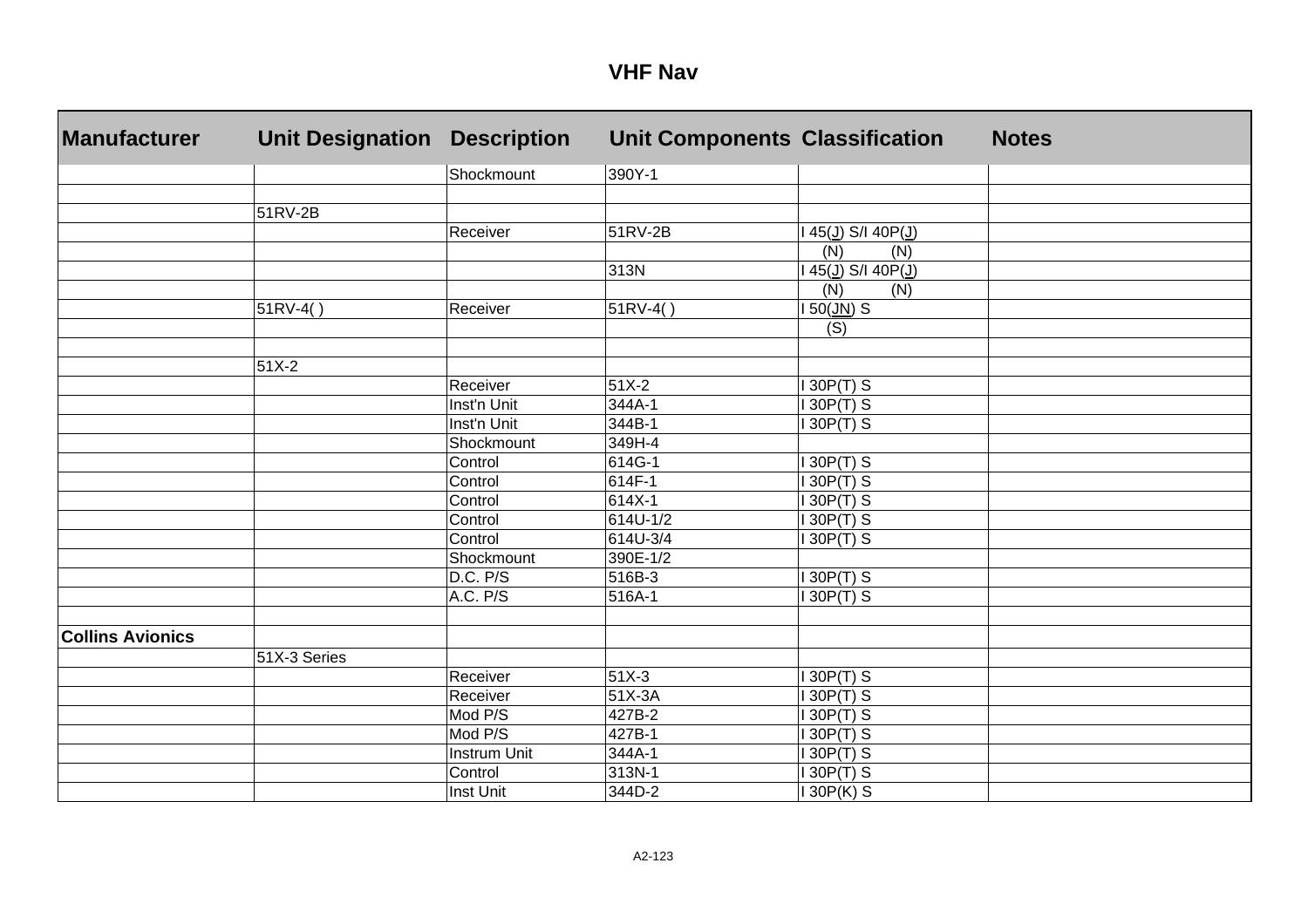| Manufacturer | <b>Unit Designation</b> | <b>Description</b> | <b>Unit Components Classification</b> |                         | <b>Notes</b> |
|--------------|-------------------------|--------------------|---------------------------------------|-------------------------|--------------|
|              |                         |                    |                                       |                         |              |
|              | 344A-1                  |                    |                                       |                         |              |
|              |                         | Instr'n Unit       | 344A-1                                | $30P(T)$ S              |              |
|              |                         | Shockmount         | 390D-8                                |                         |              |
|              | 344A-2                  |                    |                                       |                         |              |
|              |                         | Instr'n Unit       | 344A-2                                | 45(N) S                 |              |
|              |                         | Mount              | 390R-3                                |                         |              |
|              |                         |                    |                                       |                         |              |
|              | 344B-1                  |                    |                                       |                         |              |
|              |                         | Instr'n Unit       | 344B-1                                | $130P(T)$ S             |              |
|              |                         | Mount              | 349H-5                                |                         |              |
|              |                         | Mount              | 390E-1                                |                         |              |
|              |                         |                    |                                       |                         |              |
|              | 344D                    |                    |                                       |                         |              |
|              |                         | Instr'n Unit       | 344D-1                                | $30P(K)$ S              |              |
|              |                         |                    | 344D-1A                               | 30P(K) S                |              |
|              |                         |                    | 344D-2                                | 30P(K) S                |              |
|              |                         |                    |                                       |                         |              |
|              | ILS-70                  |                    |                                       |                         |              |
|              |                         | Receiver           | <b>ILS-70</b>                         | 45(J) S/I 40P(J)        |              |
|              |                         |                    |                                       | (G)<br>(G)              |              |
|              |                         | Control            | 313N-3D                               | 45(J) S/I 40P(J)        |              |
|              |                         |                    |                                       | (G)<br>(G)              |              |
|              |                         | Antenna            | 137X-1                                |                         |              |
|              |                         | Antenna            | $37P-4/-5$                            |                         |              |
|              |                         | Shockmount         | 890Z-2                                |                         |              |
|              |                         |                    |                                       |                         |              |
|              | $VIR-30()$              |                    |                                       |                         |              |
|              |                         | Receiver           | VIR-30A/M                             | 45(JN) S/I 40P(JN)      |              |
|              |                         |                    |                                       | $\overline{(G)}$<br>(G) |              |
|              |                         | Control            | 313N-4D                               | 45(JN) S/I 40P(JN)      |              |
|              |                         |                    |                                       | (G)<br>(G)              |              |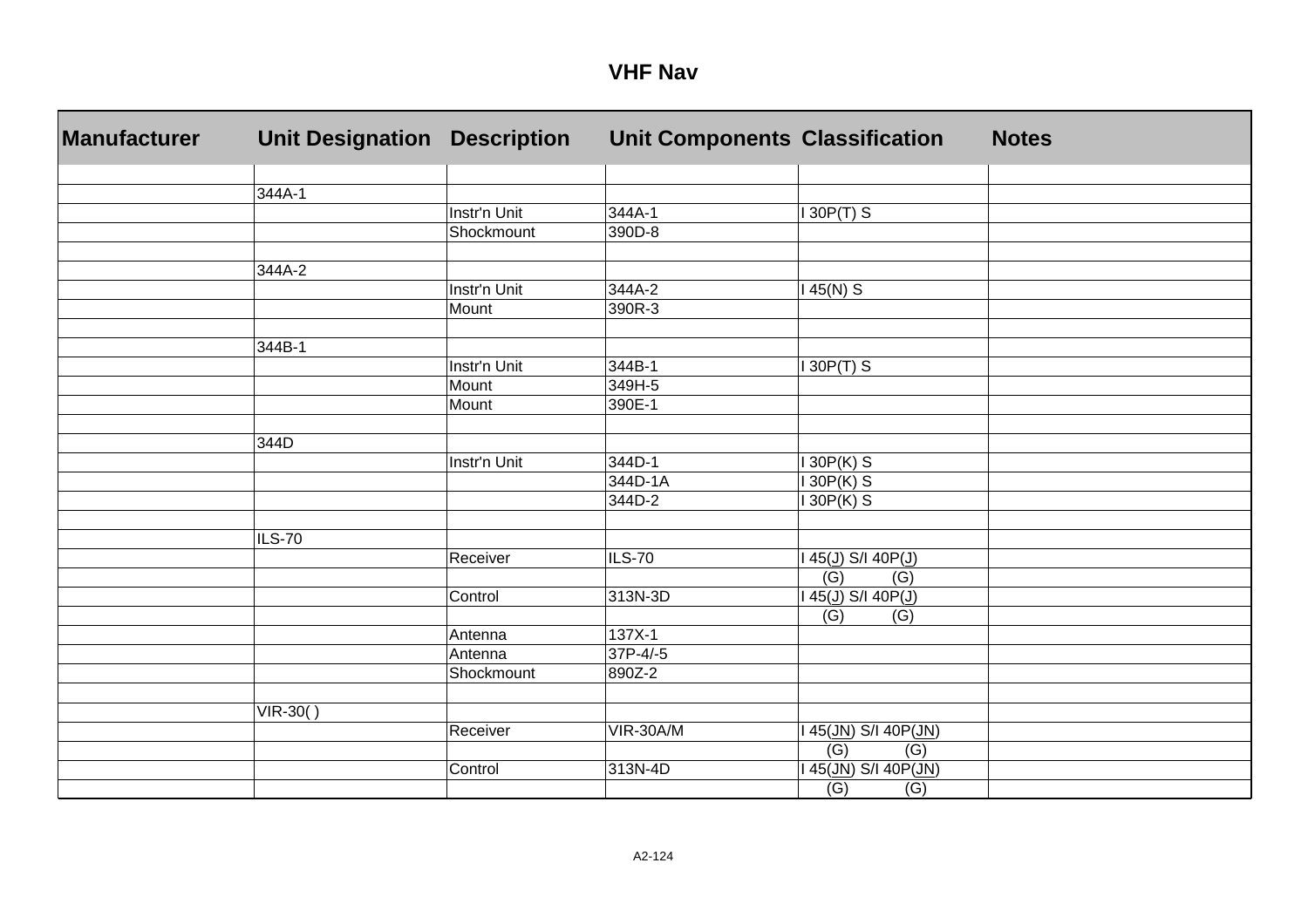| <b>Manufacturer</b> | <b>Unit Designation</b> | <b>Description</b>     | <b>Unit Components Classification</b> |                         | <b>Notes</b> |
|---------------------|-------------------------|------------------------|---------------------------------------|-------------------------|--------------|
|                     |                         | Indicator              | <b>RMI-30</b>                         | I 15/I 40P(P) S         |              |
|                     |                         | Indicator              | IND-30/31/31C                         | 115/130C/140P(P) S      |              |
|                     |                         | Indicator              | BDI-36                                | 15/140P(P) S            |              |
|                     |                         |                        |                                       |                         |              |
|                     | $VIR-31()$              |                        |                                       |                         |              |
|                     |                         | Receiver               | $VIR-31()$                            | 45(JN) S/I 40P(JN) S    |              |
|                     |                         | Control                | 313N-4B                               | 45(JN) S/I 40P(JN) S    |              |
|                     |                         | Indicator              | BDI-36                                | 15/140P(P) S            |              |
|                     |                         |                        |                                       |                         |              |
|                     | <b>VIR-32</b>           |                        |                                       |                         |              |
|                     |                         | Receiver VOR/ILS       | <b>VIR-32</b>                         | 150(JN) S               |              |
|                     |                         | Control                | $CTL-( )$                             | 1 15/1 35C/I 40P(KMP) S |              |
|                     |                         | Indic. Adapter         | <b>BIR-32</b>                         | $50$ (JN) $S$           |              |
|                     |                         |                        |                                       |                         |              |
|                     | <b>VIR-350</b>          |                        |                                       |                         |              |
|                     |                         | Receiver               | <b>VIR-350</b>                        | 15/130C/140P(P) S       |              |
|                     |                         | Indicator              | IND-350()                             | 15/130C/140P(P) S       |              |
|                     |                         | Indicator              | IND-351()                             | 15/130C/140P(P) S       |              |
|                     |                         | <b>Power Converter</b> | <b>PWC-150</b>                        | 20(N) S/I 30C(N) S      |              |
|                     |                         |                        |                                       |                         |              |
|                     | <b>VIR-351</b>          |                        |                                       |                         |              |
|                     |                         | Receiver               | <b>VIR-351</b>                        | 115/130C/140P(P) S      |              |
|                     |                         | Power Conv             | <b>PWC-150</b>                        | 20(N) S/I 30C(N) S      |              |
|                     |                         | Indicator              | IND-350()/351()                       | 15/130C/140P(P) S       |              |
|                     |                         |                        |                                       |                         |              |
|                     | <b>VOR-101</b>          |                        |                                       |                         |              |
|                     |                         | Receiver               | 51X-2                                 | 30P(T) S                |              |
|                     |                         | Inst'n Unit            | 344B-1                                | 30P(T) S                |              |
|                     |                         | Control                | 614U-3/-7                             | 30P(T) S                |              |
|                     |                         | Sel Ind                | 331H-1                                | 30P(K) S                |              |
|                     |                         | O.B.S.                 |                                       | 30P(K) S                |              |
|                     |                         |                        |                                       |                         |              |
|                     | <b>VOR-102</b>          |                        |                                       |                         |              |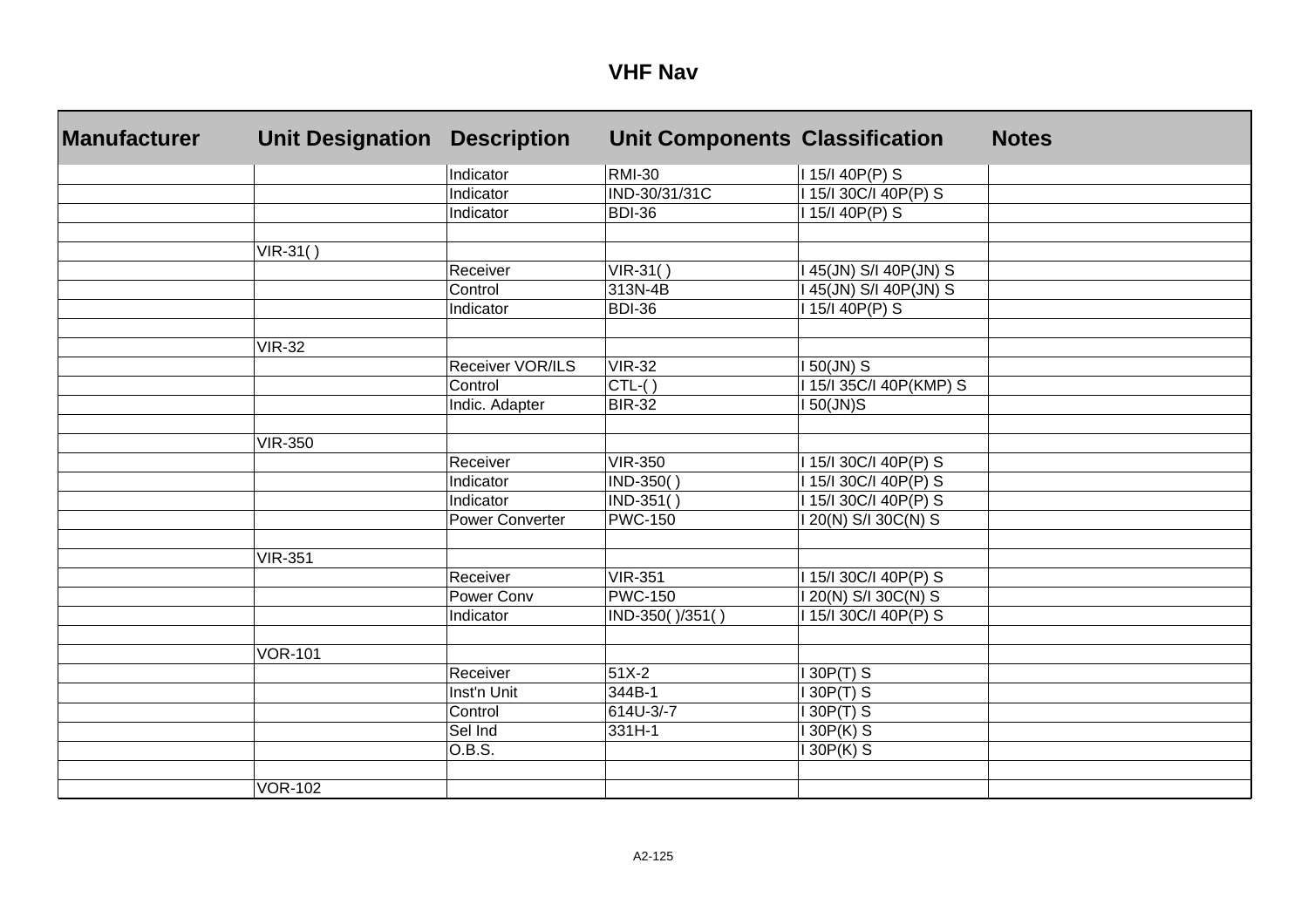| <b>Manufacturer</b> | <b>Unit Designation</b> | <b>Description</b> | <b>Unit Components Classification</b> |                  | <b>Notes</b> |
|---------------------|-------------------------|--------------------|---------------------------------------|------------------|--------------|
|                     |                         | Receiver           | $51X-2$                               | 130P(T) S        |              |
|                     |                         | Inst'n Unit        | 344A-1                                | 30P(T) S         |              |
|                     |                         | Control            | 314U-8/10                             | $30P(T)$ S       |              |
|                     |                         | Sel Ind            | $331H-1$                              | $30P(K)$ S       |              |
|                     |                         | O.B.S.             | 336A-2/3                              | 30P(K) S         |              |
|                     |                         |                    |                                       |                  |              |
|                     | <b>VOR-700</b>          |                    |                                       |                  |              |
|                     |                         | Receiver           | <b>VOR-700</b>                        | $50$ (JN)S       |              |
|                     |                         |                    |                                       |                  |              |
| <b>Dare Inc</b>     |                         |                    |                                       |                  |              |
|                     | DR-480                  |                    |                                       |                  |              |
|                     |                         | Receiver           | DR-480                                | 30P(T) S         |              |
|                     |                         | Nav Con & Ind      | <b>DNCI-I</b>                         | 30P(T) S         |              |
|                     |                         | Power Con          | <b>DPC-480</b>                        | $30P(T)$ S       |              |
|                     |                         |                    |                                       |                  |              |
|                     | <b>DR-480N</b>          |                    |                                       |                  |              |
|                     |                         | Receiver           | <b>DR-480N</b>                        | $30(N)$ S        |              |
|                     |                         | Control            | <b>CD-480N-GS</b>                     | $130(N)$ S       |              |
|                     |                         | Conv/Ind           | <b>DNCI-I</b>                         | $130(K)$ S       |              |
|                     |                         | Power Conv         | <b>DPC-480</b>                        | $30(T)$ S        |              |
|                     |                         |                    |                                       |                  |              |
| <b>Edo-Aire</b>     |                         |                    |                                       |                  |              |
|                     | R-552                   |                    |                                       |                  |              |
|                     |                         | Receiver           | R-552                                 | $V$ 15(P)        |              |
|                     |                         | Conv Ind           | CID-552                               | V 15(P)          |              |
|                     |                         | Conv Ind G/S       | CID-554                               | V 15(P)          |              |
|                     |                         |                    |                                       |                  |              |
|                     | R-554                   |                    |                                       |                  |              |
|                     |                         | Receiver           | R-554                                 | V 15(P)          |              |
|                     |                         | Conv Ind           | <b>CID-554</b>                        | $V$ 15(P)        |              |
|                     | R-662                   |                    |                                       |                  |              |
|                     |                         | Receiver           | R-662                                 | I 15(P)/I 40P(P) |              |
|                     |                         |                    |                                       |                  |              |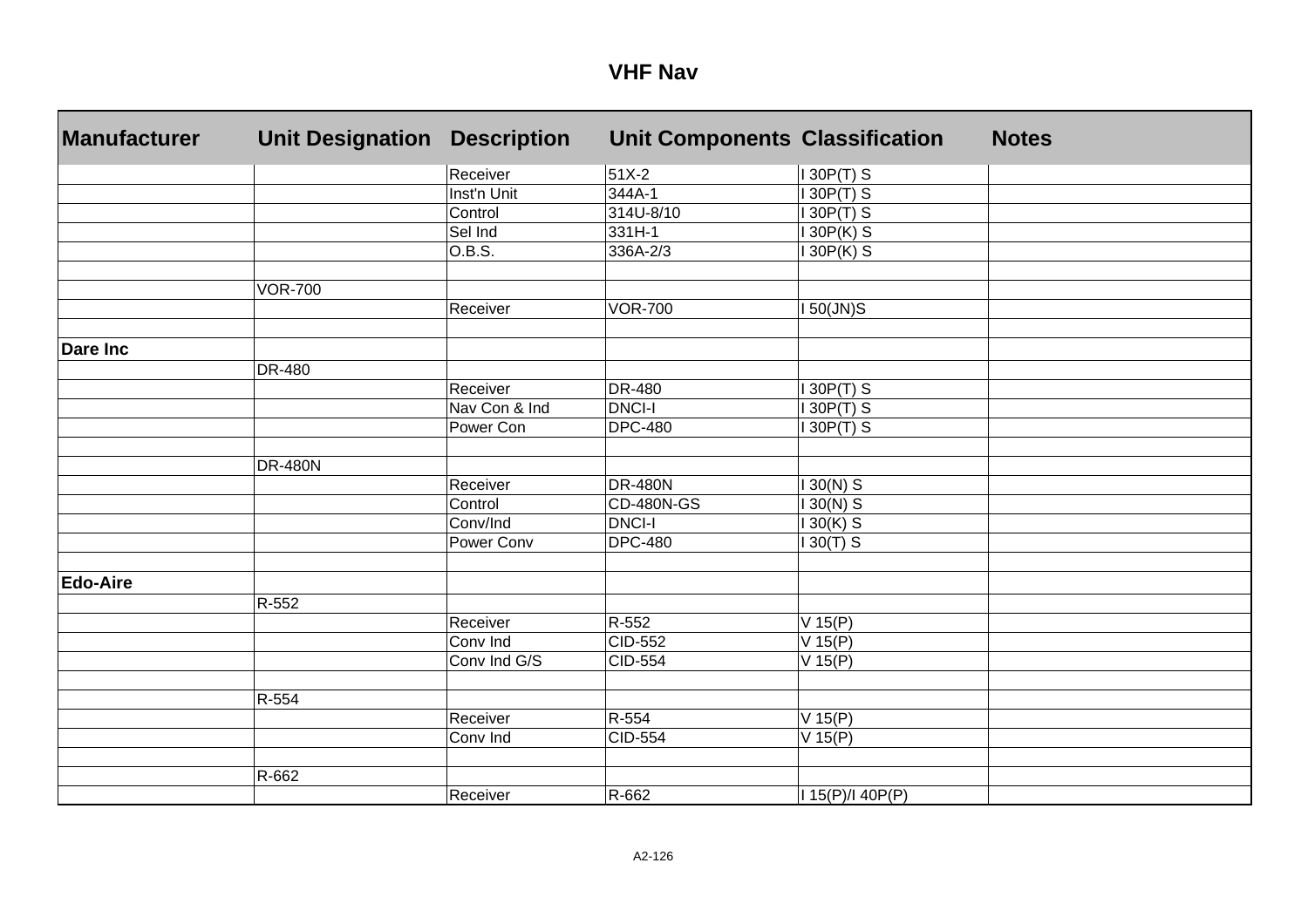| <b>Manufacturer</b> | <b>Unit Designation</b> | <b>Description</b> | <b>Unit Components Classification</b> |                  | <b>Notes</b>                                       |
|---------------------|-------------------------|--------------------|---------------------------------------|------------------|----------------------------------------------------|
|                     |                         | Power Supply       | PS-661                                | I 15(P)/I 40P(P) |                                                    |
|                     |                         | Conv Ind           | CID-662                               | I 15(P)/I 40P(P) |                                                    |
|                     |                         | Conv Ind           | CID-664                               | I 15(P)/I 40P(P) |                                                    |
|                     |                         | Antenna            | AT-552                                |                  |                                                    |
|                     | R-664                   |                    |                                       |                  |                                                    |
|                     |                         | Receiver           | R-664                                 | 15(P)/140P(P)    |                                                    |
|                     |                         | Conv Ind           | CID-664                               | 15(P)/140P(P)    |                                                    |
|                     |                         | Power Supply       | PS-661                                | 15(P)/140P(P)    |                                                    |
|                     | RT-553                  |                    |                                       |                  |                                                    |
|                     |                         | Transceiver        | RT-553                                | $V$ 15(P)        |                                                    |
|                     |                         | Conv Ind           | <b>CID-552</b>                        | V 15(P)          |                                                    |
|                     |                         | Conv Ind G/S       | <b>CID-554</b>                        | $V$ 15(P)        |                                                    |
| <b>Edo-Aire</b>     |                         |                    |                                       |                  |                                                    |
|                     | RT-563 Series           |                    |                                       |                  |                                                    |
|                     |                         | Transceiver        | RT-563                                | $V$ 20 $C(L)$    |                                                    |
|                     |                         | Transceiver        | <b>RT-563A</b>                        | V 20C(L)         | 720 channel. Not recommended for<br>Australian use |
|                     |                         | Power Supply       | PS-556                                | L 15(P)/L 20C(P) |                                                    |
|                     |                         |                    |                                       |                  |                                                    |
|                     | R-772                   | Receiver VOR/LOC   | R-772                                 | <b>V 10K)KS</b>  |                                                    |
|                     |                         | Conv. Ind          | CID-772/774                           | $V$ 10(K)S       |                                                    |
|                     |                         |                    |                                       |                  |                                                    |
| <b>Genave</b>       |                         |                    |                                       |                  |                                                    |
|                     | ALPHA/190               |                    |                                       |                  |                                                    |
|                     |                         | Transceiver        | ALPHA/190                             | V 10(K)          |                                                    |
|                     | ALPHA/200               |                    |                                       |                  |                                                    |
|                     |                         | Transceiver        | ALPHA/200                             | $V$ 10(K) S      |                                                    |
|                     |                         |                    | ALPHA/200A                            | $V$ 10(K) S      |                                                    |
|                     |                         |                    | ALPHA/200B                            | V 10(K) $S$      |                                                    |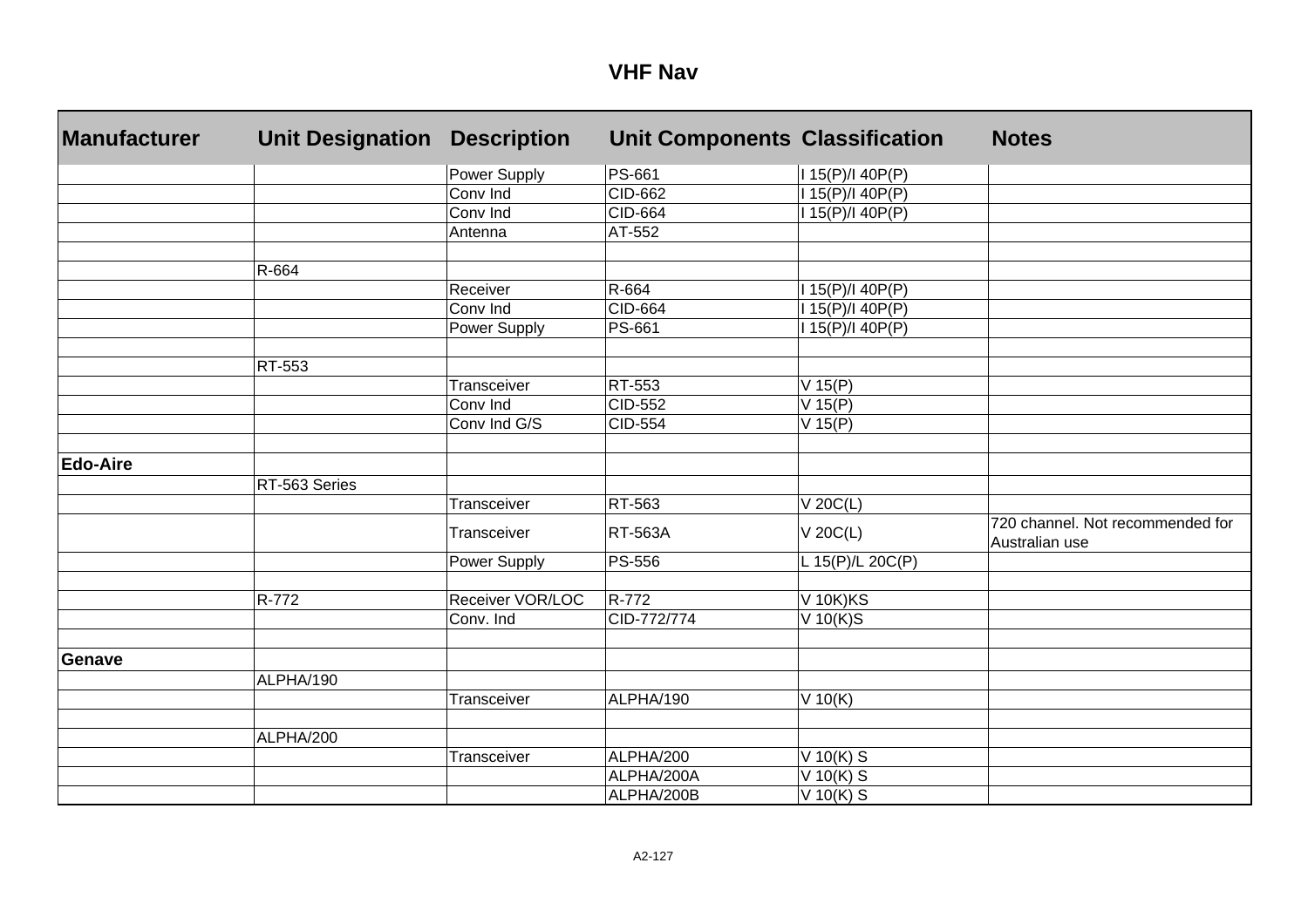| <b>Manufacturer</b> | <b>Unit Designation</b> | <b>Description</b> | <b>Unit Components Classification</b> |             | <b>Notes</b>   |
|---------------------|-------------------------|--------------------|---------------------------------------|-------------|----------------|
|                     |                         |                    |                                       |             |                |
|                     | ALPHA/300               |                    |                                       |             |                |
|                     |                         | Transceiver        | ALPHA/300                             | V 10(K) S   |                |
|                     |                         |                    |                                       |             |                |
|                     | ALPHA/360               | Transceiver        |                                       |             |                |
|                     |                         |                    | ALPHA/360                             | V 10(K) S   |                |
|                     | ALPHA/500               |                    |                                       |             |                |
|                     |                         | Transceiver        | ALPHA/500                             | $V$ 10(K) S |                |
|                     |                         |                    |                                       |             |                |
|                     | ALPHA/600               |                    |                                       |             |                |
|                     |                         | Transceiver        | ALPHA/600                             | $V$ 10(P)   |                |
|                     |                         |                    |                                       |             |                |
|                     | <b>THETA/1000</b>       | Transceiver &      |                                       | $V$ 10(K)   |                |
|                     |                         | VOR/LOC Rec.       |                                       |             |                |
|                     |                         |                    |                                       |             |                |
|                     | THETA/100               |                    |                                       |             |                |
|                     |                         | Converter Inc      | THETA/100                             | $V$ 10(K) S |                |
|                     |                         |                    |                                       |             |                |
|                     | THETA/200               | Converter Inc      | THETA/200                             | $V$ 10(K) S |                |
|                     |                         |                    |                                       |             |                |
|                     | THETA/300               |                    |                                       |             |                |
|                     |                         | Converter Inc      | THETA/300                             | $V$ 10(P) S |                |
|                     |                         |                    |                                       |             |                |
|                     | THETA/400               |                    |                                       |             |                |
|                     |                         | Converter Inc      | THETA/400                             | $V$ 10(P) S |                |
|                     |                         |                    |                                       |             |                |
| H T Instruments Inc |                         |                    |                                       |             |                |
|                     | <b>DVOR-100</b>         |                    |                                       |             |                |
|                     |                         | <b>VOR Display</b> | <b>DVOR-100</b>                       |             | Auxiliary only |
|                     |                         |                    |                                       |             |                |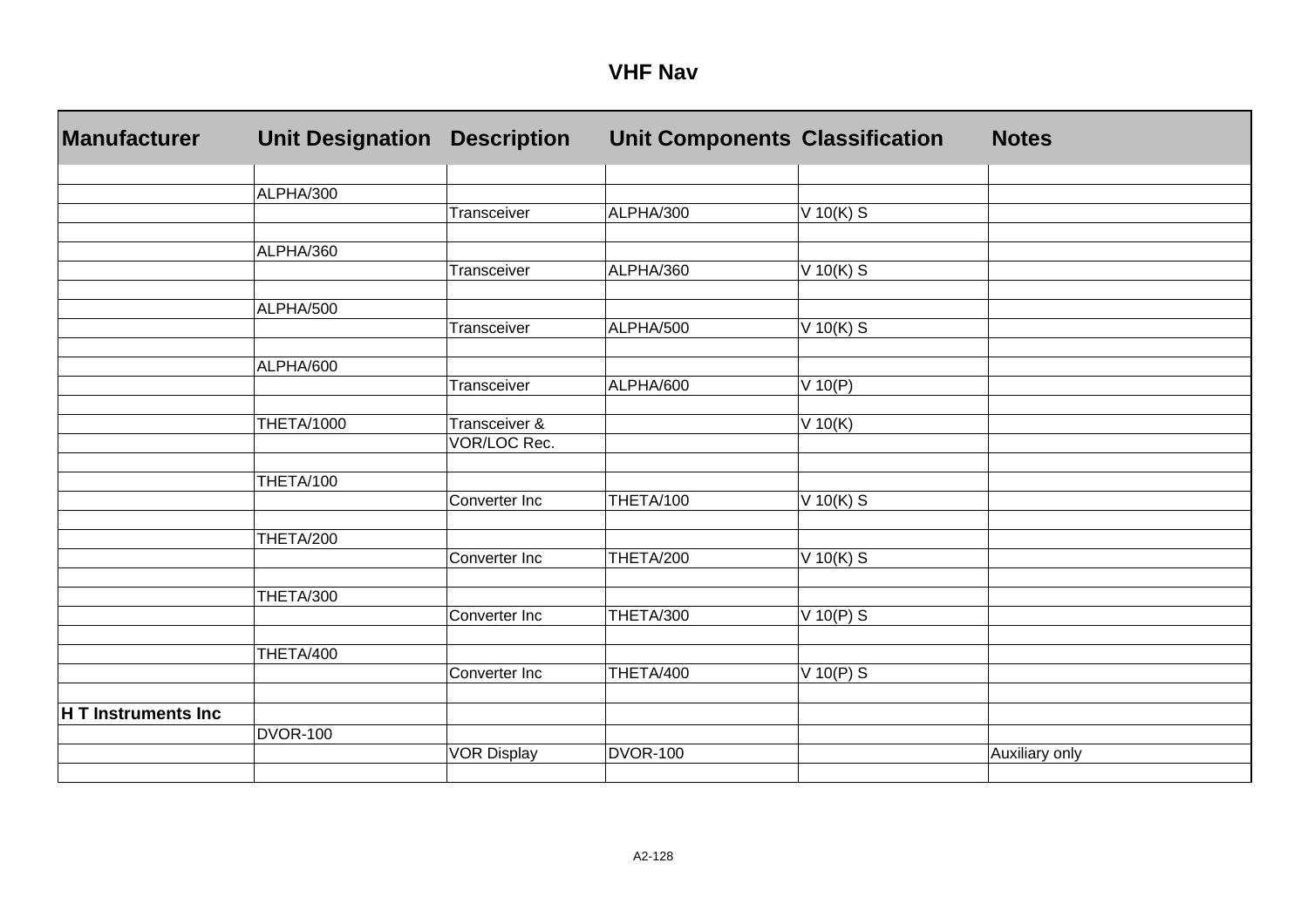| <b>VHF Nav</b> |  |
|----------------|--|
|----------------|--|

| Manufacturer                            | <b>Unit Designation</b> | <b>Description</b>            | <b>Unit Components Classification</b> |                     | <b>Notes</b> |
|-----------------------------------------|-------------------------|-------------------------------|---------------------------------------|---------------------|--------------|
| <b>King Radio</b><br><b>Corporation</b> |                         |                               |                                       |                     |              |
|                                         | <b>KCU 561</b>          |                               |                                       |                     |              |
|                                         |                         | Keyboard Control Unit KCU 561 |                                       | I 15(P)/I 40P(P)    |              |
|                                         | <b>KCU 565</b>          |                               |                                       |                     |              |
|                                         |                         | <b>Digitial Control Unit</b>  | <b>KCU 565</b>                        | I 15(P)/I 40P(P)    |              |
|                                         | <b>KCU 565A</b>         |                               |                                       |                     |              |
|                                         |                         | <b>Digitial Control Unit</b>  | <b>KCU 565A</b>                       | 115(P)/40P(P)       |              |
|                                         | <b>KDA-335</b>          |                               |                                       |                     |              |
|                                         |                         | <b>Digitial Translator</b>    | <b>KDA-335</b>                        | 145(O) S            |              |
|                                         |                         |                               |                                       |                     |              |
|                                         | <b>KDA-695</b>          | Super Flag Adapter            | <b>KDA-695</b>                        | 145(JN) S/I 40P(JN) |              |
|                                         |                         |                               |                                       |                     |              |
|                                         | KI 202                  |                               |                                       |                     |              |
|                                         |                         | VOR/LOC Ind                   | KI 202                                | I 15/I 40P(P) S     |              |
|                                         | KI 203 Silver Crown     |                               |                                       |                     |              |
|                                         |                         | <b>VOR/LOC Conv Ind</b>       | KI 203                                | I 25C(P)/I 40P(P)   |              |
|                                         |                         |                               |                                       |                     |              |
|                                         | KI 204                  | VOR/LOC Conv Ind &            |                                       |                     |              |
|                                         |                         | G S Ind                       | KI 204                                | I 25C(P)/I 40P(P)   |              |
|                                         | KI 206 Silver Crown     |                               |                                       |                     |              |
|                                         |                         | VOR/LOC G S Ind               | $\overline{K}$ l 206                  | I 25C(P)/ 40P(P)    |              |
|                                         |                         |                               |                                       |                     |              |
|                                         | Ki 207 Silver Crown     |                               |                                       |                     |              |
|                                         |                         | VOR/LOC G S Ind               | KI 207                                | I 25C(P)/I 40P(P)   |              |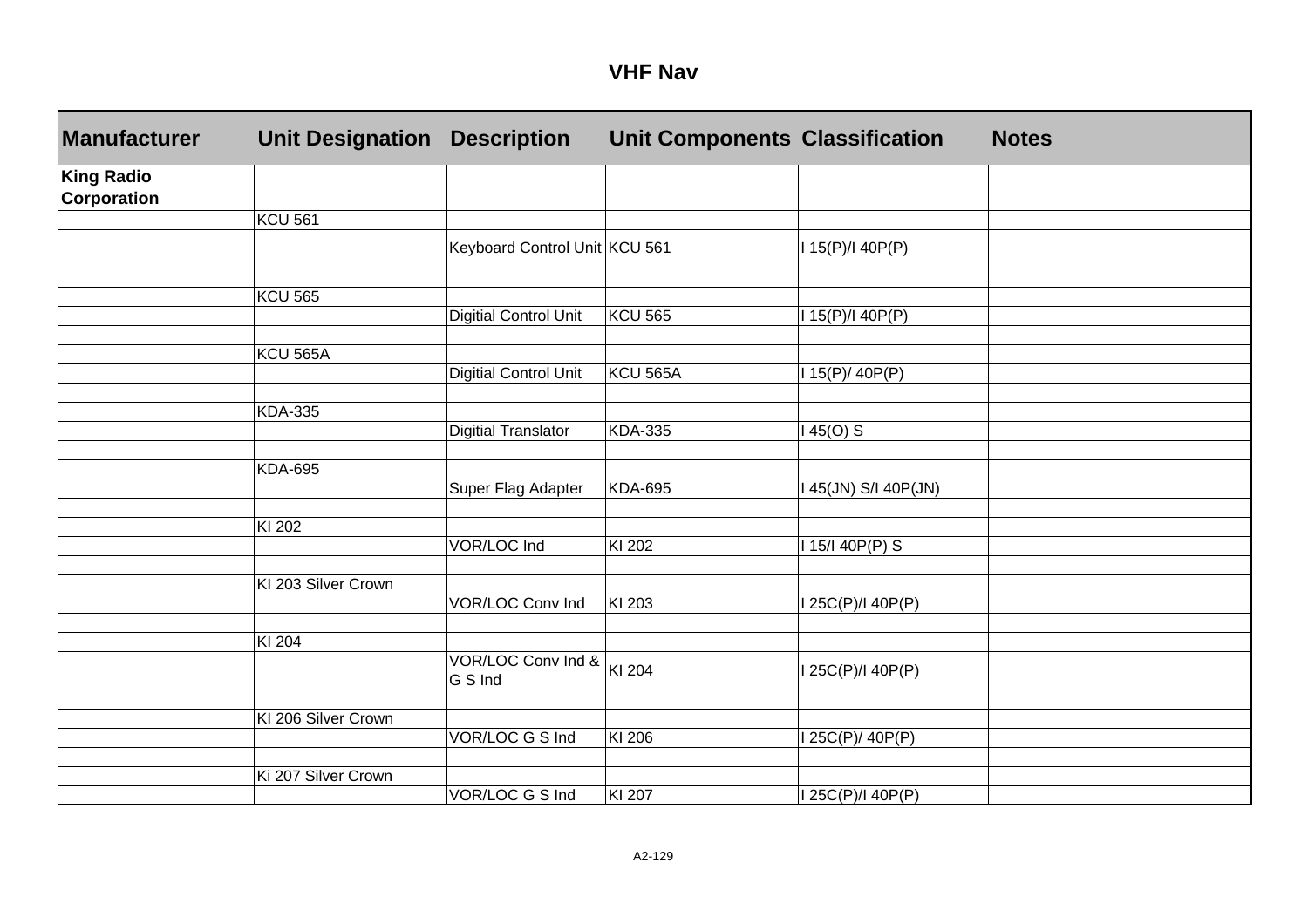| <b>Manufacturer</b> | <b>Unit Designation</b> | <b>Description</b>           | <b>Unit Components Classification</b> |                    | <b>Notes</b>                                                                                                                                                                            |
|---------------------|-------------------------|------------------------------|---------------------------------------|--------------------|-----------------------------------------------------------------------------------------------------------------------------------------------------------------------------------------|
|                     |                         |                              |                                       |                    |                                                                                                                                                                                         |
|                     | KI 208                  |                              |                                       |                    |                                                                                                                                                                                         |
|                     |                         | VOR/LOC Conv &<br>G.S. Indic | KI 208                                | 30C(P)/I 40P(P)    |                                                                                                                                                                                         |
|                     |                         |                              |                                       |                    |                                                                                                                                                                                         |
|                     | KI 209                  | VOR/LOC Conv &<br>G.S. Indic | KI 209                                | 30C(P)/I 40P(P)    |                                                                                                                                                                                         |
|                     |                         |                              |                                       |                    |                                                                                                                                                                                         |
|                     | KI-226                  |                              |                                       |                    |                                                                                                                                                                                         |
|                     |                         | Radio Mag                    | KI-226                                | 20(M)/I 30C(M)     |                                                                                                                                                                                         |
|                     |                         | Compass/VOR Conv             |                                       |                    |                                                                                                                                                                                         |
|                     | KI 267                  |                              |                                       |                    |                                                                                                                                                                                         |
|                     |                         | VOR Conv & Dig Ind           | KI 267                                | 15(P) S/I 40P(P) S |                                                                                                                                                                                         |
|                     | <b>KN-53</b>            |                              |                                       |                    |                                                                                                                                                                                         |
|                     |                         | Receiver<br>VOR/LOC/GS       | <b>KN-53</b>                          | 150(MP) S          |                                                                                                                                                                                         |
|                     |                         |                              |                                       |                    |                                                                                                                                                                                         |
|                     | <b>KN-70</b>            |                              |                                       |                    |                                                                                                                                                                                         |
|                     |                         | G/S Recvr VOR/LOC<br>Conv    | <b>KN-70</b>                          | $L 20C(J)$ S       | A) For units S/N 2000 and above,<br>classification is I 20(J) S/I 40P(J). B)<br>Classification for G/S receiver in KN-<br>70 is I 20(J) S/I 40P(J) regardless of<br>KN-70 serial number |
|                     |                         |                              |                                       |                    |                                                                                                                                                                                         |
|                     | <b>KN-71</b>            |                              |                                       |                    |                                                                                                                                                                                         |
|                     |                         | <b>VOR/LOC Conv</b>          | <b>KN-71</b>                          | $L 20C(J)$ S       | For units Serial No 2000 and above,<br>classification is I 20(J) S/I 40(PJ)                                                                                                             |
|                     |                         |                              |                                       |                    |                                                                                                                                                                                         |
|                     | <b>KN-72</b>            |                              |                                       |                    |                                                                                                                                                                                         |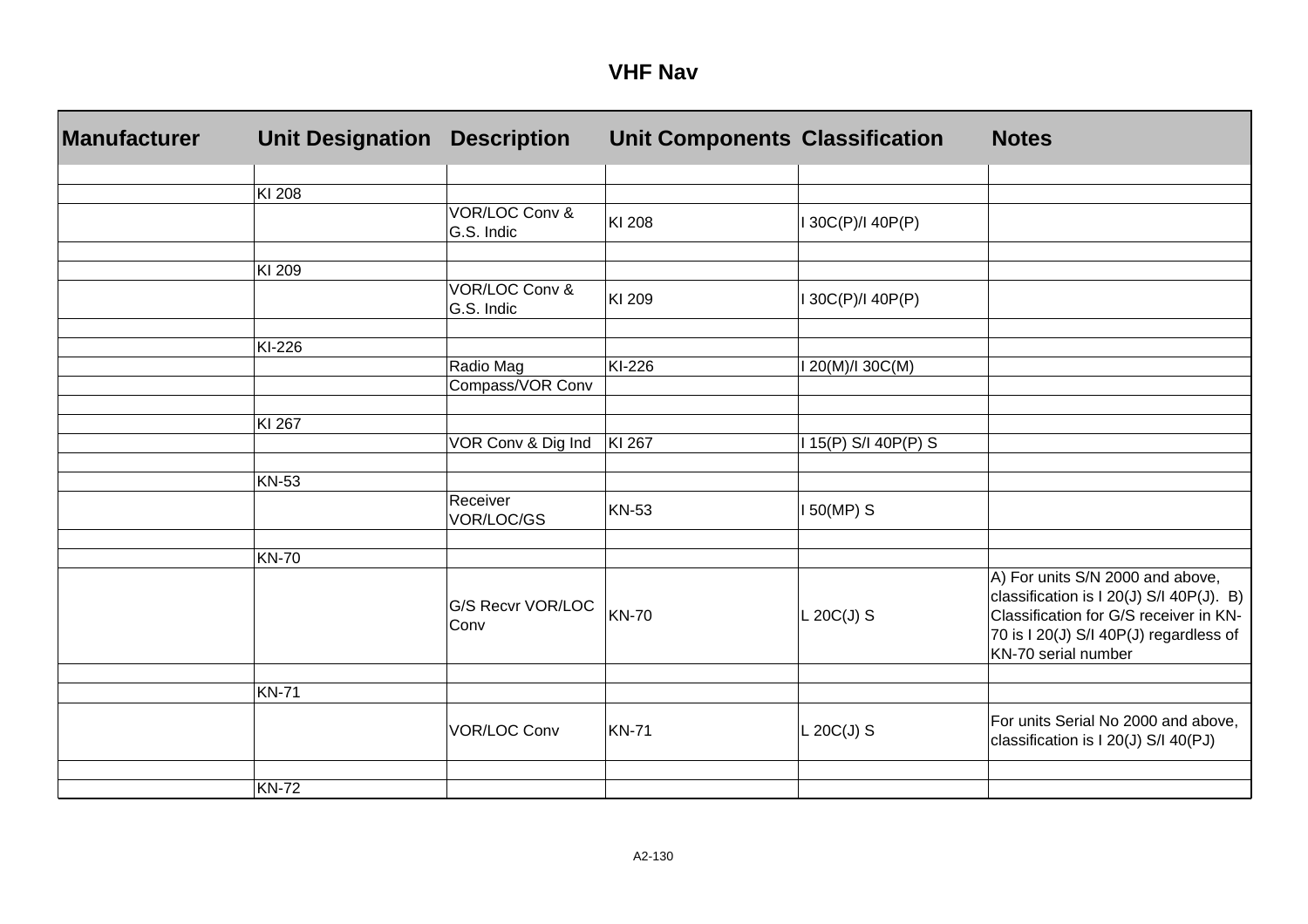| <b>Manufacturer</b> | <b>Unit Designation</b> | <b>Description</b>  | <b>Unit Components Classification</b> |                    | <b>Notes</b>                                                     |
|---------------------|-------------------------|---------------------|---------------------------------------|--------------------|------------------------------------------------------------------|
|                     |                         | <b>VOR/LOC Conv</b> | <b>KN-72</b>                          | $145$ (JN) S       |                                                                  |
|                     |                         |                     |                                       |                    |                                                                  |
|                     | <b>KN-74</b>            |                     |                                       |                    |                                                                  |
|                     |                         | Area Nav Comp       | <b>KN-74</b>                          | 115(P)/140P(P)     | Approval refers to the VOR/LOC<br>function of the equipment only |
|                     |                         | Indicator G/S recvr | KI-212                                | 115(P)             | Glide slope receiver not approved for<br>any IFR operations      |
|                     |                         | Indicator G/S recvr | KI-213                                | 115(P)             | Glide slope receiver not approved for<br>any IFR operations      |
|                     | KN-77 (Silver Crown)    |                     |                                       |                    |                                                                  |
|                     |                         | <b>VOR/LOC Conv</b> | <b>KN-77</b>                          | 1 20(J) S/I 40P(J) |                                                                  |
|                     |                         | Nav Indicator       | <b>KNI-520</b>                        | 145(K) S           | Compatible equipment                                             |
|                     |                         | Pictorial Nav Ind   | <b>KPI-550A</b>                       |                    | Compatible equipment                                             |
|                     |                         | Pictorial Nav Ind   | <b>KPI-551A</b>                       |                    | Compatible equipment                                             |
|                     |                         |                     |                                       |                    |                                                                  |
|                     | <b>KNC-610</b>          |                     |                                       |                    |                                                                  |
|                     |                         | Area Nav Comp       | <b>KNC-610</b>                        | 115(P)/140P(P)     | Approval refers to the VOR/LOC<br>function of the equipment only |
|                     |                         | Indicator G/S recvr | KI-212                                | 115(P)             | Glide slope receiver not approved for<br>any IFR operations      |
|                     |                         | Indicator G/S recvr | KI-213                                | 115(P)             | Glide slope receiver not approved for<br>any IFR operations      |
|                     |                         |                     |                                       |                    |                                                                  |
|                     | KNI-500/500L            |                     |                                       |                    |                                                                  |
|                     |                         | Nav Inst            | <b>KNI-500</b>                        | 145(K) S           |                                                                  |
|                     |                         | Nav Inst            | <b>KNI-500L</b>                       | 145(K) S           |                                                                  |
|                     | KNI-510 (Gold Crown)    |                     |                                       |                    |                                                                  |
|                     |                         | Nav Indicator       | <b>KNI-510</b>                        | 145(K) S/I 40P(K)  |                                                                  |
|                     | <b>KNI-520</b>          |                     |                                       |                    |                                                                  |
|                     |                         |                     |                                       |                    |                                                                  |
|                     | (Silver Crown)          | Nav Indicator       | <b>KNI-20</b>                         | 145(K) S           |                                                                  |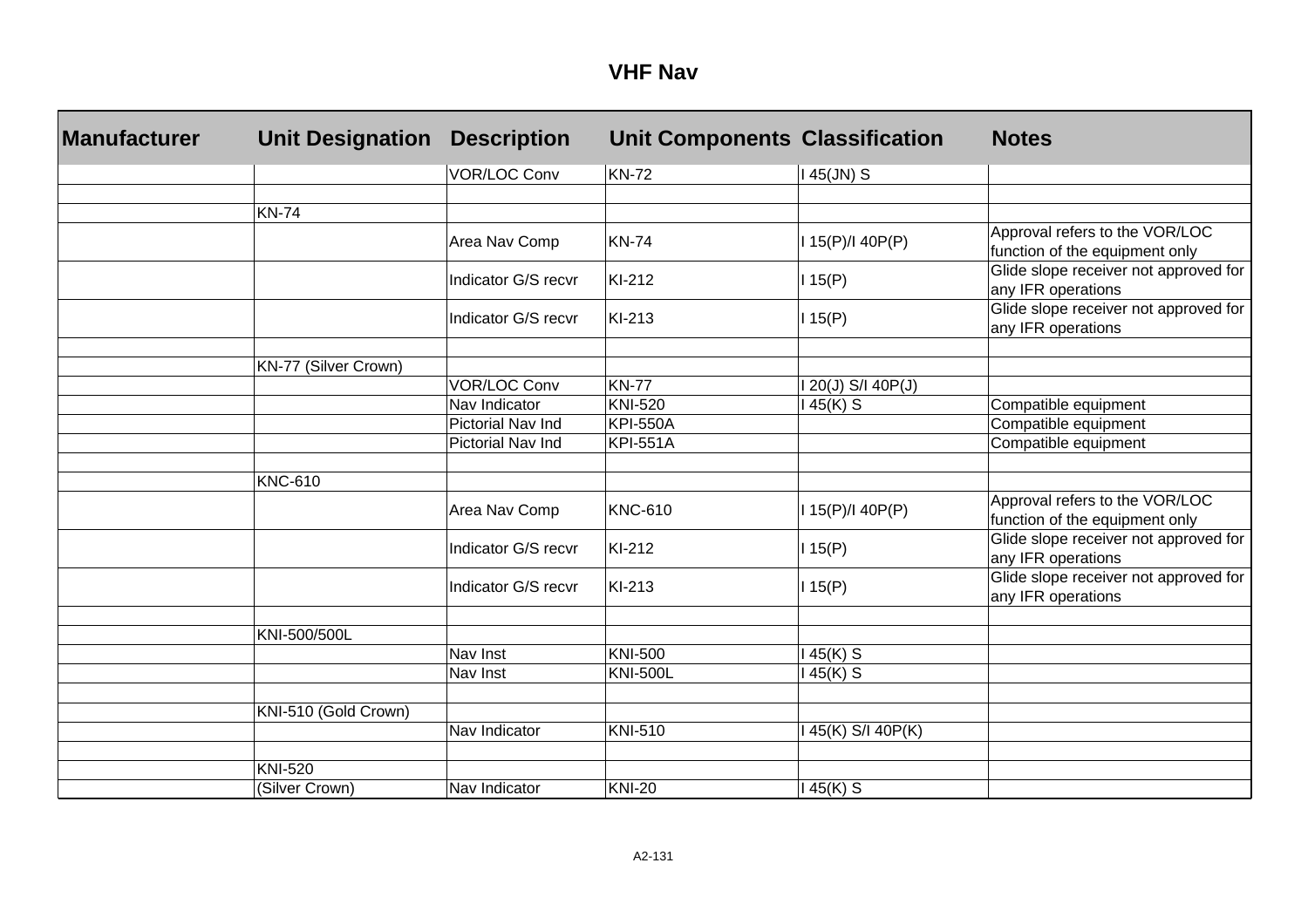| <b>Manufacturer</b> | <b>Unit Designation</b> | <b>Description</b>       | <b>Unit Components Classification</b> |                                  | <b>Notes</b> |
|---------------------|-------------------------|--------------------------|---------------------------------------|----------------------------------|--------------|
|                     | (Aeronetics)            | RMI                      | 7100 Series                           | I 30C(MOP) S                     |              |
|                     | (Aeronetics)            | <b>RMI</b>               | 8100 Series                           | 30C(MOP) S                       |              |
|                     |                         |                          |                                       |                                  |              |
|                     | <b>KNI-521</b>          |                          |                                       |                                  |              |
|                     |                         | Nav Ind                  | <b>KNI-521</b>                        | $45(K)$ S                        |              |
|                     |                         |                          |                                       |                                  |              |
|                     | KNR-600/-600A           |                          |                                       |                                  |              |
|                     | (Gold Crown)            | <b>VOR/LOC Rcevr</b>     | KNR-600/-600A                         | $45(N)$ S                        |              |
|                     |                         | Freq Sel                 | <b>KFS-560</b>                        | $45(N)$ S                        |              |
|                     |                         |                          |                                       |                                  |              |
|                     | <b>KNR-601</b>          |                          |                                       |                                  |              |
|                     | (Gold Crown)            | <b>VOR/LOC Recvr</b>     | <b>KNR-601</b>                        | $145(N)$ S                       |              |
|                     |                         | Freq Sel                 | <b>KFS-560</b>                        | $145(N)$ S                       |              |
|                     |                         |                          |                                       |                                  |              |
|                     | <b>KNR-605</b>          |                          |                                       |                                  |              |
|                     |                         | <b>VOR/LOC Recvr</b>     | <b>KNR-605</b>                        | $45(\underline{J})$ S/I $40P(U)$ |              |
|                     |                         |                          |                                       | (N)<br>(N)                       |              |
|                     |                         | <b>Digital Cont</b>      | <b>KCU-651</b>                        | 40P(P)                           |              |
|                     | <b>KNR-615</b>          |                          |                                       |                                  |              |
|                     |                         | <b>VOR/LOC G/S Recvr</b> | <b>KNR-615</b>                        | 45(J) S/I 40P(U)                 |              |
|                     |                         |                          |                                       | (N)<br>(N)                       |              |
|                     |                         | <b>Control Unit</b>      | <b>KCU-561</b>                        | 40P(P)                           |              |
|                     |                         |                          |                                       |                                  |              |
|                     | <b>KNR-630</b>          |                          |                                       |                                  |              |
|                     |                         | Receiver                 | <b>KNR-630</b>                        | 45(JN) S/I 40P(JN)               |              |
|                     |                         | Control                  | <b>KFS-560B</b>                       | 45(JN) S/I 40P(JN)               |              |
|                     |                         |                          |                                       |                                  |              |
|                     | <b>KNR-631</b>          |                          |                                       |                                  |              |
|                     |                         | Receiver                 | <b>KNR-631</b>                        | 45(JN) S/I 40P(JN)               |              |
|                     |                         | Control                  | <b>KFS-560B</b>                       | 45(JN) S/I 40P(JN)               |              |
|                     |                         |                          |                                       |                                  |              |
|                     | <b>KNR-632</b>          |                          |                                       |                                  |              |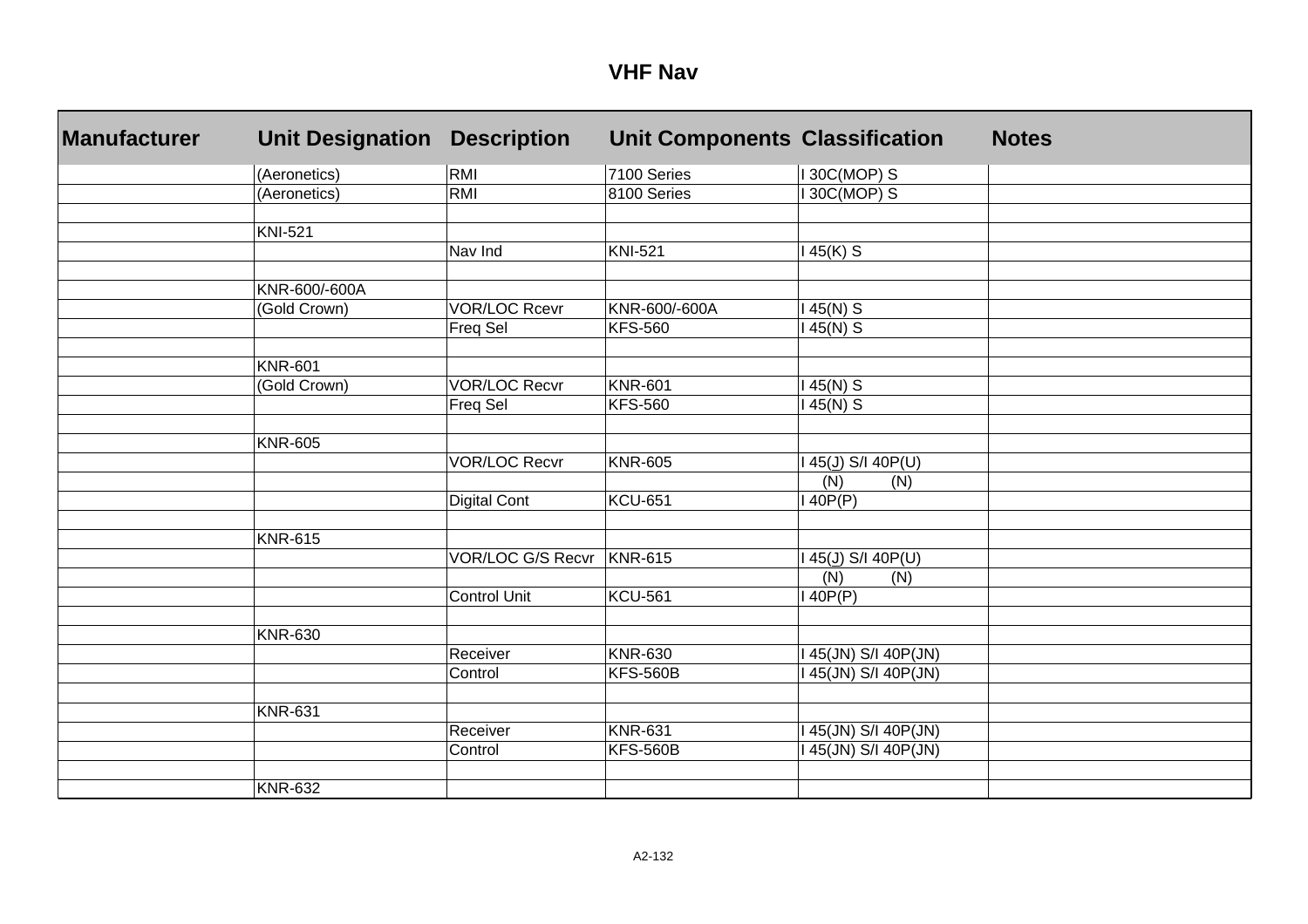| <b>Manufacturer</b> | <b>Unit Designation</b>       | <b>Description</b>            | <b>Unit Components Classification</b> |                      | <b>Notes</b> |
|---------------------|-------------------------------|-------------------------------|---------------------------------------|----------------------|--------------|
|                     |                               | Receiver                      | <b>KNR-632</b>                        | I 45(JN) S/I 40P(JN) |              |
|                     |                               | Control                       | <b>KFS-560B</b>                       | 45(JN) S/I 40P(JN)   |              |
|                     |                               |                               |                                       |                      |              |
|                     | <b>KNR-633</b>                |                               |                                       |                      |              |
|                     |                               | Conv                          | <b>KNR-633</b>                        | 45(JN) S/U 40P(JN)   |              |
|                     |                               |                               |                                       |                      |              |
|                     | KNR-634/634A                  |                               |                                       |                      |              |
|                     |                               | Receiver                      | <b>KNR-634/A</b>                      | <b>150(MNOS)</b>     |              |
|                     |                               | Control                       | <b>KFS-564/A</b>                      | 115/150C(KMP) S      |              |
|                     |                               | Power Supply                  | <b>KA-579A</b>                        | <b>150(MNOS)</b>     |              |
|                     |                               |                               |                                       |                      |              |
|                     | KNR-660/-660A (Gold<br>Crown) |                               |                                       |                      |              |
|                     |                               | <b>VOR/LOC Recvr</b>          | KNR-660/-660A                         | $145(N)$ S           |              |
|                     |                               | Freq Sel                      | <b>KFS-560</b>                        | $145(N)$ S           |              |
|                     |                               |                               |                                       |                      |              |
|                     | <b>KNR-661</b>                |                               |                                       |                      |              |
|                     |                               | <b>VOR/LOC Recvr</b><br>W/RMI | <b>KNR-661</b>                        | $45(N)$ S            |              |
|                     |                               | Freq Sel                      | <b>KFS-560</b>                        | $145(N)$ S           |              |
|                     |                               |                               |                                       |                      |              |
|                     | KNR-665/665A                  |                               |                                       |                      |              |
|                     |                               | Receiver                      | KNR-665/665A                          | 145(JN) S/I 40P(JN)  |              |
|                     |                               | Control                       | <b>KCU-565</b>                        | 140P(P)              |              |
|                     | (Aeronetics)                  | <b>RMI</b>                    | 3100 Series                           | 20(P)                |              |
|                     |                               |                               |                                       |                      |              |
|                     | KNR-6030                      |                               |                                       |                      |              |
|                     |                               | VOR/LOC/GS<br>Receiver        | KNR-6030                              | I 50(MNO) S          |              |
|                     |                               |                               |                                       |                      |              |
|                     | <b>KNS-80</b>                 |                               |                                       |                      |              |
|                     |                               | <b>VOR/ILS Receiver</b>       | <b>KNS-80</b>                         | L 20(KMP) S          |              |
|                     |                               |                               |                                       |                      |              |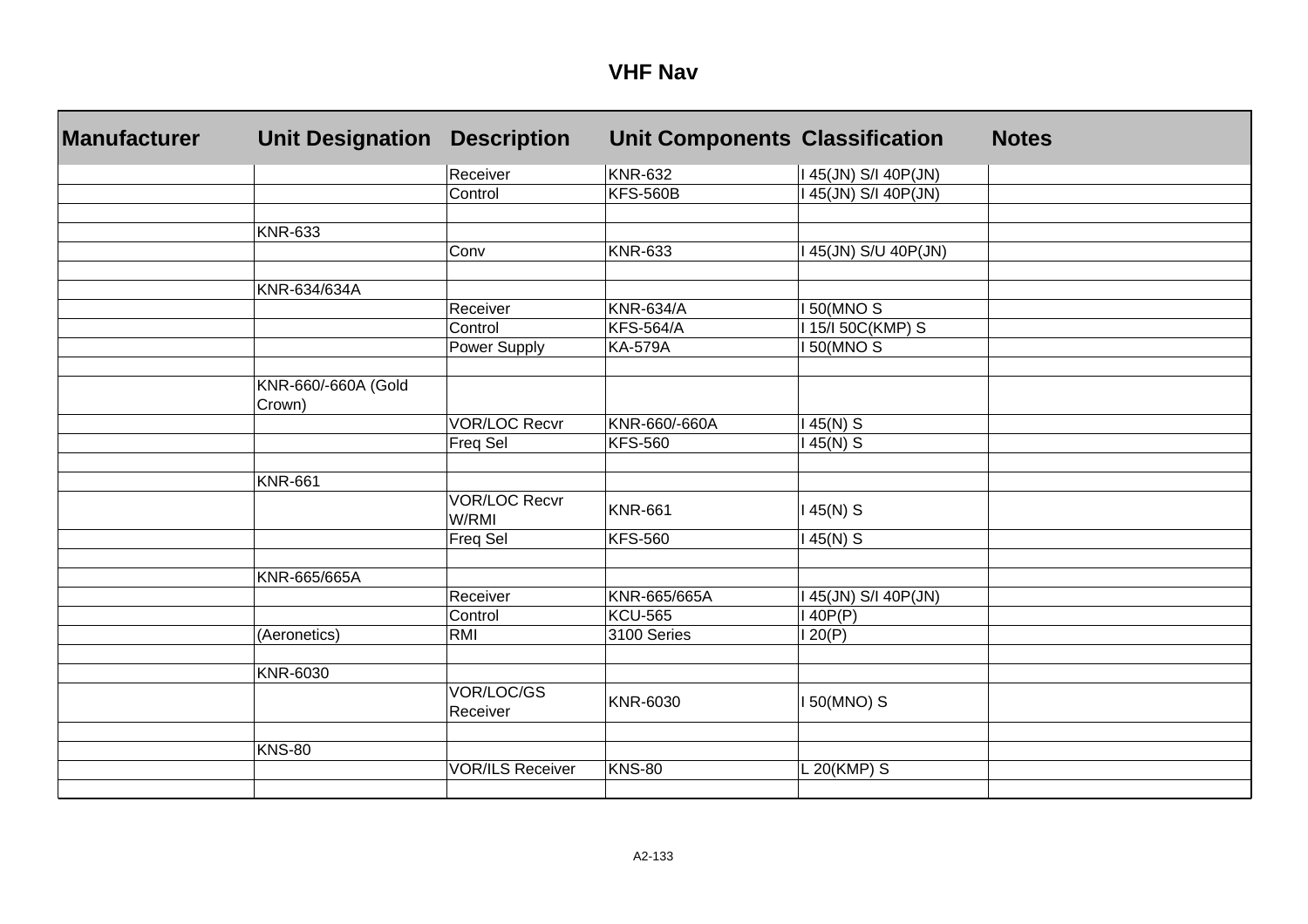| <b>Manufacturer</b> | <b>Unit Designation</b>       | <b>Description</b>         | <b>Unit Components Classification</b> |                         | <b>Notes</b> |
|---------------------|-------------------------------|----------------------------|---------------------------------------|-------------------------|--------------|
|                     | KNS-81                        |                            |                                       |                         |              |
|                     |                               | VOR/LOC/GS<br>Receiver     | <b>KNS-81</b>                         | I 15/I 40P/I 50C(KMP) S |              |
|                     |                               | RMI                        | <b>KDA-692</b>                        | $150(N)$ S              |              |
|                     |                               | Rad. Graphics              | GC-360A                               | 15/150C(KMP)S           |              |
|                     |                               | Rad. Graphics              | GC-381A                               | 15/150C(KMP)S           |              |
|                     | KPI-550/-550A (Gold<br>Crown) |                            |                                       |                         |              |
|                     |                               | Pictorial Nav Indic        | KFI-550/-550A                         |                         |              |
|                     | KPI-551/-551A (Gold<br>Crown) |                            |                                       |                         |              |
|                     |                               | <b>Pictorial Nav Indic</b> | KPI-551/-551A                         |                         |              |
|                     |                               |                            |                                       |                         |              |
|                     | KPI-552                       |                            |                                       |                         |              |
|                     |                               | Pictorial Nav Indic        | <b>KPI-552</b>                        |                         |              |
|                     |                               |                            |                                       |                         |              |
|                     | KPI-553/553A                  |                            |                                       |                         |              |
|                     |                               | <b>Pictorial Nav Indic</b> | KPI-553/553A                          |                         |              |
|                     |                               |                            |                                       |                         |              |
|                     | <b>KX-100</b>                 |                            |                                       |                         |              |
|                     |                               | Receiver                   | <b>KR-40</b>                          | $V$ 10(K)               |              |
|                     |                               | Transceiver                | KY-90                                 | $V$ 10(K)               |              |
|                     |                               | P/S                        | <b>KS-501</b>                         | $V$ 10(L)               |              |
|                     |                               | P/S                        | KS-502                                | $V$ 10(L)               |              |
|                     |                               | Conv -Ind                  | KI-200                                | $V$ 10(K)               |              |
|                     |                               |                            |                                       |                         |              |
|                     | <b>KX-110</b>                 |                            |                                       |                         |              |
|                     |                               | Transceiver                | KY-90                                 | $V$ 10(K)               |              |
|                     |                               | Receiver                   | <b>KR-40</b>                          | $V$ 10(K)               |              |
|                     |                               | P/S                        | <b>KS-501</b>                         | $V$ 10(L)               |              |
|                     |                               | P/S                        | <b>KS-502</b>                         | $V$ 10(L)               |              |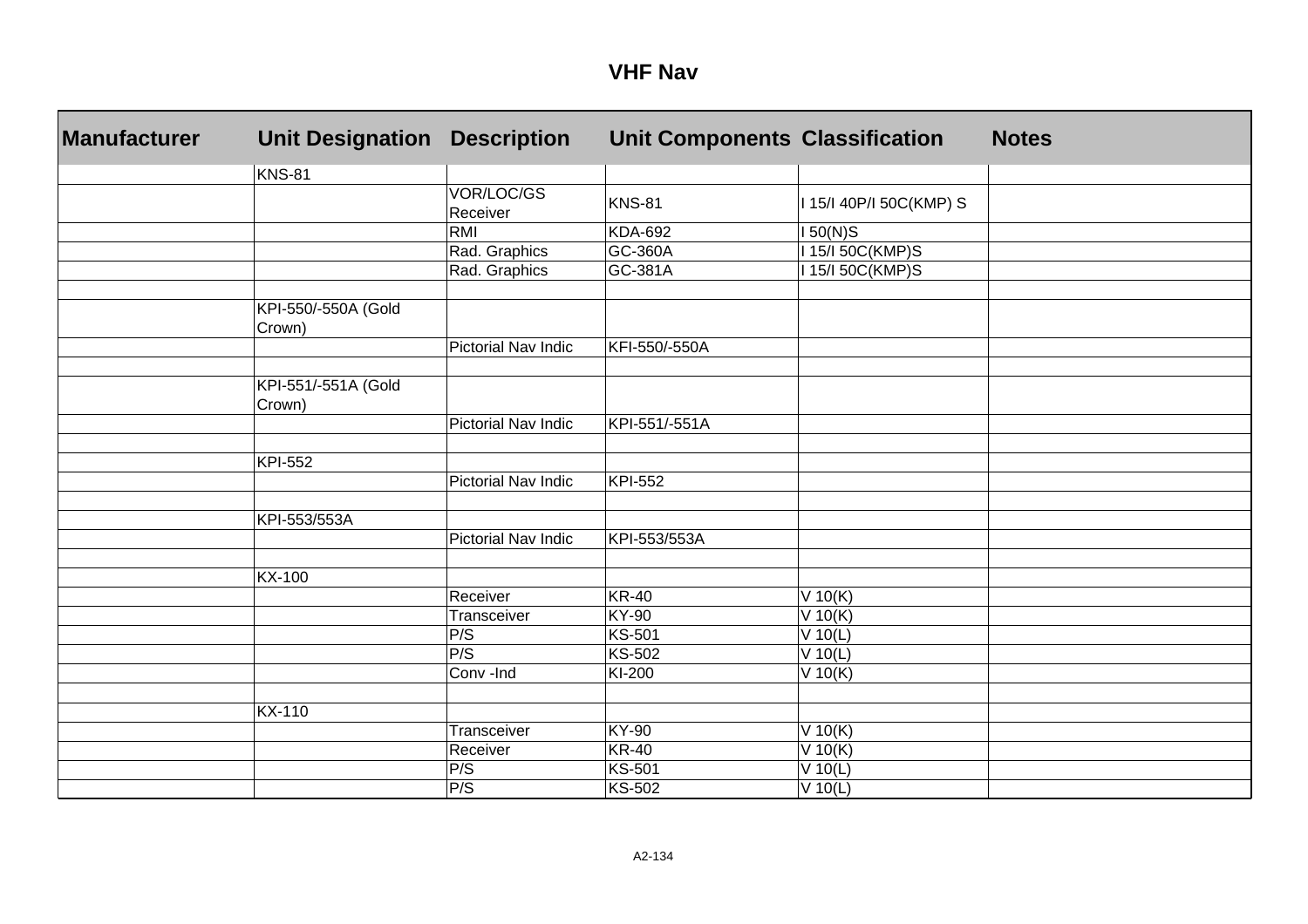| <b>Manufacturer</b> | <b>Unit Designation</b> | <b>Description</b> | <b>Unit Components Classification</b> |                   | <b>Notes</b>                                                                              |
|---------------------|-------------------------|--------------------|---------------------------------------|-------------------|-------------------------------------------------------------------------------------------|
|                     |                         | Conv-Ind           | KI-210                                | $V$ 10(K)         |                                                                                           |
|                     |                         | Conv-Ind           | KI-200                                | V 10(K)           |                                                                                           |
|                     |                         |                    |                                       |                   |                                                                                           |
|                     | <b>KX-120 Ser</b>       |                    |                                       |                   |                                                                                           |
|                     |                         | Transceiver        | <b>KY-95</b>                          | $V$ 10(K)         |                                                                                           |
|                     |                         | Transceiver        | <b>KY-95E</b>                         | $V$ 10(K)         | Approval conditional on deactivation<br>of transmitter on frequencies below<br>118.00 MHz |
|                     |                         | Receiver           | <b>KR-40B</b>                         | $V$ 10(K)         |                                                                                           |
|                     |                         | Power Sup          | <b>KS-501A</b>                        | $V$ 10(L)         |                                                                                           |
|                     |                         | Power Sup          | <b>KS-502A</b>                        | $V$ 10(L)         |                                                                                           |
|                     |                         | Con-Ind            | KI-200                                | $V$ 10(K)         |                                                                                           |
|                     |                         |                    |                                       |                   |                                                                                           |
|                     | <b>KX-130 Ser</b>       |                    |                                       |                   |                                                                                           |
|                     |                         | <b>Transceiver</b> | <b>KY-95</b>                          | $V$ 10(K)         |                                                                                           |
|                     |                         | Transceiver        | <b>KY-95E</b>                         | $V$ 10(K)         | Approval conditional on deactivation<br>of transmitter on frequencies below<br>118.00 MHz |
|                     |                         | Nav - G/S Rec      | <b>KN-50A</b>                         | $V$ 10(K)         |                                                                                           |
|                     |                         | Conv-Ind           | KI-210                                | $V$ 10(K)         |                                                                                           |
|                     |                         | P/S                | <b>KS-501A</b>                        | $V$ 10(L)         |                                                                                           |
|                     |                         | P/S                | <b>KS-502A</b>                        | $V$ 10(L)         |                                                                                           |
|                     |                         |                    |                                       |                   |                                                                                           |
|                     | <b>KX-145</b>           |                    |                                       |                   |                                                                                           |
|                     |                         | Transceiver        | <b>KX-145</b>                         | $V$ 15(K)         |                                                                                           |
|                     |                         | Indicator          | KI 205                                | $V$ 15(K)         |                                                                                           |
|                     |                         | Voltage Conv       | <b>KA39</b>                           | 130(N)S/140P(N) S |                                                                                           |
|                     |                         |                    |                                       |                   |                                                                                           |
|                     | <b>KX-150 Ser</b>       |                    |                                       |                   |                                                                                           |
|                     |                         | Transceiver        | KX-150/-150B                          | V 10(K)           |                                                                                           |
|                     |                         | Transceiver        | <b>KX-150E</b>                        | $V$ 10(K)         | Approval conditional on deactivation<br>of transmitter frequencies below<br>118.00 MHz    |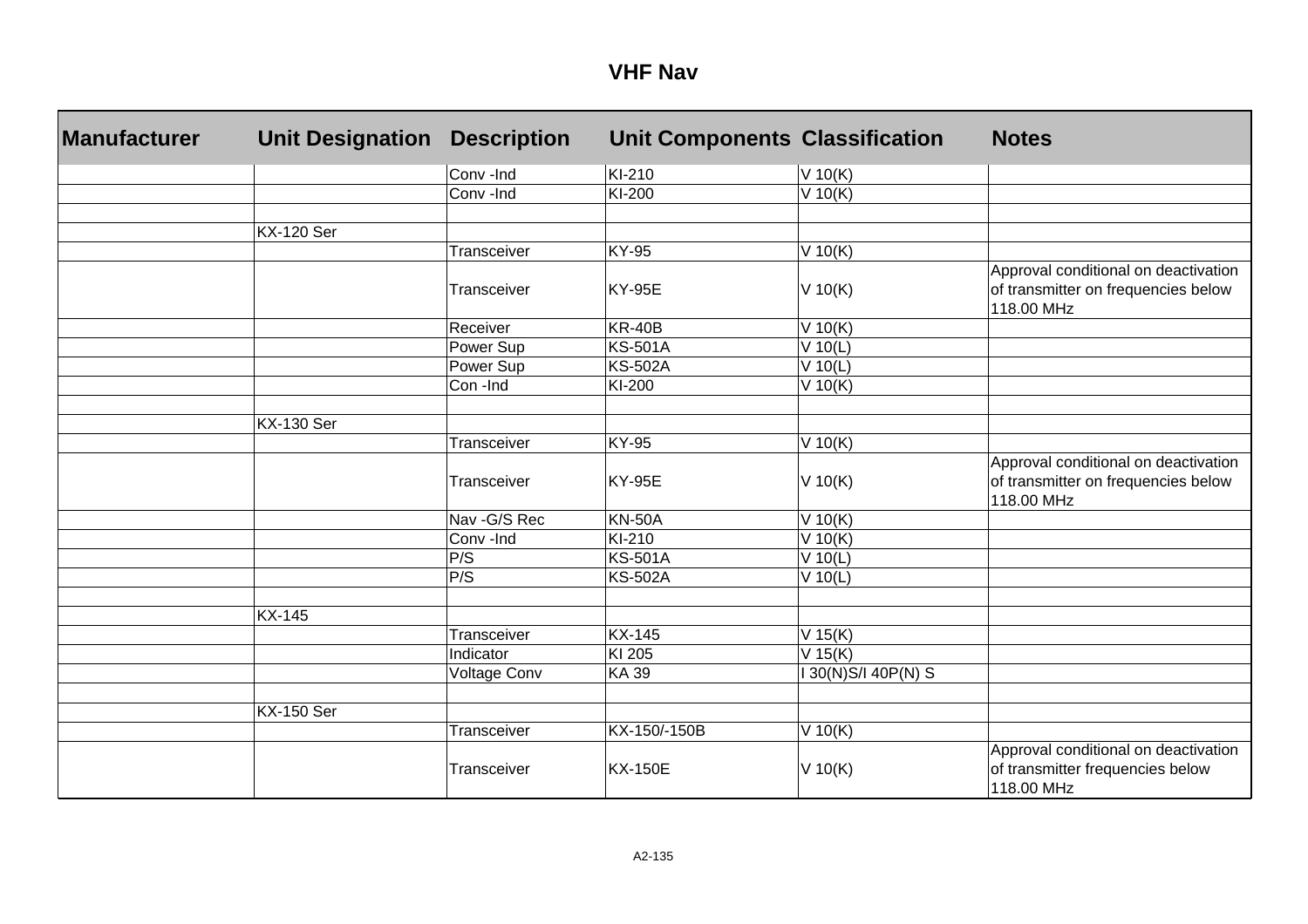| <b>Manufacturer</b> | <b>Unit Designation</b> | <b>Description</b>     | <b>Unit Components Classification</b> |                         | <b>Notes</b>                                                                                                                                                                                                                                                                     |
|---------------------|-------------------------|------------------------|---------------------------------------|-------------------------|----------------------------------------------------------------------------------------------------------------------------------------------------------------------------------------------------------------------------------------------------------------------------------|
|                     |                         |                        |                                       |                         |                                                                                                                                                                                                                                                                                  |
|                     | KX-155()/-165()         | <b>Transceiver Com</b> | KX-155/-165                           |                         |                                                                                                                                                                                                                                                                                  |
|                     |                         | & NAV ILS/VOR          |                                       | I 15/I 40P/I 50C(KMP) S |                                                                                                                                                                                                                                                                                  |
|                     |                         |                        |                                       |                         |                                                                                                                                                                                                                                                                                  |
|                     | <b>KX-160 Ser</b>       |                        |                                       |                         |                                                                                                                                                                                                                                                                                  |
|                     |                         | Transceiver            | KX-160                                | $L 20C(K)$ S            | Only if squelch control range is set so<br>that the receiver will not mute for<br>input signals greater than 15<br>microvolts, otherwise the<br>classification is V 20C(K) S                                                                                                     |
|                     |                         | Transceiver            | KX-160-1                              | $L$ 20C(K) S            | Only if squelch control range is set so<br>that the receiver will not mute for<br>input signals greater than 15<br>microvolts, otherwise the<br>classification is V 20C(K) S                                                                                                     |
|                     |                         | Transceiver            | <b>KX-160 Exp</b>                     | $L 20C(K)$ S            | A )Only if squelch control range is set<br>so that the receiver will not mute for<br>input signals greater than 15<br>microvolts, otherwise the<br>classification is V 20C(K) S.<br>B) Approval conditional on<br>deactivation of transmitter on<br>frequencies below 118.00 MHz |
|                     |                         | P/S Mod                | <b>KS-505</b>                         | $L$ 20(L)               |                                                                                                                                                                                                                                                                                  |
|                     |                         | Conv Ind               | KI-201                                | $L 20C(K)$ S            | C) For Ser No 4980 and above,<br>otherwise V 20C(K) S.<br>D) This classification also applies to<br>units of lower serial no, if service<br>bulletin KI201/211 Export 1 is<br>incorporated                                                                                       |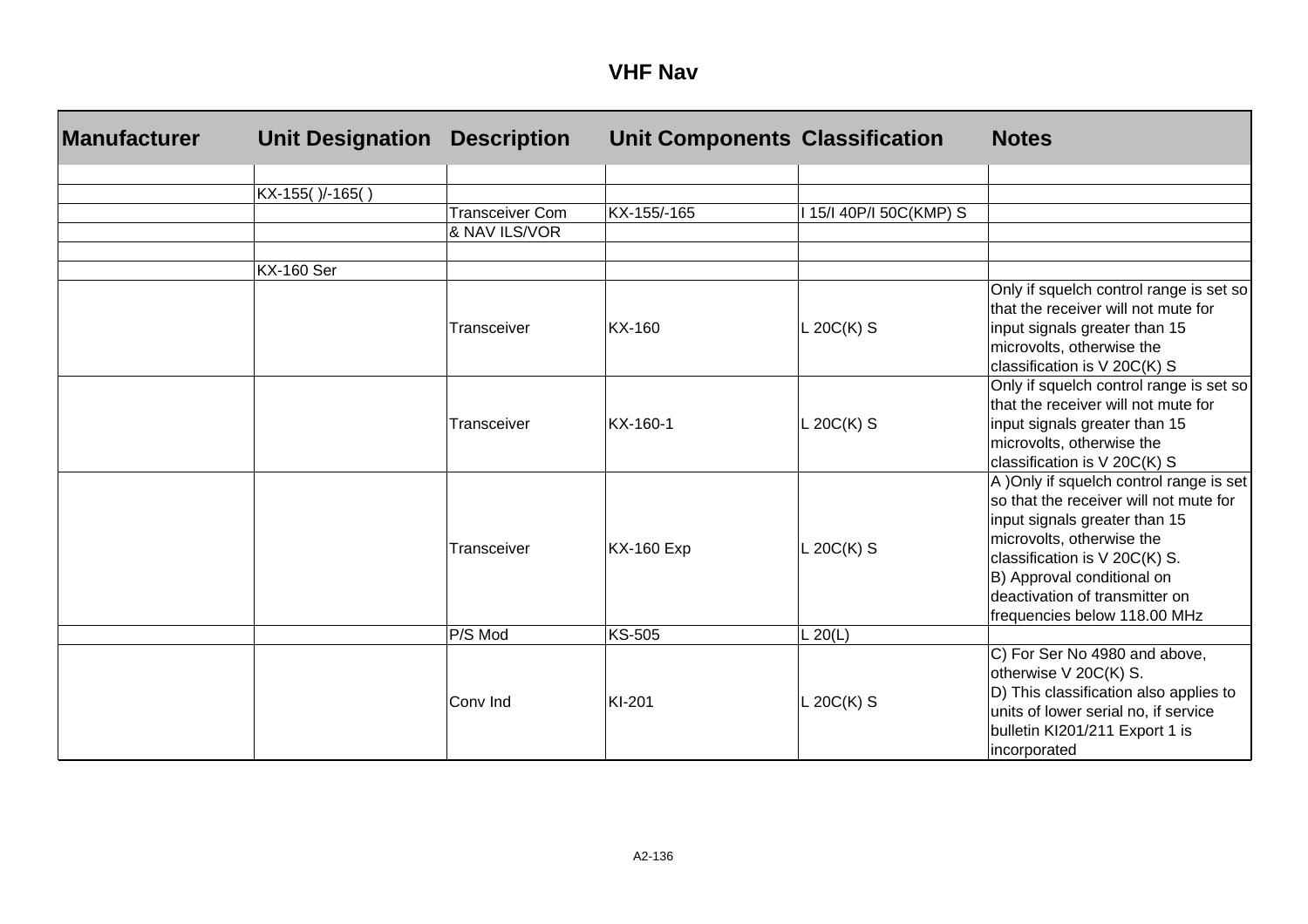| <b>Manufacturer</b> | <b>Unit Designation</b> | <b>Description</b>           | <b>Unit Components Classification</b> |                      | <b>Notes</b>                                                                                                                                                                                                                                                                         |
|---------------------|-------------------------|------------------------------|---------------------------------------|----------------------|--------------------------------------------------------------------------------------------------------------------------------------------------------------------------------------------------------------------------------------------------------------------------------------|
|                     |                         | Conv Ind                     | KI-211                                | $L 20C(K)$ S         | D) This classification also applies to<br>units of lower serial no, if service<br>bulletin KI201/211 Export 1 is<br>incorporated.<br>E) Glide slope receiver which is<br>included is not approved for any IFR<br>operation.<br>F) For S/N 10, 390 and above,<br>otherwise V 20C(K) S |
|                     |                         | Conv Ind                     | <b>KI-211A</b>                        | $L 20C(K)$ S         | Glide slope receiver which is included<br>is not approved for any IFR operation                                                                                                                                                                                                      |
|                     | <b>KX-170</b>           |                              |                                       |                      |                                                                                                                                                                                                                                                                                      |
|                     |                         | Transceiver                  | <b>KX-170</b>                         | L 10(K)              |                                                                                                                                                                                                                                                                                      |
|                     |                         | Conv Ind                     | KI-201B                               | $L 20C(K)$ S         |                                                                                                                                                                                                                                                                                      |
|                     |                         | Conv Ind                     | <b>KI-211B</b>                        | $L 20C(K)$ S         | G/S receiver is not approved for any<br>IFR operation                                                                                                                                                                                                                                |
|                     |                         | <b>Voltage Conv</b>          | <b>KA-38</b>                          | L 10(L)              |                                                                                                                                                                                                                                                                                      |
|                     | KX-170A (Silver Crown)  |                              |                                       |                      |                                                                                                                                                                                                                                                                                      |
|                     |                         | Transceiver                  | <b>KX-170A</b>                        | L 20C(K)             |                                                                                                                                                                                                                                                                                      |
|                     |                         | <b>VOR/Loc Indic</b>         | <b>KI-201C</b>                        | L 20C(K)             |                                                                                                                                                                                                                                                                                      |
|                     |                         | VOR/ILS Con Ind              | <b>KI-211C</b>                        | L 20C(K)             | Glide slope receiver is not approved<br>for any IFR operation                                                                                                                                                                                                                        |
|                     |                         | <b>Voltage Conv</b>          | <b>KA-39</b>                          | 30(N) S/I 40P(N) S   |                                                                                                                                                                                                                                                                                      |
|                     |                         |                              |                                       |                      |                                                                                                                                                                                                                                                                                      |
|                     | KX-170B Series          |                              |                                       |                      |                                                                                                                                                                                                                                                                                      |
|                     | (Silver Crown)          | Transceiver                  | <b>KX170B</b>                         | L 20C(K)             |                                                                                                                                                                                                                                                                                      |
|                     |                         | Transceiver<br>VOR/Loc Indic | <b>KX-170BE</b><br><b>KX-201C</b>     | L 20C(K)<br>L 20C(K) |                                                                                                                                                                                                                                                                                      |
|                     |                         | VOR/ILS Con Ind              | <b>KI-211C</b>                        | L 20C(K)             | Glide slope receiver is not approved<br>for any IFR operation                                                                                                                                                                                                                        |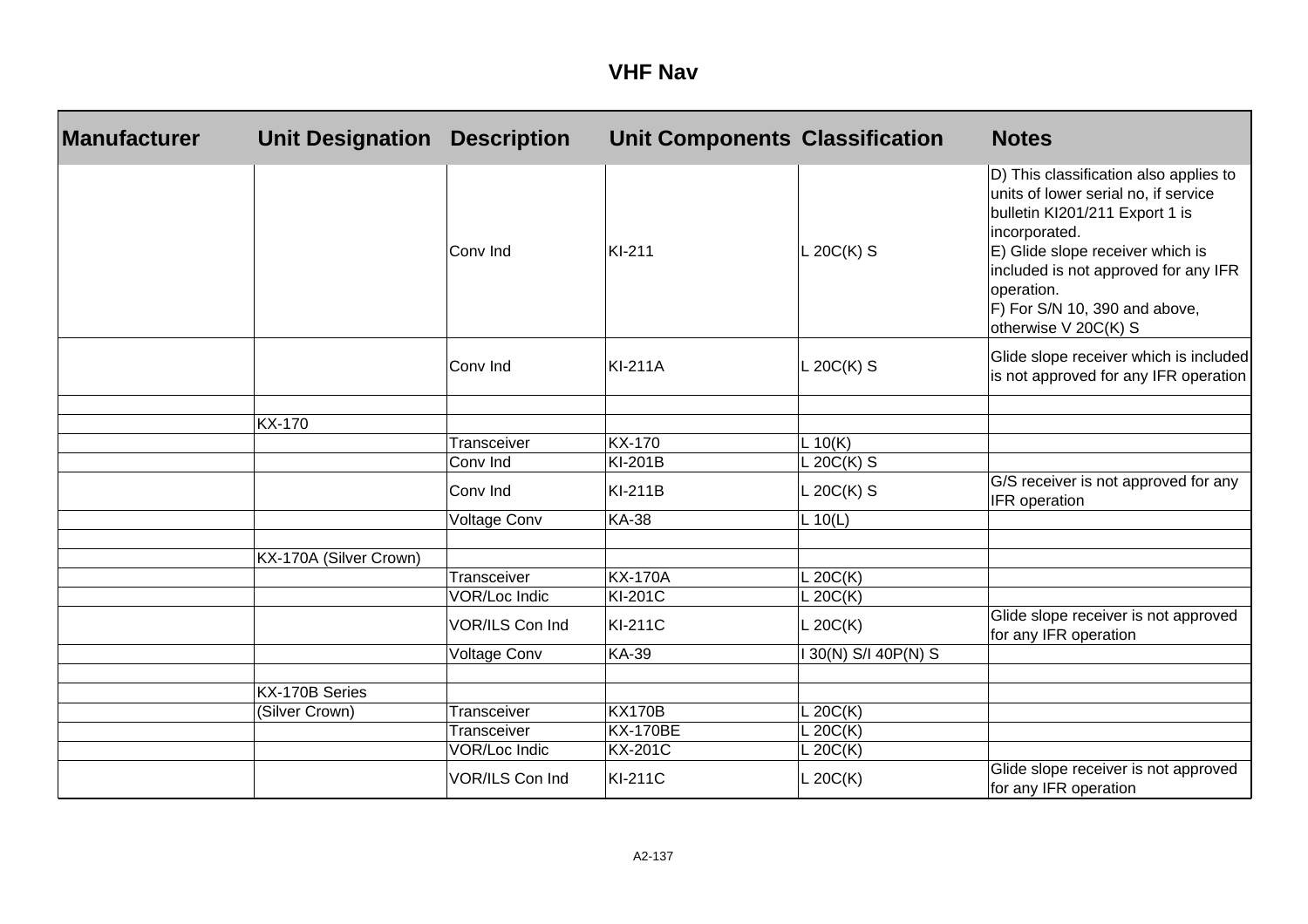| <b>Manufacturer</b>    | <b>Unit Designation</b>  | <b>Description</b>  | <b>Unit Components Classification</b> |                        | <b>Notes</b>                                                                                                                    |
|------------------------|--------------------------|---------------------|---------------------------------------|------------------------|---------------------------------------------------------------------------------------------------------------------------------|
|                        |                          | VOR/ILS Ind         | KI-212                                |                        | A) Glide slope receiver is not<br>approved for any IFR operation.<br>B) Normally used in association with<br>area nav equipment |
|                        |                          | VOR/ILS Ind         | KI-213                                |                        | A) Glide slope receiver is not<br>approved for any IFR operation.<br>B) Normally used in association with<br>area nav equipment |
|                        |                          | VOR/ILS Con Ind     | KI-214                                | L 15(M)                | Glide slope receiver is not approved<br>for any IFR operation                                                                   |
|                        |                          | <b>Voltage Conv</b> | <b>KA-39</b>                          | 30(N) S/I 40P(N) S     |                                                                                                                                 |
|                        |                          |                     |                                       |                        |                                                                                                                                 |
|                        | KX-175/B/BE Silver Crown |                     |                                       |                        |                                                                                                                                 |
|                        |                          | Transceiver         | <b>KX-175</b>                         | 20C(K)/I 25P(K)        |                                                                                                                                 |
|                        |                          | Transceiver         | <b>KX-175B</b>                        | 25C(K)/I 25P(K)        |                                                                                                                                 |
|                        |                          | Transceiver         | <b>KX-175BE</b>                       | $\sqrt{20C(K)}$ 25P(K) |                                                                                                                                 |
|                        |                          | VOR/Loc Indic       | KI-201C                               | 20C(K) S               |                                                                                                                                 |
|                        |                          | VOR/ILS Con Ind     | <b>KI-211C</b>                        | 120C(K) S              | Glide Slope receiver is not approved<br>for any IFR operation                                                                   |
|                        |                          | VOR/ILS Con Ind     | KI-214                                | L 15(M)                | Glide Slope receiver is not approved<br>for any IFR operation                                                                   |
|                        |                          | Voltage Conv        | <b>KA-39</b>                          | 30(N) S/I 40P(N) S     |                                                                                                                                 |
|                        |                          | Indicator           | KI-525                                | 15/140P(M) S           |                                                                                                                                 |
|                        |                          | Pict. Nav. Indic.   | <b>KPI-553B</b>                       | 15/150C(KMP)S          |                                                                                                                                 |
|                        |                          |                     |                                       |                        |                                                                                                                                 |
| <b>Marconi Company</b> |                          |                     |                                       |                        |                                                                                                                                 |
|                        | AD260                    |                     |                                       |                        |                                                                                                                                 |
|                        |                          | Receiver            | 6401                                  | $45(J)$ S              |                                                                                                                                 |
|                        |                          | Nav Unit            | 6402/2A                               | $45(J)$ S              |                                                                                                                                 |
|                        |                          | Nav Unit            | 7409                                  | $45(J)$ S              |                                                                                                                                 |
|                        |                          | Control             | 6406                                  | $145(J)$ S             |                                                                                                                                 |
|                        |                          | Control             | 6414                                  | $145(J)$ S             |                                                                                                                                 |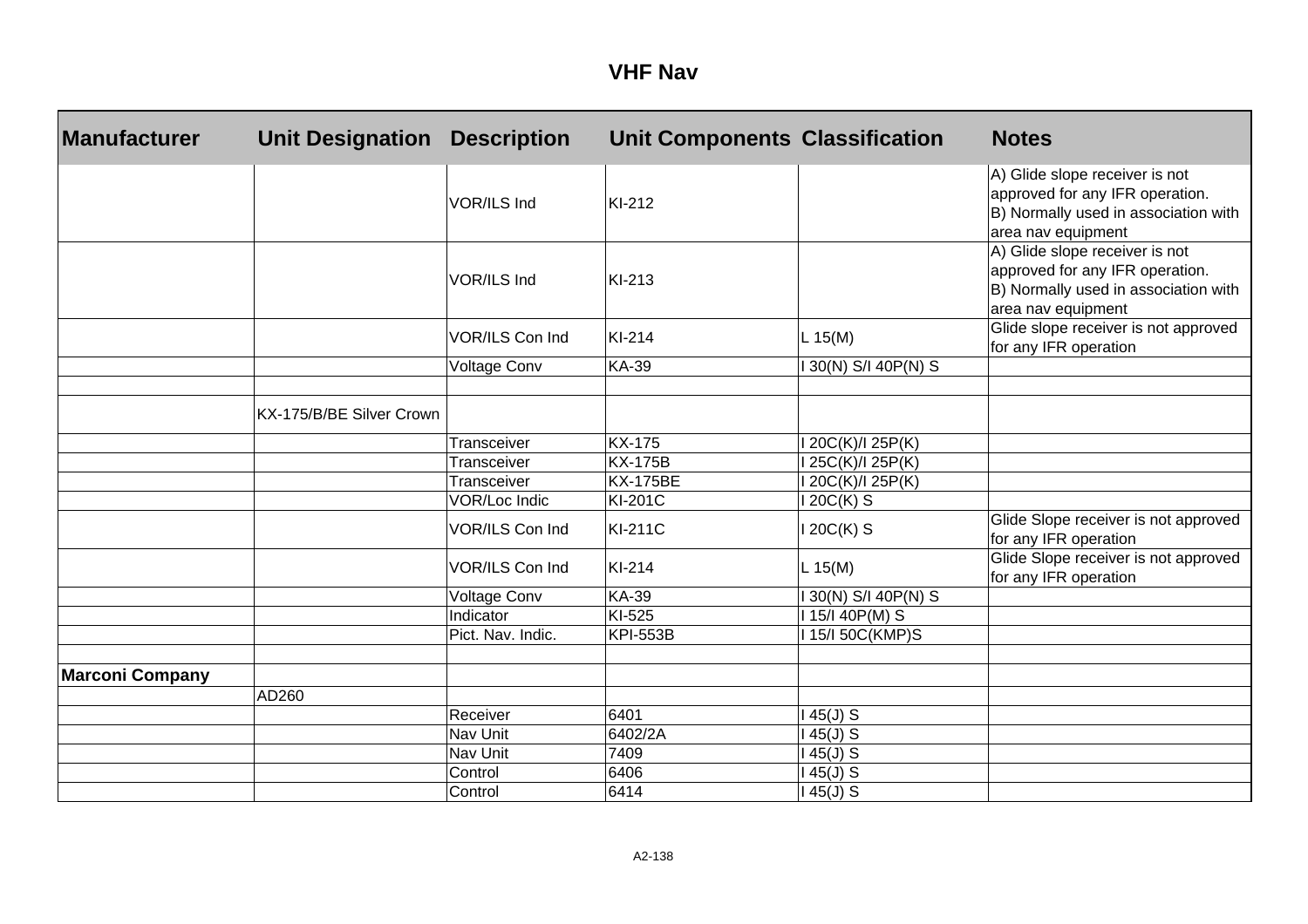| <b>Manufacturer</b>                                | <b>Unit Designation</b> | <b>Description</b>       | <b>Unit Components Classification</b> |                    | <b>Notes</b>                                                              |
|----------------------------------------------------|-------------------------|--------------------------|---------------------------------------|--------------------|---------------------------------------------------------------------------|
|                                                    |                         | Control                  | 7006                                  | $145(J)$ S         |                                                                           |
|                                                    |                         | Control                  | 7430                                  | $45(J)$ S          |                                                                           |
|                                                    |                         | Control                  | 7437, -A                              | $45(J)$ S          |                                                                           |
|                                                    |                         |                          |                                       |                    |                                                                           |
| <b>Motorola Aviation</b><br><b>Electronics Inc</b> |                         |                          |                                       |                    |                                                                           |
|                                                    | M-135 System            | Transmitter              | 5642A                                 | V 10(K)            |                                                                           |
|                                                    |                         | Receiver                 | 5613A                                 | V 10(K)            |                                                                           |
|                                                    |                         | Nav Pack                 | 2374E/F                               | V 10(K)            |                                                                           |
|                                                    |                         | <b>VOR/ILS Indic</b>     | 4087B                                 | V 10(K)            |                                                                           |
|                                                    |                         | VIR/Loc Indic            | 4080B                                 | V 10(K)            |                                                                           |
|                                                    |                         | Power Supply             | 2360A/B                               | $V$ 10(L)          |                                                                           |
|                                                    |                         | Antenna                  | 2217A                                 |                    |                                                                           |
|                                                    |                         |                          |                                       |                    |                                                                           |
| <b>Narco Avionics</b>                              |                         |                          | DHO <sub>9</sub>                      |                    |                                                                           |
|                                                    | DGO-9 Series            | Pictorial                |                                       | L 20C(K)/I 10(K) S |                                                                           |
|                                                    |                         | Nav Display              | DGO 9A                                | L 20C(K)/I 10(K) S |                                                                           |
|                                                    | <b>DGO 10</b>           |                          |                                       |                    |                                                                           |
|                                                    |                         | <b>Pictorial Nav</b>     | <b>DGO 10</b>                         | 10(K)S/I 20C(K) S  | Applies to non TSO'd units                                                |
|                                                    |                         | Display                  | <b>DGO 10</b>                         | 30C(K)S/I 30P(K) S | Applies to TSO'd units only (Those<br>units with TSO name plate attached) |
|                                                    | ESCORT 110              |                          |                                       |                    |                                                                           |
|                                                    |                         | Transceiver              | ESCORT 110                            | V $10(K)$ S        |                                                                           |
|                                                    |                         |                          |                                       |                    |                                                                           |
|                                                    | <b>IDME 891</b>         |                          |                                       |                    |                                                                           |
|                                                    |                         | <b>Indicator VOR/ILS</b> | <b>IDME-891</b>                       | L 10(KMP)          | Applies when driven by MK12D TSO<br>or NAV 824/825 TSO receivers          |
|                                                    |                         |                          |                                       |                    |                                                                           |
|                                                    | Mark 3 (Omnigator)      |                          |                                       |                    |                                                                           |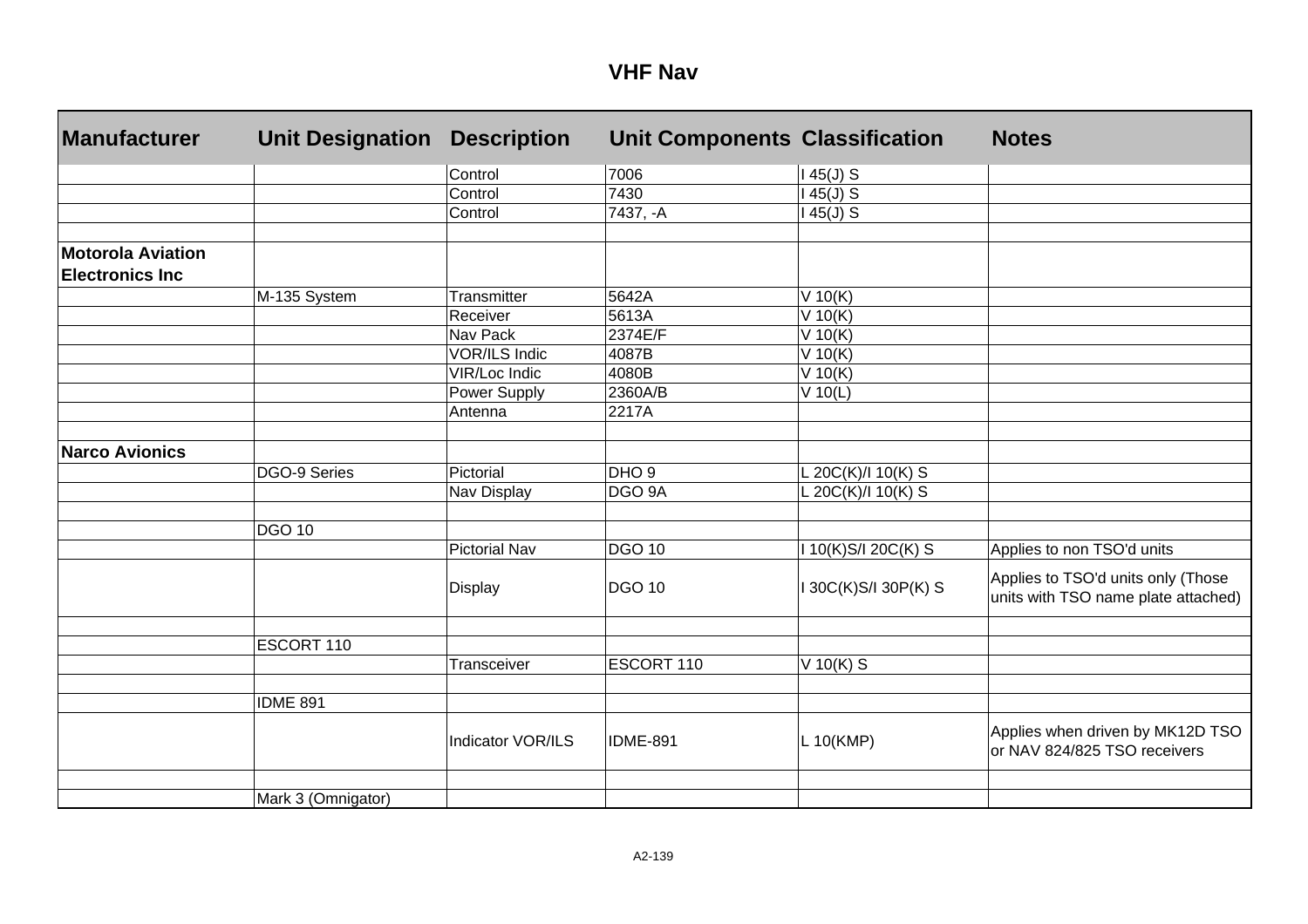| <b>Manufacturer</b> | <b>Unit Designation</b> | <b>Description</b>     | <b>Unit Components Classification</b> |                        | <b>Notes</b> |
|---------------------|-------------------------|------------------------|---------------------------------------|------------------------|--------------|
|                     |                         | Transceiver            | Mark 3                                | $V$ 10(K)              |              |
|                     |                         |                        |                                       |                        |              |
|                     | Mark 5                  |                        |                                       |                        |              |
|                     |                         | Transceiver            | Mark 5                                | $V$ 10(K)              |              |
|                     |                         | MOD-P/S                | $T(-)$ MP-7                           | $V$ 10(L)              |              |
|                     |                         |                        |                                       |                        |              |
|                     | Mark 6                  |                        |                                       |                        |              |
|                     |                         | Receiver               | Mark 6                                | $V$ 10(K)              |              |
|                     |                         | Indicator              | $ID-5$                                | $V$ 10(K)              |              |
|                     |                         |                        |                                       |                        |              |
|                     | Mark 7                  |                        |                                       |                        |              |
|                     |                         | Transceiver            | Mark 7                                | $V$ 10(K)              |              |
|                     |                         |                        |                                       |                        |              |
|                     | Mark 8                  |                        |                                       |                        |              |
|                     |                         | Transceiver            | Mark 8                                | $V$ 10(K)              |              |
|                     |                         |                        |                                       |                        |              |
|                     | Mark 10                 |                        |                                       |                        |              |
|                     |                         | Transceiver            | Mark 10                               | $V$ 10(K)              |              |
|                     |                         |                        | $\overline{T}$ 12-MP-8                | $V$ 10(K)              |              |
|                     | Mark 12                 |                        |                                       |                        |              |
|                     |                         |                        | Mark 12                               |                        |              |
|                     |                         | Transceiver<br>MOD/P.U | T 12-MP-12                            | $V$ 10(K)<br>$V$ 10(L) |              |
|                     |                         | MOD/P.U                | T 24-MP-12                            | $V$ 10(L)              |              |
|                     |                         |                        |                                       |                        |              |
|                     | Mark 12A                |                        |                                       |                        |              |
|                     |                         | Transceiver            | Mark 12A                              | $L 10(K)$ S            |              |
|                     |                         | MOD/P.U                | T12-MP-12A                            | $L 10(L)$ S            |              |
|                     |                         | MOD/P.U                | T24-MP-12A                            | $L 10(L)$ S            |              |
|                     |                         | MOD/P.U                | T12-MP-12A-1                          | $L 10(L)$ S            |              |
|                     |                         | MOD/P.U                | T12-MP-12AH-1                         | $L 10(L)$ S            |              |
|                     |                         |                        |                                       |                        |              |
|                     | Mark 12B                |                        |                                       |                        |              |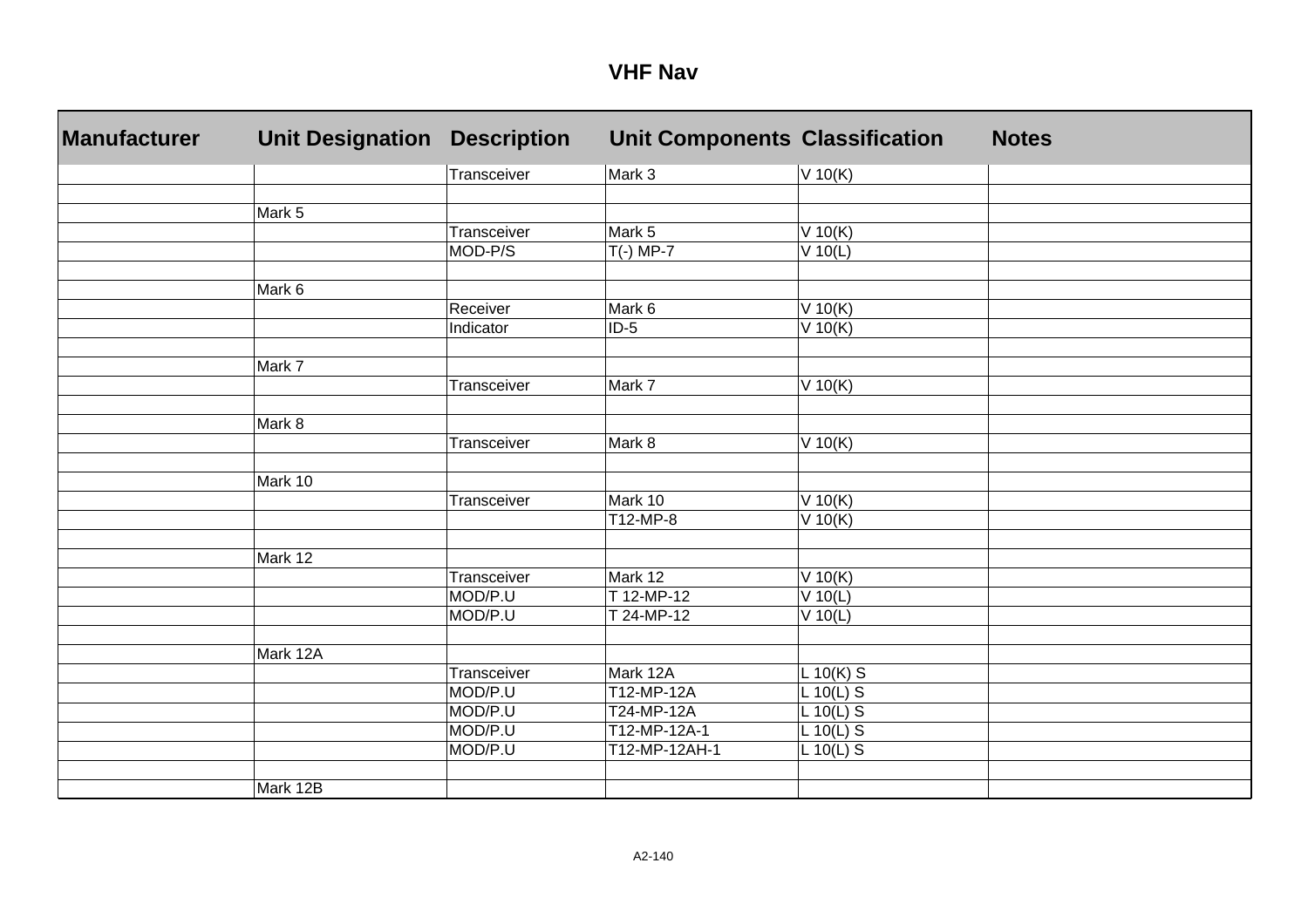| <b>Manufacturer</b> | <b>Unit Designation</b> | <b>Description</b>                     | <b>Unit Components Classification</b> |                         | <b>Notes</b>                                                                                                                                                                                                                                     |
|---------------------|-------------------------|----------------------------------------|---------------------------------------|-------------------------|--------------------------------------------------------------------------------------------------------------------------------------------------------------------------------------------------------------------------------------------------|
|                     |                         | Transceiver                            | Mark 12B                              | $L 10(K)$ S             |                                                                                                                                                                                                                                                  |
|                     |                         | MOD/P.U                                | T12-MP-12A/A-1                        | $L 10(L)$ S             |                                                                                                                                                                                                                                                  |
|                     |                         | MOD/P.U                                | T24-MP-12A/A-1                        | $L 10(L)$ S             |                                                                                                                                                                                                                                                  |
|                     |                         |                                        | T12-MP-12AH-1                         | L 10(L) S               |                                                                                                                                                                                                                                                  |
|                     |                         |                                        | T24-MP-12AH-1                         | $L 10(L)$ S             |                                                                                                                                                                                                                                                  |
|                     | MK 12D TSO              |                                        |                                       |                         |                                                                                                                                                                                                                                                  |
|                     |                         | Transceiver &<br><b>VOR/ILS/GS Rec</b> | <b>MK 12D</b>                         | I 15/I 35C/I 40P(KMP) S |                                                                                                                                                                                                                                                  |
|                     |                         | Indicator                              | ID 824/825                            | 15/135C/140P(KMP) S     |                                                                                                                                                                                                                                                  |
|                     | <b>MK 12E</b>           | Transceiver &                          | <b>MK 12E</b>                         | 15/135C/140P(KMP)S      |                                                                                                                                                                                                                                                  |
|                     |                         | VOR/ILS/GS Rec.                        |                                       |                         |                                                                                                                                                                                                                                                  |
|                     |                         |                                        |                                       |                         |                                                                                                                                                                                                                                                  |
|                     | Mark 16                 | Transceiver                            | Mark 16                               | $L 20(K)$ S             | Installations made with NARCO Tray<br>Assy and Cables P/N's 01121-102<br>and 01121-103 do not meet the<br>requirements of Air Navigation Order<br>Part 108.34 Paragraph 9.5. A<br>separate Glide Slope receiver<br>protective device is required |
|                     |                         | Voltage Conv                           | <b>MP-16</b>                          | L 20(K) $S$             |                                                                                                                                                                                                                                                  |
|                     |                         |                                        |                                       |                         |                                                                                                                                                                                                                                                  |
|                     | Mark 24                 |                                        |                                       |                         |                                                                                                                                                                                                                                                  |
|                     |                         | Transceiver                            | Mark 24                               | $20(K)$ S               |                                                                                                                                                                                                                                                  |
|                     | NAV-COM 10/11 Series    |                                        |                                       |                         |                                                                                                                                                                                                                                                  |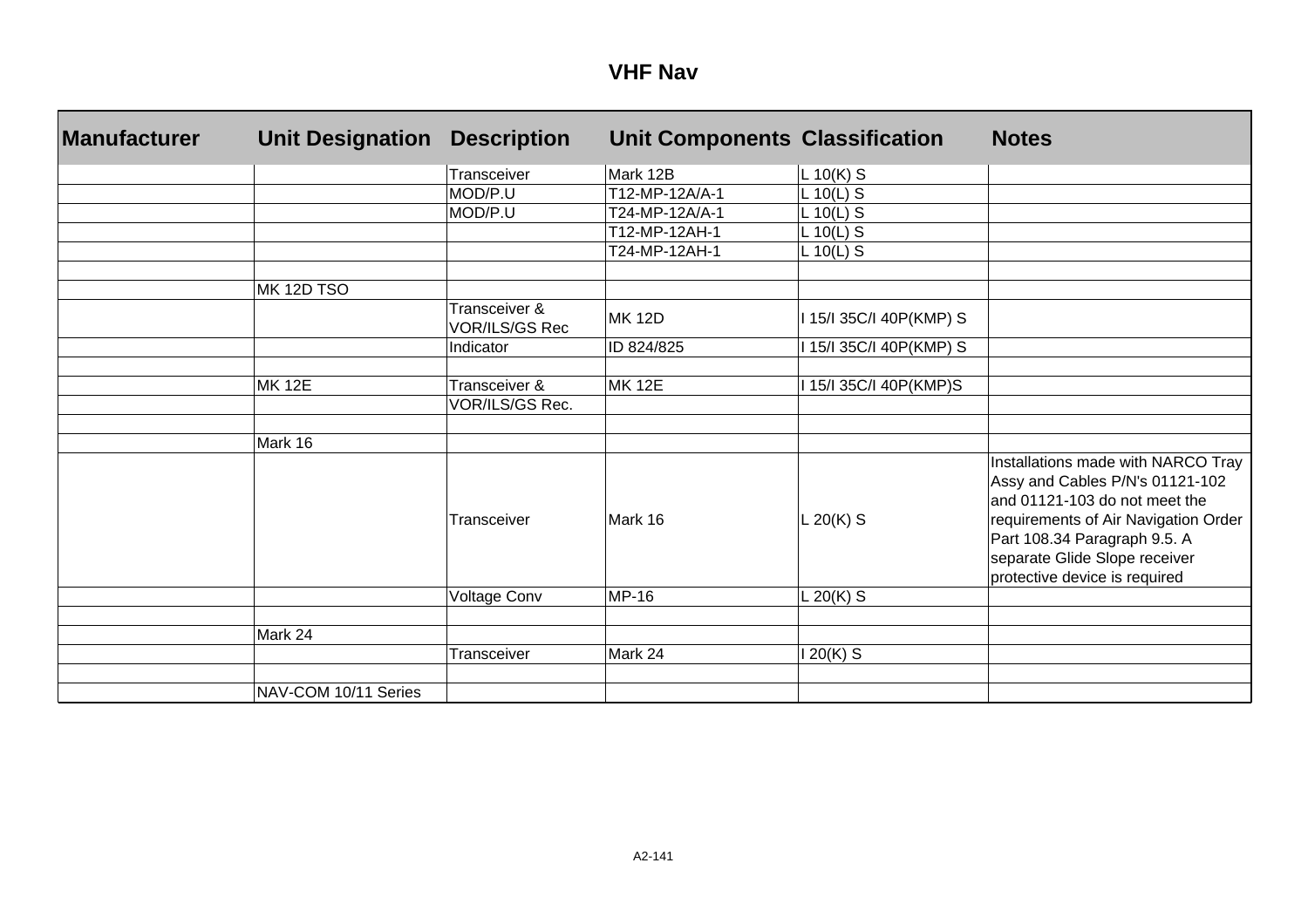| <b>Manufacturer</b> | <b>Unit Designation</b> | <b>Description</b>      | <b>Unit Components Classification</b> |                      | <b>Notes</b>                                                                                                                                                                                                         |
|---------------------|-------------------------|-------------------------|---------------------------------------|----------------------|----------------------------------------------------------------------------------------------------------------------------------------------------------------------------------------------------------------------|
|                     | (Spectrum)              | Transceiver             | <b>COM 10, A</b>                      | $V 20C(M)$ S         | A VHF NAV system approval granted<br>to NAV 10 includes also the VHF<br>COM 10, 10A associated with the<br>NAV 10. The COM 10 will not<br>normally qualify for a VHF COM<br>system in these circumstances            |
|                     |                         | <b>VOR/LOC Conv Inc</b> | <b>NAV 10</b>                         | V 20C(M) S           |                                                                                                                                                                                                                      |
|                     |                         | Recvr Indic             | NAV 11/12                             | $L 20C(M)$ S         |                                                                                                                                                                                                                      |
|                     |                         | Receiver                | <b>NAV-14</b>                         | $L 20C(M)$ S         |                                                                                                                                                                                                                      |
|                     |                         | Voltage Conv            | <b>MP-16</b>                          | $L$ 20(L) S          |                                                                                                                                                                                                                      |
|                     |                         | Voltage Conv            | MP-10                                 | 30(NL) S/I 40P(NL) S |                                                                                                                                                                                                                      |
|                     | <b>NAV 100</b>          |                         |                                       |                      |                                                                                                                                                                                                                      |
|                     | (Executive Line)        | Receiver                | <b>NAV 100</b>                        | I 15(K)/I 40P(K)     |                                                                                                                                                                                                                      |
|                     |                         | RF/Mod Unit             | MP 100/14                             | 120(K) S/I 40P(K)    |                                                                                                                                                                                                                      |
|                     |                         | RF/Mod Unit             | MP 100/28                             | 20(K) S/I 40P(K)     |                                                                                                                                                                                                                      |
|                     |                         |                         |                                       |                      |                                                                                                                                                                                                                      |
|                     | <b>NAV 110</b>          |                         |                                       |                      |                                                                                                                                                                                                                      |
|                     | (TSO'd Spectrum Line)   | Converter               | <b>NAV 110 TSO</b>                    | $V$ 20C(P) S         | A VHF NAV System approval granted<br>to NAV 110 includes also the VHF<br>COM 110 associated with the NAV<br>110. The COM 110 will not normally<br>qualify for approval as a VHF COM<br>system in these circumstances |
|                     |                         | Indicator               |                                       |                      |                                                                                                                                                                                                                      |
|                     |                         |                         |                                       |                      |                                                                                                                                                                                                                      |
|                     | <b>NAV 111</b>          |                         |                                       |                      |                                                                                                                                                                                                                      |
|                     | (TSO'd Spectrum Line)   | Receiver                |                                       |                      |                                                                                                                                                                                                                      |
|                     |                         | Conv Indic              | <b>NAV 111 TSO</b>                    | 30C(P) S/I 40P(P) S  |                                                                                                                                                                                                                      |
|                     |                         |                         |                                       |                      |                                                                                                                                                                                                                      |
|                     | <b>NAV 112</b>          |                         |                                       |                      |                                                                                                                                                                                                                      |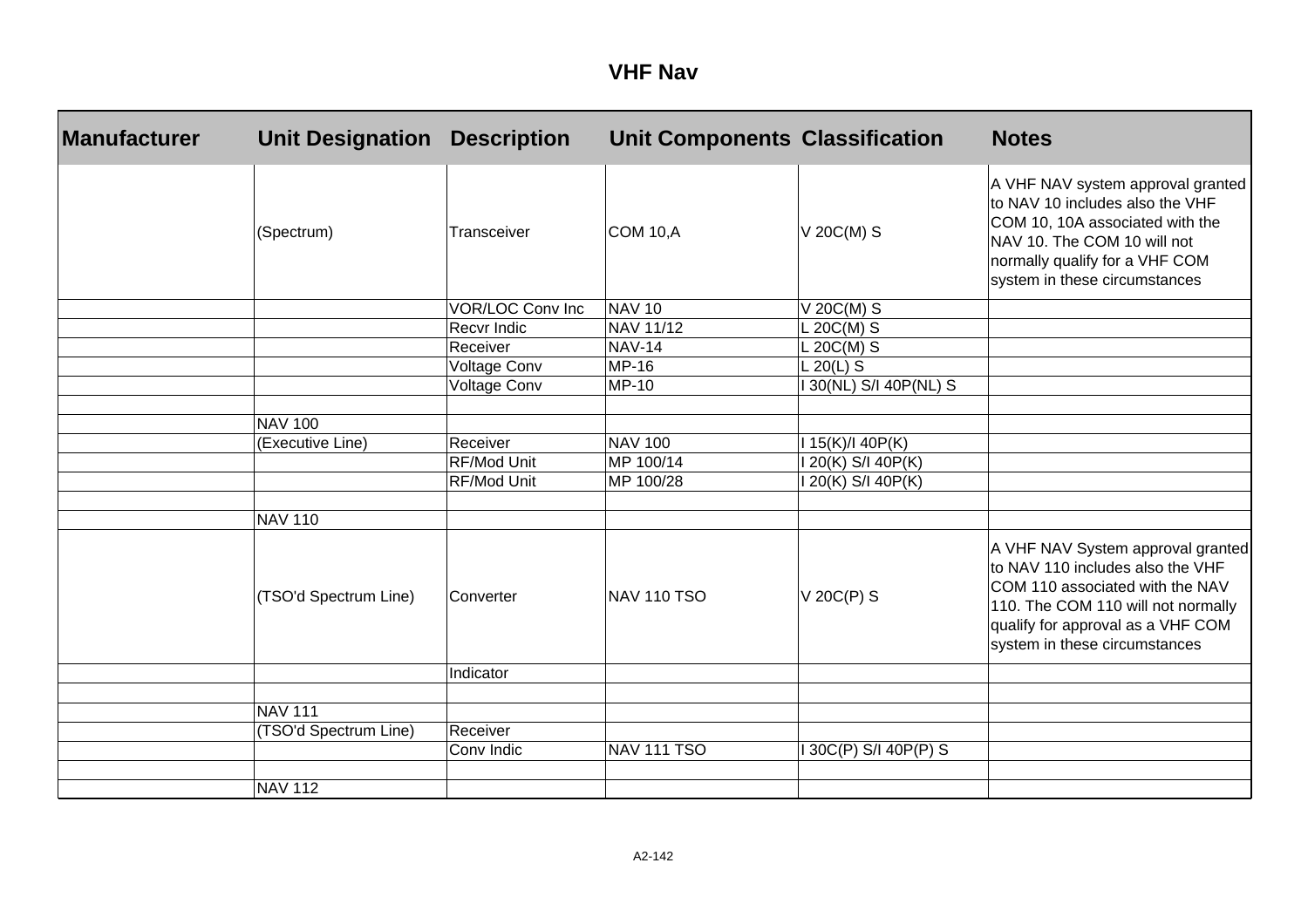| <b>Manufacturer</b> | <b>Unit Designation</b> | <b>Description</b> | <b>Unit Components Classification</b> |                           | <b>Notes</b>                      |
|---------------------|-------------------------|--------------------|---------------------------------------|---------------------------|-----------------------------------|
|                     | (TSO'd Spectrum Line)   |                    |                                       |                           |                                   |
|                     |                         | Receiver           | <b>NAV 112 TSO</b>                    | 130C(P) S/140P(P) S       |                                   |
|                     |                         | Conv Indic         |                                       |                           |                                   |
|                     |                         |                    |                                       |                           |                                   |
|                     | <b>NAV 114</b>          |                    |                                       |                           |                                   |
|                     | (TSO'd Spectrum Line)   | Receiver           | <b>NAV 114 TSO</b>                    | I 30C(P) S/I 40P(P) S     |                                   |
|                     | NAV 121 TSO             |                    |                                       |                           |                                   |
|                     |                         |                    |                                       |                           |                                   |
|                     |                         | Receiver           | <b>NAV 121 TSO</b>                    | I 15, I 35C, I 40P(PKM) S |                                   |
|                     |                         | Conv Indic         |                                       |                           |                                   |
|                     |                         | Voltage Conv       | MP 11 TSO                             | 135, 140P(N) S            |                                   |
|                     |                         |                    |                                       |                           |                                   |
|                     | NAV 122 TSO Series      |                    |                                       |                           |                                   |
|                     |                         | Receiver           | <b>NAV 122 TSO</b>                    | I 15, I 35C, I 40P(PKM) S |                                   |
|                     |                         | Conv Indic         |                                       |                           |                                   |
|                     |                         |                    |                                       |                           |                                   |
|                     | NAV 122A TSO            |                    |                                       |                           |                                   |
|                     |                         | Receiver           | NAV 122A TSO                          | 115, 135, 140P(PKM) S     |                                   |
|                     |                         | Conv Indic         |                                       |                           |                                   |
|                     |                         | Voltage Conv       | MP 11 TSO                             | 135, 140P(JN) S           |                                   |
|                     |                         |                    |                                       |                           |                                   |
|                     | NAV 124 TSO Series      |                    |                                       |                           |                                   |
|                     | NAV 124 TSO             |                    |                                       |                           |                                   |
|                     |                         |                    |                                       |                           | Glide slope receiver contained in |
|                     |                         | Receiver           | <b>NAV 124 TSO</b>                    | I 15, I 35C, I40P(PKM) S  | NAV 124 TSO is NOT approved for   |
|                     |                         |                    |                                       |                           | IFR operations                    |
|                     |                         | Conv Indic         |                                       |                           |                                   |
|                     |                         |                    |                                       |                           |                                   |
|                     | NAV 124A TSO            |                    |                                       |                           |                                   |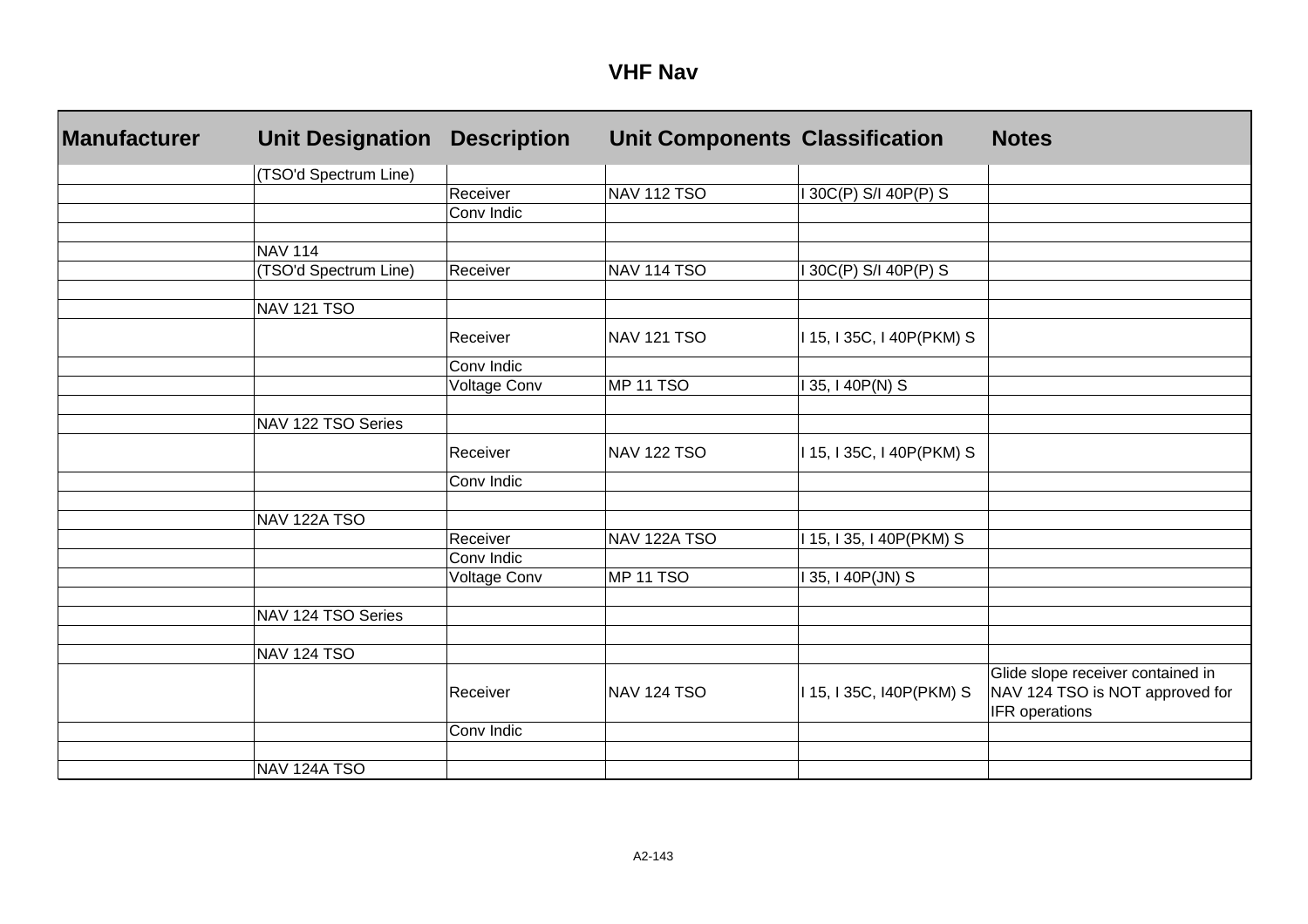| <b>Manufacturer</b> | <b>Unit Designation</b> | <b>Description</b>       | <b>Unit Components Classification</b> |                           | <b>Notes</b>                                                                                             |
|---------------------|-------------------------|--------------------------|---------------------------------------|---------------------------|----------------------------------------------------------------------------------------------------------|
|                     |                         | Receiver                 | Nav 124A TSO                          | I 15, I 35C, I 40P(PKM) S |                                                                                                          |
|                     |                         | Conv Indic               |                                       |                           |                                                                                                          |
|                     |                         |                          |                                       |                           |                                                                                                          |
|                     | NAV 124R TSO            |                          |                                       |                           |                                                                                                          |
|                     |                         | Receiver                 | NAV 124R TSO                          | I 15, I 35C, I 40P(PKM) S |                                                                                                          |
|                     |                         | Indicator                | ID 124()                              | 15/135C/140P(KMP) S       |                                                                                                          |
|                     |                         | Indicator                | HSI 100()                             | 15/135C(O) S              |                                                                                                          |
|                     |                         | Voltage Conv             | <b>MP 11 TSO</b>                      | 35/I 40P(JN) S            |                                                                                                          |
|                     |                         | Voltage Conv             | <b>MP 15</b>                          | 35/I 40P(JN) S            |                                                                                                          |
|                     |                         | Voltage Conv             | <b>MP 20</b>                          | 35/I 40P(JN) S            |                                                                                                          |
|                     |                         |                          |                                       |                           |                                                                                                          |
|                     | NAV 824/825 TSO         |                          |                                       |                           |                                                                                                          |
|                     |                         | Receiver                 | NAV 824/825 TSO                       | 15/135C/140P(KMP) S       |                                                                                                          |
|                     |                         | Indicator                | ID 824/825/826 TSO                    | 115/135C/I 40P(KMP) S     |                                                                                                          |
|                     |                         |                          |                                       |                           |                                                                                                          |
|                     | OC-110                  |                          |                                       |                           |                                                                                                          |
|                     |                         | <b>VOR/LOC Converter</b> | OC-110                                | 30(NJ) S/I 40P(NJ) S      |                                                                                                          |
|                     |                         |                          |                                       |                           |                                                                                                          |
|                     | <b>VOA Series</b>       |                          |                                       |                           |                                                                                                          |
|                     |                         | Nav Converter            | VOA-3                                 | $V$ 10(L)                 |                                                                                                          |
|                     |                         | Nav Converter            | VOA-3A                                | 20(T)                     |                                                                                                          |
|                     |                         | Nav Converter            | VOA-4                                 | V 10(K)                   |                                                                                                          |
|                     |                         | Nav Converter            | VOA-5                                 | $V$ 10(K)                 |                                                                                                          |
|                     |                         | Nav Converter            | VOA-6                                 | V 10(K)                   |                                                                                                          |
|                     |                         | Nav Converter            | VOA-8                                 | $20(K)$ S                 | Only if Narco Export Service Bulletin<br>No E-5 is incorporated otherwise<br>classification is V 20(K) S |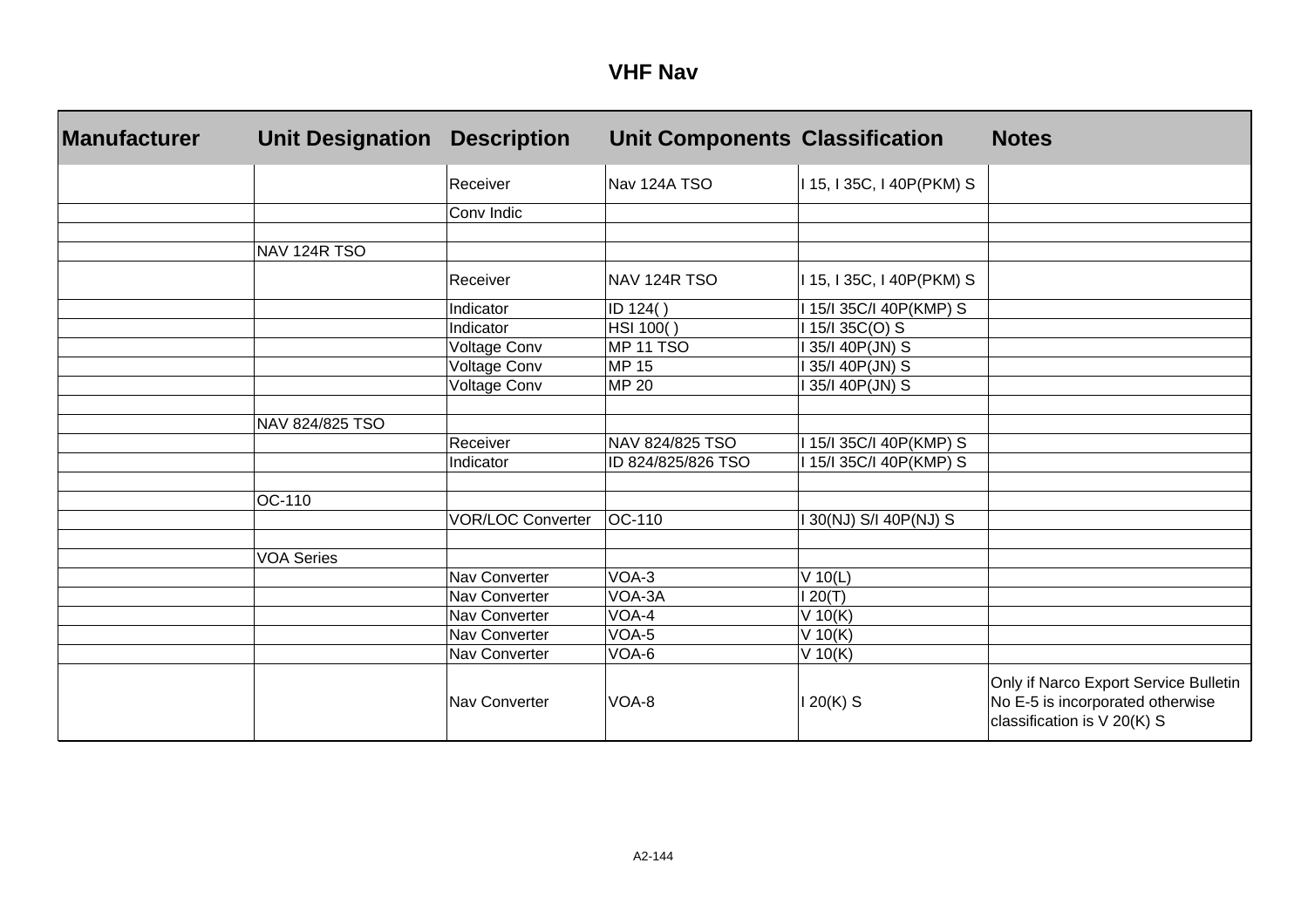#### **VHF Nav**

| <b>Manufacturer</b> | <b>Unit Designation</b> | <b>Description</b>            | <b>Unit Components Classification</b> |                       | <b>Notes</b>                                                                                             |
|---------------------|-------------------------|-------------------------------|---------------------------------------|-----------------------|----------------------------------------------------------------------------------------------------------|
|                     |                         | Nav Converter                 | VOA-9                                 | 120(K) S              | Only if Narco Export Service Bulletin<br>No E-5 is incorporated otherwise<br>classification is V 20(K) S |
|                     |                         | Nav Converter                 | <b>VOA-40</b>                         | L 10(L)               |                                                                                                          |
|                     |                         | Nav Converter                 | VOA-40M                               | L 10(L)               |                                                                                                          |
|                     |                         | Nav Converter                 | VOA-50M                               | L 10(L)               |                                                                                                          |
|                     |                         | Nav Converter                 | <b>VOA-100</b>                        | 40P(K)                |                                                                                                          |
|                     |                         | Nav Converter                 | <b>VOA-110</b>                        | 40P(K)                |                                                                                                          |
|                     |                         | Nav Converter                 | VOA-821/822                           | 15/I 35C/I 40P(KMP) S |                                                                                                          |
| <b>Radair</b>       |                         |                               |                                       |                       |                                                                                                          |
|                     | RADAIR-1                |                               |                                       |                       |                                                                                                          |
|                     |                         | <b>VOR/LOC Conv Ind</b>       | RADAIR-1                              | V 20C(M)              |                                                                                                          |
|                     | RADAIR-200              |                               |                                       |                       |                                                                                                          |
|                     |                         | Receiver                      | RADAIR-200                            | V 20C(M)              |                                                                                                          |
|                     |                         | <b>DC Converter</b>           | <b>RC-28</b>                          | V 20C(M)              |                                                                                                          |
|                     | RADAIR-240              |                               |                                       |                       |                                                                                                          |
|                     |                         | VOR/ILS Conv Ind<br>G/S Recvr | RADAIR-240                            | V 20C(M)              | Glide Slope receiver not approved for<br>any IFR operation                                               |
| R.C.A               |                         |                               |                                       |                       |                                                                                                          |
|                     | AVI-200                 |                               |                                       |                       |                                                                                                          |
|                     |                         | RMI/VOR Conv                  | MI-585000                             | $130(K)$ S            |                                                                                                          |
|                     |                         | RMI/VOR Conv                  | MI-585000-1                           | $30(K)$ S             |                                                                                                          |
|                     |                         | RMI/VOR Conv                  | MI-585000-2                           | $30(K)$ S             |                                                                                                          |
|                     |                         | RMI/VOR Conv                  | MI-585000-3                           | $30(K)$ S             |                                                                                                          |
|                     | <b>AVI-201</b>          |                               |                                       |                       |                                                                                                          |
|                     |                         | RMI/VOR Conv                  | MI-585001                             | $30(K)$ S             |                                                                                                          |
|                     |                         | RMI/VOR Conv                  | MI-585001-1                           | $130(K)$ S            |                                                                                                          |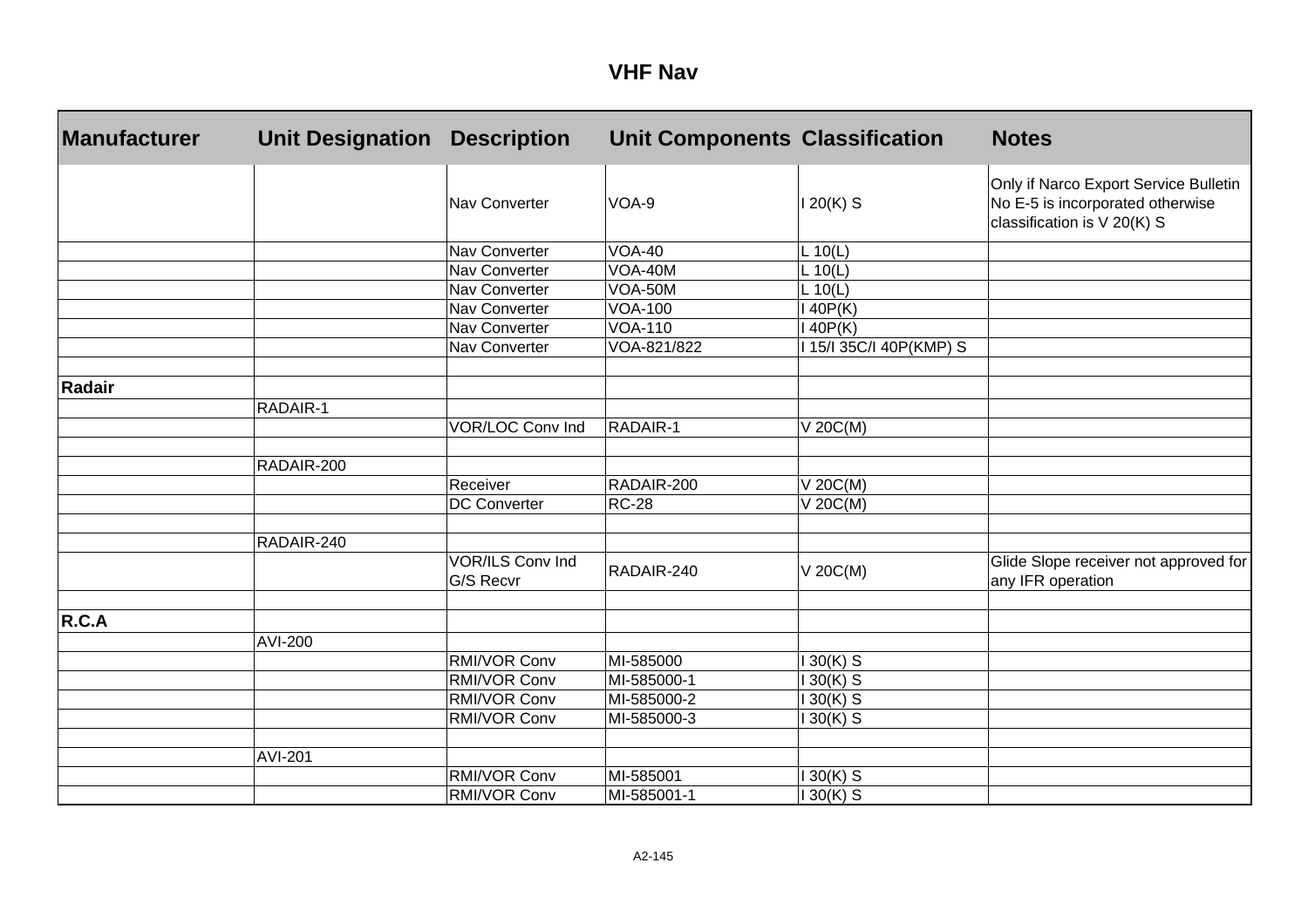#### **VHF Nav**

| <b>Manufacturer</b> | <b>Unit Designation</b>    | <b>Description</b>          | <b>Unit Components Classification</b> |            | <b>Notes</b>          |
|---------------------|----------------------------|-----------------------------|---------------------------------------|------------|-----------------------|
|                     |                            | <b>RMI/VOR Conv</b>         | MI-585001-2                           | $130(K)$ S |                       |
|                     |                            |                             |                                       |            |                       |
|                     | <b>AVI-202</b>             |                             |                                       |            |                       |
|                     |                            | RMI/VOR Conv                | MI-585002                             | $30(K)$ S  |                       |
|                     |                            | RMI/VOR Conv                | MI-585002-1                           | $30(K)$ S  |                       |
|                     |                            | RMI/VOR Conv                | MI-585002-2                           | $30(K)$ S  |                       |
|                     | AVI-203                    |                             |                                       |            |                       |
|                     |                            | RMI/VOR Conv                | MI-585099, -1/-3                      | $30(K)$ S  |                       |
|                     | <b>AVI-204</b>             |                             |                                       |            |                       |
|                     |                            | Auto VOR Conv               | MI-585067                             | 130(JN)    |                       |
|                     |                            |                             |                                       |            |                       |
|                     | AVI-205                    | Auto VOR Converter          | MI-585068                             |            |                       |
|                     |                            |                             |                                       | 30(JN)     |                       |
|                     | <b>AVN-210/210A Series</b> |                             |                                       |            |                       |
|                     |                            | Receiver AVN-210            | MI-592100, -1, -3, -4                 | $130(K)$ S |                       |
|                     |                            | Receiver AVN-210A           | MI-585072, -1/-7                      | $30(K)$ S  |                       |
|                     |                            | Receiver AVN-211            | MI-592100-2, -5                       | $30(K)$ S  |                       |
|                     |                            | Receiver AVN-211A           | MI-585077, -1/3                       | $30(K)$ S  |                       |
|                     |                            | Receiver AVN-212            | MI-592177, -1                         | $30(K)$ S  |                       |
|                     |                            | Receiver AVN-214            | MI-592178, -1                         | $30(K)$ S  |                       |
|                     |                            | Receiver AVN-215            | MI-592179, -1                         | $30(K)$ S  |                       |
|                     |                            | Antenna                     | MI-592127                             | 45(N) S    | <b>Optional Items</b> |
|                     |                            | Antenna                     | MI-592129                             | 45(N) S    | <b>Optional Items</b> |
|                     |                            | Crossover & Dual<br>Coupler | MI-592131                             | 45(N) S    | <b>Optional Items</b> |
|                     |                            |                             |                                       |            |                       |
|                     | AVN-220/220A Series        |                             |                                       |            |                       |
|                     |                            | Receiver AVN-220            | MI-585031, -1, -2                     | $30(K)$ S  |                       |
|                     |                            | Receiver AVN-220A           | MI-585073, -1/-3                      | $30(K)$ S  |                       |
|                     |                            | Receiver AVN-211            | MI-585032, -1, -2                     | $30(K)$ S  |                       |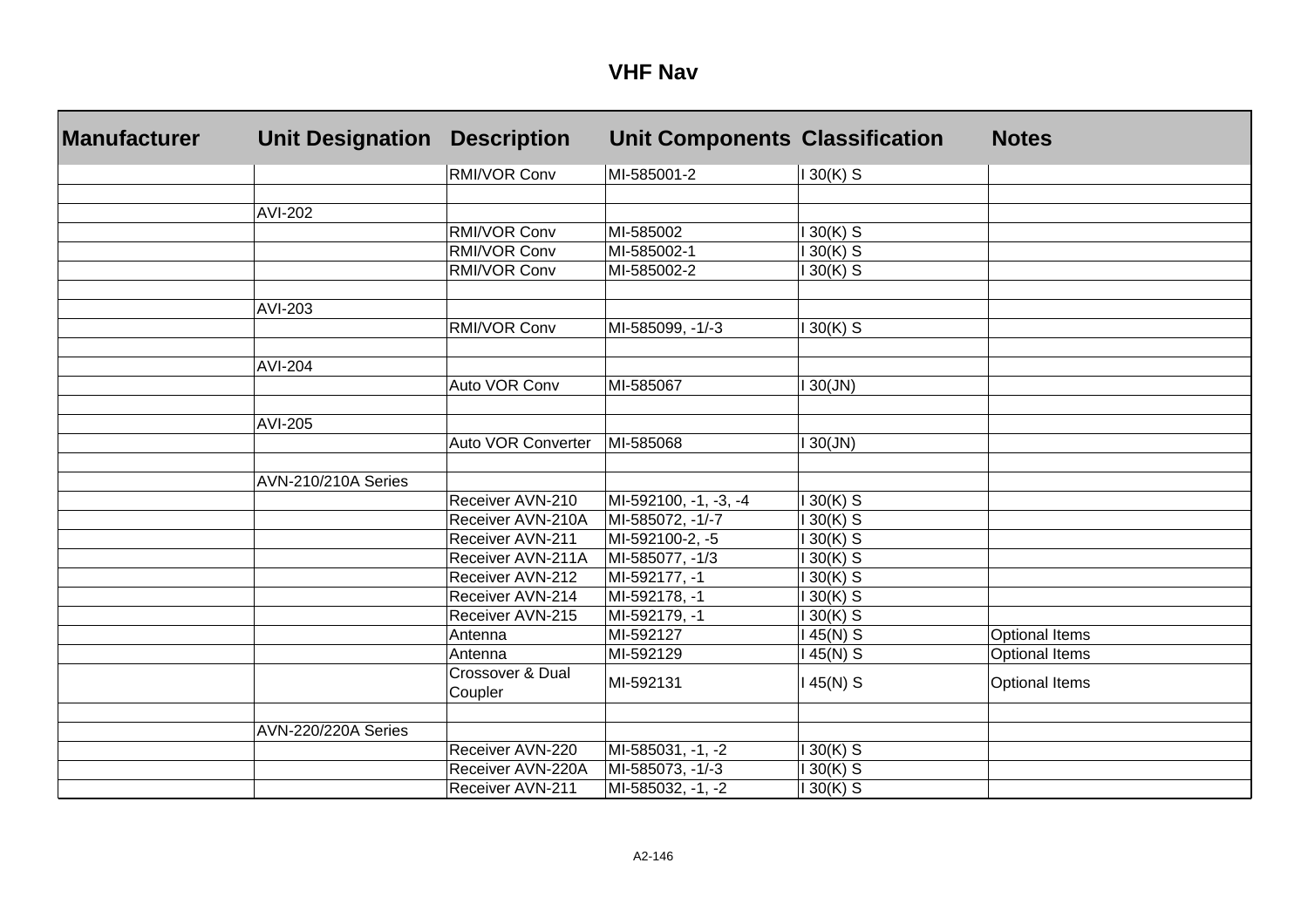#### **VHF Nav**

| <b>Manufacturer</b>                                 | <b>Unit Designation</b> | <b>Description</b>          | <b>Unit Components Classification</b> |            | <b>Notes</b>                     |
|-----------------------------------------------------|-------------------------|-----------------------------|---------------------------------------|------------|----------------------------------|
|                                                     |                         | Receiver AVN-211A           | MI-585075, -1/-3                      | $130(K)$ S |                                  |
|                                                     |                         | Antenna                     | MI-592127                             | $145(N)$ S | Optional items                   |
|                                                     |                         | Antenna                     | MI-592129                             | $145(N)$ S | Optional items                   |
|                                                     |                         | Crossover & Dual<br>Coupler | MI-592131                             | $145(N)$ S | Optional items                   |
| <b>Sperry Flight Ssystems</b>                       |                         |                             |                                       |            |                                  |
|                                                     | <b>NR-106A</b>          |                             |                                       |            |                                  |
|                                                     |                         | Receiver                    | <b>NR-106A</b>                        | 45(JN)S    |                                  |
|                                                     |                         |                             |                                       | (G)        |                                  |
| <b>Sunair Electronics Inc</b>                       |                         |                             |                                       |            |                                  |
|                                                     |                         | Transceiver                 | SA-1036                               | $V$ 10(K)  |                                  |
|                                                     |                         | Mod P/S                     | <b>SAV-901</b>                        | $V$ 10(L)  |                                  |
|                                                     |                         | Mod P/S                     | <b>SAV-902</b>                        | $V$ 10(L)  |                                  |
|                                                     |                         | Conv Indic                  | SA1-300                               | $V$ 10(K)  |                                  |
|                                                     |                         | Conv Indic                  | SA1-400                               | $V$ 10(K)  |                                  |
|                                                     |                         | Nav Antenna                 | <b>SAN-200</b>                        |            | <b>Optional Equipment</b>        |
|                                                     |                         | Com Antenna                 | <b>SAC-100</b>                        |            | <b>Optional Equipment</b>        |
| <b>TerraCorporation</b>                             |                         |                             |                                       |            |                                  |
|                                                     | <b>TN 200</b>           |                             |                                       |            |                                  |
|                                                     |                         | Receiver                    | <b>TR 200</b>                         | $V$ 10(K)  | Glideslope receiver not approved |
|                                                     |                         |                             |                                       |            |                                  |
| <b>TKM Incorporated</b><br><b>Scottsdale AZ USA</b> |                         |                             |                                       |            |                                  |
|                                                     | <b>MX300</b>            |                             |                                       |            |                                  |
|                                                     |                         | Transceiver                 | MX300                                 | $V$ 15(M)  |                                  |
|                                                     |                         |                             |                                       |            |                                  |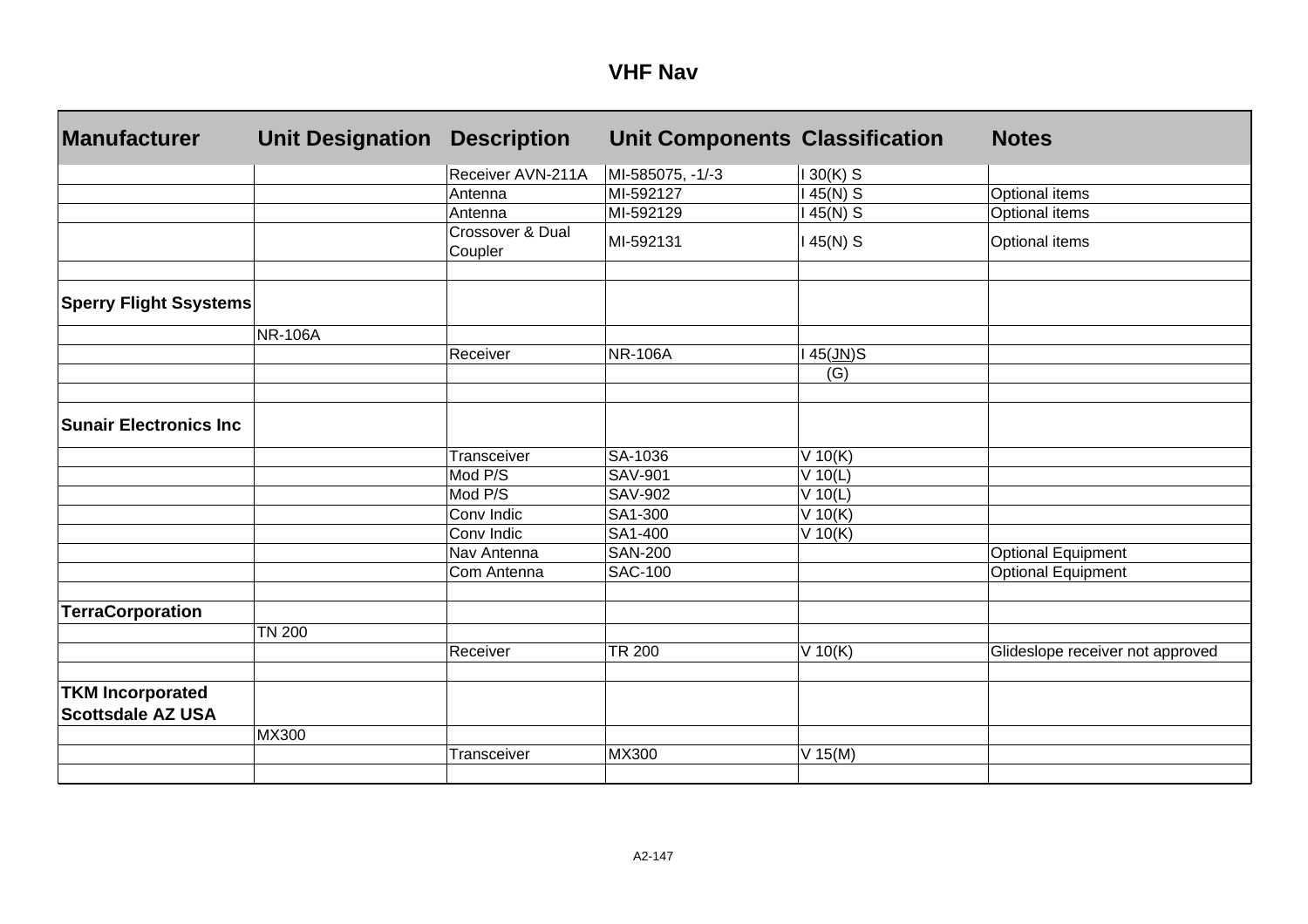| VHF | <b>Nav</b> |
|-----|------------|
|-----|------------|

| <b>Manufacturer</b>            | <b>Unit Designation</b> | <b>Description</b> | <b>Unit Components Classification</b> |           | <b>Notes</b> |
|--------------------------------|-------------------------|--------------------|---------------------------------------|-----------|--------------|
| <b>Wilcox Electric Co Inc.</b> |                         |                    |                                       |           |              |
|                                | 806                     |                    |                                       |           |              |
|                                |                         | Receiver           | 806A                                  | $45(J)$ S |              |
|                                |                         |                    |                                       |           |              |
|                                | 1005A/B                 |                    |                                       |           |              |
|                                |                         | Receiver           | 1005A                                 | 45(N) S   |              |
|                                |                         | Receiver           | 1005B                                 | 45(N) S   |              |
|                                |                         |                    |                                       |           |              |
|                                | 1006                    |                    |                                       |           |              |
|                                |                         | Receiver           | 1006A                                 | 45(N) S   |              |
|                                |                         | Receiver           | 1006B                                 | 45(N) S   |              |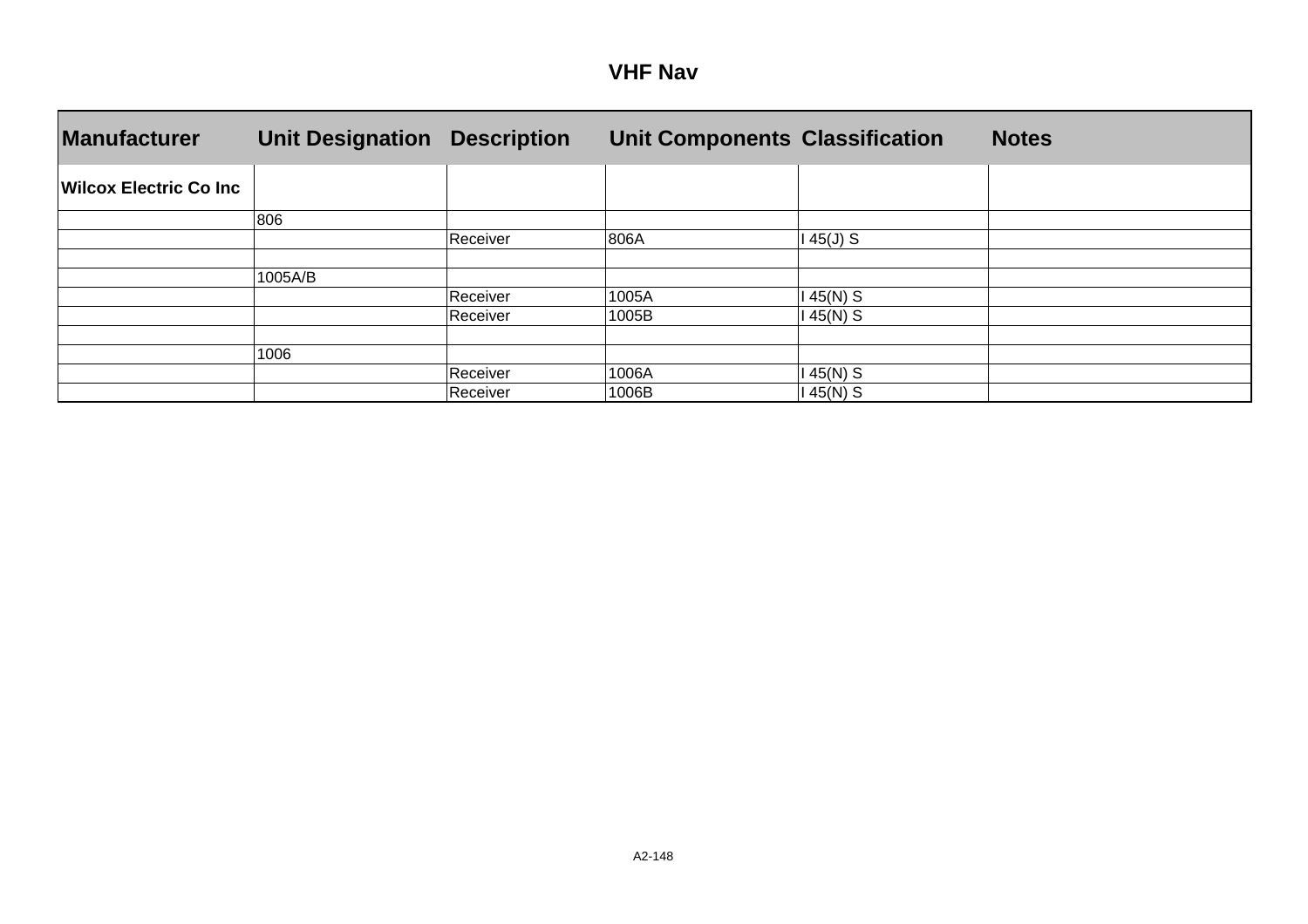#### **VLF Nav**

| Manufacturer                 | <b>Unit Designation</b> | <b>Description</b>     | <b>Unit Components</b> | <b>Classification</b> | <b>Notes</b> |
|------------------------------|-------------------------|------------------------|------------------------|-----------------------|--------------|
|                              |                         |                        |                        |                       |              |
| Canadian Marconi Co          |                         |                        |                        |                       |              |
|                              | CMA 771/734 MK II       |                        |                        |                       |              |
|                              |                         | <b>Rec Processor</b>   | <b>RPU</b>             | 150(MNO)              |              |
|                              |                         | <b>Control Display</b> | CDU                    | 115/120C(KMP) S       |              |
|                              |                         | Loop Ant Coupler       | <b>ACU</b>             | $150$ (JNT) S         |              |
|                              |                         |                        |                        |                       |              |
| <b>Collins Avionics</b>      |                         |                        |                        |                       |              |
|                              | LRN70/80                |                        |                        |                       |              |
|                              |                         | <b>Rec Processor</b>   | 42831                  | $150C(N)$ S           |              |
|                              |                         | Control Display        | 42832                  | I 50C(N) S            |              |
|                              |                         | Antenna                | 42804                  | $150(J)$ S            |              |
|                              |                         |                        |                        |                       |              |
|                              | <b>LRN-85A</b>          |                        |                        |                       |              |
|                              |                         | <b>Rec Processor</b>   | RPU-85A                | 150C(N) S             |              |
|                              |                         | <b>Control Display</b> | CDU-85                 | $150C(N)$ S           |              |
|                              |                         | Antenna                | <b>ANA-85</b>          | I 50(JN) S            |              |
|                              |                         |                        |                        |                       |              |
| <b>Crouzet</b>               |                         |                        |                        |                       |              |
|                              | EQUINOX 210A            |                        |                        |                       |              |
|                              |                         | <b>RPU (2000A)</b>     | 87272051 VO4           | I 15/I 50C(J)S        |              |
|                              |                         | CDU (20)               | 87252251()             | 1 15/1 50C(J)S        |              |
|                              |                         | <b>ACU (10)</b>        | 87232237()             | 150(J)S               |              |
|                              |                         | $\overline{ACU(40)}$   | 87232276()             | 150(J)S               |              |
|                              |                         | <b>ACU (50)</b>        | 87292303()             | $150(\underline{J})S$ |              |
|                              |                         |                        |                        | (C)                   |              |
| <b>Global Navigation Inc</b> |                         |                        |                        |                       |              |
|                              | <b>GNS-500A</b>         |                        |                        |                       |              |
|                              |                         | Receiver Computer      |                        | I 50(MNO) S           |              |
|                              |                         | <b>Control Display</b> |                        | <b>I 50(MNO) S</b>    |              |
|                              |                         | Antenna                |                        | I 50(JN) S            |              |
|                              |                         |                        |                        |                       |              |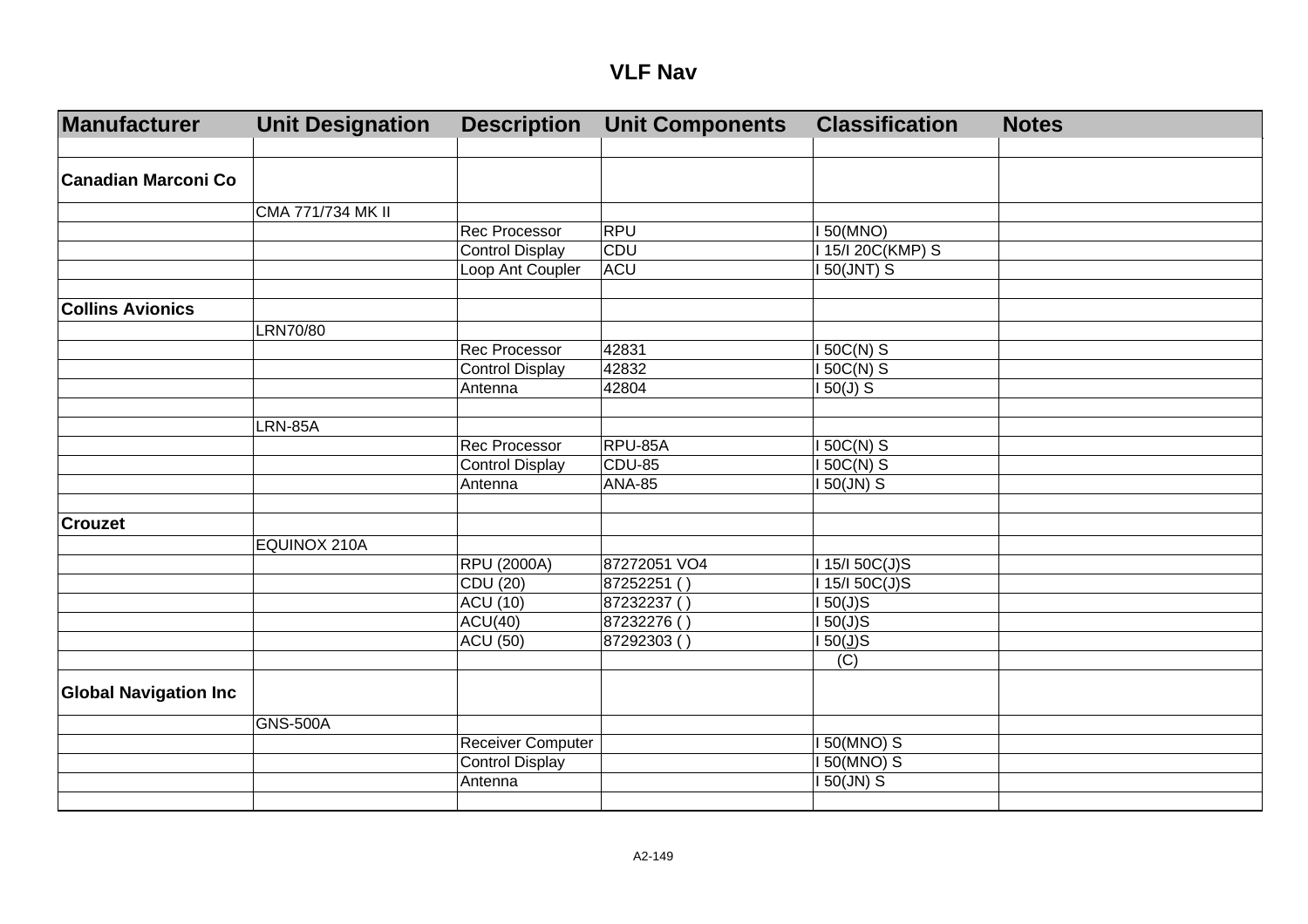#### **VLF Nav**

| <b>Manufacturer</b>         | <b>Unit Designation</b> | <b>Description</b>     | <b>Unit Components</b> | <b>Classification</b> | <b>Notes</b> |
|-----------------------------|-------------------------|------------------------|------------------------|-----------------------|--------------|
|                             | GNS-1000                |                        |                        |                       |              |
|                             |                         | <b>RPU</b>             | 30050                  | 50(MNO) S             |              |
|                             |                         | CDU                    | 30300                  | 50(MNO) S             |              |
|                             |                         | <b>FMC</b>             | 30150                  | 50(MNO) S             |              |
|                             |                         | Ant E Field            | 10085                  | 50(JNSTV) S           |              |
|                             |                         | Ant H Field            | 11455                  | 50(JNSTV) S           |              |
|                             |                         |                        |                        |                       |              |
| <b>Litton Aero Products</b> |                         |                        |                        |                       |              |
|                             | 300/3100                |                        |                        |                       |              |
|                             |                         | <b>RPU</b>             | 460920                 | 25/I 50C(MN) S        |              |
|                             |                         | <b>CDU</b>             | 460900                 | 15/I 20C(MP) S        |              |
|                             |                         | CDU                    | 461690                 | 25/I 35C(MP) S        |              |
|                             |                         | <b>ACU</b>             | 460980                 | 25/I 50C(JLN) S       |              |
|                             |                         |                        |                        |                       |              |
| <b>Tracor Aerospace</b>     |                         |                        |                        |                       |              |
|                             | TA 7800                 |                        |                        |                       |              |
|                             |                         | Nav Processor          | 15710-0001             | $50(JLN)$ S           |              |
|                             |                         | <b>Control Display</b> | 157500-XXXX            | 20C(KMP) S            |              |
|                             |                         | Ant Coupler            | 157520-0001            | $50(JLN)$ S           |              |
|                             |                         |                        |                        |                       |              |
|                             | TA 7900                 |                        |                        |                       |              |
|                             |                         | Nav. Processor         | 159750                 | 50(JLN)S              |              |
|                             |                         | <b>Control Display</b> | 159710                 | 15/I 40P(KMP)         |              |
|                             |                         | Ant. Coupler           | 157520                 | 150(JLN)S             |              |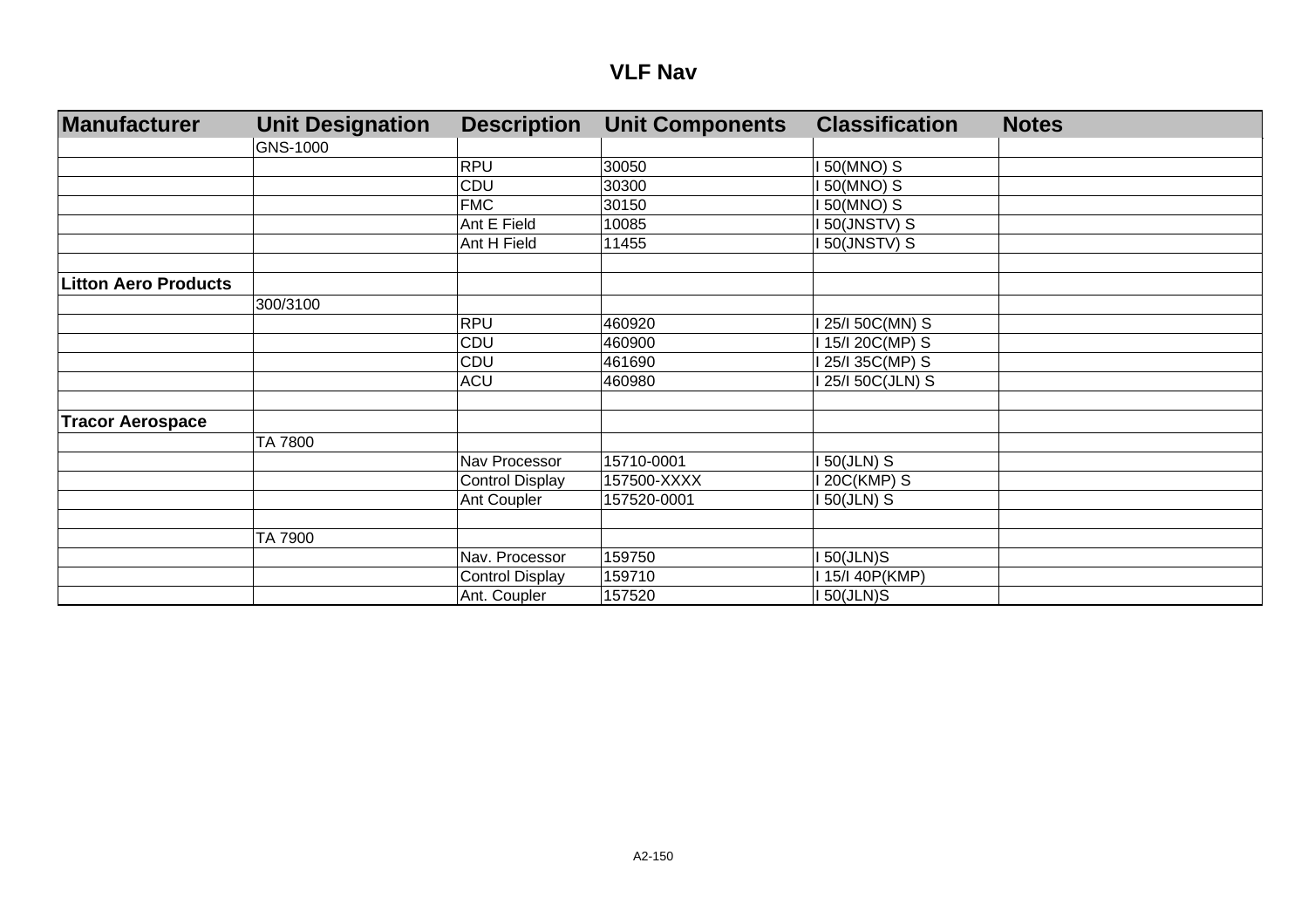| Manufacturer           | <b>Unit Designation</b> | <b>Description</b> | <b>Unit Components</b> | <b>Classification</b> | <b>Notes</b>                                                                                |
|------------------------|-------------------------|--------------------|------------------------|-----------------------|---------------------------------------------------------------------------------------------|
|                        |                         |                    |                        |                       |                                                                                             |
| <b>Bendix Avionics</b> |                         |                    |                        |                       |                                                                                             |
|                        | RDR-1D                  |                    |                        |                       |                                                                                             |
|                        |                         | <b>Trans-Recvr</b> | RDR-1D                 | $130(T)$ S            |                                                                                             |
|                        |                         | Synch P/S          | SYN-1B                 | $130(T)$ S            |                                                                                             |
|                        |                         | Control            | <b>CON-1L2/4</b>       | $130(T)$ S            |                                                                                             |
|                        |                         | Indicator          | PPI-1D                 | $130(T)$ S            |                                                                                             |
|                        |                         | Indicator          | <b>PPI-1E-2</b>        | $30(T)$ S             |                                                                                             |
|                        |                         | Antenna            | ANT-1S                 | 45(N) S               | With pressurised wave guide rating<br>becomes I 50(N) S                                     |
|                        |                         | Antenna            | ANT-1F                 | 45(N) S               | With pressurised wave guide rating<br>becomes I 50(N) S                                     |
|                        |                         | Antenna            | ANT-1G                 | 45(N) S               | With pressurised wave guide rating<br>becomes I 50(N) S                                     |
|                        |                         | Antenna            | ANT-1N                 | 45(N) S               | With pressurised wave guide rating<br>becomes I 50(N) S                                     |
|                        |                         |                    |                        |                       |                                                                                             |
|                        | RDR-1E                  |                    |                        |                       |                                                                                             |
|                        |                         | <b>Trans-Recvr</b> | RDR-1E                 | $130(N)$ S            | When mounted on appropriate<br>shockmount                                                   |
|                        |                         | <b>Trans-Recvr</b> | <b>RDR-1E-1</b>        | $130(N)$ S            | When mounted on appropriate<br>shockmount                                                   |
|                        |                         | Indicator          | PPI-1G                 | $130(N)$ S            | When mounted on appropriate<br>shockmount                                                   |
|                        |                         | Indicator          | PPI-1GT                | $130(N)$ S            | When mounted on appropriate<br>shockmount                                                   |
|                        |                         | Indicator          | <b>PPI-1E-2</b>        | $130(N)$ S            | When mounted on appropriate<br>shockmount                                                   |
|                        |                         | Indicator          | PPI-1D                 | $130(N)$ S            | When mounted on appropriate<br>shockmount                                                   |
|                        |                         | Antenna            | ANT-1N                 | $130(N)$ S            | When unpressurised waveguide.<br>With pressurised waveguide,<br>classification is I 50(N) S |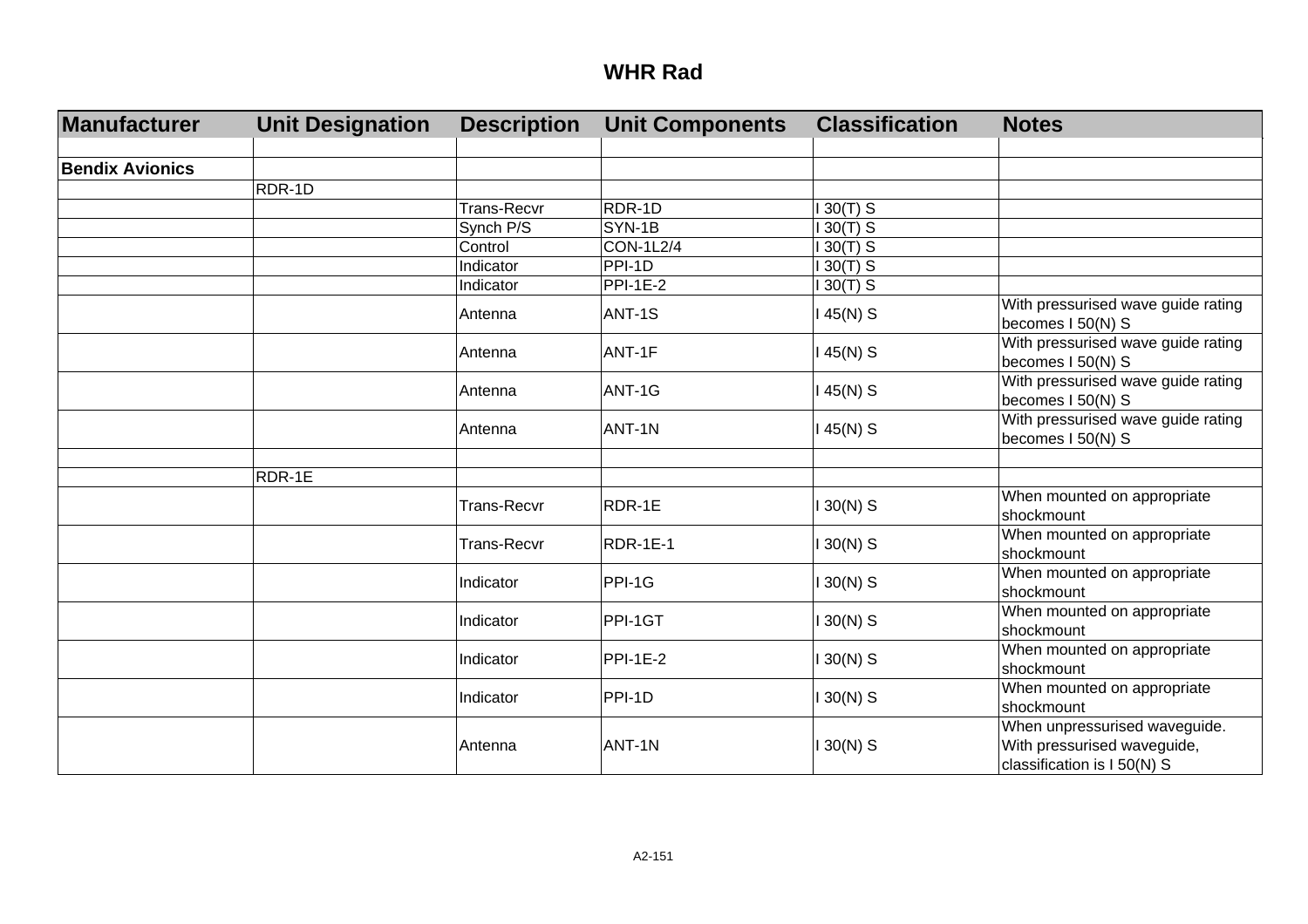| Manufacturer | <b>Unit Designation</b> | <b>Description</b> | <b>Unit Components</b> | <b>Classification</b> | <b>Notes</b>                                                                                                            |
|--------------|-------------------------|--------------------|------------------------|-----------------------|-------------------------------------------------------------------------------------------------------------------------|
|              |                         | Antenna            | ANT-1M                 | $130(N)$ S            | When unpressurised waveguide.<br>With pressurised waveguide,<br>classification is I 50(N) S                             |
|              |                         | Antenna            | ANT-1G                 | $30(N)$ S             | When unpressurised waveguide.<br>With pressurised waveguide,<br>classification is I 50(N) S                             |
|              |                         | Control            | CON-1N                 | $130(N)$ S            |                                                                                                                         |
|              |                         | Control            | CON-1P                 | $130(N)$ S            |                                                                                                                         |
|              |                         | Indicator (Colour) | <b>PPI-1U()</b>        | 115/120C/I 40P(KM) S  |                                                                                                                         |
|              |                         | Antenna            | ANT-1E/J               | $130(N)$ S            | When unpressurised waveguide.<br>With pressurised waveguide,<br>classification is I 50(N) S                             |
|              | RDR-1F                  |                    |                        |                       |                                                                                                                         |
|              |                         | <b>Trans Recvr</b> | RDR-1F                 | 20/I 45P(N) S         |                                                                                                                         |
|              |                         | Control            | CON-1R                 | $20(K)$ S             |                                                                                                                         |
|              |                         | Control            | CON-1S                 | 20(K) S               |                                                                                                                         |
|              |                         | Indicator          | PPI-1L                 | 20(K) S               |                                                                                                                         |
|              |                         | Antenna            | ANT-1T                 | $45(J)$ S             |                                                                                                                         |
|              |                         | Indicator (Colour) | PPI-1T                 | 115/120C/I 40P(KS) S  |                                                                                                                         |
|              | RDR-4A                  |                    |                        |                       |                                                                                                                         |
|              |                         | Recvr-Trans        | RTA-4A                 | 15/140P(O) S          |                                                                                                                         |
|              |                         | Control            | CON-4A/B               | 15/I 40P(K) S         |                                                                                                                         |
|              |                         | Indicator (Colour) | PPI-4B                 | 15/140P(K) S          |                                                                                                                         |
|              |                         | <b>Drive Unit</b>  | DAA-4A                 | $150(J)$ S            |                                                                                                                         |
|              |                         | Antenna            | <b>REA-4()</b>         | $150(J)$ S            |                                                                                                                         |
|              | <b>RDR-100</b>          |                    |                        |                       |                                                                                                                         |
|              |                         | <b>Trans Recvr</b> | RT-101A-28             | 30P(T) S              | Equipment not to be installed on a<br>mandatory basis in aircraft which<br>have a cruising speed exceeding 350<br>knots |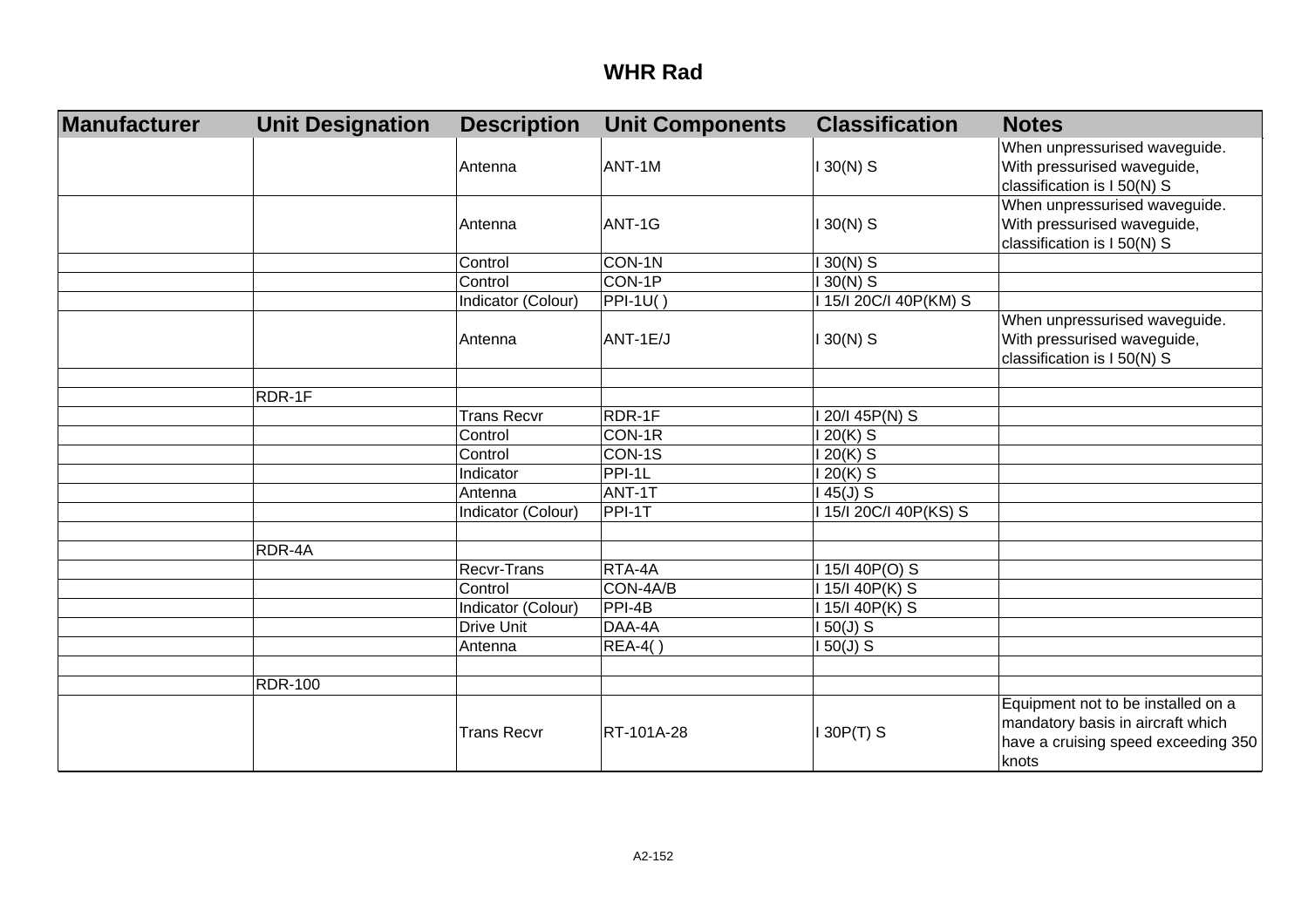| Manufacturer | <b>Unit Designation</b> | <b>Description</b> | <b>Unit Components</b> | <b>Classification</b> | <b>Notes</b>                                                                                                            |
|--------------|-------------------------|--------------------|------------------------|-----------------------|-------------------------------------------------------------------------------------------------------------------------|
|              |                         | <b>Trans Recvr</b> | RT-101B-28             | 130P(T) S             | Equipment not to be installed on a<br>mandatory basis in aircraft which<br>have a cruising speed exceeding 350<br>knots |
|              |                         | Indicator          | <b>IN-102A</b>         | 130P(T) S             | Equipment not to be installed on a<br>mandatory basis in aircraft which<br>have a cruising speed exceeding 350<br>knots |
|              |                         | Antenna            | AT-103A                | 145(T) S              | Equipment not to be installed on a<br>mandatory basis in aircraft which<br>have a cruising speed exceeding 350<br>knots |
|              |                         | Radome Kit         | RD-105 A to F          |                       |                                                                                                                         |
|              |                         | Inverter           | IV-901A-28             | 130P(T) S             | Equipment not to be installed on a<br>mandatory basis in aircraft which<br>have a cruising speed exceeding 350<br>knots |
|              |                         | Converter          | PS-900A-14             | 130P(T) S             | Equipment not to be installed on a<br>mandatory basis in aircraft which<br>have a cruising speed exceeding 350<br>knots |
|              |                         |                    |                        |                       |                                                                                                                         |
|              | <b>RDR-110</b>          |                    |                        |                       |                                                                                                                         |
|              | (Trophy Line)           | Recvr-Trans        | RT-101B-28             | 145(N) S              | Equipment not to be installed on a<br>mandatory basis in aircraft which<br>have a cruising speed exceeding 350<br>knots |
|              |                         | Indicator          | <b>IN-112</b>          | 145(N) S/I 40P(N) S   | Equipment not to be installed on a<br>mandatory basis in aircraft which<br>have a cruising speed exceeding 350<br>knots |
|              |                         | Antenna            | AT-113                 | 145(N) S              | Equipment not to be installed on a<br>mandatory basis in aircraft which<br>have a cruising speed exceeding 350<br>knots |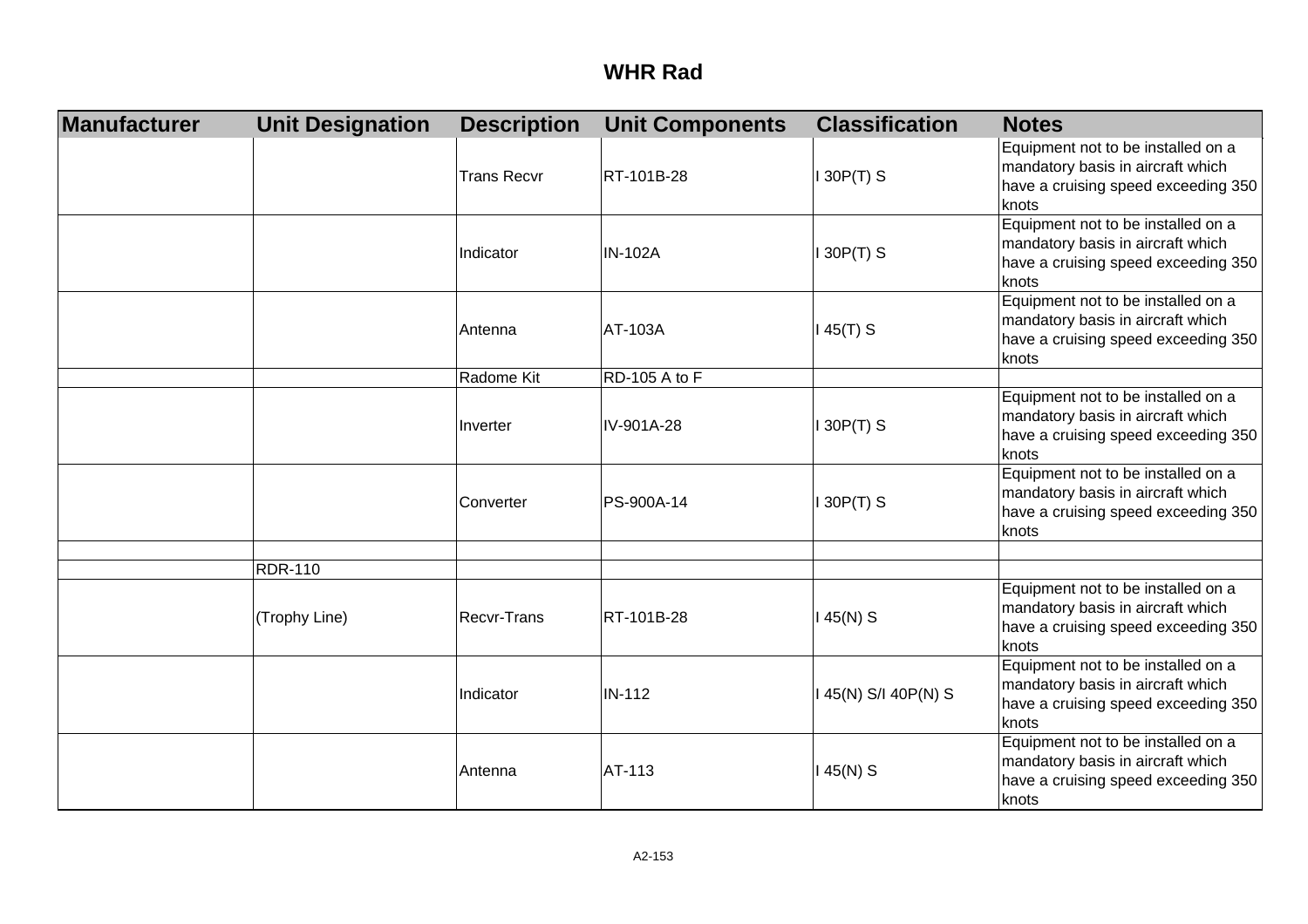| Manufacturer | <b>Unit Designation</b> | <b>Description</b>  | <b>Unit Components</b> | <b>Classification</b> | <b>Notes</b> |
|--------------|-------------------------|---------------------|------------------------|-----------------------|--------------|
|              |                         |                     |                        |                       |              |
|              | <b>RDR-130</b>          |                     |                        |                       |              |
|              |                         | Recvr-Trans         | <b>RT-131A</b>         | $30(N)$ S             |              |
|              |                         | Indicator           | <b>IN-132A</b>         | 20(K) S/I 40P(K) S    |              |
|              |                         | Antenna             | <b>AT-143A</b>         | $30(J)$ S             |              |
|              |                         | Indicator (Colour)  | <b>IN-2028A</b>        | 15/1 20C/I 40P(MOP) S |              |
|              |                         |                     |                        |                       |              |
|              | <b>RDR-140</b>          |                     |                        |                       |              |
|              |                         | Recvr-Trans         | <b>RT-1201A</b>        | $45(J)$ S             |              |
|              |                         | <b>Indicator</b>    | IN-1202A/B             | 201 30C(K) S          |              |
|              |                         | Antenna             | AT-143A                | $30(J)$ S             |              |
|              | <b>RDR-150</b>          |                     |                        |                       |              |
|              |                         | <b>Recvr-Trans</b>  | <b>RT-131A</b>         | $130(LN)$ S           |              |
|              |                         |                     |                        | (J)                   |              |
|              |                         | Indicator           | <b>IN-152A</b>         | 30(KM) S/I 35C(KM) S  |              |
|              |                         | Antenna             | <b>AT-133A</b>         | $30(J)$ S             |              |
|              |                         | Drive Unit          | <b>DA-144A</b>         | $30(J)$ S             |              |
|              |                         | <b>Phased Array</b> | AA-1210A               | $45(J)$ S             |              |
|              |                         | <b>Phased Array</b> | AA-1212A               | $45(J)$ S             |              |
|              |                         | Indicator (Colour)  | <b>IN-2026A</b>        | 15/I 20C/I 40P(MOP) S |              |
|              |                         |                     |                        |                       |              |
|              | <b>RDR-160</b>          |                     |                        |                       |              |
|              |                         | Antenna Rec/Tr      | <b>ART/161A</b>        | 30/I 35C(KM) S        |              |
|              |                         | Indicator           | <b>IN-152A</b>         | 30(KM) S/I 35C(KM) S  |              |
|              |                         |                     |                        |                       |              |
|              | RDR-230HP               |                     |                        |                       |              |
|              |                         | Ant-Rec-Trans       | ART-231A               | 20/140P(J) S          |              |
|              |                         | Indicator (Colour)  | <b>IN-232A</b>         | 15/I 20C/I 40P(MOP) S |              |
|              |                         |                     |                        |                       |              |
|              | RDR-1100                |                     |                        |                       |              |
|              |                         | <b>Recvr-Trans</b>  | <b>RT-131A</b>         | $30(LN)$ S            |              |
|              |                         |                     |                        | (J)                   |              |
|              |                         | Indicator           | <b>IN-1102A</b>        | $20$ (KM) S           |              |
|              |                         | Drive Unit          | DA-1203A               | $45(J)$ S             |              |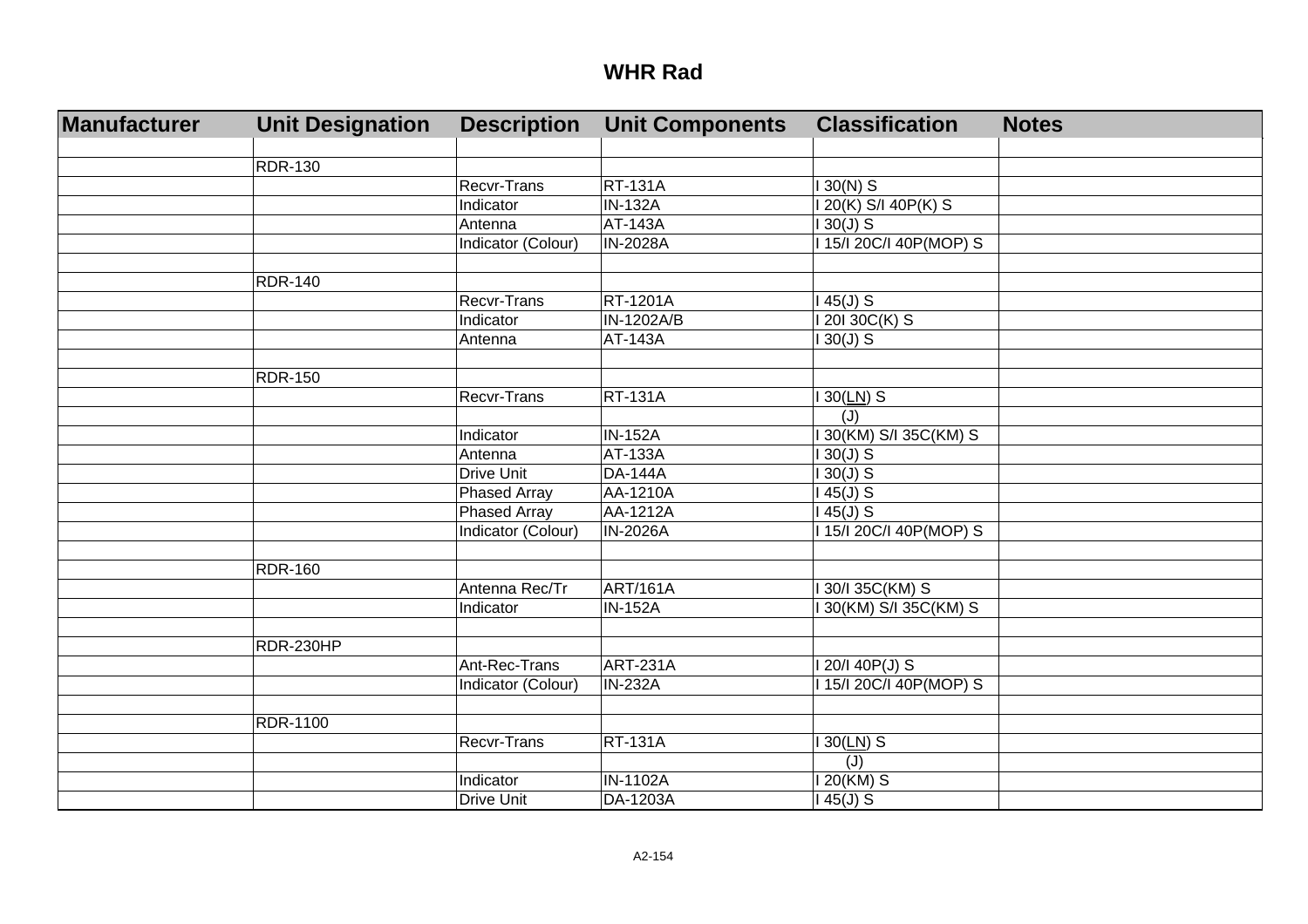| Manufacturer | <b>Unit Designation</b> | <b>Description</b> | <b>Unit Components</b> | <b>Classification</b>   | <b>Notes</b> |
|--------------|-------------------------|--------------------|------------------------|-------------------------|--------------|
|              |                         | Antenna Array      | AA-1218A               | $145(J)$ S              |              |
|              |                         | Indicator (Colour) | <b>IN-2027A</b>        | I 15/I 20C/I 40P(MOP) S |              |
|              |                         |                    |                        |                         |              |
|              | RDR-1150                |                    |                        |                         |              |
|              |                         | <b>Recvr-Trans</b> | RT-1151A               | I 50(JMN) S             |              |
|              |                         | Indicator (Colour) | IN-1152A/B             | I 15/I 20C/I 40P(KMP) S |              |
|              |                         | Antenna            | AA-4510A/4512A         | 145(JLN) S              |              |
|              |                         | Antenna            | AA-4518A               | I 45(JLN) S             |              |
|              |                         | Antenna            | AA-5512A/5518A         | I 50(JLN) S             |              |
|              |                         |                    |                        |                         |              |
|              | RDR-1200                |                    |                        |                         |              |
|              |                         | <b>Recvr-Trans</b> | RT-1201A               | $145$ (JN) S            |              |
|              |                         | Indicator          | <b>IN 1202A/B</b>      | I 20/I 30C(K) S         |              |
|              |                         | Indicator (Colour) | IN-2021A               | I 15/I 20C/I 40P(MOP) S |              |
|              |                         |                    |                        |                         |              |
|              | RDR-1300                |                    |                        |                         |              |
|              |                         | <b>Recvr-Trans</b> | RT-1301A               | $140$ (JN) S            |              |
|              |                         | Indicator          | IN-1302A               | I 20(P) S/I 25P(P) S    |              |
|              |                         | Indicator (Colour) | <b>IN-2022A</b>        | 115/120C/I 40P(MOP) S   |              |
|              |                         |                    |                        |                         |              |
|              | <b>RDR-1300B</b>        |                    |                        |                         |              |
|              |                         | <b>Recvr-Trans</b> | RT-1301B               | I 50C(MON) S            |              |
|              |                         | Indicator          | IN-1302B               | I 15/I 20C/I 40P(KMP) S |              |
|              |                         | Interface Unit     | <b>IU-1405A</b>        | 145(JN) S               |              |
|              |                         |                    |                        |                         |              |
|              | <b>RDR-1400</b>         |                    |                        |                         |              |
|              |                         | <b>Recvr-Trans</b> | RT-1401A               | 145(JN) S               |              |
|              |                         | Indicator          | IN-1402A               | I 20(P) S/I 25P(P) S    |              |
|              |                         |                    |                        |                         |              |
|              | <b>RDR-1400B/C</b>      |                    |                        |                         |              |
|              |                         | <b>Recvr-Trans</b> | RT-1401B               | <b>I 50C(MON) S</b>     |              |
|              |                         | Indicator          | IN-1402B               | I 15/I 20C/I 40P(KMP) S |              |
|              |                         | Indicator (Colour) | <b>IN-2025A</b>        | I 15/I 20C/I 40P(MON) S |              |
|              |                         | Indicator (Colour) | IN-2025B               | I 15/I 20C/I 40P(MOP) S |              |
|              |                         |                    |                        |                         |              |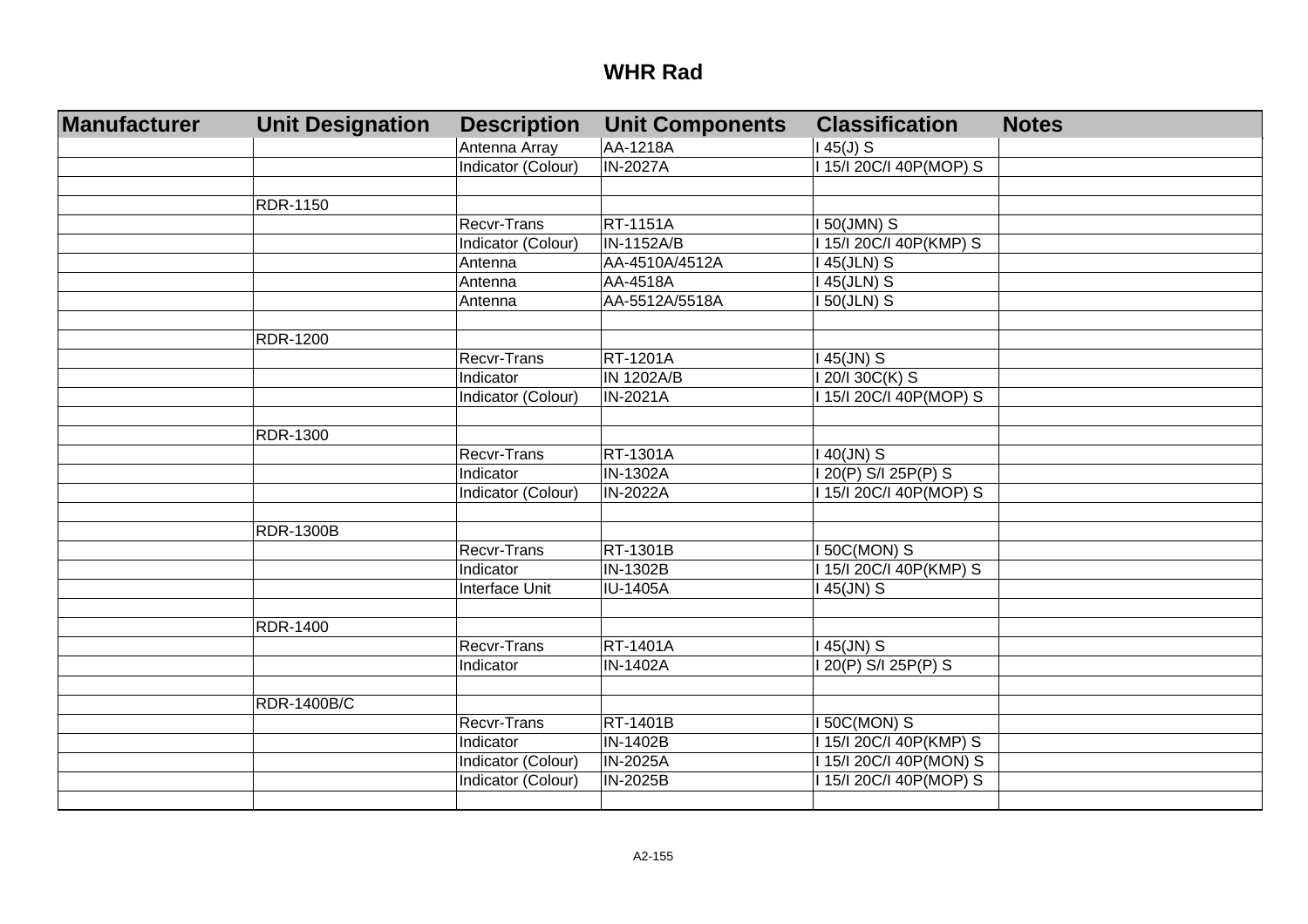| Manufacturer            | <b>Unit Designation</b> | <b>Description</b>       | <b>Unit Components</b> | <b>Classification</b> | <b>Notes</b> |
|-------------------------|-------------------------|--------------------------|------------------------|-----------------------|--------------|
|                         | <b>RDR-1500</b>         |                          |                        |                       |              |
|                         |                         | Recvr.-Trans.            | RT-1501A               | 25( <u>MO</u> )S      |              |
|                         |                         |                          |                        | (N)                   |              |
|                         |                         | Indicator                | <b>IN-1502A</b>        | 15/I 25C(KMP)S        |              |
|                         |                         | Control                  | <b>CN-1506A</b>        | 25(KMP)S              |              |
|                         |                         | Interface                | <b>IU-1507A</b>        | 25(MO)S               |              |
|                         |                         |                          |                        | (N)                   |              |
|                         |                         | Ant.Array                | AA-1504A               | 50(JLN)S              |              |
|                         |                         | Ant. Drive               | DA-1203A               | 50(JLN)S              |              |
|                         |                         |                          |                        |                       |              |
|                         | RDS-81                  | <b>Rcvr-Trans</b>        | <b>RS-811A</b>         | 50(JLN) S             |              |
|                         |                         | Indicator (Colour)       | <b>IN-812A</b>         | 25/I 40P(KMP) S       |              |
|                         |                         | Radar Graph Comp GC-360A |                        | 15/I 50C(KMP) S       |              |
|                         |                         |                          |                        |                       |              |
|                         | RDS-82                  |                          |                        |                       |              |
|                         |                         | Recvr-Trans              | <b>RS-181A</b>         | 50(JLN) S             |              |
|                         |                         | Indicator (Colour)       | <b>IN-182A</b>         | 15/I 20C/I 40P(KMP) S |              |
|                         |                         | Antenna Arrays           | AA-5510B/5512B         | 50(JLN) S             |              |
|                         | <b>RDS-86</b>           |                          |                        |                       |              |
|                         |                         | Recvr-Trans              | <b>RS-861A</b>         | $50(JL)$ S            |              |
|                         |                         | Indicator (Colour)       | <b>IN-862A</b>         | 15/I 35C(KMP) S       |              |
|                         |                         | Antenna                  | AA-5518B               | $50(JL)$ S            |              |
|                         |                         |                          |                        |                       |              |
| <b>Collins Avionics</b> |                         |                          |                        |                       |              |
|                         | <b>TWR-850</b>          |                          |                        |                       |              |
|                         |                         | Recvr.-Trans.-Ant.       | RTA-852/854/858        | 50(J)S                |              |
|                         |                         | Control                  | <b>WXP-850A/B</b>      | 15/I 50C(KMP)S        |              |
|                         | WP-103                  |                          |                        |                       |              |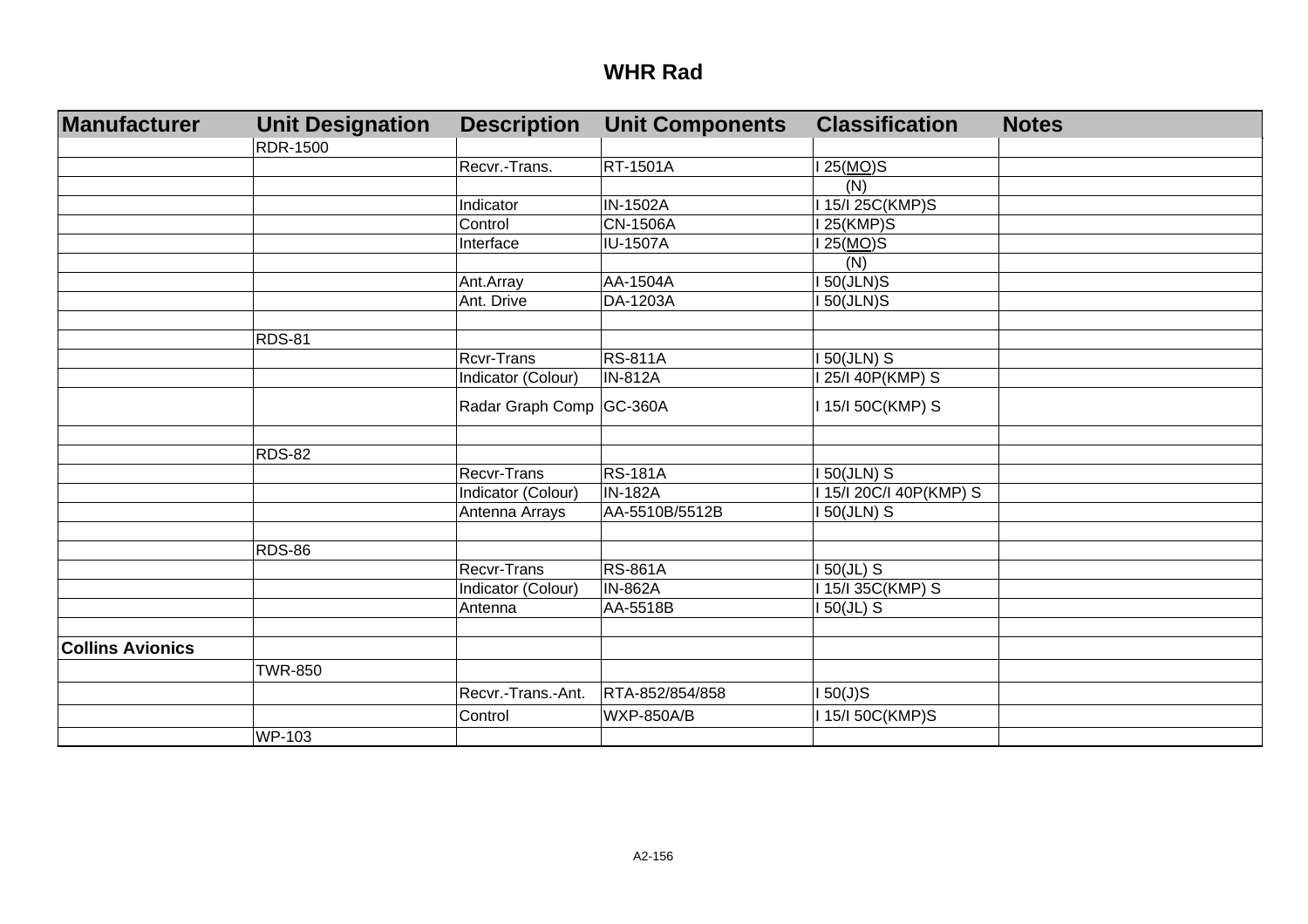| <b>Manufacturer</b> | <b>Unit Designation</b> | <b>Description</b>    | <b>Unit Components</b> | <b>Classification</b> | <b>Notes</b>                                                                                                                                   |
|---------------------|-------------------------|-----------------------|------------------------|-----------------------|------------------------------------------------------------------------------------------------------------------------------------------------|
|                     |                         | <b>Recvr Trans</b>    | 374A-3/-4              | $130(J)$ S            | Classification applies to units with<br>serial numbers up to 2000. For units<br>with serial numbers above 2000,<br>classification is I 45(J) S |
|                     |                         | Synchronizer          | 776C-3/-4              | $145(J)$ S            |                                                                                                                                                |
|                     |                         | Indicator             | 493A-3/-4              | 130(J)                |                                                                                                                                                |
|                     |                         | Indicator             | 493A-5                 | 130(J)                |                                                                                                                                                |
|                     |                         | Control               | 561G-3/-4              | $130(J)$ S            |                                                                                                                                                |
|                     |                         | Antenna               | 537F-7/7A              | $145(J)$ S            |                                                                                                                                                |
|                     |                         | Antenna               | 537F-8/8A              | $145(J)$ S            |                                                                                                                                                |
|                     |                         | <b>Accessory Unit</b> | 399U-1                 | $45(J)$ S             |                                                                                                                                                |
|                     |                         |                       |                        |                       |                                                                                                                                                |
|                     | <b>WXR-80</b>           |                       |                        |                       |                                                                                                                                                |
|                     |                         | <b>Recvr Trans</b>    | 719R-1                 | 30(LO) S/I 40P(LO) S  |                                                                                                                                                |
|                     |                         |                       |                        | (JN)<br>(JN)          |                                                                                                                                                |
|                     |                         | Antenna               | 937R-1/-2              | 145(H) S              | With pressurised wave guide. With<br>unpressurised waveguide, rating<br>becomes I 30(H) S                                                      |
|                     |                         | Antenna               | 937R-3/-4              | 145(H) S              |                                                                                                                                                |
|                     |                         | Indicator             | 495R-1                 | 30(P)/I 40P(P)        |                                                                                                                                                |
|                     |                         |                       |                        |                       |                                                                                                                                                |
|                     | <b>WXR-150</b>          |                       |                        |                       |                                                                                                                                                |
|                     |                         | <b>Recvr Trans</b>    | <b>WXT-150</b>         | $30(J)$ S             |                                                                                                                                                |
|                     |                         | Indicator             | <b>IND-150</b>         | $130(P)$ S            |                                                                                                                                                |
|                     |                         | Antenna               | <b>ANT-152</b>         | $130(J)$ S            |                                                                                                                                                |
|                     |                         |                       |                        |                       |                                                                                                                                                |
|                     | WXR-200/200A            |                       |                        |                       |                                                                                                                                                |
|                     |                         | Recvr Trans           | WXT-200/200A           | $130$ (JN) S          |                                                                                                                                                |
|                     |                         | Indicator             | IND-200/200A           | $130(P)$ S            |                                                                                                                                                |
|                     |                         | Indicator             | <b>IND-201</b>         | $130(P)$ S            |                                                                                                                                                |
|                     |                         | Antenna               | <b>ANT-210</b>         | I 30(JN) S            |                                                                                                                                                |
|                     |                         | Antenna               | <b>ANT-212</b>         | I 30(JN) S            |                                                                                                                                                |
|                     |                         |                       |                        |                       |                                                                                                                                                |
|                     | <b>WXR-220</b>          |                       |                        |                       |                                                                                                                                                |
|                     |                         | Recvr-Trans           | <b>WXT-200A</b>        | 35(JN) S              |                                                                                                                                                |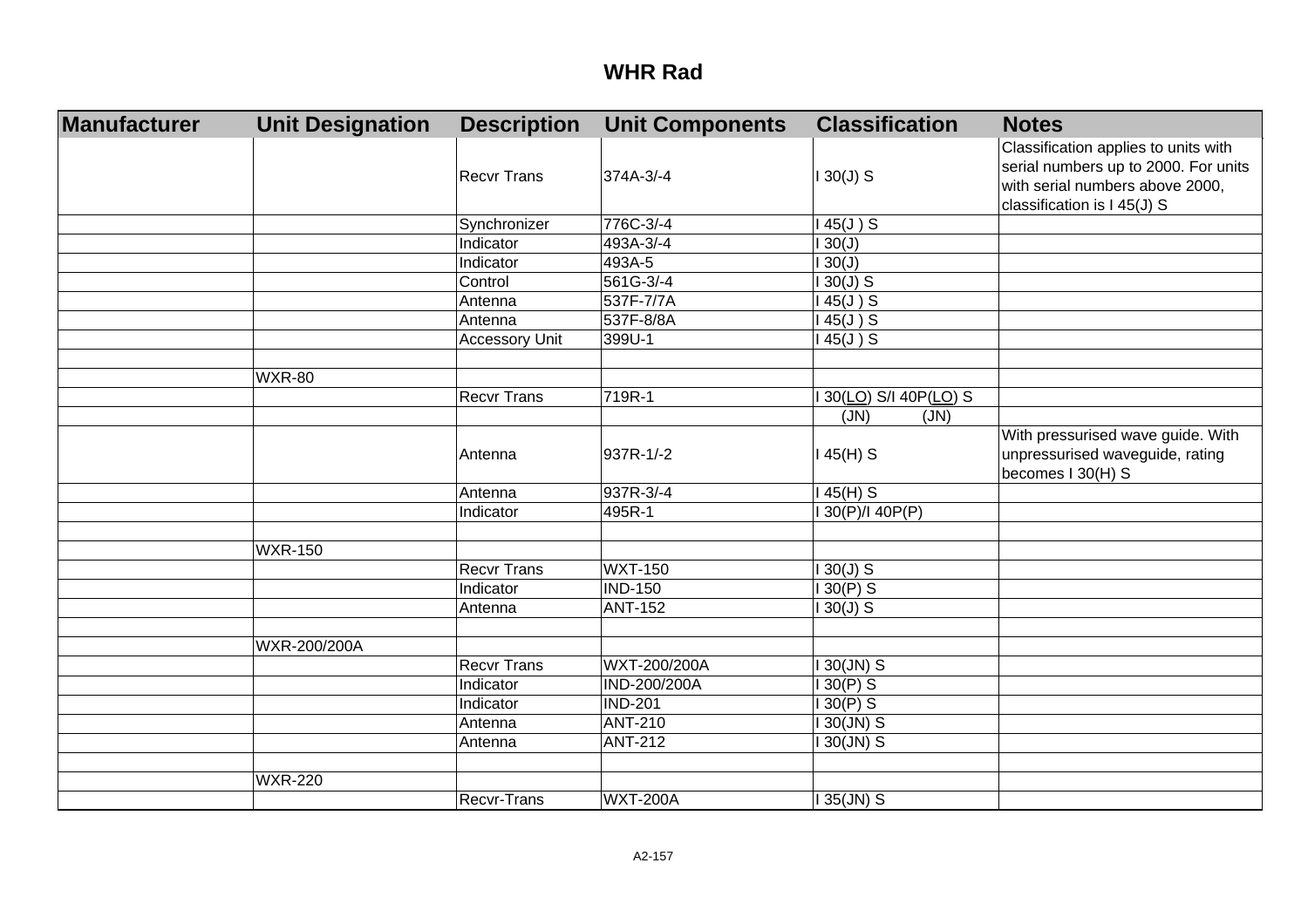| Manufacturer                | <b>Unit Designation</b> | <b>Description</b> | <b>Unit Components</b> | <b>Classification</b>      | <b>Notes</b> |
|-----------------------------|-------------------------|--------------------|------------------------|----------------------------|--------------|
|                             |                         | Indicator (Colour) | <b>IND-220</b>         | I 15/I 20C/I 40P(PKM) S    |              |
|                             |                         | Antenna 12"        | <b>ANT-212D</b>        | $135(J)$ S                 |              |
|                             |                         |                    |                        |                            |              |
|                             | WXR-250/250A            |                    |                        |                            |              |
|                             |                         | <b>Recvr-Trans</b> | WXT-250()              | $150(J)$ S                 |              |
|                             |                         | Indicator          | IND-250()              | $130(P)$ S                 |              |
|                             |                         | Antenna            | <b>ANT-310</b>         | I 50(JN) S                 |              |
|                             |                         | Antenna            | <b>ANT-312</b>         | $150$ (JN) S               |              |
|                             |                         | Antenna            | <b>ANT-318/A</b>       | $150$ (JN) S               |              |
|                             |                         | Multifunct Display | WXP-85()               | 115/150C(KM) S             |              |
|                             |                         | Multifunct Display | MFD-85A                | 115/150C(KM) S             |              |
|                             |                         |                    |                        |                            |              |
|                             | <b>WXR-270</b>          |                    |                        |                            |              |
|                             |                         | Recvr-Trans        | <b>WXT-250A</b>        | $150$ (JN) S               |              |
|                             |                         | Indicator (Colour) | <b>IND-270</b>         | 1 15/1 20 C/I 40 P (PKM) S |              |
|                             |                         |                    |                        |                            |              |
|                             | <b>WXR-300</b>          |                    |                        |                            |              |
|                             |                         | Recvr-Trans        | <b>WXT-250A</b>        | $150$ (JN) S               |              |
|                             |                         | Indicator (Colour) | <b>IND-300</b>         | 115/120C/140P(KMP) S       |              |
|                             |                         |                    |                        |                            |              |
|                             | WXR-700C/700X           |                    |                        |                            |              |
|                             |                         | Recvr-Trans        | <b>WRT-701C</b>        | I 15/I 40P(JN) S           |              |
|                             |                         | Antenna            | WMA-701C/702C          | I 50(JN) S                 |              |
|                             |                         | Recvr-Trans        | <b>WRT-701X</b>        | I 15/I 40P(JN) S           |              |
|                             |                         | Antenna            | WMA-701X/702X          | I 50(JN) S                 |              |
|                             |                         | Indicator (Colour) | <b>WXI-701</b>         | I 15/I 40P(JN) S           |              |
|                             |                         | Control            | WCP-701/702            | 15/140P(JN) S              |              |
|                             |                         |                    |                        |                            |              |
| <b>Ekco Electronics Ltd</b> |                         |                    |                        |                            |              |
|                             | E90                     |                    |                        |                            |              |
|                             |                         | <b>Trans-Recvr</b> | M6251, -A              | 130P(N) S                  |              |
|                             |                         | Indicator          | M6303, -A              | 130P(J)                    |              |
|                             |                         | Antenna            | M6204, -A              | $150(N)$ S                 |              |
|                             |                         |                    |                        |                            |              |
|                             | E190                    |                    |                        |                            |              |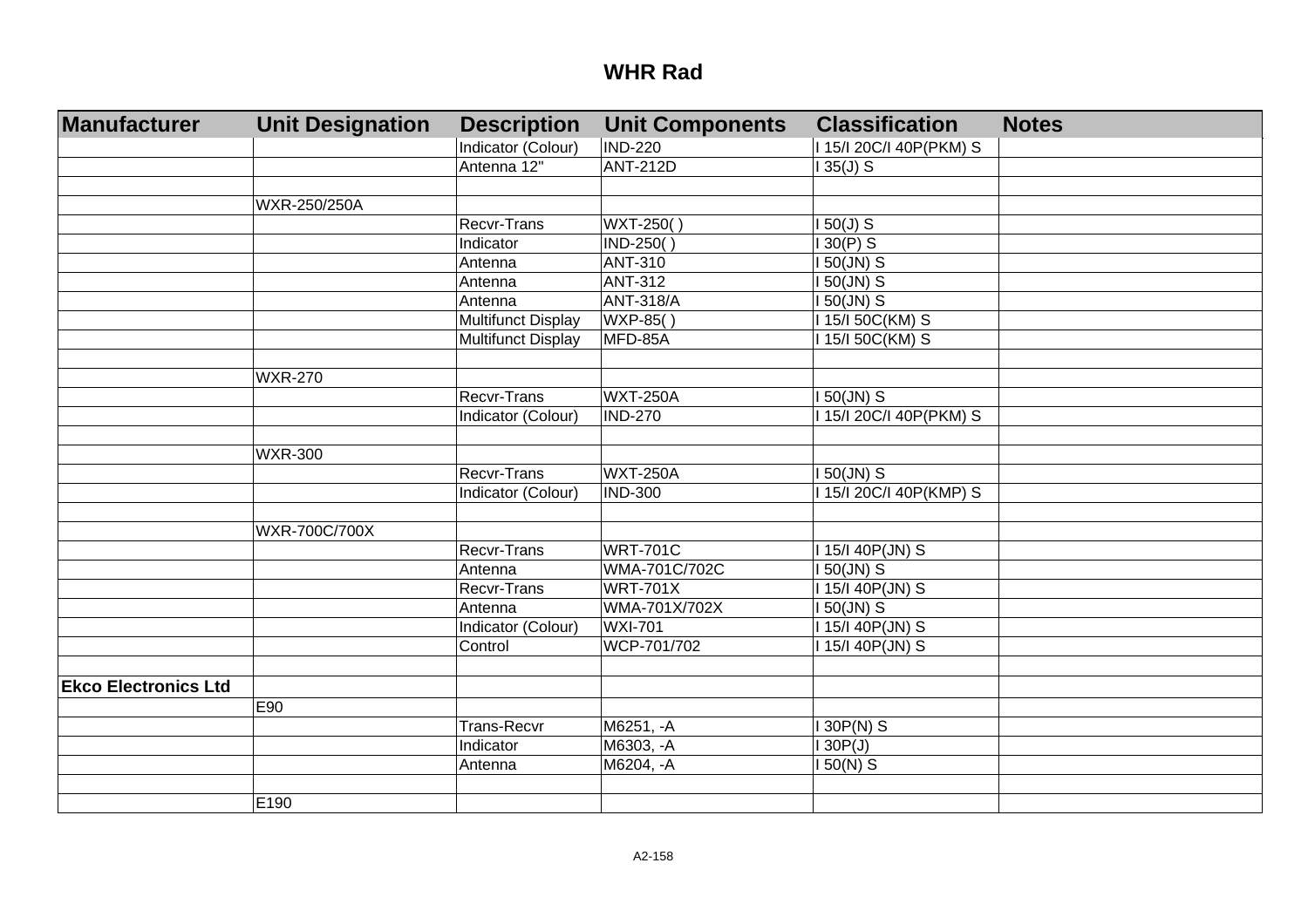| Manufacturer                     | <b>Unit Designation</b> | <b>Description</b>       | <b>Unit Components</b> | <b>Classification</b> | <b>Notes</b>                                                                                                            |
|----------------------------------|-------------------------|--------------------------|------------------------|-----------------------|-------------------------------------------------------------------------------------------------------------------------|
|                                  |                         | T-R Unit                 | M2211A/B               | 20/1 50P(L)           |                                                                                                                         |
|                                  |                         |                          |                        | (N)                   |                                                                                                                         |
|                                  |                         | Servo Unit               | M2288A                 | 20/I 50P(L)           |                                                                                                                         |
|                                  |                         |                          |                        | (N)                   |                                                                                                                         |
|                                  |                         | Synchro Unit             | M2274A                 | 20/I 50P(L)           |                                                                                                                         |
|                                  |                         |                          |                        | (N)                   |                                                                                                                         |
|                                  |                         | Indicator                | M2212A/2278A           | 20/I 50P(N) S         |                                                                                                                         |
|                                  |                         |                          |                        |                       | With wave guide unpressurised. With                                                                                     |
|                                  |                         | Scanner                  | M2267A/B/C             | $130(N)$ S            | pressurised wave guide, classification<br>is I 50(N) S                                                                  |
|                                  |                         |                          |                        |                       | With wave guide unpressurised. With                                                                                     |
|                                  |                         | Scanner                  | M2210/2269             | $30(N)$ S             | pressurised wave guide, classification<br>is I 50(N) S                                                                  |
|                                  |                         | Control                  | M3041A                 | 20/150P(L)            |                                                                                                                         |
|                                  |                         | Drift Ind                | M2236A                 | 20/I 50P(L)           |                                                                                                                         |
|                                  |                         |                          |                        |                       |                                                                                                                         |
| M.E.L Equipment Co<br>Ltd        |                         |                          |                        |                       |                                                                                                                         |
|                                  | EKCO E 390/564          |                          |                        |                       |                                                                                                                         |
|                                  |                         | <b>Trans-Recvr</b>       | M6250                  | 45(N) S               |                                                                                                                         |
|                                  |                         | Indicator                | M6302A                 | 45P(K) S              |                                                                                                                         |
|                                  |                         | Control                  | M6400D                 | 45(N) S               |                                                                                                                         |
|                                  |                         | Antenna                  | M6200D                 | 45(N) S               |                                                                                                                         |
|                                  |                         | Wave Guide Switch M3099D |                        | $145(N)$ S            |                                                                                                                         |
|                                  |                         |                          |                        |                       |                                                                                                                         |
| <b>King Radio</b><br>Corporation |                         |                          |                        |                       |                                                                                                                         |
|                                  | <b>KWX-40</b>           |                          |                        |                       |                                                                                                                         |
|                                  |                         | Recvr-Trans              | <b>KT44</b>            | $130(J)$ S            | Equipment not to be installed on a<br>mandatory basis in aircraft which<br>have a cruising speed exceeding 500<br>knots |
|                                  |                         | Indicator Control        | KI 240                 | 30(KM) S/I 40P(KM)    |                                                                                                                         |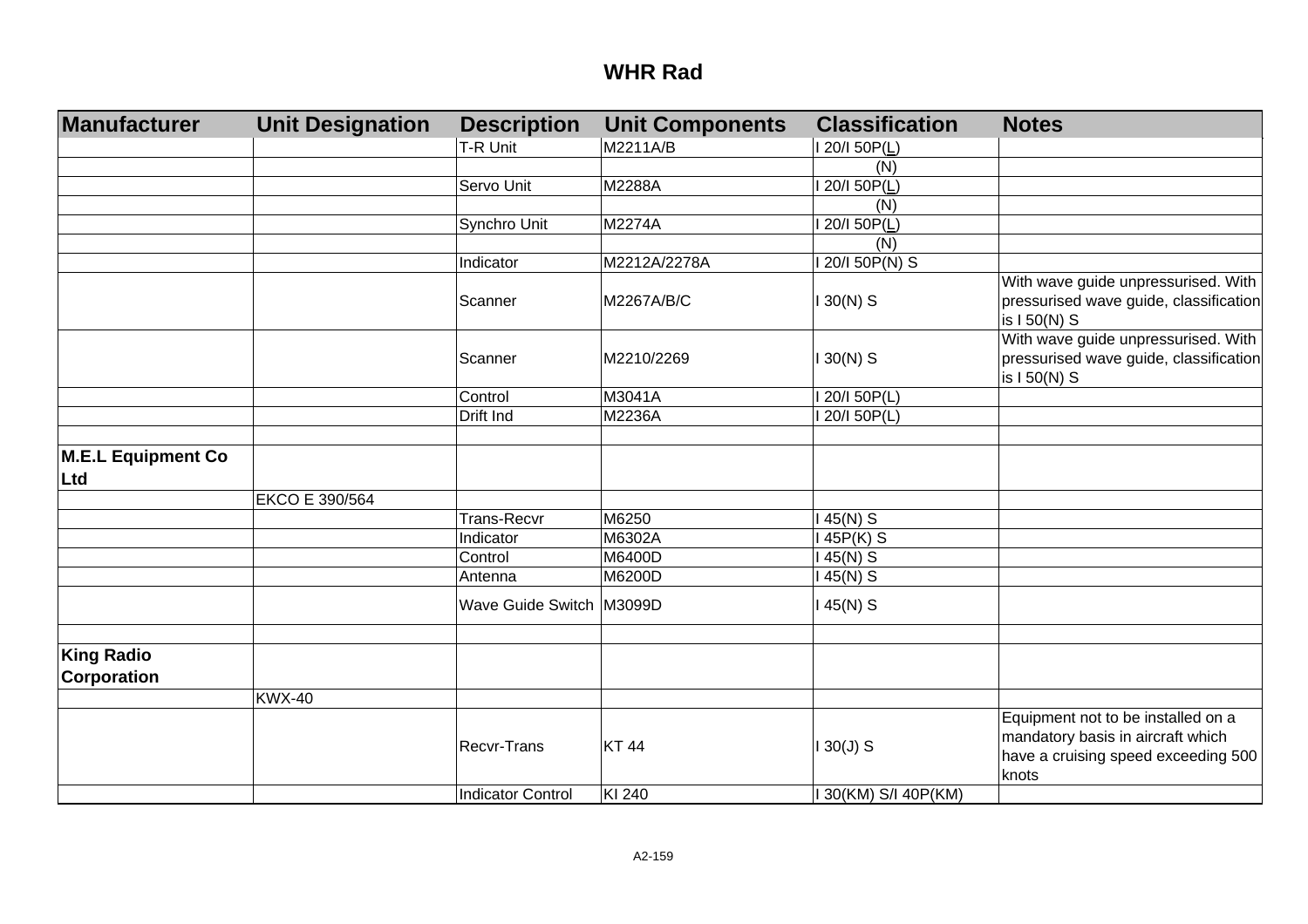| Manufacturer                          | <b>Unit Designation</b> | <b>Description</b>    | <b>Unit Components</b> | <b>Classification</b>   | <b>Notes</b>                                              |
|---------------------------------------|-------------------------|-----------------------|------------------------|-------------------------|-----------------------------------------------------------|
|                                       |                         | Antenna               | <b>KA49</b>            | $145(J)$ S              |                                                           |
|                                       |                         |                       |                        |                         |                                                           |
|                                       | <b>KWX 50</b>           |                       |                        |                         |                                                           |
|                                       |                         | Recvr-Trans           | <b>KT45</b>            | $130(J)$ S              |                                                           |
|                                       |                         | Indicator             | KI 241                 | I 20(P) S/I 40P(P)      |                                                           |
|                                       |                         | Antenna               | KA 59                  | $145(J)$ S              |                                                           |
|                                       |                         |                       |                        |                         |                                                           |
|                                       | <b>KWX 56</b>           |                       |                        |                         |                                                           |
|                                       |                         | Ant/Rec/Trans         | <b>KA126</b>           | $120(M)$ S              | With pressurised antenna<br>classification is I 50(M) S   |
|                                       |                         | Indicator             | KI 244                 | 115/120C/I 40P(KM) S    |                                                           |
|                                       |                         | Rad. Graphics         | <b>KGR 356</b>         | 15/150C(KMP)S           |                                                           |
|                                       |                         | Rad. Graphics         | <b>KGR 358</b>         | 15/150C(KMP)S           |                                                           |
|                                       |                         |                       |                        |                         |                                                           |
|                                       | <b>KWX 58</b>           |                       |                        |                         |                                                           |
|                                       |                         | Ant/Rec/Trans         | <b>KA 128</b>          | I 20(MNO) S             | With pressurised antenna<br>classification is I 50(MNO) S |
|                                       |                         | Indicator             | KI 248                 | I 15/I 20C/I 40P(KMP) S |                                                           |
|                                       |                         |                       |                        |                         |                                                           |
|                                       | <b>KWX 60</b>           |                       |                        |                         |                                                           |
|                                       |                         | Recvr-Trans           | <b>KT45</b>            | $130(J)$ S              |                                                           |
|                                       |                         | Indicator             | KI 242                 | I 20(P) S/I 40P(P)      |                                                           |
|                                       |                         | Antenna               | <b>KA 116</b>          | $145(J)$ S              |                                                           |
|                                       |                         |                       |                        |                         |                                                           |
|                                       | <b>RDS-84</b>           |                       |                        |                         |                                                           |
|                                       |                         | Rec.-Trans.-Ant.      | <b>RS-841A</b>         | $150(JL)$ S             |                                                           |
|                                       |                         | Indicator (Colour)    | <b>IN-842A</b>         | 35C/I 40P(KMP)S         |                                                           |
|                                       |                         |                       |                        |                         |                                                           |
| <b>Sperry Flight</b><br>Systems/R.C.A |                         |                       |                        |                         |                                                           |
|                                       | <b>AVQ-10</b>           |                       |                        |                         |                                                           |
|                                       |                         | Rec-Trans             | MI-37517, -1/-4        | 130P(T)                 |                                                           |
|                                       |                         | <b>Accessory Unit</b> | MI-591078,-1/-4        | 130P(T)                 |                                                           |
|                                       |                         | Antenna               | MI-37572-4-5           | $130(T)$ S              |                                                           |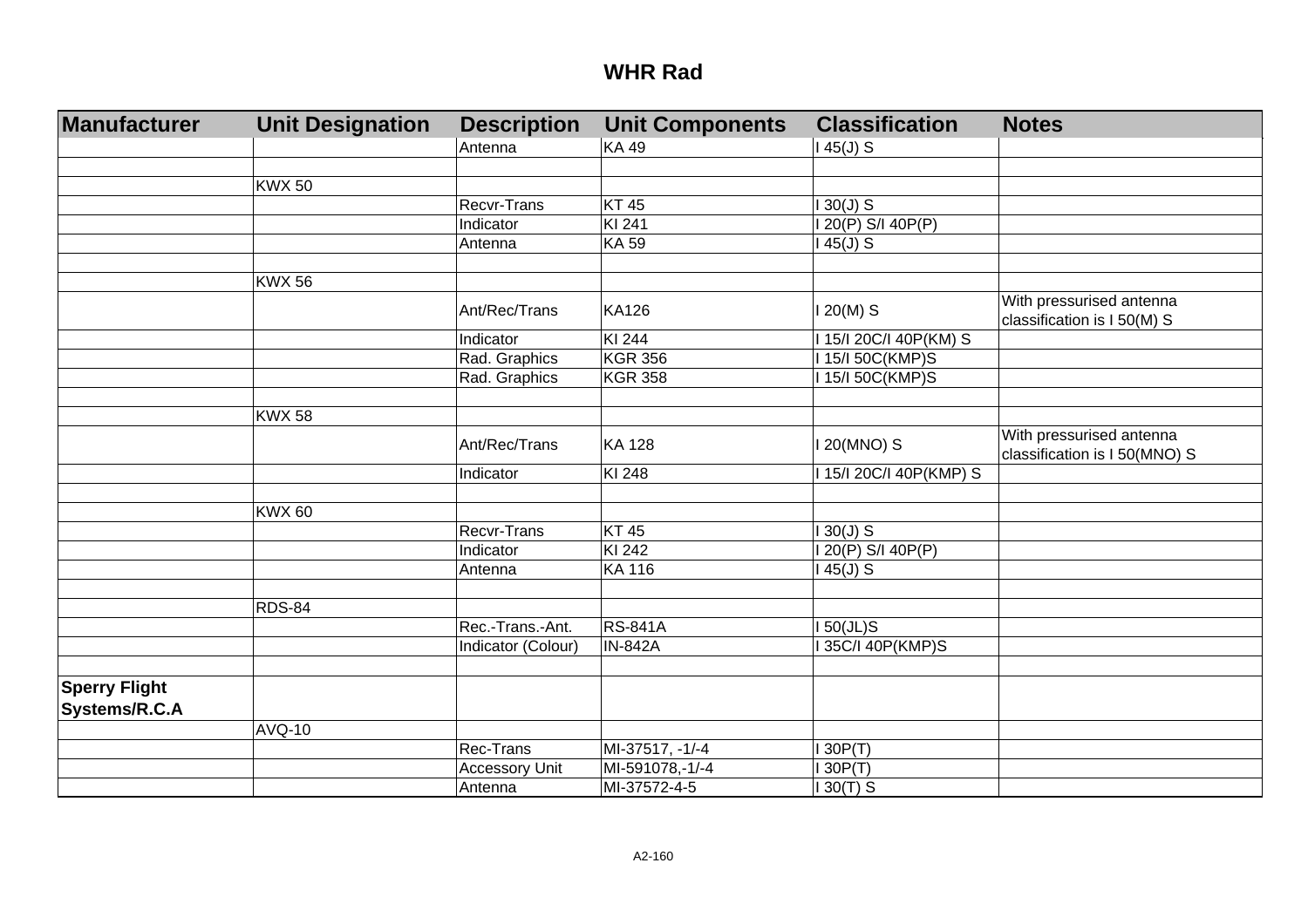| Manufacturer | <b>Unit Designation</b> | <b>Description</b> | <b>Unit Components</b>   | <b>Classification</b> | <b>Notes</b>                                    |
|--------------|-------------------------|--------------------|--------------------------|-----------------------|-------------------------------------------------|
|              |                         | Antenna            | MI-37587-3-5             | $130(T)$ S            |                                                 |
|              |                         | Antenna            | MI-37586-5-6             | $130(T)$ S            |                                                 |
|              |                         | Control            | MI-37590                 | 130P(T)               |                                                 |
|              |                         | Dst Indicator      | MI-23613,-1/-10          | 130P(T)               |                                                 |
|              |                         |                    |                          |                       |                                                 |
|              | <b>AVQ-20</b>           |                    |                          |                       |                                                 |
|              |                         | Rec-Trans          | MI-591016                | 20(T)/I 30P(T)        |                                                 |
|              |                         | Rec-Trans          | MI-591016-1              | 130(T)                | With pressurised waveguide                      |
|              |                         | Rec-Trans          | MI-591016-2/3            | 150(T)                | With pressurised waveguide                      |
|              |                         | Rec-Trans          | MI-591016-4              | $150(T)$ S            | With pressurised waveguide                      |
|              |                         | Rec-Trans          | MI-591016-5              | $120(T)$ S/I 30P(T)   |                                                 |
|              |                         | Indicator          | MI-591018-1 to 4         | I 20(T)/I 30P(T)      |                                                 |
|              |                         | Indicator          | MI-591029,-1/-5          | I 20(T)/I 30P(T)      |                                                 |
|              |                         | Indicator          | MI-591020,1/-5           | I 20(T)/I 30P(T)      |                                                 |
|              |                         | Antenna            | MI-591011-1-4            | $150(T)$ S            |                                                 |
|              |                         | Antenna            | MI-501011-2-3            | $150(T)$ S            |                                                 |
|              |                         | Antenna            | MI-592030                | $50(T)$ S             |                                                 |
|              |                         | Stabil Unit        | MI-591080                | 1 20(T)/I 30P(N)      |                                                 |
|              |                         |                    |                          |                       |                                                 |
|              | AVQ-20A                 |                    |                          |                       |                                                 |
|              |                         | Rec-Trans          | MI-585022                | 120(T)                |                                                 |
|              |                         | Rec-Trans          | MI-585022-1              | 145(T)                | With waveguide pressurised to cabin<br>pressure |
|              |                         | Antenna            | MI-585024/-1             | 145(T)                |                                                 |
|              |                         | Antenna            | MI-585025                | 145(T)                |                                                 |
|              |                         | Antenna            | MI-585026                | 145(T)                |                                                 |
|              |                         | Dist Indic         | MI-585023/-1/-2/-3/-4/-5 | 140P(J)               |                                                 |
|              |                         | Stabil Unit        | MI-585027                | 145(T)                |                                                 |
|              |                         |                    |                          |                       |                                                 |
|              | <b>AVQ-21</b>           |                    |                          |                       |                                                 |
|              |                         | Rec-Trans          | MI-585009                | $145(N)$ S            |                                                 |
|              |                         | <b>Dst Indic</b>   | MI-585011,-1/-3          | $130(J)$ S            |                                                 |
|              |                         | Antenna            | MI-585008,-1             | 145(N) S              |                                                 |
|              |                         | <b>Flat Plate</b>  | MI-585041                |                       |                                                 |
|              |                         | <b>Flat Plate</b>  | MI-585066                |                       |                                                 |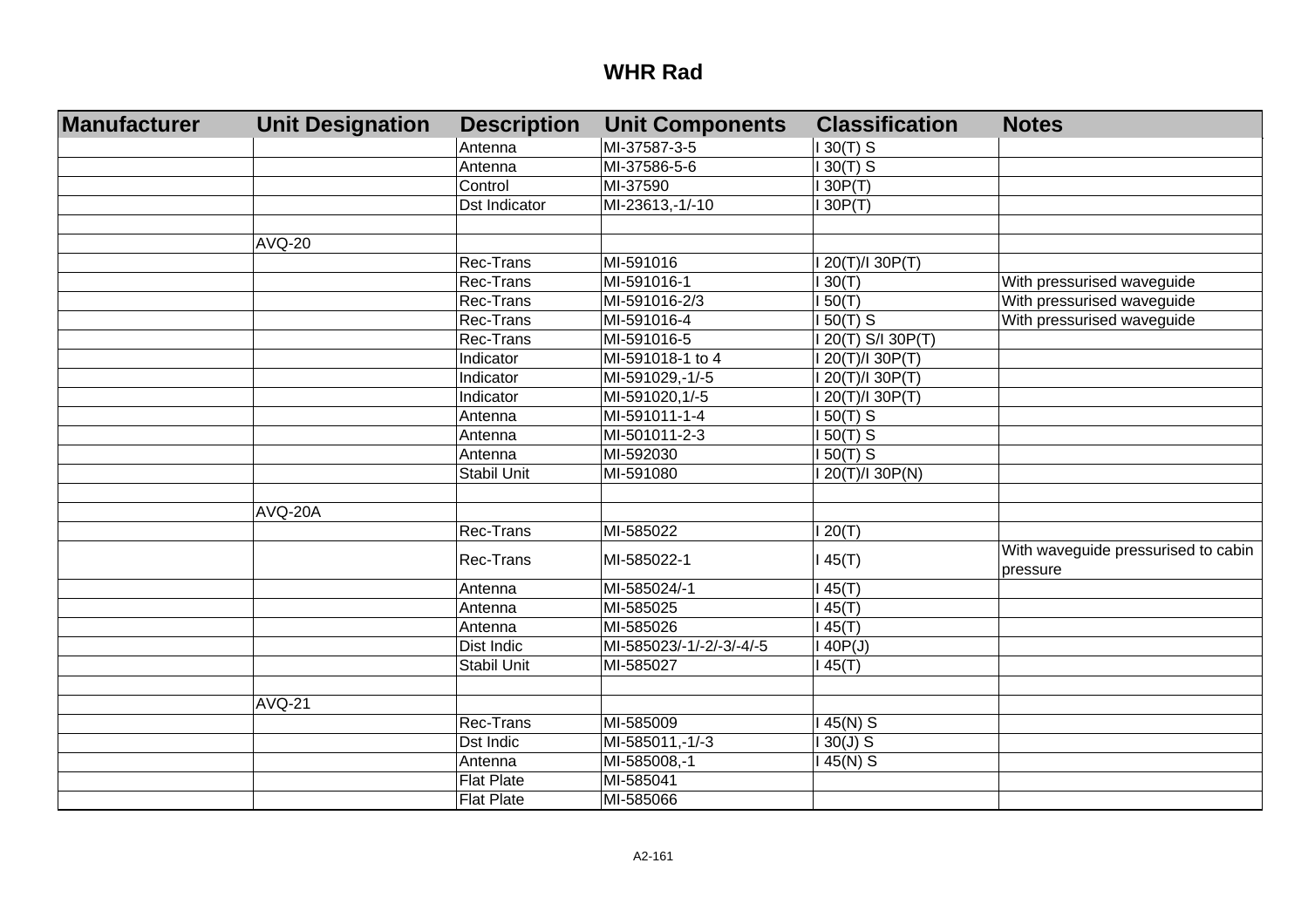| Manufacturer | <b>Unit Designation</b> | <b>Description</b> | <b>Unit Components</b> | <b>Classification</b> | <b>Notes</b>                                                                                                                    |
|--------------|-------------------------|--------------------|------------------------|-----------------------|---------------------------------------------------------------------------------------------------------------------------------|
|              | <b>AVQ-30C</b>          |                    |                        |                       |                                                                                                                                 |
|              |                         | Rec-Trans          | MI-592040              | 1 20(N) S/I 40P(N)    |                                                                                                                                 |
|              |                         | Dst Indic          | MI-592042,-1/-11       | 20(N) S/I 40P(N)      |                                                                                                                                 |
|              |                         | Antenna            | MI-592039              | 45(N)                 |                                                                                                                                 |
|              |                         | Antenna            | MI-592085              | 45(N)                 |                                                                                                                                 |
|              | AVQ-30X                 |                    |                        |                       |                                                                                                                                 |
|              |                         | Rec-Tx             | M1592041,-2,-2A        | 20(N) S/I 40P(N)      |                                                                                                                                 |
|              |                         | Indicator          | M1592042,-1,-2         | 20(J) S/I 40P(J)      |                                                                                                                                 |
|              |                         | Indicator          | M1592042-5,-11         | 20(J) S/I 40P(J)      |                                                                                                                                 |
|              |                         | Antenna            | M1592044               | $45(J)$ S             |                                                                                                                                 |
|              |                         | Antenna            | M1592087,-1            | $45(J)$ S             |                                                                                                                                 |
|              |                         | Antenna            | M1585081               | $45(J)$ S             |                                                                                                                                 |
|              |                         | Control            | M1592090               | 1 20(J) S/I 40P(J)    |                                                                                                                                 |
|              |                         | Control            | M1592091               | 20(J) S/I 40P(J)      |                                                                                                                                 |
|              |                         | Indicator (Colour) | <b>DI-30</b>           | 15/I 20C/I 40P(K) S   |                                                                                                                                 |
|              | AVQ-45                  |                    |                        |                       |                                                                                                                                 |
|              |                         | Recv-Trans         | M1592021               | 20(T)                 | Equipment must not be installed on a<br>mandatory basis in aircraft which<br>have a cruising speed exceeding 200<br>knots T.A.S |
|              |                         | Indicator          | M1592022/-1            | 120(T)                | Equipment must not be installed on a<br>mandatory basis in aircraft which<br>have a cruising speed exceeding 200<br>knots T.A.S |
|              |                         | Antenna            | M1592077               | $120(T)$ S            | Equipment must not be installed on a<br>mandatory basis in aircraft which<br>have a cruising speed exceeding 200<br>knots T.A.S |
|              |                         | Antenna            | M1592020               | $20(T)$ S             | Equipment must not be installed on a<br>mandatory basis in aircraft which<br>have a cruising speed exceeding 200<br>knots T.A.S |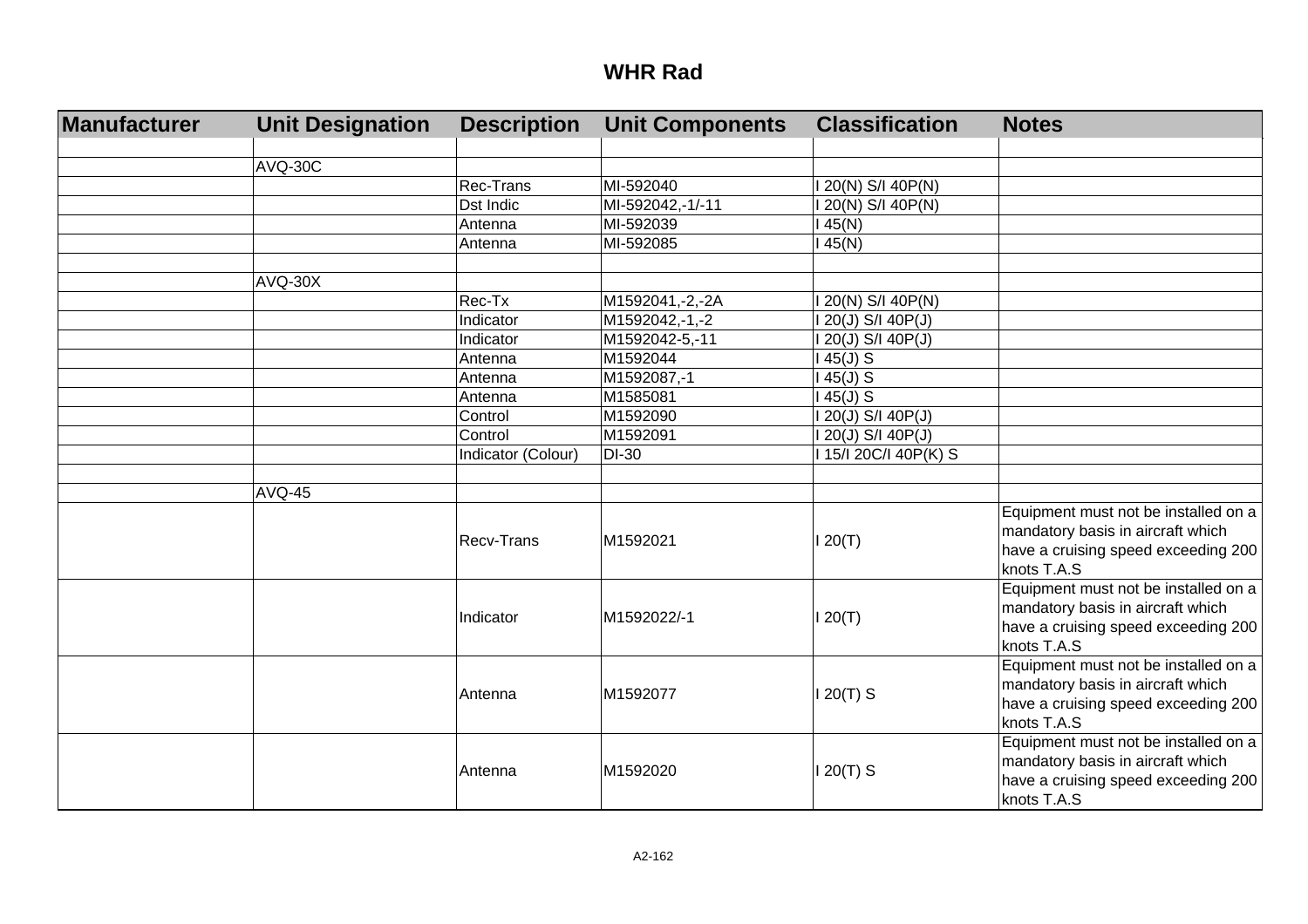| Manufacturer | <b>Unit Designation</b> | <b>Description</b> | <b>Unit Components</b> | <b>Classification</b> | <b>Notes</b>                                       |
|--------------|-------------------------|--------------------|------------------------|-----------------------|----------------------------------------------------|
|              |                         |                    |                        |                       |                                                    |
|              | <b>AVQ-46</b>           |                    |                        |                       |                                                    |
|              |                         |                    |                        |                       | Equipment must not be installed on a               |
|              |                         | <b>Recvr-Trans</b> | MI-592021              | 120(T)                | mandatory basis in aircraft which                  |
|              |                         |                    |                        |                       | have a cruising speed exceeding 200<br>knots T.A.S |
|              |                         |                    |                        |                       | Equipment must not be installed on a               |
|              |                         |                    |                        |                       | mandatory basis in aircraft which                  |
|              |                         | Indicator          | MI-592102-1            | 120(T)                | have a cruising speed exceeding 200                |
|              |                         |                    |                        |                       | knots T.A.S                                        |
|              |                         |                    |                        |                       | Equipment must not be installed on a               |
|              |                         | <b>Antenna</b>     | MI-592020              | 120(T)                | mandatory basis in aircraft which                  |
|              |                         |                    |                        |                       | have a cruising speed exceeding 200                |
|              |                         |                    |                        |                       | knots T.A.S                                        |
|              |                         |                    |                        |                       | Equipment must not be installed on a               |
|              |                         | <b>Antenna</b>     | MI-592077              | $120(T)$ S            | mandatory basis in aircraft which                  |
|              |                         |                    |                        |                       | have a cruising speed exceeding 200                |
|              |                         |                    |                        |                       | knots T.A.S                                        |
|              | <b>AVQ-47</b>           |                    |                        |                       |                                                    |
|              |                         |                    |                        |                       | Equipment must not be installed on a               |
|              |                         | <b>Rec-Trans</b>   | MI-585035              | $130(J)$ S            | mandatory basis in aircraft which                  |
|              |                         |                    |                        |                       | have a cruising speed exceeding 200                |
|              |                         |                    |                        |                       | knots T.A.S                                        |
|              |                         |                    |                        |                       | Equipment must not be installed on a               |
|              |                         | <b>Dist Indic</b>  | MI-585036/-1           | $130(J)$ S            | mandatory basis in aircraft which                  |
|              |                         |                    |                        |                       | have a cruising speed exceeding 200                |
|              |                         |                    |                        |                       | knots T.A.S                                        |
|              |                         |                    |                        |                       | Equipment must not be installed on a               |
|              |                         | Antenna            | MI-585034/-1           | $130(J)$ S            | mandatory basis in aircraft which                  |
|              |                         |                    |                        |                       | have a cruising speed exceeding 200<br>knots T.A.S |
|              |                         | <b>Flat Plate</b>  | MI-585084              | $130(J)$ S            |                                                    |
|              |                         | <b>Flat Plate</b>  | MI-585100              | $130(J)$ S            |                                                    |
|              |                         |                    |                        |                       |                                                    |
|              |                         |                    |                        |                       |                                                    |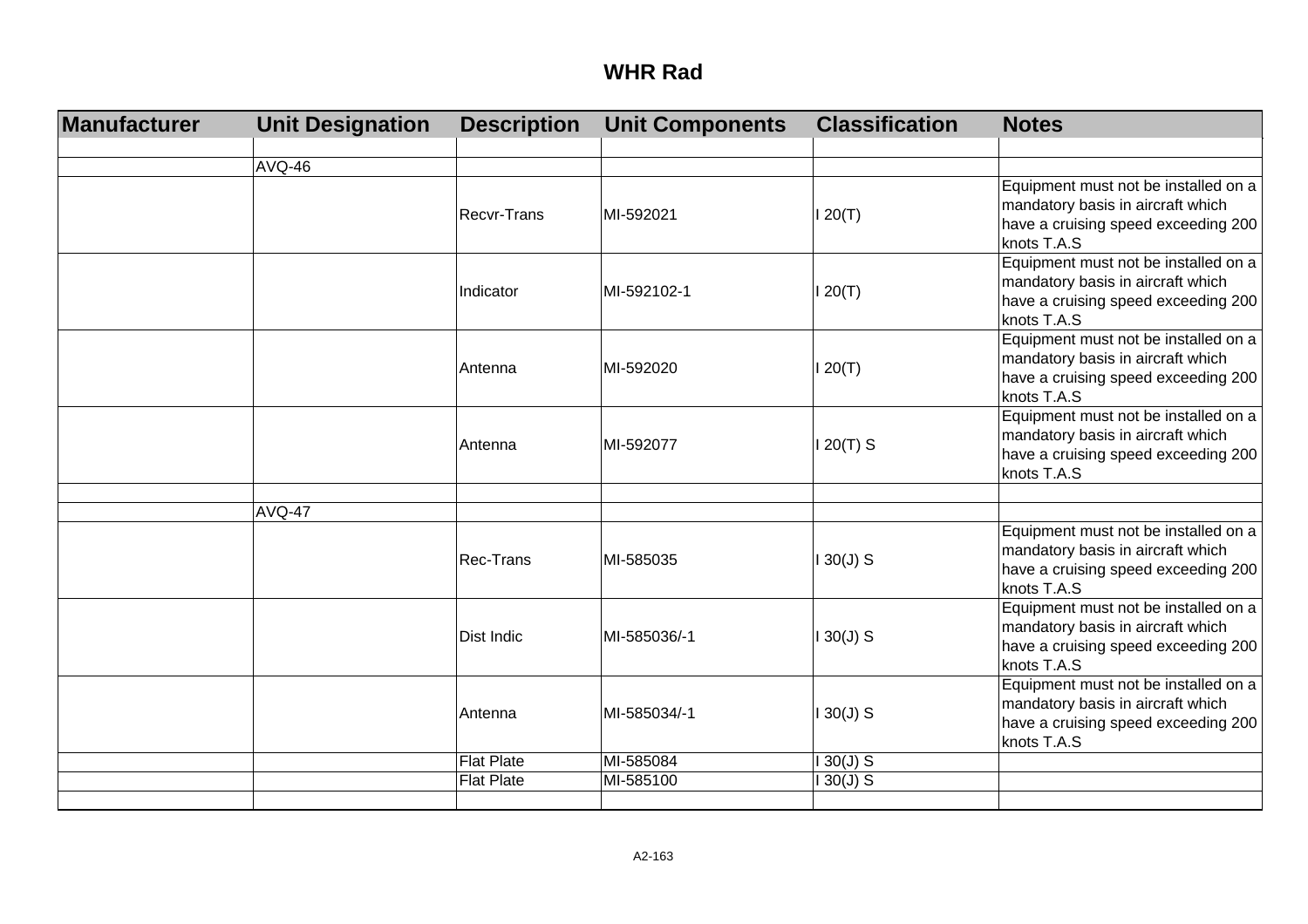| <b>Manufacturer</b> | <b>Unit Designation</b> | <b>Description</b> | <b>Unit Components</b> | <b>Classification</b> | <b>Notes</b> |
|---------------------|-------------------------|--------------------|------------------------|-----------------------|--------------|
|                     | <b>AVQ-50</b>           |                    |                        |                       |              |
|                     |                         | T-R Unit           | MI-23675,-3            | 120(J)                |              |
|                     |                         | <b>Acces Unit</b>  | MI-23685-1,-2          | $\overline{120(J)}$   |              |
|                     |                         | Indicator          | MI-23700               | 20(J)                 |              |
|                     |                         | Indicator          | MI-23701-1             | 20(K)                 |              |
|                     |                         | Antenna            | MI-23651/-2            | 20(J)                 |              |
|                     |                         | Antenna            | MI-23652/23658         | 120(J)                |              |
|                     |                         | Antenna            | MI-23665               | 40(J)                 |              |
|                     |                         |                    |                        |                       |              |
|                     | AVQ-55                  |                    |                        |                       |              |
|                     |                         | Rec-Trans          | MI-591003-1            | 45(T)                 |              |
|                     |                         | Rec-Trans          | MI-591003              | 20/130P(T)            |              |
|                     |                         | Rec-Trans          | MI-591003-2            | I 20/I 30P(T)         |              |
|                     |                         | Dst Indic          | MI-591005/-1           | 20/I 30P(T)           |              |
|                     |                         | Dst Indic          | MI-591028/-1/-2        | 20/I 30P(T)           |              |
|                     |                         | Dist Indic         | MI-591038/-1           | 20/I 30P(T)           |              |
|                     |                         |                    |                        |                       |              |
|                     | AVQ-56                  |                    |                        |                       |              |
|                     |                         | Rec-Trans          | MI-595083              | 45(JN) S              |              |
|                     |                         | Dst Indic          | MI-595098/-1           | 30(KN) S              |              |
|                     |                         | Antenna            | MI-595085/-1           | 45(JN) S              |              |
|                     |                         |                    |                        |                       |              |
|                     | PriMUS-20 WXD           |                    |                        |                       |              |
|                     |                         | Rec-Trans          | MI-585149              | 45(JN) S              |              |
|                     |                         | Indicator          | MI-585147/-1           | 15(K) S/I 40P(K)      |              |
|                     |                         | Antenna            | MI-585148/-1           | 45(JN) S              |              |
|                     |                         |                    |                        |                       |              |
|                     | PriMUS-21 WXD           |                    |                        |                       |              |
|                     |                         | Rec-Trans          | MI-585207              | $150(X)$ S            |              |
|                     |                         |                    |                        | (N)                   |              |
|                     |                         | Indicator          | MI-585206              | 15/1 20C/I 40P(NP) S  |              |
|                     |                         | Antenna            | MI-585208              | $30(JN)$ S            |              |
|                     |                         |                    |                        |                       |              |
|                     | PriMUS-30 WXD           |                    |                        |                       |              |
|                     |                         | Rec-Trans          | MI-585149/-2           | 45(JN) S              |              |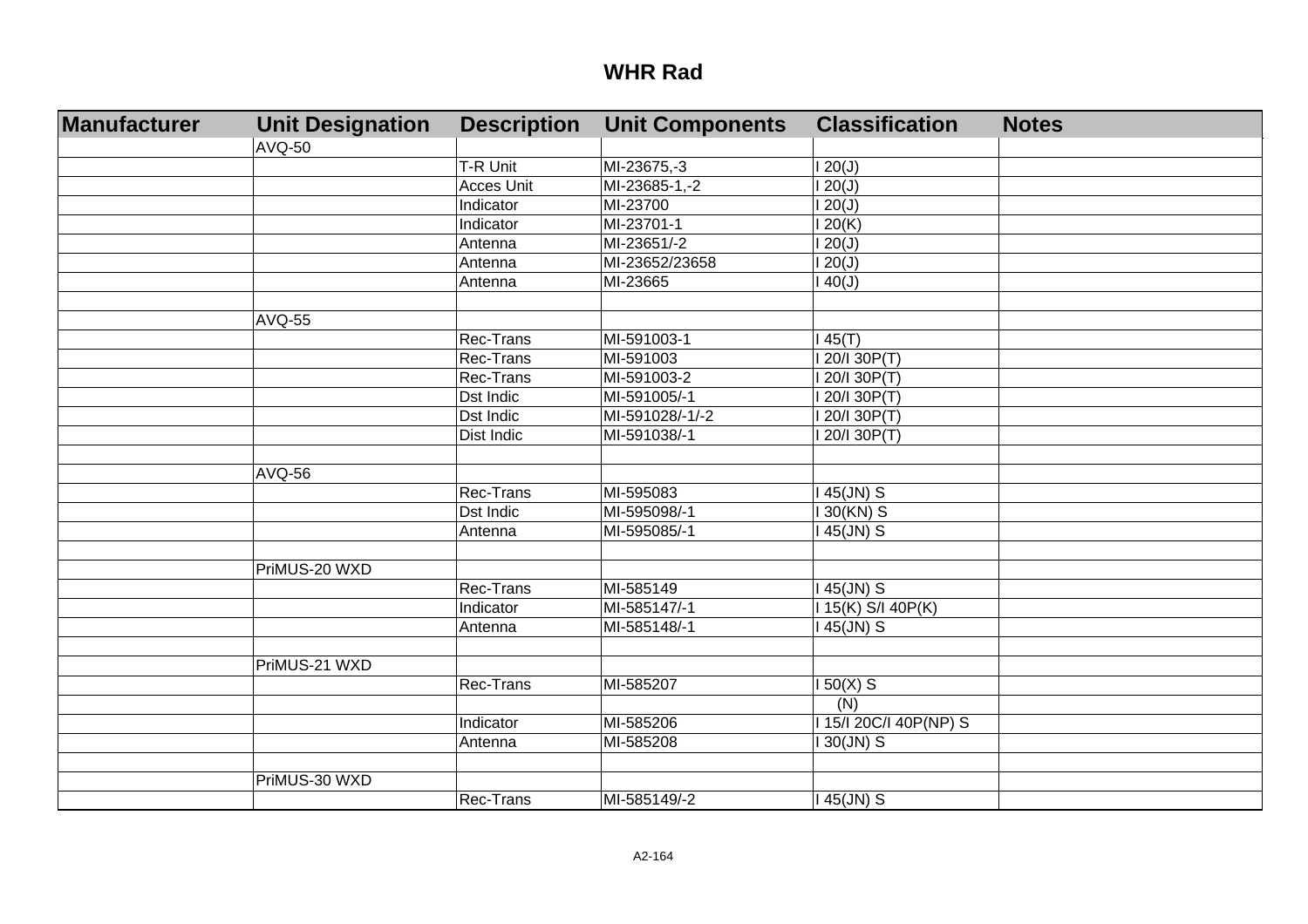| <b>Manufacturer</b> | <b>Unit Designation</b> | <b>Description</b> | <b>Unit Components</b> | <b>Classification</b>  | <b>Notes</b>                                                                |
|---------------------|-------------------------|--------------------|------------------------|------------------------|-----------------------------------------------------------------------------|
|                     |                         | Indicator          | MI-595150/-1           | 115(K) S/I 40P(K) S    |                                                                             |
|                     |                         | Antenna            | MI-585151/-1           | I 45(JN) S             |                                                                             |
|                     |                         |                    |                        |                        |                                                                             |
|                     | PriMUS-31 WXD           |                    |                        |                        |                                                                             |
|                     |                         | Rec-Trans          | MI-585204              | $150(X)$ S             |                                                                             |
|                     |                         |                    |                        | $\overline{(N)}$       |                                                                             |
|                     |                         | Indicator          | MI-585203              | I 15/I 20C/I 40P(NP) S |                                                                             |
|                     |                         | Antenna            | MI-585205              | I 45(JN) S             |                                                                             |
|                     |                         |                    |                        |                        |                                                                             |
|                     | PriMUS-35 WXD           |                    |                        |                        |                                                                             |
|                     |                         | Rec-Trans          | MI-585152/-1           | $145(J)$ S             |                                                                             |
|                     |                         | Indicator          | MI-585153/-1 thru -7   | 115(K) S/I 40P(K)      |                                                                             |
|                     |                         | Antenna            | MI-585154/-1           | $145(J)$ S             |                                                                             |
|                     |                         | Antenna            | MI-585158/-1           | $145(J)$ S             |                                                                             |
|                     |                         |                    |                        |                        |                                                                             |
|                     | PriMUS-40 WXD           |                    |                        |                        |                                                                             |
|                     |                         | Recvr-Trans        | MI-585135              | $145(J)$ S             |                                                                             |
|                     |                         | Indicator          | MI-585134/-1/-2/-3     | I 20(K) S/I 40P(K)     |                                                                             |
|                     |                         | Antenna            | MI-585136/-1           | $145(J)$ S             |                                                                             |
|                     |                         |                    |                        |                        |                                                                             |
|                     | PriMUS-50 WXD           |                    |                        |                        |                                                                             |
|                     |                         | Recvr-Trans        | MI-585182              | I 45(JN) S             |                                                                             |
|                     |                         | Indicator          | MI-585183              | $120(P)$ S             |                                                                             |
|                     |                         | Antenna            | MI-585198/-1           | I 45(JN) S             |                                                                             |
|                     |                         | <b>Flat Plate</b>  | MI-585041              | I 45(JN) S             |                                                                             |
|                     |                         | <b>Flat Plate</b>  | MI-585066              | I 45(JN) S             |                                                                             |
|                     |                         |                    |                        |                        |                                                                             |
|                     | PriMUS-90 WXD           |                    |                        |                        |                                                                             |
|                     |                         | Recvr-Trans        | MI-585161              | I 30(J) S/I 40P(J) S   |                                                                             |
|                     |                         | Indicator          | MI-585162/-1/-2/-3     | I 20C(K) S/I 40(PK)    |                                                                             |
|                     |                         | Antenna            | MI-585164/-1           | $150(J)$ S             |                                                                             |
|                     |                         | Recvr-Trans        | MI-585161              | $150(0)$ S             | This classification is applicable only<br>to units Serial No 1051 and above |
|                     |                         |                    |                        | (J)                    |                                                                             |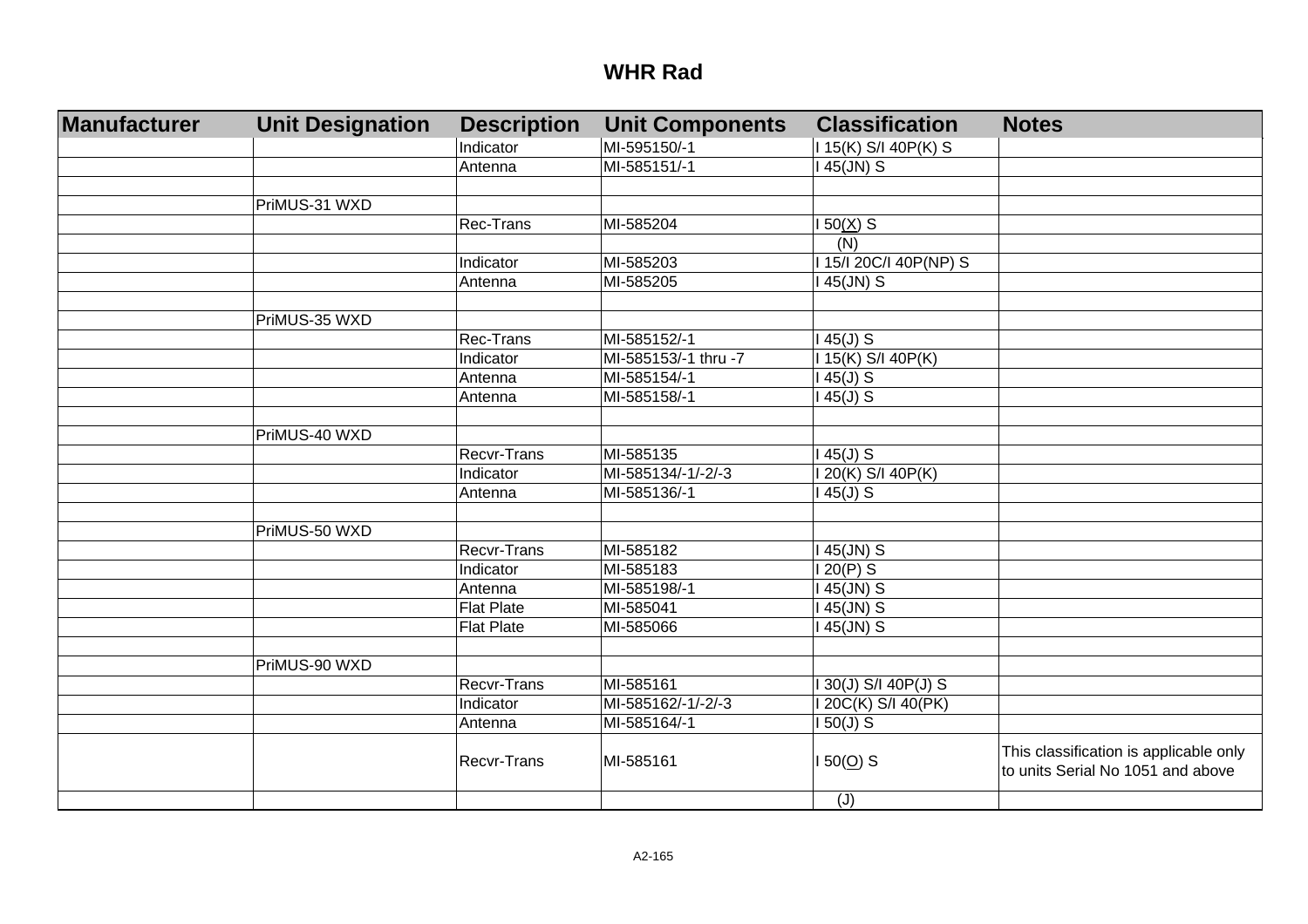| Manufacturer | <b>Unit Designation</b> | <b>Description</b> | <b>Unit Components</b> | <b>Classification</b>  | <b>Notes</b>                                                                                                 |
|--------------|-------------------------|--------------------|------------------------|------------------------|--------------------------------------------------------------------------------------------------------------|
|              |                         | Interface Comp     | <b>DNC-1002</b>        | $150(J)$ S             |                                                                                                              |
|              |                         | Control (Comp)     | DNCP-1001/2/3          | I 15/I 20C/I 40P(K) S  |                                                                                                              |
|              |                         |                    |                        |                        |                                                                                                              |
|              | PriMUS-150 WXD          |                    |                        |                        |                                                                                                              |
|              |                         | Rec-Trans          | RTA-1002               | $135(M)$ S             |                                                                                                              |
|              |                         | Indicator (Colour) | DI-1007/1008           | I 15/I 30C/I 40P(MP) S | Alpha numeric, colour display and<br>freeze mode functions must be<br>evaluated during installation approval |
|              | PriMUS-200 WXD          |                    |                        |                        |                                                                                                              |
|              |                         | Rec-Trans          | RTA-1003               | $150(J)$ S             |                                                                                                              |
|              |                         |                    |                        |                        |                                                                                                              |
|              |                         | Indicator (Colour) | DI-2008                | I 15/I 20C/I 40P(K) S  | Alpha numeric, colour display and<br>freeze mode functions must be<br>evaluated during installation approval |
|              | (KING)                  | Rad. Graphics      | GC-361A                | I 15/I 50C(KMP)S       |                                                                                                              |
|              |                         |                    |                        |                        |                                                                                                              |
|              | PriMUS-300 colour WXD   |                    |                        |                        |                                                                                                              |
|              |                         | <b>Recvr-Trans</b> | RT-3001                | $150(J)$ S             |                                                                                                              |
|              |                         | Recvr-Trans        | RT-3002                | $150(J)$ S             |                                                                                                              |
|              |                         | Indicator          | DI-3001/2006           | I 15/I 20C/I 40P(K) S  | Alpha numeric, colour display and<br>freeze mode functions must be<br>evaluated during installation approval |
|              |                         | Indicator (Colour) | DI-3003/2007           | 115/120C/I 40P(K) S    | Alpha numeric, colour display and<br>freeze mode functions must be<br>evaluated during installation approval |
|              |                         | Antenna            | AP-3001                | $150(J)$ S             |                                                                                                              |
|              |                         |                    |                        |                        |                                                                                                              |
|              | PriMUS-400 Colour WXD   |                    |                        |                        |                                                                                                              |
|              |                         | Recr-Trans         | RT-4001                | $150(J)$ S             |                                                                                                              |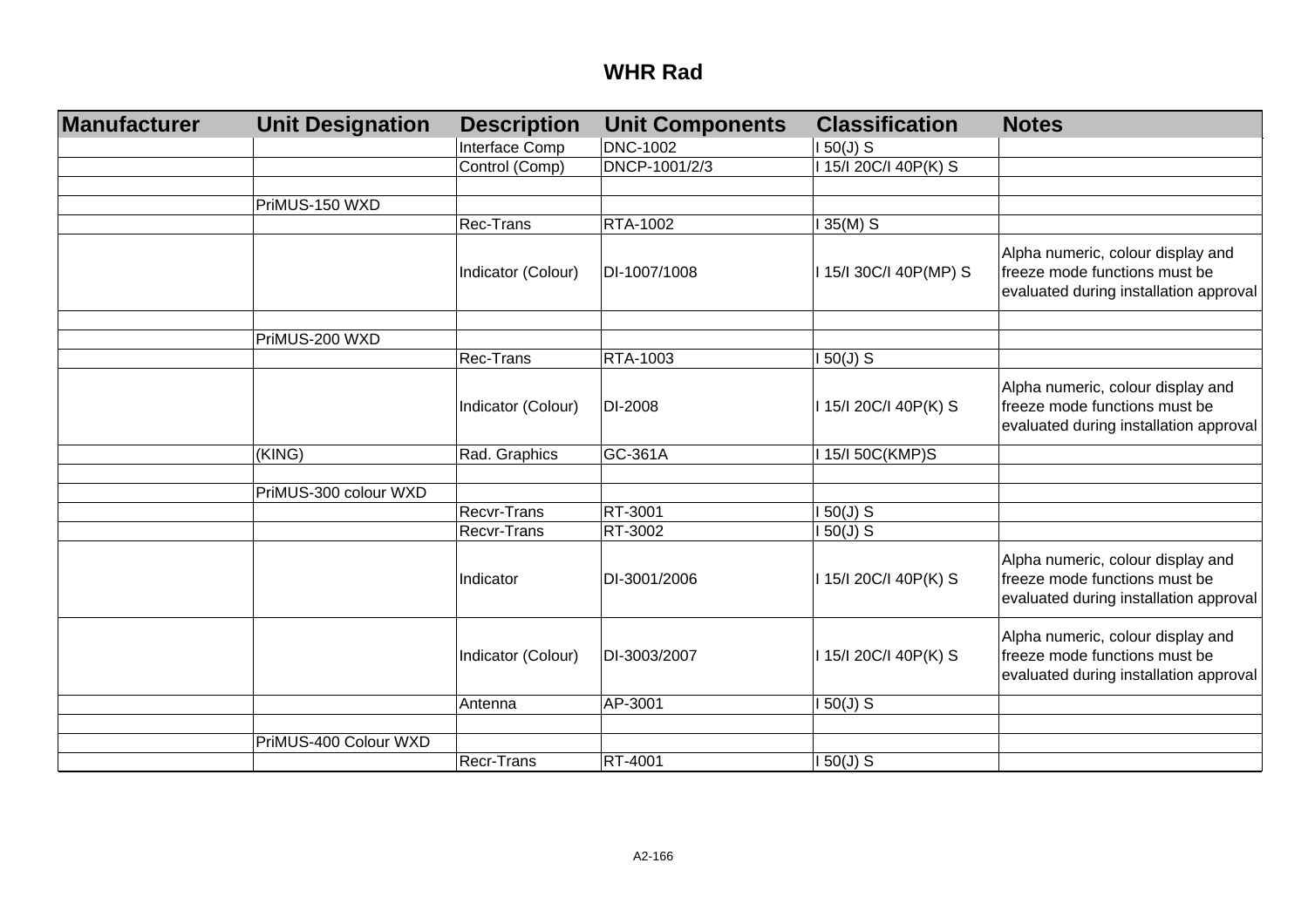| Manufacturer | <b>Unit Designation</b> | <b>Description</b> | <b>Unit Components</b> | <b>Classification</b>  | <b>Notes</b>                                                                                                 |
|--------------|-------------------------|--------------------|------------------------|------------------------|--------------------------------------------------------------------------------------------------------------|
|              |                         | Indicator (Colour) | DI-4001                | I 15/I 20C/I 40P(K) S  | Alpha numeric, colour display and<br>freeze mode functions must be<br>evaluated during installation approval |
|              |                         | Antenna            | AP-4001                | $150(J)$ S             |                                                                                                              |
|              | PriMUS-500 Colour WXD   |                    |                        |                        |                                                                                                              |
|              |                         | <b>Recvr-Trans</b> | RT-5001                | $150(X)$ S             |                                                                                                              |
|              |                         |                    |                        | (JN)                   |                                                                                                              |
|              |                         | Indicator (Colour) | DI-5001                | $120(K)$ S             | Alpha numeric, colour display and<br>freeze mode functions must be<br>evaluated during installation approval |
|              |                         | Antenna            | AP-5001                | I 50(JN) S             |                                                                                                              |
|              |                         |                    |                        |                        |                                                                                                              |
|              | PriMUS 450/650          |                    |                        |                        |                                                                                                              |
|              |                         | Rec.-Trans. Ant.   | RTA-450/650            | $150(JL)$ S            |                                                                                                              |
|              |                         | Indicator (Colour) | WI-650                 | I 15/I 20C/I 40P(KMP)S |                                                                                                              |
|              |                         | Control            | <b>WC-650</b>          | 115/120C/I 40P(KM)S    |                                                                                                              |
|              |                         |                    |                        |                        |                                                                                                              |
|              | PriMUS-800              |                    |                        |                        |                                                                                                              |
|              |                         | Recvr-Trans        | <b>WR-800</b>          | $150(J)$ S             |                                                                                                              |
|              |                         | Indicator (Colour) | WI-800                 | I 15/I 20C/I 40P(K) S  | Alpha numeric, colour display and<br>freeze mode functions must be<br>evaluated during installation approval |
|              |                         | Antenna            | <b>WA-800</b>          | $150(J)$ S             |                                                                                                              |
|              |                         | Control            | <b>WC-800</b>          | I 15/I 20C/I 40P(K) S  |                                                                                                              |
|              |                         |                    |                        |                        |                                                                                                              |
|              | <b>WEATHERSCOUT I</b>   |                    |                        |                        |                                                                                                              |
|              |                         | Rec-Trans Ant      | RTA-1001               | $135(M)$ S             |                                                                                                              |
|              |                         | Indicator          | DI-1001/1004           | I 30C(M) S             | Alpha numeric, colour display and<br>freeze mode functions must be<br>evaluated during installation approval |